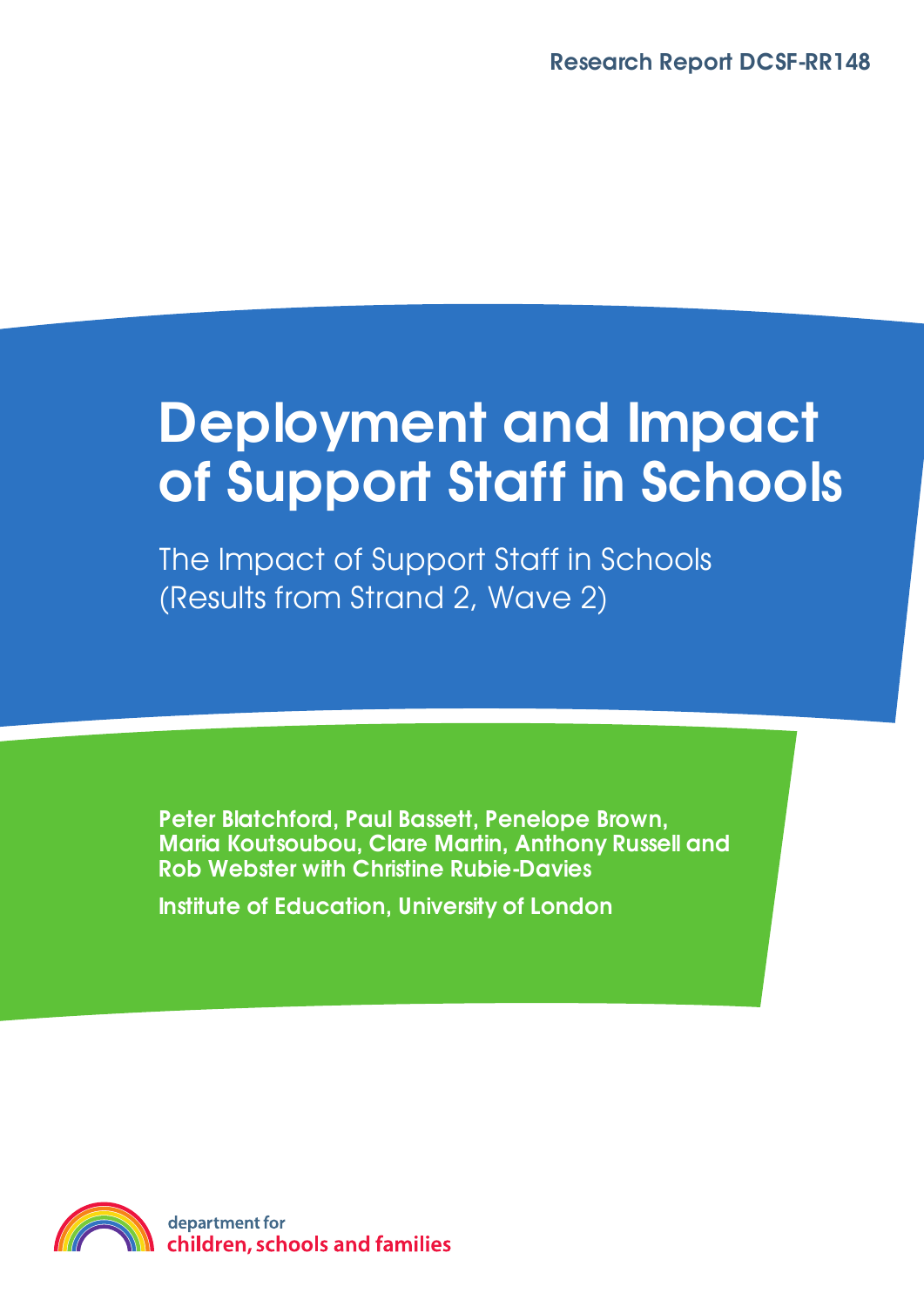# *Deployment and Impact of Support Staff in Schools*

*The Impact of Support Staff in Schools (Results from Strand 2, Wave 2)* 

*Peter Blatchford, Paul Bassett, Penelope Brown, Maria Koutsoubou, Clare Martin, Anthony Russell and Rob Webster with Christine Rubie-Davies* 

*Institute of Education, University of London*

**The views expressed in this report are the authors' and do not necessarily reflect those of the Department for Children, Schools and Families.** 

**© Institute of Education, University of London 2009** 

**ISBN 978 1 84775 515 5** 

**August 2009**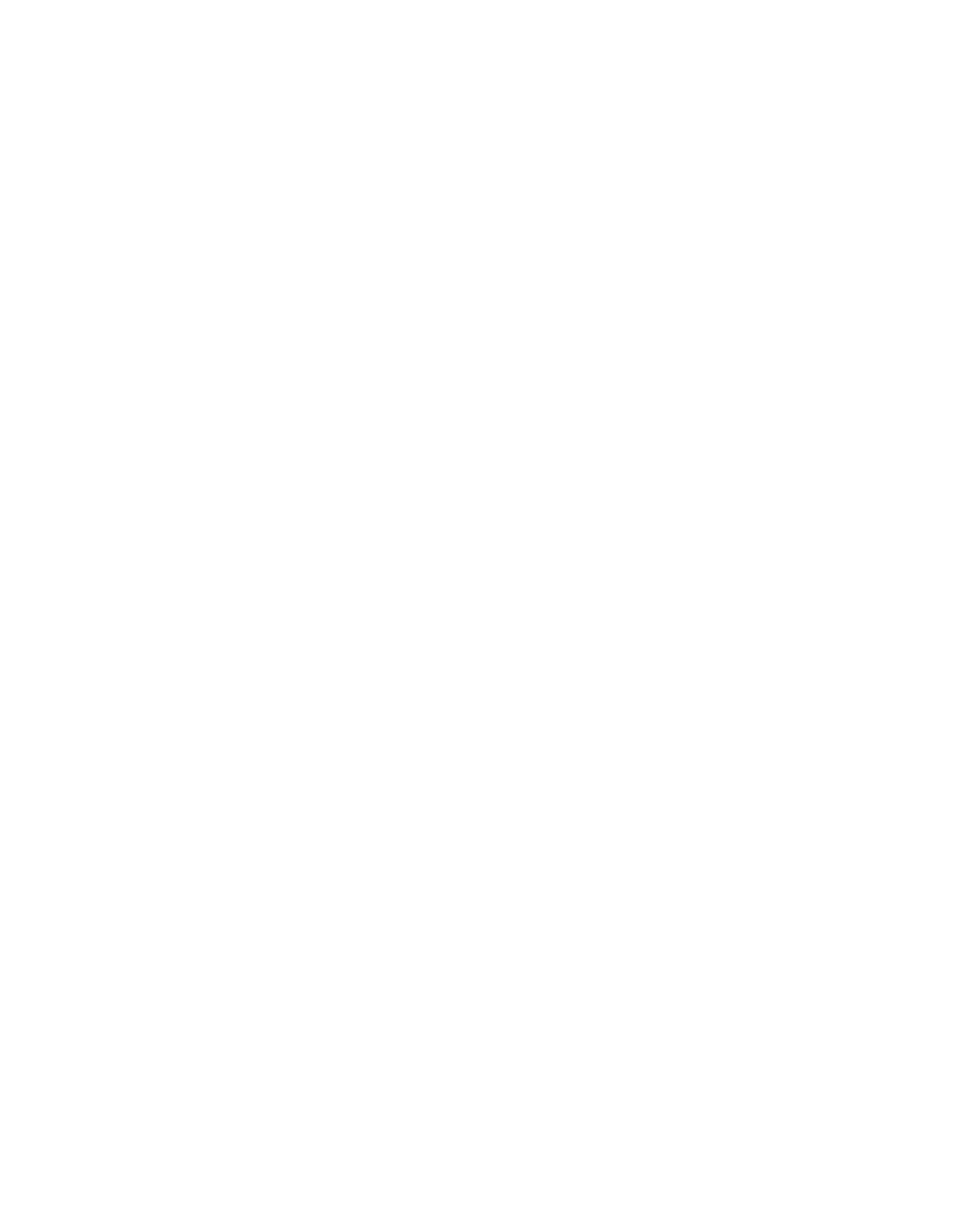# **Contents**

| 1.4 Impact on pupil behaviour, attitudes to learning and academic attainment 4                |  |
|-----------------------------------------------------------------------------------------------|--|
| 1.5 The Wider Pedagogical Role of support staff: Strand 2 Wave 2 case studies  5              |  |
|                                                                                               |  |
|                                                                                               |  |
|                                                                                               |  |
|                                                                                               |  |
|                                                                                               |  |
|                                                                                               |  |
|                                                                                               |  |
|                                                                                               |  |
|                                                                                               |  |
|                                                                                               |  |
| 2.3 Teachers' views on pupil learning and behaviour, teaching, and level of job satisfaction, |  |
|                                                                                               |  |
|                                                                                               |  |
|                                                                                               |  |
|                                                                                               |  |
|                                                                                               |  |
|                                                                                               |  |
| 3.1 Impact of support staff on teachers' workloads, job satisfaction and levels of stress 17  |  |
|                                                                                               |  |
|                                                                                               |  |
|                                                                                               |  |
| 3.1.4 Impact of support staff on teacher workload: open-ended comments 22                     |  |
|                                                                                               |  |
| 3.1.6. The impact of support staff on teacher job satisfaction. Answers to open-ended         |  |
|                                                                                               |  |
|                                                                                               |  |
| 3.1.8 Impact of support staff on levels of teacher stress: open-ended answers 28              |  |
|                                                                                               |  |
|                                                                                               |  |
|                                                                                               |  |
|                                                                                               |  |
|                                                                                               |  |
| 4.2 Impact of support staff on pupil positive approaches to learning (PAL)37                  |  |
|                                                                                               |  |
| 4.4 Further examination of the effect of support staff on pupil attainment - Wave 2 56        |  |
|                                                                                               |  |
| 4.4.2 Further analyses allowing for any possible bias in missing data from the study  56      |  |
|                                                                                               |  |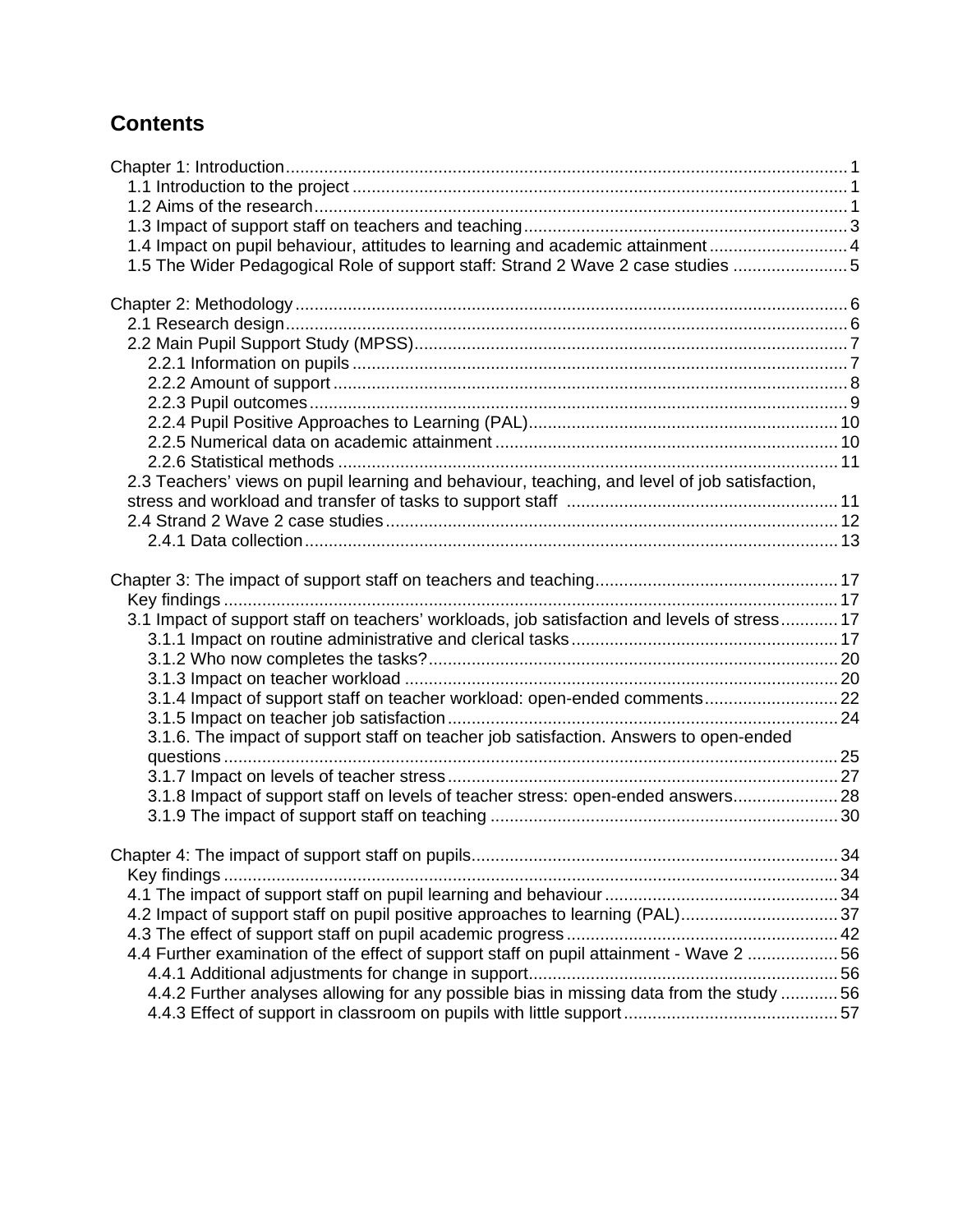| 5.2.5 Dimension E: Conceptualisations of pupil progress in relation to support staff  100        |  |
|--------------------------------------------------------------------------------------------------|--|
|                                                                                                  |  |
|                                                                                                  |  |
|                                                                                                  |  |
|                                                                                                  |  |
|                                                                                                  |  |
| 6.3 Effect of support staff on teaching: systematic observation results 125                      |  |
|                                                                                                  |  |
| 6.5 Impact of support staff on pupil engagement and active interaction with adults: systematic   |  |
|                                                                                                  |  |
| 6.6 Impact of support staff on pupils' 'positive approaches to learning' (PAL)  127              |  |
|                                                                                                  |  |
|                                                                                                  |  |
|                                                                                                  |  |
|                                                                                                  |  |
|                                                                                                  |  |
| 6.9.3 Other possible explanations of relationships between support and pupil educational         |  |
|                                                                                                  |  |
|                                                                                                  |  |
|                                                                                                  |  |
|                                                                                                  |  |
|                                                                                                  |  |
|                                                                                                  |  |
|                                                                                                  |  |
|                                                                                                  |  |
|                                                                                                  |  |
| Appendix 1. Support staff now performing each task previously carried out by teachers (Wave      |  |
| Appendix 2a. Impact of support staff on teacher workloads by country and school phase.  144      |  |
| Appendix 2b. Impact of support staff on teacher workloads by support staff category 145          |  |
| Appendix 3a. Impact of support staff on teacher job satisfaction by country and school phase 146 |  |
| Appendix 3b. Impact of support staff on teacher job satisfaction by support staff category  147  |  |
| Appendix 4a. Impact of support staff on teacher stress by country and school phase 148           |  |
| Appendix 4b. Impact of support staff on teacher stress by support staff category  149            |  |
|                                                                                                  |  |
| Appendix 6. Possible explanations for findings on pupil academic progress  155                   |  |
|                                                                                                  |  |
|                                                                                                  |  |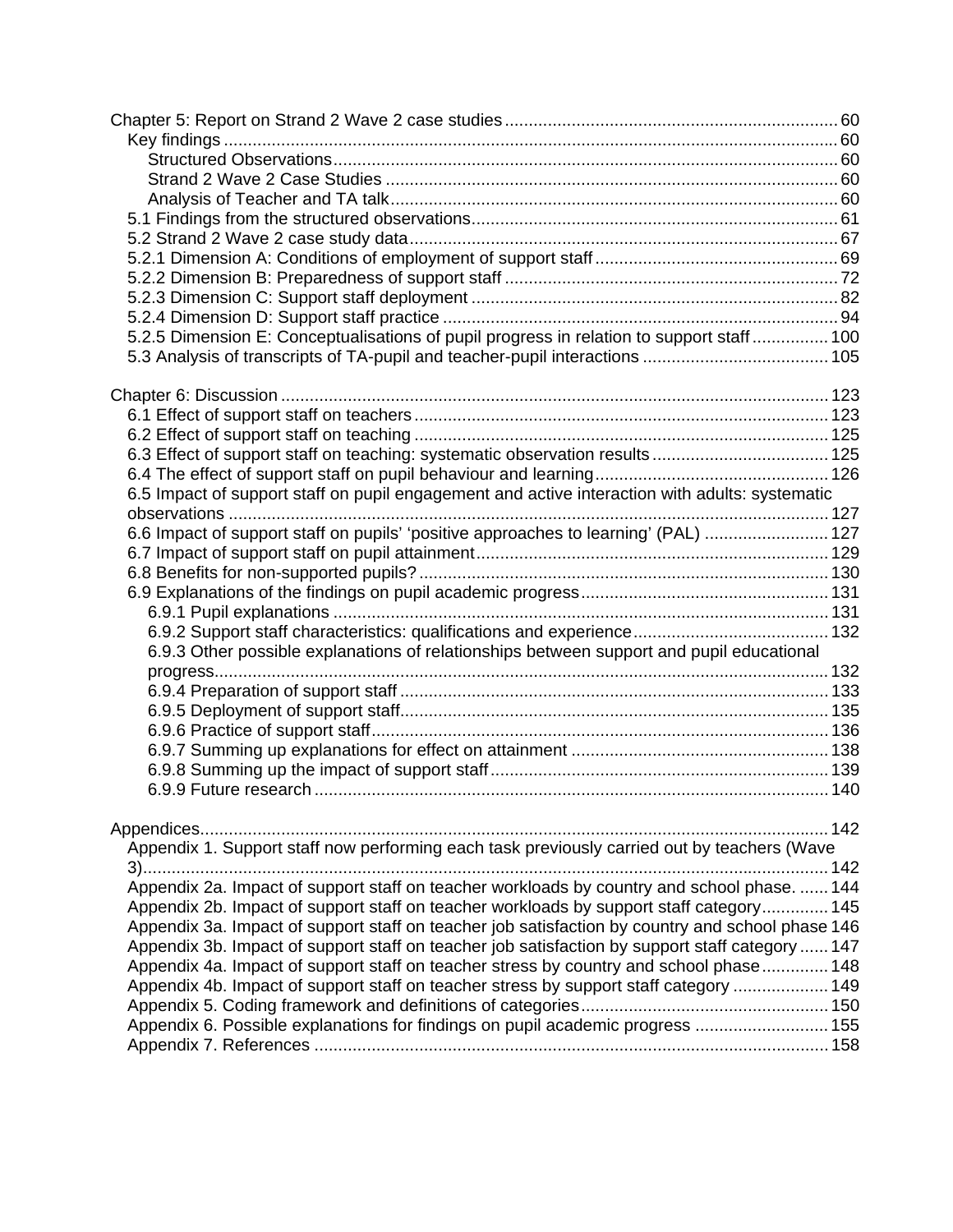## <span id="page-5-0"></span>**Chapter 1: Introduction**

This study was designed to obtain up to date and reliable data on the deployment and characteristics of support staff and the impact of support staff on pupil outcomes and teacher workloads. The study covered schools in England and Wales. It involved large scale surveys (Strand 1), followed by a multi-method and multi informant approach (Strand 2). It provided detailed baseline data by which to assess change and progress over time. It sought to understand the processes in schools which lead to the effective use of support staff. The DISS project was funded by the Department for Children, Schools and Families (DCSF) and Welsh Assembly Government (WAG).

#### **1.1 Introduction to the project**

In earlier reports describing the Strand 1 Wave 1 and Wave 2 surveys (Blatchford, Bassett, Brown, Martin, Russell, Webster and Haywood, 2006; Blatchford, Bassett, Brown, Martin, Russell and Webster, 2007a) we detailed the main reasons for the recent growth in the range and number of support staff in schools. In summary, these included the greater freedoms concerning school budgets for heads and governors, arising out of the 1988 Education Reform Act and Local Management of Schools; the delegation of funding for Special Educational Needs (SEN), accompanied by increased provision of learning support assistants for pupils with statements of special educational needs; the introduction of the national literacy and numeracy strategies; and recent Government commitments to and investment in increased numbers of fulltime equivalent support staff (FTE), including teaching assistants.

A major context for policy and resourcing involving support staff in schools was the introduction in January 2003 by the Government, local Government employers and the majority of school workforce unions of the National Agreement: 'Raising Standards and Tackling Workload' (DfES, 2003a)<sup>[1](#page-5-0)</sup>. The National Agreement (NA) set out a number of measures designed to raise pupil standards, tackle teacher workload including a concerted attack on unnecessary paperwork and bureaucracy, and create new support staff roles.

#### **1.2 Aims of the research**

Despite the large increase in support staff it is recognised that there were significant gaps in knowledge about many aspects of support staff in schools. There is not space here to provide a review of previous research other than to say that it provides only limited information on the deployment and impact of support staff in schools, and on the processes in schools through which impact is maximised or inhibited. This study was designed to help fill these gaps. The two main aims of the project were:

- To provide an accurate, systematic and representative description of the types of support staff in school, and their **characteristics and deployment** in schools, and how these change over time; and
- To assess the **impact or effect of support staff** on teaching and learning and management and administration in schools, and how this changes over time.

 $1$  <sup>1</sup> Although the study was carried out during the period the National Agreement was introduced it was not within the study's remit to directly address the impact of these reforms, or to assess how far participating schools had completed NA contractual changes or remodelling changes; the focus was on the deployment and impact of support staff.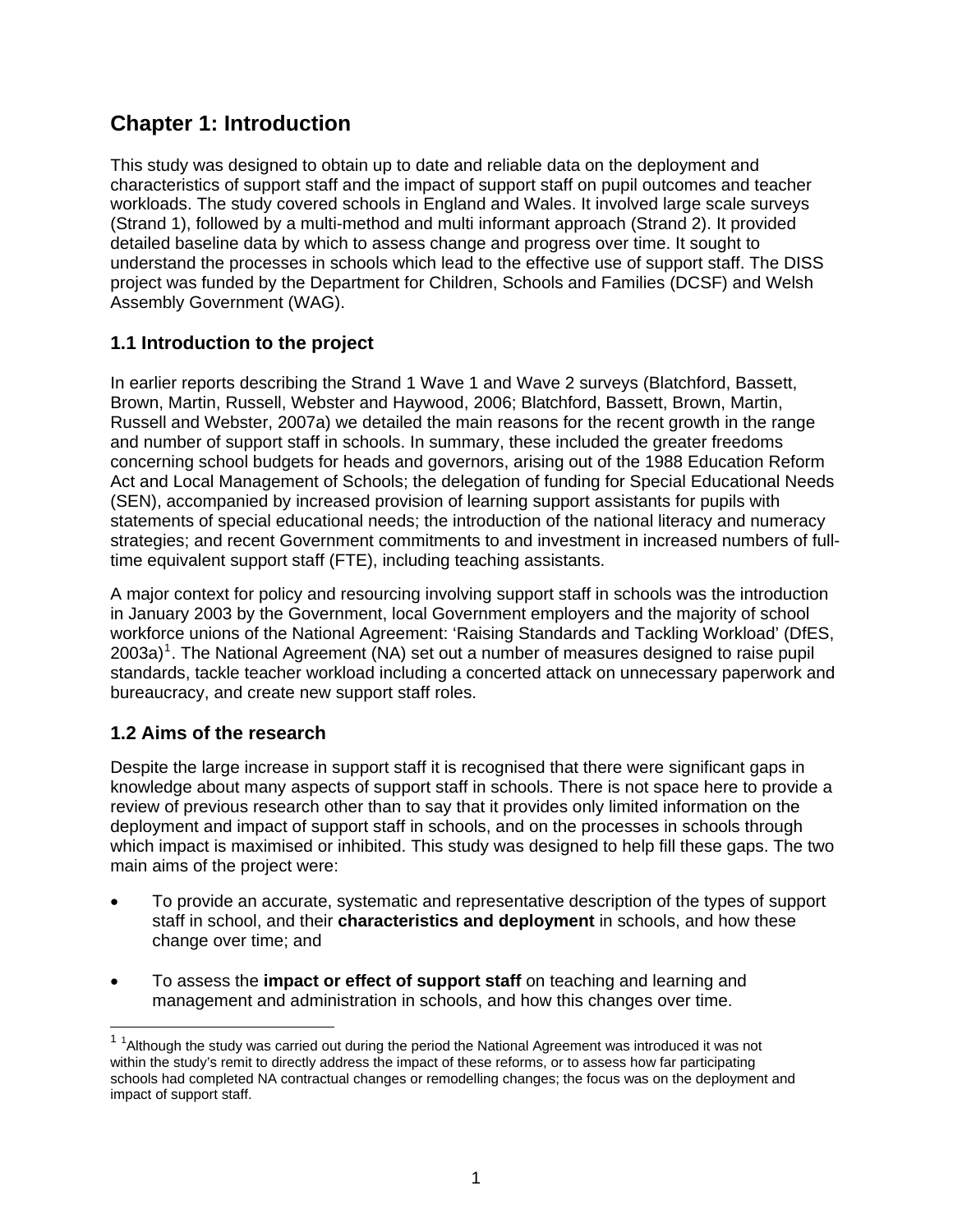Strand 1 addressed the first aim and provided comprehensive and reliable information on support staff in schools in England and Wales. It involved three biennial questionnaire surveys the Main School Questionnaire (MSQ), the Support Staff Questionnaire (SSQ), and the Teacher Questionnaire (TQ) - which aimed to provide a systematic account of basic information on support staff in schools and changes over a key five year period (2003-8). Information collected from Strand 1 addresses characteristics and deployment of support staff, including details of all support staff in schools, numbers and type, age, gender, ethnicity, salary levels, experience, qualifications, turnover, hours and duties, deployment in schools, how they support teaching and learning, and training. Information was also collected to provide a detailed account of staff perceptions of their job satisfaction and conditions of employment. Results from Strand 1 Wave 1 are provided in Blatchford et al. (2006), results from Strand 1 Wave 2 in Blatchford et al. (2007a) and results from Waves 1-3 together can be found in Blatchford, Bassett, Brown, Martin, Russell and Webster (2009).

A main aim of Strand 2 was to address the second aim, i.e., the impact of support staff. This is one of the most important yet problematic aspects of research in this area. Lee (2002) concluded that "relatively few studies provided good evidence on which to base conclusions about impact." There are a number of limitations to previous studies that make it difficult to draw clear conclusions. Evidence is patchy with claims often based on anecdotal and informal comments. In particular, there are huge challenges for research seeking to measure effects of TAs on pupil outcomes in the context of normal school conditions. One limitation of the analyses of the impact of support staff, conducted as part of the earlier Class Size and Pupil Adult Ratio (CSPAR) KS2 study (Blatchford, Russell, Bassett, Brown, and Martin, 2007b), was that relationships between TAs and outcomes were examined for the whole class. It was recognised that future research in this area would need to target more precisely the connections between TAs and the specific pupils they support, though this would not be an easy task. One would also need to cover cognitive and non-cognitive areas, that is, address the impact of TAs in terms of pupil learning and attainment, but also in relation to aspects such as confidence, concentration, working independently and the ability to complete assigned work, as well as interactions between teachers and pupils in the classroom. There is only relatively anecdotal evidence on these dimensions, and so we also wanted to collect systematic evidence in order to provide a more comprehensive and reliable account of the effect of TAs.

In the Strand 2 Wave 1 report (Blatchford, Bassett, Brown, Martin, Russell and Webster, with Babayigit and Haywood, 2008) we addressed deployment and some aspects of impact. We also drew some data from aspects of Strand 1. Deployment was addressed in terms of research tools such as timelogs completed by support staff and data from systematic observations. Impact was addressed in terms of teacher workloads and teacher views on the effect of support staff on their job satisfaction and levels of stress; teacher and support staff interactions with pupils (from systematic observations of individual attention, classroom control, amount of teaching and amount of interaction with teachers); and effects on pupils were addressed in terms of teacher views about effects on their behaviour and learning and effects on teacher ratings of their positive approaches to learning (motivation, engagement, etc.).

This report extends information published in the Strand 2 Wave 1 report by adding data on the impact of support staff stemming from Strand 2 Wave 2. It incorporates results from Strand 2 Wave 1 where these are also collected at Wave 2 in order that trends across the two waves can be assessed. It does not repeat results that were only collected at Strand 2 Wave 1, most notably we do not repeat description of results from the systematic observation study, which provided a numerical picture of pupil and TA behaviour (see Blatchford et al., 2008 to get a full account). Some results on impact e.g., teacher ratings and open-ended answers from the TQ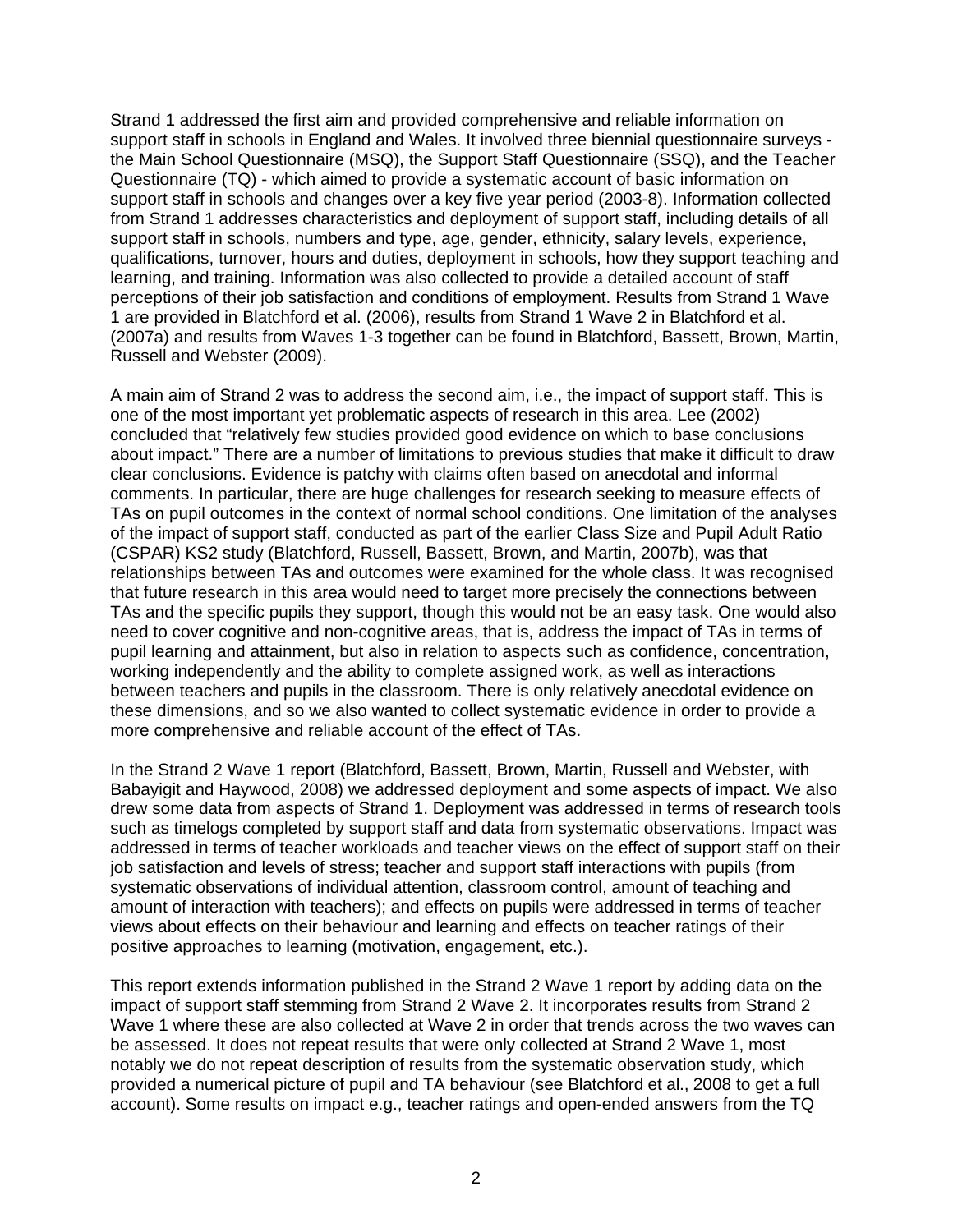<span id="page-7-0"></span>also come from Strand 1. The report also seeks to contextualise the results on impact by drawing on the results from the Strand 2 Wave 2 case studies, which provide valuable information on the preparedness, deployment and practice of support staff.

A main focus of Strand 2 of the DISS project was with the impact of classroom based support staff in everyday classrooms. In the DISS classification of different categories of support staff, such staff were called 'TA equivalent' staff though, in line with many other studies, the generic term 'Teaching Assistant' (TA) is sometimes used here to cover similar classroom based post titles which engage in similar activities. This study is not restricted to pupils with SEN, on School Action etc., but covers all pupils in mainstream classes who receive support.

The study has wide significance in the context of concern with the lack of progress made by some pupils in school. Classroom based support staff may offer huge potential to help teachers and pupils but given that lower attaining pupils are more likely to be given extra support in schools it is vital that this support is well organised and effective.

The research is timely because it comes at a time when changes after the NA have been implemented and when the WAMG (Workforce Agreement Monitoring Group) and other bodies, as well as schools and local authorities (LAs), now need to address policy and practice regarding the successful deployment of TAs.

In this report we use large scale analyses to address the impact of support staff on two main outcomes:

1. On **teachers and teaching** i.e. teacher job satisfaction, stress and workloads (based on teacher views); a systematic breakdown of activities passed from teachers to support staff (TQ), and teacher views on effects of support staff on their teaching.

2. On **pupils** in terms of the effect of support staff on pupil learning and behaviour (from teacher views), positive approaches to learning in terms of confidence, motivation and ability to work independently and complete assigned work (from teacher ratings); and pupils' academic attainment in terms of the effect of the amount of support they receive on end of year attainment, controlling for other factors likely to confound this relationship, e.g. prior attainment and SEN status. In this report we report results on effects on attainment from Wave 1 and also from the larger scale replication study in Wave 2.

We also, through **case studies** as part of Strand 2 Wave 2, provide an interpretive and grounded analysis of factors relating to support staff deployment and impact in schools, focusing on pupil and / or class-based support staff.

#### **1.3 Impact of support staff on teachers and teaching**

Concern about recruitment and retention in the teaching profession was a main reason for the NA and the proposal that support staff should release teachers from routine and clerical tasks so teachers could focus on core teaching tasks. Findings from Waves 1 and 2 of Strand 1 suggested that support staff had indeed had a positive effect. They showed that half of teachers said that support staff had led to a decrease in their workload (Blatchford et al., 2007a). At Wave 1 there had been very little transfer of administrative and routine tasks from teachers, but by Wave 2 most tasks had been transferred. Administrative staff were most likely to perform tasks previously undertaken by teachers. Support staff had a positive effect on teachers' level of job satisfaction. At Wave 2 two thirds said that there had been an increase in satisfaction, and only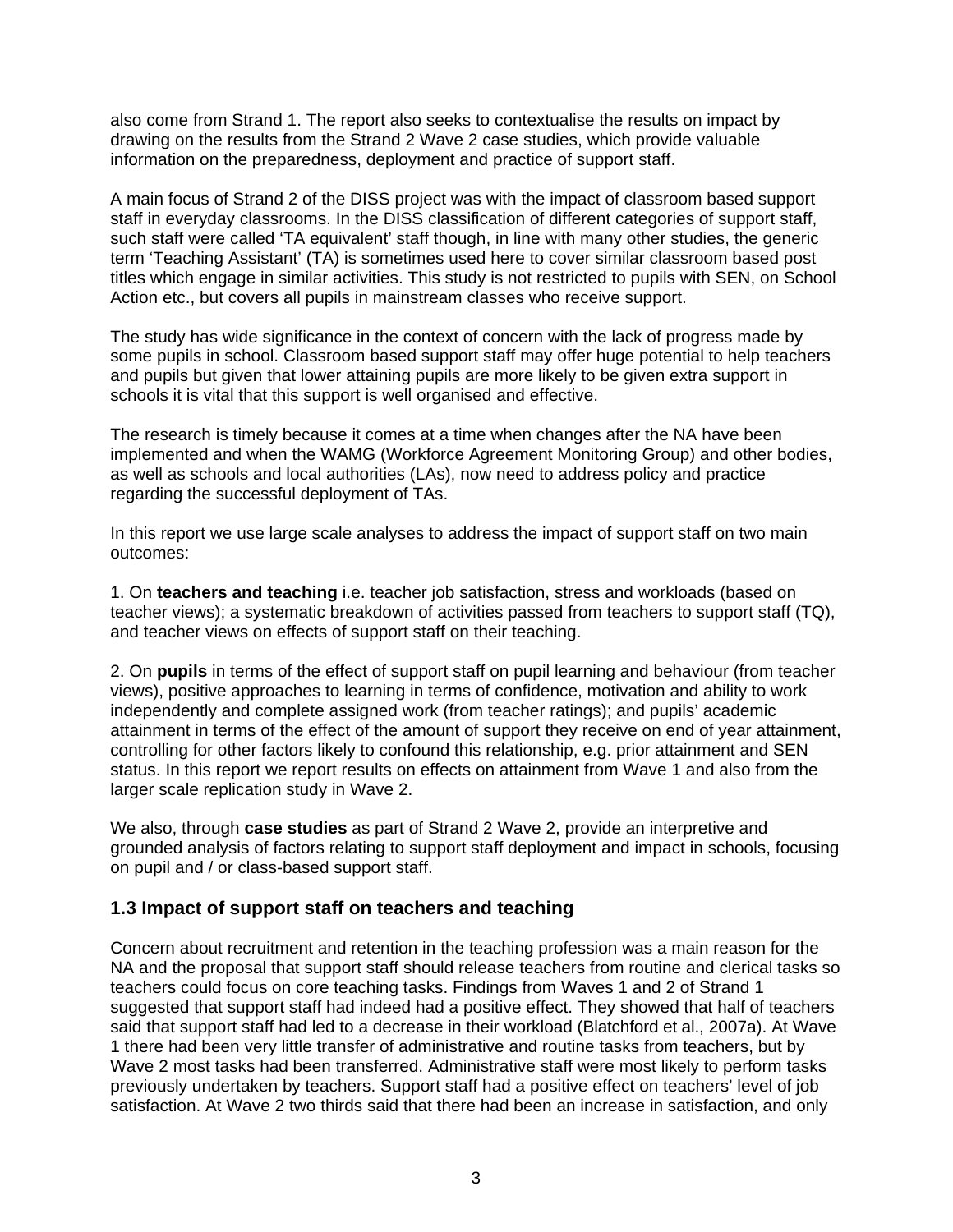<span id="page-8-0"></span>5% said that support staff had decreased their job satisfaction. There was also a positive view on the effect of support staff on teacher stress. Two thirds of teachers said that support staff had led to a decrease in stress.

Some studies also paint a largely positive picture of the impact of support staff on teaching (e.g., Mortimore and Mortimore, with Thomas, Cairns and Taggart, 1992; HMI, 2001; Ofsted, 2002) though for the most part, evidence is based on teachers' reports. Results from the CSPAR project found that teachers were largely positive about the contribution of TAs in schools (Blatchford et al., 2007b). This was seen in terms of: increased attention and support for learning (e.g., more one to one attention, support for pupils with SEN and support for teaching of literacy); increased teaching effectiveness (e.g., in terms of productive group work, productive creative and practical activities, lesson delivery and curriculum coverage); effective classroom management; and effects on children's learning outcomes.

In this report we address effects on teachers and teaching in a more extensive, multi-method and systematic way. We present full results from the three waves of questionnaires returned by teachers and we take the opportunity to summarise results across the three waves. We address the effects of support staff on teacher's workloads, job satisfaction and levels of stress, and also on the way support staff have affected their teaching. In order to provide as complete a summing up of results on impact as possible, in the discussion we also take on board results from the extensive systematic observation study conducted as part of Strand 2 Wave 1 (Blatchford et al, 2008).

Results on impact on teachers and teaching are presented in Chapter 3.

#### **1.4 Impact on pupil behaviour, attitudes to learning and academic attainment**

Effects on teacher workloads, job satisfaction, stress and teaching (by the teacher) can be seen as evidence that support staff have an *indirect* effect on pupil standards. But the Government have also proposed that support staff should have a *direct* impact on pupil attainment, through overtly pedagogical input (DfES, 2002). In line with this aim the DISS project has already shown conclusively, across a range of sources of data (e.g., timelogs and systematic observations), that classroom based support staff spend much of their time in a direct pedagogical role, supporting and interacting with pupils, and this exceeds time assisting the teacher or the school (Blatchford et al., 2007a).

In this report we present results from the Strand 1 Waves 1-3 TQ on teachers' views on the impact of support staff on pupil behaviour and learning. For completion, we also summarise, in the discussion section, results already published from the Strand 2 Wave 1 systematic observations (Blatchford et al, 2008), on the effect of TAs on pupils' classroom behaviour.

It would seem to follow from the reports of teachers in Strand 1 so far that support staff would help pupils become more confident, engaged, motivated, and able to follow instructions. We examined this claim systematically in Strand 2 Wave 1 and Wave 2 by examining the effects of support on what we called 'positive approaches to learning'. This was done through teacher ratings (collected at the end of the school year) of the degree of change in a number of key areas.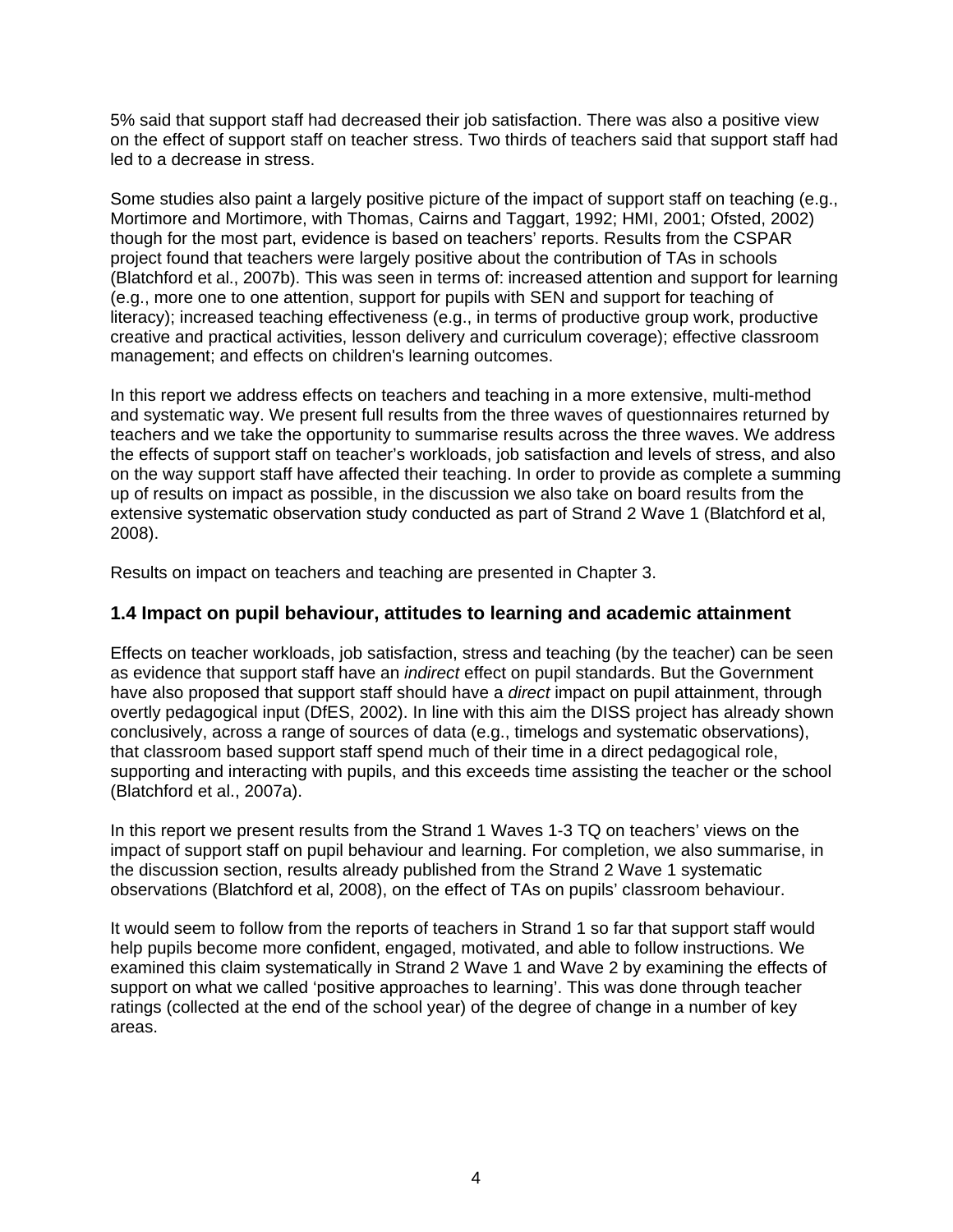<span id="page-9-0"></span>When it comes to effects of support staff on pupils' academic progress and learning, there is little systematic research (Howes, Farrell, Kaplan and Moss, 2003). Evidence from studies that have addressed the effects of TAs on pupil outcomes in a more systematic way, e.g., by a numerical analysis of connections between support staff provision and pupil attainment test scores, are not conclusive. Schlapp, Davidson and Wilson (2003) concluded that they could not say whether a recent Scottish initiative to increase support staff in schools had led to improvement in pupil outcomes. A systematic review (Howes et al, 2003) identified the CSPAR KS1 study (Blatchford, Bassett, Goldstein and Martin, 2003) as one of only a very few studies of sufficiently high quality to warrant inclusion, and this study found no appreciable effect of the presence of TAs in classrooms on pupils' academic progress in primary schools. As we have seen, the study was limited, however, in only examining effects at the level of the whole class, rather than the individual supported pupil. Other studies report similar results; for example, Finn, Gerber, Farber and Achilles (2000), on the basis of data from the often-cited Tennessee STAR project, found that there was no compensatory effect of having extra staff in larger ('regular') classes, a result similar to that of Reynolds and Muijs (2003). But a main limitation of research in this field, and a key reason for the study reported here, is the lack of rigorous empirical studies of the impact of support staff on pupils. In this report we therefore report on findings from a systematic analysis of the impact of the amount of extra support from TAs on pupils' academic progress. This was first conducted at Wave 1 of Strand 2 and then again on a larger sample in Strand 2 Wave 2.

Results on impact on pupils are presented in Chapter 4.

#### **1.5 The Wider Pedagogical Role of support staff: Strand 2 Wave 2 case studies**

The findings from Strand 1 and Strand 2 Wave 1 suggested the value of more detailed study of what we call the 'Wider Pedagogical Role' of support staff. This situates the interactions between support staff and pupils and teachers into a wider context, with particular attention to the support staff involvement in lessons and across the school day. As we shall see, this was approached by careful attention to the preparation of support staff for their classroom role, the nature of decisions about their deployment and the way deployment works out in reality, and fine-grained detail on the activities and interactions of support staff. A nuanced approach was seen as essential to contextualising and explaining findings on the impact of support staff.

This was approached by extending the Strand 2 Wave 1 case study approach and focusing on classroom based support staff in particular. The resulting case studies included structured observations of teacher and TA activity. Qualitative classroom observations informed semistructured interviews with school staff. The Strand 2 Wave 2 case studies went still further, in terms of collecting fine-grained data on adult-pupil dialogue that was essential to understanding the quality, rather than the quantity, of support staff-pupil interactions.

Results from the Strand 2 Wave 2 case studies are presented in Chapter 5.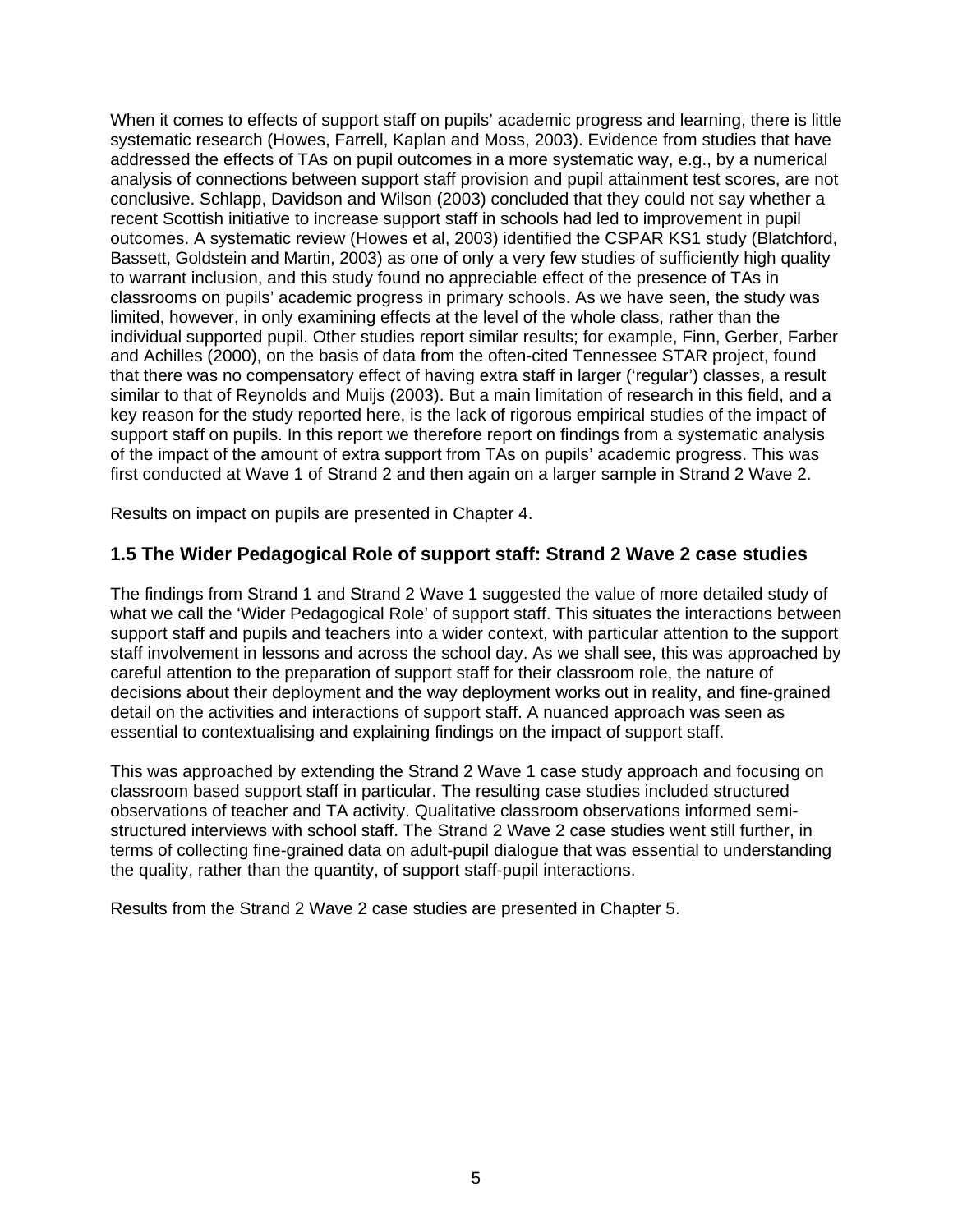## <span id="page-10-0"></span>**Chapter 2: Methodology**

As described above, in this report we describe results from Strand 2 Wave 2. Some selected data from Strand 1 Wave 1 are also included and methods are described below.

#### **2.1 Research design**

Strand 2 used a multi-method approach, combining quantitative and qualitative methods, to obtain a detailed and integrated account of the deployment and impact of support staff. It combined numerical data on connections with pupil and teacher outcomes, with qualitative, interpretive analysis of processes in schools connected to the effective deployment of support staff.

Strand 2 Wave 1 took place in 2005/06 and had three main components: the first wave of the Main Pupil Support Survey (MPSS), a systematic observation component and a case study component. It focused on pupils in Years 1, 3, 7 and 10. The overall MPSS took place in a sample of 76 schools. Some of the MPSS schools also took part in case study visits, whilst others took part in systematic observation visits. Some schools had both case study and systematic observation visits. Figure 2.1 describes the numbers of schools in each component.





Strand 2 Wave 2 took place in 2007/08 and had two components: The Main Pupil Support Survey took place in a sample of 77 schools and involved an increased sample of pupils (n=5672). It focused on pupils in Years 2, 6 and 9. The reason for the change in year groups was due to the timing of the study, with the need to obtain end of year data relatively quickly. Experience in Wave 1 had shown the possible lengthy delays in getting information back from schools, and so it was decided to use schools where the end of year attainment coincided with the end of Key Stage, enabling data to be obtained from DCSF and WAG rather than from schools, with the additional benefit of reducing burdens on schools. The second component involved case studies. While the Wave 1 case studies focused on the school, the Wave 2 case studies focused specifically on classroom based support staff and also included transcripts of the interactions between teachers and pupils and TAs and pupils in the same classrooms.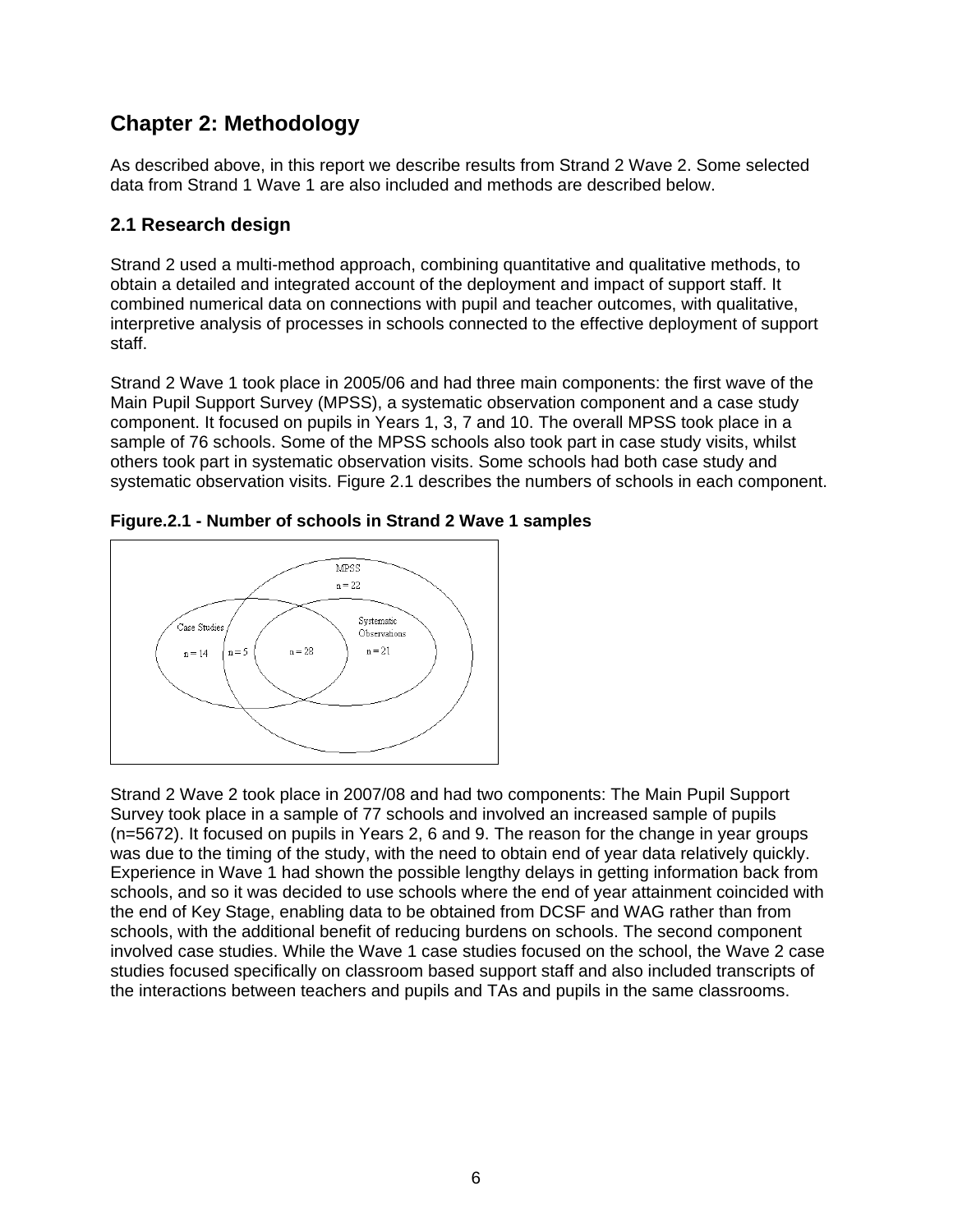#### <span id="page-11-0"></span>**2.2 Main Pupil Support Study (MPSS)**

The main purpose of the MPSS was to address through systematic, quantitative study whether support provided for pupils affected pupil attitudes to learning and attainment, controlling for other possibly confounding factors (such as pupil prior attainment). Owing to the difficulty of dealing with attainment data from special schools, it was decided not to include them in this analysis.

Details of year groups and data collection for Wave 1 and 2 are shown in Table 2.1.

|                                                 | UPN / Pupil<br><b>Details</b>                  | <b>SENCO</b><br>Form (e.g.<br>amount of<br>support) | Teacher<br>Ratings of<br>Support            | Teacher<br>Ratings of<br><b>PAL</b>         | Start of Year<br>Attainment                    | End of Year<br>Attainment                   |
|-------------------------------------------------|------------------------------------------------|-----------------------------------------------------|---------------------------------------------|---------------------------------------------|------------------------------------------------|---------------------------------------------|
| Wave 1<br>Year 1<br>Year 3<br>Year 7<br>Year 10 | 751 (33)<br>693 (22)<br>1821 (26)<br>1931 (27) | 260 (27)<br>227 (28)<br>154 (17)<br>180 (18)        | 363(18)<br>285 (19)<br>220 (19)<br>290 (22) | 305(18)<br>193 (19)<br>197 (19)<br>206 (22) | 496 (20)<br>470 (23)<br>1701 (30)<br>1772 (32) | 500 (31)<br>579 (33)<br>934 (21)<br>515(22) |
| Wave 2<br>Year 2<br>Year <sub>6</sub><br>Year 9 | 1586 (51)<br>1513 (47)<br>2573 (15)            |                                                     | 1036 (38)<br>1148(40)<br>1374 (14)          | 289 (36)<br>299 (39)<br>375 (14)            | 1261 (44)<br>1317 (42)<br>2258 (14)            | 1319 (51)<br>1399 (47)<br>2332 (15)         |

**Table 2.1 - MPSS sample and data collection: number of pupils (number of schools) per year group** 

#### **2.2.1 Information on pupils**

To ensure that the effect of the level of support on the Positive Approaches to Learning (PAL)<sup>[2](#page-11-0)</sup> and attainment scores was correctly evaluated, it was necessary to control for a number of other factors that might influence pupil PAL and attainment. Therefore, data on pupil characteristics at Waves 1 and 2 was obtained through the School Census (formerly PLASC - Pupil Level Annual School Census) supplemented by information from schools. Different analyses controlled for a different combination of variables, and these are described in more detail for each analysis later in the report.

A summary of the characteristics of the pupils in the study is given in Table 2.2. As seen in Table 2.1, there were pupils within the sample for whom some basic information was held, but without a measure of additional support. As only pupils with a measure of additional support were included in the analyses, the figures in Table 2.2 are restricted only to pupils with a measure of support.

 2 See Section 2.2.4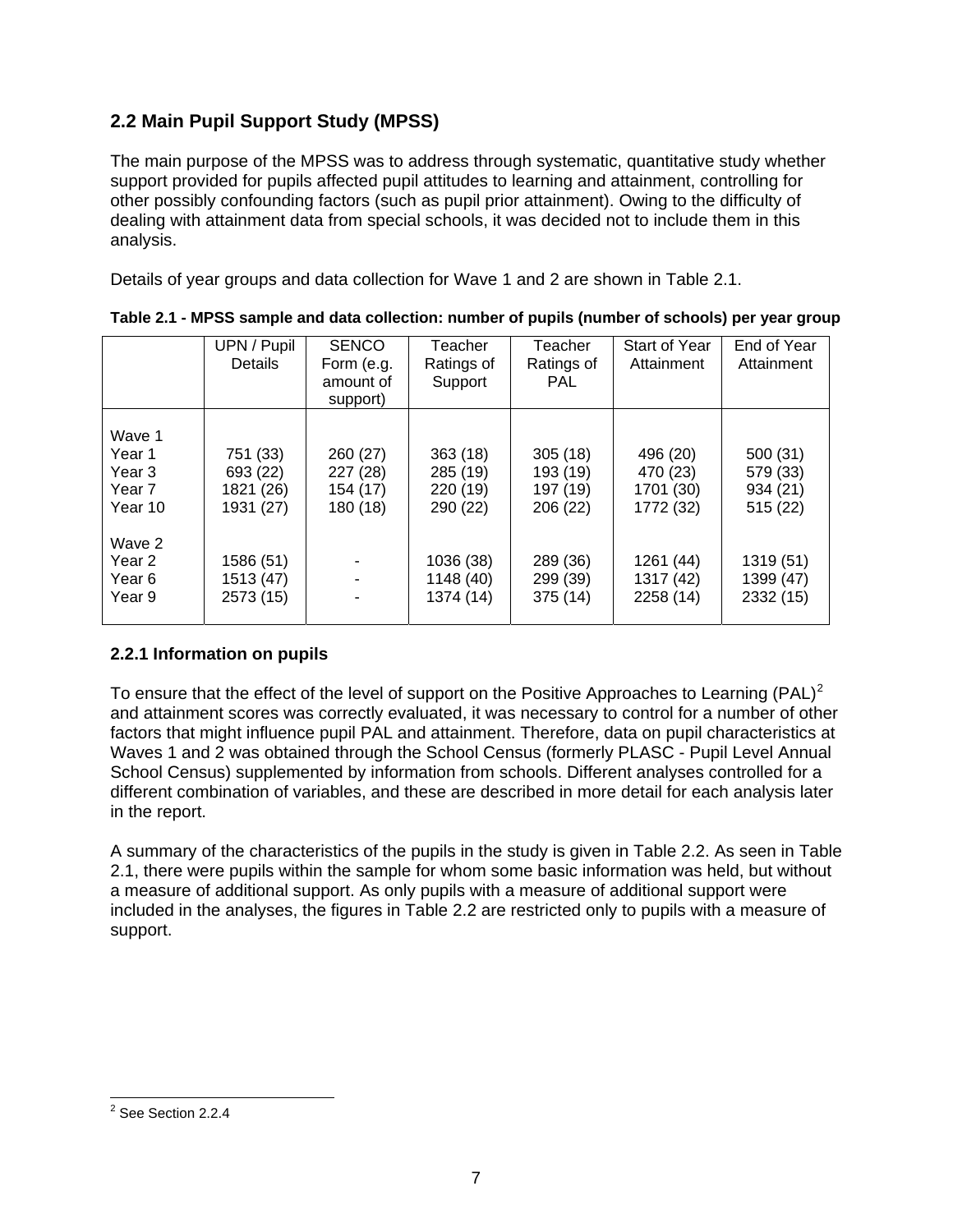|                        |        | Wave 1 |        | Wave 2  |        |        |        |
|------------------------|--------|--------|--------|---------|--------|--------|--------|
| Characteristic         | Year 1 | Year 3 | Year 7 | Year 10 | Year 2 | Year 6 | Year 9 |
|                        |        |        |        |         |        |        |        |
| Number                 | 363    | 285    | 220    | 290     | 1036   | 1148   | 1374   |
|                        |        |        |        |         |        |        |        |
| Male gender            | 53%    | 55%    | 59%    | 53%     | 54%    | 52%    | 45%    |
| <b>SEN</b>             | 31%    | 31%    | 40%    | 49%     | 23%    | 23%    | 22%    |
| $EAL(**)$              |        | 16%    | 11%    | 6%      | 9%     | 14%    | 2%     |
| $FSM$ <sup>(***)</sup> | ۰      | 23%    | 28%    | 16%     | 13%    | 15%    | 11%    |
| <b>White Ethnicity</b> |        | 77%    | 86%    | 91%     | 91%    | 83%    | 96%    |
|                        |        |        |        |         |        |        |        |

#### <span id="page-12-0"></span>**Table 2.2 - Characteristics of pupils included in the analyses for Waves 1 and 2**

(\*) Pupils with any Special Education Needs (School Action, School Action+ or Statement)

(\*\*) English as an Additional Language. Information not available for schools in Wales

(\*\*\*) Eligible for Free School Meals

It can be seen that the percentages of pupils with SEN (includes School Action and School Action+) is high for Wave 1, relative to Wave 2, largely because the Wave 1 MPSS was restricted to a sub sample of pupils in each class, around half of whom would have been supported, and therefore with a correspondingly high percentage with SEN. The percentage of pupils with SEN fell by Wave 2 because all pupils in the class were included. Comparison with the national picture (figures from the DCSF, January 2009<sup>[3](#page-12-0)</sup>, and the WAG, 2008<sup>[4](#page-12-0)</sup>) indicates that the percentage of pupils with SEN is higher than the national average (8% for England; 19% for Wales) though the figures are not exactly comparable (e.g., the figure for England does not include pupils with School Action; the figure for Wales includes all statemented and nonstatemented pupils with SEN). In any case, the DISS study is focused on classroom support and so is likely to include more pupils with needs, allocated such support. There were also differences between year groups in terms of the other characteristics (EAL, FSM and ethnicity) but, as explained below, these (and also SEN) were taken into account when analysing results, e.g. when analysing the relationship between support and academic progress. The percentage of pupils with EAL and FSM were roughly similar to the national figures (13% and 15%), though the DISS sample had more pupils in the white ethnicity group (national figure 81%).

#### **2.2.2 Amount of support**

In Wave 1 five different measures of the level of additional support were collected, one general teacher rating of the amount of support and four additional measures from the systematic observation study, whilst at Wave 2 only the general teacher rating was used. As we show in the results section, the general rating led to the strongest and most clear set of results.

#### *a. Hours support - Teacher ratings (Waves 1 and 2)*

The first, main measure was teacher estimates of the amount of support received, expressed as a percentage of time. The actual wording was: 'Please tick the percentage of time *additiona*l support was provided for this pupil in **English** lessons. This is *additional* support provided by a member of support staff e.g. TA, LSA, etc., *not by yourself or another teacher*. The support may

 3 DCSF. (2009) Statistical First Release (SFR 08/2009): Schools, pupils, and their characteristics, January 2009 (provisional) 4

Welsh Assembly Govt (2008) Schools in Wales: General Statistics 2008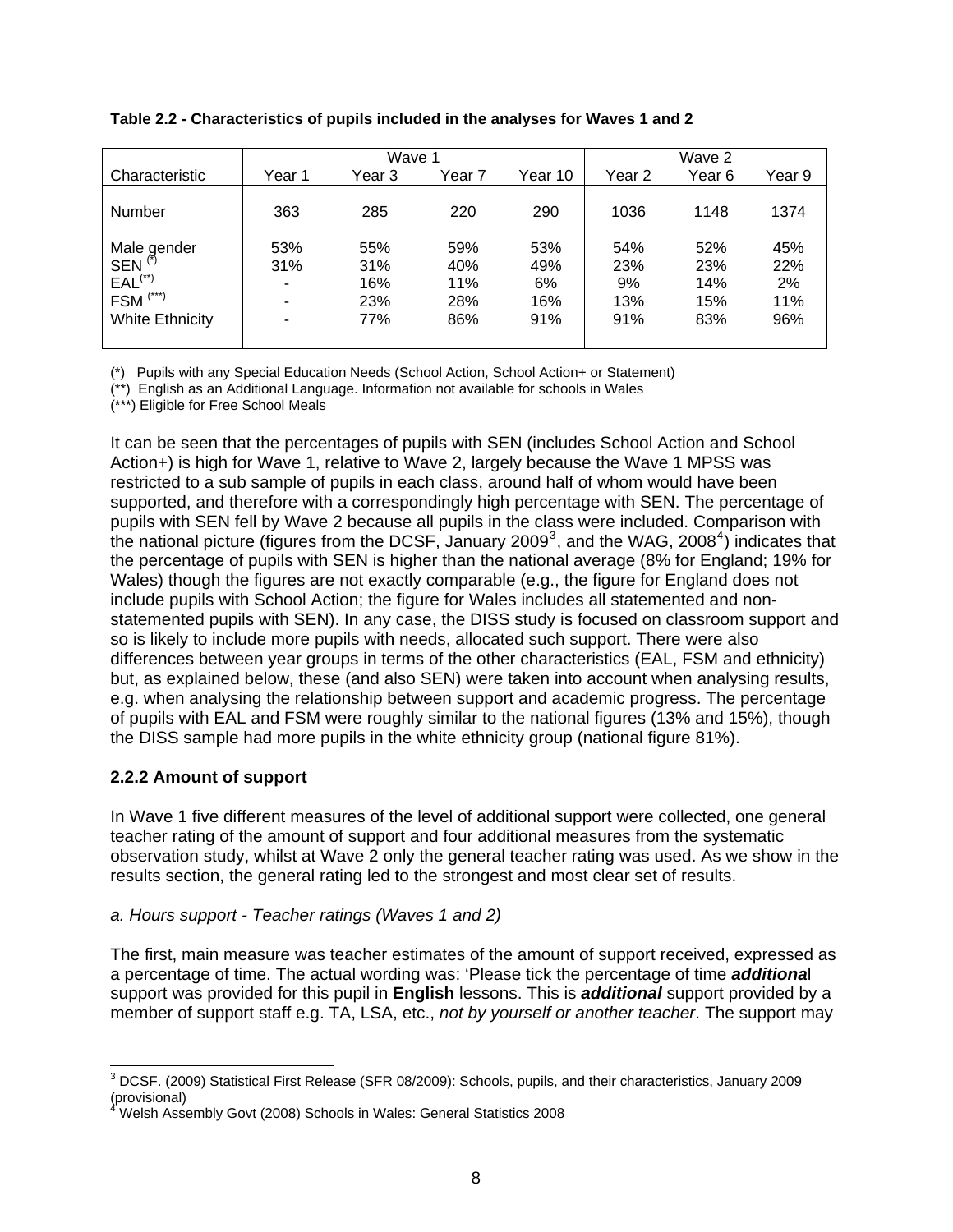<span id="page-13-0"></span>be in the class, withdrawn from the class, small group or 1-1'. They were given six categories denoting the amount of support: 0%, 1-10%, 11-25%, 26-50%, 51-75%, and 75+.

In a small number of cases in Wave 1 this information was not available. In order to increase the sample size it was replaced by estimates given by SENCOs (Special Educational Needs Coordinators) (secondary only), or support staff themselves, of the amount of additional support expressed in hours and minutes for each pupil for mathematics, English, science and Welsh. These were collected at the time of the systematic observation visits. At Wave 2, only the teacher estimate was used, though as we shall see this was the most general and strongest measure.

Due to the relatively small sample size in Wave 1, for the purposes of analysis, three measures of the amount of support were used instead of six. These were a low support (supported 0-10% of time), medium support (11-50%) and high support (over 50% of time supported). Due to the increased sample size at Wave 2, five categories of support were used for the analysis (0%, 1- 10%, 11-25%, 26-50%, 51%+).

#### *b) Level of Support - Systematic Observations (Wave 1)*

In addition to the main measure, there were four other measures of the amount of additional support received by a pupil, taken from the systematic observation data:

- 1. *Support staff presence*: the percentage of time in which a member of support staff was present in the classroom during observations
- 2. *Support staff proximity*: when 'Pupil Supervision' was either one-to-one or group, and a member of support staff was doing the supervising.
- 3. *Support staff interaction*: when the pupil was interacting with an adult and that adult was a member of support staff.
- 4. *Support staff attention*: when there was support staff interaction, and in addition the pupil was the focus of the adult's attention.

It can be seen that these measures of support represent a hierarchy with different levels closer or further away from the pupil. They range from a simple tally of hours of support; through the presence of support staff in the classroom, on a moment by moment basis; through proximity to the pupil in a one to one or small group context; to direct interaction between support staff and pupil; and finally to individual attention toward the pupil.

For each pupil, the percentage of observations in which each of the three outcome measures occurred was used. An examination of the data indicated that the majority of these measures had a highly skewed distribution. Therefore, for the majority of analyses, pupils were divided into two groups, those with high occurrence of each measure, and those with a lower occurrence.

#### **2.2.3 Pupil outcomes**

One reason for investment in support staff, e.g., as expressed in the NA, was the expectation of benefits in terms of raising levels of pupil attainment. The DISS project addressed support received by pupils in relation to pupil outcomes such as behaviour and motivation to learn. Effects on different outcomes may vary. It is interesting that Schlapp et al. (2003) identify the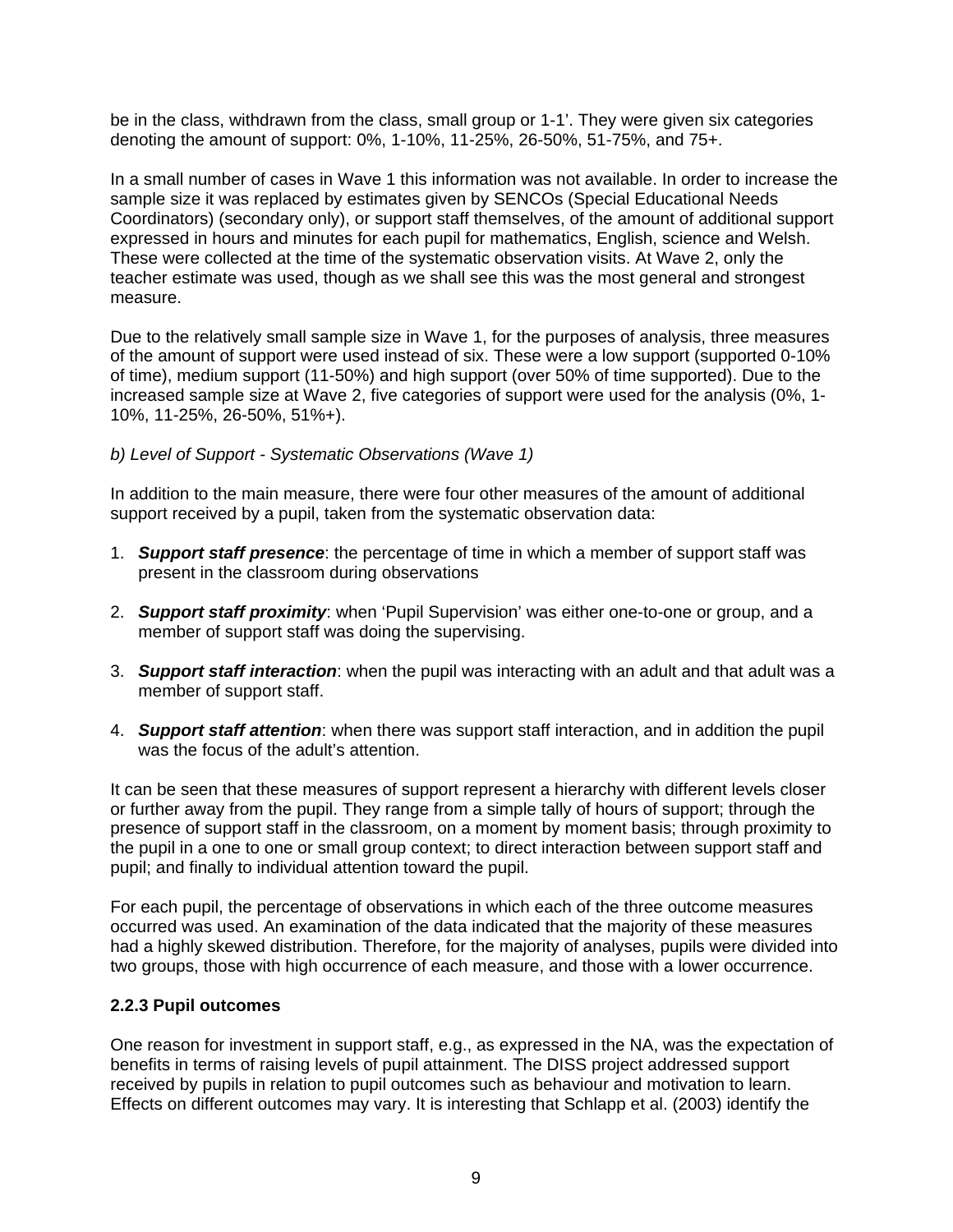<span id="page-14-0"></span>benefits of classroom assistants more in terms of the range of learning experiences provided and effects on pupil motivation, confidence and self esteem, and found less effect on pupil behaviour. In line with what has been said above, however, much research is based on the views of teachers rather than objective measures of pupil outcomes. It seemed to us important to set out a model of the kinds of pupil 'outcomes' thought to be connected to support staff, and to then make use of reliable measures of the dimensions identified (see 2.2.4 and 2.2.5). This could then be complemented by more qualitative analysis of the views of teachers, support staff, and pupils.

We made use of a model used in the evaluation of effective group work in classrooms (SPRinG) project, one of the ESRC Teaching and Learning Research Programme Phase 11 projects, (see Blatchford, Galton, Kutnick and Baines, 2005). The SPRinG project was designed with a three component model of expected pupil outcomes. These were, first, learning and attainment outcomes; second, pupils' motivation and attitudes to work; and third, interactive and dialogic features of classroom engagement and interaction (addressed through systematic observations in Strand 2 Wave 1). To this can be added pupils' attentiveness in class. In this report we examine support in relation to the first two types of outcomes (classroom engagement and attentiveness were addressed in Blatchford et al., 2008).

#### **2.2.4 Pupil Positive Approaches to Learning (PAL)**

Teacher completed rating scales were developed, based on previous research in the CSPAR and SPRinG projects. Use was made of an amended version of the Pupil Behaviour Rating Scale, as developed in the CSPAR (Blatchford, Edmonds and Martin, 2003). This is a teacher completed instrument that in its most complete version comprised over 50 items rated on a three-point scale ('certainly applies to this child', 'applies sometimes to this child', 'does not apply to this child'). Scores on conceptually and empirically linked items that make up a set of factors were then added. One problem with this instrument was the length of time taken to complete forms for each pupil. For the purposes of the DISS project the form was therefore adapted to produce one item and scale for each dimension. Dimensions were representative of those previously developed, which had proven reliability. There were eight attitudes to learning dimensions: distractibility, task confidence, motivation, disruptiveness, independence, relationships with other pupils, completion of assigned work, and follows instructions from adults. Teachers were asked after half term in the summer term (i.e., near the end of the school year) to describe change over the year on each of the dimensions in terms of a scale: 1. improved over the year; 2. stayed the same; and 3. deteriorated over the year. More details of the methods and analysis are given in the results section below.

#### **2.2.5 Numerical data on academic attainment**

The effect of support staff on pupils' attainment was assessed in relation to progress over the school year. Progress was assessed by analysing effects on end of year attainment controlling for start of year scores. For Wave 1, start of year attainment scores came from Foundation Stage Profiles (for start of Year 1) or end of previous year Key Stage test scores (commonly called SATs) (for Year 3, 7 and 10). Attainment scores at the end of year came from assessments already being used in schools and for the most part were teacher rated National Curriculum levels, but for Year 10 were predicted GCSE grades. Throughout this report we use the word 'attainment' but it should be noted that a strength of this study is that is was longitudinal, and because it collected information on prior attainment (at the end of the previous school year), the analyses effectively addressed pupils' progress over the school year.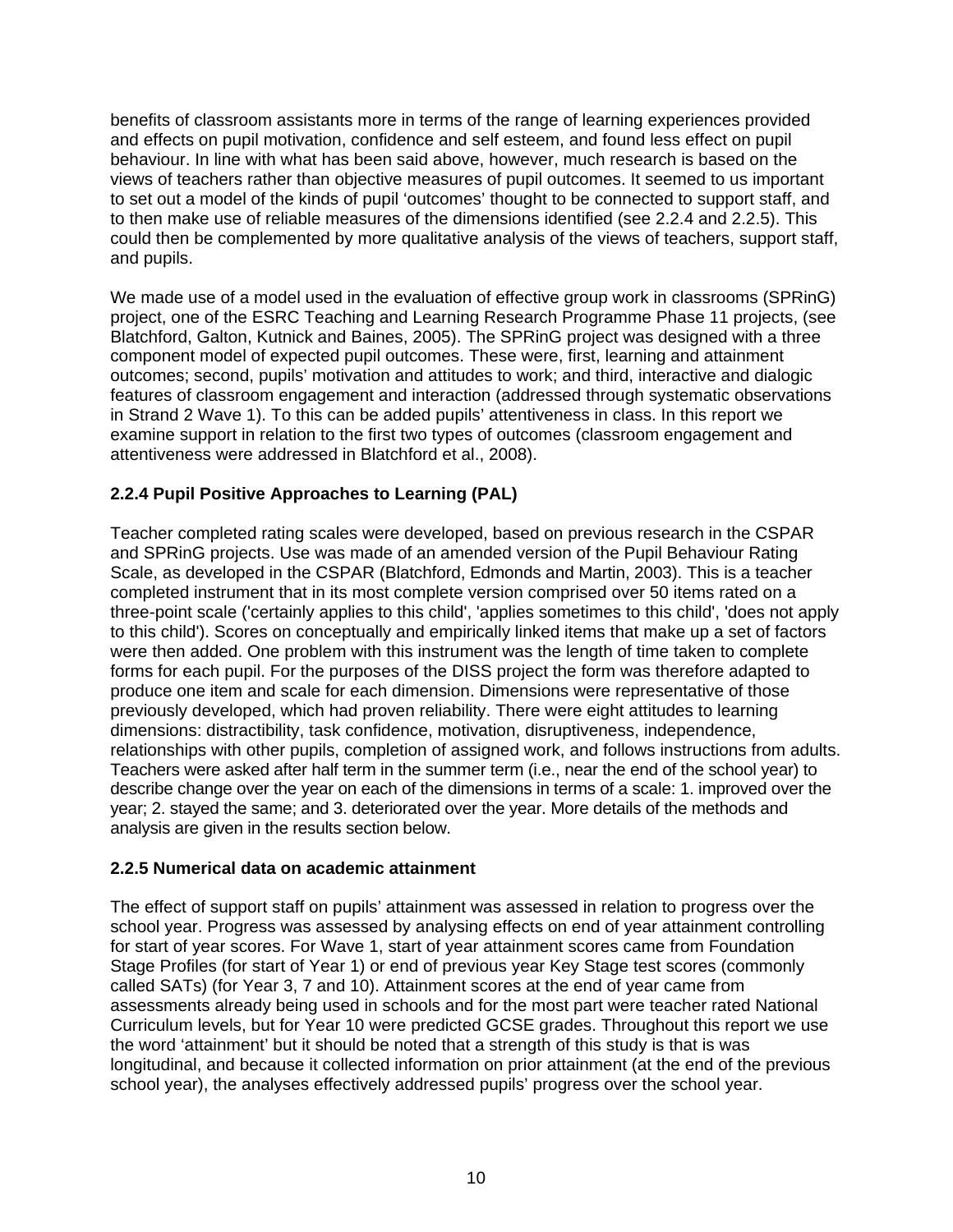<span id="page-15-0"></span>Wave 2 involved Years 2, 6 and 9. Beginning of each year (baseline) scores came from assessments at the end of the previous school year. Where possible these data came from optional tests, but if they were not available then teacher assessments were used. Again the data collected was in terms of National Curriculum levels which were subsequently converted to a numerical score. Pupil attainment at the end of the school year came from end of year Key Stage tests and took a variety of forms. In Year 2, attainment took the form of National Curriculum levels, which were reported as a main level and a sublevel (split into three categories A, B and C: e.g. 1C, 2B, etc) for English schools. For Wales, only the main numeric levels were available (e.g. 1, 2), and for Welsh data it was assumed that each pupil took the middle sublevel within each category. The main National Curriculum levels were also used in Year 6, as were fine grade levels which gave a greater distinction between pupils. Raw attainment scores were also analysed in Year 6. End of year attainment in Year 9 took the form of National Curriculum levels for all subjects, and also raw scores for English only.

Using guidelines from the DCSF, National Curriculum levels were converted into a numerical score. One whole level represents 6 points on this numerical scale, whilst a sublevel represents 2 points on this numerical scale. The exception was for Year 10 in Wave 1, where the predicted GCSE scores were also converted to numerical scores, with one point representing one GCSE grade.

#### **2.2.6 Statistical methods**

As discussed above, the analyses examined the extent to which the amount of support was related to end of year attainment controlling for factors that might be expected to confound the relationship e.g., prior attainment and SEN status. Multilevel regression models were required due to the hierarchical nature of the data. Two-level models were used with pupils contained within schools.

The effect of support on attitudes to learning and pupil attainment was examined by a succession of statistical models, the first of which involved no adjustments for other variables, the last of which included controlling for all variables. It is quite likely that the provision of extra support for pupils will be based on their prior attainment and their SEN status and so we controlled for these in the analysis. As we have said, controlling for prior attainment means that we were effectively looking at relationships with the relative progress in attainment made by pupils, a more useful measure than attainment only. More details are given when results are discussed (4.2 and 4.3).

#### **2.3 Teachers' views on pupil learning and behaviour, teaching, and level of job satisfaction, stress and workload and transfer of tasks to support staff**

Additional data are presented in this report from several aspects of Strand 1 questionnaires that address the impact of support staff.

As part of Strand 1, the Teacher Questionnaire (TQ) contained a number of questions about support staff who had supported the teacher during the last week. Teachers were asked open questions on how support staff had affected pupil learning and behaviour, and their (i.e., the teacher's) teaching, if at all, and closed questions addressing the extent to which this member of support staff had affected the teacher's level of job satisfaction, stress and workload (on three five point scales: large decrease, slight decrease, no change, slight increase, large increase). Teachers were also asked to comment on the answer given to the closed response to effects on job satisfaction, level of stress and workload.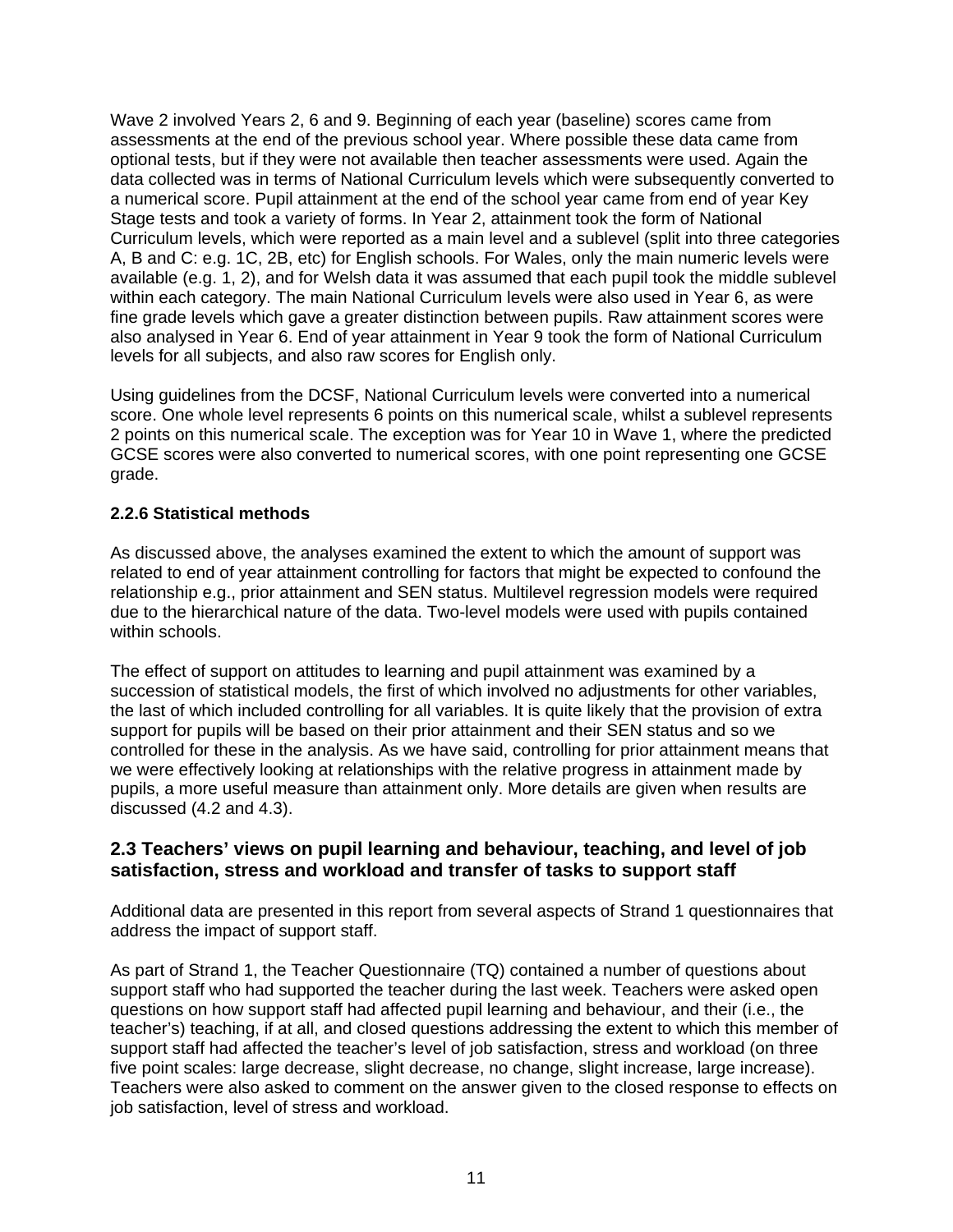<span id="page-16-0"></span>At Waves 1 and 2, questionnaires were sent to four teachers in each school who responded to the MSQ (via the contact person appointed by the school). At Wave 3 there was concern at overburdening schools in the MPSS and so the TQ was sent to a random selection of schools omitting those who had indicated that they were interested in taking part in the MPSS. For primary schools, two questionnaires were sent to teachers from each key stage. For secondary schools, questionnaires were sent to two core subject teachers (English (and Welsh for Welsh schools), mathematics or science) and two non-core subject teachers (all other subjects). For special schools, questionnaires were sent to any four teachers. Information on specific teachers working within each school was unknown, so the decision as to exactly which teachers received the questionnaires was made by each individual school. The exact sample varied between the three waves but at each wave the initial sample consisted of around 8,000 questionnaires sent to about 2,000 schools. The response rate declined over the course of the study from 1824 (20%), 1297 (16%) to 970 (12%) at Waves 1, 2 and 3 respectively. The lower response rate at Wave 3 may be partly because schools which had not been sent the MSQ would therefore not be familiar with, or perhaps committed to, the study.

#### *Impact on routine administrative and clerical tasks from TQ*

A more detailed method of assessing the impact of support staff on teachers was to see how many of the routine administrative and clerical tasks had been transferred from teachers, especially given that Phase 1 of the National Agreement required that these tasks be transferred to support staff from September 2003. In the TQ at each wave in Strand 1 teachers were presented with a list of 26<sup>[5](#page-16-0)</sup> routine and clerical tasks and asked to say for each task which they still performed themselves, which were performed by other staff, and to also give the post title of the staff member now carrying out the tasks.

#### **2.4 Strand 2 Wave 2 case studies**

The case studies added a qualitative element to the DISS project, to complement data from surveys and systematic observations in classrooms. This report presents findings from case study visits carried out in English and Welsh schools as part of Strand 2 Wave 2 (2007/8) (Wave 1 was carried out between June 2005 and July 2006).

The main purpose of the earlier Strand 2 Wave 1 case studies (reported in Blatchford et al, 2008) was to provide an interpretive and grounded analysis of factors relating to support staff deployment and impact in schools. Selected aspects of support staff deployment, classroom learning and school management were defined on the basis of pilot visits, and in relation to main headings from other methods of data collection, and these provided data which was organised around a set of key themes. The case studies focused on the school rather than individual classrooms, and on all support staff in schools, not just those with a direct role in relation to pupil learning. There were 47 schools in all in Strand 2 Wave 1, 21 primary, 14 special and 12 secondary schools in England and Wales. Classroom observations were followed up by nearly 500 interviews with teachers, support staff and a small sample of pupils in these schools.

The design of the Strand 2 Wave 2 case studies was informed by Wave 1 findings and the experience of carrying out this type of research in schools, and was adjusted to provide a more detailed analysis of:

<sup>————————————————————&</sup>lt;br><sup>5</sup> The specific number of such tasks varies. Annex 5 to Section 2 of the School Teachers Pay and Conditions Document (STPCD) set out a list of 21 routine and clerical tasks but this was not meant to be exhaustive. The number of task commonly quoted is 25, though in the DISS study 26 were listed because pilot research showed that one task seemed to cover two separate activities. But school staff sometimes referred to 24 tasks, as will be seen later.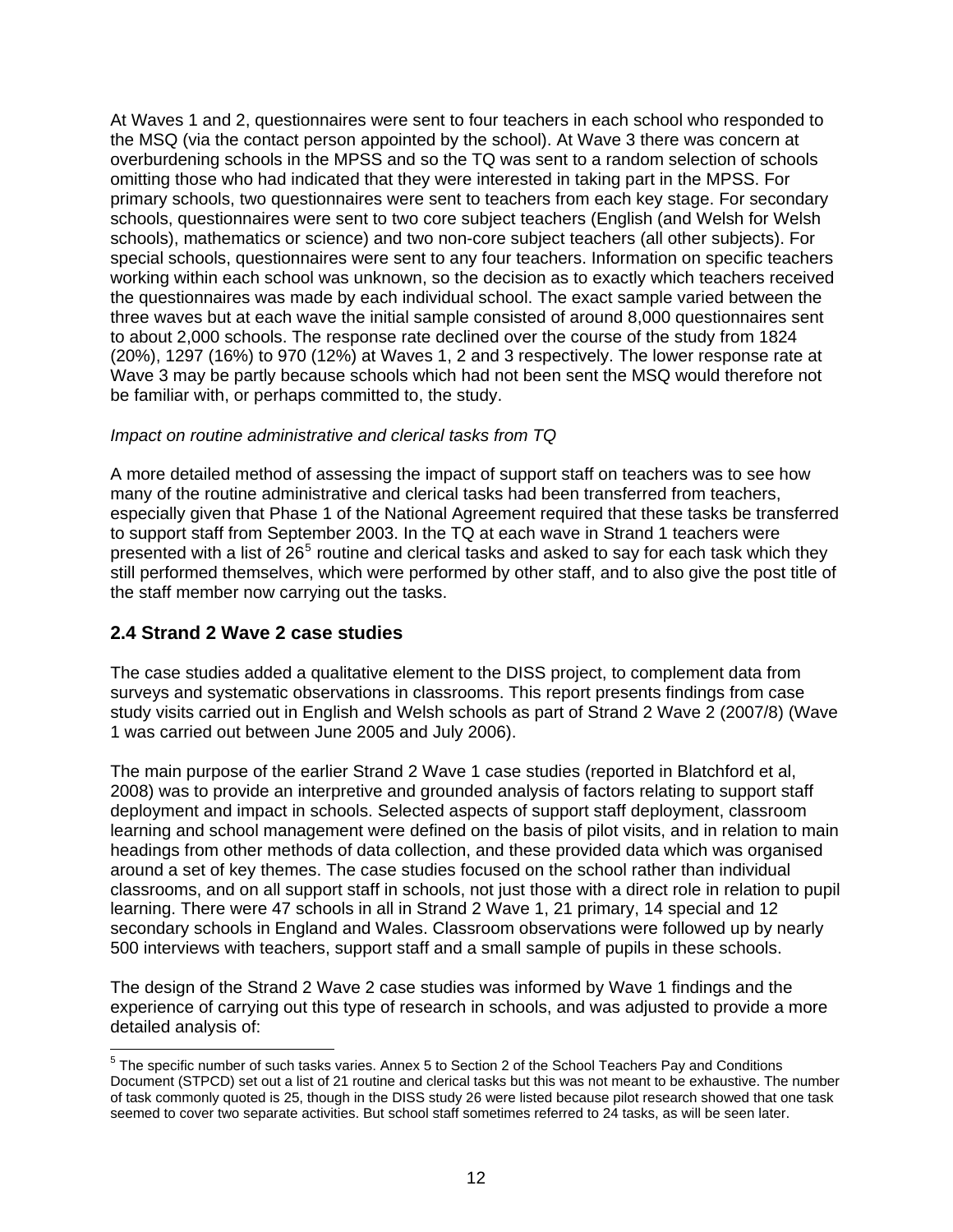- <span id="page-17-0"></span>1. The interactions between pupils and the support staff with whom they closely work, in order to better understand how pupils' errors are dealt with, how much and what kinds of 'scaffolding' take place, and how the adults assess pupils' difficulties and misunderstandings; and
- 2. The wider pedagogical role of pupil-based support staff in terms of lesson and curriculum delivery, in order to learn more about their preparedness for, and involvement in, lessons (e.g. communication and feedback between support staff and teachers, and support staff's pedagogical and subject knowledge).

The main purpose of the case studies was, as in Strand 2 Wave 1, to provide an interpretive and grounded analysis of factors relating to support staff deployment and impact in schools, but this time to focus on pupil and/or class-based support staff in particular roles. These roles were; higher level teaching assistants (HLTAs), teaching assistants (TAs), learning support assistants (LSAs) and classroom assistants (CAs) (referred to collectively as TAs); and support staff who undertook cover supervision (referred to collectively as cover supervisors). In Wave 1 special schools were included; in Wave 2 they were not.

In terms of the data collection carried out in schools, in Wave 2 the systematic observations were replaced by structured observations. These summarised activity within five minute blocks instead of ten-second blocks, and were not pupil-focused, but centred on the actions of adults and the contexts in which they worked. The semi-structured interviews with teachers and TAs allowed for a detailed interrogation of the lesson observations, rather than covering the full range of themes used for Wave 1. Audio recording of adult-pupil interaction was introduced in Wave 2, providing detailed data on the practices of teachers, TAs and cover supervisors.

On the basis of pilot visits, the key issues affecting pupil-based support staff were grouped into five dimensions, covering support staff management and deployment, classroom practice and preparedness. The dimensions performed the function equivalent to that of the ten themes used in Strand 2 Wave 1. They are described in detail in the results section (5.2) below.

The breakdown of participating schools is shown in Table 2.3.

|           | England | Wales | Total |
|-----------|---------|-------|-------|
| Primary   |         |       |       |
| Secondary |         |       |       |
| otal      | 14      |       | 18    |

|  |  |  | Table 2.3 - Strand 2 Wave 2 Case study sample (schools) |  |  |
|--|--|--|---------------------------------------------------------|--|--|
|--|--|--|---------------------------------------------------------|--|--|

#### **2.4.1 Data collection**

Each case study visit lasted three days and took the form of 'shadowing' a member of support staff for a day. In most schools, two per school were shadowed, although in some small primary schools, only one person was followed. Structured observations were carried out on support staff in a variety of contexts, and these were followed up by semi-structured interviews with the teachers and support staff observed, and senior managers. Additionally, where possible, audio recordings of teacher and/or support staff interactions with pupils were made during observed sessions. Some teachers and support staff supplied researchers with documentation related to lesson planning and learning tasks. These sources were also augmented by field notes, comments and summative judgements by researchers. Data from each school were organised in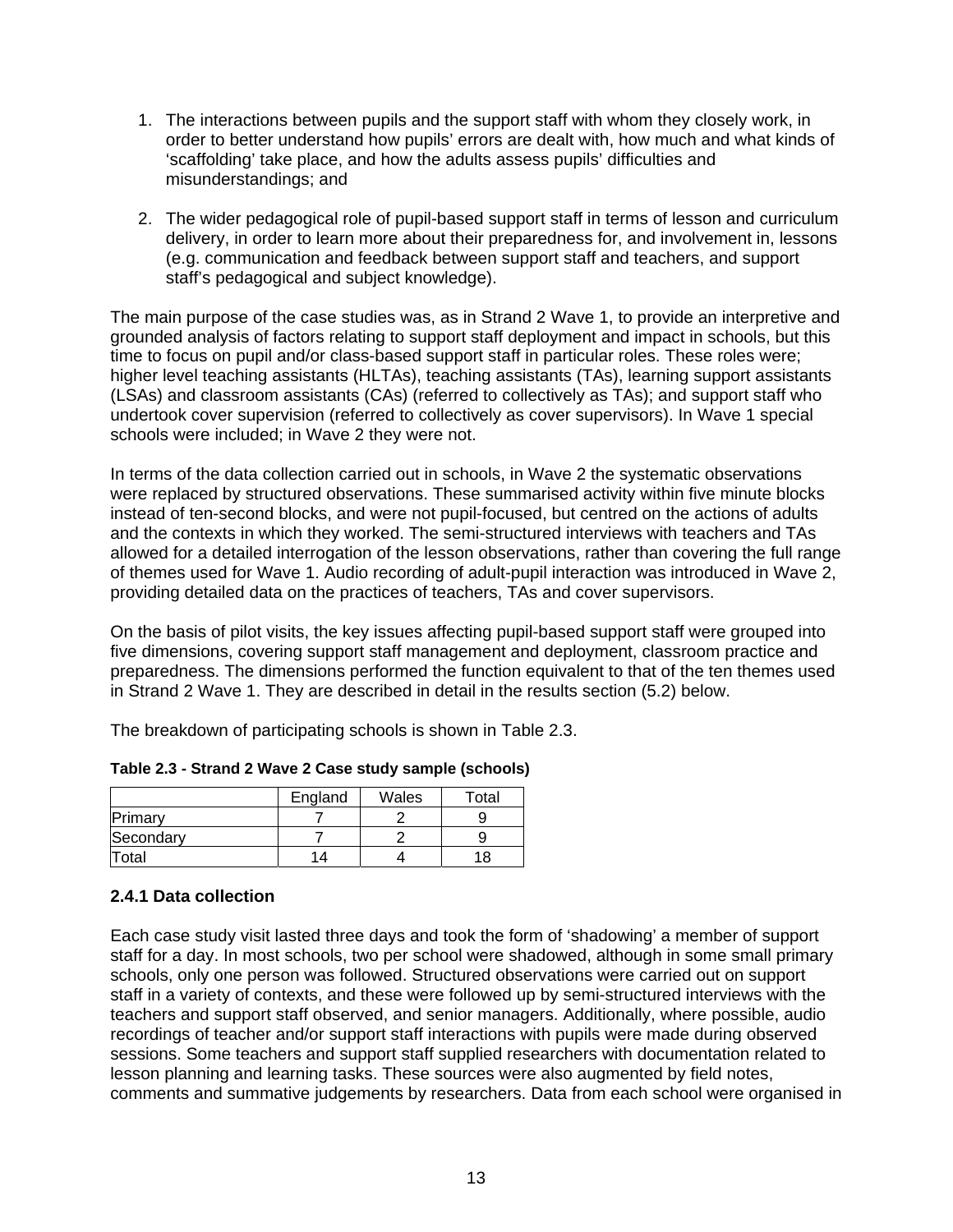<span id="page-18-0"></span>terms of the five dimensions of interest and written up by researchers using an agreed framework.

#### *2.4.1.1 Structured observations*

To give a systematic account of support staff at work, each observation period of the shadowing day (e.g. one lesson) was divided into five minute blocks. During each interval, broad and fine level information was recorded about the role of support staff and the context in which they were working (e.g. in or out of class). Additional data on teacher activity, pupil ability (as described by the teacher) and the tasks they undertook were also collected. A category coding system of descriptors and high frequency events was developed.

#### *Summary of key variables*

Teacher / support staff activity

- Not working with pupils (listening to teacher teach inactive; talking to teacher; doing admin/working with resources; marking/assessing pupil work; other)
- Working with pupils (one-to-one; in small / medium / large group; roving; listening to the teacher teach - active; leading whole class; other).

#### Location of support staff

- In class
- Withdrawal in class (e.g. in classroom, but not part of main whole class activity)
- Withdrawal from class.

#### Supported task

- Non-differentiated
- Task related or differentiated
- Different task.

In total, there were 1,502 discrete observations, 1,437 of which were made in 140 lessons and sessions, both in and away from mainstream classes (54 in primary; 86 in secondary). Data were collected in eighteen schools (9 primary; 9 secondary). TAs (or equivalent title) were the focus of the majority of observations (98% for primary; 71% for secondary). Thirteen percent of all observations concerned cover supervisors (secondary schools only) and just 4% related to  $\mathsf{HLTAs}^6$  $\mathsf{HLTAs}^6$  .

 6 The number of observations for HLTAs was too limited for meaningful comments to be made about this role. These data were therefore added to that for TAs and analysed and reported collectively.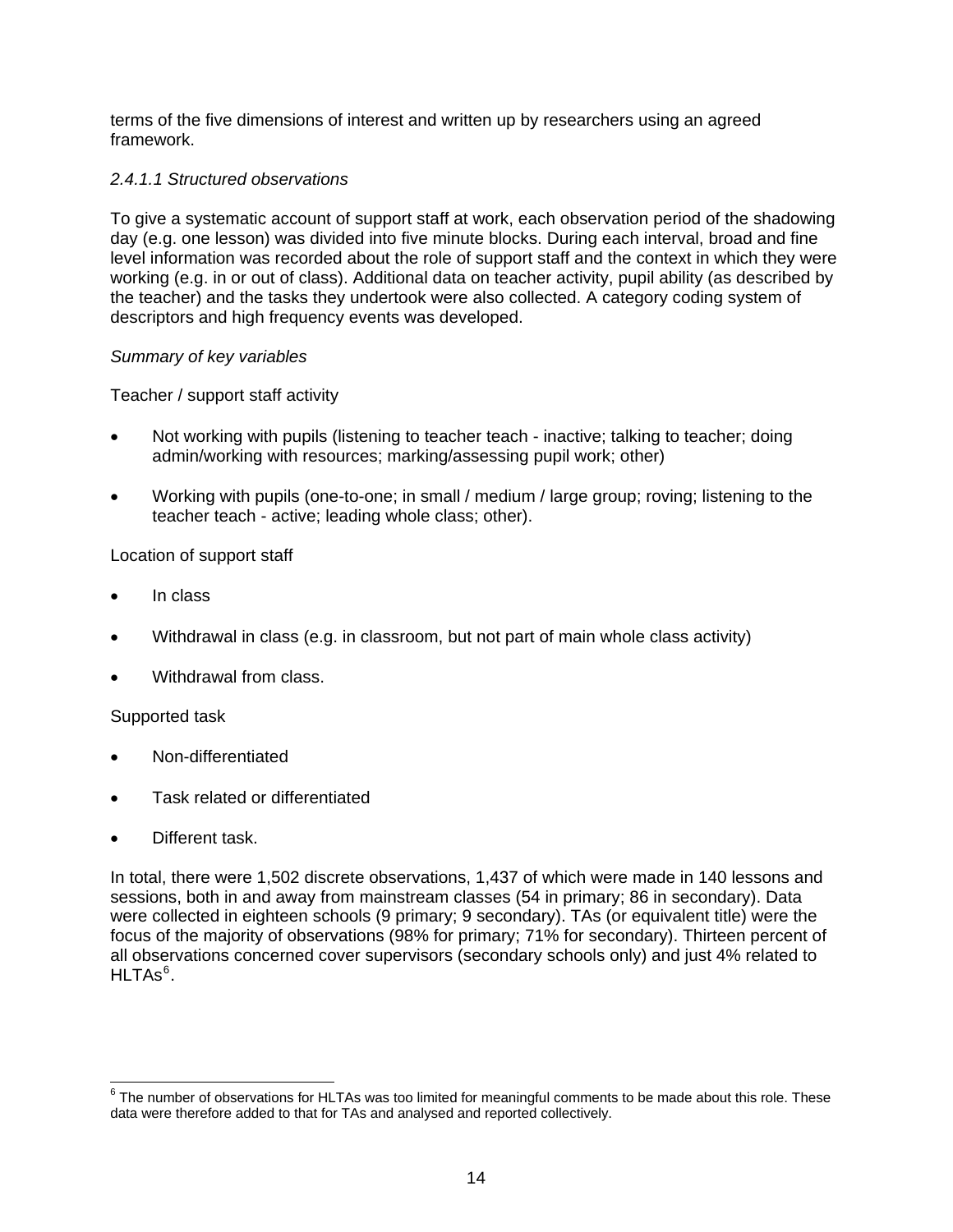The research design prioritised observations of support staff working with Years 5 and 10, but as expected, most were shadowed working across the school with various year groups (see Table 2.4). TAs were observed working with Year 5/6 pupils in 62% of all primary observations. For 38% of all secondary observations, TAs were observed supporting pupils in Year 10/11. The majority of observations involving cover supervisors were in Year 10/11 classes (58%).

|              | Primary |      | Secondary |      |                         |      |  |
|--------------|---------|------|-----------|------|-------------------------|------|--|
|              |         | ТA   |           | TA   | <b>Cover Supervisor</b> |      |  |
| Year 1/2     | 26      | 4%   | N/A       | N/A  | N/A                     | N/A  |  |
| Year 3/4     | 174     | 29%  | N/A       | N/A  | N/A                     | N/A  |  |
| Year 5/6     | 373     | 62%  | N/A       | N/A  | N/A                     | N/A  |  |
| Year 7/8/9   | N/A     | N/A  | 318       | 55%  | 72                      | 37%  |  |
| Year 10/11   | N/A     | N/A  | 220       | 38%  | 113                     | 58%  |  |
| <b>Other</b> | 28      | 5%   | 43        | 7%   | 9                       | 5%   |  |
| Total        | 601     | 100% | 581       | 100% | 194                     | 100% |  |

| Table 2.4 - Strand 2 Wave 2 case studies year group x support staff type |  |
|--------------------------------------------------------------------------|--|
|--------------------------------------------------------------------------|--|

Codes describing the predominant activity of support staff and teachers over each five minute period were then entered onto an observation pro-forma.

Alongside this, researchers made detailed supporting notes, which not only gave more information on the conditions and events in each block, but also provided a broader account of each observation period and how they fitted together to form the support staff's day. These open-ended notes informed the qualitative analysis of the case study data.

#### *2.4.1.2 Interviews*

The shadowing days were followed up by semi-structured interviews with the target support staff and at least one teacher in whose class they were observed. This enabled researchers to clarify and probe the typicality of observations and, through the use of a schedule of questions, explore the opinions and attitudes towards support staff deployment, practice, interaction and impact. Researchers were, by and large, able to carry out the interviews as proposed, and where it was not possible to interview a specific individual, schools helpfully arranged suitable alternatives. Interviews with headteachers gathered similar data at the school level. Researchers conducted a total of 95 interviews across 18 schools (see Table 2.5).

#### **Table 2.5 - Strand 2 Wave 2 case studies interviews conducted**

|                                    | Primary | Secondary | Total |
|------------------------------------|---------|-----------|-------|
| Headteacher / other senior manager |         | 1 C       | 19    |
| Teacher                            |         | 12        | 26    |
| TA (or equivalent job title)       |         | 12        | 26    |
| <b>HLTA</b>                        |         |           |       |
| Cover supervisor                   | N/A     |           |       |
| Administrative support staff       |         | 10        |       |
| Total                              |         | 50        | 95    |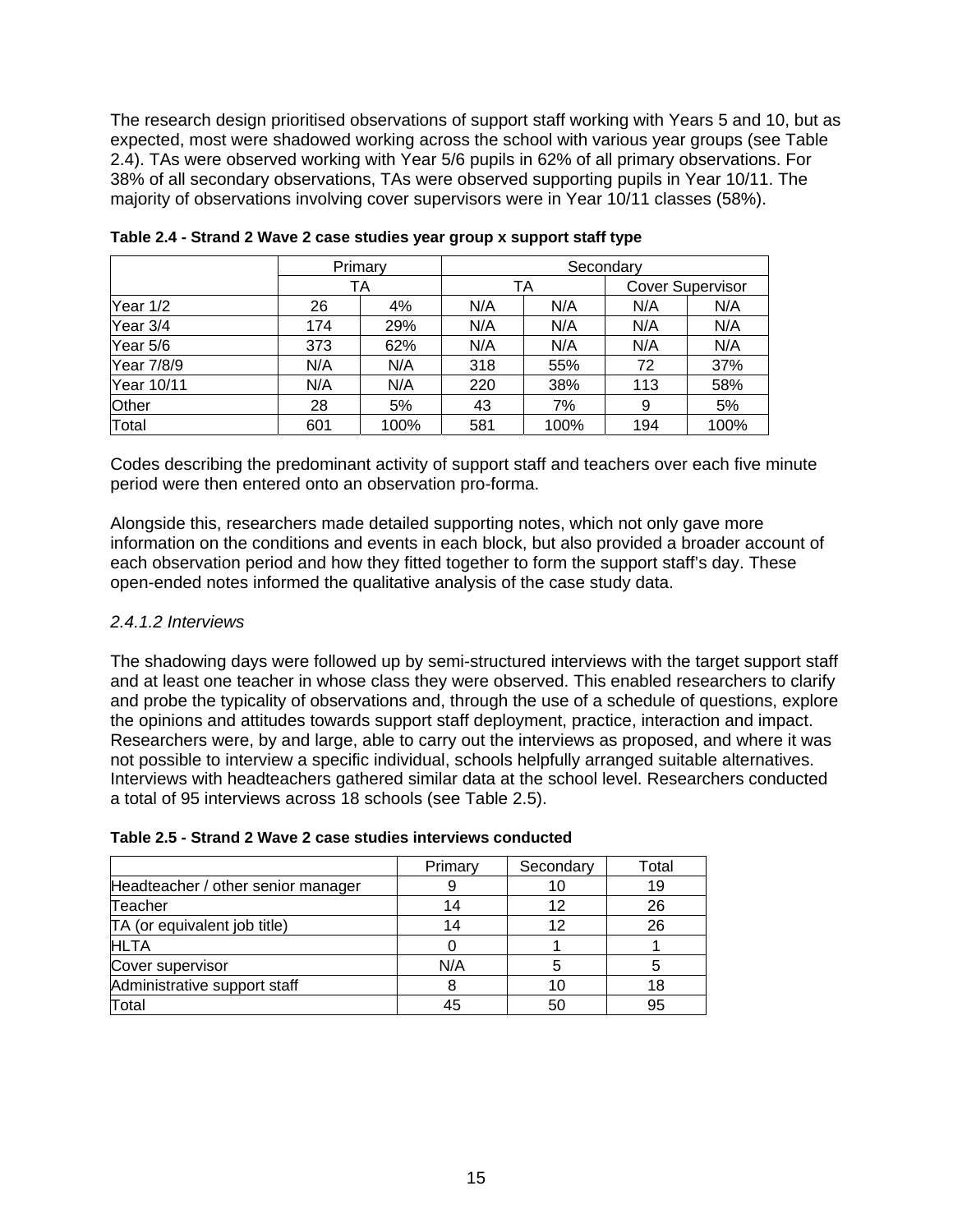#### *2.4.1.3 Strand 2 Wave 2 case studies audio recordings*

In a sub-sample of the schools a total of 130 lesson/session length recordings of teacher and support staff talk were made in 15 schools (8 primary; 7 secondary), 42 of which were made simultaneously in the same classroom (see Table 2.6). The target sample for the recordings were English and mathematics lessons in Years 5 and 10, but researchers made recordings whenever the opportunity arose. As a result, almost three times as many recordings as originally proposed were made, across a range of year groups and subjects, making a substantial data set. Recordings were made of support staff working in different contexts, both in terms of their physical location (e.g. in class, withdrawn *within* class or withdrawn *from* class) and the role they took (e.g. supporting a pupil one-to-one and in groups, roving the class or leading a class as part of cover/PPA arrangements).

However, for the purposes of contrasting the interactions of teachers and support staff with pupils, the main analysis was conducted on pairs of teacher to pupil and support staff to pupil talk in the same lessons. In order to make the classroom conditions as similar as possible we also restricted the analysis to English and mathematics and to situations where support staff were in the classroom with the teacher (the structured observations showed that support staff spent most of their time in this way). This resulted in a main sample of 16 lesson length transcriptions of teacher to pupil talk and 16 lesson length transcriptions of support staff to pupils. In addition a sample of 8 sessions led by teaching assistants when out of the classroom were coded in order to see whether their talk differed substantially from that when supporting pupils within the classroom. More details on the coding frame, methods of analysis and interrater agreement are presented in the results section (5.3) below.

|                             | Primary | Secondary | Total |
|-----------------------------|---------|-----------|-------|
| Teacher                     | 27      | 18        | 45    |
| TA                          | 40      | 31        |       |
| <b>HLTA</b>                 |         |           |       |
| Teacher & TA (simultaneous) | (24)    | 18        | ′42   |
| Cover supervisor            | N/A     |           |       |
| Total                       | 67      | 63        | 130   |

| Table 2.6 - Strand 2 Wave 2 case studies audio recordings made |  |  |  |
|----------------------------------------------------------------|--|--|--|
|----------------------------------------------------------------|--|--|--|

An integrated approach to analysing the roles and practices of pupil-based support staff was used to collate and integrate all the data from the case studies, within which data from multiple sources was described and analysed in terms of the five dimensions of interest. The dimension of interest tables acted as the framework used to organise data for each school, and was designed to allow comparison of teacher and support staff roles, and the structures and contexts that influenced and shaped practice. Following the same process as for the Strand 2 Wave 1 case studies, material for each dimension was broken down and prevalences calculated using a coding frame developed by two researchers. The dimensions were a descriptive tool for organising data. On the basis of the data, emergent issues within each dimension were also identified, supported by numerical information from the tables and extracts from interview transcripts and observation records. More information is given in the results (5.2) section.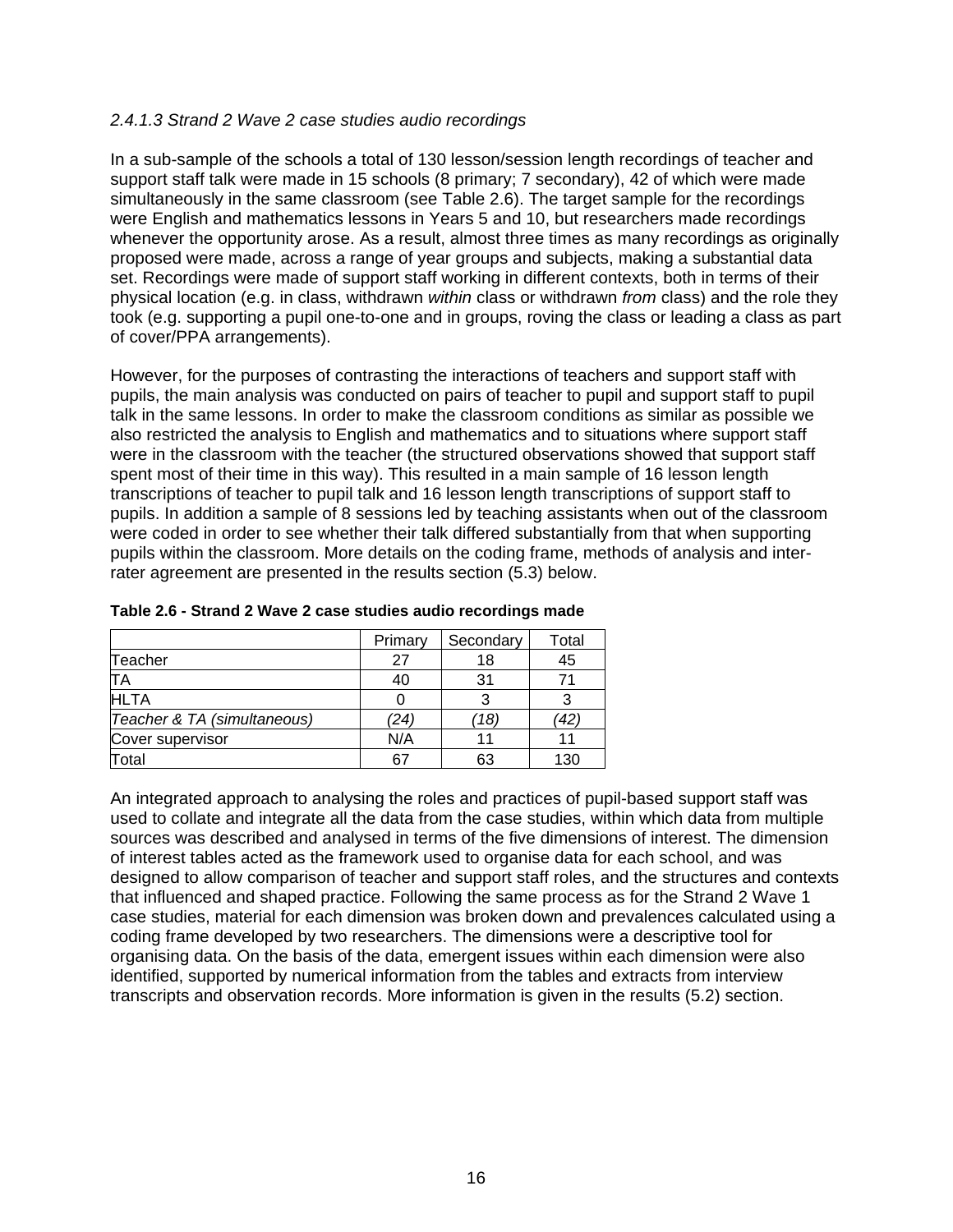# <span id="page-21-0"></span>**Chapter 3: The impact of support staff on teachers and teaching**

#### **Key findings**

- At Wave 1 most routine and clerical tasks were still performed by the teachers but by Wave 2 and 3 there was a major change with most tasks now performed by support staff. Administrative staff were far more likely than any other support staff category to perform tasks previously undertaken by teachers.
- Just over half of teachers at Wave 3 judged that support staff had led to a decrease in their workload mainly because the transfer of routine activities allowed more time for teaching and attending to pupils. In a minority of cases workload had increased because of planning required to prepare support staff.
- Support staff had a positive effect on teachers' level of job satisfaction. The main reasons given for the impact of support staff on teachers' job satisfaction were: more of the individual needs of their pupils were being met; pupils' learning and achievement were enhanced; the personal qualities and skills of the support staff; time available for teaching was increased and the quality improved.
- There was also a positive view on the effect of support staff on teacher stress, largely because of effects on teachers and their teaching, e.g., being able to share their workload.
- The main ways that teachers felt that support staff had affected teaching were through bringing specialist help, allowing more teaching, affecting curriculum / tasks / activities offered, taking on specific pupils, removing administrative and routine tasks, and allowing more time for planning and preparation.

#### **3.1 Impact of support staff on teachers' workloads, job satisfaction and levels of stress**

#### **3.1.1 Impact on routine administrative and clerical tasks**

One method of assessing the impact of support staff on teachers was to see how many of the routine administrative and clerical tasks had been transferred from teachers. In the TQ, teachers were presented with a list of 26<sup>[7](#page-21-0)</sup> routine and clerical tasks and asked to say for each task which they still performed themselves, which were performed by other staff, and to also give the post title of the staff now carrying out the tasks.

This exercise was conducted for all three waves (see Table 3.1). In Wave 1 it was found that most tasks were still performed by the teachers. At Wave 1 those tasks most likely to be done by the teacher (more than 60% of teachers) were record keeping, filing, classroom display, processing exam results, collating pupil reports, administering work experience, administering examinations, ordering supplies and equipment, stocktaking, cataloguing, preparing equipment and materials, minuting meetings, coordinating and submitting bids, seeking personnel advice, managing pupil data and inputting pupil data. By Wave 2 there was a major change with most tasks not now being performed by teachers. The drop in numbers of teachers now performing these tasks was in many cases very marked, with a number more than halving (see Table 3.1). Only record keeping,

  $7$  As described above 26 tasks were used because one was split into two.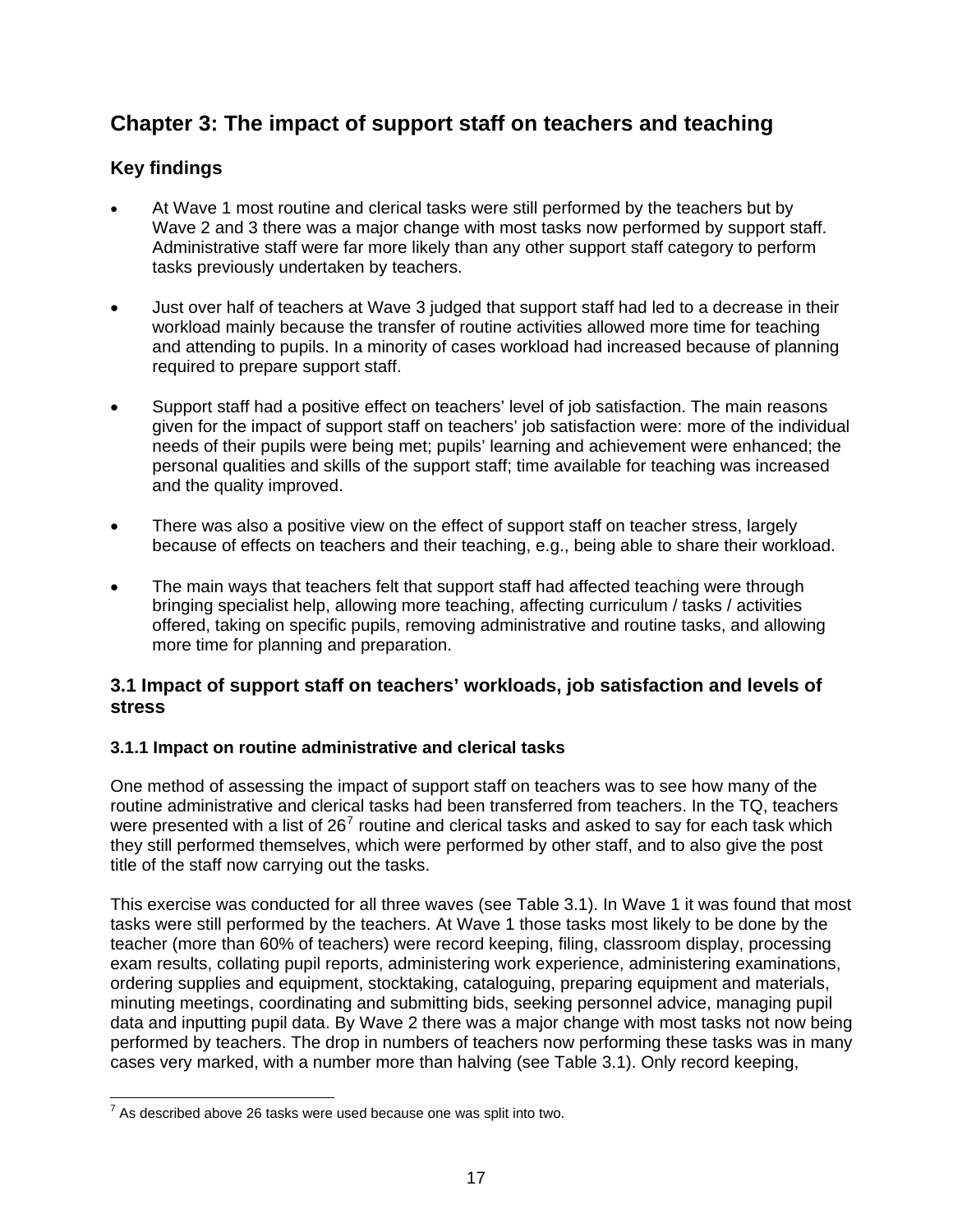classroom displays, administering and invigilating examinations (predominantly at secondary level), and giving personnel advice were still mostly done by teachers (i.e. more than 60% of teachers). The results for Wave 3 showed a picture that was very similar to Wave 2, with a similar proportion of teachers performing each task.

As mentioned in the Strand 1 Wave 1 report (Blatchford et al, 2006), even these results may underestimate the impact of support staff in that tasks may still be performed or directed by teachers, but they may have passed some or most aspects on to support staff. In this sense teachers may still be associated with some tasks such as classroom displays, but through organising them rather than carrying out all the work themselves.

Teachers were also asked to note which of these tasks were now performed by other staff. As would be expected, to a large extent results showed the converse picture to that just described. In contrast to Wave 1, most tasks in Wave 2 and Wave 3 were now performed by other staff (see Table 3.1). The results for Waves 2 and 3 were very similar for all tasks. Those that were performed by other staff at Wave 3 (more than 60%) were collecting money, chasing absences, bulk photocopying, copy typing, producing standard letters, producing class lists, analysing attendance figures, processing exam results, administering work experience, administering teacher cover, ICT trouble shooting, commissioning new ICT equipment, stocktaking, preparing/maintaining equipment, and inputting pupil data.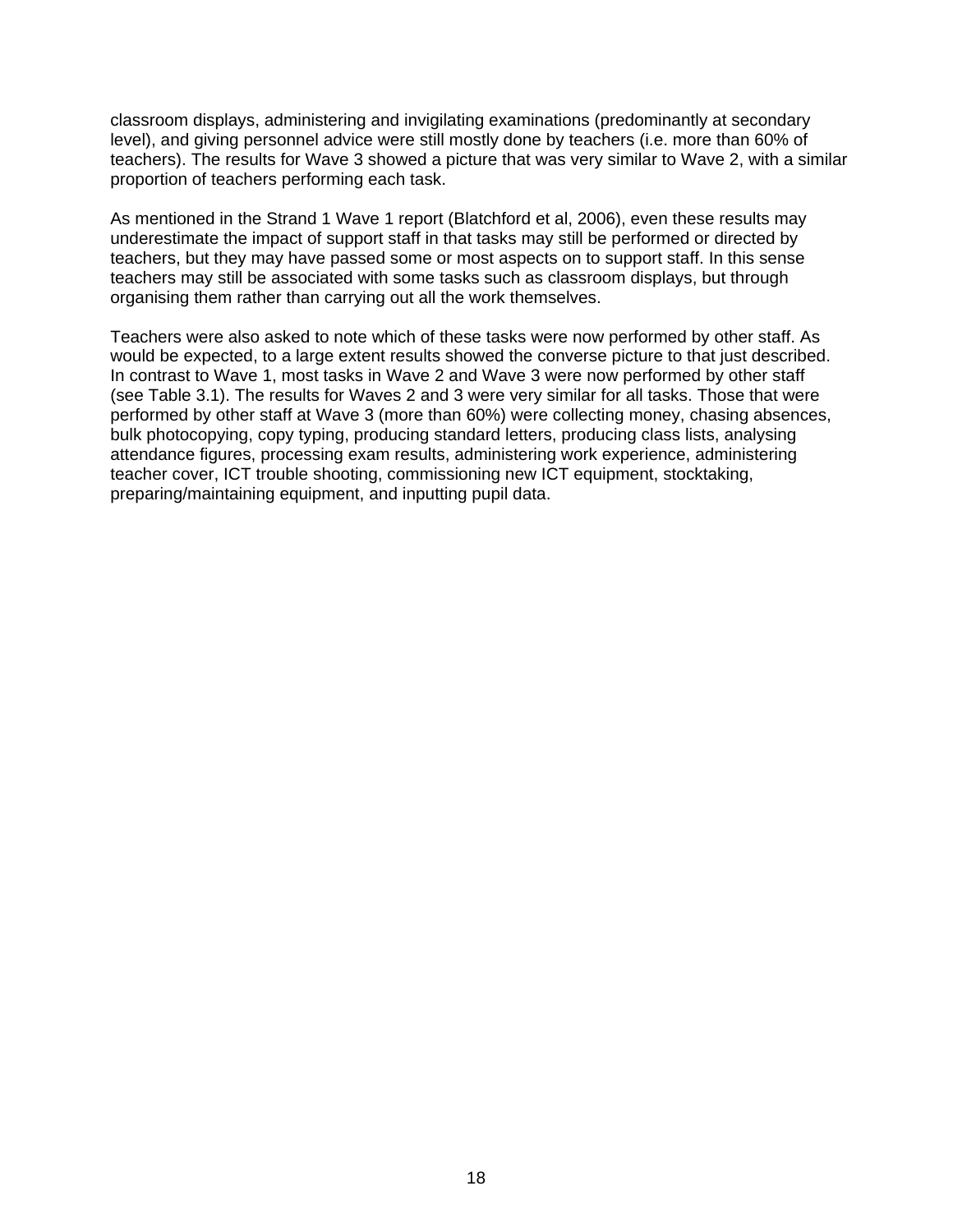|                | Task                             | Performed by yourself |               |           | Performed by others |               |           |
|----------------|----------------------------------|-----------------------|---------------|-----------|---------------------|---------------|-----------|
|                |                                  | Wave 1                | Wave 2        | Wave 3    | Wave 1              | Wave 2        | Wave 3    |
|                |                                  | N(%                   | N(% )         | N(% )     | N(% )               | N(%           | N(% )     |
|                |                                  |                       |               |           |                     |               |           |
| 1              | Collecting money                 | 720 (57%)             | 517 (42%)     | 439 (49%) | 604 (48%)           | 810 (65%)     | 545 (61%) |
| $\overline{2}$ | Chasing absences                 | 369 (43%)             | 237 (20%)     | 202 (23%) | 547 (63%)           | 1013<br>(85%) | 729 (82%) |
| 3              | Bulk photocopying                | 546 (46%)             | 391 (31%)     | 294 (32%) | 797 (67%)           | 972 (67%)     | 716 (78%) |
| 4              | Copy typing                      | 314 (58%)             | 325 (31%)     | 282 (39%) | 264 (49%)           | 777 (49%)     | 474 (65%) |
| 5              | Producing standard<br>letters    | 394 (51%)             | 364 (30%)     | 356 (40%) | 419 (54%)           | 938 (54%)     | 611 (69%) |
| 6              | Producing class<br>lists         | 387 (49%)             | 322 (27%)     | 274 (31%) | 444 (56%)           | 963 (79%)     | 671 (76%) |
| $\overline{7}$ | Record keeping                   | 1251<br>(94%)         | 1101<br>(89%) | 802 (89%) | 148 (11%)           | 275 (22%)     | 199 (22%) |
| 8              | Filing                           | 734 (69%)             | 695 (58%)     | 539 (60%) | 456 (43%)           | 687 (57%)     | 482 (54%) |
| 9              | Classroom display                | 1195<br>(83%)         | 947 (75%)     | 721 (78%) | 543 (38%)           | 671 (53%)     | 506 (55%) |
| 10             | Analysing<br>attendance data     | 139 (24%)             | 122 (11%)     | 104 (12%) | 430 (77%)           | 1057<br>(91%) | 793 (92%) |
| 11             | Processing exam<br>results       | 527 (71%)             | 472 (47%)     | 357 (48%) | 267 (36%)           | 615 (62%)     | 449 (61%) |
| 12             | Collating pupil<br>reports       | 717 (70%)             | 668 (56%)     | 469 (53%) | 331 (32%)           | 593 (50%)     | 461 (52%) |
| 13             | Administering work<br>experience | 398 (68%)             | 392 (41%)     | 287 (41%) | 194 (33%)           | 592 (62%)     | 435 (62%) |
| 14             | Administering<br>exams           | 572 (83%)             | 542 (61%)     | 377 (59%) | 129 (19%)           | 409 (46%)     | 304 (47%) |
| 15             | Invigilating<br>examinations     | 658 (87%)             | 546 (66%)     | 388 (64%) | 145 (19%)           | 355 (43%)     | 268 (44%) |
| 16             | Admin of teacher<br>cover        | 230 (50%)             | 214 (22%)     | 148 (21%) | 248 (53%)           | 810 (82%)     | 604 (84%) |
| 17             | <b>ICT</b> trouble<br>shooting   | 290 (42%)             | 258 (22%)     | 178 (21%) | 445 (65%)           | 994 (86%)     | 722 (85%) |
| 18             | Commissioning ICT<br>equip.      | 185 (37%)             | 168 (16%)     | 119 (12%) | 332 (67%)           | 937 (89%)     | 712 (88%) |
| 19             | Ordering supplies                | 846 (76%)             | 627 (52%)     | 472 (53%) | 382 (34%)           | 790 (65%)     | 566 (64%) |
| 20             | Stocktaking                      | 417 (61%)             | 364 (34%)     | 292 (37%) | 303 (44%)           | 787 (74%)     | 566 (72%) |
| 21             | Maintain equipment               | 528 (71%)             | 489 (46%)     | 383 (48%) | 284 (38%)           | 712 (67%)     | 534 (67%) |
| 22             | Minuting meetings                | 645 (76%)             | 491 (46%)     | 414 (52%) | 246 (29%)           | 653 (62%)     | 470 (59%) |
| 23             | Co-ordinating/<br>submit bids    | 461 (76%)             | 463 (50%)     | 353 (50%) | 141 (24%)           | 517 (56%)     | 385 (55%) |
| 24             | Giving personnel<br>advice       | 582 (84%)             | 566 (62%)     | 421 (61%) | 140 (21%)           | 452 (49%)     | 355 (51%) |
| 25             | Managing pupil                   | 717 (78%)             | 640 (56%)     | 519 (60%) | 275 (32%)           | 679 (59%)     | 500 (58%) |
| 26             | data<br>Inputting pupil data     | 548 (65%)             | 519 (45%)     | 478 (54%) | 369 (45%)           | 828 (71%)     | 573 (65%) |

#### **Table 3.1 - Administrative tasks carried out by teachers and support staff**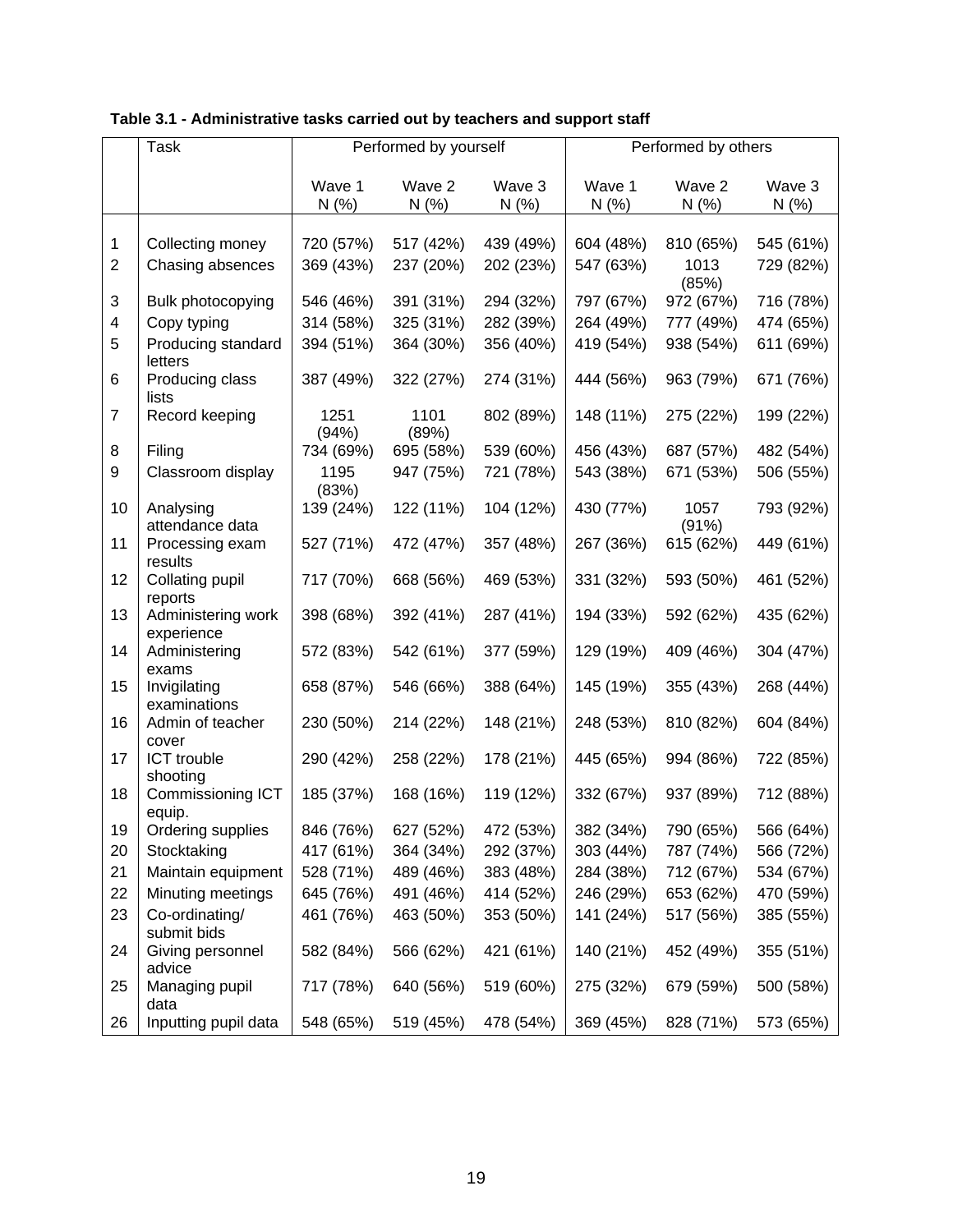#### <span id="page-24-0"></span>**3.1.2 Who now completes the tasks?**

In the TQ, teachers indicated the post title of those now performing each task previously carried out by the teacher. These data were then classified into the seven support staff categories. Full results are shown in Appendix 1. The results for Wave 3 were almost identical to those for Wave 2 for all tasks.

One result clearly stood out: administrative staff were far more likely than any other support staff category to perform tasks previously undertaken by teachers. Taking a 60% criteria as an indication of where a member can be said to have main responsibility (other than the teacher), administrative staff now performed 13 of the 26 tasks (i.e., collecting money, chasing absences, copy typing, producing standard letters, producing class lists, record keeping, analysing attendance data, processing exam results, collating pupil reports, administering exams, ordering supplies, managing pupil data, and inputting pupil data). TA equivalent staff at Waves 2 and 3 were said to have taken on classroom displays (this does not necessarily contradict the fact that in Table 3.1 classroom displays are still for the most part undertaken by teachers), technicians have taken on ICT trouble shooting/repairs and commissioning ICT equipment, and other pupil support staff have taken on invigilating examinations. Pupil welfare, facilities and site staff have barely figured in the transfer of tasks from teachers.

#### **3.1.3 Impact on teacher workload**

Teachers were also asked to indicate how support staff they worked with in the last week had affected their workload, if at all. Results for Wave 3 are illustrated in Figures 3.1 and 3.2 and full results can be found in Appendix 2. There were few responses in some of the five categories of the scale and so the five point scale was reduced to three points: decrease, no change and increase.

The results showed that support staff had a positive effect on teacher workload. In Wave 3, just over a half of teachers (53%) said this member of support staff had caused a decrease in workload, just over a third (36%) had led to no change in workloads, and just 12% said they had caused an increase. There was a very similar picture at Waves 1 and 2. However, the results varied by support staff category. Administrative staff, technicians, and TA equivalent staff were all responsible for more of a decrease in workload (70%, 56%, and 58% respectively), whilst there was far less impact for either facilities or site staff on workload (7% and 21%). The result concerning administrative staff is in line with results just presented from the list of tasks transferred to support staff, showing that they reduced teacher workloads.

When all support staff categories were considered together, there were no differences between the three waves. There were also no differences between waves when individual support staff categories were considered separately, though there were some signs (which were just statistically significant, p=0.05) of a decline across waves in the extent to which technicians led to a decrease in workload.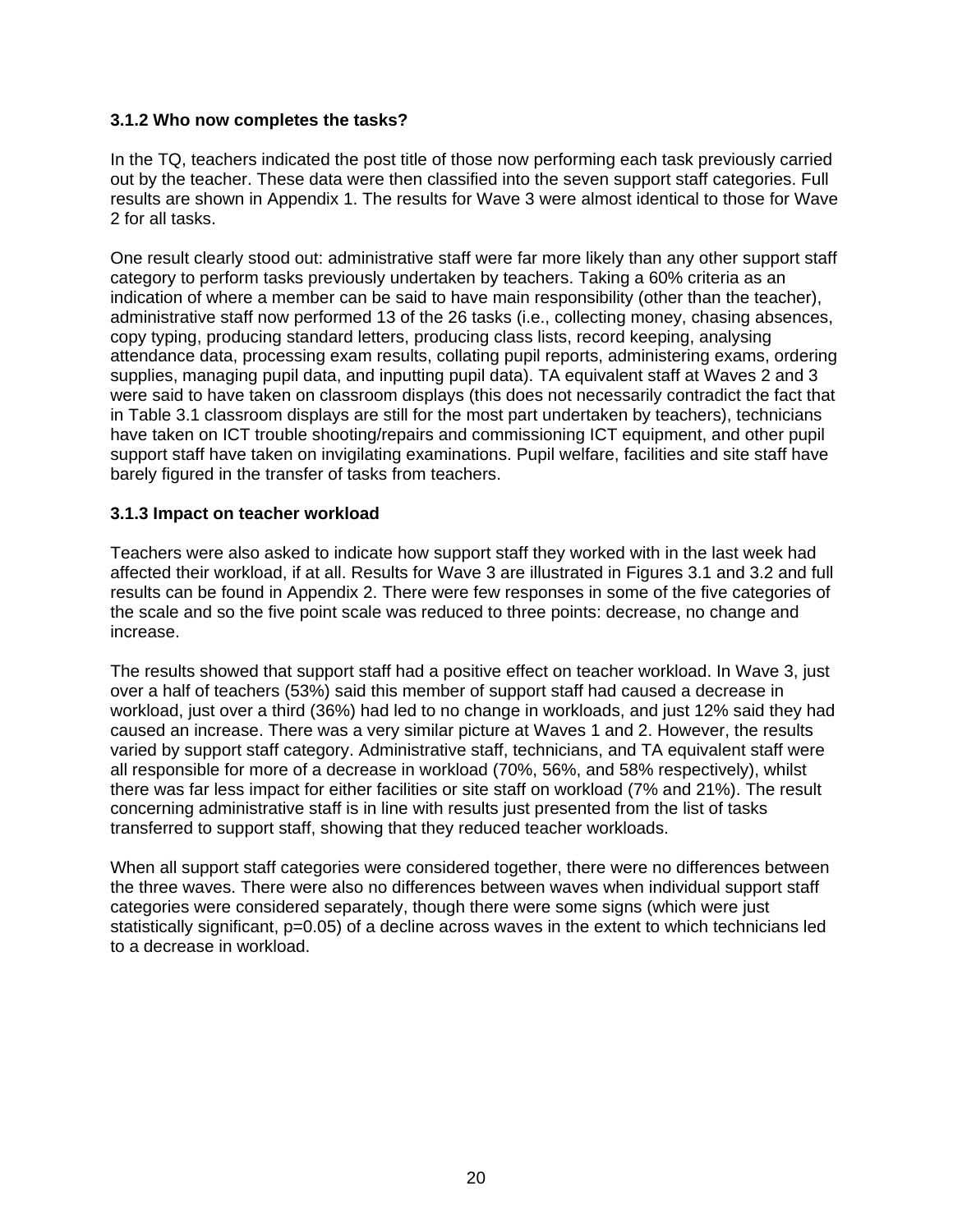

**Figure 3.1 - Impact of support staff on teacher workload (all staff, and by country and school phase) [Wave 3]** 

Total base figure  $= 1787$ Data from TQ3





Total base figure  $= 1765$ Data from TQ3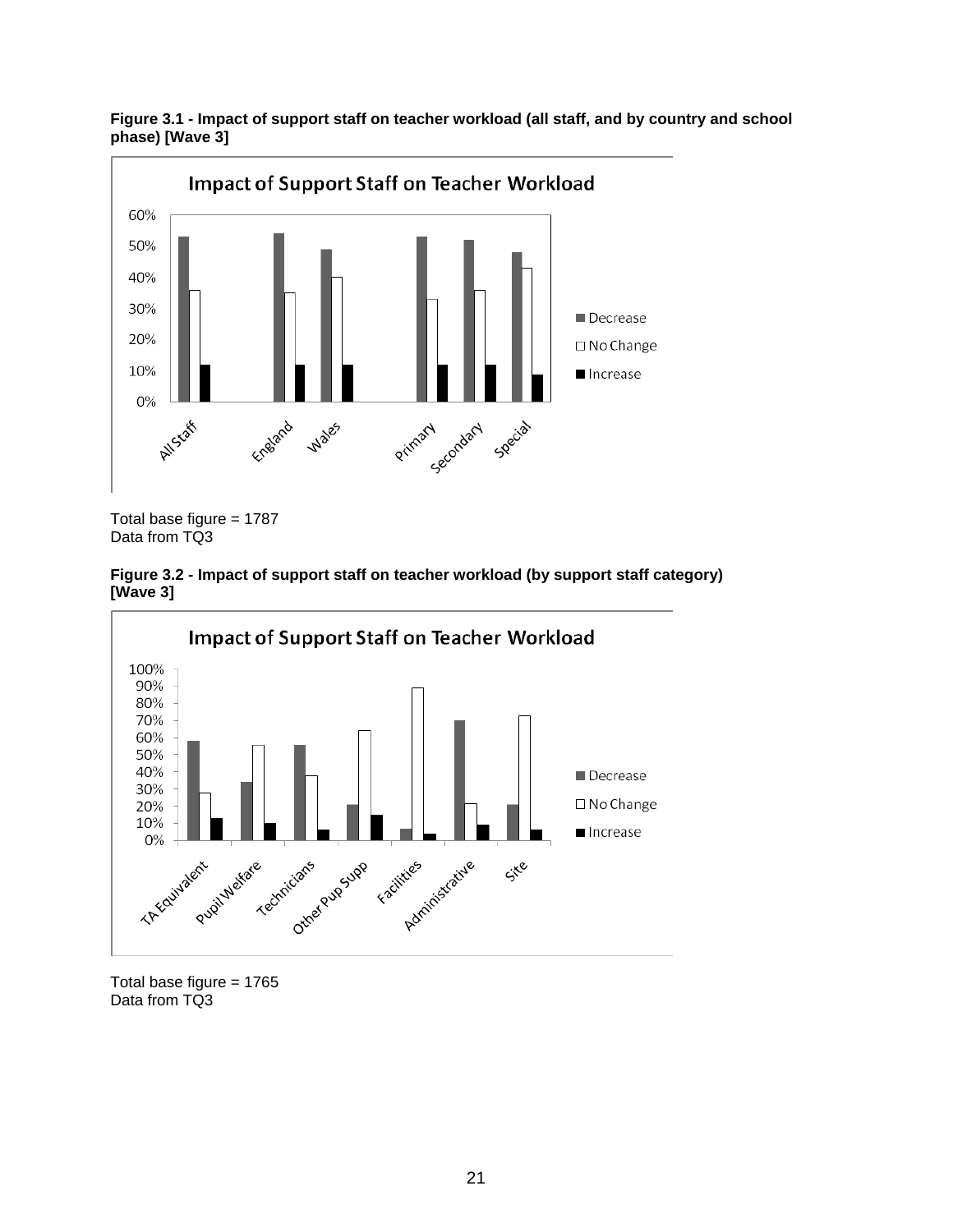#### <span id="page-26-0"></span>**3.1.4 Impact of support staff on teacher workload: open-ended comments**

Teachers were asked to comment on how support staff (they had worked with in the last week) had affected their workload, if at all. There were 605 teacher responses at Wave 2 and 468 at Wave 3. A similar coding frame was used at both waves. There were many codes and in this report we do not give a detailed breakdown of frequencies of each code but concentrate on the most frequent categories. It was clear from the teachers' comments in Wave 2 that for many of them the presence of support staff in the classroom and in the school has had a positive impact on their workload. Some of the teachers (4%) merely stated that their workload had decreased, whilst 44% went into much greater detail often listing the tasks that they no longer had to perform or at least could carry out less frequently because the support staff were doing them instead. Such tasks included photocopying, administration, displaying work and dealing with resources. Some teachers (3%) stated that the support staff saved them time by not having to do the work themselves whilst 4% said that it resulted in them being 'released' or 'freed up' to focus on other areas of their work, particularly teaching and the pupils. For 6% of the teachers the impact of a reduction in workload had other effects as well: for some this was just the ability to do the job, whilst for others it brought about the pleasure of a good working relationship, a reduction in pressure and making the job easier.

Teachers' comments in Wave 3 suggested that this positive impact had been maintained. The most frequent individual category (26%) related to being relieved of their administrative burden, and another key impact area (13%) reflected the work support staff did with, and for, pupils (e.g. sharing teacher workload during lessons). Nine percent of comments - a greater proportion than in Wave 2 - reflected how support staff helped to 'free up' time for core teaching tasks. This is an increase in the proportion of teachers that made similar comments in Wave 2 (around 7%).

*Classroom assistant can prepare lesson resources, displays, etc, giving more time for the teacher to plan and teach. Primary teacher* 

*HLTA expertise and confidence enables me to offer additional support, attend meetings, meet with other professionals. Primary teacher* 

In Wave 1, the numbers of support staff creating a large increase in workload were very low, and the reasons why this was were unclear. In Wave 2, 28% of teachers reported that the presence of support staff had affected their workload in a negative way. A quarter of teachers explained that some aspects of their workload had increased as a result of having support staff work for them. Approximately half of this group of teachers stated that the reason was due to the increased amount of planning and preparation which was required in order for the support staff to be able to carry out their work; not only was additional planning needed but some teachers found it necessary to plan in much greater detail than was required for their own teaching. For Wave 3, fewer teachers (21%) reported that aspects of their workload had increased as a result of having support staff work for or with them, a high proportion again cited the same reason. The need to communicate these plans also involved extra time and work for teachers.

*I have to provide a planning sheet to show the LSA what the SEN pupil needs to do in literacy and numeracy in addition to my planning for the rest of the class. Primary teacher*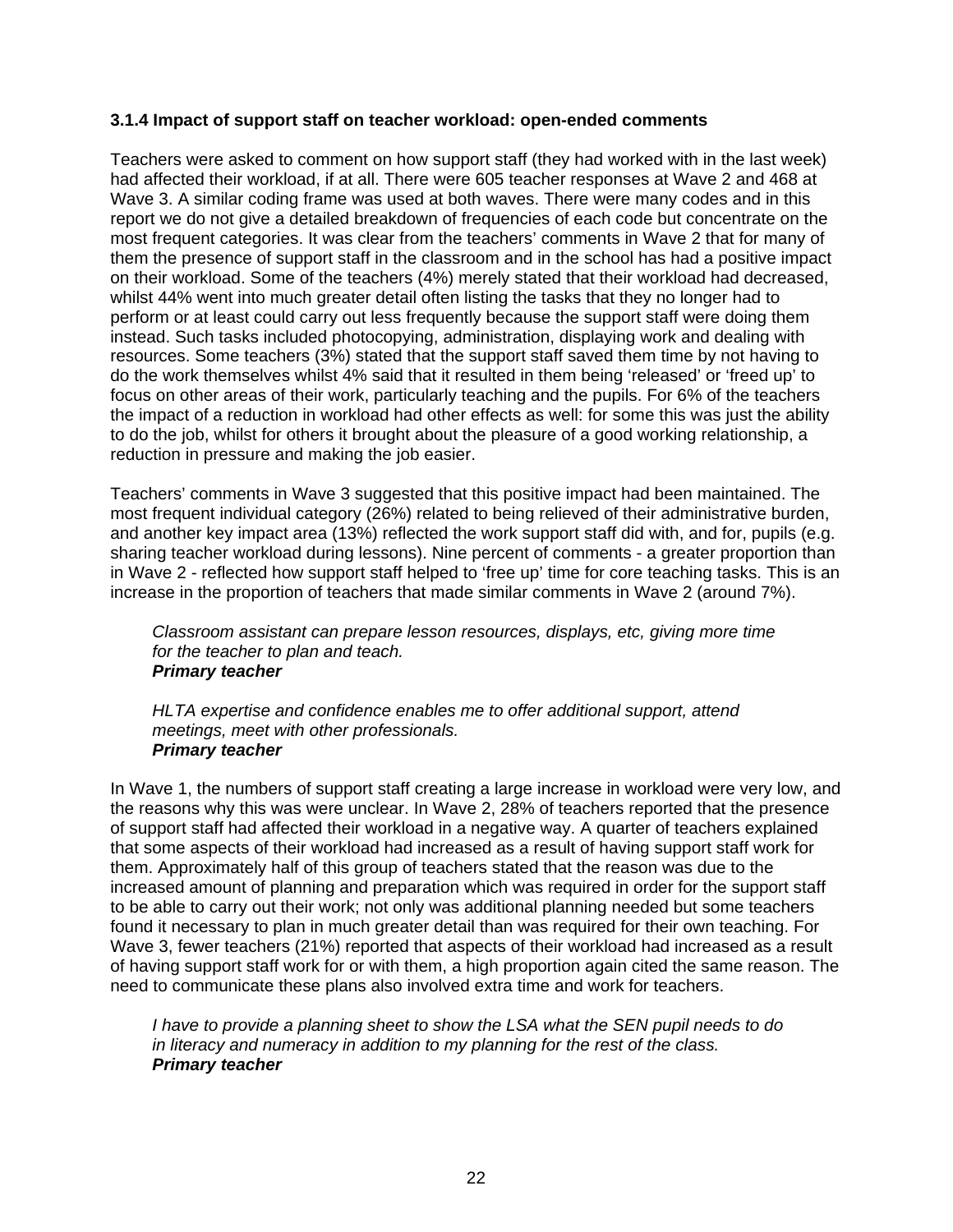<span id="page-27-0"></span>*Need always to find time to communicate. Need to photocopy plans, etc for LSA and ensure they are detailed enough for her to read and understand. Primary teacher* 

*Sometimes required to explain (in writing) to support staff things I am explaining in class anyway.* 

#### *Secondary teacher*

*If the cleaner does not fulfil her duties, I have to ensure that everything is ready for the children: e.g. bin liner in bin, toilet paper in the toilets. Special school teacher* 

It is worth noting that a further 4% of comments reported that the time taken up with this extra work was worthwhile in terms of it helping support staff to work more effectively, especially in relation to supporting pupil learning. This is an increase from Wave 2, where just 1% of comments expressed this sentiment.

*There is a significant amount of work involved in managing classroom support - but it is worth the time spent. Primary teacher* 

*Mainly in preparing documentation to support issues or incidents but helps [pupil welfare support staff] to deal with it. Secondary teacher* 

A further 2% of comments in Wave 3 revealed how teachers' responsibilities for managing and monitoring the work support staff had increased their workload.

*I* have to train support staff to use ICT with PMLD and SLD<sup>[8](#page-27-0)</sup> pupils. *Special school teacher* 

Not all the teachers in Wave 2 felt that support staff had made a difference to their workload (11%), citing various reasons from always having had support staff in the past, to support staff having tasks and roles which did not impinge on the teacher a great deal. For Wave 3, the proportion of teachers reporting this view was 15%. In Wave 2, some teachers (6%) stated that certain aspects of their workload had increased but this was balanced by a decrease in other areas. This proportion was higher in Wave 3 (10%). Time saved by not having to do clerical tasks was taken up with preparing lesson plans for support staff. Other teachers, however, said that their workload had been balanced out by other paperwork and initiatives not linked to support staff.

*Less work in preparation but much more time given to communicating with LSA, planning for LSA and pastoral care of LSA. Primary teacher* 

*The amount of added paperwork during the last few years means any decrease a teaching assistant could have given has not impacted on workload overall. Primary teacher* 

*Admin support takes away a lot of tasks but teaching and learning work then expands to fill the gap. Secondary teacher* 

encound and multiple learning disabilities; severe learning difficulties<br>a Profound and multiple learning disabilities; severe learning difficulties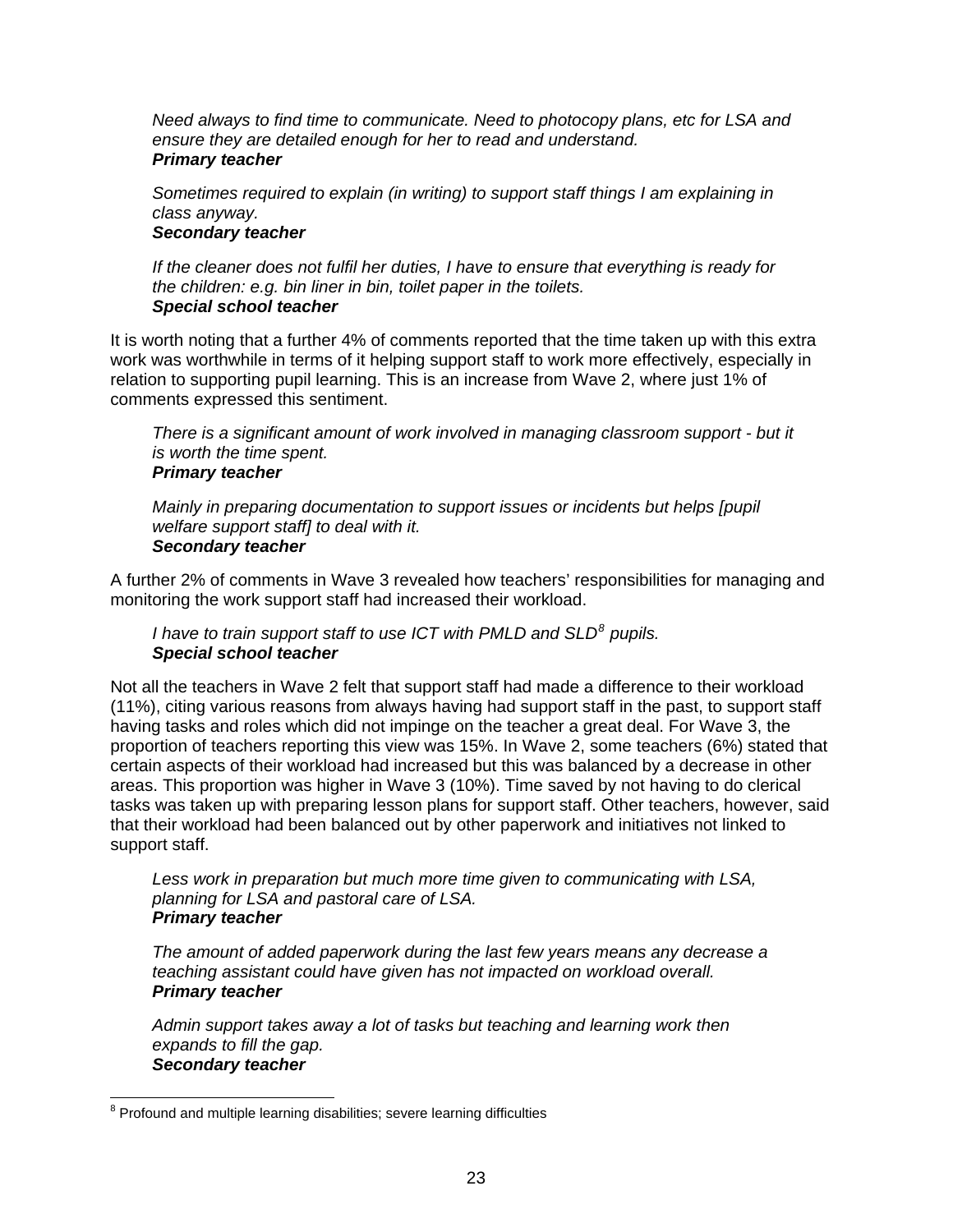#### <span id="page-28-0"></span>**3.1.5 Impact on teacher job satisfaction**

Teachers were asked to give information on two different types of support staff that they had worked with in the last week. They were asked to describe how the person had affected their job satisfaction, level of stress and workload. Answers were expressed in terms of a five point scale but to simplify results they were combined into three levels: a decrease, no change, and an increase in their job satisfaction. The results for Wave 3 are presented in graphical form in Figures 3.3 and 3.4 and full results are in Appendix 3.





Total base figure = 1798. Data from TQ3

**Figure 3.4 - Impact of support staff on teacher job satisfaction (by support staff category) [Wave 3]** 



Total base figure = 1776. Data from TQ3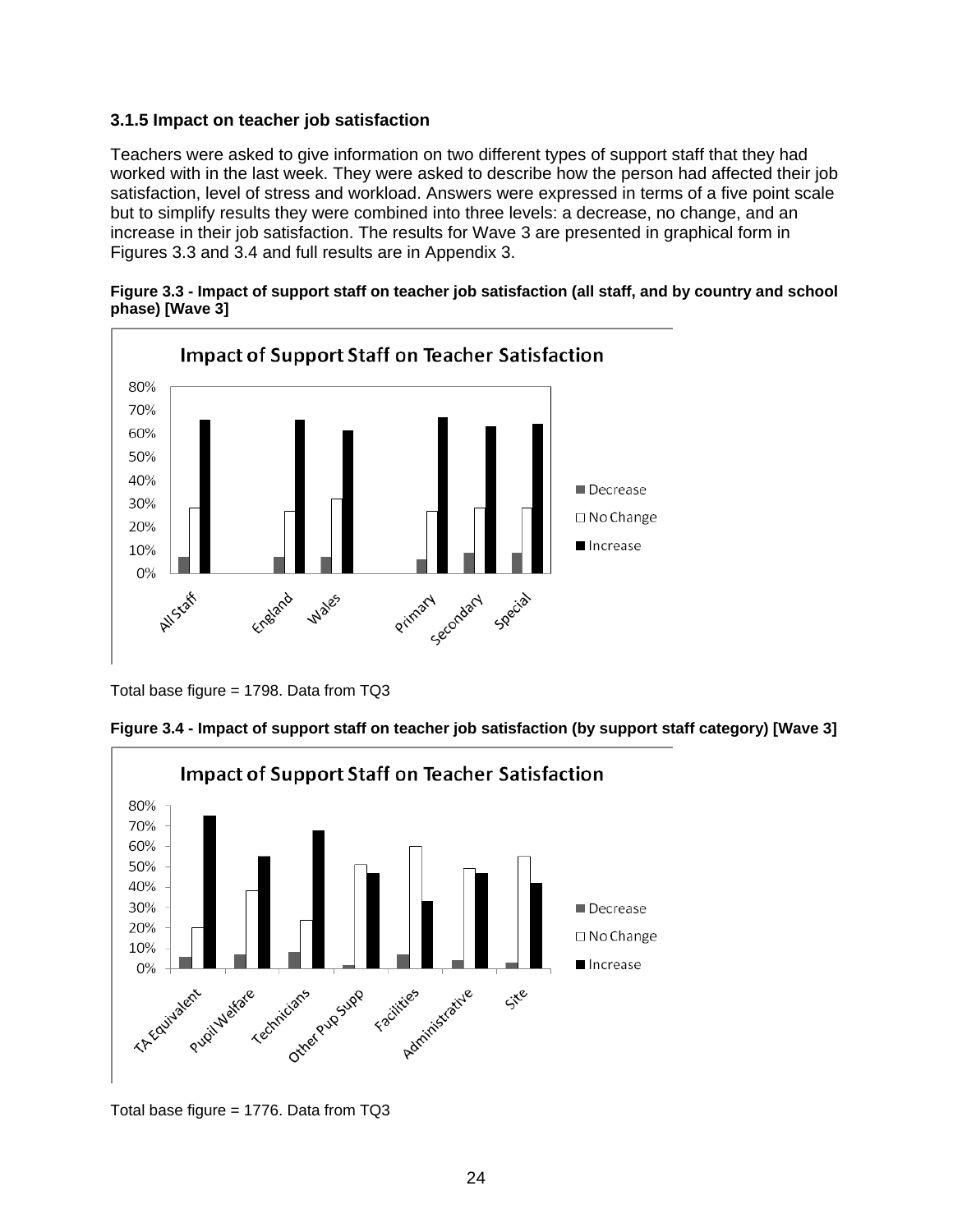<span id="page-29-0"></span>The results showed that support staff had an overall positive effect on the job satisfaction of teachers at all three waves. About two thirds of teachers at each wave (68%, 65% and 66% for Waves 1, 2 and 3 respectively) said that this member of support staff had led to a slight or large increase in job satisfaction, and only a small percentage at each wave (7%, 5% and 7% for Waves 1, 2 and 3 respectively) said that the support staff had decreased their job satisfaction.

Different categories of support had a varying impact on teachers' job satisfaction. At each wave TA equivalent staff and technicians were most likely to be associated with an increase in job satisfaction (78%, 74% and 77% for TA equivalent and 69%, 68% and 63% for technicians), with facilities, site, other pupil support, and administrative staff the least likely to have increased job satisfaction (41%, 35%, 38% and 50% respectively at Wave 3). This was not because they caused a decrease in job satisfaction but because they did not lead to any change in job satisfaction. That administrative staff did not have a higher effect on teacher job satisfaction is a bit surprising given the way they have taken on many of the teachers' clerical and routine and tasks. It may have something to do with the fact that administrative staff, whilst doing tasks previously handled by the teacher, do not work physically closely with the teacher, and so the handing over of tasks is less visible.

The results suggested little difference overall in job satisfaction between waves when all support staff were considered together, and individual categories of support staff were considered separately.

#### **3.1.6. The impact of support staff on teacher job satisfaction. Answers to open-ended questions**

In the Wave 3 TQ teachers were asked to comment on their chosen rating of job satisfaction. The comments were made by 502 teachers and there was a total of 720 coded responses altogether (teachers could give more than one response). Once again in this report we concentrate on the most frequent categories.

Codes discussed below are the four most popular responses which expressed the view that support staff did have an impact on their job satisfaction. Only 12 (2%) of responses indicated that the chosen support staff had not changed their job satisfaction one way or another. We illustrate these responses with quotes $9$ .

The most common category of responses (81 responses; 11% of responses) described ways in which support staff contributed to meeting the needs of all the pupils in the class, such as through more attention, ensuring that particular pupils were supported and that none were overlooked.

#### *I am pleased to be able to support pupils who are likely to make most progress. Classroom assistant*

*Through quality support accompanied by constant communication between myself and the HLTA, I can quickly target work at the correct level to the targeted group. HLTA* 

*I know that speaking and listening needs are being catered for these children with this extra 'input'. Bilingual support assistant* 

 $9$  In this section we give the category of support staff to which the teacher was referring in the quote.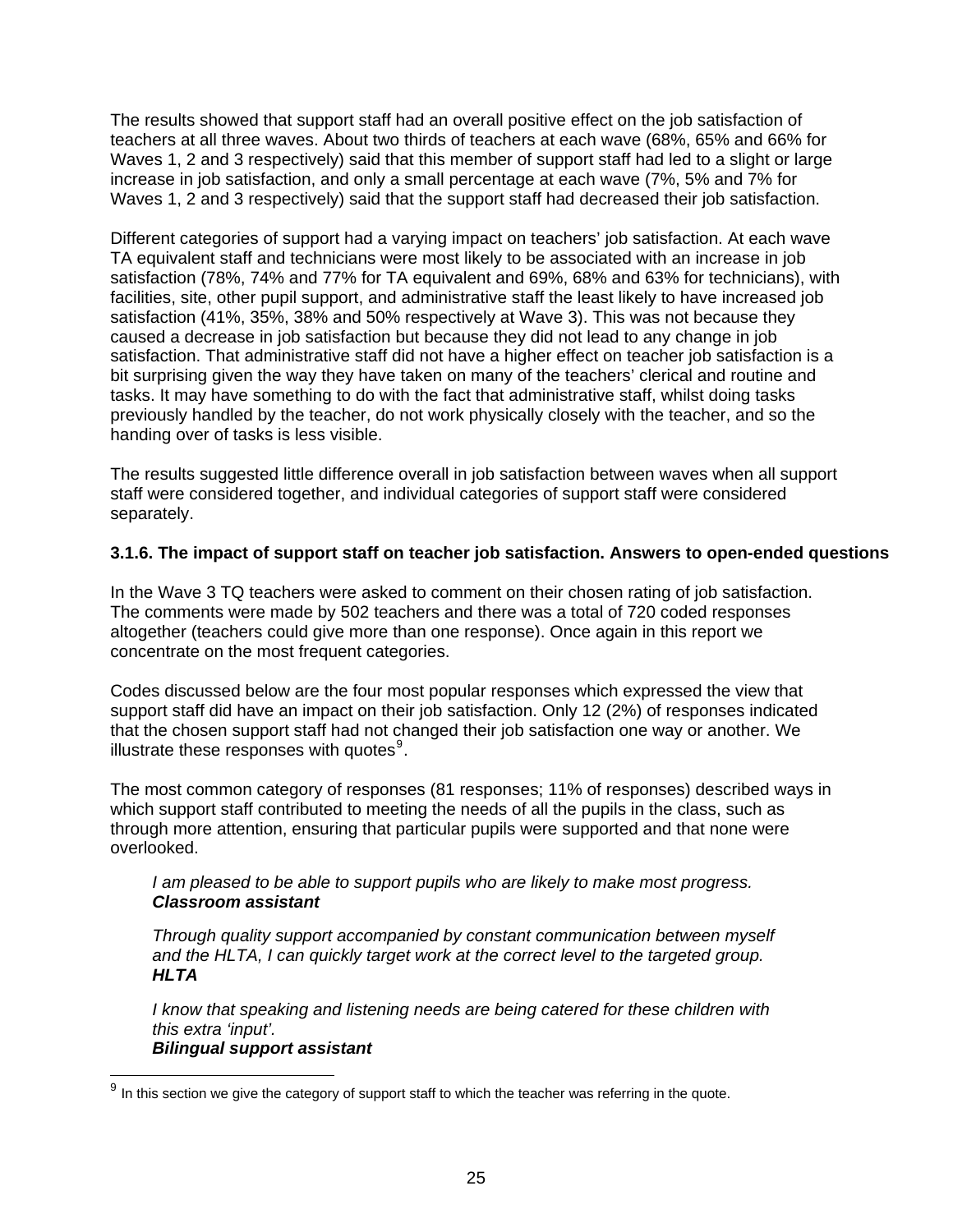The second most common category of responses described ways in which teachers felt support staff enhanced pupils' learning and achievement, such as by meeting lesson objectives and learning at a faster pace. There were 58 responses in this category (8% of responses).

*Children who were de-motivated because of regular absence now attend and are making progress. Attendance officer* 

*To see pupils who without support would not achieve high standards, progress is bound to bring job satisfaction. Nursery nurse* 

*The benefit of LSAs means children with SEN have the means to succeed. LSA* 

*More children can progress when two adults are working with the children at the appropriate level. HLTA* 

The third most common category of responses described aspects of the personal qualities and skills of the chosen support staff, such as technical expertise and positive attitudes to their work. There were 58 responses in this category (8% of the responses).

*I have a very competent TA who is able to use her initiative and has a good manner with the children and therefore I feel that my teaching is reinforced. Classroom assistant* 

*Very reliable member of staff, therefore very supportive of me. Material is always to hand when I need it. Administrator/clerk* 

*Lucky to find a colleague who is so talented. Technology technician* 

*Our present team of technicians is very efficient and made my job much easier. Science technician* 

*The knowledge that the library staff can provide resources for me and my students is a massive help. Librarian* 

The fourth most common category of responses described how support staff had an impact on the amount of time available for and the quality of, teaching. These included being able to focus more on teaching, teach better lessons and devote more time to that core role. There were 51 responses in this category (7% of responses).

*I can achieve more suitable learning / activities when support staff is there. Classroom assistant* 

*Allows me to actually teach. LSA*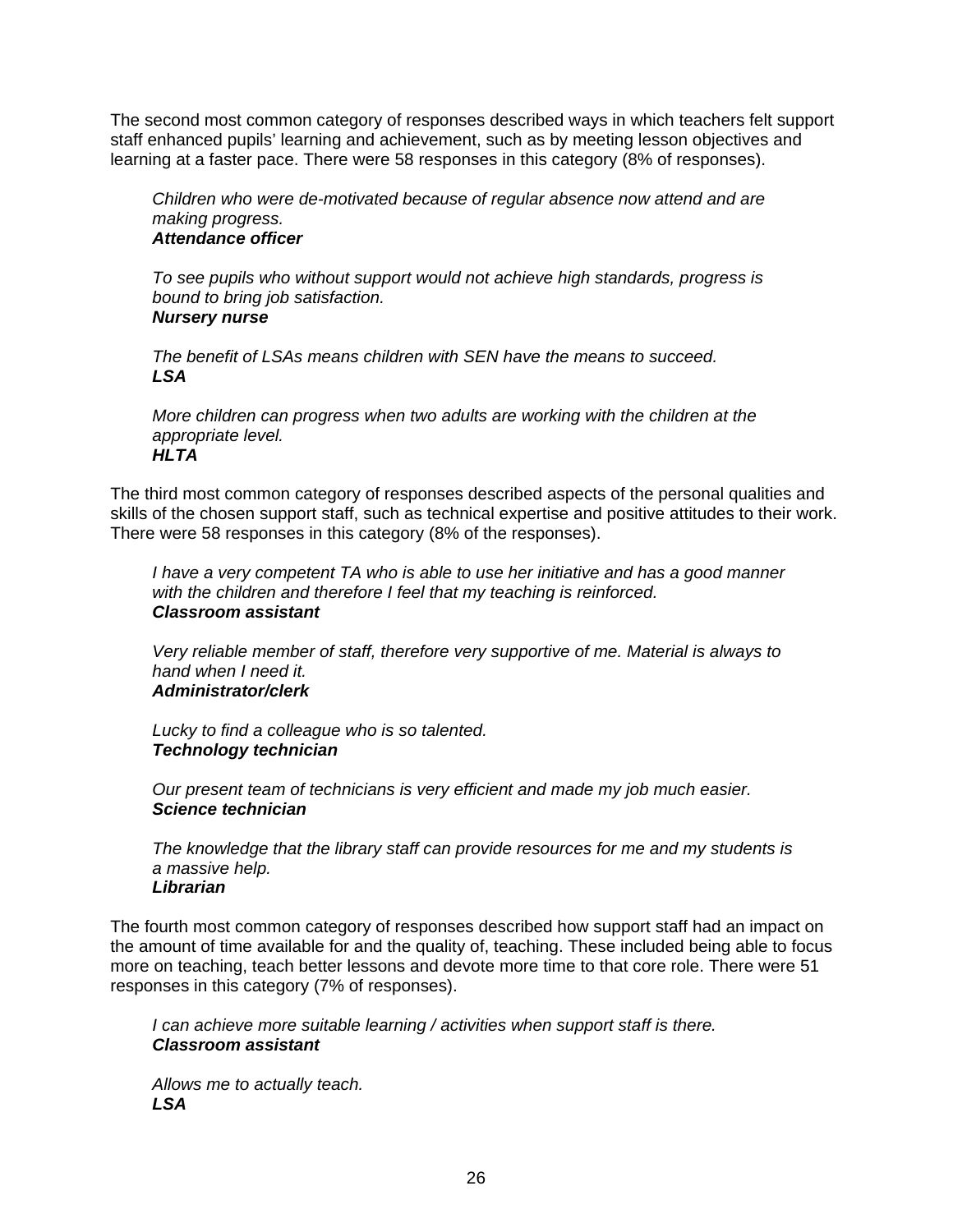<span id="page-31-0"></span>*I have been able to carry out the job I have been trained to do i.e. teach the children. Nursery nurse* 

*I feel as if I can do a good job with TA support for the whole class, instead of getting bogged down and never feeling as if anyone was getting good quality teaching. TA* 

Looking at the responses as a whole, it is striking that teachers chose to make comments about TA equivalent staff 506 times out of the 720 (70%), followed by 78 (11%) about administrative staff and 59 (8%) about technicians. Obviously TA equivalent staff work most closely with teachers, alongside them in the classrooms, so it is perhaps not surprising that they have the potential to have most impact on the job satisfaction of the teachers. There were only 10 responses about TA equivalent staff which expressed a negative feeling and 9 responses which expressed a neutral feeling about their impact on the teachers' job satisfaction, so the overwhelming impact was a positive one (96% of the 506 comments).

The other two categories of support staff most often commented upon, generally worked in direct support of the teachers, rather than the pupils. Teachers clearly value the support of technicians and administrative staff in making their teaching easier, more effective and free from the many practical tasks which would otherwise distract them from their role as teachers.

#### **3.1.7 Impact on levels of teacher stress**

A similar question asked how support staff affected the level of teacher stress, and results are displayed in Figures 3.5 and 3.6 and full results are in Appendix 4.





Total base figure  $= 1793$ Data from TQ3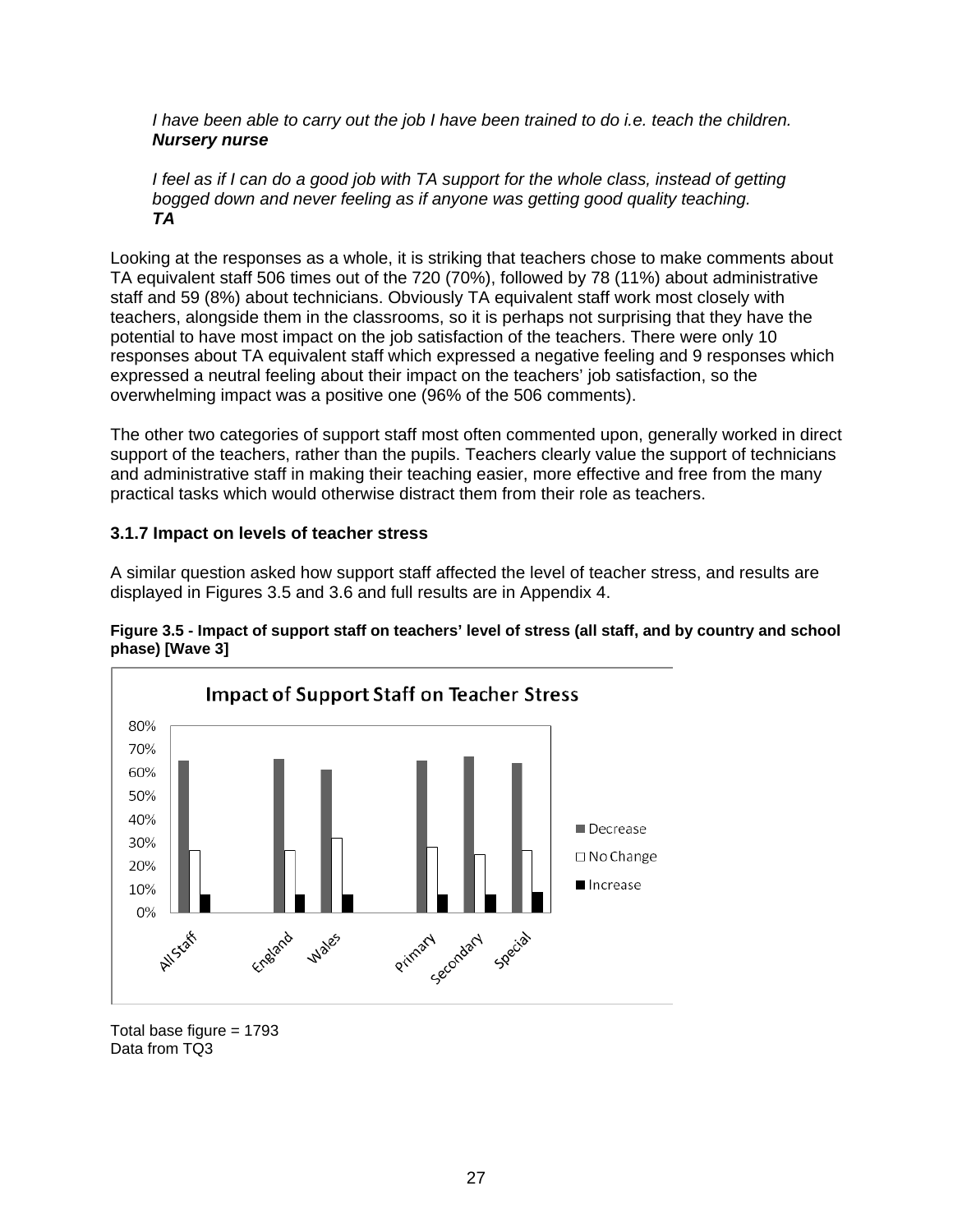

<span id="page-32-0"></span>**Figure 3.6 - Impact of support staff on teachers' level of stress (by support staff category) [Wave 3]** 

The results showed that support staff had a positive impact on teachers' stress levels, with about two thirds of teachers saying that support staff led to a decrease in stress in Wave 3 (65%) and only 8% leading to an increase in stress. This is similar to Waves 1 and 2. As with the two previous waves, different support staff categories had a differing impact on teacher stress. In Wave 3, TA equivalent, pupil welfare, technicians and administrative support staff were most likely to cause a decrease in teacher stress (71%, 68%, 70% and 61% respectively).

There were no overall differences in results between the three waves when all support staff categories were combined, or when individual categories were compared.

#### **3.1.8 Impact of support staff on levels of teacher stress: open-ended answers**

In Waves 2 and 3, teachers were given the option of writing comments to explain their rating of the impact of support staff on levels of stress. Some teachers wrote about just one type of support staff whilst others wrote about both. Many teachers wrote about more than one aspect of their stress, and so these were coded separately. The same coding system for job satisfaction was used to code their stress responses. In this report we describe the main responses.

In Wave 2, 629 teachers responded producing a total of 756 responses. The majority of the comments could be classified into three main categories. The most frequently cited category with 404 comments (53% of responses) was the impact that support staff have upon teachers and their teaching, this included aspects such as the teacher being able to share their workload or the pleasure of working as part of a team. The other two categories produced fewer responses. 131 comments (17% of responses) stated that the knowledge that their pupils were receiving support and attention affected teachers' own stress levels and 20% of responses (156 comments) were comprised of remarks about the support staff themselves such as the tasks they carried out or the way in which they performed their work.

Total base figure = 1771 Data from TQ3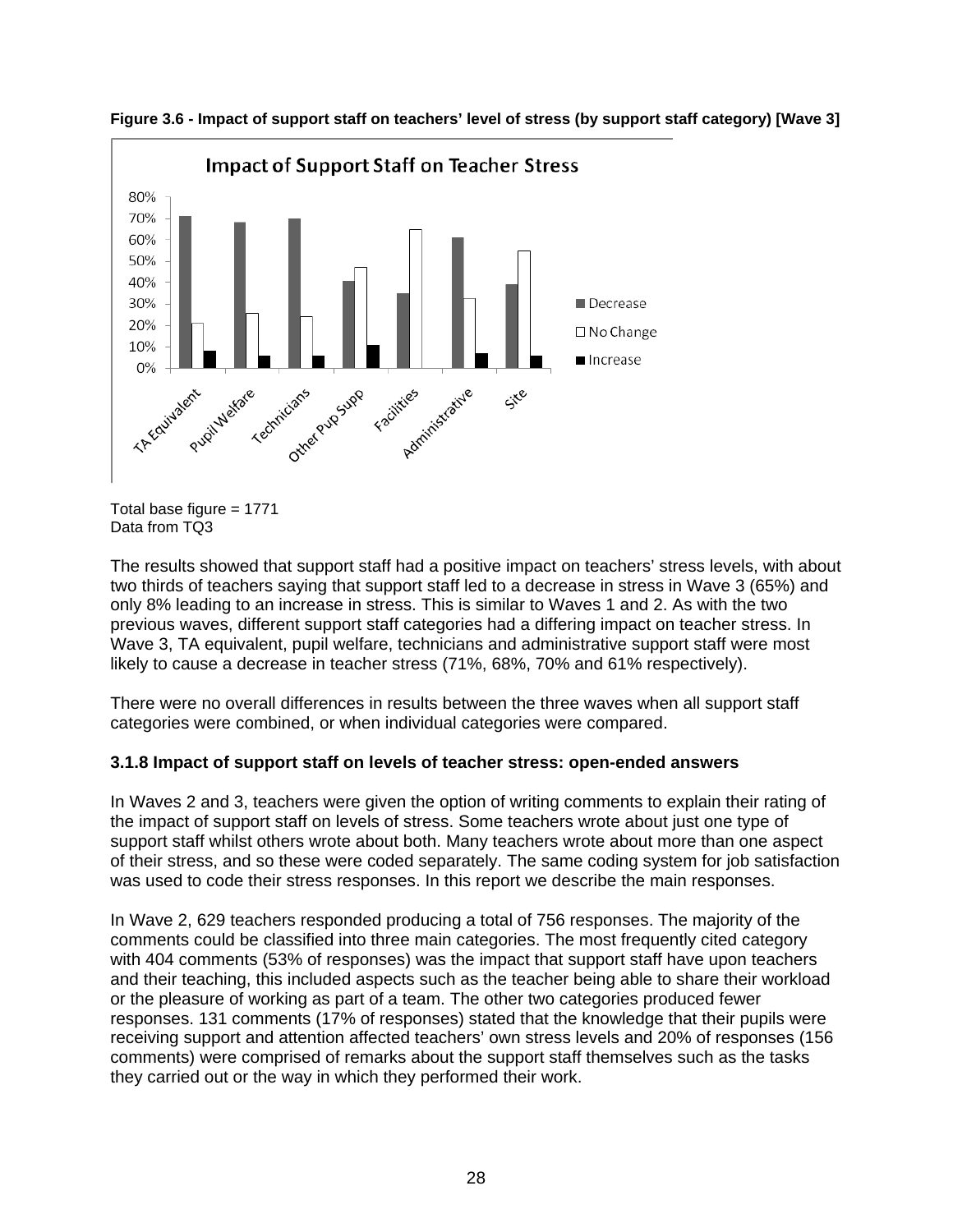<span id="page-33-0"></span>In Wave 3 a total of 151 responses were produced by 105 teachers (some wrote about just one type of support staff whilst others wrote about two). Each different aspect of their stress was coded separately, thus producing a total of 233 comments. As with Wave 2 there were three main categories. In Wave 3 the most frequently cited category with 90 comments (39% of all the responses) was that of the impact upon teachers and their teaching. As with Wave 2 the issue of workload was the subject which produced the most comments in this category (8%-19 comments).

*The role of the teacher has changed over the years. I spend a very long time working each week (60+ hours). Without a Teaching Assistant/Learning Support Assistant to shoulder some of the burden life would be impossible. Classroom Assistant[10](#page-33-0)*

*I know that there is a knowledgeable, willing, effective member of the support staff available to take on the burden of some of the aspects of the teaching role. Classroom Assistant* 

The other two principal categories at Wave 3 were mentioned equally with 24% of the comments each. There were 56 comments from teachers who said that their stress levels were affected due to the support their pupils received, the most frequent comments in this category stating that the teachers were less stressed due to their pupils being better supported with their needs being met and in receipt of more attention (26 comments - 11%)

*The teaching assistant has definitely decreased my level of stress because all students are being taught at different levels so I am happy that they are learning. Teaching Assistant* 

*Support staff has helped remove the problem of giving children with learning difficulties more chance to work in small groups in one-to-one with an adult. Classroom Assistant* 

*Not so worried about meeting the needs of SEN pupils. LSA for SEN pupils* 

The other main category, also with 24% (58 comments), was remarks about the support staff themselves. Comments included the way in which the support staff could affect the classroom and learning environment and the fact that outcomes were dependent upon the individual support staff. The most common comments (23 responses - 10%) were descriptions of the tasks carried out by support staff. The personal qualities of the support staff themselves also had an impact upon teachers (9% of comments - 22 remarks).

*She has common sense and will do things to help without being asked. Teaching Assistant* 

*I am free to leave class for PPA knowing they are in capable hands. HLTA* 

 $10$  Again, we give the category of support staff referred to by teachers.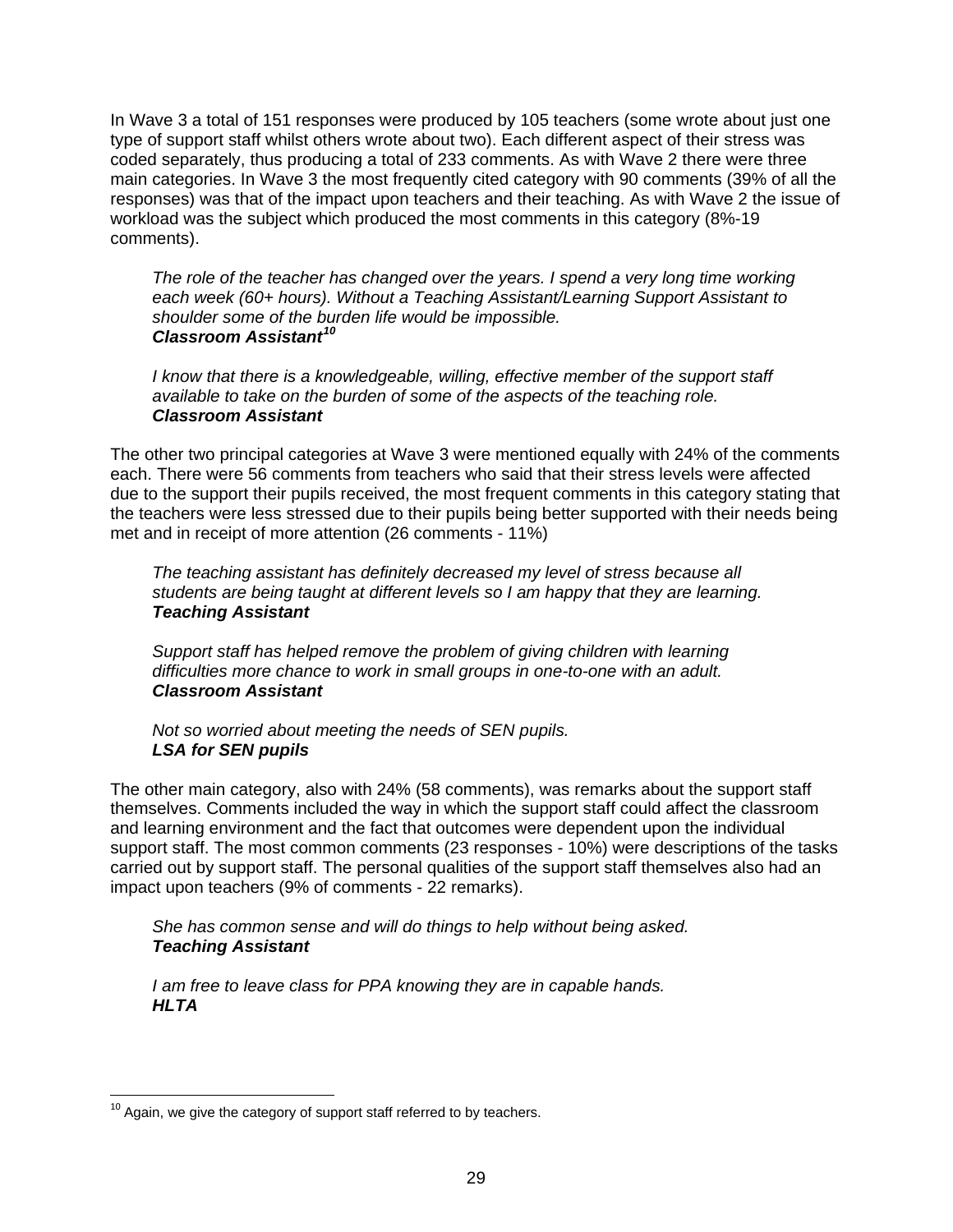<span id="page-34-0"></span>*It greatly helps with workload but my Teaching Assistant's attitude can increase my stress levels therefore these factors balance each other out. I do know that my class are in very good hands when I cannot be there.* 

#### *Teaching Assistant*

In Wave 3 the majority of the comments (69%) were about support staff from the TA equivalent category. This is unremarkable since these types of staff tend to work more closely with teachers than other types of support staff and are therefore more likely to make an impact upon teachers. This is highlighted by the fact that of all the comments made about TA equivalent staff, 39% were about how they affected teachers and their teaching with just 28% about their impact on pupils.

The next most frequently mentioned type of support staff were the technicians (13%). Whilst 45% of the comments were spread evenly over most types of technicians, the remaining 54% were all about the ICT Technicians and of these 17 comments, all but one were positive. This shows how ICT can impact upon teachers but having the support can make a huge difference. Other pupil support received 5% of comments whilst pupil welfare support staff received 6%.

In Wave 2 more than half the comments were about how the teachers were personally affected by the presence of the support staff. This was often mentioned in terms of workload, the personal support received or the pleasure in working as part of a team. In Wave 3 this had reduced to just under 40%. Support for pupils and the qualities of the support staff themselves had increased marginally from the Wave 2 figures of 17% and 20% respectively to 24% for both in Wave 3. Whereas in Wave 2 the teachers particularly appreciated the impact that support staff had on their own teaching, by Wave 3 they were able to see beyond this to the impact the support staff appear to have on their students. However, with the increase of understanding of the impact of support staff comes the awareness that not all support staff have the same knowledge and abilities. This resulted in an increase in the percentage of responses which acknowledged the fact that often it is the personal qualities of the support staff which can make an impact in the classroom.

#### **3.1.9 The impact of support staff on teaching**

In the TQ at each wave teachers were asked an open question: *'Please describe how support provided by this type of support staff has affected your teaching, if at all'*.

The coding frame developed to analyse responses in the two previous surveys was used again for the 2008 TQ. Not all responses can be covered here, and we again concentrate on the main categories. Based on a sample of approximately 25% of all respondents ( $N = 448$ ), the most common response indicated that 11% (56) of teachers felt that the chosen support staff had no effect on their teaching. A further 8% (42) made comments which were not appropriate to the question.

Codes discussed below are the four most popular responses which expressed the view that support staff *did* affect teaching. Teachers could make more than one comment. There were 521 comments coded for this question.

These results reveal a shift in teachers' views since the Strand 1 Wave 2 survey, carried out in 2005/6.The category with most responses in this 2008 survey, expresses the view that support staff have no effect on teaching (11%). However, this is still only a small minority when set against all the responses which express the view that support staff do have effects, either positive (the vast majority, 80%), negative (a very tiny minority of 1%) or not applicable (8%).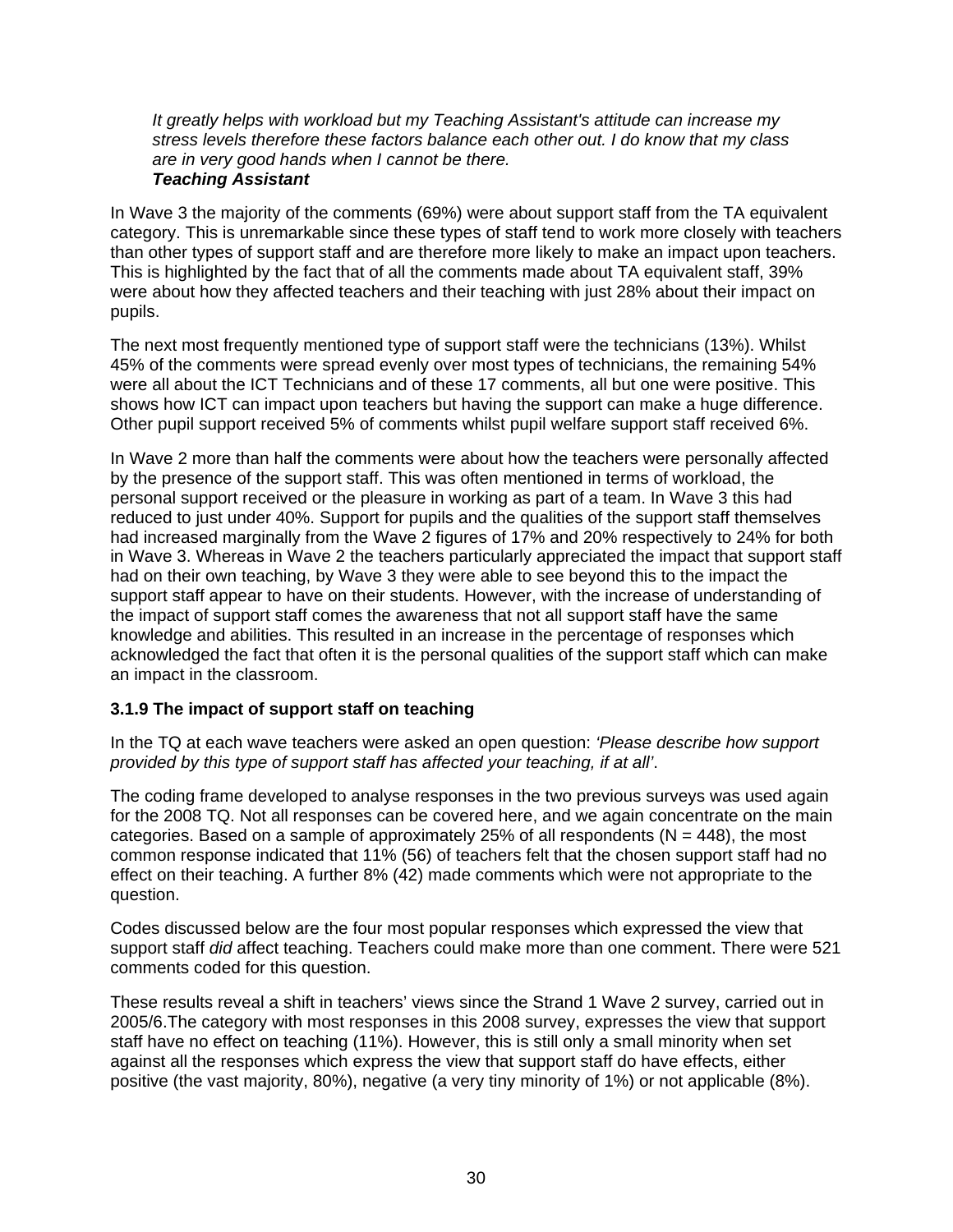<span id="page-35-0"></span>Whereas the two most common positive categories of response were the same in Waves 2 and 3 of the survey, the  $3<sup>rd</sup>$  and  $4<sup>th</sup>$  items have changed over time. In this latest survey, teachers feel that support staff have freed up time, which can be devoted to tasks closer to their teaching role, such as planning and preparation. Time is clearly the most significant issue in three of the most common positive response categories.

In Wave 2, teachers felt that support staff had made more impact on the range of the curriculum and tasks and by taking on specific pupils. Actually, this issue of taking responsibility for SEN pupils (broadly defined) is embedded in the category 'allowing more teaching', as removal of specific pupils is seen by teachers as directly linked to the amount of teaching they can do with the rest of the class.

#### *1. Brings specialist help*

Once again, as in the two previous surveys, the most common positive category of responses described ways in which support staff, based within and outside the classroom, brought expertise or a specialism to the teacher or pupils. This included technical and professional advice to teachers and pupils, as well as dealing with equipment, repairs, the preparation of resources and other tasks which teachers may previously have done themselves. Forty two responses were coded in this category (8% of responses) and examples of some are given below.[11](#page-35-0)

*She has given me many resources and suggestions for how to integrate pupils with no English. Bilingual support assistant* 

*Able to have all the ingredients prepared / weighed out, cleaning of equipment and checking where the equipment is stored. Helps with the organisational standard of the kitchen.* 

#### *Technology technician*

*I can teach uninhibited by technical glitches (most of the time). ICT technician* 

*Nice to have nurse on site in order to clarify medical needs of pupils. Good to plan PHSE lessons with medical professional. Nurse* 

*Without a lab technician teaching chemistry would be very difficult. Science technician* 

 $\overline{a}$  $11$  After each quote to assist the reader we again give the category of support staff to which they refer.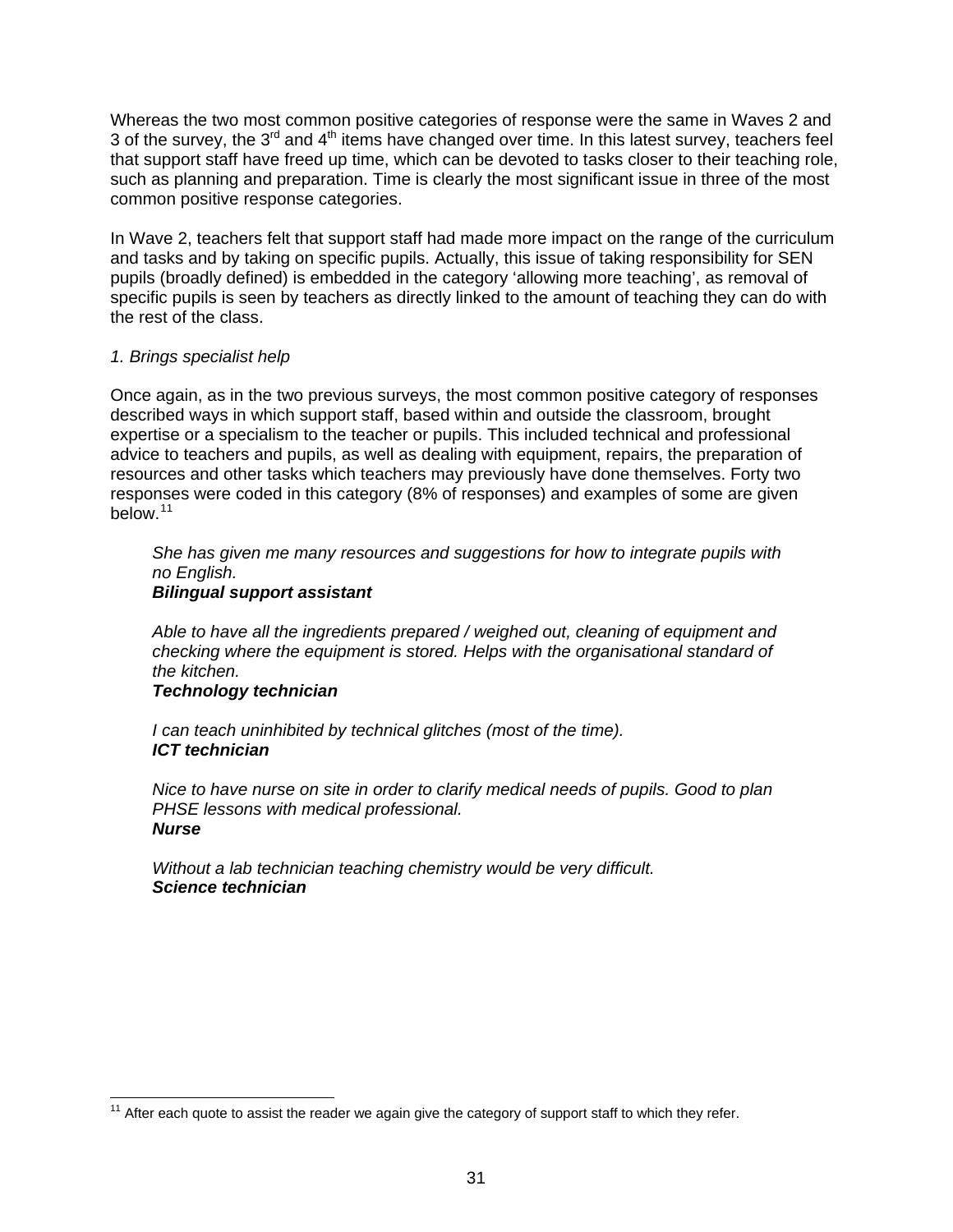#### *2. Amount of teaching*

The second most common positive category of responses described ways in which support staff affected the amount of teaching - making more time for teaching available generally, or making more time available to teach more pupils or different pupils than would otherwise be possible. There were 42 responses in this category (8% of responses).

*Can plan for whole class, with knowledge that less able will have support. Can concentrate on remaining 26 children. HLTA* 

*Frees me up to spend more time educating rather than sorting out socio/economic problems.* 

#### *Learning mentor*

*If there is a pupil with immediate medical needs I am able to leave the pupil with the nurse and carry on teaching the rest of the class. Nurse* 

*Enables me to teach without interruption. Teaching assistant* 

*I can usually start the afternoon teaching not having to spend the first 20 minutes sorting out disputes and upsets.* 

## *Midday supervisor*

*Frees up time for tasks that relate to classroom responsibilities (planning, assessment etc). Administrator / clerk* 

*It allowed me to enter data (reports) more easily giving more time to lesson plan and make tasks.* 

#### *Data manager / analyst*

#### *3. Removes admin / routine work and other non-teaching responsibilities*

The third most common category of positive responses described ways in which support staff removed administrative, routine and other non-teaching tasks from teachers. Collecting money, organising materials and rooms, making contacts with parents and tidying up classrooms were some examples reported by teachers. There were 36 responses in this category (7% of responses).

*More time to concentrate on learning as she helps with daily tasks e.g. sharing milk, filing children's work, photocopying etc. Classroom assistant* 

*Taken mundane tasks away to allow me to focus on higher level skills and preparation. Teaching assistant* 

*My time is cut down preparing resources / materials. Technology technician*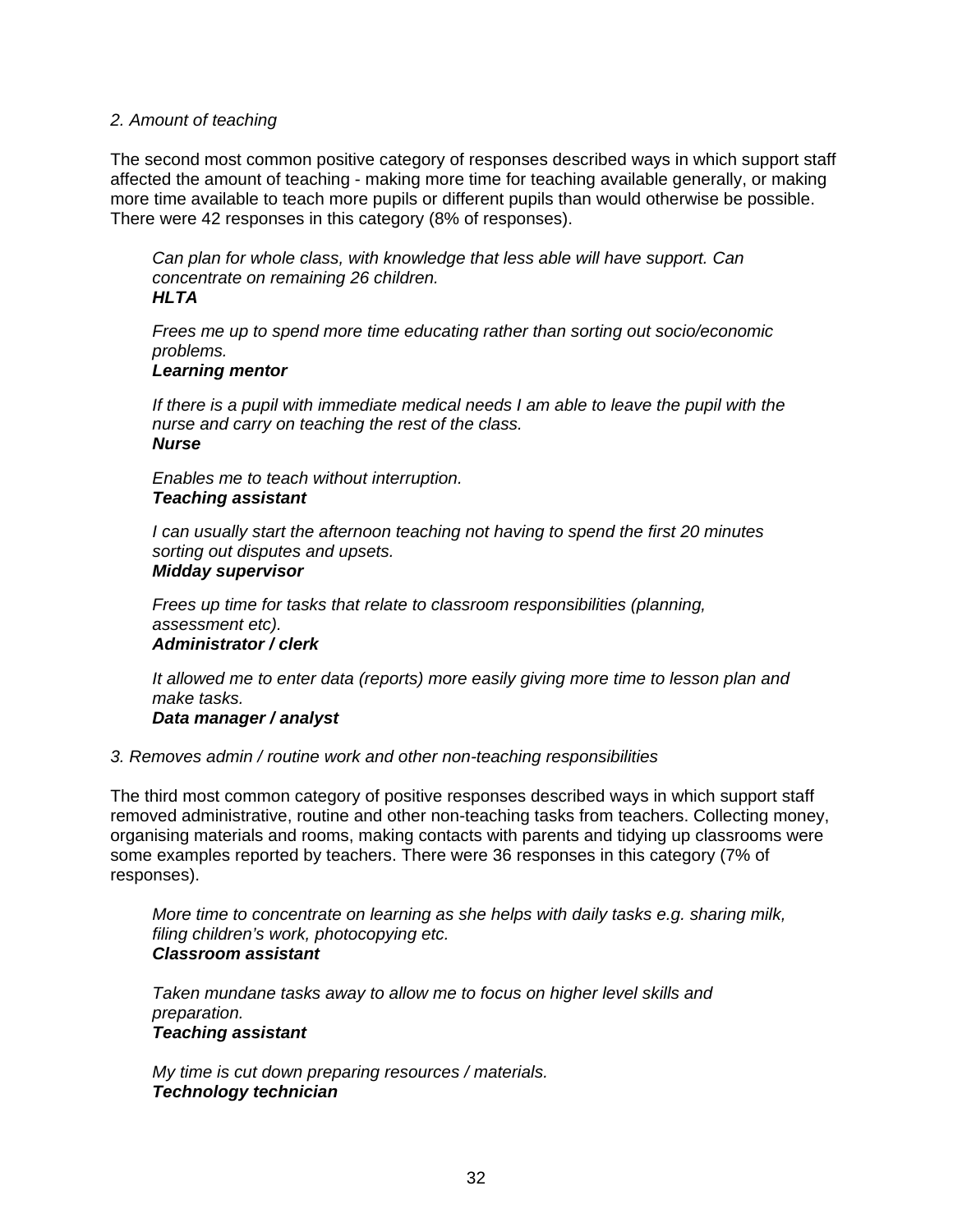*Allows me to focus on teaching - she deals with all phone calls to parents Home-school liaison officer* 

*Photocopying/preparing letters –saves time. Fantastic support – taken all menial tasks off teachers' shoulders and supports work to a very high standard – very reliable. Administrator /clerk* 

## *4. More time for planning / preparation*

The fourth most common category of positive responses described ways in which support staff allowed teachers more time for planning and the preparation of better lessons. There were 34 responses in this category (7% of responses).

*Enables me to spend more time planning and marking instead of setting up the practicals and tidying them away. Science technician* 

*More time to allocate to planning lessons and teaching in the classroom. Learning mentor* 

*Allows me to use time to prepare and assess class work. Teaching assistant* 

*The impact it has on my teaching is that the time they spend on jobs for me the more I can focus on teaching, planning and assessment. Administrator/clerk* 

To summarise these results on the effects of support staff on teaching from the teacher's point of view, the latest Wave 3 survey showed that support staff have freed up their time, which could be devoted to tasks closer to their teaching role, such as planning and preparation. Time is clearly the most significant issue in three of the most common positive response categories. In the 2005/6 Wave 2 survey, teachers felt that support staff had made more impact on the range of the curriculum and tasks and by taking on specific pupils.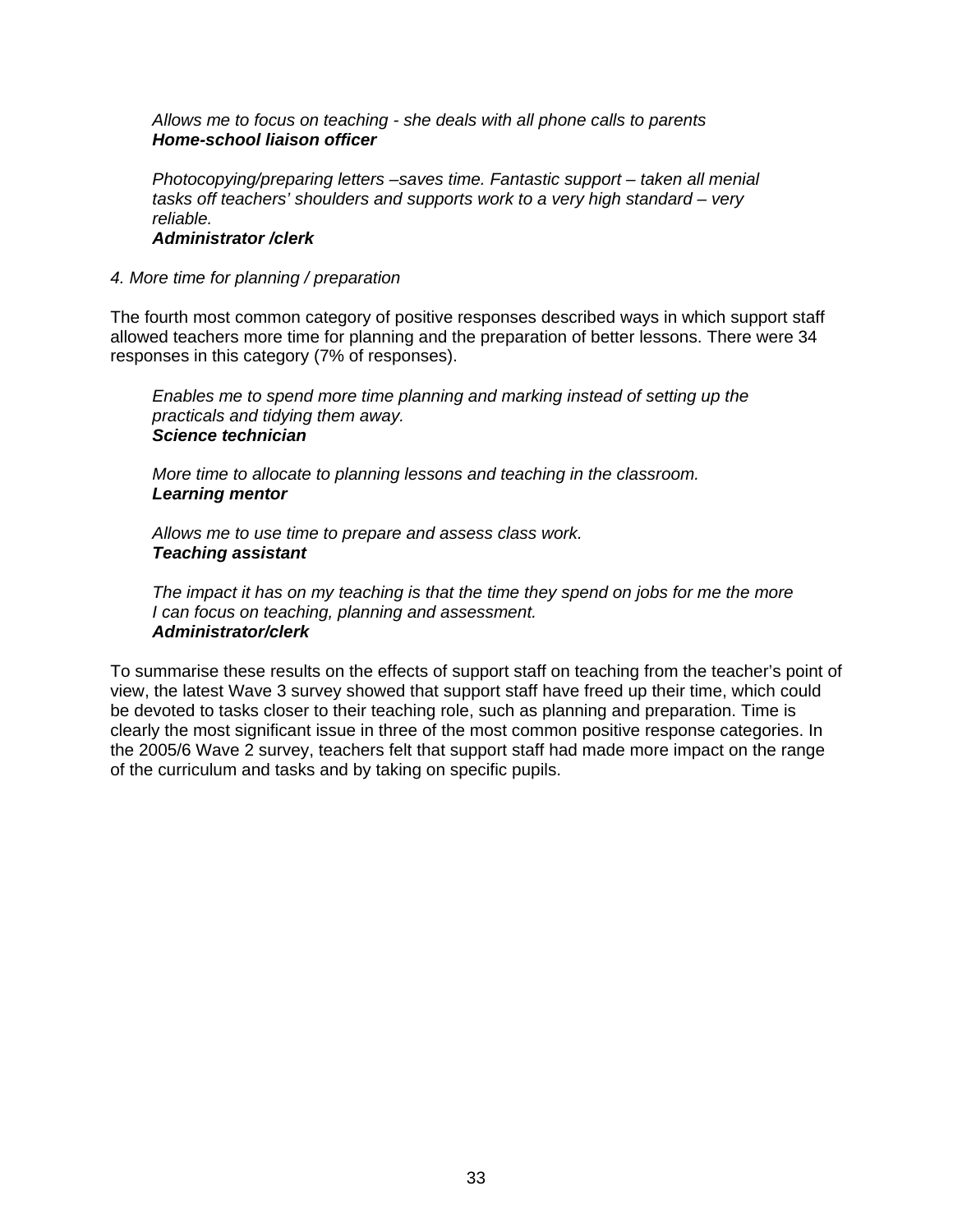# <span id="page-38-0"></span>**Chapter 4: The impact of support staff on pupils**

# **Key findings**

- The main ways that teachers felt that support staff had affected the learning and behaviour of pupils were through taking on specific pupils; bringing specialist help to teacher & classroom; allowing individualisation/ differentiation; improving pupils' attitudes and motivation to work; and having general positive effects on learning and behaviour.
- There was little evidence that the amount of extra support received by pupils over a school year improved their 'Positive Approaches to Learning' (PAL) (e.g., distractibility, motivation, disruptive behaviour) at Wave 1 or at primary for Wave 2, but there was a strong relationship between additional support and all eight of the PAL outcomes at Year 9 (secondary), even after controlling for pupil characteristics like prior attainment and SEN status.
- At Wave 1 and 2 there was there was a consistent negative relationship between staff ratings of the amount of support a pupil received and the progress they made in English and mathematics, and at Wave 2 in science. The more support pupils received, the less progress they made, even after controlling for other factors that might be expected to explain the relationship such as pupils' prior attainment, SEN status and income deprivation. A similar though less marked trend was found with measures of the amount of support taken from the systematic observation data.
- Further analyses showed that the negative effect of support was not attributable to pupils who were making less attainment progress being allocated more support over the year, and results were not attributable to any bias resulting from missing data.
- There was evidence that unsupported pupils in year 9 made less progress in those classes that had a higher proportion of pupils receiving support.

# **4.1 The impact of support staff on pupil learning and behaviour**

As in the two previous waves of the Strand 1 surveys, the 2008 Strand 1 Wave 3 Teacher Questionnaire (TQ) asked teachers to select two different types of support staff, rather than those who carried out similar roles. For each of the two types of support staff selected, teachers were asked an open question: 'Please describe how support provided by this type of support staff has affected pupil learning and behaviour, if at all.'

The coding frame developed to analyse the 2004 Wave 1 responses was used again in the analysis of the Wave 2 (2006) and Wave 3 (2008) data (because of the overlap in responses this was the same coding frame used for effects on teaching, shown in the last chapter). Not all responses can be covered here. Codes included here are the four most common responses to the question which expressed the view that support *did* affect pupils' learning and/or behaviour. Supporting quotes are also given (along with the support staff category to which the quote refers). The responses of 419 teachers (a random sample of approximately 25% of all the 1811 respondents<sup>[12](#page-38-0)</sup>) were used in the analysis and 631 comments were coded.

 $\overline{a}$  $12$ At Wave 3 it was decided to only code 25% of all the responses to some of the open ended questions. This was because of time and because previous waves had suggested a degree of repetition in the answers. The selected responses were chosen at random to ensure they were a representative sample.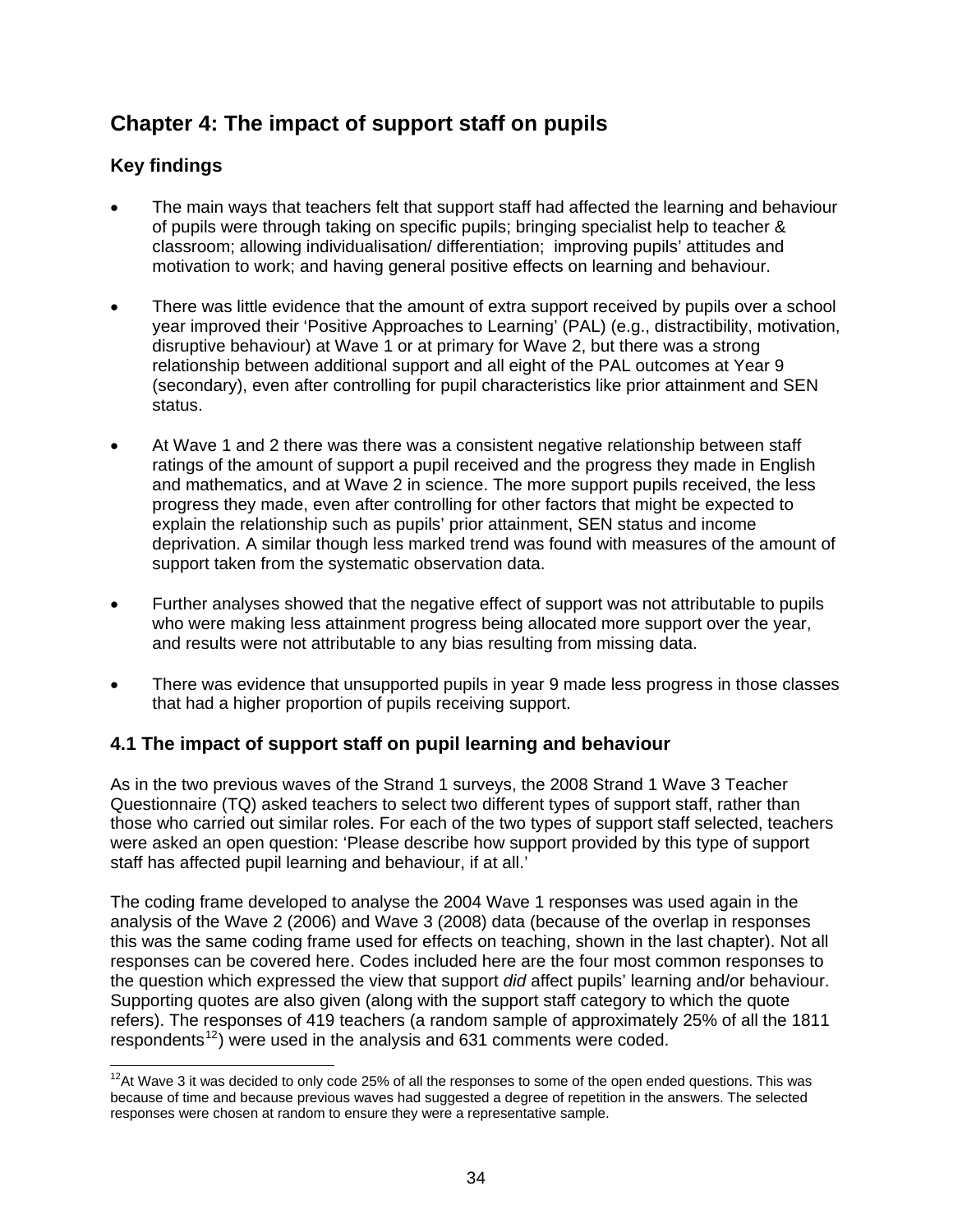#### *1. Support staff improve pupils' attitudes and motivation to work*

The most common category of positive response (76 responses; 12% of all responses) detailed ways in which support staff affected the pupils' attitudes and motivation to work, such as improving their confidence, self concept, security, keenness to learn and willingness to play a more active part in lessons.

*Children are focused, aware and on-task, stay on task and can build confidence. Classroom assistant* 

*They assist in improving condition of department area which leads to better pupil motivation. Caretaker* 

*Prepares essential practical equipment necessary to aid learning and promote motivation and good behaviour in lessons. Science technician* 

*Reinforces expectations of behaviour, manners etc. If children eat well and have an enjoyable lunchtime they are more focused. Cook* 

*Valuable resource for pastoral / behavioural support. Improves attendance / behaviour / attitudes to learning. Learning mentor* 

#### *2. Support staff have a general positive effect on pupil learning and behaviour*

The second most common category of positive responses described ways in which support staff had a general positive effect on pupil learning and behaviour. These included improvements in progress. A total of 59 responses were coded in this category (9% of responses).

*Pupils able to use computers without problems. Useful for learning and behaviour. ICT technician* 

*At end of morning session I supervise children through toilets then midday assistant takes over, supervises lunchtime. She affects behaviour by her attitude and pupil handling skills.* 

## *Midday assistant*

*I have my TA for 2 mornings and one afternoon a week. During the mornings when she works with pupils I use her to support my lower ability groups in literacy and mathematics and she has a positive support on the learning and behaviour of the group.* 

#### *Teaching assistant*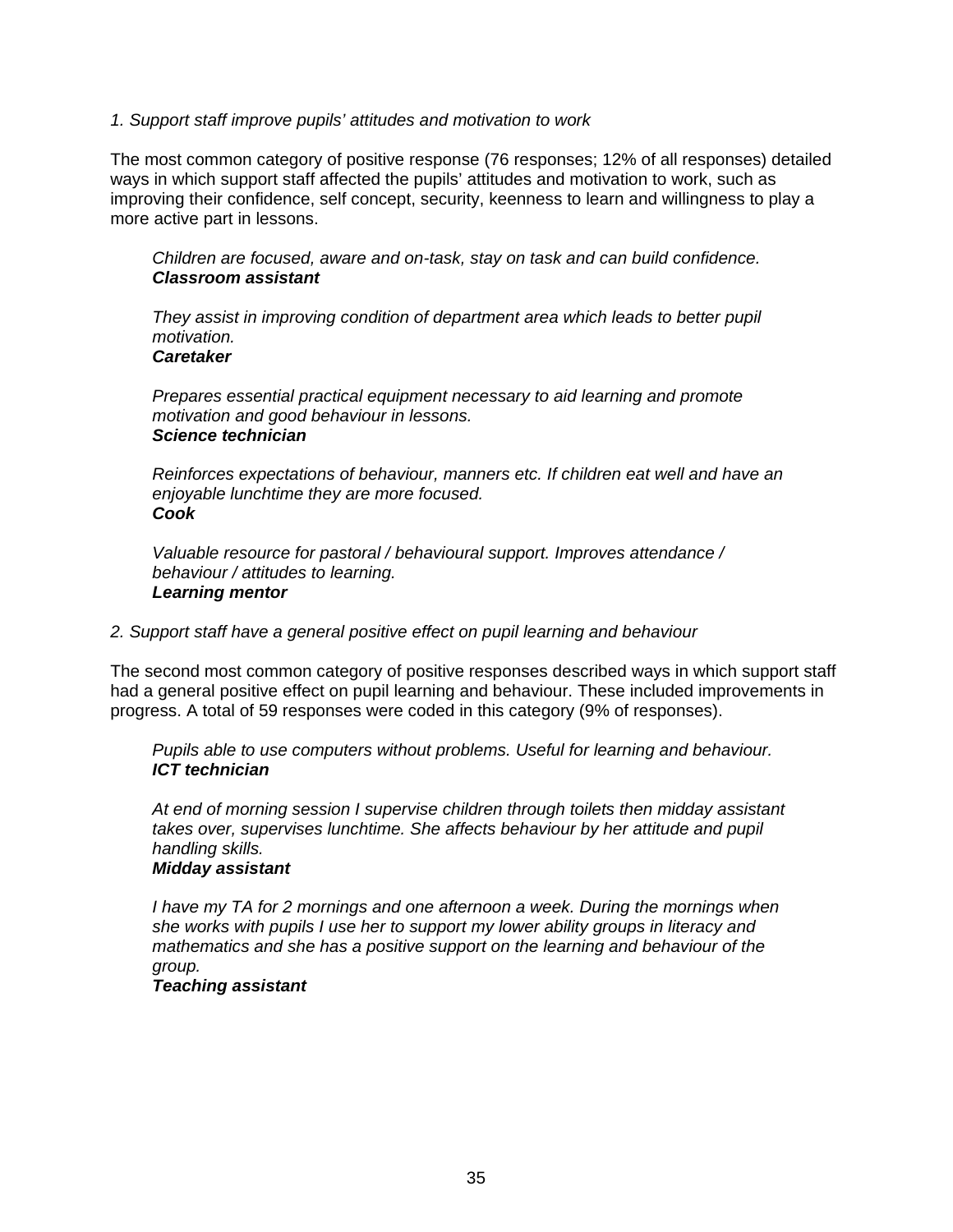#### *3. Support staff have an indirect effect on pupil learning and behaviour*

The third most common category of positive responses describes how support staff have an indirect effect on pupil learning and behaviour. There were 51 responses coded in this category (8% of responses).

*Our premises officer supports the children at the beginning and end of every day and is happy to talk about her job role to the children. She has a big role to play but indirectly.* 

#### *Premises manager*

*Indirectly, as the info they provide informs teachers' expectations. Data manager* 

*Nurses maintain general health of pupils; complex medical needs need to be addressed so that pupils can learn. Nurse* 

*Preparing resources / books for a themed approach - helping / aiding learning. Librarian* 

*Improves quality of learning as resources are available also improves behaviour as students who need help are dealt with quicker. Technology technician* 

#### *4. Support staff allow more individualisation and differentiation*

The fourth most common category of positive responses describes how support staff allow individual and differentiated tasks, including more personalised learning programmes, smaller groups, more one to one contact and increased catering for the full range of ability levels. There were 36 responses coded in the category (6% of responses).

*Teaches 'Direct phonics' to a small group of SEN children. Deals with behaviour issues if children are removed from class. Learning mentor* 

*Offers teaching support to group of students within each lesson, effectively increasing 'teacher contact time' with individual students. Technology technician* 

*She supports students' learning, especially 2 students, one statemented (EBD/ADHD) and another one with specific learning difficulties (statement as well). She helps them focus, get into a routine and explains tasks/breaks it down for them. Bilingual support assistant* 

*Gives one to one support with three children on reading and spelling three times a week. Big impact on their participation and completion of tasks. Teaching assistant* 

*The learning mentors help the student they are mentoring. This improves the differentiation and the behaviour of some students. Learning mentor*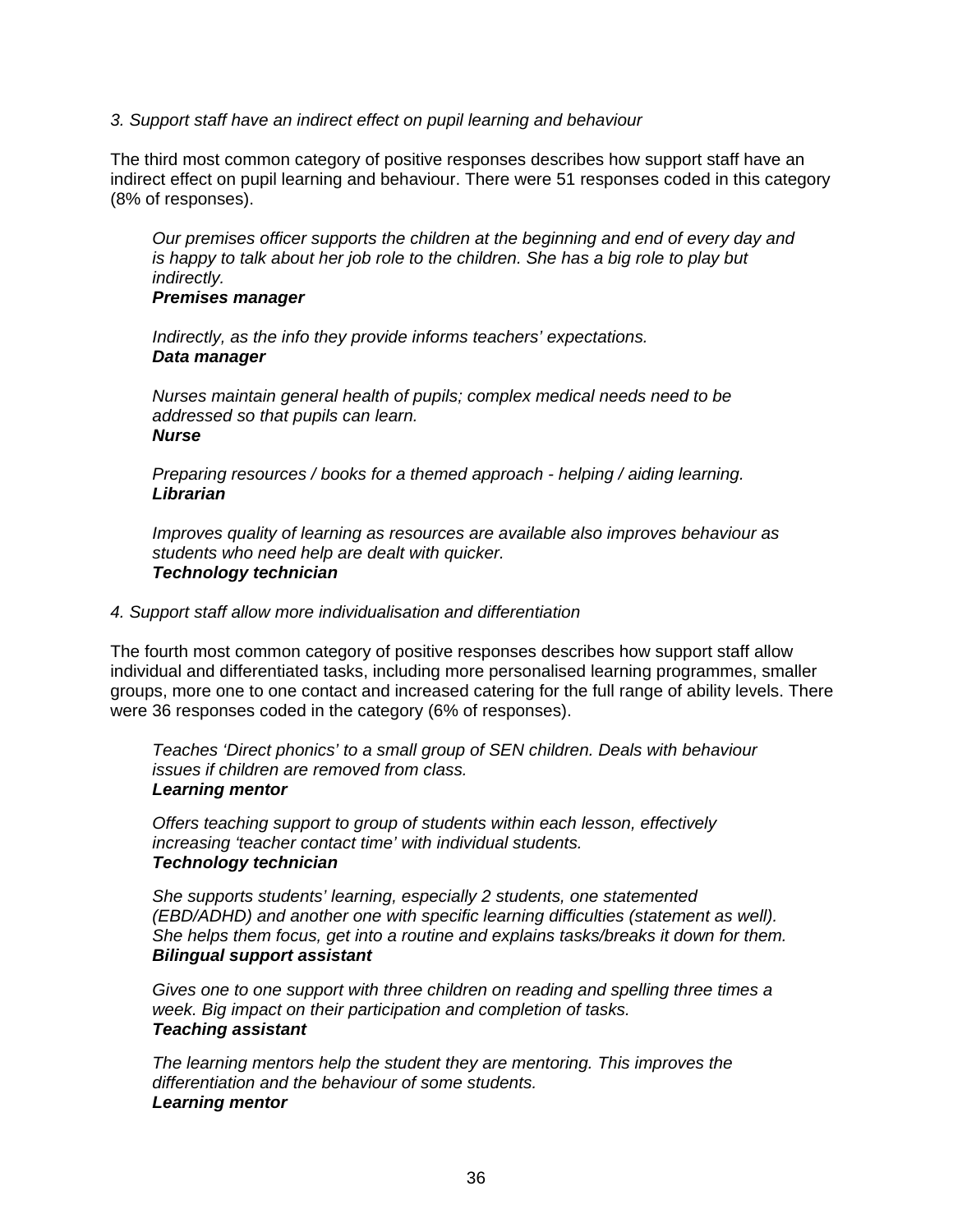By way of summary, three of the four most common responses in Wave 3 actually referred to effects on behaviour and learning, whereas in Wave 2 only one did. Wave 2 responses mostly dealt with organisational/deployment issues. Perhaps the novelty or challenge of having support staff available to use in teaching/learning roles was uppermost in teachers' minds in Wave 2, which by Wave 3 had become more routine and the focus had shifted to the impact such deployment was having.

# **4.2 Impact of support staff on pupil positive approaches to learning (PAL)**

As described in the Methodology section, analyses were conducted to assess the degree to which the amount of additional support received by pupils was related to their positive approach to learning, as assessed by their teachers. At Wave 1 this was conducted at Years 1, 3, 7 and 10, whilst at Wave 2 this was measured for pupils in Years 2, 6 and 9. There were eight different dimensions, measured on the basis of teacher ratings near the end of the school year. The dimensions were as follows:

- Distracted "Pupil was easily distracted"
- Confident "Pupil was confident about doing the tasks they are set"
- Motivated "Pupil was motivated to learn"
- Disruptive "Pupil was disruptive"
- Independent "Pupil worked independently"
- Relationship "Pupil had good relationships with other pupils"
- Completed "Pupil completed assigned work"
- Instructions "Pupil followed instructions from adults".

For each dimension teachers were asked to say whether the pupil's behaviour had 'improved over the year', 'stayed the same', or 'deteriorated over the year'. For the purposes of analysis the scales of the two negative phrased items (distracted, disruptive) were reversed so that they were positively phrased. The results for all outcomes can all therefore be interpreted in the same direction.

The main measure of support used was teacher (or other staff) estimates of the amount of support received, expressed as a percentage, originally as one of six categories (see Methodology section 2.2.2). To increase the numbers of pupils in each category, the six categories were reduced three: 0-10%, 11-50% and over 50% of time supported (no, medium or high support).

In order to control for possibly confounding factors, the following additional pupil characteristics were obtained through the School Census (formerly PLASC - Pupil Level Annual School Census) and included in the analysis: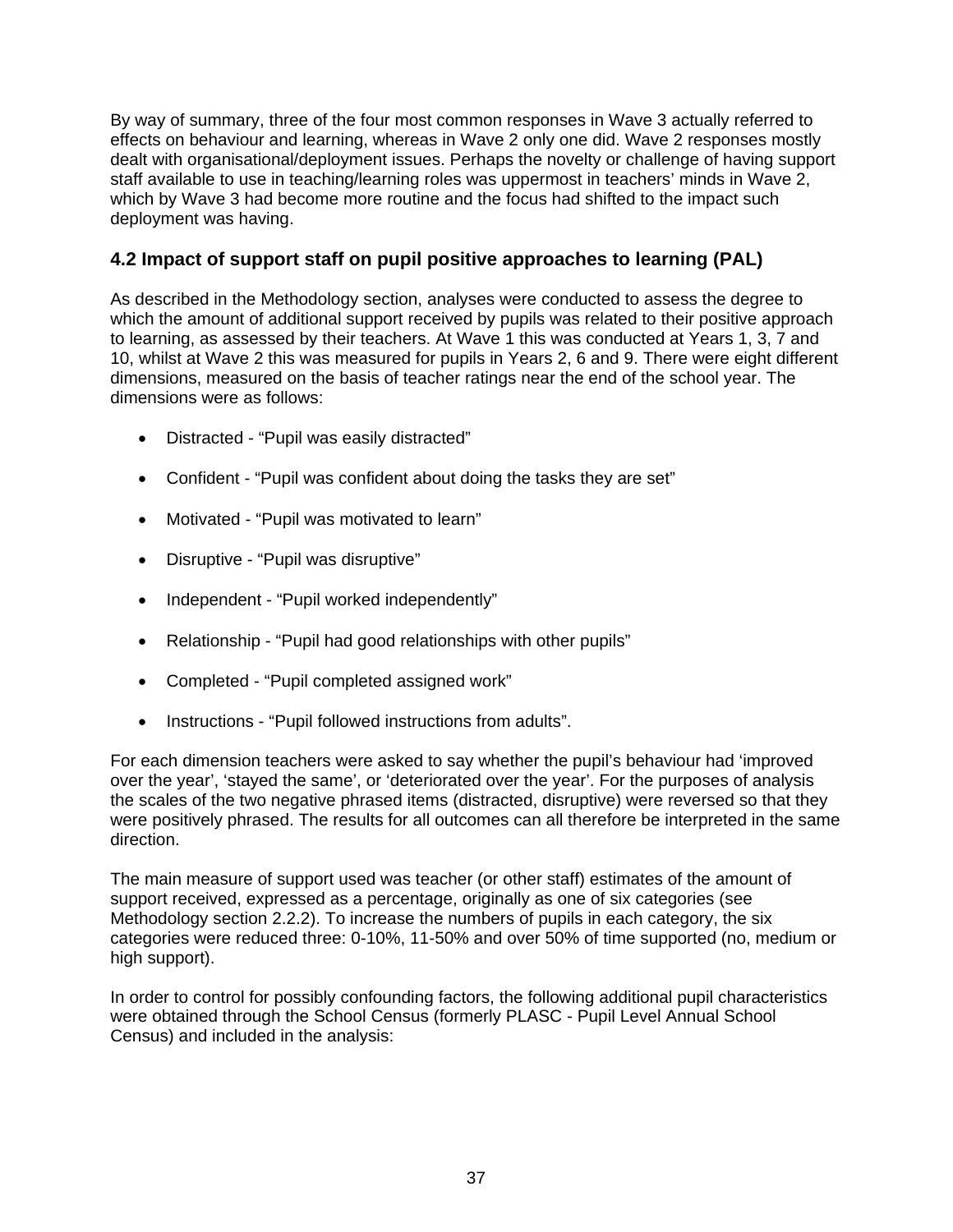- <span id="page-42-0"></span>• Baseline attainment in English
- SEN status (grouped as non-SEN, some SEN)<sup>[13](#page-42-0)</sup>
- Gender
- Eligibility for free school meals
- Ethnic group (grouped as white, or other than white)<sup>[14](#page-42-0)</sup>
- IDACI (Income Deprivation Affecting Children Index) (Wave 2 and England only)
- English as an Additional Language (Wave 2 and England only)
- Pupil age (Wave 2, Year 2 only).

For Wave 1, Year 1 there was insufficient data on FSM and ethnic group for these variables to be included in the analysis.

A feature of the Wave 2 was the increased sample size relative to Wave 1, with the number of pupils in the Wave 2 analysis typically around double that of Wave 1.

It is recognised that within the SEN group and within the 'other than white' group there will be several sub-categories but the numbers of these pupils in these groups was too small to treat each sub-category separately.

## *Statistical methods*

The data were collected from multiple pupils from the same school. It is likely that pupils from the same schools will be more likely to obtain similar attainment results than pupils from differing schools. This violates the assumptions of standard statistical methods that assume all the results from all pupils are independent of each other. To allow for this, multilevel statistical methods were used for the analyses. Two level models were used, with pupils nested within schools. In both waves there were few responses (2-3%) that indicated that the pupil's attitude to learning had deteriorated over the year (e.g. less confident, less likely to follow instructions – see Section 2.2.4 for a description of the method) and so for the purposes of analysis the deteriorated and no change categories were combined. As a result the outcome was a two point scale and multilevel logistic regression was used for the analysis.

The effect of support on PAL outcomes was performed in a number of stages, starting with an unadjusted analysis of the effect of support, followed by an examination of the effect of support after adjustments for potentially confounding factors.

  $13$  Numbers in the school action, school plus and statemented categories were not large and so they were combined into one group. A discussion of this classification of SEN with regard to the analyses of academic progress can be found in Appendix 6.

<sup>&</sup>lt;sup>14</sup> Numbers in separate ethnic group categories were not large and so were combined into two groups. The 'white' group included White British, Irish, Traveller of Irish heritage, Gypsy/Roma and Any other white background. The White British group made up the vast majority of this group. The 'other than white' group comprised: White and Black Caribbean, White and Black African, White and Asian, Any other Mixed background, Indian, Pakistani, Bangladeshi, Any other Asian background, Black Caribbean, Black African, Any other Black background, Chinese and Any other ethnic group. All data were supplied by the DCSF.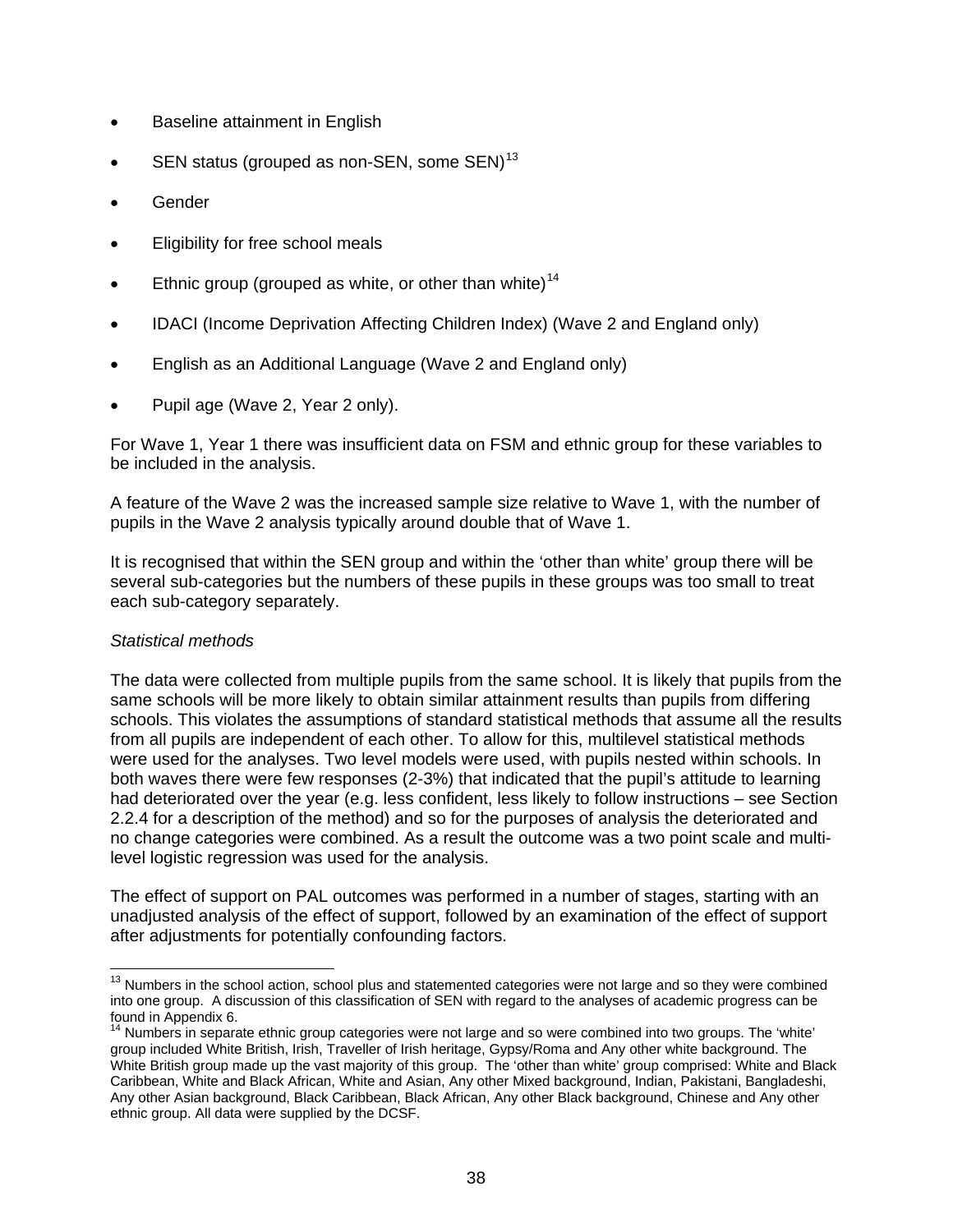- Model 1: No adjustments
- Model 2: Adjustment for baseline attainment, SEN status, gender, FSM and ethnic group (and pupil age for Wave 2, Year 2)
- Model 3: Additional adjustment for IDACI score and English as an Additional Language (Wave 2 and English schools only)
- Model 4: Additional interaction between SEN status & support.

Although the analysis was performed in a series of stages, in the interests of brevity only results from Model 2 are presented here, as this was the most complete and adjusted for the most number of potentially confounding variables. Results from Model 1 are too simplistic as they do not account for possible variables that could explain any differences. Results from Model 3 are not presented as this would limit the results to pupils in England (the extra measures adjusted for in this model were not available for pupils in the much smaller sample from Wales). This is unlikely to affect the strength of the analyses as it was found that additionally adjusting for these variables for the English sample had little impact on the effect of additional support upon attitudes to learning.

The possible interaction between SEN status and level of additional support was examined (Model 4). A significant interaction would imply that the effect of support upon attainment varied for pupils with different levels of special educational needs, but there were in fact no significant interactions with SEN status.

[Note: The Wave 1 results presented here vary slightly from those published previously (Blatchford et al., 2008). The main difference is that the previous Wave 1 analyses did not account for baseline attainment in the analysis, which is now adjusted for in the analyses in this report.

## *Results*

Results on the effects of the amount of additional support on the PAL measures are summarised in Table 4.4.

## *i) Wave 1*

The effect of the amount of support upon the change in the PAL measures for Year 1 pupils is summarised in Table 4.1. As mentioned in the Methodology section, support was divided into three groups, low (<10% of time supported), medium (11-50% of time supported) and high (>50% of time supported). The figures reported (odds ratios) are a measure of the difference between the medium and high support groups relative to the low support group. The odds ratios indicate the odds of a pupil showing improved attitudes to learning over the year for medium and high support groups relative to the low support group. An odds ratio of above 1 would mean that an improved attitude to learning is more likely in the medium/high support group relative to the low support group, whilst an odds ratio of below 1 would imply that an improved attitude to learning is less likely in the medium/high support groups relative to the low support group. In addition to the odds ratios, the corresponding 95% confidence intervals are also reported. Also reported are the number of pupils included in the analysis and the p-values indicating if there is a significant effect of support (with p-values of less than 0.05 usually regarded as evidence of statistically significant results).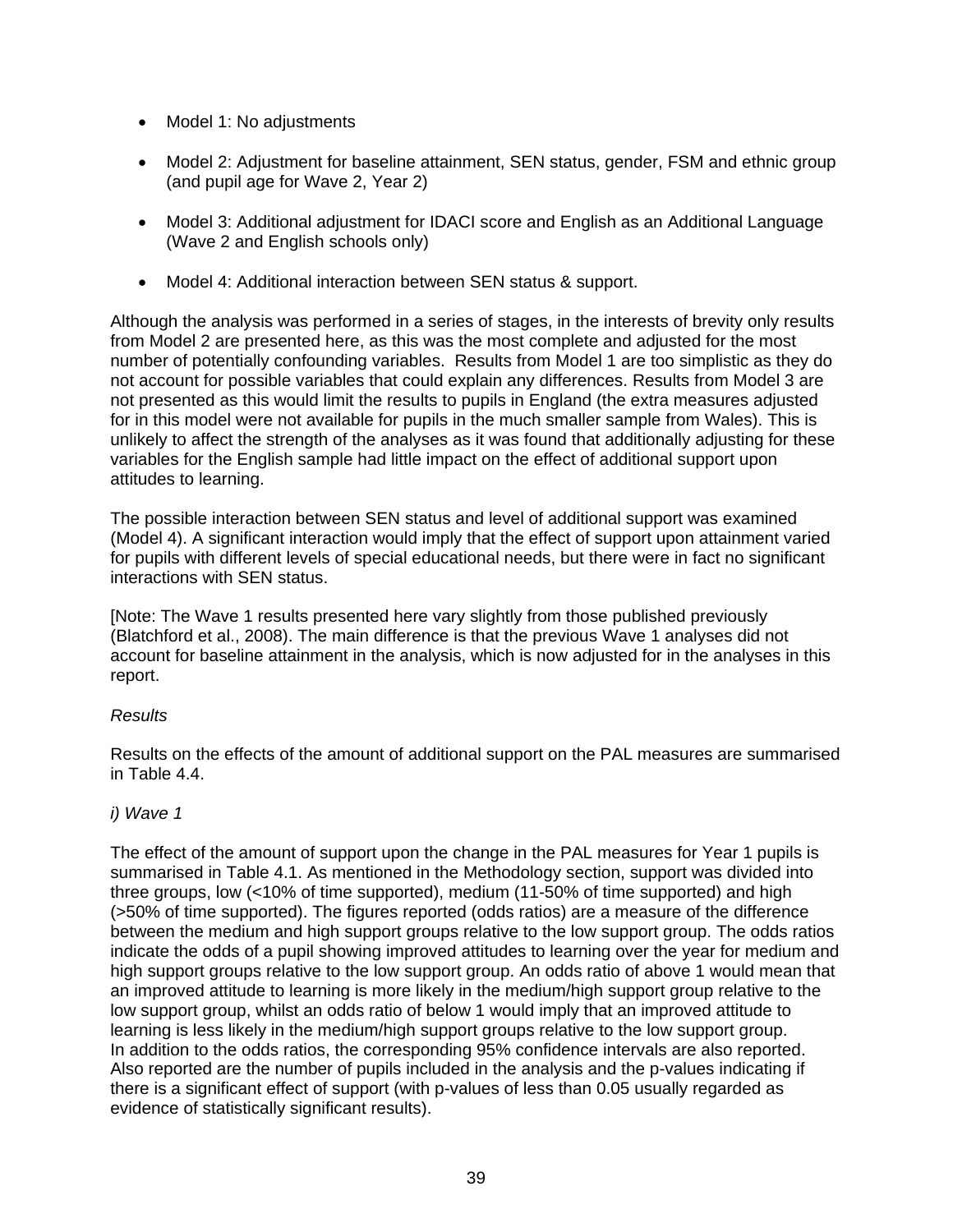| Outcome         | N   | Support (M-L)     | Support (H-L)     | P-value |
|-----------------|-----|-------------------|-------------------|---------|
|                 |     | <b>Odds Ratio</b> | <b>Odds Ratio</b> |         |
|                 |     | (95% CI)          | (95% CI)          |         |
|                 |     |                   |                   |         |
| Less Distracted | 117 | 1.96 (0.76, 5.00) | 1.71 (0.43, 6.81) | 0.37    |
| Confident       | 122 | 3.56(0.77, 16.4)  | 0.60(0.08, 4.65)  | 0.10    |
| Motivated       | 122 | 2.27(0.58, 8.91)  | 3.48(0.50, 24.1)  | 0.38    |
| Not Disruptive  | 122 | 0.38(0.10, 1.42)  | 1.77 (0.33, 9.69) | 0.14    |
| Independent     | 122 | 3.66(0.83, 16.2)  | 0.46(0.06, 3.78)  | 0.05    |
| Relationship    | 122 | 0.25(0.03, 1.88)  | 0.35(0.02, 5.18)  | 0.41    |
| Completes       | 122 | 1.00(0.29, 3.44)  | 0.47(0.08, 2.77)  | 0.65    |
| Instructions    | 122 | 0.70(0.12, 4.15)  | 3.46(0.24, 50.3)  | 0.41    |
|                 |     |                   |                   |         |

#### **Table 4.1 - Effect of amount of support on Year 1 PAL measures (controlling for baseline attainment in English, SEN status, gender)**

Odds ratio > 1  $\Rightarrow$  Improved attitude in medium / high support group Odds ratio <  $1 \Rightarrow$  Improved attitude in low support group

The results indicate no strong evidence of a relationships between the amount of support received and attitudes to learning for any of the dimensions. There was some suggestion of a relationship between the amount of support and 'independent', but this was of only borderline statistical significance.

Similar analyses were performed for the Year 3 pupils, and the results are summarised in Table 4.2. Again the figures reported are in the form of odds ratios, indicating the odds of an improvement in attitudes to learning for those with a medium/high support relative to those with low support.

| Outcome         | N   | Support (M-L)<br>Odds Ratio<br>(95% CI) | Support (H-L)<br>Odds Ratio<br>(95% CI) | P-value |
|-----------------|-----|-----------------------------------------|-----------------------------------------|---------|
|                 |     |                                         |                                         |         |
| Less distracted | 141 | 0.40(0.13, 1.29)                        | 0.50(0.06, 4.13)                        | 0.31    |
| Confident       | 150 | $0.61$ (0.19, 1.96)                     | 1.28(0.18, 9.40)                        | 0.58    |
| Motivated       | 148 | 0.91(0.30, 2.77)                        | 0.30(0.05, 1.89)                        | 0.42    |
| Not disruptive  | 149 | 2.29(0.56, 9.35)                        | 1.72 (0.15, 19.8)                       | 0.51    |
| Independent     | 150 | 0.46(0.12, 1.70)                        | 0.02(0.00, 0.36)                        | 0.03    |
| Relationship    | 148 | 0.25(0.03, 1.88)                        | 0.35(0.02, 5.18)                        | 0.79    |
| Completes       | 149 | 0.27(0.05, 1.20)                        | 0.02(0.00, 0.31)                        | 0.02    |
| Instructions    | 148 | 1.39 (0.34, 5.68)                       | 0.12(0.09, 1.70)                        | 0.17    |

**Table 4.2 - Effect of amount of support on Wave 1 Year 3 PAL measures (controlling for baseline attainment in English, SEN status, gender, eligibility for free school meals, ethnic group)** 

Odds ratio > 1  $\Rightarrow$  Improved attitude in medium/high support group Odds ratio <  $1 \Rightarrow$  Improved attitude in low support group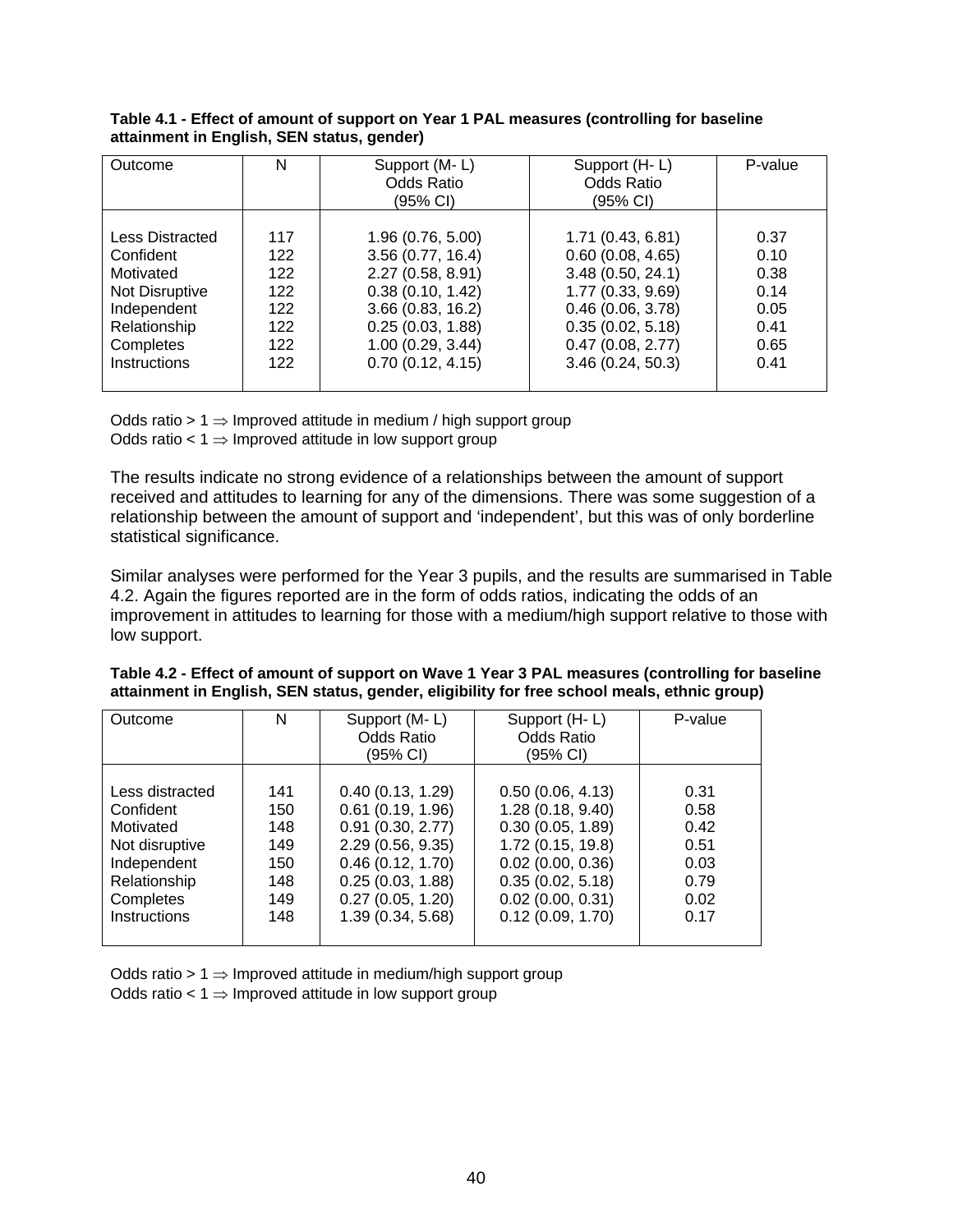The results for Year 3 pupils indicated that after adjusting for characteristics of pupils, pupils with the greatest amount of support were likely to make less progress in working independently and completing assigned work. There was no effect of additional support for the remaining six attitudes to learning.

Similar analyses were performed for older pupils, examining the effects of additional support on PAL scores in Years 7 and 10. The results indicated no evidence of any statistically significant effects of for either year, and no significant interactions between additional support and SEN status were found.

## *ii) Wave 2*

Similar analyses were performed at Wave 2 for Years 2, 6 and 9. Results for Year 2 and 6 showed no statistically significant effect of the amount of support on all eight measures of PAL for either Year 2 or 6. The results of the PAL measures for Year 9 pupils are displayed in Table 4.3.

**Table 4.3 - Effect of amount of support on Wave 2 Year 9 PAL measures (controlling for baseline attainment in English, SEN status, gender, eligibility for FSM, ethnic group, income deprivation, EAL)**

| Outcome              | N   | Support (M-L)<br><b>Odds Ratio</b><br>(95% CI) | Support (H-L)<br><b>Odds Ratio</b><br>(95% CI) | P-value |
|----------------------|-----|------------------------------------------------|------------------------------------------------|---------|
| Less distracted      | 329 | 0.72(0.17, 2.99)                               | 11.2 (3.55, 35.4)                              | < 0.001 |
| Confident            | 329 | 1.65(0.61, 4.45)                               | 6.70 (2.49, 18.0)                              | < 0.001 |
| Motivated            | 323 | 3.05(1.12, 8.35)                               | 4.22 (1.70, 10.5)                              | 0.002   |
| Not disruptive       | 328 | 0.91(0.23, 3.66)                               | 8.61 (3.09, 24.0)                              | < 0.001 |
| Independent          | 322 | 2.46(0.84, 7.24)                               | 8.42 (3.08, 23.0)                              | < 0.001 |
| <b>Relationships</b> | 327 | 0.80(0.20, 3.21)                               | 8.89 (3.16, 25.0)                              | < 0.001 |
| Completes work       | 326 | 1.40 (0.52, 3.75)                              | 3.40(1.40, 8.24)                               | 0.007   |
| <b>Instructions</b>  | 326 | 1.43 (0.42, 4.84)                              | 5.56(2.11, 14.6)                               | 0.001   |

Odds ratio > 1  $\Rightarrow$  Improved attitude in medium/high support group Odds ratio <  $1 \Rightarrow$  Improved attitude in low support group

The results showed a highly significant effect of the level of additional support upon all eight of the positive approaches to learning outcomes. With the exception of pupil motivation and independence, there was little evidence of a statistically significant difference between pupils with a low and medium level of additional support, the main effects being between the pupils with a high level of support and those with a lower level of support. These were very marked effects. The odds ratios shown in Table 4.3 mean that the largest effect was a change toward being less distracted which was 11 times more likely with high levels of support compared to low levels of support. High levels of additional support led to pupils being 9 times more likely to develop good relationships with peers, be not disruptive and be more independent. Pupils were 7 times more likely to become more confident, 6 times more likely to follow instructions, 4 times more likely to become motivated and 3 times more likely to complete work.

The results for all three years indicated no evidence of a significant interaction between the level of support and SEN status, indicating that the effect of support on the PAL scores did not vary for those with differing SEN levels.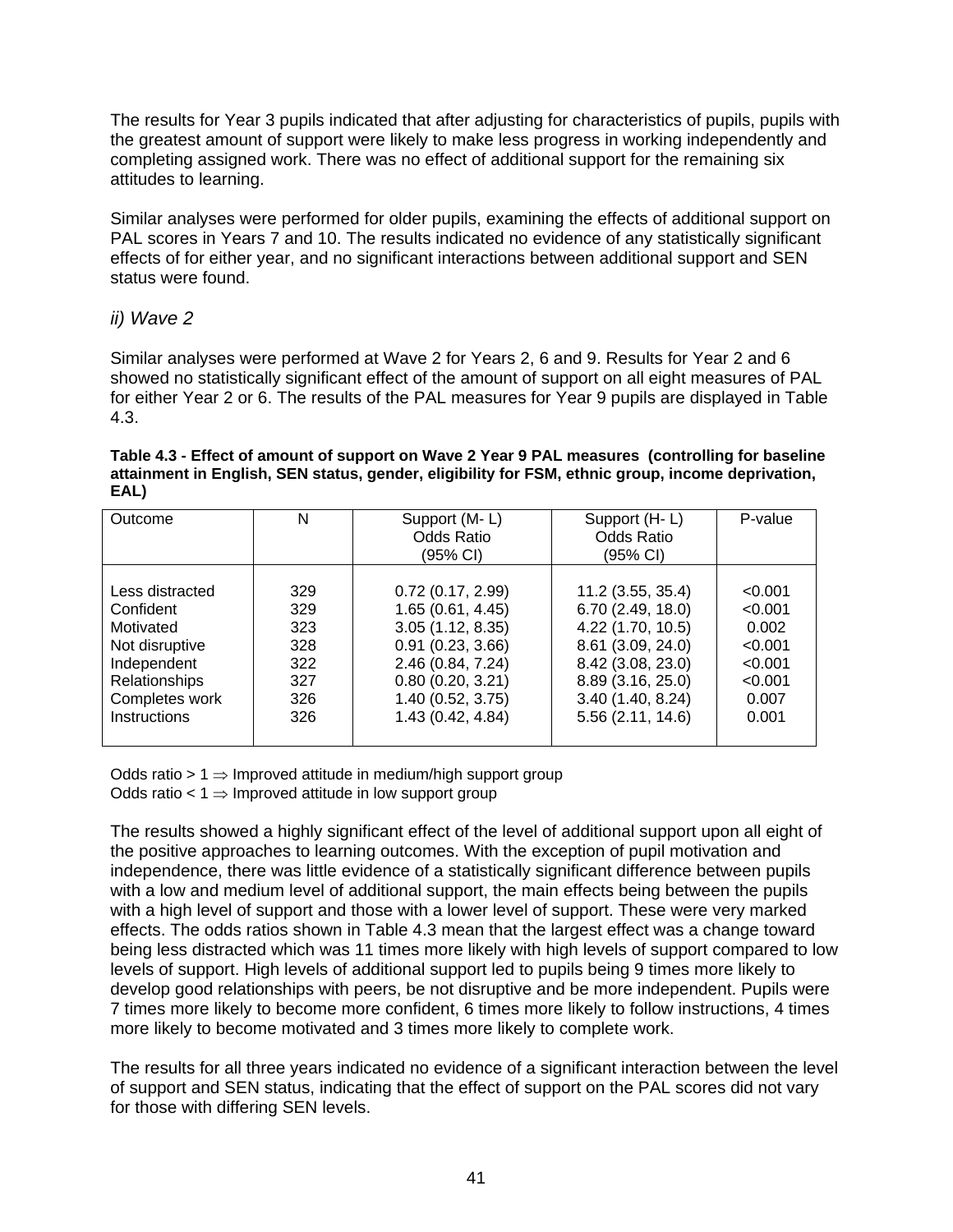<span id="page-46-0"></span>Results on the effects of the amount of additional support on the PAL measures are summarised in Table 4.4.

| Wave           | Year           | <b>Dist</b>               | Conf           | Mot            | Disr           | Ind            | Rel            | Comp                      | Instr                     |
|----------------|----------------|---------------------------|----------------|----------------|----------------|----------------|----------------|---------------------------|---------------------------|
| 1              | $\mathbf{1}$   | $\boldsymbol{\mathsf{x}}$ | $\pmb{\times}$ | $\pmb{\times}$ | $\pmb{\times}$ | $\checkmark$ n | $\pmb{\times}$ | $\pmb{\times}$            | $\mathbf{x}$              |
|                | 3              | $\pmb{\times}$            | $\pmb{\times}$ | $\pmb{\times}$ | $\pmb{\times}$ | $\checkmark$ n | $\pmb{\times}$ | $\checkmark$ n            | $\boldsymbol{\mathsf{x}}$ |
|                | $\overline{7}$ | $\boldsymbol{\mathsf{x}}$ | $\pmb{\times}$ | $\pmb{\times}$ | $\pmb{\times}$ | $\pmb{\times}$ | $\pmb{\times}$ | $\pmb{\times}$            | $\boldsymbol{\mathsf{x}}$ |
|                | 10             | $\pmb{\times}$            | ×              | $\pmb{\times}$ | $\pmb{\times}$ | $\pmb{\times}$ | $\pmb{\times}$ | $\pmb{\times}$            | $\boldsymbol{\mathsf{x}}$ |
| $\overline{2}$ | $\overline{2}$ | $\boldsymbol{\mathsf{x}}$ | $\pmb{\times}$ | $\pmb{\times}$ | $\pmb{\times}$ | $\pmb{\times}$ | $\pmb{\times}$ | $\boldsymbol{\mathsf{x}}$ | $\boldsymbol{\mathsf{x}}$ |
|                | 6              | $\boldsymbol{\mathsf{x}}$ | $\pmb{\times}$ | $\pmb{\times}$ | $\pmb{\times}$ | $\pmb{\times}$ | $\pmb{\times}$ | $\pmb{\times}$            | $\boldsymbol{\mathsf{x}}$ |
|                | 9              | $\checkmark$ p            | $\checkmark$ p | $\checkmark$ p | $\check{p}$    | $\check{p}$    | $\check{p}$    | $\checkmark$ p            | $\checkmark$ p            |

**Table 4.4 - Summary of effects of amount of additional support on PAL measures. Waves 1 and 2** 

 $x = No$  significant effect of additional support

 $\sqrt{n}$  = Significant negative effect of additional support

 $\checkmark$  p = Significant positive effect of additional support

 $Dist = not\ distanceed$ ;  $Conf = \text{confident}$ ;  $Mot = \text{motivated}$ ;  $Dist = \text{not}$  disruptive;  $Ind = \text{independent}$ ;  $Rel = relationships$  with peers;  $Comp = completes work$ ; lnstr = follows instructions

## **4.3 The effect of support staff on pupil academic progress**

In this section the results on the effect of extra support on pupils' academic attainment are examined. In Wave 1 this was for pupils in Years 1, 3, 7 and 10, and in Wave 2 this was for pupils in Years 2, 6 and 9 (see Methodology section).

Explanatory variables included to control for other factors that might influence pupil attainment were similar to those used for the PAL analyses:

- Baseline attainment at start of the year (end of previous year)
- $\bullet$  SFN status<sup>[15](#page-46-0)</sup>
- Gender

- Eligibility for free school meals
- $\bullet$  Ethnic group<sup>[16](#page-46-0)</sup>
- Pupil age (Wave 2, Year 2 only)<sup>[17](#page-46-0)</sup>.

 $15$  Numbers in the school action, school plus and statemented categories were not large and so they were combined into one group. A discussion of this classification of SEN with regard to the analyses of academic progress can be found in Appendix 6.

<sup>&</sup>lt;sup>16</sup> Numbers in separate ethnic group categories were not large and so were combined into two groups. The 'white' group included White British, Irish, Traveller of Irish heritage, Gypsy/Roma and Any other white background. The White British group made up the vast majority of this group. The 'other than white' group comprised: White and Black Caribbean, White and Black African, White and Asian, Any other Mixed background, Indian, Pakistani, Bangladeshi, Any other Asian background, Black Caribbean, Black African, Any other Black background, Chinese and Any other ethnic group. All data were supplied by the DCSF.

 $17$  Data on age were only available for Wave 2 Year 2.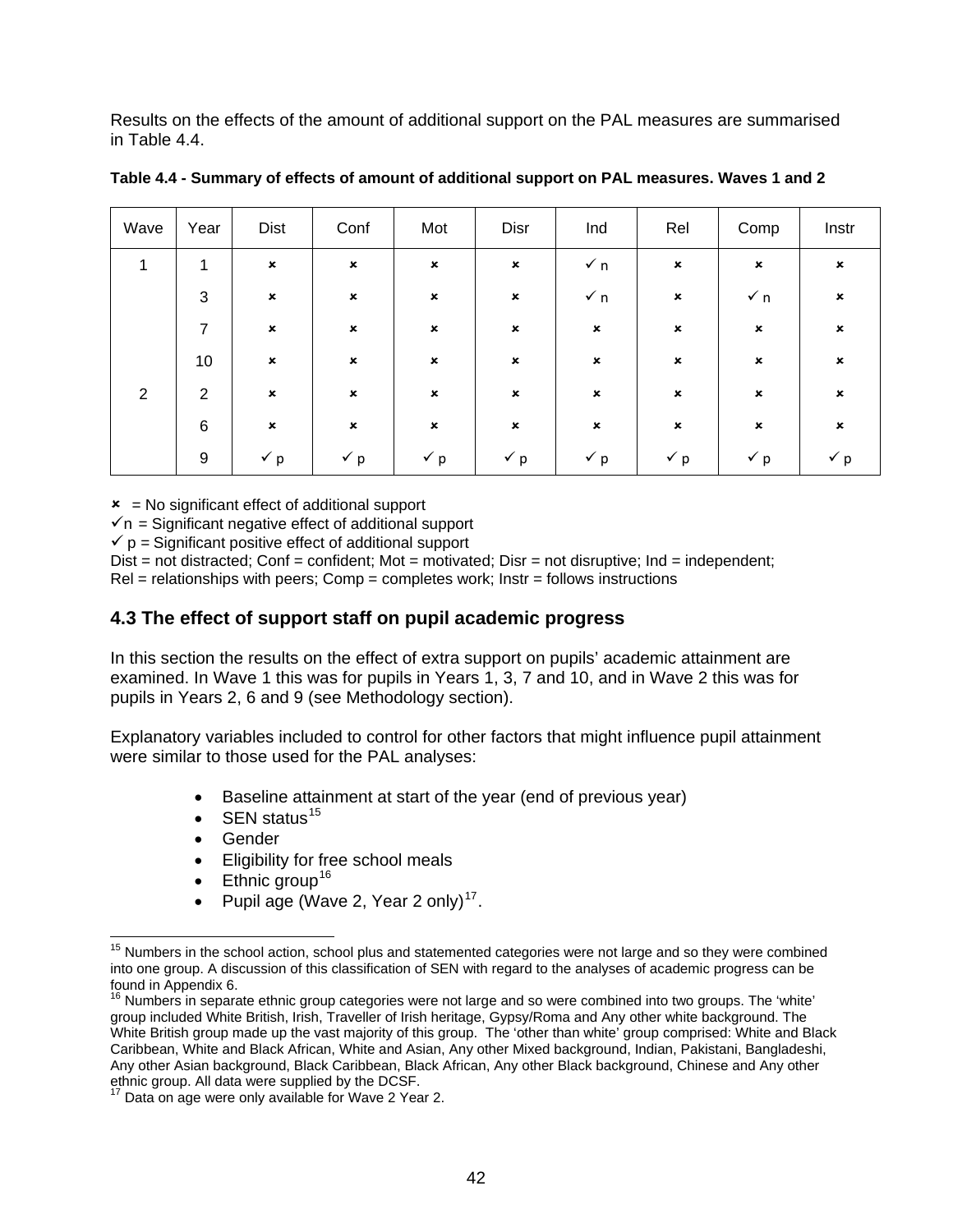The following variables were also examined, but were available in Wave 2 pupils in England only:

- IDACI score
- EAL.

Data on pupil characteristics at Waves 1 and 2 was obtained through the School Census (formerly PLASC - Pupil Level Annual School Census).

#### *Statistical methods*

Two level multilevel statistical models were used, with pupils nested within schools. As the attainment scores were continuous, multilevel linear regression was used.

As with the PAL measures, a series of different models examined the impact of additional support upon attainment, both in terms of raw attainment and then sequentially adjusting for potentially confounding factors. For Wave 2 the following models were fitted:

- Model 1: No adjustments
- Model 2: Adjustments for baseline attainment
- Model 3: Additional adjustment for pupils characteristics measured in all schools (SEN status, gender, free schools meals and ethnic group)
- Model 4: Additional adjustment for pupils characteristics measured in English schools only (IDACI and EAL)
- Model 5: Additional interaction between SEN status and level of support.

Similar models were used for Wave 1 and 2 (though IDACI data was not available for Wave 1). As with the PAL measures, the analyses were performed in a series of stages, with an increasing number of variables controlled for, in line with the models above. In the interests of brevity only results from Model 3 are presented as this was the most complete and adjusted for the most number of potentially confounding variables. Results from Model 1 are too simplistic as they do not account for possible variables that could explain any differences. It was decided not to present the results for Model 4 for the Wave 2 data (i.e., the impact of additional adjustments for the IDACI score and English as additional language) as this would limit results to pupils in England only. In any case, adjusting for these variables in the English sample had little impact on the effect of additional support upon attainment. As stated above, as prior attainment was included these results in practice show the effect on academic progress over the school year.

The size of the interaction between SEN status and level of additional support was examined (Model 5). A significant interaction would imply that the effect of support upon attainment varied for pupils with different levels of special educational needs. The results of this analysis are presented only when a significant interaction was found.

The focus of the research was on the effects of additional support, so the regression models (both fixed and random effects) are not presented in full.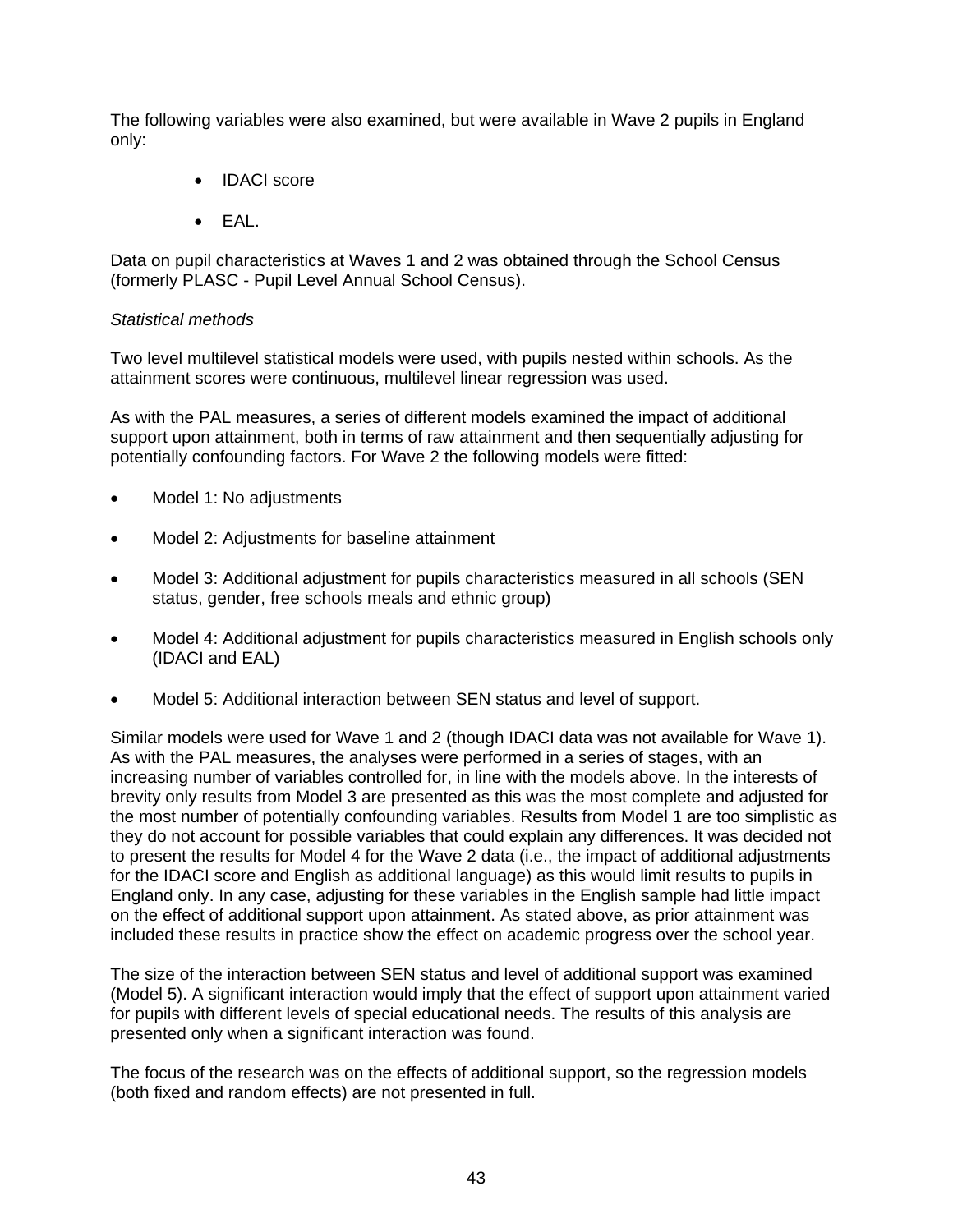For Years 6 and 9 in Wave 2 there were different measures of academic outcomes. In the interests of brevity, only results from the outcome using National Curriculum levels are presented. The results from all outcomes were fairly consistent and the results from other outcomes are discussed below.

Readers who want to go straight to an overview of the main results could refer to the summary tables 4.9 and 4.10.

#### *4.3.1 Wave 1 Results*

A summary of results on pupil progress can be found in Table 4.9.

## **Wave 1 Year 1**

#### *Combined staff ratings of total additional pupil support*

The combined measure of support from the teacher support ratings, supplemented where needed by other staff ratings, was used. As described in the Methodology section 2.2.2, support was divided into three groups: low (<10% of time supported), medium (11-50% of time supported) and high (>50% of time supported). Results for all four years groups in Wave 1 are shown in Table 4.5. This considers all pupils together; any interactions with SEN status are reported below.

| Table 4.5 - Associations between combined staff ratings of total additional pupil support and pupil |
|-----------------------------------------------------------------------------------------------------|
| attainment (controlling for pupil characteristics: baseline attainment, SEN status, gender,         |
| eligibility for FSM, ethnic group). Wave 1                                                          |

| Year           | Amount of    | English                 | Maths                    | Science               |
|----------------|--------------|-------------------------|--------------------------|-----------------------|
|                | support      | Estimate (95% CI)       | Estimate (95% CI)        | Estimate (95% CI)     |
|                |              |                         |                          |                       |
|                | $0\% - 10\%$ |                         |                          |                       |
|                | 11% - 50%    | $-1.8$ ( $-3.0, -0.7$ ) | $-0.3$ $(-1.5, 0.8)$     | $-1.7$ $(-3.6, 0.2)$  |
|                | $51\% +$     | $-2.8$ $(-4.6, -1.0)$   | $-2.3$ $(-4.0, -0.6)$    | $-2.1$ $(-4.6, 0.4)$  |
|                | p-value      | 0.002                   | 0.02                     | 0.13                  |
|                |              |                         |                          |                       |
| 3              | $0\% - 10\%$ |                         |                          |                       |
|                | 11% - 50%    | $-2.6$ $(-3.9, -1.4)$   | $-2.1$ $(-3.2, -1.1)$    | $-1.1$ $(-2.4, 0.2)$  |
|                | $51\% +$     | $-3.8$ $(-5.9, -1.7)$   | $-3.5(-5.1, -1.8)$       | $-1.4$ $(-3.7, 0.8)$  |
|                | p-value      | 0.002                   | < 0.001                  | 0.20                  |
|                |              |                         |                          |                       |
| $\overline{7}$ | $0\% - 10\%$ |                         |                          |                       |
|                | 11% - 50%    | $-1.6$ ( $-3.4$ , 0.2)  | $-0.4$ $(-2.2, 1.3)$     | $-0.7$ $(-3.0, 1.6)$  |
|                | $51\% +$     | $-4.2$ $(-6.2, -2.2)$   | $-3.0$ $(-4.9, -1.1)$    | $-2.6$ $(-5.4, 0.2)$  |
|                | p-value      | < 0.001                 | 0.007                    | 0.19                  |
|                |              |                         |                          |                       |
| 10             | $0\% - 10\%$ |                         |                          |                       |
|                | 11% - 50%    | $-1.6$ $(-3.4, 0.2)$    | $0.0$ ( $-0.5$ , $0.6$ ) | $0.4$ ( $-0.4$ , 1.1) |
|                | $51% +$      | $-4.2$ ( $-6.2, -2.2$ ) | $-0.4$ $(-1.0, 0.1)$     | $-0.3$ $(-1.0, 0.5)$  |
|                | p-value      | < 0.001                 | 0.19                     | 0.35                  |

Estimates represent the difference in attainment between each support group and those receiving the lowest amount of support

Results for Year 1 show the difference in attainment between both the medium and high support groups and the low attainment groups. The results showed a significant effect of support on pupil attainment in English and mathematics. The results for both subjects show that the higher the level of support, the lower the level of attainment. For English, those pupils with a medium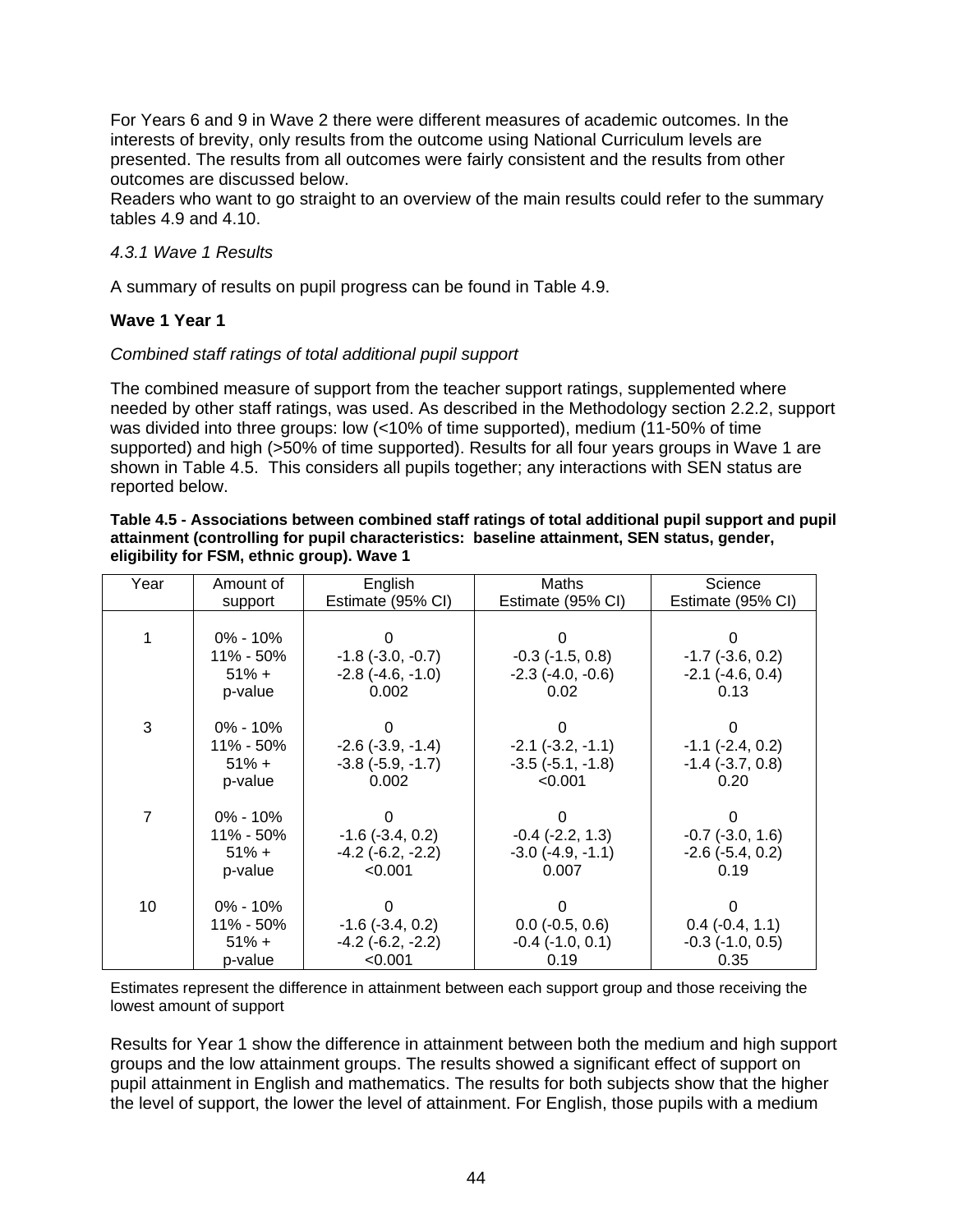level of support obtained attainment scores that were almost 2 points less than those with a low level of support. Two points equate to one sublevel of the main National Curriculum levels (i.e. the difference between level 1B and 1C). There was a difference of roughly 3 units between the pupils with most and least support, about one and a half sublevels. For mathematics there was a slightly smaller difference between groups, with a difference of around 2 points between those with the highest and lowest support, equivalent to one National Curriculum sublevel. There was no effect of additional support on progress in science.

The effect of support on attainment in all three subjects did not vary between pupils with and without SEN.

## **Wave 1 Year 3**

## *Combined staff ratings of total additional pupil support*

Results are also given in Table 4.5. There was a significant effect of support on pupil attainment in English and mathematics. Both results show that the higher the level of support, the lower the level of attainment. The English results suggest that those with a medium level of support obtained attainment scores that were over 2 points less than those with a low level of support. Two points equate to one sublevel of the main National Curriculum levels (i.e. the difference between level 1B and 1C). There was a difference in English attainment of almost 4 units between the pupils with most and least support, almost two sublevels. The differences between groups for mathematics were of an equivalent size to those for English. There was no evidence of a statistical association between additional support and progress in science.

The effect of support on attainment in any of the three subjects did not vary between pupils with and without SEN.

## **Wave 1 Year 7**

## *Combined staff ratings of total additional pupil support*

Results are shown in Table 4.5. The results showed that for English and mathematics there was a significant effect of support upon pupil attainment. The higher the level of support, the lower the level of attainment. For English, those with a medium level of support obtained attainment scores that were almost 2 points less than those with a low level of support. Two points equate to one sublevel of the main National Curriculum levels (e.g., B to C). There was a difference of almost 4 units between the pupils with most and least support, almost two sublevels. For mathematics there was little difference in attainment progress between those with a low and medium amount of support. However, pupils with the highest level of support had scores that were 4 units lower than those with least support, equivalent to 2 National Curriculum sublevels. There was no significant effect of support upon attainment in science.

The effect of support upon attainment in any of the three subjects did not vary between pupils with and without SEN.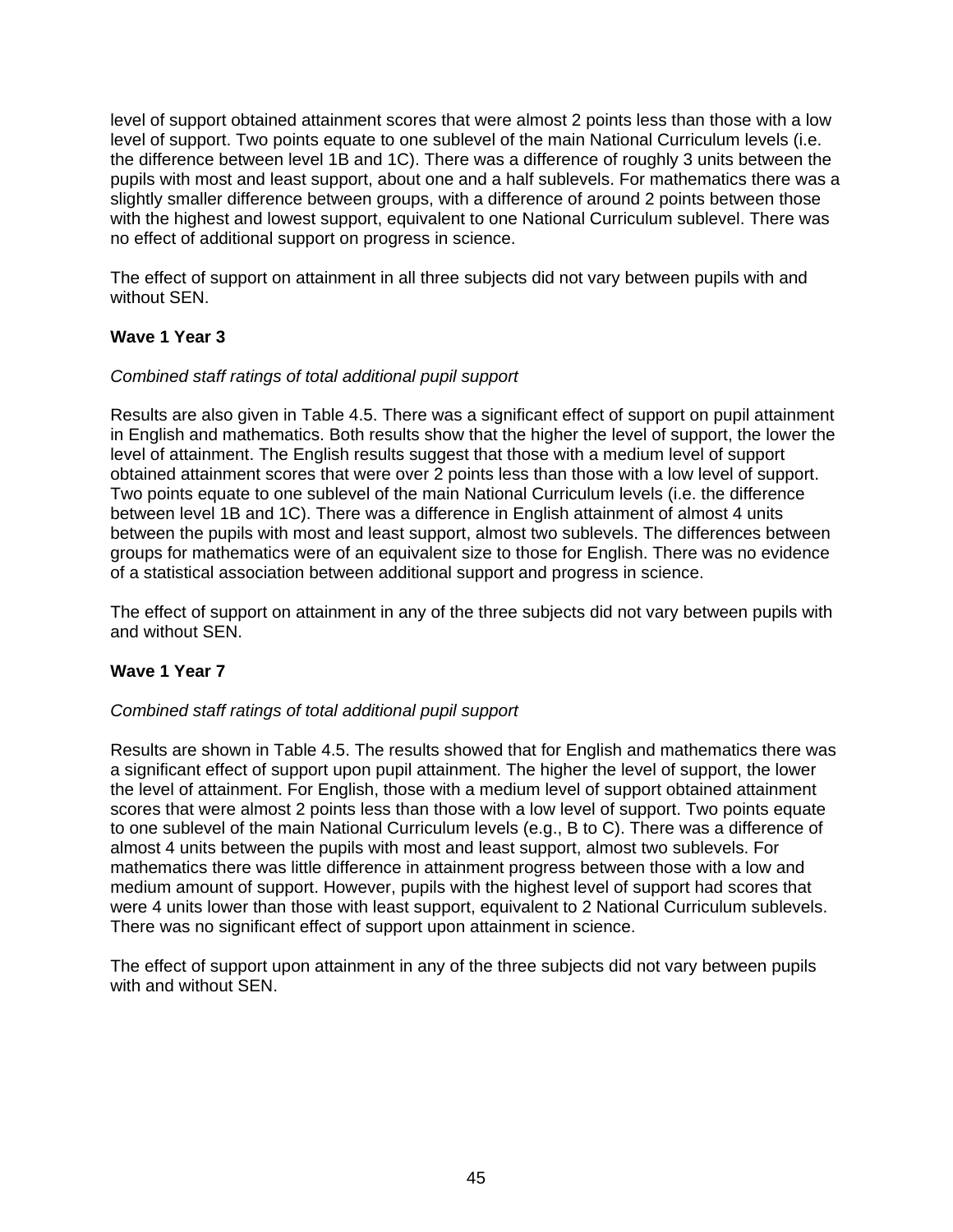## **Wave 1 Year 10**

## *Combined staff ratings of total additional pupil support*

There was no effect of support on attainment in mathematics and science and no interaction between SEN status and level of support for these two subjects. There was an overall effect for English as seen in Table 4.5 but this time there was also a significant interaction between SEN status and level of support for English attainment. Results are shown in Table 4.6. For pupils both with and without SEN, a higher level of support was associated with a lower level of progress in English, though this effect was stronger for non-SEN pupils.

| Table 4.6 - Impact of amount of support on English attainment (controlling for baseline attainment, |
|-----------------------------------------------------------------------------------------------------|
| SEN status, gender, ethnic group) Wave 1 Year 10 Interactions with SEN status                       |

| Subject | Number | Subgroup              | Support (M-L)<br>Estimate (95% CI)                  | Support (H-L)<br>Estimate (95% CI)                       | P-value       |
|---------|--------|-----------------------|-----------------------------------------------------|----------------------------------------------------------|---------------|
| English | 100    | Non-SEN<br><b>SEN</b> | $0.6$ ( $-0.5$ , 1.7)<br>$-1.0$ ( $-2.0$ . $-0.1$ ) | $-2.6$ ( $-4.6$ , $-0.6$ )<br>$-1.1$ ( $-1.9$ . $-0.4$ ) | 0.02<br>0.008 |

Estimates represent the difference in attainment between each support group and those receiving the lowest amount of support

## **4.3.2 Wave 2 Results**

Results for Wave 2 are shown in Table 4.7. This shows results for the three year groups, for all pupils combined, and also separately by SEN status where a significant interaction was found.

| Table 4.7 - Associations between combined staff ratings of total additional pupil support and pupil |
|-----------------------------------------------------------------------------------------------------|
| attainment (controlling for pupil characteristics: baseline attainment, SEN status, gender,         |
| eligibility for FSM, ethnic group, income deprivation, EAL, pupil age). Wave 2 - Year 2             |

| Year/<br>Subject           | Amount of<br>support                                            | All pupils<br>Estimate<br>(95% CI)                                                                                     | Non-SEN<br>Estimate<br>(95% CI)                                                                                     | <b>School Action</b><br>Estimate<br>(95% CI)                                                                 | SA+/Statement<br>Estimate<br>(95% CI)                                                                          |
|----------------------------|-----------------------------------------------------------------|------------------------------------------------------------------------------------------------------------------------|---------------------------------------------------------------------------------------------------------------------|--------------------------------------------------------------------------------------------------------------|----------------------------------------------------------------------------------------------------------------|
| Year 2<br>English          | 0%<br>1% - 10%<br>11% - 25%<br>26% - 50%<br>$51% +$             | 0<br>$-0.9$ $(-1.3, -0.4)$<br>$-1.3$ $(-1.7, -0.8)$<br>$-1.4$ ( $-2.0, -0.9$ )<br>$-2.9$ $(-3.5, -2.3)$<br>< 0.001     |                                                                                                                     |                                                                                                              |                                                                                                                |
| Year <sub>2</sub><br>Maths | 0%<br>1% - 10%<br>11% - 25%<br>26% - 50%<br>$51\% +$<br>p-value | 0<br>$-0.1$ $(-0.7, 0.5)$<br>$-0.4$ $(-1.0, 0.2)$<br>$-1.5$ ( $-2.2, -0.8$ )<br>$-2.0$ ( $-2.9$ , $-1.2$ )<br>< 0.001  | 0<br>$-0.5$ ( $-1.0$ , $0.0$ )<br>$-0.4$ $(-0.9, 0.2)$<br>$-1.9$ $(-2.7, -1.2)$<br>$-1.9$ $(-2.9, -0.9)$<br>< 0.001 | 0<br>$1.3$ (-0.3, 2.9)<br>$-1.7$ ( $-3.2, -0.2$ )<br>$-0.4$ $(-1.7, 1.0)$<br>$-1.2$ ( $-2.6$ , 0.2)<br>0.001 | 0<br>$0.2$ (-2.0, 2.4)<br>$-0.4$ $(-2.5, 1.8)$<br>$-1.7$ ( $-3.8, 0.4$ )<br>$-4.3$ ( $-6.0, -2.5$ )<br>< 0.001 |
| Year 2<br>Science          | 0%<br>1% - 10%<br>11% - 25%<br>26% - 50%<br>$51\% +$<br>p-value | 0<br>$-0.0$ $(-0.8, 0.8)$<br>$-0.2$ ( $-1.0$ , $0.6$ )<br>$-0.5$ ( $-1.4$ , $0.4$ )<br>$-1.6$ ( $-2.7, -0.5$ )<br>0.01 |                                                                                                                     |                                                                                                              |                                                                                                                |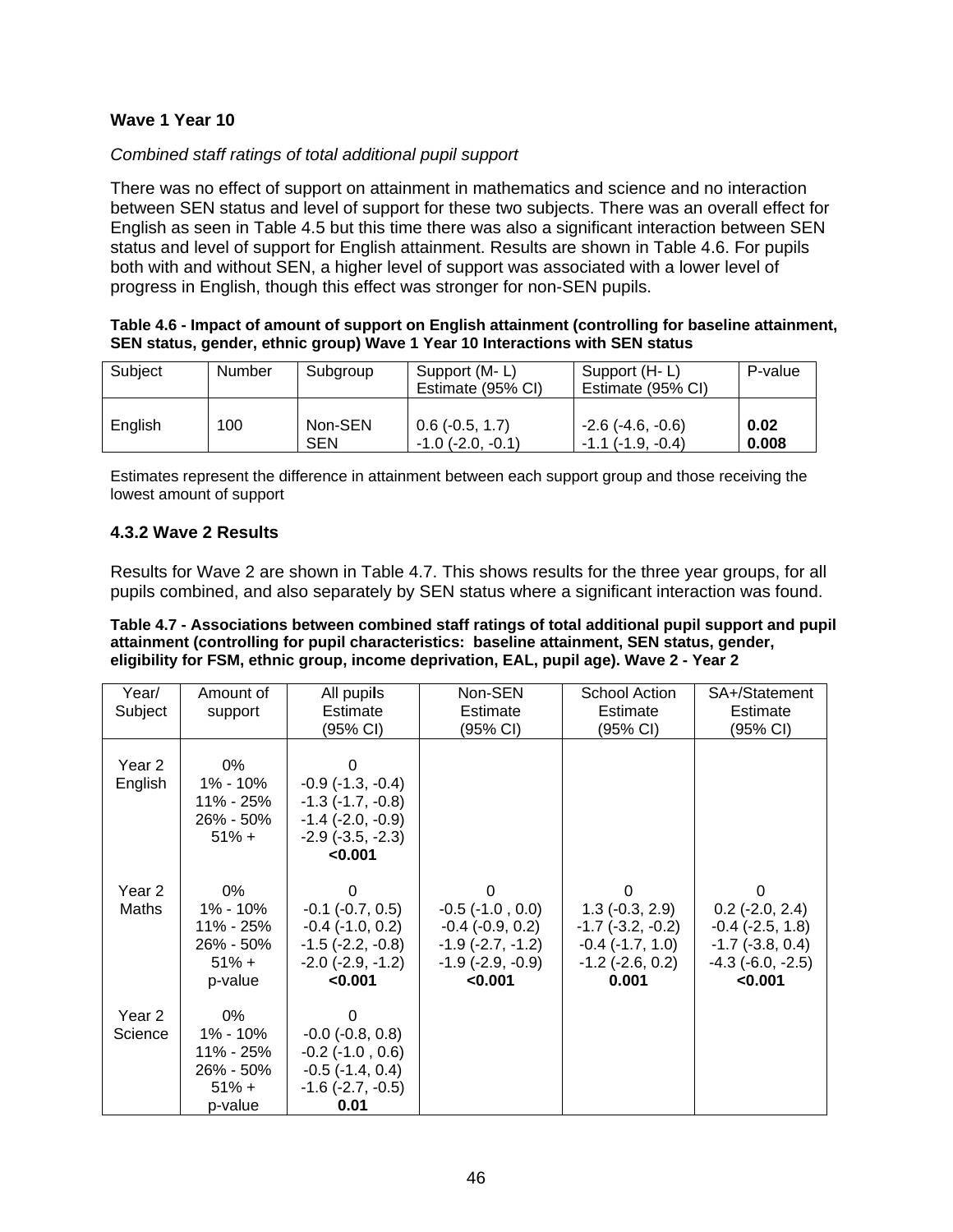**Table 4.7 [continued] - Associations between combined staff ratings of total additional pupil support and pupil attainment (controlling for pupil characteristics: baseline attainment, SEN status, gender, eligibility for FSM, ethnic group, income deprivation, EAL, pupil age). Wave 2 - Years 6 and 9** 

| Year/             | Amount of | All pupils                 | Non-SEN                     | <b>School Action</b>    | SA+/Statement            |
|-------------------|-----------|----------------------------|-----------------------------|-------------------------|--------------------------|
| Subject           | support   | Estimate                   | Estimate                    | Estimate                | Estimate                 |
|                   |           | (95% CI)                   | (95% CI)                    | (95% CI)                | (95% CI)                 |
| Year <sub>6</sub> | 0%        | 0                          | 0                           | 0                       | 0                        |
| English           | 1% - 10%  | $-0.5$ $(-0.9, -0.2)$      | $-0.5$ $(-.0, -0.1)$        | $-0.1$ $(-1.1, 1.0)$    | $-1.7$ $(-3.1, -0.5)$    |
|                   | 11% - 25% | $-1.1$ $(-1.5, -0.6)$      | $-0.9$ $(-1.4, -0.3)$       | $-0.6$ $(-1.7, 0.5)$    | $-3.1$ $(-4.4, -1.8)$    |
|                   | 26% - 50% | $-1.5$ $(-2.0, -1.0)$      | $-1.6$ $(-2.4, -0.8)$       | $-1.0$ $(-2.0, 0.0)$    | $-3.6$ $(-4.9, -2.2)$    |
|                   | $51% +$   | $-1.7$ $(-2.3, -1.1)$      | $-1.1$ $(-2.1, -0.1)$       | $-2.6$ $(-3.9, -1.3)$   | $-2.9$ $(-4.3, -1.5)$    |
|                   | p-value   | < 0.001                    | < 0.001                     | 0.002                   | < 0.001                  |
|                   |           |                            |                             |                         |                          |
| Year <sub>6</sub> | 0%        | O                          | O                           | O                       | O                        |
| Maths             | 1% - 10%  | $0.0$ (-0.5, 0.4)          | $-0.3$ $(-0.8, 0.3)$        | $-0.3$ $(-1.5, 0.8)$    | 2.1(0.4, 3.7)            |
|                   | 11% - 25% | $-0.9$ $(-1.5, -0.4)$      | $-0.9$ $(-1.5, -0.2)$       | $-0.7$ $(-1.9, 0.5)$    | $-1.2$ ( $-2.8$ , 0.4)   |
|                   | 26% - 50% | $-1.4$ $(-2.1, -0.7)$      | $-1.1$ $(-2.1, -0.2)$       | $-1.1$ $(-2.3, 0.1)$    | $-2.3$ $(-4.0, -0.7)$    |
|                   | $51% +$   | $-1.3$ $(-2.2, -0.4)$      | $-0.6$ $(-1.7, 0.5)$        | $-1.7$ $(-3.2, -0.1)$   | $-1.8$ $(-3.5, 0.0)$     |
|                   | p-value   | < 0.001                    | 0.03                        | 0.21                    | < 0.001                  |
|                   |           |                            |                             |                         |                          |
| Year <sub>6</sub> | 0%        | 0                          | 0                           | 0                       | 0                        |
| Science           | 1% - 10%  | $-0.2$ $(-0.9, 0.6)$       | $-0.1$ $(-0.9, 0.6)$        | $-0.5$ $(-2.6, 1.7)$    | $-0.8$ $(-3.2, 1.6)$     |
|                   | 11% - 25% | $-0.5$ $(-1.2, 0.2)$       | $0.0$ (-0.7, 0.8)           | $-1.2$ ( $-2.9, 0.5$ )  | $-3.3$ $(-5.5, -1.1)$    |
|                   | 26% - 50% | $-1.3$ $(-2.2, -0.4)$      | $-1.3$ $(-2.5, -0.1)$       | $-2.5$ ( $-4.1, -0.8$ ) | $-0.3$ $(-2.6, 2.0)$     |
|                   | $51% +$   | $-1.9$ $(-3.4, -0.4)$      | $-9.6$ ( $-14.2$ , $-4.9$ ) | $-0.2$ $(-2.4, 2.1)$    | $-3.6$ $(-5.9, -1.2)$    |
|                   | p-value   | 0.03                       | < 0.001                     | 0.04                    | 0.003                    |
| Year 9            | 0%        | 0                          | 0                           | 0                       | 0                        |
| English           | 1% - 10%  | $-2.4$ $(-3.3, -1.5)$      | $-2.4$ $(-3.5, -1.3)$       | $-4.3$ $(-6.4, -2.2)$   | $-1.0$ $(-3.1, 1.1)$     |
|                   | 11% - 50% | $-1.7$ ( $-2.8$ , $-0.7$ ) | $-4.0$ $(-5.4, -2.6)$       | $0.0$ (-1.7, 1.7)       | $0.8$ ( $-1.5$ , $3.2$ ) |
|                   | $51% +$   | $-1.7$ $(-2.8, -0.6)$      | $-1.5$ $(-3.2, 0.2)$        | $-1.1$ $(-2.9, 0.7)$    | $-1.6$ ( $-3.5, 0.3$ )   |
|                   | p-value   | < 0.001                    | < 0.001                     | 0.008                   | 0.16                     |
|                   |           |                            |                             |                         |                          |
| Year 9            | 0%        | 0                          |                             |                         |                          |
| Maths             | 1% - 10%  | $-1.3$ $(-2.2, -0.4)$      |                             |                         |                          |
|                   | 11% - 50% | $-0.5$ ( $-1.7, 0.5$ )     |                             |                         |                          |
|                   | $51% +$   | $-1.5$ ( $-2.6$ , $-0.5$ ) |                             |                         |                          |
|                   | p-value   | 0.003                      |                             |                         |                          |
|                   |           |                            |                             |                         |                          |
| Year 9            | 0%        | 0                          |                             |                         |                          |
| Science           | 1% - 10%  | $-1.6$ ( $-2.5$ , $-0.7$ ) |                             |                         |                          |
|                   | 11% - 50% | $-1.2$ ( $-2.2$ , $-0.3$ ) |                             |                         |                          |
|                   | $51% +$   | $-2.3$ $(-3.2, -1.3)$      |                             |                         |                          |
|                   | p-value   | < 0.001                    |                             |                         |                          |

Estimates represent the difference in attainment between each support group and those receiving the lowest amount of support

Results only presented for each SEN group where a significant interaction with level of support was found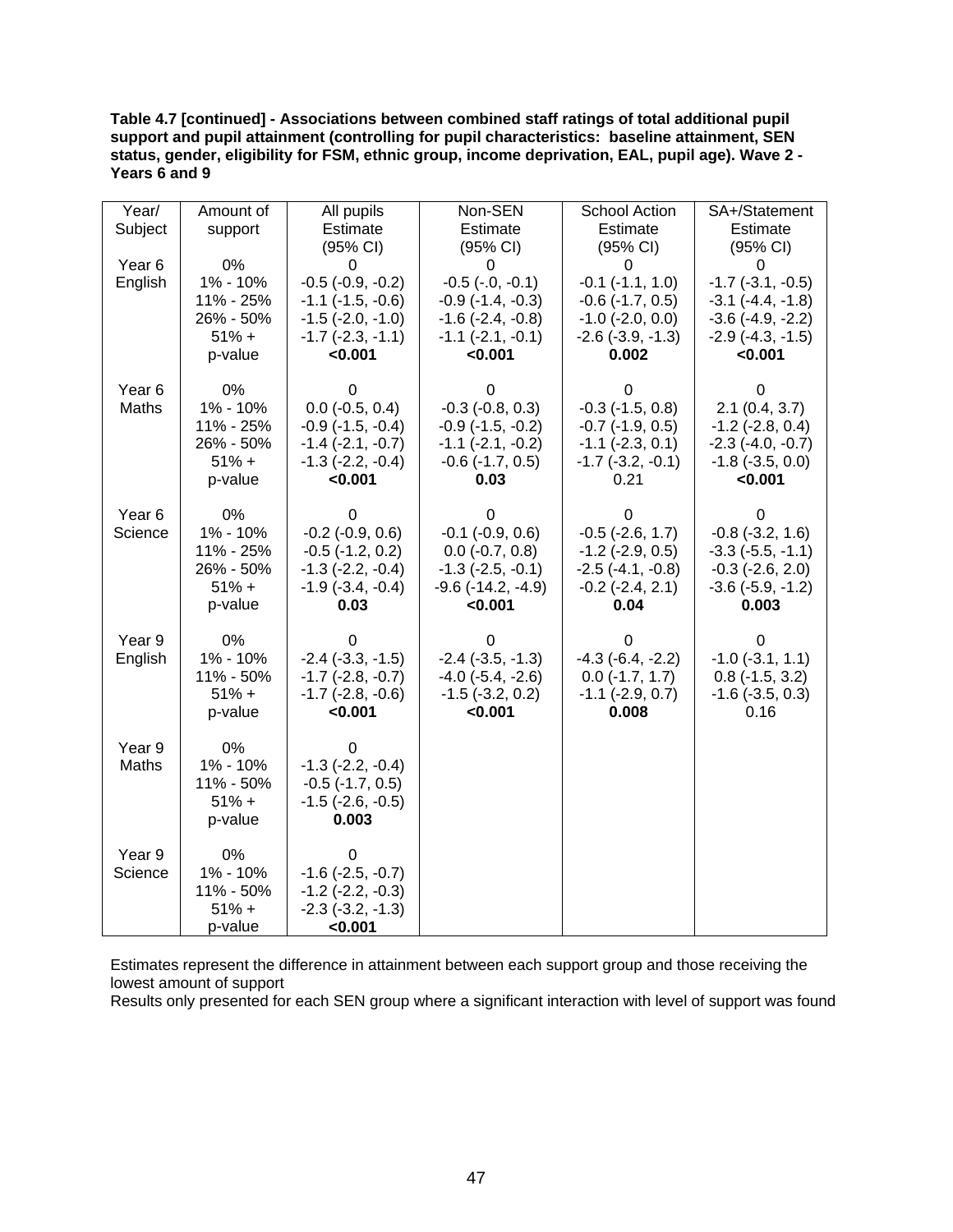## **Wave 2 Year 2**

The figures reported in Table 4.7 are the mean difference in attainment scores between each group differing in terms of the amount of support (1-10%, 11-25%, 26-50% and 51%+) compared to the group with no additional support (0%). The results showed that for Year 2 there was a significant effect of additional support on pupil attainment in English, mathematics and science. The results for English showed that pupils with 1%-50% of support had attainment scores that were around 1 point less than those with no additional support. One point equates to half of one sublevel of the main National Curriculum levels (i.e. half the difference between level 1B and 1C). There was a difference of 3 points between the pupils with most and least support, equivalent to one and half National Curriculum sublevels.

The mathematics results showed little difference in attainment between those supported 0-25% of the time. However, pupils supported more than 25% of the time obtained lower attainment results. There was a difference of 2 units between pupils with the highest and lowest levels of support, equivalent to one National Curriculum sublevel.

Results for science indicated relatively small differences between pupils receiving 0-50% of support. However, pupils with the highest level of support (over 50%), had significantly lower attainment scores. There was a difference of 1.6 units between pupils supported over 50% of the time and those with no support, equivalent to just less than one National Curriculum sublevel.

The effect of support on attainment in English and science did not vary between pupils of differing SEN levels. However, there was a significant interaction between SEN status and level of support for mathematics as also shown in Table 4.7, where the figures given are the difference in attainment score between each support group and the group that had no support.

For the non-SEN group, pupils with more support made less progress in attainment, with a difference of almost two units, one National Curriculum sublevel, between the most and least supported pupils. The pattern was less clear for School Action group, but again the general trend was that pupils with more support made less progress. The biggest difference between those with most and least support was for the School Action Plus/statemented group, where there was a difference of around four units, i.e., two National Curriculum sublevels, between the pupils with the highest and lowest amount of support.

## **Wave 2 Year 6**

A summary of the analysis results for Year 6, when fine-grain National Curriculum levels were used as the outcome measure, are given in Table 4.7. The figures reported are the mean difference in attainment scores between each attainment group and the group with no additional support (0%). For all three subjects there was a significant effect of support on pupil attainment for Year 6 pupils. Given that prior attainment is controlled for, all results show that the higher the level of support, the lower the level of progress.

The results for English indicated that pupils in the highest support categories (26%-50% and 51+%) made the least progress in attainment. Pupils in these categories had scores that were around 1.6 points lower than pupils with no support. This equates to just less than one National Curriculum sublevel (e.g. the difference between 4A and 4B).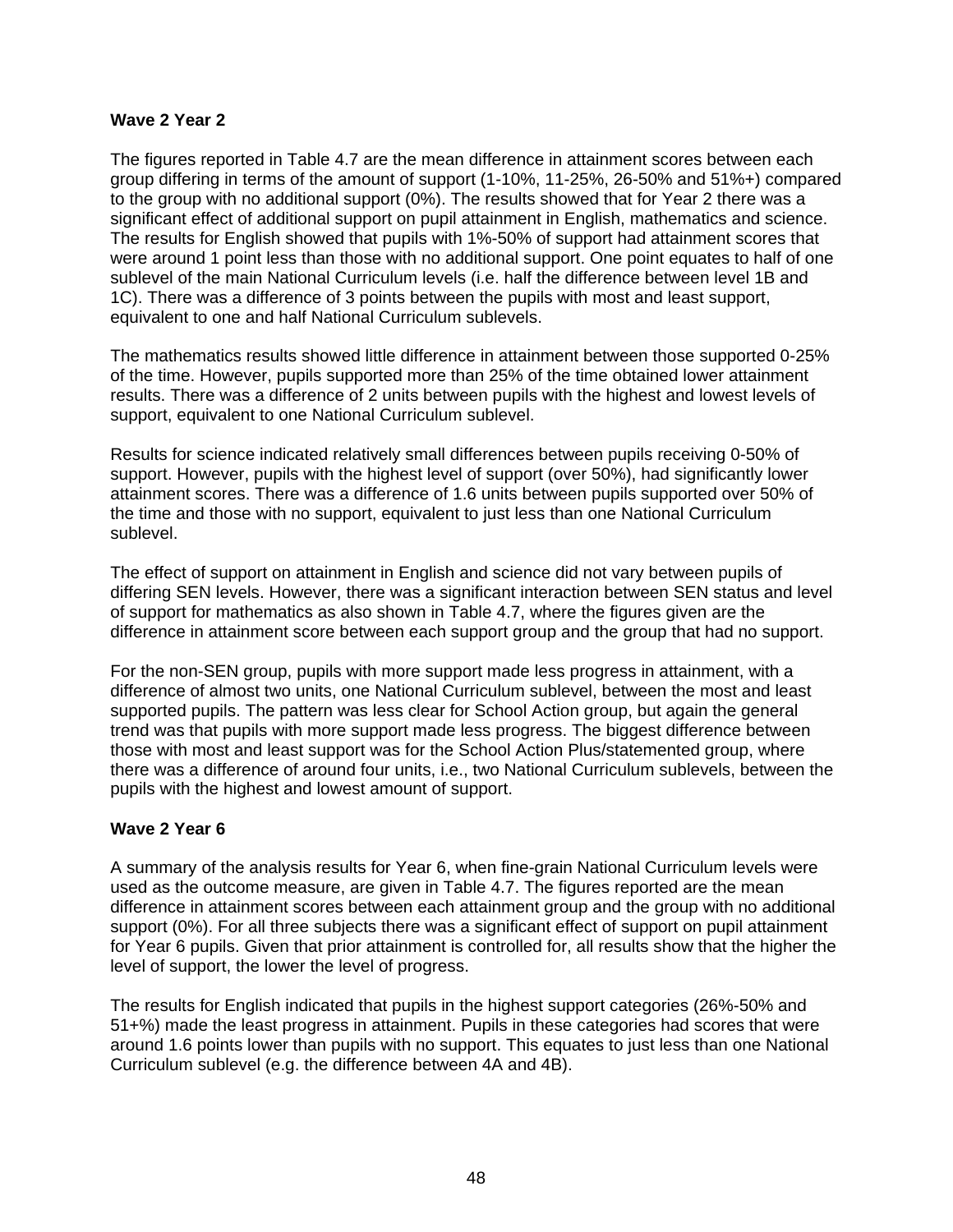Similar results were observed for mathematics, where the attainment scores for pupils with the highest amount of support were almost 1.5 units lower than pupils with no support. This equates to around three-quarters of one National Curriculum sublevel.

The science results also indicated that increased support was associated with lower attainment. There was a difference of around 2 units between the pupils with the most and least support. This equates to one National Curriculum sublevel.

Although the results are presented for the fine-grain National Curriculum levels, similar results were obtained when the raw attainment scores, and the broader National Curriculum levels were used as the outcomes.

There was also a significant interaction between SEN status and level of support for all three subjects. This suggests that the effect of support on attainment varied between pupils of differing SEN levels. As a result, the effect of support was examined for each SEN group separately, and the results for the three subjects are shown in Table 4.7.

For English there was a significant effect of support upon progress in attainment for all three pupil groups, with a negative effect of additional support for each. The nature of the interaction indicated smaller effects of additional support upon pupils with non-SEN, with the largest effect of additional support for School Action Plus/statemented pupils. The difference between the most and least supported pupils was around 1 unit for the non-SEN group, whilst this increased to around 3 units for the School Action Plus / statemented group. A difference of 3 units equates to around one and a half National Curriculum sublevels.

For mathematics there was a significant difference between the amount of support groups for the non-SEN and School Action Plus /statement groups. There was no overall significant difference between the five groups for the School Action pupils, but there was a similar trend in the data to the other SEN groups, and the lack of significance could be due to the smaller numbers in this group. The nature of the interaction was similar to that observed for English: the effects of support were more pronounced for pupils with a higher level of SEN. The maximum difference between the most and least supported pupils was around 1 unit for the non-SEN group, whilst this increased to around 2 units for the School Action Plus/statemented group. A difference of 2 units equates to an effect equivalent to one National Curriculum sublevel.

For science attainment, there was no clear pattern to the nature of the interactions, making the results a little difficult to interpret. For the non-SEN group there was little difference between pupils with no additional support and those supported up to 25% of the time. However, there was a large effect for the most supported pupils. For the School Action pupils the biggest difference was between the group with no support and those supported 26-50% of the time, but there was little difference between the no support and most supported groups. For the School Action Plus/Statemented pupils there was generally decreased attainment with greater support, although the exception was for the 26-50% group, whose attainment did not differ greatly from the group with no support.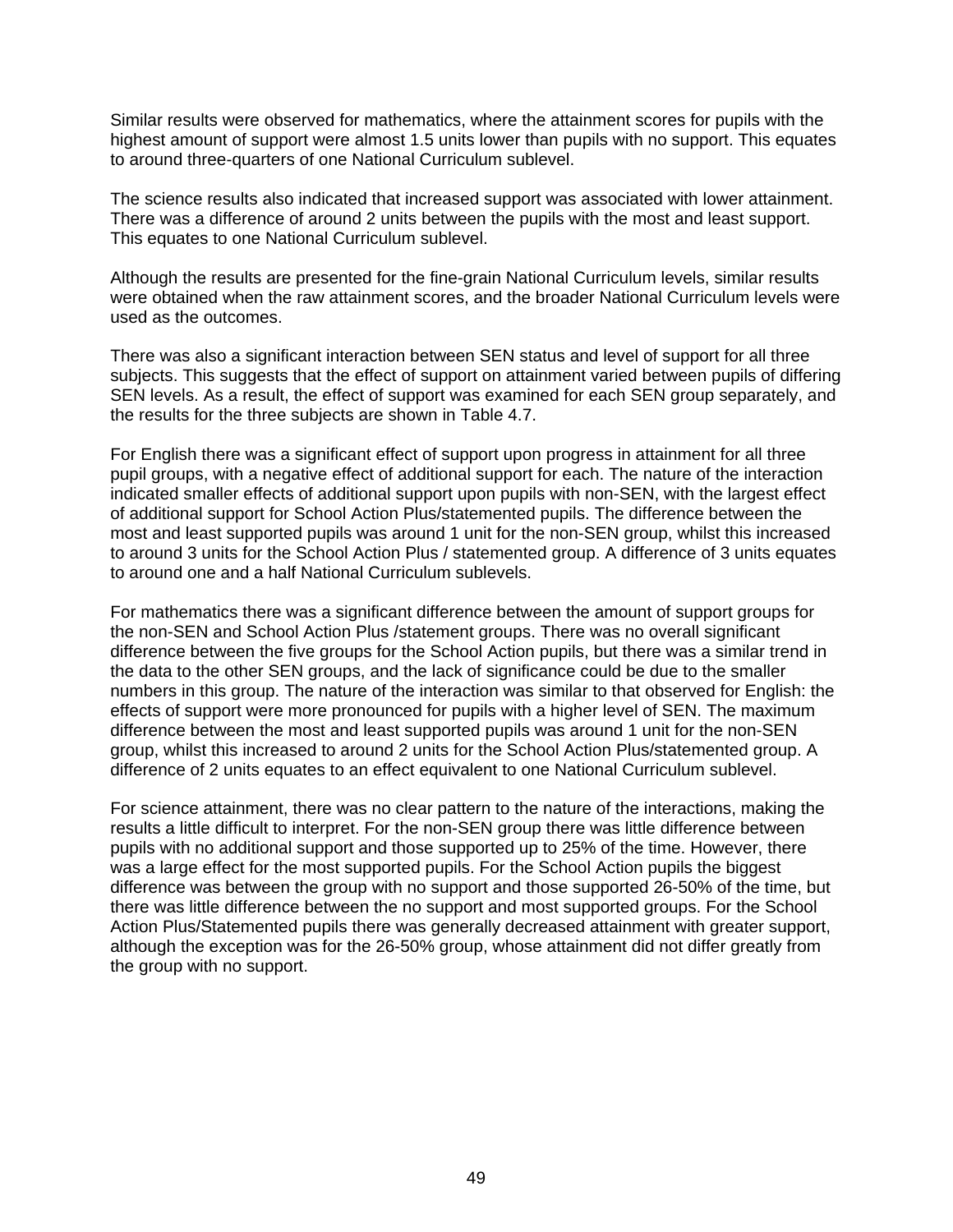#### **Wave 2 Year 9**

Results for Year 9 pupils are also given in Table 4.7. The figures reported are the mean difference in attainment scores between each attainment group and the group with no additional support (0%).

The results showed a significant effect of support on pupil attainment in English, with the greatest progress in attainment being made by pupils with no additional support. There was little difference between pupils who received support (i.e. little difference between the 1-10%, 11-50% and 51%+ categories). Pupils who had any support had scores that were roughly 2 points lower than those with no support, which equates to one National Curriculum sublevel.

There was also a significant overall effect of support on pupil attainment in mathematics. Generally an increased level of support was associated with decreased progress in attainment in mathematics. There was a difference of just over 1.5 units between pupils with the highest and lowest amount of support. This equates to three-quarters of one sublevel of the national curriculum levels.

Results for science also indicated a trend that a higher level of support was associated with lesser progress in attainment. The difference between the highest and lowest support groups was just over 2 units, equivalent to just more than one national curriculum sub-level.

For mathematics and science the effect of support on progress in attainment did not vary between pupils of differing SEN levels. In other words, there was a consistent negative effect upon attainment for those with and without SEN. However, there was a significant interaction between SEN status and level of support for English, and the results are shown in Table 4.7. The nature of this interaction was a little inconsistent. There were significant differences between support groups for the non-SEN and School Action groups, but no significant difference between support groups for the School Action Plus/statemented group. For the non-SEN group the least progress was made by the 11-50% group, whilst for the School Action group the least progress was made by 1-10% group.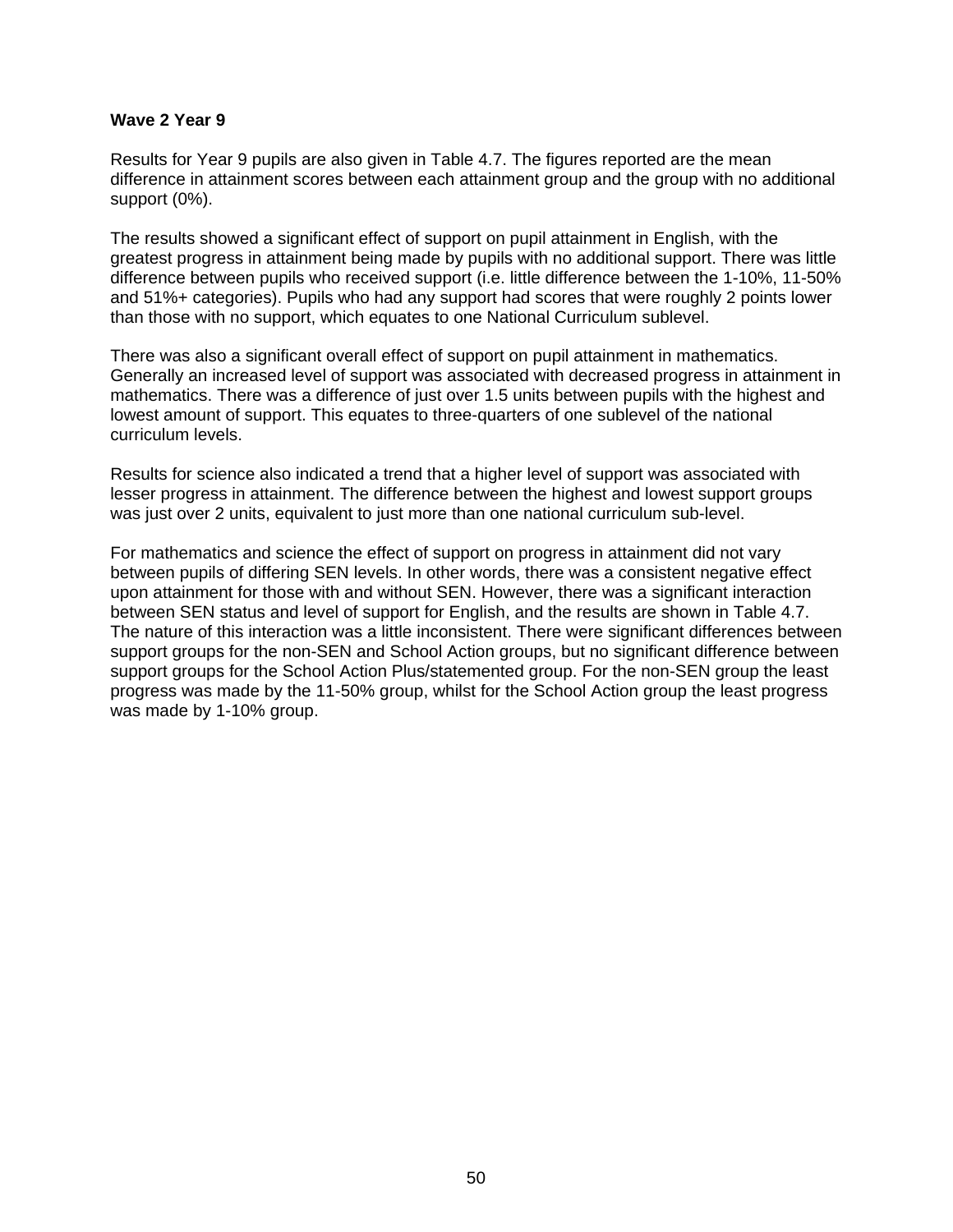## **4.3.3 Observation measures of support (Wave 1)**

## **Wave 1 Year 1**

In Wave 1 there were also four other measures of support, taken from the moment by moment observations conducted for the systematic observation study. Table 4.8 gives the significant results for all four variables used at each of the three year groups.

| Table 4.8 - Associations between systematic observation support measures and pupil attainment         |
|-------------------------------------------------------------------------------------------------------|
| (controlling for pupil characteristics, baseline attainment, SEN status, gender, eligibility for FSM, |
| ethnic group) Wave 1                                                                                  |

| Year | Support<br>measure         | Subject | Pupil group | Estimate (95% CI)        | P-value |
|------|----------------------------|---------|-------------|--------------------------|---------|
|      | Presence <sup>(1)</sup>    | English | <b>SEN</b>  | $-3.6$ $(-6.2, -0.9)$    | 0.008   |
|      | Presence <sup>(1)</sup>    | Science | All         | 6.6(2.7, 10.6)           | 0.002   |
| 3    | Presence <sup>(2)</sup>    | Science | Non-SEN     | 0.31(0.01, 0.61)         | 0.04    |
|      | Proximity $(3)$            | English | All         | $-2.7$ $(-4.2, -1.2)$    | < 0.001 |
|      | Proximity $(3)$            | Maths   | All         | $-2.3$ $(-3.5, -1.0)$    | < 0.001 |
|      | Proximity $(3)$            | Science | All         | $-2.1$ $(-3.6, -0.6)$    | 0.006   |
|      | Interaction <sup>(3)</sup> | English | Non-SEN     | $-5.1$ $(-7.3, -3.0)$    | < 0.001 |
|      | Interaction <sup>(3)</sup> | Maths   | All         | $-2.4$ $(-3.8, -1.1)$    | < 0.001 |
|      | Interaction $(3)$          | Science | All         | $-2.2$ $(-3.8, -0.6)$    | 0.006   |
|      | Attention <sup>(4)</sup>   | English | Non-SEN     | $-3.0$ $(-4.7, -1.3)$    | 0.001   |
| 7    | Presence <sup>(3)</sup>    | English | All         | $-0.32$ $(-0.57, -0.08)$ | 0.01    |
|      | Interaction $(4)$          | English | Non-SEN     | $-4.1$ $(-7.2, -1.0)$    | 0.009   |
| 10   | Proximity $(4)$            | English | All         | $-1.2$ ( $-2.0, -0.4$ )  | 0.005   |

1) Estimate is difference between pupils supported >80% of time compared to <80% of time

2) Estimate is effect of increasing percentage of support staff presence by10%

3) Estimate is difference between pupils supported >10% of time compared to <10% of time

4) Estimate is difference between pupils supported any of the time of time compared to not at all

## *Support staff presence*

The 'presence' of support staff in the classroom was the percentage of time in which a member of support staff was present in the classroom during observations, and it was categorised into two groups. In Table 4.8 the estimates indicate the level of attainment for pupils having support in the classroom greater than 80% of the time (high support) relative to pupils who have support less than 80% of the time (low support). This categorisation was used because although there was a spread across the whole range the distribution was skewed, i.e., many had a high percentage of presence, but a few had very little. To avoid those cases at either end of the range having an undue influence, the categorisation into two similar sized categories (high vs. low amount) was used.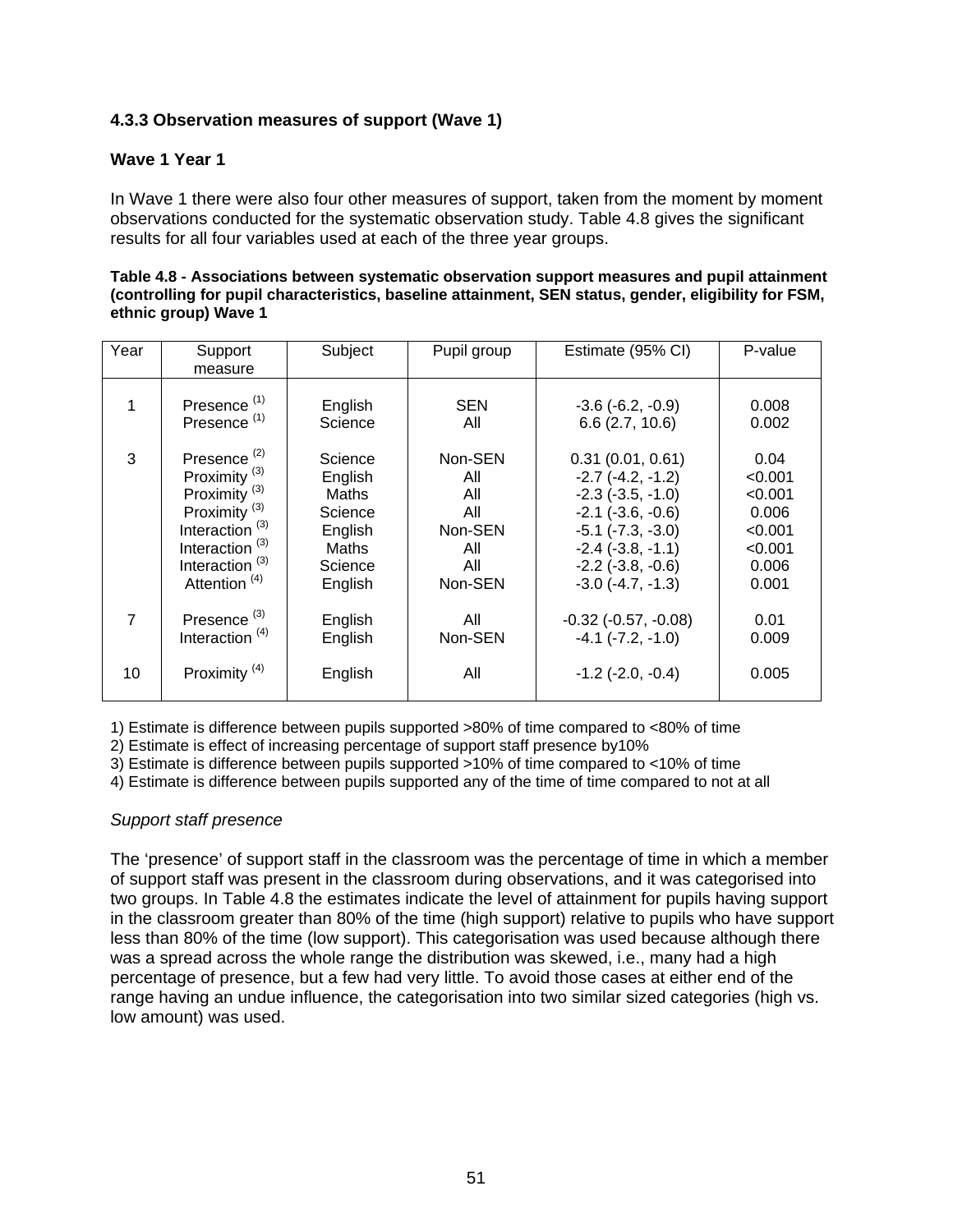The results show a significant interaction between SEN status and level of support for both English and mathematics. The nature of this interaction for English was that there was no effect of support on attainment for the non-SEN group, whilst SEN pupils who had a member of support staff present more often had lower attainment scores than pupils when support staff were less prevalent. For SEN pupils, the group who had a member of support staff present for over 80% of the time scored almost 4 points lower. This equates to nearly two sublevels of the National Curriculum levels. For mathematics, although the effect of support differed for those with and without SEN status, there was no significant effect for either group.

There was a significant effect of additional support on attainment in science, with those with a high level of support obtaining results that were 6 units higher than pupils with a lower level of support. However, it should be noted that these results were based on a smaller number of pupils.

#### *Support staff proximity, interaction and attention*

Results for the three other measures of support taken from the systematic observation study: support staff 'proximity' (when support staff were supervising a pupil either one-to-one or in a group); support staff 'interaction' (when the pupil was interacting with an adult and that adult was a member of support staff); and support staff 'attention' (when a pupil interacted with support staff and in addition the pupil was the focus of attention), all showed no significant effect on attainment at Year 1, and no evidence of an interaction between amount of support and SEN status.

## **Wave 1 Year 3**

## *Support staff presence*

Results on the 'presence' of support staff in the classroom, taken from the systematic observation study, as the measure of support, and the results are shown in Table 4.8. The estimates indicate the effect on pupil attainment of a 10% increase in the time a member of support staff was present.

The results indicated no effect of support on attainment in English. For mathematics, the effect of additional support varied between pupils with and without SEN but there was no significant effect for either group. There was also a significant interaction between support and SEN status for science attainment; for pupils with non-SEN there were higher scores for pupils with more support, whilst there was slight evidence that SEN pupils with more support had lower science scores.

#### *Support staff proximity*

The measure of support staff 'proximity', taken from the observation study (being supervised one to one or in a group), was divided into two equal sized categories, less than or greater than 10% of time with a member of support staff in proximity. A summary of the results is given in Table 4.8, where the estimates are the difference in attainment score between those with a larger amount of proximity compared to those with a smaller amount.

The results for all three subjects indicated that pupils who experienced more support staff 'proximity' obtained lower attainment. Their attainment results were at least 2 units lower than those with a lower amount of proximity for all subjects. This equates to a reduction in attainment of at least one National Curriculum sublevel for those with most support. The effect of support on attainment did not vary between pupils with and without special educational needs.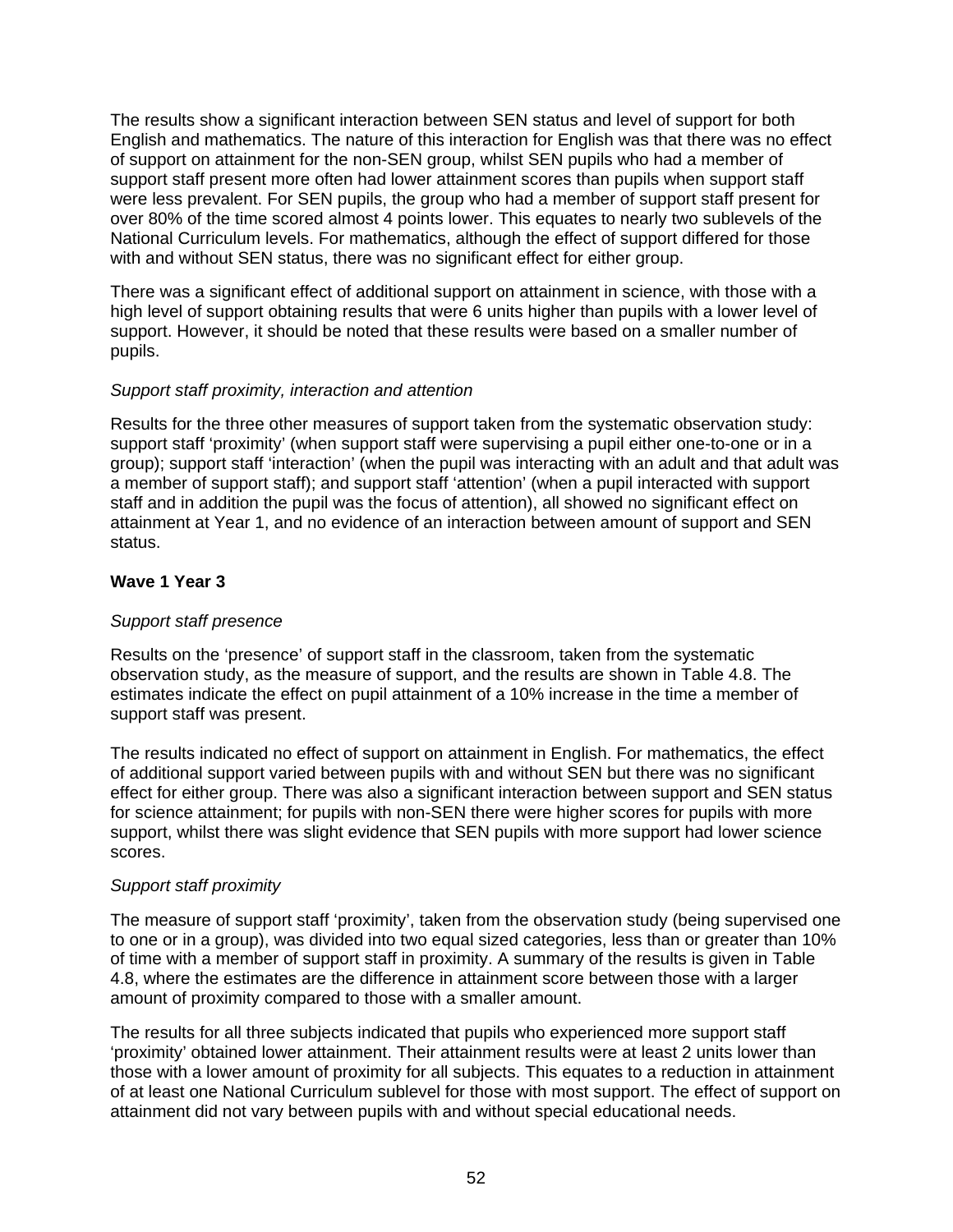## *Support staff interaction*

The effects of support staff 'interaction' with a pupil on attainment are summarised in Table 4.8. The estimates indicated the difference in attainment between pupils with greater than and less than 10% of support staff interaction.

There was a significant negative effect on mathematics and science attainment for pupils with more support staff interaction. Having a greater amount of interaction from support staff was associated with a decreased attainment of around 2 units for both subjects, equivalent to around one National Curriculum sublevel. This did not vary for pupils with and without SEN.

For English the effect of support staff 'interaction' on attainment varied between pupils with and without special educational needs. There was a greater effect of support staff interaction for the non-SEN group, with pupils with a large amount of support having attainment scores that were 5 units lower than those with little interaction. This equates to two and half national curriculum sublevels. There was also a negative, but smaller, effect of support staff interaction on English attainment in the SEN group. The result for this group was only of borderline statistical significance.

#### *Support staff attention*

Results for the effect of support staff 'attention' (interacting with a pupil and, moreover, the pupil is the focus of attention) upon attainment are shown in Table 4.8. The estimates indicate the difference in attainment between pupils who received some support staff attention relative to those who received none.

For English the effect of support staff attention varied by SEN group. There was a strong negative effect of support staff attention on English attainment for the non-SEN group, but no significant effect of attention for the SEN group. There was no effect of support staff interaction on attainment in mathematics and science and no significant interactions with SEN status.

## **Wave 1 Year 7**

## *Support staff presence*

The next set of analyses used the 'presence' of support staff in the classroom as the measure of support, and this measure was treated as a continuous variable (see Table 4.8). The estimates indicate the effect on pupil attainment of a 10% increase in time a member of support staff was present.

There was a significant effect of the presence of support staff in the classroom on attainment in English, with a 10% increase in the time a support staff was present resulting in attainment decreasing by a score of 0.3. This equates to a decrease in attainment of 3 units between a member of support staff always being present and never being present, equivalent to one and half National Curriculum sublevels.

There was slight evidence of a negative effect of support upon mathematics attainment (p=0.06), but no evidence of an effect on science attainment. The effect of support on attainment did not vary between pupils with and without special educational needs.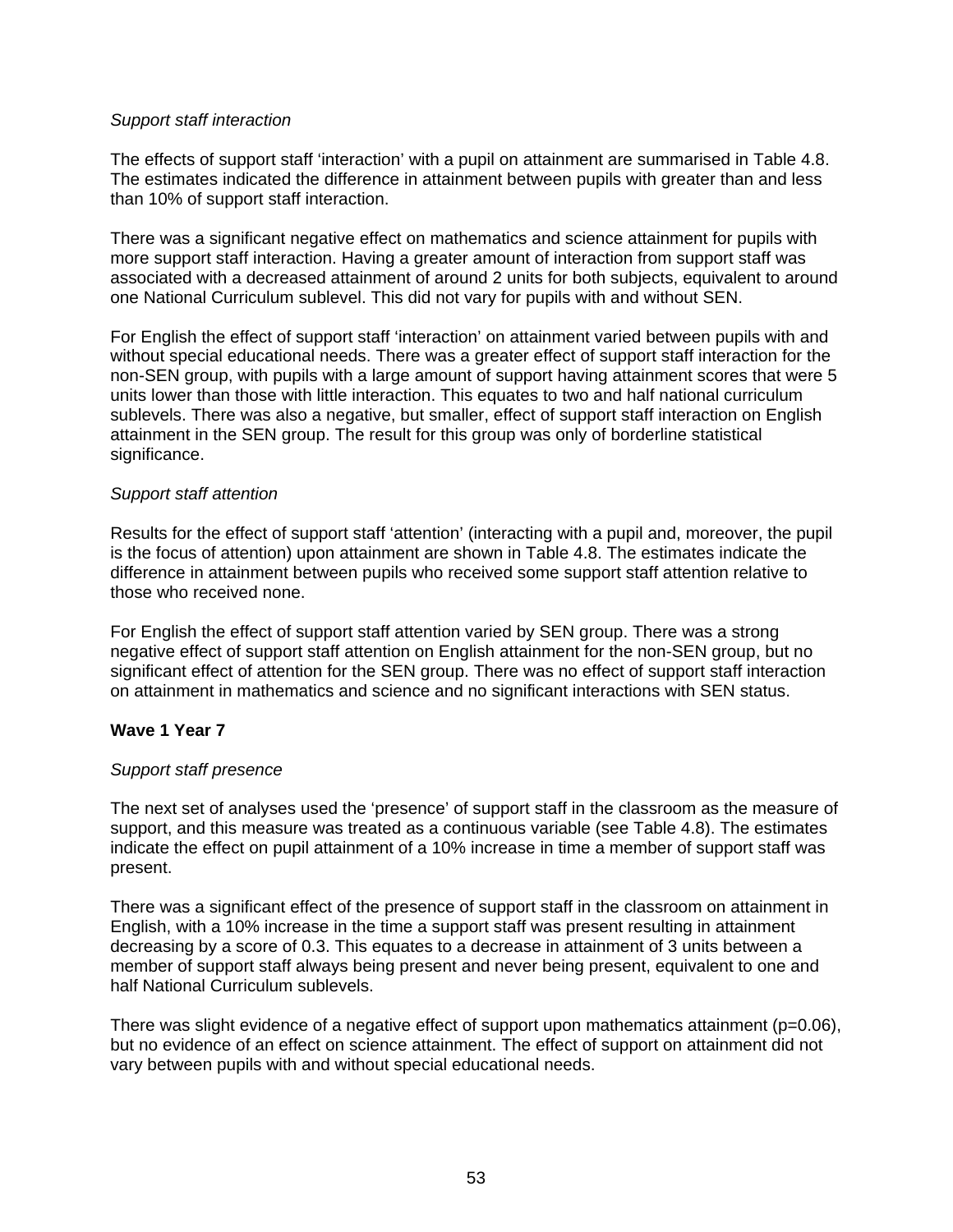## *Support staff proximity*

There was no evidence of a significant effect of support staff 'proximity' (taken from the systematic observations study) on attainment for all three subjects, and no evidence that the effect varied between pupils with and without SEN.

#### *Support staff interaction*

A similar set of analyses was performed to examine the effect of support staff 'interaction' on attainment (see Table 4.8). The figures show the difference in attainment between pupils who had some interaction relative to pupils with no interaction.

There was evidence of an interaction between support and SEN status for English attainment. There was a large, significant, negative effect of support staff interaction for the non-SEN pupils, but no significant effect for the SEN pupils.

There was no significant effect of support staff interaction upon attainment in either mathematics or science.

#### *Support staff 'attention'*

There was no evidence of an effect of support staff 'attention' on attainment for any of the three subjects.

#### **Wave 1 Year 10**

#### *Support staff presence*

The results showed no effect of support staff presence in the classroom upon attainment in all of the three subjects examined.

#### *Support staff proximity*

The effect of the 'proximity' of support staff upon attainment for Year 10 pupils was examined. Pupils were split into two groups, those with no support staff proximity and those with some support staff proximity. Table 4.8 shows the difference in attainment between both the two proximity groups.

There was a significant effect of support staff proximity on attainment in English for Year 10 pupils. A higher amount of support staff proximity was associated with a decrease in attainment. There was a difference between those with some proximity to support staff and those with no proximity of approximately one unit, which equates to one GCSE grade. There was no evidence of an effect of support staff proximity on attainment in either mathematics or science. For all three subjects the effect of support staff proximity did not vary by SEN status.

#### *Support staff interaction*

'Interaction' with support staff was divided into two groups, either no interaction with support staff, or some interaction. There was slight evidence of a negative effect of support staff interaction on English attainment, although this result was only of borderline statistical significance. There was no significant effect of support staff interaction on attainment in either mathematics or science.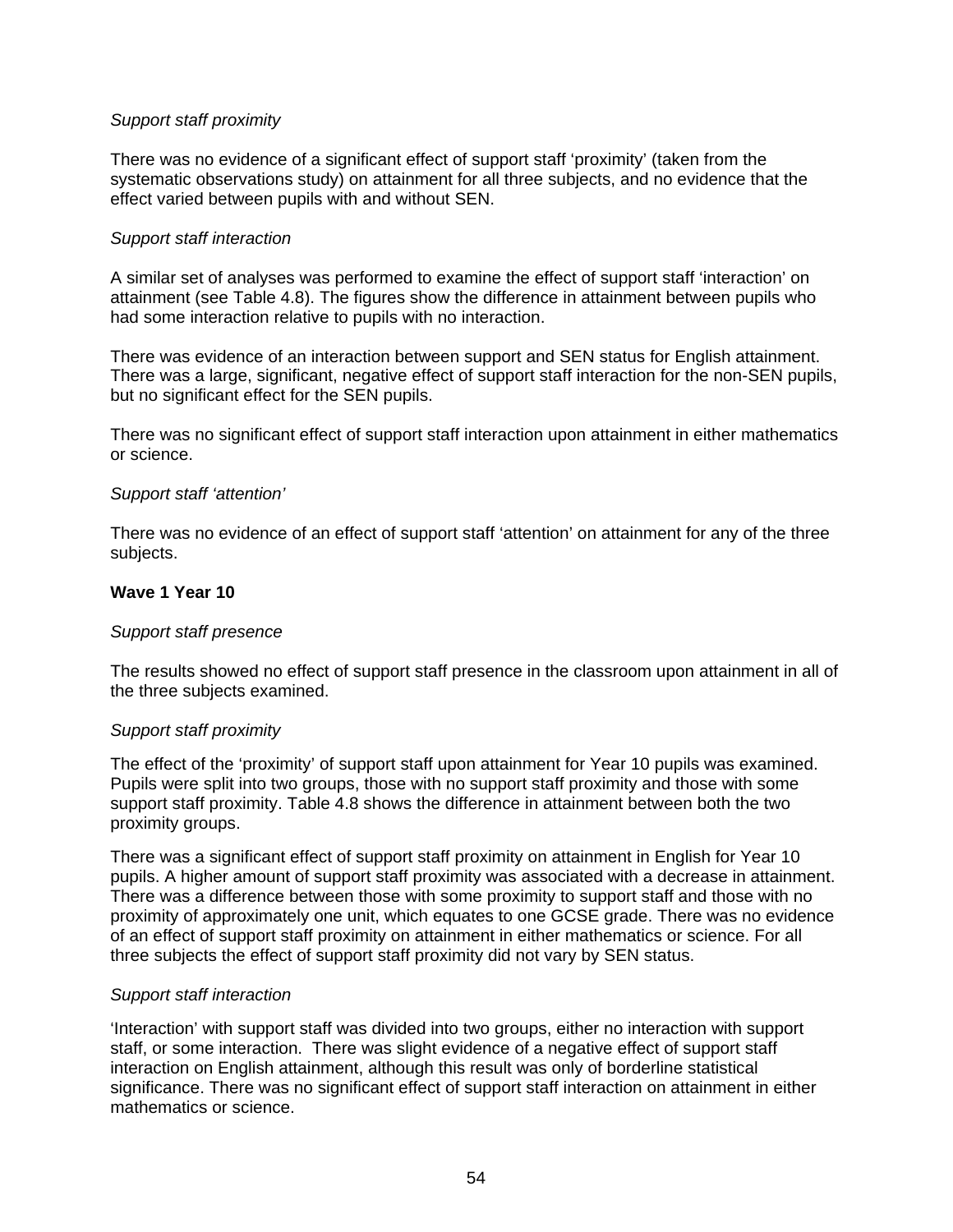## *Support staff attention*

The results suggested no evidence of a statistically significant effect of 'attention' on attainment for all three subjects.

## **4.3.3 Wave 1 and 2 Results: Summary**

By way of summary, the significant effects of the amount of extra support on pupil progress are summarised in Table 4.9. The table presents the results from the staff rating of the amount of extra support, because this was the most general measure, covering all the school year, and was used at both Wave 1 and 2. The results show there was a general tendency in Wave 1 for a negative relationship between the amount of 'additional' support over a school year and the progress made in English and mathematics, and in Wave 2 negative effect in all three subjects, even after controlling for the seven potentially confounding factors (prior attainment, SEN status, gender, pupil family income deprivation, ethnic group, pupil age, and English as an additional language.

**Table 4.9 - Summary of effect of the amount of 'additional' support on pupil progress, controlling for Baseline attainment, SEN status, gender, eligibility for free school meals, ethnic group, income deprivation, EAL, pupil age) Staff rating measure of support. Waves 1 and 2** 

| Wave | Year | English | Maths          | Science |
|------|------|---------|----------------|---------|
|      |      |         |                |         |
|      |      | √n      | √n             | ×       |
|      | ົ    | √n      | √n             | ×       |
|      |      | √n      | Y n            | ×       |
|      | 10   | √n      | $\pmb{\times}$ | ×       |
|      |      |         |                |         |
| 2    | ົ    | √n      | √n             | √n      |
|      | 6    | √n      | √n             | √n      |
|      | a    | √n      | √ n            |         |

Key:  $x = No$  significant effect of additional support

 $\mathbf{v}_n$  = Significant negative effect of additional support

We also summarise in Table 4.10 the results from the four measures of support taken from the systematic observation results at Wave 1. Though less clear, the trend was also for more support to be associated with less progress.

**Table 4.10 - Summary of significant results, effect of systematic observation support measures on pupil attainment (Wave 1 only) controlling for pupil characteristics: baseline attainment, SEN status and gender** 

| Year | Presence                                                       | Proximity                    | Interaction                             | Attention                     |
|------|----------------------------------------------------------------|------------------------------|-----------------------------------------|-------------------------------|
|      |                                                                |                              |                                         |                               |
|      | $\sqrt{P}$ sci                                                 |                              |                                         |                               |
|      | $\checkmark^{\mathsf{n}}$ eng<br>$\checkmark^{\mathsf{p}}$ sci | √ <sup>n</sup> eng, mat, sci | $\checkmark$ <sup>n</sup> eng, mat, sci | $\checkmark$ <sup>n</sup> eng |
|      | $\checkmark$ <sup>n</sup> eng                                  |                              | $\checkmark$ <sup>n</sup> eng           |                               |
|      | ×                                                              | ena                          |                                         |                               |

Key:  $\mathbf{x}$  = No significant effect of additional support for any subject

 $\mathbf{v}^n$  = Significant negative effect of additional support

 $\mathbf{v}^{\mathrm{p}}$  = Significant positive effect of additional support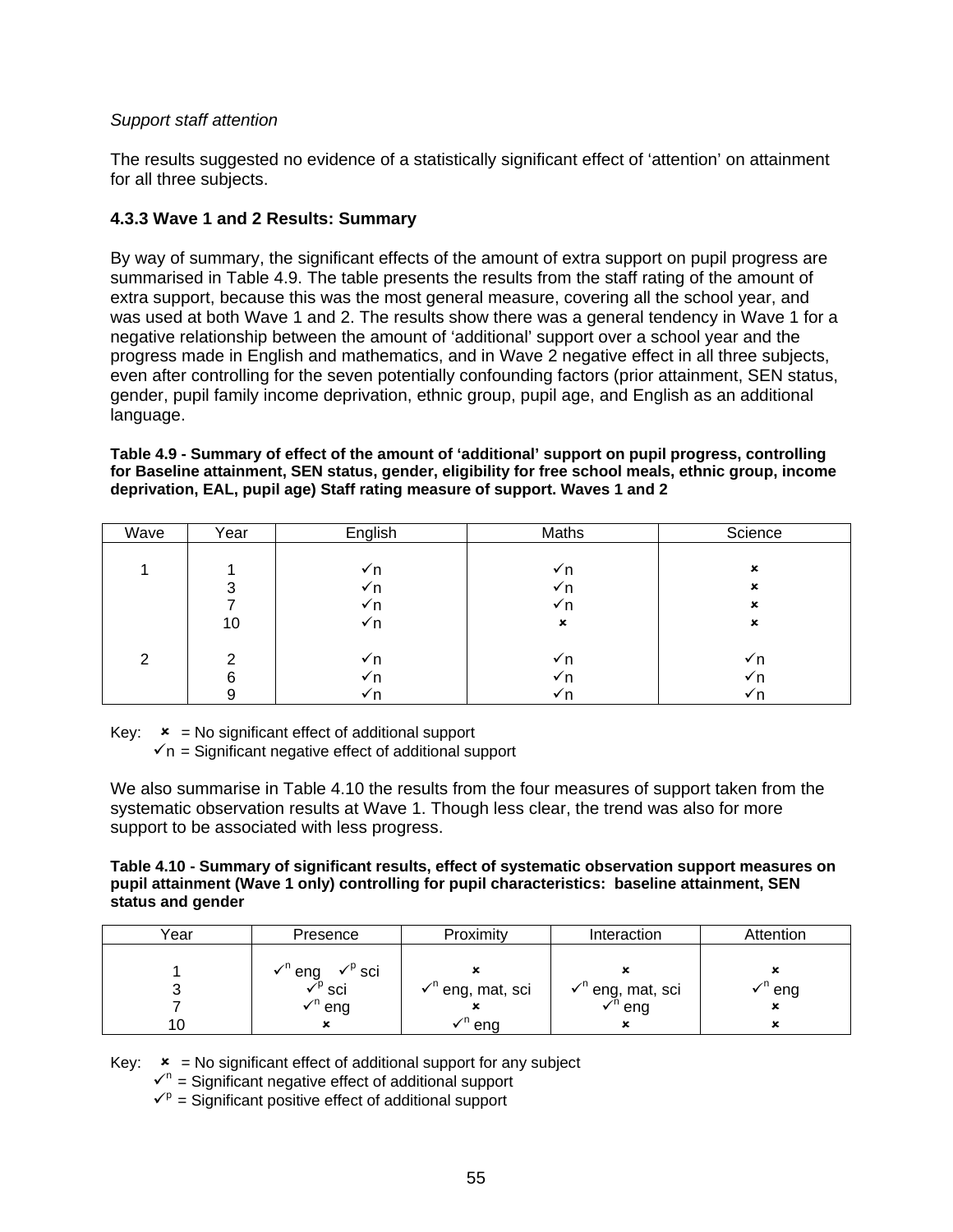# <span id="page-60-0"></span>**4.4 Further examination of the effect of support staff on pupil attainment - Wave 2**

Three further analyses were conducted to:

- 1. See if change in support over the year affected the relationship with progress
- 2. Conduct further analyses allowing for any possible bias in missing data from the study
- 3. Assess whether the other (unsupported) pupils in the class were affected by the support given to some pupils.

## **4.4.1 Additional adjustments for change in support**

One possible explanation of the negative effects of additional support on pupils' academic progress might be that pupils might be allocated more support because they were falling behind. In Wave 2, teachers at Year 2, 6 and 9 were asked to report if the amount of support received in English lessons had changed over the year, with options being an increase, no change or decrease in the level of support. Analyses were performed to examine the effect of support upon attainment after accounting for the change in support during the year. The results indicated that controlling for the change in support had little impact upon the size of differences between additional support groups for all three subjects and for all three years. This result suggests that any negative effects of support cannot be attributed to pupils who were making less attainment progress being allocated more support.<sup>[18](#page-60-0)</sup>

## **4.4.2 Further analyses allowing for any possible bias in missing data from the study**

The statistical analysis of the effect of the amount of support on pupil attainment was performed using a 'complete case analysis'. This effectively requires a value for all variables for a pupil to be included, otherwise they are excluded from analyses. If data are missing at random this will not matter, as it will not affect the relationship between support and attainment, but if for some systematic reason data are missing then this may affect the relationship. To address this possible problem the multi-level regression analyses for Wave 2 were recalculated using 'multiple imputation methods' to impute missing values that occurred in the data. All variables were imputed where missing, including end of year attainment, baseline attainment, level of support and pupil characteristics.

Overall, there were relatively few differences between the results from the imputed analyses and the original analyses. Results for Years 2 and 6 again indicated a negative effect of support on attainment in English, mathematics and science, with the size of effects similar. The results for Year 9 pupils indicated similar results for science, but slightly smaller effects for English and mathematics. The result for English was still significant but the result for mathematics, while still in a negative direction, were no longer statistically significant. It is therefore concluded that the original results were not biased because of missing data.

  $18$  We deal with other possible explanations of the relationship between amount of support and pupil attainment is the discussion section.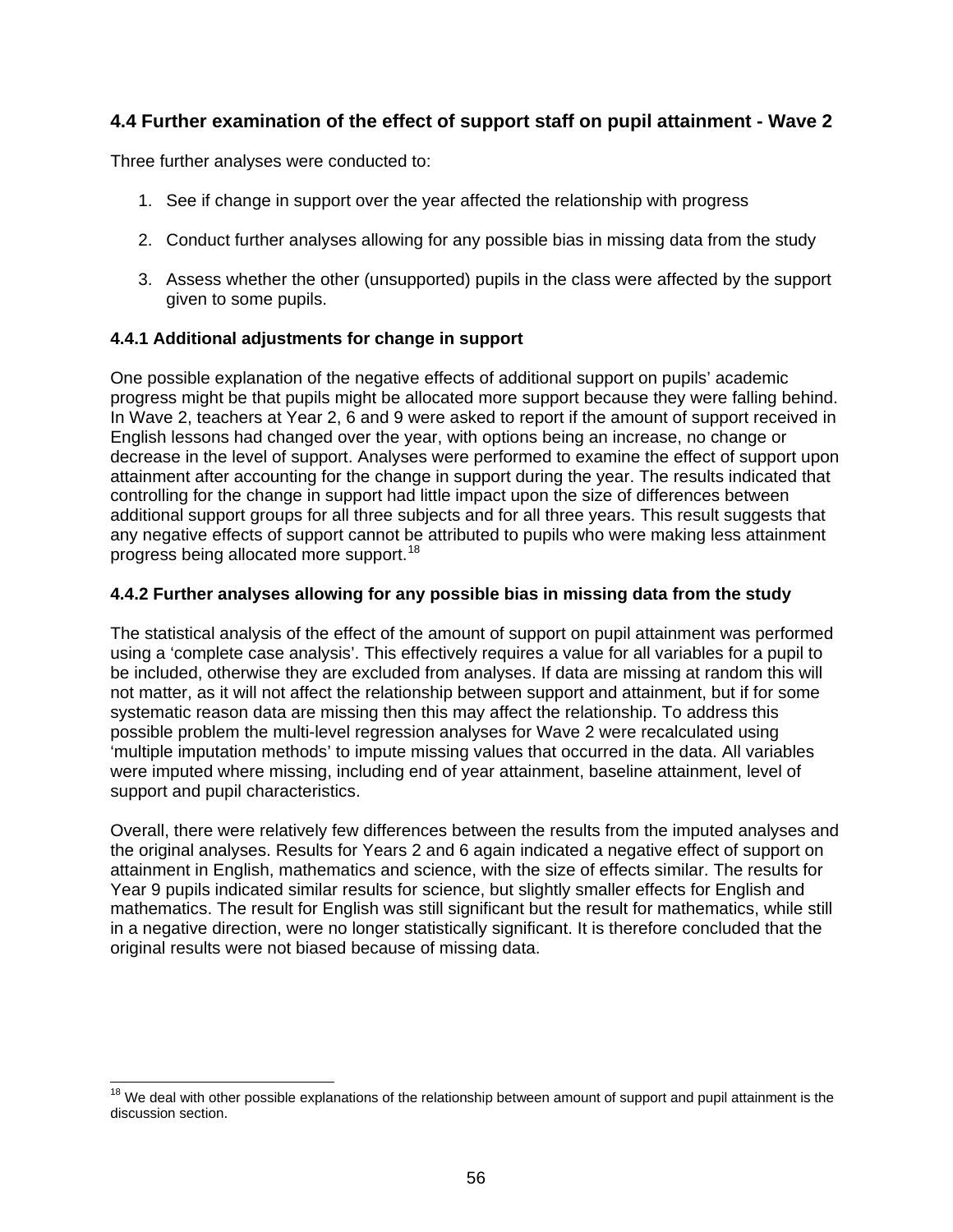## **4.4.3 Effect of support in classroom on pupils with little support**

Both the Wave 1 and Wave 2 results indicated that additional support was associated with a decreased level of attainment. However, one possibility is that whilst additional support may not be beneficial for supported pupils, the fact that some pupils in the class are supported may benefit unsupported pupils in the class (e.g. by allowing the teacher to focus more on the remaining pupils). This would be consistent with teachers' positive views about support staff in the classroom reported in this and previous reports from the project.

It was not possible to address this issue at Wave 1 because data on attainment and level of support was not collected for all pupils in the class. However in Wave 2, data for all pupils in the class was deliberately obtained in order to address this. The basic aim was to address whether pupils in a class receiving additional support had a positive or detrimental effect on the attainment of pupils in the same class who received little support. The way we approached this analysis was to focus on pupils with little or no support (i.e., pupils with either no support at all or pupils supported < 10% of the time), referred to here as 'low supported' pupils. These pupils were then divided into two groups depending on the percentage of all pupils in the class who received support. The first group was low supported pupils in classes where few pupils (<20%) received support (defined as 10% or greater). The second group was low supported pupils in classes where a larger percentage (>20%) received support. This definition was used at Year 6 and 9 but slightly revised for Year 2 because of the larger proportion of supported pupils then (the definition <25%, >25% was used). This approach means that there is in a sense a comparison group, which is the group of unsupported pupils in a class where no pupils (or very few) pupils received support. The teacher should have more time to support other pupils if some pupils are supported, and the aim was to see if this was reflected in greater progress.

The difference in attainment between these groups of unsupported pupils was examined after adjusting for baseline attainment and other pupil characteristics (equivalent to Model 3 described in the Methodology section), and the results for Years 2, 6 and 9 are summarised in Table 4.11. The estimates presented are the difference in attainment scores between low supported pupils in classes where the rest of the class received little support and low supported pupils in classes where the rest of the class received more support.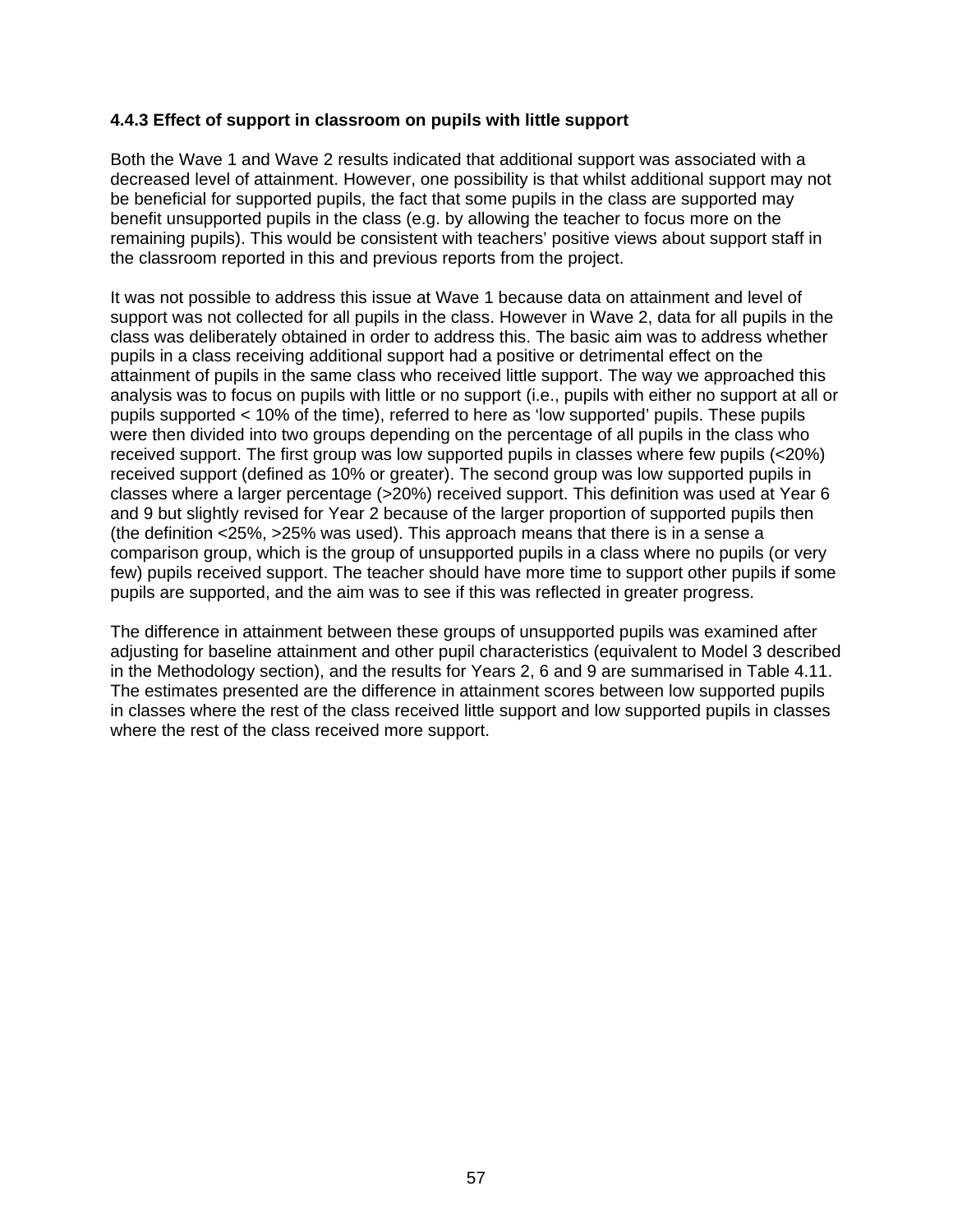**Table 4.11 - Difference in attainment scores between low supported pupils in classes where the rest of the class received little support and low supported pupils in classes where the rest of the class received more support. Wave 2 Years 2, 6 and 9** 

| Year           | Subject      | Group                                        | Estimate (95% CI)          | P-value |
|----------------|--------------|----------------------------------------------|----------------------------|---------|
| $\overline{2}$ | English      | Little class support<br>Lot of class support | $-0.2$ $(-0.9, 0.6)$       | 0.70    |
|                | <b>Maths</b> | Little class support<br>Lot of class support | $-0.6$ $(-1.1, -0.2)$      | 0.01    |
|                | Science      | Little class support<br>Lot of class support | 1.0(0.3, 1.6)              | 0.003   |
| 6              | English      | Little class support<br>Lot of class support | $-0.3$ $(-0.7, 0.1)$       | 0.21    |
|                | <b>Maths</b> | Little class support<br>Lot of class support | $0.2$ (-0.3, 0.6)          | 0.46    |
|                | Science      | Little class support<br>Lot of class support | 0<br>$-0.6$ $(-1.3, 0.1)$  | 0.12    |
| 9              | English      | Little class support<br>Lot of class support | $-1.7$ ( $-2.5$ , $-0.9$ ) | < 0.001 |
|                | <b>Maths</b> | Little class support<br>Lot of class support | $-1.3$ $(-2.1, -0.5)$      | 0.002   |
|                | Science      | Little class support<br>Lot of class support | $-1.4$ ( $-2.2, -0.6$ )    | 0.001   |

For Year 2 the results were different for the three subjects. For English there was no significant effect of the level of support that the rest of the class received for low supported pupils. This implies that support for other pupils in the class has little impact on the attainment levels of unsupported pupils.

The science results indicated that low supported pupils in classes where a lot of pupils received support obtained higher attainment scores than low supported pupils in classes where a lower amount of pupils received support. There was a difference of 1 unit between groups, equivalent to half of one National Curriculum sublevel. This result seems to back up the suggestion that support at this age is beneficial to the remainder of the class in science, if not, as we saw above, the supported pupils themselves.

The opposite result was observed for mathematics, where it was found that that low supported pupils in classes where other pupils were more likely to receive support had lower attainment than low supported pupils in classes where other pupils were less likely to receive support. There was a difference of 0.6 units between groups, equivalent to around a third of a National Curriculum sublevel. In other words, if pupils in the class received additional support this had a detrimental effect on the attainment of pupils in the same class even if they received little support.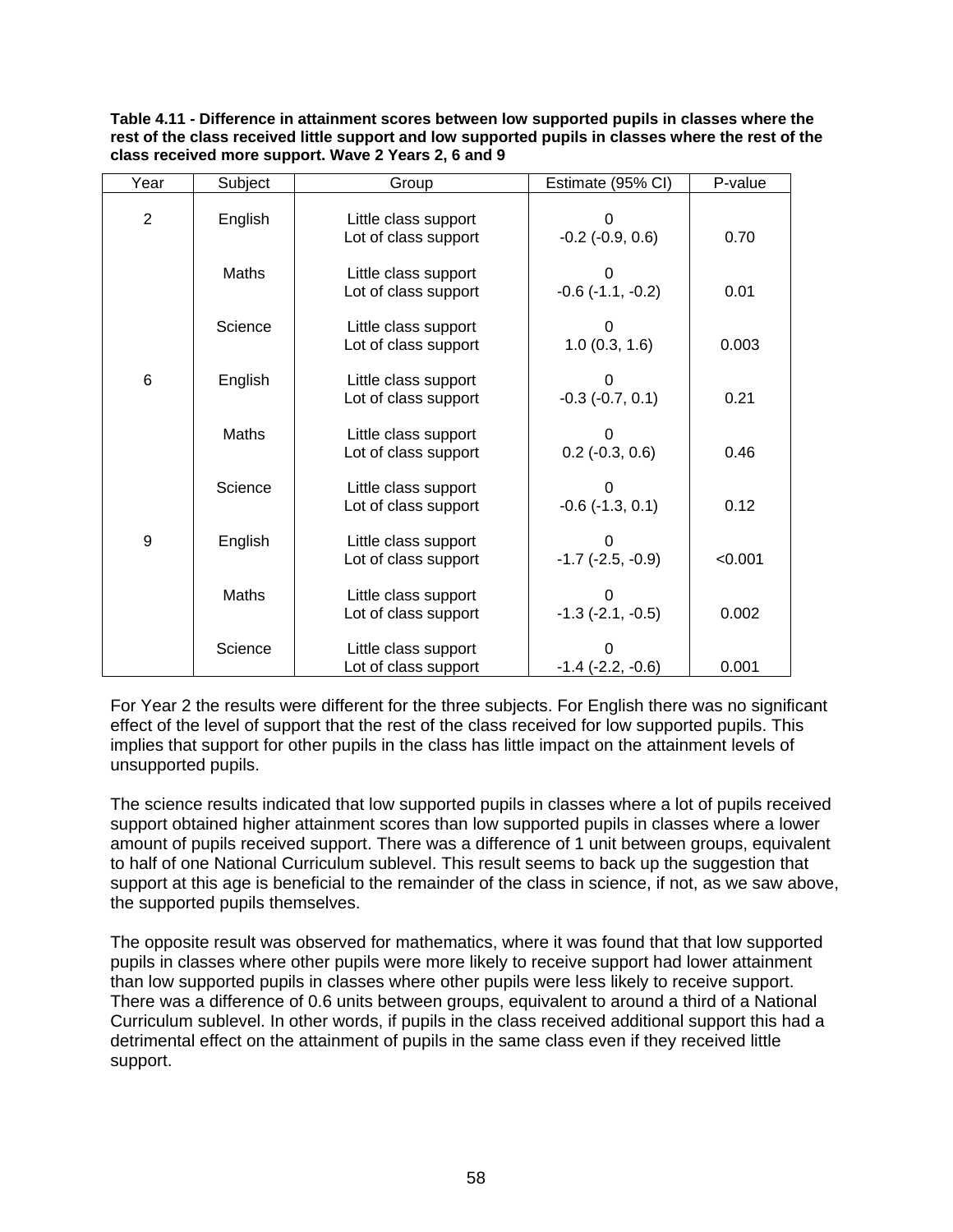The results for Year 6 indicated no evidence of a statistically significant effect for any of the three outcomes for each of the three subjects. This implies that support for other pupils in the class in Year 6 has little impact upon the progress in attainment of unsupported pupils.

For Year 9 the results were consistent across the three subjects. In all instances unsupported pupils (or pupils with little support) made less progress when a larger proportion of pupils in the class were supported compared to when fewer pupils in the class were supported. The difference in attainment between these two groups was roughly 1.5 National Curriculum levels, which equates to three-quarters of one National Curriculum sublevel. Although the teacher should have more time to support other pupils if some pupils were supported, this does not seem to be reflected in greater progress in the unsupported pupils.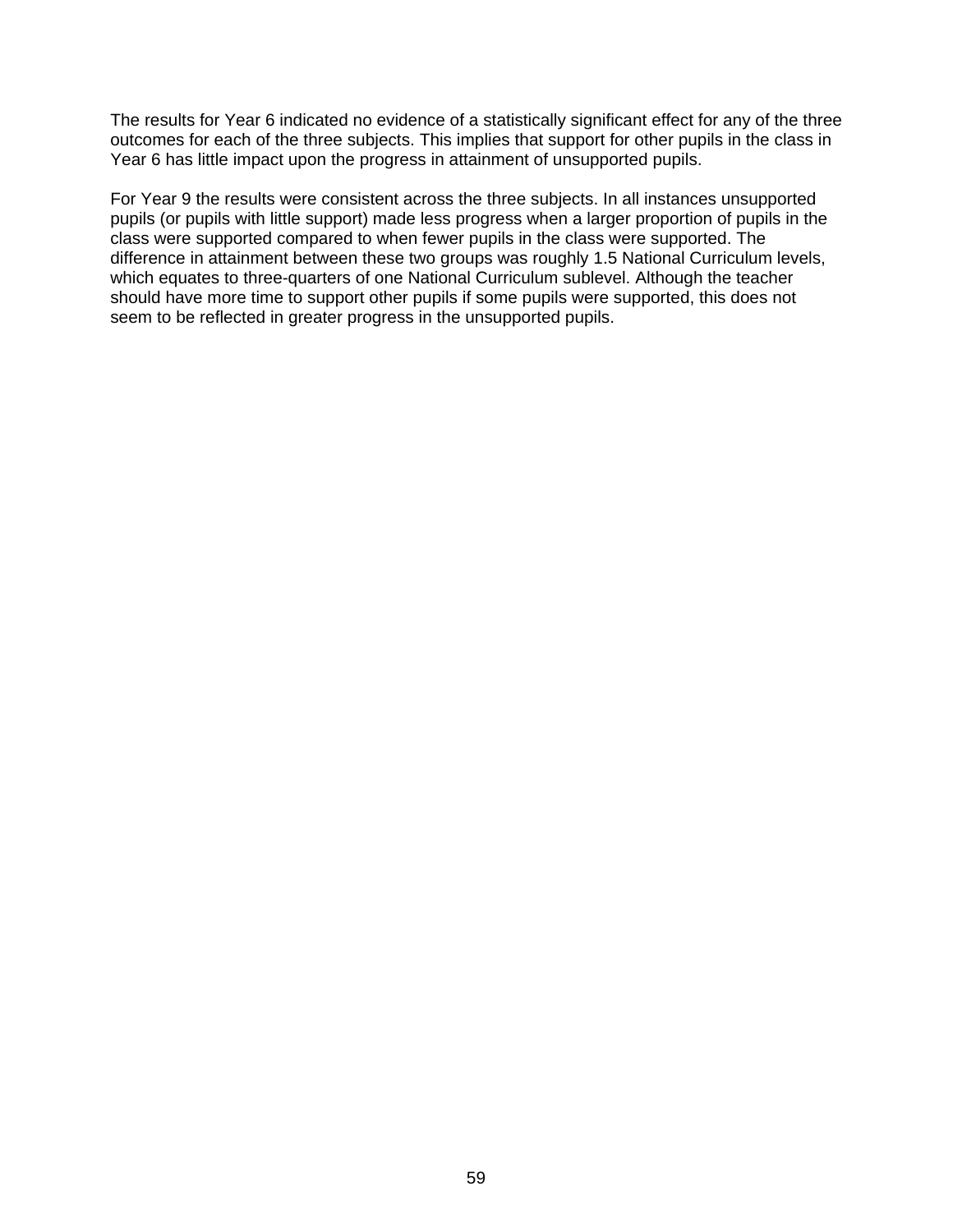# **Chapter 5: Report on Strand 2 Wave 2 case studies**

# **Key findings**

## **Structured Observations**

- TAs spent the majority of their time supporting low ability / SEN pupils, and rarely worked with high and middle ability pupils.
- When both in-class and away from the class, TAs worked with pupils on a one-to-one basis and in groups more often than teachers, with the tendency for individual pupil support greatest in secondary schools and the tendency for supporting pupils in groups greatest at primary level.
- In both phases, TAs spent around a third of their time away from the classroom, working predominately with low ability / SEN pupils.

## **Strand 2 Wave 2 Case Studies**

- TAs are the principal means by which teachers ensure that low ability/SEN pupils receive differentiated input, but some aspects of deployment and practice related to this can result in varying degrees of pupil separation (being cut off from their teachers, the curriculum and their peers) and dependency.
- In line with results from Strand 1 Waves 1-3, there was little opportunity for support staff to meet with teachers beyond brief and ad hoc handovers before, during or after lessons. The majority of support staff felt under-prepared for the tasks they carried out, picking up important subject and pedagogical knowledge 'in the moment', by tuning in to the teachers' whole class delivery, rather than via training or pre-lesson communication. Cover supervisors could go in to lessons 'blind'. Some support staff mitigated this by meeting with teachers in their own time.
- Role definition is complex and appears to transcend policy statements. Instead, support roles are shaped in the light of the perceptions, expectations, deployment decisions and practices of teachers.

## **Analysis of Teacher and TA talk**

• Descriptions of talk across the whole lesson showed many differences in the talk of teachers and TAs to pupils. Teachers tended to organise groups of pupils while TAs organised individuals; teachers spent more time explaining concepts than TAs and TA explanations were sometimes inaccurate or confusing; teachers used prompts and questions to encourage thinking and check understanding while TAs more frequently supplied pupils with answers; teachers tended to use feedback to encourage learning while TAs more often were concerned with task completion.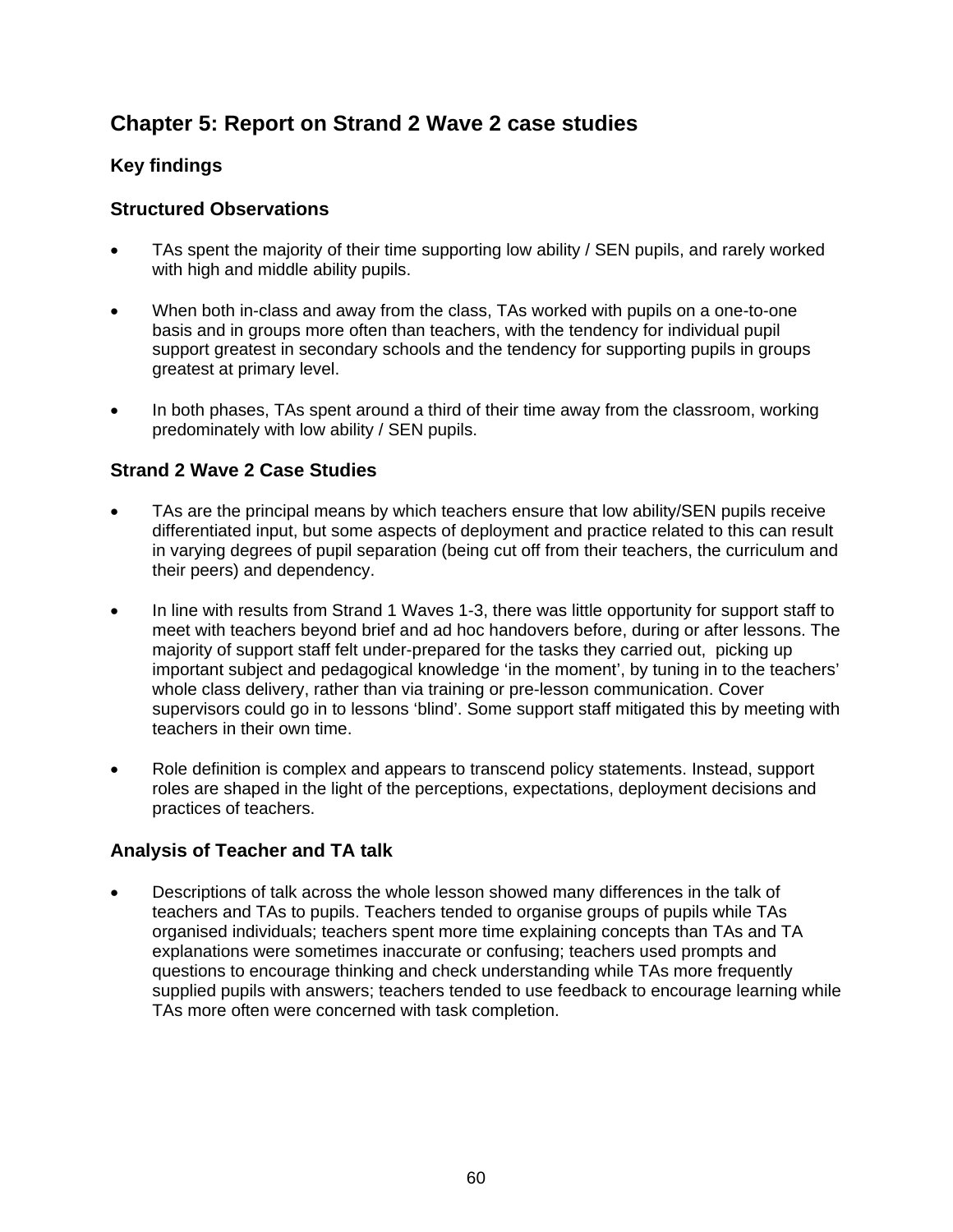## <span id="page-65-0"></span>**5.1 Findings from the structured observations**

Data for each five minute interval were the unit of analysis and descriptive statistics were calculated, along with a series of cross tabulations of key variables.

#### *Curriculum subject*

Table 5.1 shows that TAs in both phases were most often observed supporting pupils with English (32% in primary; 35% in secondary) and mathematics (27% for primary; 19% for secondary). Observations for support with science were much greater in secondary schools (14%) than in primary schools (2%).

There must be some caution over the conclusions one can draw from observations involving cover supervisors, as they were limited in number (197). Of the observations made, 35% were cover for science, 23% for arts subjects and 5% for English; the remaining 37% were – for most schools – non-core subjects (e.g. languages, technology/ICT and business studies).

|                   | Primary |      | Secondary |      |                         |      |  |  |
|-------------------|---------|------|-----------|------|-------------------------|------|--|--|
|                   |         | TA   |           | TA   | <b>Cover Supervisor</b> |      |  |  |
| English           | 192     | 32%  | 224       | 35%  | 9                       | 5%   |  |  |
| <b>Maths</b>      | 161     | 27%  | 118       | 19%  |                         | 0%   |  |  |
| Science           | 12      | 2%   | 86        | 14%  |                         | 35%  |  |  |
| Humanities / PSHE | 71      | 12%  | 55        | 9%   |                         | 0%   |  |  |
| Modern languages  | 36      | 6%   | 9         | 1%   | 20                      | 10%  |  |  |
| Arts subjects     | 63      | 10%  | 20        | 3%   | 46                      | 23%  |  |  |
| Technology / ICT  | 28      | 5%   | 11%<br>68 |      | 30                      | 15%  |  |  |
| Other subjects    | 40      | 7%   | 57        | 9%   | 24                      | 12%  |  |  |
| Total             | 603     | 100% | 637       | 100% | 197                     | 100% |  |  |

|  |  |  | Table 5.1 - Strand 2 Wave 2 Structured Observations. Curriculum subject x support staff type |
|--|--|--|----------------------------------------------------------------------------------------------|
|  |  |  |                                                                                              |

## *Pupil ability*

TAs were most often observed supporting low ability pupils and those with  $SEN^{19}$  $SEN^{19}$  $SEN^{19}$  (70% of primary observations; 88% of secondary observations) (see Table 5.2). Support staff were observed working with high and middle ability pupils<sup>[20](#page-65-0)</sup> infrequently (1% overall). There were more observations relating to support for a mix of abilities in primary schools (28%) than in secondary schools (12%), most likely reflecting the wider practice of seating pupils in groups at primary and of setting by ability at secondary. Cover supervisors' support was more spread across the ability spectrum.

<sup>&</sup>lt;sup>19</sup> Due to difficulties with fieldworkers being unable to obtain precise classifications for individuals, pupils of low ability, those registered as School Action or School Action Plus, and those with an SEN statement were grouped together for the purposes of analysis.

<sup>&</sup>lt;sup>20</sup> Due to the small number of instances, pupils of high or middle ability are also grouped together.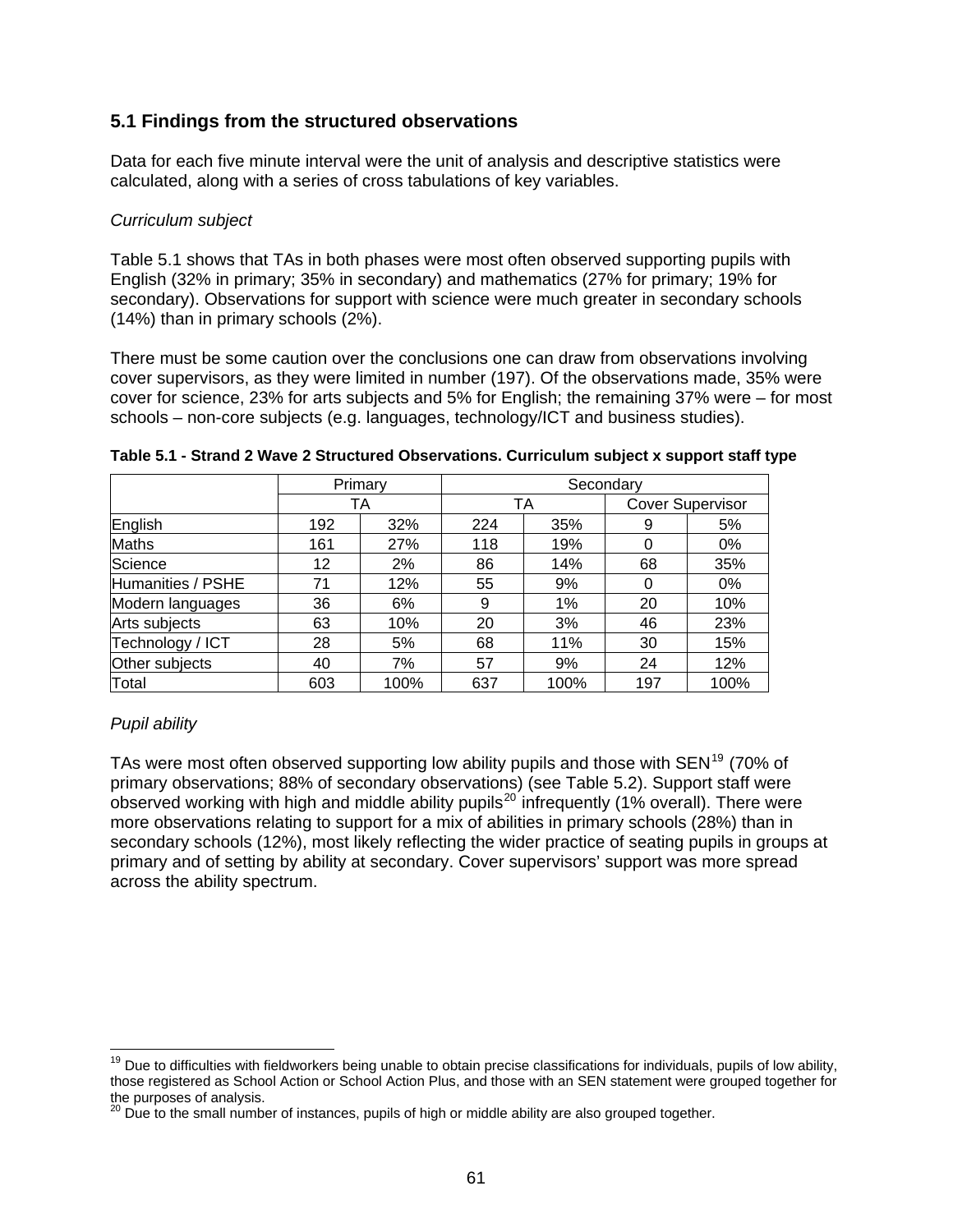|                       |     | Primary | Secondary |       |                         |      |  |  |
|-----------------------|-----|---------|-----------|-------|-------------------------|------|--|--|
|                       |     | TА      |           | TА    | <b>Cover Supervisor</b> |      |  |  |
| High / middle ability |     | 2%      |           | $1\%$ | 40                      | 22%  |  |  |
| Low ability / SEN     | 328 | 70%     | 442       | 88%   | 39                      | 22%  |  |  |
| Mixed ability         | 130 | 28%     | 54        | 12%   | 100                     | 56%  |  |  |
| Total                 | 466 | 100%    | 500       | 100%  | 179                     | 100% |  |  |

#### **Table 5.2 - Strand 2 Wave 2 structured observations. Pupil ability x support staff**

#### *Teachers working with pupils*

A teacher was present in 60% of primary school observations and 65% of those in secondary schools. Researchers recorded the role taken by the teacher and found that in the vast majority of instances of teachers working with pupils were in whole class contexts, but the analysis in Table 5.3 includes a minority of instances where a teacher ran a specialist unit (e.g. inclusion centre) or led a booster group, for which pupils were withdrawn from a timetabled lesson or other activity that they might otherwise attend with their peers.

Two-thirds (67%) of observations were of primary teachers leading or delivering to the whole class (see Table 5.3). Secondary teachers did this slightly less (52%), spending more time 'roving' (28%; 23% for primary). (Teachers and support staff were defined as 'roving' when moving from pupil to pupil while pupils were engaged in a learning task, and the teacher was not delivering to the class.) Overall, there were few instances of teachers working with pupils on a one-to-one basis for sustained periods; that is for more than half of each observation block (e.g. 2½ minutes or longer). Primary teachers did this for just 2% of their time, whilst it accounted for a greater proportion of secondary teachers' time (11%). Instances of teachers working with groups were similar across the two school sectors.

|                            |     | Primary | Secondary |      |
|----------------------------|-----|---------|-----------|------|
| One-to-one                 |     | 2%      | 46        | 11%  |
| Small group (2-5 pupils)   | 24  | 6%      | 27        | 7%   |
| Medium group (6-10 pupils) | 9   | 2%      | 5         | 1%   |
| Roving                     | 86  | 23%     | 114       | 28%  |
| Leading whole class        | 256 | 67%     | 210       | 52%  |
| Total                      | 382 | 100%    | 402       | 100% |

| Table 5.3 - Strand 2 Wave 2 structured observations. Teachers working with pupils x school phase |  |
|--------------------------------------------------------------------------------------------------|--|
|--------------------------------------------------------------------------------------------------|--|

## *Support staff working with pupils*

Researchers recorded the role taken by the support staff using the same category system as for teachers, with several more contexts added that were exclusive to support roles (e.g. 'listening to the teacher teach'). For each of these events, the location and the task being supported were also noted, together with the ability of the pupils they were working with. Information on pupil ability was provided by either the teacher or the TA, and in line with school records such as the SEN register. We concentrate firstly on the two broad categories that defined location, before examining the nature of the tasks that pupils were assisted with in each context.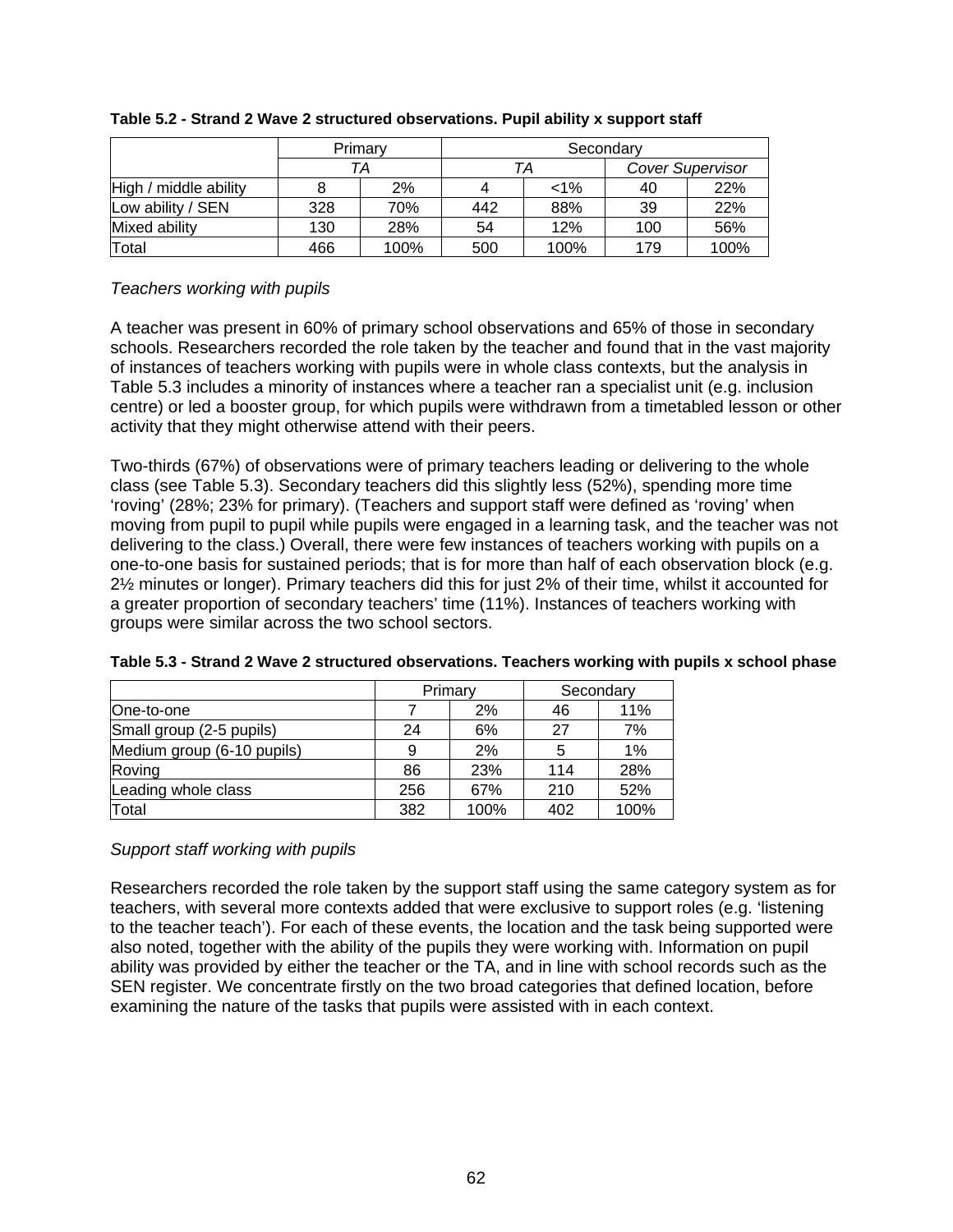#### *Supporting pupils in the classroom*

The roles support staff undertook when working in classrooms differed for each phase, reflecting previous findings from the DISS project (see Blatchford et al., 2008). Tables 5.4 and 5.5 present results for TAs (including cover supervisors) cross tabulated with pupil ability for primary and secondary schools respectively. As seen already, the majority of in-class support was for low ability/SEN pupils (74% overall), with this being more common in secondary schools (87%) than in primary schools (61%). In all, sustained support for high and middle ability pupils was almost non-existent (<1%).

Primary TAs spent more time working with groups (36% in total), and less time with pupils on a one-to-one basis (10%), whereas the reverse was true in secondary schools (12% with groups; 45% with pupils one-to-one). The results show that, in the main, TAs in both phases worked with small groups, but those in primary schools also supported pupils in medium-sized and large groups, which secondary staff did rarely. This trend is clear for all pupils and for low ability/SEN pupils when considered separately.

The single most frequent activity in primary schools (37%) involved TAs listened to the teacher teach, whilst providing additional explanation and reinforcement for the pupils they were sat with. TAs in secondary schools did this less often (20%). This figure is likely to be influenced by the greater amount of time that primary teachers spent delivering to the whole class, as reported above.

The structured observations showed that TAs 'roved' around the classroom for about a quarter of their time (22%) in secondary classrooms, whereas in primary schools they did this very rarely (4%). This supports findings from systematic observations in Strand 2 Wave 1 (Blatchford et al., 2008).

Cover supervisors roved the classroom in over half of all observations (53%) (see Table 5.6). The limited data on cover supervisors is insufficient to draw any solid conclusions, but the data available show they were more likely to interact with groups (12%) of pupils than on a one-toone basis (4%). A second function that distinguished cover supervisors from TAs was leading the whole class, which they did for 28% of their time; researchers did not observe any secondary TAs/HTLAs engaged in this activity. Similar instances in primary schools largely comprised occasions of TAs leading the class as part of a school's lesson cover and/or PPA arrangements (7%) (see Table 5.4).

|                               |   | High / middle ability | Low ability / SEN<br>Mixed ability |       |     | Total |     |      |
|-------------------------------|---|-----------------------|------------------------------------|-------|-----|-------|-----|------|
| One-to-one                    | 0 | 0%                    | 32                                 | 17%   | 0   | 0%    | 32  | 10%  |
| Small group (2-5 pupils)      | 0 | 0%                    | 53                                 | 28%   | 9   | 8%    | 62  | 20%  |
| Medium group (6-10 pupils)    | 0 | 0%                    | 30                                 | 16%   | 4   | 3%    | 34  | 11%  |
| Large group (10+ pupils)      | 0 | 0%                    | 0                                  | $0\%$ | 14  | 12%   | 14  | 5%   |
| Roving                        | 0 | 0%                    | 2                                  | $1\%$ | 11  | 9%    | 13  | 4%   |
| Leading whole class           | 0 | 0%                    | 0                                  | $0\%$ | 22  | 18%   | 22  | 7%   |
| Listening to teacher - active | 0 | 0%                    | 70                                 | 37%   | 45  | 38%   | 115 | 37%  |
| <b>Other</b>                  | 0 | 0%                    |                                    | 1%    | 15  | 13%   | 16  | 5%   |
| Total                         | 0 | 0%                    | 188                                | 61%   | 120 | 39%   | 308 | 100% |

#### **Table 5.4 - Strand 2 Wave 2 structured observations. Primary TAs working with pupils in-class x pupil ability**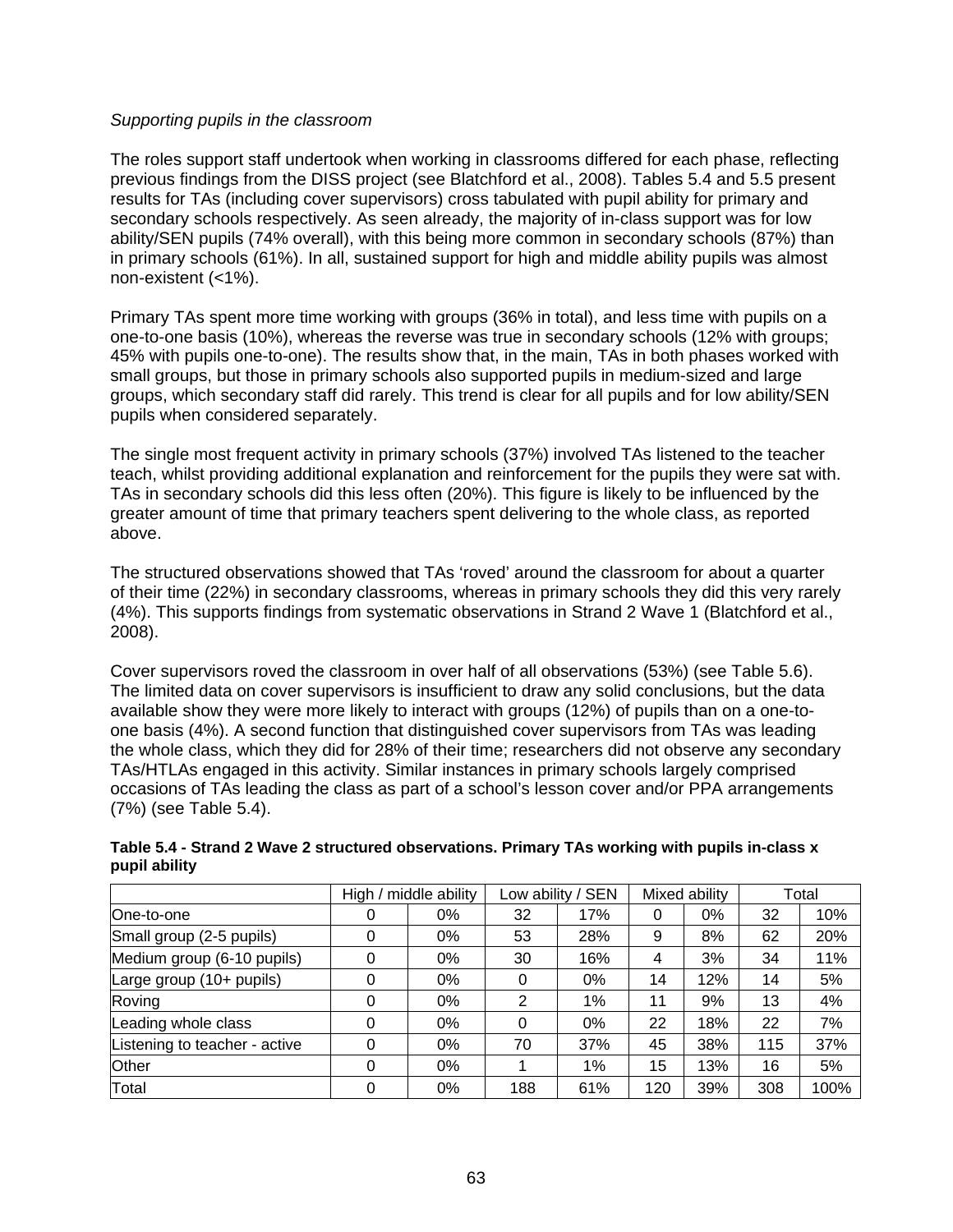|                               | High / middle ability | Low ability / SEN<br>Mixed ability |       | Total |     |     |      |
|-------------------------------|-----------------------|------------------------------------|-------|-------|-----|-----|------|
| lOne-to-one                   | 0%                    | 132                                | 51%   |       | 3%  | 133 | 45%  |
| Small group                   | 0%                    | 27                                 | 10%   | 4     | 12% | 31  | 11%  |
| Medium group                  | 0%                    |                                    | 2%    |       | 0%  | 4   | 1%   |
| Roving                        | 0%                    | 39                                 | 15%   | 27    | 82% | 66  | 22%  |
| Listening to teacher - active | 100%                  | 54                                 | 21%   |       | 3%  | 59  | 20%  |
| <b>Other</b>                  | 0%                    | າ                                  | $1\%$ | 0     | 0%  | 2   | 1%   |
| Total                         | $1\%$                 | 258                                | 87%   | 33    | 11% | 295 | 100% |

#### **Table 5.5 - Strand 2 Wave 2 structured observations. Secondary TAs working with pupils in-class x pupil ability**

#### **Table 5.6 - Strand 2 Wave 2 structured observations. Secondary cover supervisors working with pupils in-class x pupil ability**

|                     |    | High / middle ability |    | Low ability / SEN |    | Mixed ability |     | Total |  |
|---------------------|----|-----------------------|----|-------------------|----|---------------|-----|-------|--|
| One-to-one          |    | 3%                    |    | 0%                | 6  | 6%            |     | 4%    |  |
| Small group         |    | 8%                    |    | 3%                | 14 | 15%           | 18  | 11%   |  |
| Medium group        |    | 5%                    |    | 0%                | 0  | 0%            | 2   | $1\%$ |  |
| Roving              | 18 | 46%                   | 18 | 49%               | 55 | 58%           | 91  | 53%   |  |
| Leading whole class | 15 | 38%                   | 14 | 38%               | 19 | 20%           | 48  | 28%   |  |
| Other               |    | 0%                    | 4  | 11%               |    | 1%            | 5   | 3%    |  |
| Total               | 39 | 23%                   | 37 | 22%               | 95 | 56%           | 171 | 100%  |  |

## *Supporting pupils away from the classroom*

Instances of secondary TAs working with pupils away from the classroom and teacher comprised a third of all observations in this phase; the figure was slightly less for primary staff (30%). As can be seen in Tables 5.7 and 5.8, support away from the classroom almost always involved low ability / SEN pupils (89% primary; 100% secondary schools).

In primary schools, the majority of observations (75%) were of TAs supporting groups (49% for small groups; 24% for medium-sized groups; 2% for large groups). In 19% of observations support staff worked on a one-to-one basis with pupils. These trends were replicated in the data concerning only low ability / SEN pupils. In secondary schools, however, the reverse was true: 72% of observations away from the classroom concerned one-to-one support for low ability/SEN pupils, while in 22% of instances, TAs worked with them in small groups.

| Table 5.7 - Strand 2 Wave 2 structured observations. Primary TAs working with pupils away from |  |
|------------------------------------------------------------------------------------------------|--|
| the classroom x pupil ability                                                                  |  |

|              | High / middle ability |     | Low ability / SEN |     | Mixed ability |     | Total |      |
|--------------|-----------------------|-----|-------------------|-----|---------------|-----|-------|------|
| lOne-to-one  |                       | 25% | 23                | 20% |               | 0%  | 25    | 19%  |
| Small group  |                       | 0%  | 64                | 55% |               | 0%  | 64    | 49%  |
| Medium group |                       | 25% | 29                | 25% |               | 0%  | 31    | 24%  |
| Large group  |                       | 0%  |                   | 0%  | ◠             | 29% | 2     | 2%   |
| Roving       |                       | 50% |                   | 0%  | 5             | 71% | 9     | 7%   |
| Total        |                       | 6%  | 116               | 89% |               | 5%  | 131   | 100% |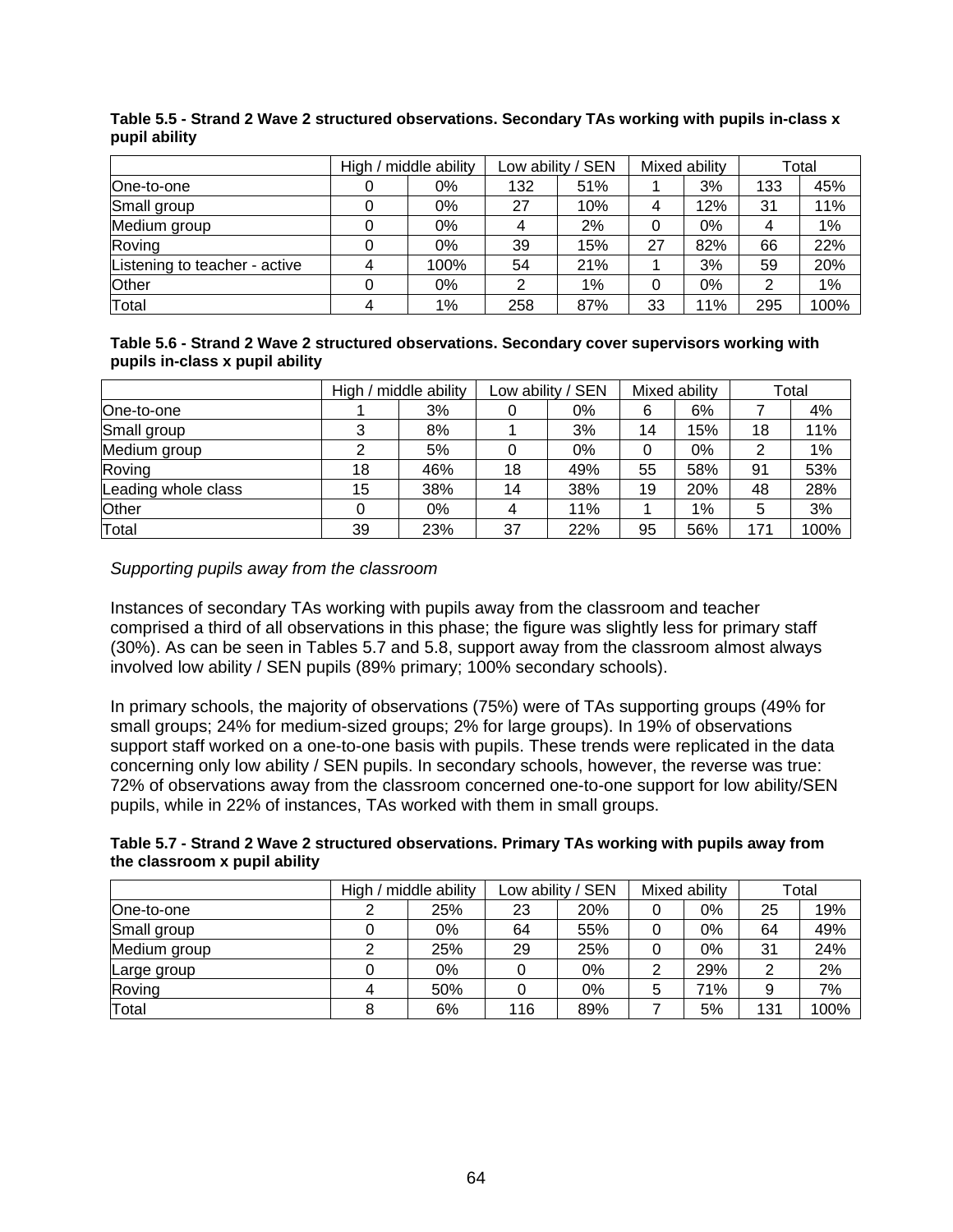|                               | High / middle ability |    | Low ability / SEN |       | Mixed ability |       | Total |      |
|-------------------------------|-----------------------|----|-------------------|-------|---------------|-------|-------|------|
| One-to-one                    |                       | 0% | 104               | 72%   | 0             | 0%    | 104   | 72%  |
| Small group                   |                       | 0% | 32                | 22%   |               | 0%    | 32    | 22%  |
| Roving                        |                       | 0% |                   | 3%    |               | 0%    | 5     | 3%   |
| Listening to teacher - active |                       | 0% |                   | $1\%$ | 0             | $0\%$ |       | 1%   |
| <b>Other</b>                  |                       | 0% |                   | $1\%$ |               | 0%    |       | 1%   |
| Total                         |                       | 0% | 145               | 100%  | 0             | 0%    | 145   | 100% |

#### <span id="page-69-0"></span>**Table 5.8 - Strand 2 Wave 2 structured observations. Secondary TAs working with pupils away from the classroom x pupil ability**

In Table 5.9 we summarise the contexts in which teachers and TAs work with pupils, It shows the extent to which teachers' interactions with pupils are weighted towards the whole class level (e.g. roving and leading whole class), whilst pupil-TA interactions take place on an individual or personal basis (e.g. one-to-one and group work). This supports the systematic observation findings reported in Strand 2 Wave 1.

| Table 5.9 - Strand 2 Wave 2 structured observations. Teacher and TAs working with pupils (both |  |
|------------------------------------------------------------------------------------------------|--|
| in-class and away from the classroom) x school phase                                           |  |

|                     |     |         | Primary |      |         |       | Secondary |      |
|---------------------|-----|---------|---------|------|---------|-------|-----------|------|
|                     |     | Teacher | TA      |      | Teacher |       |           | TA   |
| One-to-one          |     | 2%      | 57      | 19%  | 46      | 11%   | 237       | 63%  |
| Small group         | 24  | 6%      | 126     | 41%  | 27      | 7%    | 63        | 17%  |
| Medium group        | 9   | 2%      | 65      | 21%  | 5       | $1\%$ |           | 1%   |
| Large group         |     | 0%      | 16      | 5%   | 0       | 0%    |           | 0%   |
| Roving              | 86  | 23%     | 22      | 7%   | 114     | 28%   | 71        | 19%  |
| Leading whole class | 256 | 67%     | 22      | 7%   | 210     | 52%   | 0         | 0%   |
| Total               | 382 | 100%    | 308     | 100% | 402     | 100%  | 375       | 100% |

## *Differentiation of task*

Researchers noted whether the 'physical task' (e.g., worksheet) that support staff were assisting pupil(s) with was the same as, differentiated or completely different from the task the majority of paping man has and same as, allocationally compress, allocation from the class were undertaking<sup>[21](#page-69-0)</sup>. In particular, researchers wanted to know the extent to which tasks were differentiated for low ability / SEN pupils (when supported by TAs), and whether there were any differences when physical location was taken into account.

For the vast majority of instances in class, low ability / SEN pupils were not given a differentiated task (90% for primary; 87% for secondary) (see Tables 5.10 and 5.11). For 10% of instances in both phases, TAs supported these pupils with a differentiated task. It is worth noting that classes set by ability are likely to have less variation in ability than mixed ability classes, and there is therefore likely to be less need for task differentiation. Setting is most likely in secondary schools.

Differentiated or different tasks were more commonly supported when low ability / SEN pupils were away from the classroom (see Tables 5.12 and 5.13). In 87% of these instances in secondary schools, such pupils were known to be doing a different task from their peers. In primary schools, this occurred less often (69%). Instead, low ability / SEN pupils at primary level

 <sup>21</sup> Note: in this respect, the definition of 'differentiation' used in this analysis is different to that used in the systematic observations described in the Strand 2 Wave 1 report.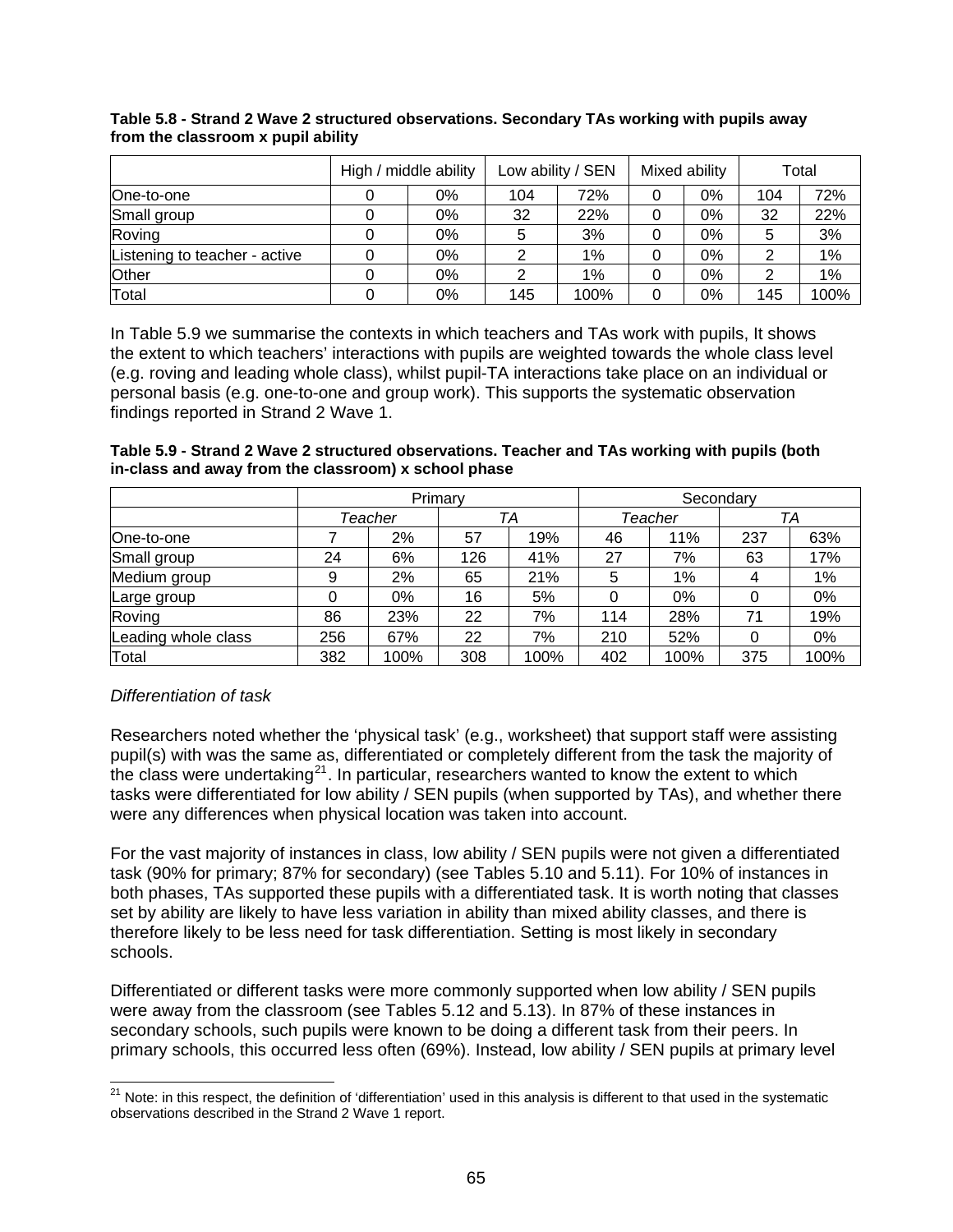were more likely to be working on the same task their peers were doing in classroom (20%; 13% for secondary).

Many low ability / SEN pupils were supported in at least one intervention strategy. Those in secondary schools in particular were often withdrawn from non-core subjects to work on their basic literacy and numeracy skills (such a scenario constituted a 'different' task).

Seventeen percent of observations in each phase related to TAs supporting or leading intervention programmes for low ability/SEN pupils. In almost all of these cases, the sessions were held away from the classroom (92% in primary; 90% in secondary), and without a teacher present (99% in primary; 90% in secondary).

Cover supervisors supported pupils across the ability range in non-differentiated tasks only. Although the number of instances overall is small, the absence of any task differentiation may suggest something about teachers' planning for lessons that are led by support staff in their absence.

#### **Table 5.10 - Strand 2 Wave 2 structured observations. Primary TAs working with pupils in-class: task differentiation x pupil ability**

|                               | High<br>middle ability |    | Low ability / SEN |     | Mixed ability |     | Total |      |
|-------------------------------|------------------------|----|-------------------|-----|---------------|-----|-------|------|
| No differentiation            |                        | 0% | 169               | 90% | 113           | 97% | 282   | 93%  |
| Task related / differentiated |                        | 0% | 18                | 10% |               | 3%  | 22    | 7%   |
| Different task                |                        | 0% |                   | 0%  |               | 0%  |       | 0%   |
| Total                         |                        | 0% | 187               | 62% | 117           | 38% | 304   | 100% |

#### **Table 5.11 - Strand 2 Wave 2 structured observations. Secondary TAs working with pupils in-class: task differentiation x pupil ability**

|                               | High / middle ability |      | Low ability / SEN |     |    | Mixed ability | Total |      |
|-------------------------------|-----------------------|------|-------------------|-----|----|---------------|-------|------|
| No differentiation            |                       | 100% | 224               | 87% | 27 | 100%          | 255   | 89%  |
| Task related / differentiated |                       | 0%   | 25                | 10% |    | 0%            | 25    | 9%   |
| Different task                |                       | 0%   |                   | 3%  |    | 0%            | 8     | 3%   |
| Total                         |                       | 1%   | 257               | 89% | 27 | 9%            | 288   | 100% |

#### **Table 5.12 - Strand 2 Wave 2 structured observations. Primary TAs working with pupils away from the classroom: task differentiation x pupil ability**

|                               | middle ability<br>High $/$ |      | Low ability / SEN |            | Mixed ability |      | Total |      |
|-------------------------------|----------------------------|------|-------------------|------------|---------------|------|-------|------|
| No differentiation            |                            | 0%   | 23                | <b>20%</b> |               | 0%   | 23    | 18%  |
| Task related / differentiated |                            | 100% | 12                | 11%        |               | 100% | 27    | 21%  |
| Different task                |                            | 0%   | 78                | 69%        |               | 0%   | 78    | 61%  |
| Total                         |                            | 6%   | 113               | 88%        |               | 5%   | 128   | 100% |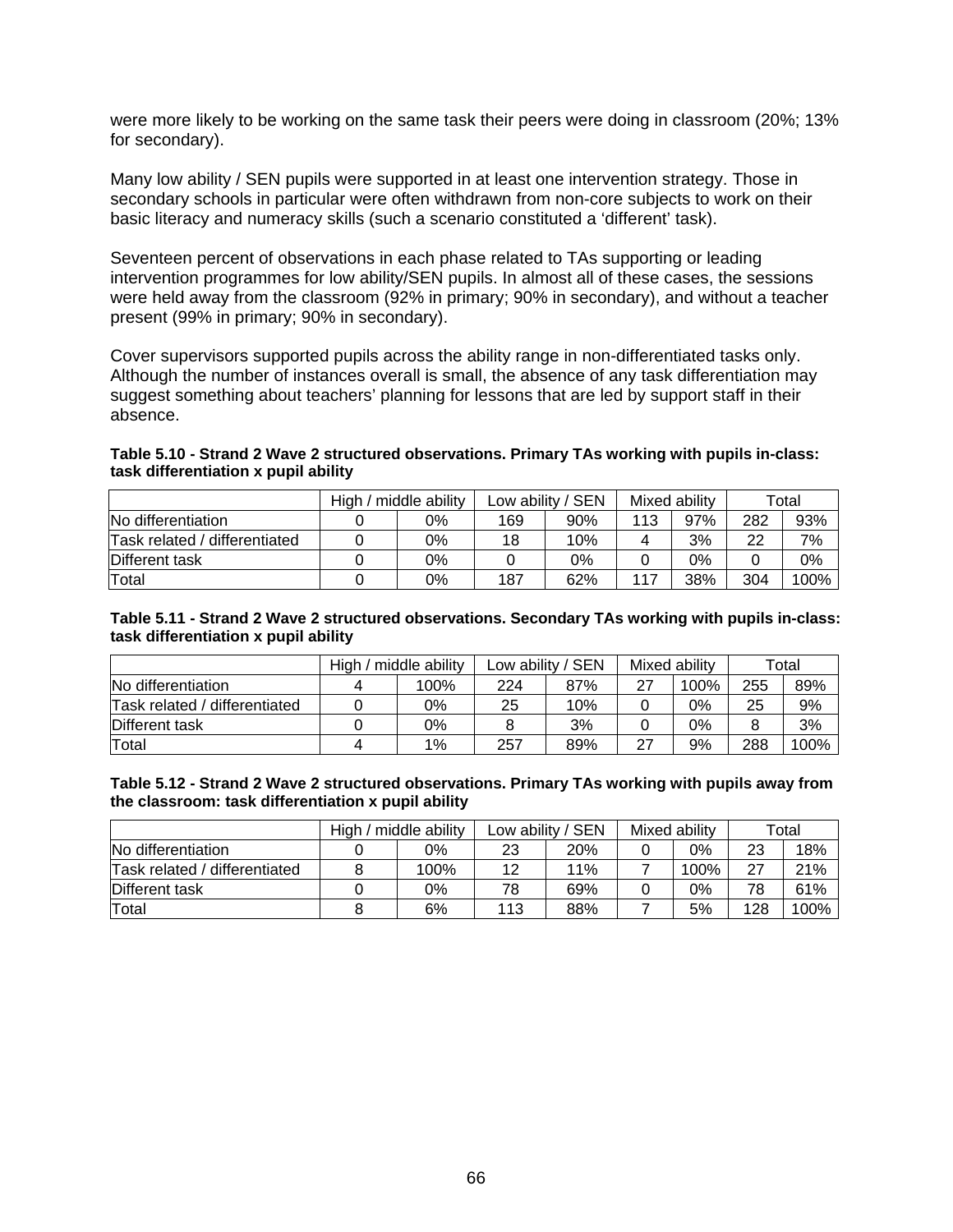|                               | High / middle ability |    | Low ability / SEN |      | Mixed ability |    | Total |      |
|-------------------------------|-----------------------|----|-------------------|------|---------------|----|-------|------|
| No differentiation            |                       | 0% | 16                | 13%  |               | 0% | 16    | 13%  |
| Task related / differentiated |                       | 0% |                   | 0%   |               | 0% |       | 0%   |
| Different task                |                       | 0% | 108               | 87%  |               | 0% | 108   | 87%  |
| Total                         |                       | 0% | 124               | 100% |               | 0% | 124   | 100% |

#### **Table 5.13 - Strand 2 Wave 2 structured observations. Secondary TAs working with pupils away from the classroom: task differentiation x pupil ability**

#### *Support staff not working with pupils*

Researchers observed support staff in a variety of contexts, some of which did not bring them into direct contact with pupils. Instances of sustained inactivity during periods when they were working with pupils were also recorded under this heading.

Overall, secondary TAs spent twice as much time not working with pupils (20% of all observations) than their primary colleagues (11%). For cover supervisors, this figure was 6%. During periods away from pupils, support staff mostly did administrative tasks or prepared resources. For a few TAs, such tasks were done as part of their own planning and preparation time.

In terms of inactivity while supporting pupils in class, there was a distinct difference between the phases. When we tallied instances where TAs were in 'audience mode' with the pupils – that is, listening to the teacher deliver to the class – those in secondary schools spent much more time being passive and not interacting with pupils (45%) compared with their primary counterparts (4%) (see Table 5.14).

|                                 | Primary |      |     | Secondary |
|---------------------------------|---------|------|-----|-----------|
| Listening to teacher - inactive |         | 4%   |     | 45%       |
| Listening to teacher - active   | 136     | 96%  | 63  | 55%       |
| Total                           | 141     | 100% | 114 | 100%      |

## **5.2 Strand 2 Wave 2 case study data**

Five dimensions of interest were developed and refined following the pilot phase of the Wave 2 case studies, and this was used as the framework for organising data from open-ended observation notes, interviews and documentation. The dimensions were:

- A. Conditions of employment of support staff
- B. Preparedness of support staff
- C. Support staff deployment
- D. Support staff practice
- E. Conceptualisations of pupil progress in relation to support staff.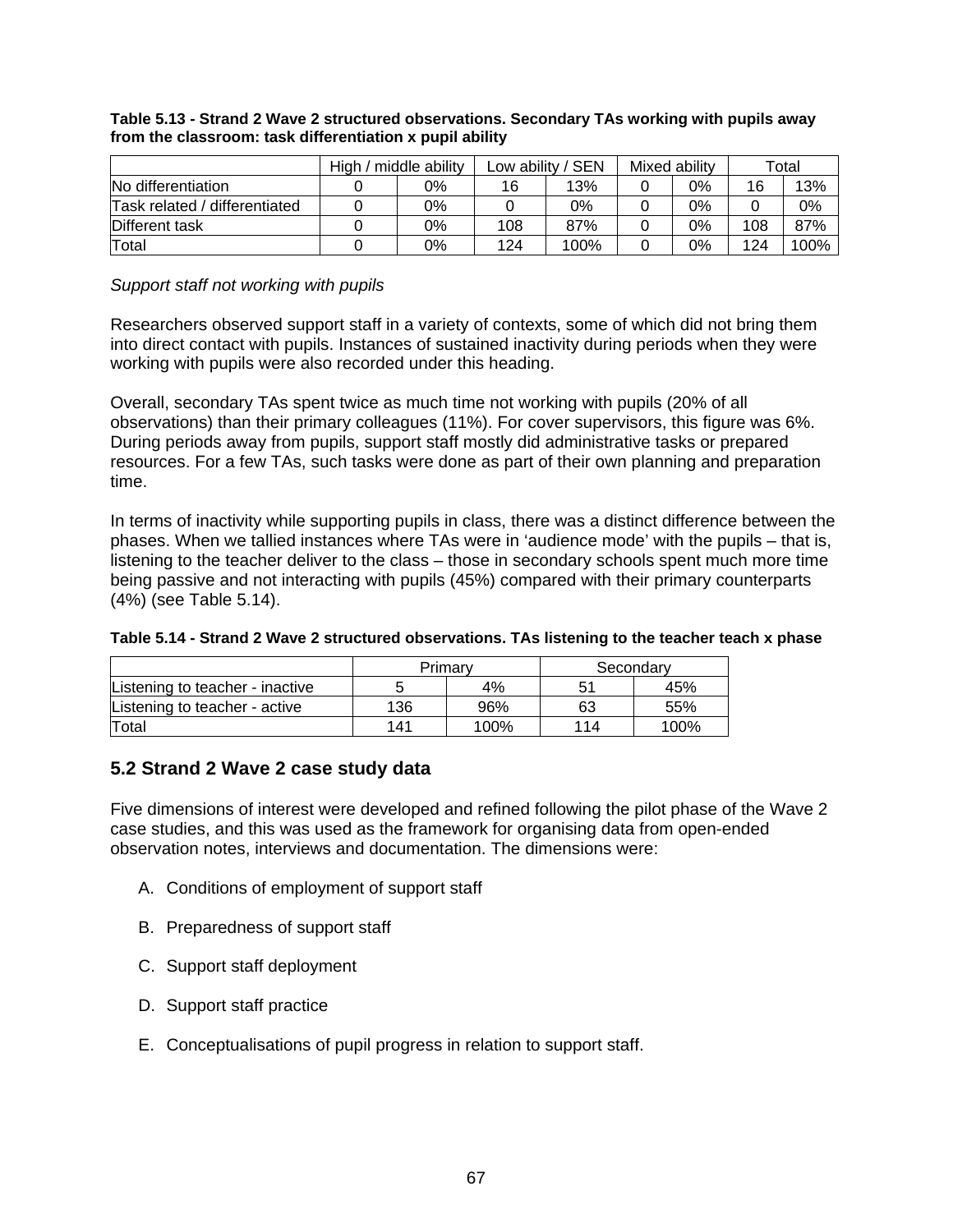The data analysis strategy was to collate all data within the dimensions, organising data into sub-dimensions according to an agreed coding frame. The coding frames were developed by two researchers through a process of independent coding of a sample of the dimensions of interest tables, followed by a comparison of analyses and a final agreed set of codes for each dimension. Prevalences and percentages of each code were then calculated.

Interview data was mostly coded at the individual respondent level. However, Dimension A was different in that factors concerning senior management decisions regarding support staff management and their conditions of employment tended to be referred to at the organisational level, and so were more appropriately captured as a per school factor, rather than a per individual factor. All data at Dimension A were therefore coded at the school level. There were two additional factors that explain the comparatively low frequencies for Dimension A*:* the Wave 2 case studies were set up to focus the bulk of attention on Dimensions B to E; and ii) unlike these Dimensions, which also drew on observation data, Dimension A drew only on interview data.

Dimensions B to E, on the other hand, covered personal, and at times conflicting, perspectives on preparedness, deployment, etc, as experienced by individual staff in each school. The data were therefore coded at the individual respondent level in order to avoid misrepresenting the rate of occurrences of a particular event, issue or circumstance. There were therefore a higher number of responses in total. Table 5.15 shows the frequencies and proportion of instances for each dimension that were coded at the school level and individual respondent level.

| Dimension                                  | Total<br>instances |           | Instances<br>coded at school<br>level | Instances coded at<br>individual<br>respondent level |    |  |
|--------------------------------------------|--------------------|-----------|---------------------------------------|------------------------------------------------------|----|--|
|                                            |                    |           | %                                     |                                                      | %  |  |
| A. Conditions of employment                | 52                 | 100<br>52 |                                       |                                                      |    |  |
| Preparedness of support staff<br>В.        | 736                | 51        |                                       |                                                      | 93 |  |
| C. Support staff deployment                | 865                | 90        | 10                                    | 775                                                  | 90 |  |
| Support staff practice<br>D.               | 580                | 17        | 3                                     | 563                                                  | 97 |  |
| Conceptualisations of pupil progress<br>Е. | 255                |           |                                       | 250                                                  | 98 |  |

**Table 5.15 - Strand 2 Wave 2 Case Studies. Frequencies and proportion of instances for each dimension that were coded at the school level and individual respondent level** 

During the analysis of dimensions, and as a result of continuous discussion between researchers about the emerging data, a set of issues from each dimension were also identified. Dimensions and issues differed in that, whilst the dimensions were descriptive of the data collected, and reflected the prevalence of material, the issues identified overarching points across the data within each dimension.

Issues and sub issues were derived through careful scrutiny of data produced for each dimension and summary tables are presented below for each of the five dimensions. There were a few cases where data did not fit into issues and sub issues and these are labelled 'other instances' in the tables. In the interests of space we only present data on issues, but it is important to stress that these tables were exactly and numerically based on data in the dimensions tables (i.e., all dimension data was allocated to, or recoded as, issues), not on an interpretive and impressionistic analysis, as is often the case.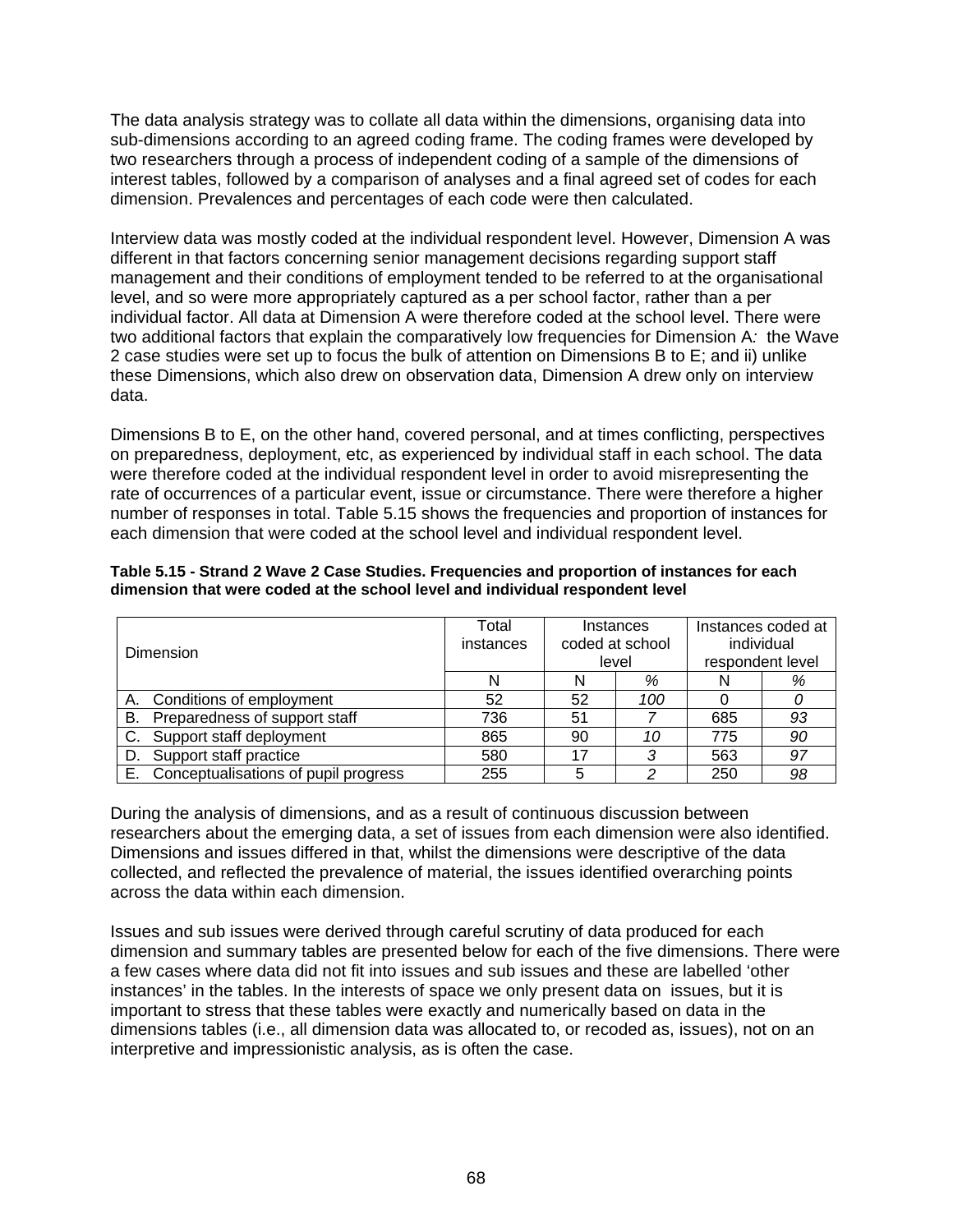In this section we concentrate on the issues within each dimension, supported by numerical information from the tables and extracts from interview transcripts and observation records.

# **5.2.1 Dimension A: Conditions of employment of support staff**

Two issues emerged for this dimension (see Table 5.16).

## **Table 5.16 - Issues in relation to the conditions of employment of support staff (school level data)**

|                                                                                                            | Primary |         | Secondary      |       |                | Total     |
|------------------------------------------------------------------------------------------------------------|---------|---------|----------------|-------|----------------|-----------|
|                                                                                                            | n       | $\%$    | n              | %     | n              | %         |
| Issue A.1 The goodwill of support staff                                                                    |         |         |                |       |                |           |
| Support staff goodwill                                                                                     | 8       | 47%*    | 6              | 67%   | 14             | 54%       |
| Payment for additional hours worked                                                                        | 5       | 30%*    | 2              | 22%   | $\overline{7}$ | 27%       |
| Support staff with HLTA status                                                                             | 4       | $24%$ * | 1              | 11%   | 5              | 19%       |
|                                                                                                            |         |         |                |       |                |           |
| Total for Issue A.1                                                                                        | 17      | 65%**   | 9              | 35%** | 26             | 50%+      |
| Issue A.2 Many support staff are not included in formal<br>line management or performance review processes |         |         |                |       |                |           |
| Support staff part of formal line<br>management/performance reviews                                        | 5       | 63%     | 3              | 43%   | 8              | 53%       |
| Support staff not part of formal line<br>management/performance reviews; informal<br>systems               | 3       | 38%     | 4              | 57%   | $\overline{7}$ | 47%       |
| Total for Issue A.2                                                                                        | 8       | 53%     | $\overline{7}$ | 47%   | 15             | 29%+      |
|                                                                                                            |         |         |                |       |                |           |
| Other instances                                                                                            | 5       | 45%     | 6              | 55%   | 11             | $21%^{+}$ |
|                                                                                                            |         |         |                |       |                |           |
| Total for Dimension A issues                                                                               | 30      | 58%     | 22             | 42%   | 52             | 100%+     |

\* %s for sub-issue cells add up to 100%, per phase and Total

\*\* Proportion of instances at primary and secondary phase

+ sum of % Total for each issue and % Total of Other instances

## *Issue A.1 - The goodwill of support staff*

Findings from the Strand 2 Wave 1 case studies revealed that the goodwill of support staff was 'clearly indispensable to the remodelling process' (Blatchford et al., 2008, p74). As Table 5.16 shows, eight of the nine primary schools, and six of the nine secondary schools in the sample, showed some evidence of a reliance on the goodwill of support staff to meet with teachers, do lesson planning and preparation, attend training, and/or work with pupils in their own unpaid time. Altogether, only half of these schools (n=7) recompensed support staff in the form of extra pay or time off in lieu. This finding is in line with the numerical data from the questionnaire surveys as part of Strand 1 Waves 1-3 (see Blatchford et al., 2009).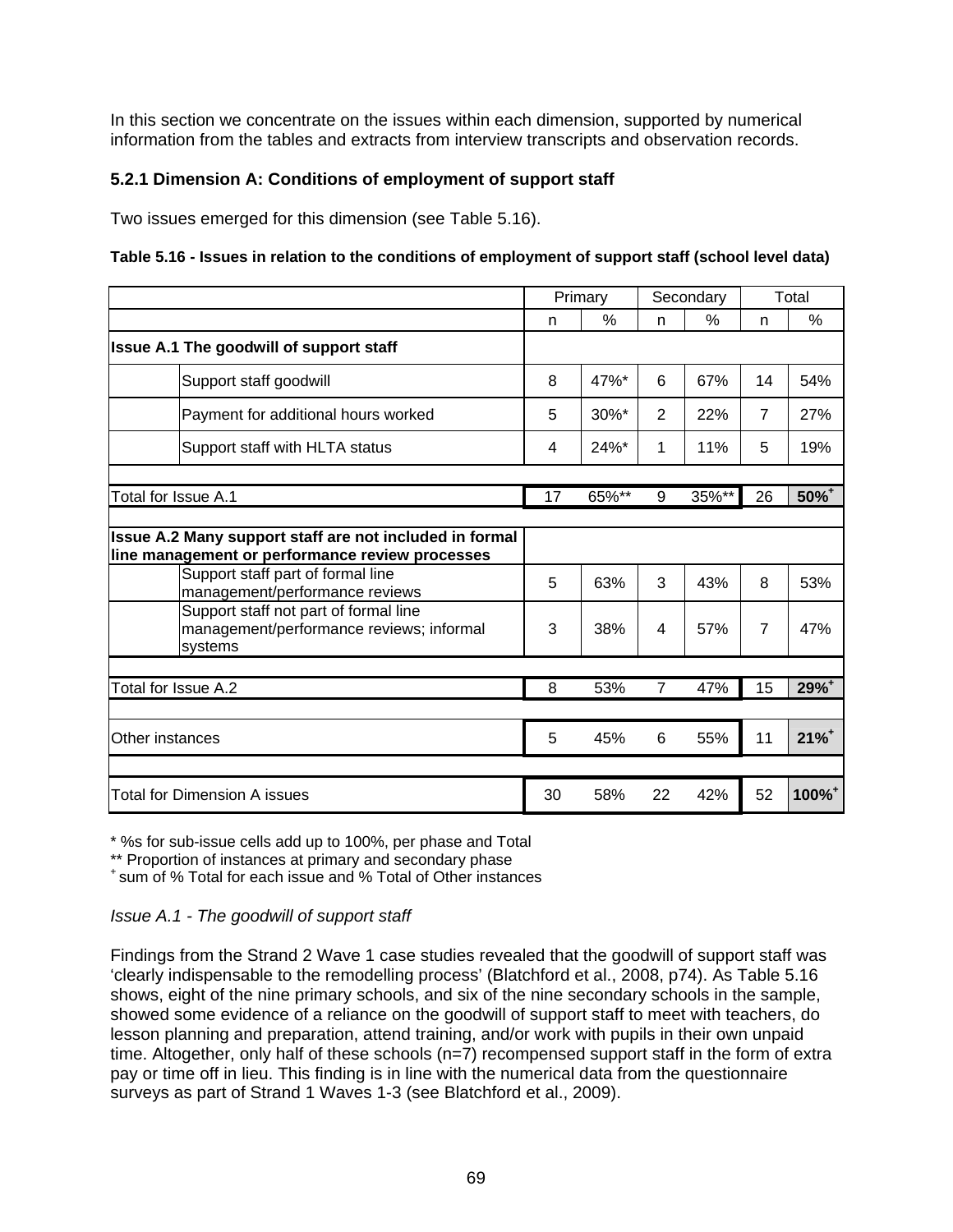As in Strand 2 Wave 1, the interviews with headteachers revealed the extent to which they were aware of, and managed, support staff's goodwill.

*"TAs nowadays are loyal to the school partly because their kids went here or they live just round the corner...You don't want to be exploitative... Occasionally to ask for the goodwill is all right. And if someone wants to do it...I think when it becomes a problem is when it becomes part of the culture and lots of other people do and then it becomes hard for someone to say, 'Well, actually, I'm not doing that". Primary assistant headteacher* 

*"I don't expect them to stay behind for meetings if they're not paid for it. A lot of them volunteer to do extra...But no, I would never expect it. The department meetings are fitted within their time budget".* 

## *Secondary headteacher*

*"I would never ask them to do that [work extra hours, unpaid], but quite often they offer...particularly the statemented TAs, because I think they feel an attachment to the child".* 

#### *Primary headteacher*

Some TAs gave reasons why they were willing to work additional unpaid hours:

*"I start at nine o'clock officially. But the students are here at half-past-eight, so we tend to be here at about half-past-eight...I'm contracted to 32 hours...[TAs do] probably about 15 to 20 percent over and above our hours. Now I can't say it is expected of us to do it, but we are relied upon. I think the job would be impossible to do if you didn't have that time". Secondary TA* 

#### A number of primary headteachers, who had TAs with HLTA status, did not employ or pay them as such, yet deployed them to do HLTA-type duties (n=4). In almost every case, the decision not to recognise HLTA accredited staff in this way was based on the school being unable to pay the TAs consistently at the higher hourly rate.

*"I have one TA who is qualified as an HLTA, but she's not employed as an HLTA. She was working here anyway and she got the qualification but she knew it wouldn't necessarily attract a higher rate of pay". Primary headteacher* 

Those TAs (HLTA accredited or not) deployed to lead a class as part of a school lesson cover or PPA arrangements were paid twice their hourly rate for these periods.

Some headteachers lacked faith in the purpose of the HLTA role which deterred them from appointing them. However, evidence from one secondary headteacher suggests that these decisions may have been based on a misunderstanding of the HLTA role.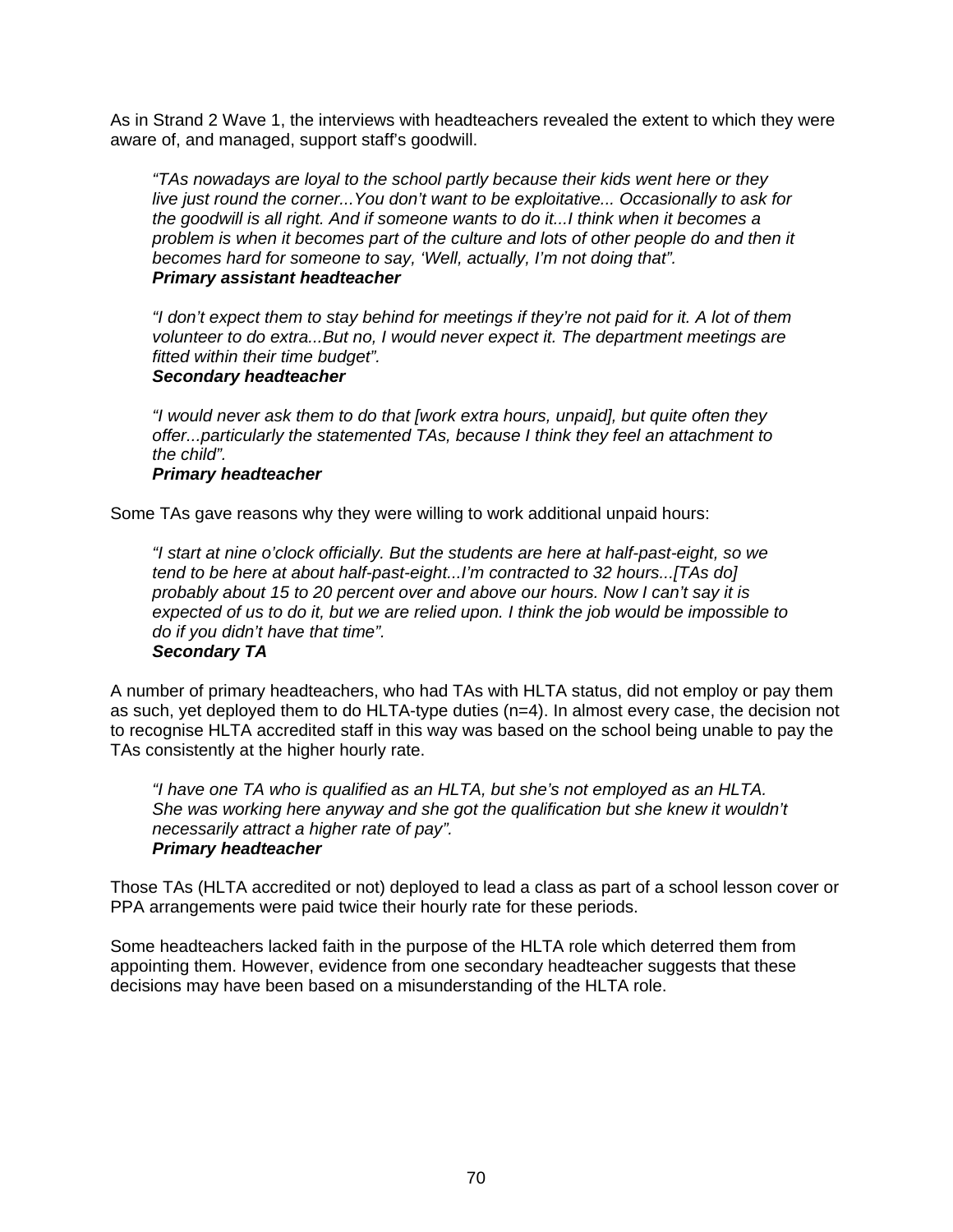*"Originally when they first came out, like every school we thought let's try them…but they don't work, and the two that we had prior to [cover supervisor], when they left, we decided not to reappoint; we decided to go down the cover supervisor route. And [cover supervisor] was a cover supervisor who wanted to train as an HLTA. She knows that she's a cover supervisor, but it's extra for her as a qualification she's got. She wanted to use it and go somewhere, but you tend not to find many HLTAs advertised now, do you?...It's a fad that's gone away". [Researcher: What was your experience of having HLTAs?]* 

*"It wasn't good, no. I don't think the training was good. Cover supervisors are far better".* 

## *Secondary headteacher*

One school had a stronger understanding of the employment and deployment of HLTAs.

*"[HLTA's] level of salary is higher than the other support staff – considerably higher. And she's paid for that throughout the whole week; there's no difference…she doesn't get paid that just when she works it...The rationale was the fact that she could always be relied on to take a class…so when we were thinking about supply cover costs of £155 at least per day, I was then able to say to this person, 'If somebody is off sick, I need to call you from where you are and what you're doing to take that class'…In the long term, I'm probably saving". Primary headteacher* 

*Issue A.2 - Many support staff are not included in formal line management or performance review processes* 

Twenty-nine percent of instances in this dimension concerned the inclusion of support staff in staff management and review structures. The proportion of schools that included support staff in formal line and / or performance review systems (n=8) were only marginally higher than those who were not (n=7).

*"We ask them [TAs]: what areas of work do they think is going well; what they think is not going so well; areas that they'd like to develop professionally. And then what we do from that is…we ask the TAs to set three targets: working with pupils; a whole school target; and a professional development target. And this comes from them. What we try to do is try to give them ownership over their targets, because the theory being, if they have ownership over them, they're more likely to see it through". Primary headteacher* 

*"We've been doing it for six, seven years, so we've been able to help them through performance management; give them what they need...It's the SENCO's responsibility…She is supposed to go out and check what happens in the classroom, identify needs, and then also does it through performance management. And then she sets up their needs, their development...and she should deliver it in whatever way we need to do it".* 

#### *Secondary headteacher*

There was a tendency towards the use of informal arrangements in some schools, resulting in the likelihood that whilst there was a sense of working towards targets, achievement was not measured by well-defined standards or by way of a systematic process.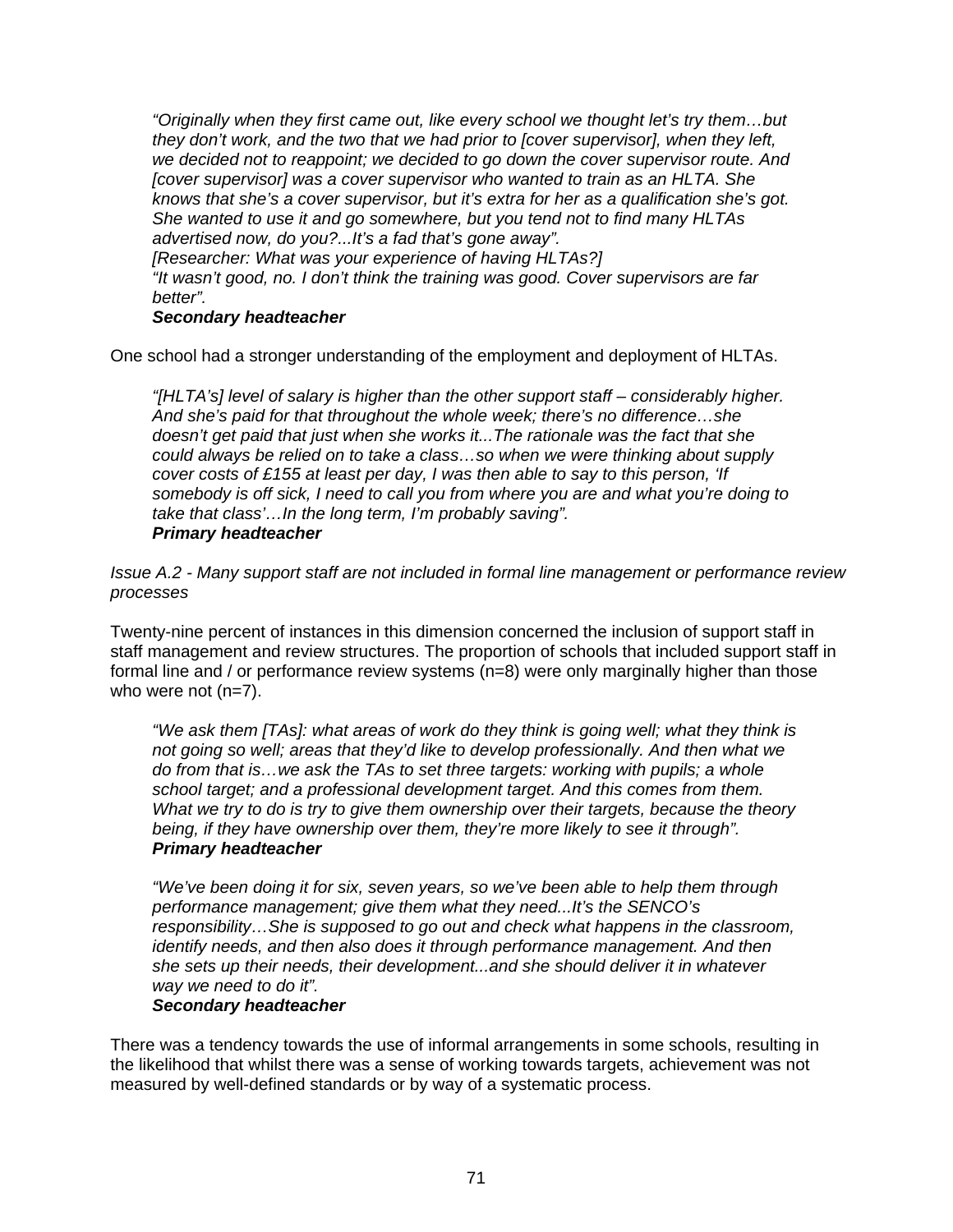<span id="page-76-0"></span>*"Performance management operates in a variety of ways...I, with the business manager, she sets objectives, we review them on an annual basis, in some senses like the teacher scheme but without the classroom observation. There are varying degrees of that".[22](#page-76-0)*

#### *Secondary headteacher*

On the other hand there was an understanding of the need for a structured approach to line management and performance appraisal for support staff, given that not only were there increasing numbers working in schools, but the roles of pupil-based support staff in particular had become more professional.

*"Performance management and line management structures have been, let's say, impoverished by the fact that schools have not been required to put them in place. They're managed, but effectively, they haven't been as well managed as they might have been. We've been fortunate in building a nice community in which those largely women - have felt comfortable to work between nine and three…It suited their hours. As time has gone on, so the need to develop their skills, to reform the workforce...and to use teaching assistants rather more has become an imperative. An imperative because we don't want to lose those skills, and an imperative because the external inspection and the requirements for good management for schools looks towards - requires that - schools put in place stronger structures". Secondary headteacher* 

## **5.2.2 Dimension B: Preparedness of support staff**

This dimension focuses on the training and preparation support staff received in relation to both their day-to-day work and broader development. Issues regarding preparation were a key thread running through the themes reported in Strand 2 Wave 1 (e.g. meetings and training), and also Strand 1 Waves 1-3 (e.g., in terms of planning and feedback time with teachers) and warranted further exploration in Wave 2. Findings so far suggest that the extent to which support staff are prepared for their roles is a key factor in effective deployment. Sub-dimensions of this dimension covered: induction and staff training (e.g. Inset and qualifications); support staff's knowledge and training in relation to school subjects and pedagogy; the lesson planning and feedback loop, and communication with teachers. Three issues emerged from the analysis of these data (see Table 5.17).

 $22$  Although the term 'performance management' was sometimes used in schools to refer to support staff, it should be noted that the term only applies to teachers; the preferred term for support staff is 'performance review'.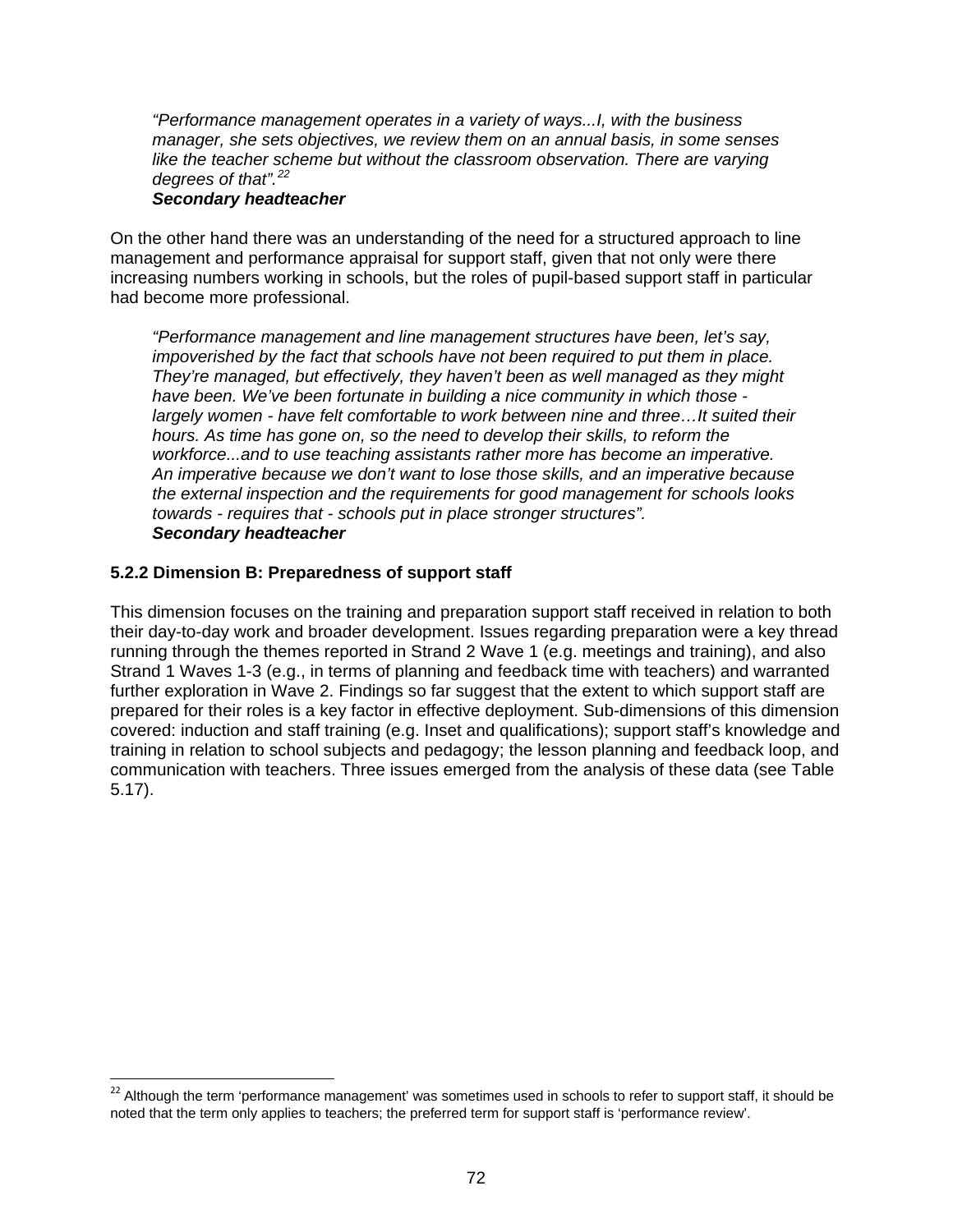|                                                                                                                                                       | Primary |     | Secondary |     |     | Total |
|-------------------------------------------------------------------------------------------------------------------------------------------------------|---------|-----|-----------|-----|-----|-------|
|                                                                                                                                                       | %<br>n  |     | %<br>n    |     | n   | %     |
| Issue B.1 There were limited opportunities for support<br>staff to meet with teachers for lesson preparation and<br>feedback                          |         |     |           |     |     |       |
| No/limited time for teachers and support staff to meet;<br>liaison was ad hoc                                                                         | 81      | 43% | 89        | 45% | 170 | 44%   |
| Time set aside for teachers and support staff to meet                                                                                                 | 14      | 7%  | 11        | 6%  | 25  | 6%    |
| Use of written communication                                                                                                                          | 14      | 7%  | 16        | 8%  | 30  | 8%    |
| Support staff preparedness was good: talk with teacher;<br>detailed lesson plan                                                                       | 26      | 14% | 17        | 9%  | 43  | 11%   |
| Support staff preparedness is minimal: talk with teacher;<br>no detailed lesson plan                                                                  | 38      | 20% | 29        | 15% | 67  | 17%   |
| Support staff preparedness was poor: no talk with<br>teacher; no lesson plan                                                                          | 16      | 8%  | 38        | 19% | 54  | 14%   |
| Total for Issue B.1                                                                                                                                   | 189     | 49% | 200       | 51% | 389 | 53%   |
|                                                                                                                                                       |         |     |           |     |     |       |
| Issue B.2 Important pupil information provided by<br>support staff is underused in teachers' wider planning,<br>assessment and classroom interactions |         |     |           |     |     |       |
| Support staff involved in planning                                                                                                                    | 25      | 36% | 15        | 28% | 40  | 33%   |
| Support staff not involved in planning                                                                                                                | 24      | 35% | 17        | 32% | 41  | 34%   |
| Support staff feedback was used by teachers                                                                                                           | 16      | 23% | 13        | 25% | 29  | 24%   |
| Support staff feedback was not used by teachers                                                                                                       | 4       | 6%  | 8         | 15% | 12  | 10%   |
| Total for Issue B.2                                                                                                                                   | 69      | 57% | 53        | 43% | 122 | 17%   |
|                                                                                                                                                       |         |     |           |     |     |       |
| Issue B.3 Support staff gain subject and pedagogical<br>knowledge via on-the-job experience                                                           |         |     |           |     |     |       |
| Support staffs' pedagogical / subject knowledge was<br>experiential                                                                                   | 49      | 48% | 51        | 50% | 100 | 49%   |
| Support staff gain pedagogical / subject knowledge via<br>training                                                                                    | 20      | 19% | 27        | 26% | 43  | 21%   |
| Support staff gain pedagogical / subject<br>knowledge via communication with teacher(s)                                                               | 22      | 21% | 16        | 16% | 38  | 18%   |
| Support staffs' pedagogical/subject knowledge was<br>lacking or is not required                                                                       | 12      | 12% | 13        | 13% | 25  | 12%   |
| Total for Issue B.3                                                                                                                                   | 103     | 50% | 103       | 50% | 206 | 28%   |
|                                                                                                                                                       |         |     |           |     |     |       |
| Other instances                                                                                                                                       | 11      | 58% | 8         | 42% | 19  | 3%    |
|                                                                                                                                                       |         |     |           |     |     |       |
| <b>Total for Dimension B issues</b>                                                                                                                   | 372     | 51% | 364       | 49% | 736 | 100%  |

# **Table 5.17 - Issues in relation to support staff preparedness (individual respondent level data)**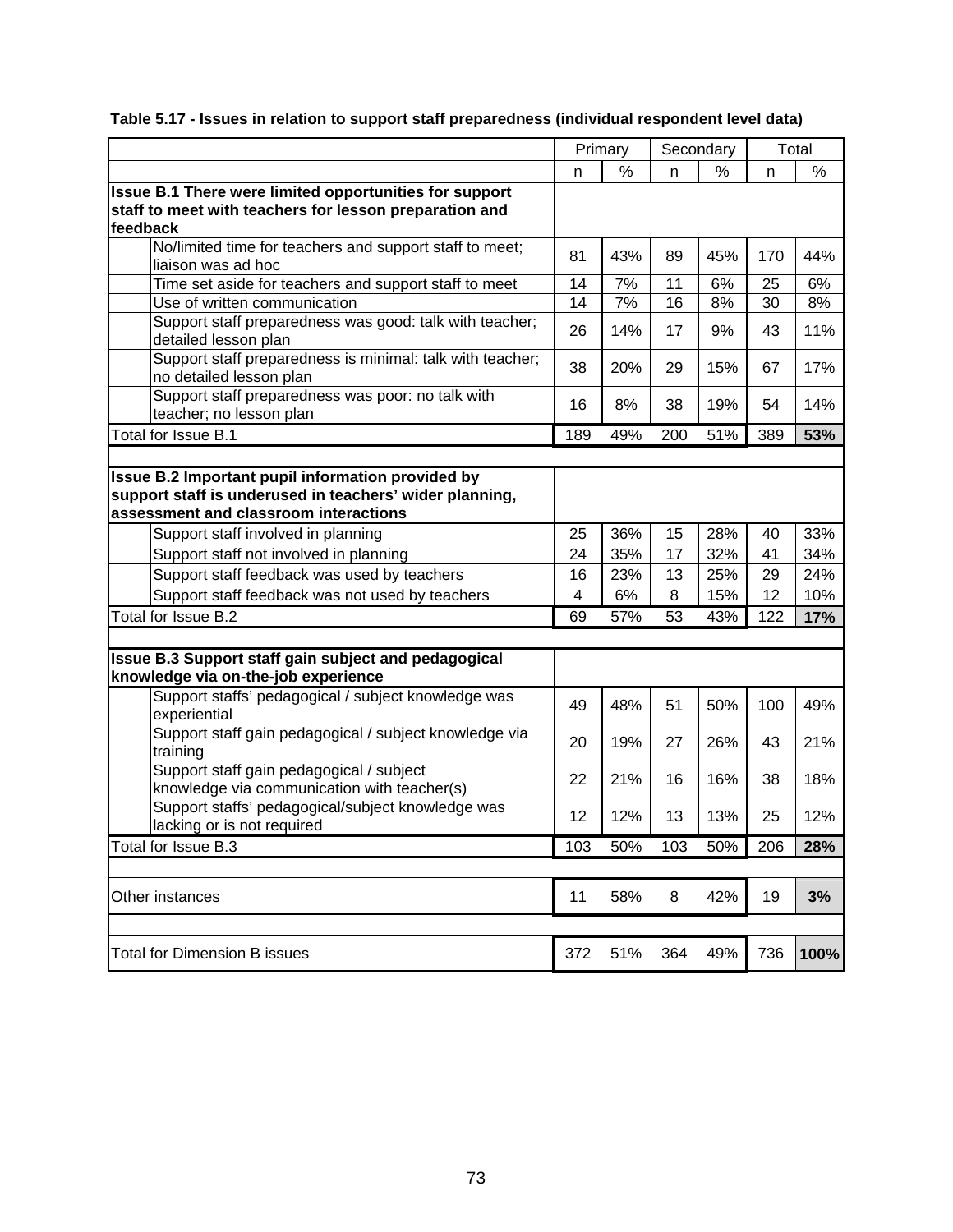*Issue B.1 - There were limited opportunities for support staff to meet with teachers for lesson preparation and feedback* 

The majority of instances within the dimension of preparedness (53%) concerned the opportunities support staff and teachers had to communicate and plan, prepare for and feedback on lessons and intervention sessions, and the effect this had on how prepared support staff were for the tasks they undertook.

The bulk of these instances (44%; 23% for the dimension overall) repeat the Strand 1 Waves 1-3 and Strand 2 Wave 1 finding that opportunities to discuss lesson objectives, tasks and pupil performance and behaviour were limited. Communication – if it happened at all – most often took place during lesson changeovers or at break or lunch times, and tended to be very brief. Creating time had several implications.

*"The problem is always, for teachers, it's time. They haven't got time at the end of the lesson necessarily to spend ten minutes discussing something with the LSA. And then a lot of our staff are part-time, so finding people can be a difficulty. And as we know, staff are busy at lunchtime and after school". Secondary teacher* 

*"First of all when would we do it? [TA] would have to be paid extra money after school or before. When would it happen?..It would be too time-consuming for me...You have to remember that time is a constraint. And the more time you take out for planning, then the less time you have for assessment, the less time you have for marking, the less time you have for preparation". Primary teacher* 

Overall, more of the teachers interviewed for the Wave 2 case studies – particularly those in primary schools – expressed a desire for some or more dedicated liaison time, compared with support staff. More support staff compared with headteachers and teachers (especially in secondary schools) suggested that there was no need for such a measure.

*"Because I've been doing the job for so long, and the work rolls over year to year, within five minutes of the lesson I can pick up what's being done". Secondary TA* 

Some school leaders were open about how the lack of time for communication between teachers and TAs bothered them.

*"The area of communication I don't honestly think we're very good at, is between teacher and teaching assistant about a lesson". Secondary headteacher* 

*"I am conscious also, from a senior position, that maybe it would be ideal to have a little bit of time. But we haven't actually looked at it - I haven't looked at it - from, say, the other teachers' positions. If I was teaching a class and standing up and teaching a subject, and it was more a case of listening to me and passing on that information, it would be tricky if they hadn't been aware of whatever...But I don't know that they've necessarily expressed a concern about that...It works two ways". Secondary assistant headteacher*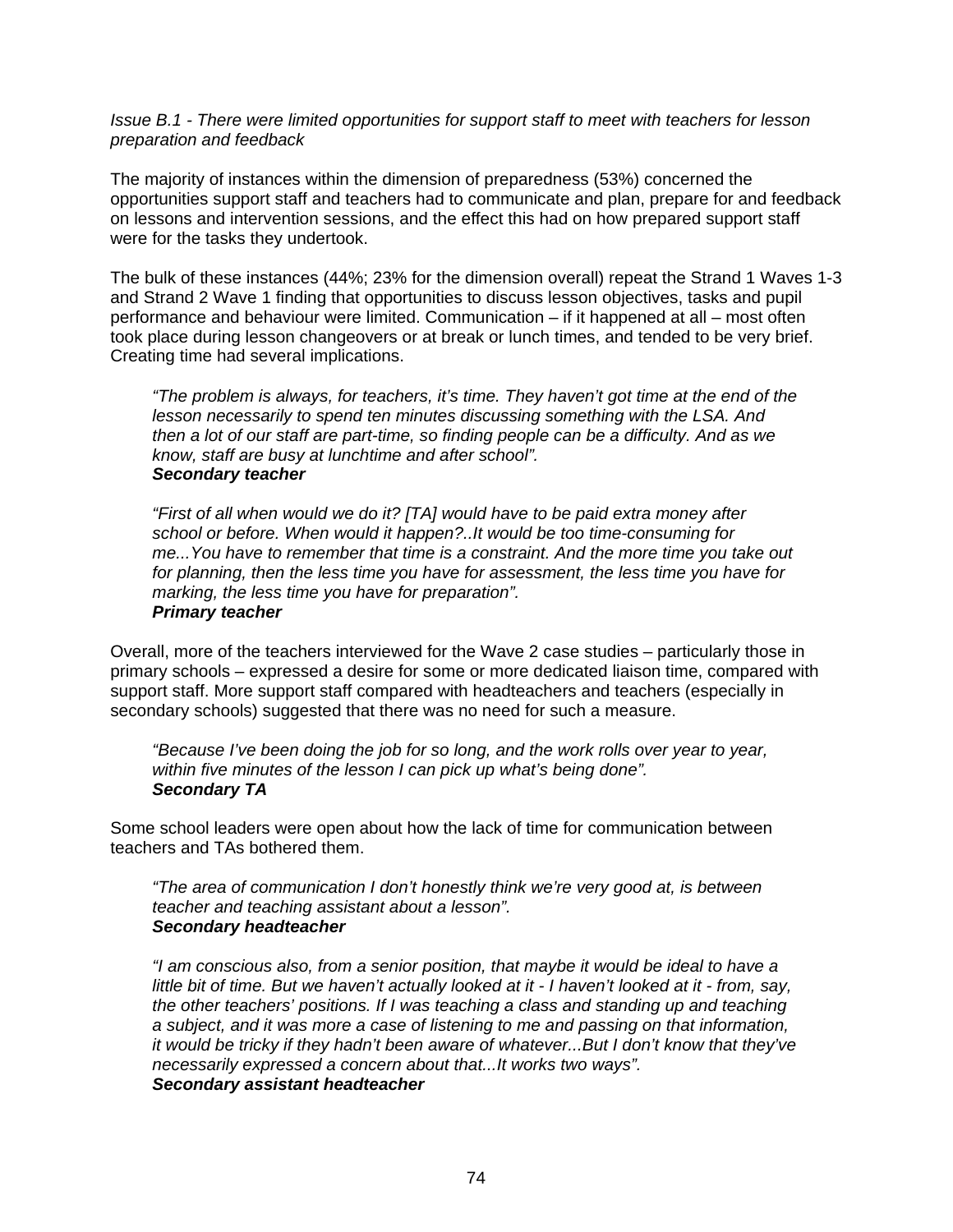Very few schools therefore had timetabled slots within the school day for teachers and support staff to meet, although a few gave some support staff non-contact time of their own or scheduled specific meetings to which they were invited (6%).

*"We have a planned schedule of assembly times when teachers cannot be in assembly and have time out with their TA, so they use that short time. I always tell teachers, when they're planning their TA timetable, bearing in mind they've got 25 hours, to plan at least one before-school or one after-school session when they can sit down...with their TA to go through their planning. And certainly the TAs have said it's absolutely marvellous, because they understand completely the planning, they understand completely the planning file, and if the teacher is ill and a supply teacher comes in, they talk the supply teacher through what's happening". Primary headteacher* 

Perhaps not surprisingly - and as the comment above demonstrates - there was a knock-on effect for support staff in terms of how prepared they felt they were for their roles, particularly those in secondary schools. Forty-two percent of the instances for this issue concerned the quality of preparedness, and 74% of these instances described support staff as receiving minimal or poor guidance from teachers. There was little detail about the specific role teachers wanted TAs to take in a lesson or task when supporting low ability / SEN pupils.

One primary TA said that she was given a copy of the class teacher's weekly lesson plans, but, "It doesn't say who I'm working with, what I'm meant to be doing. It just says what the whole class is doing". In the absence of any further explanation from the teacher, the TA described how she had to 'tune in' to the lesson in order to pick up essential content. Such evidence adds to the notion that much of TAs' work is 'on the hoof'.

*"[The teacher] puts up the work on the board, I'm then frantically trying to go through it to try and think of different ways to explain it to [SEN pupil]". Primary TA* 

This was a familiar situation described by many TAs in both phases, with some claiming that this put them under pressure.

*"If you're going in and you haven't got a clue what's being covered, you're as blind as the children or even more so sometimes". Secondary TA* 

Cover supervisors also described going in to lessons 'blind', and the implications lack of preparedness had for them could be significant in terms of managing behaviour and ensuring that pupils produced some work.

*"There are some staff who have totally embraced it; understand the role of a cover supervisor and do everything they can to make sure that the cover supervisor has everything they need...But there are some who don't truly understand the role of a cover supervisor and abuse it...There's no preparation there with some teachers...Where the cover supervisor has problems it's because the teacher's planning is poor".* 

### *Secondary headteacher*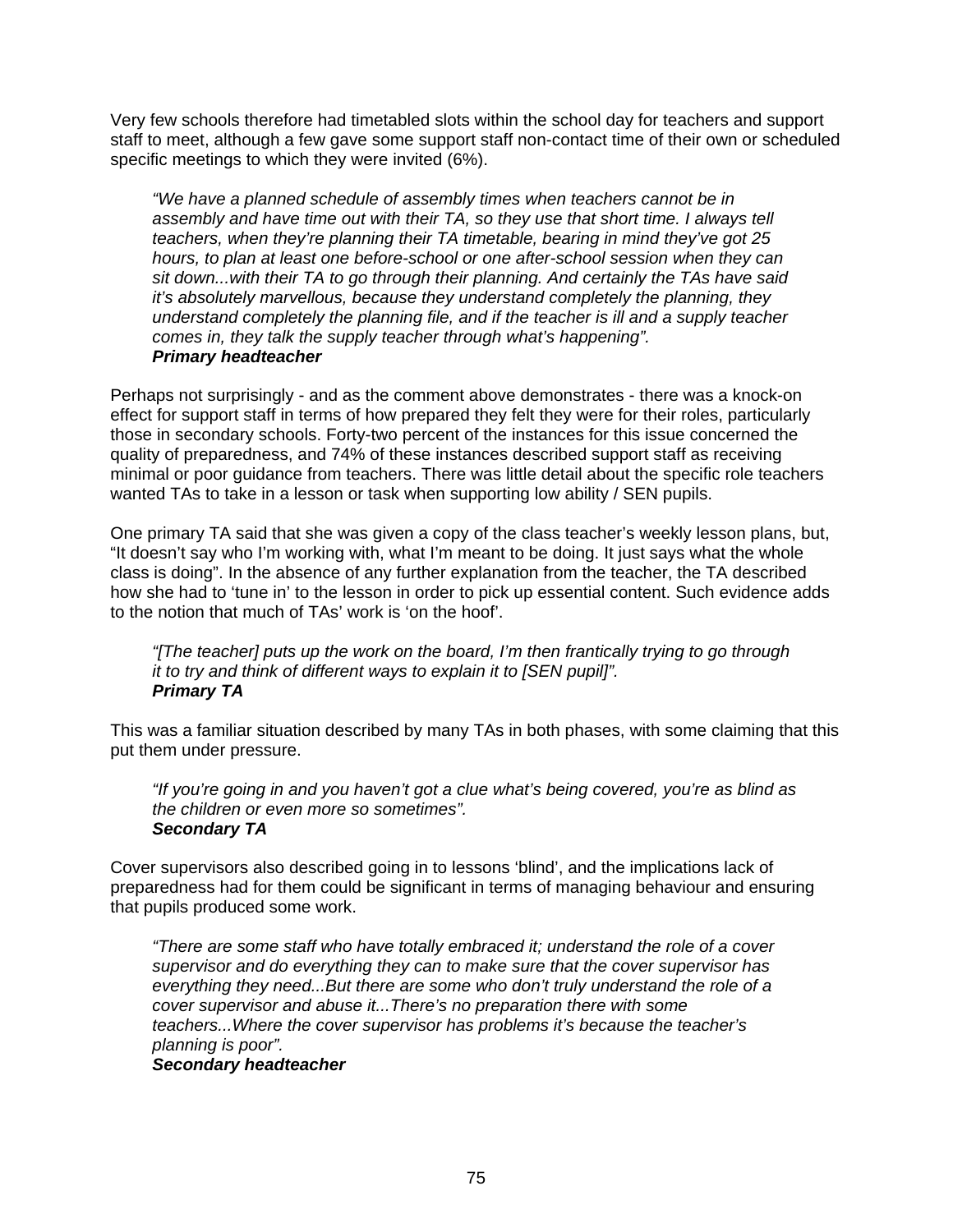*"The vast majority of the time you just walk in blind; so it's just really go into the room...It's really, really rare we get someone coming down saying, 'You've got my lesson. This is what I want you to do'. That happens about once every 20 lessons; not very often at all... So we don't really get that much back story, if you will, for the lessons".* 

## *Secondary cover supervisor*

In 11% of instances, the level of preparation was more thorough. A few schools had developed systems that took account of the shortage of liaison time, and tended towards the use of written forms of communication as a way of imparting instructions and/or giving feedback (8%). Lesson information for cover supervisors relied on such procedures, although as indicated above, the quality of this information varied.

One of the aims of the Strand 2 Wave 2 case studies was to identify and report examples of good practice in the deployment and organisation of support staff. To this end, highlighted below are examples from two primary schools that had established a planning policy, which ensured that teachers made explicit the role they wanted TAs to take in a lesson. The comments below demonstrate how their systems worked, the rationale behind them and the benefits they brought to the users.

*"The way funding is at the present moment…it can be really difficult to get an LSA. So when you've got someone with you for half the time you should capitalise on that as much as you can really...[So] for us, this [the planning sheet] is a form of communication. I outline to [LSA] briefly what I want her to do so she knows at the start of the week roughly how her week's going to go...Then she fills in for me how that session went, so then I've got notes on how that child did. Obviously [LSA] tells me verbally as well… But really it's a really great form of communication for us... I can make sure here that every session I have [LSA] with me, I've covered something. I know what she's going to do in that session. Because I can imagine there'd be nothing worse for her than if she walked in the room and I went, 'Oh, I don't know what you're doing'".* 

## *Primary teacher*

*"My whole week is clear from this, what I'm expected to do...It will be more or less the same: the name or a group of people that I'm working with every week...I'll comment...and that's [teacher's] feedback. If we don't get the chance at the end of the day to feedback, she's got it written...It's beneficial obviously, and the more communication there is between the teacher and their support staff, I think the easier it is for the children...So I benefit from this a lot". Primary TA* 

These extracts indicate that where liaison time was limited effective written communication systems encouraged and allowed feedback. Particularly effective were instances where teachers made a feature of including TAs in their planning, and were founded on the understanding that this was necessary for TAs and pupils rather than simply beneficial.

As mentioned above, communication and preparation procedures for cover supervisors varied within schools; some departments or teachers made more effort than others. As one headteacher pointed out, it was in the teachers' own interests to provide satisfactory instruction and work for cover lessons.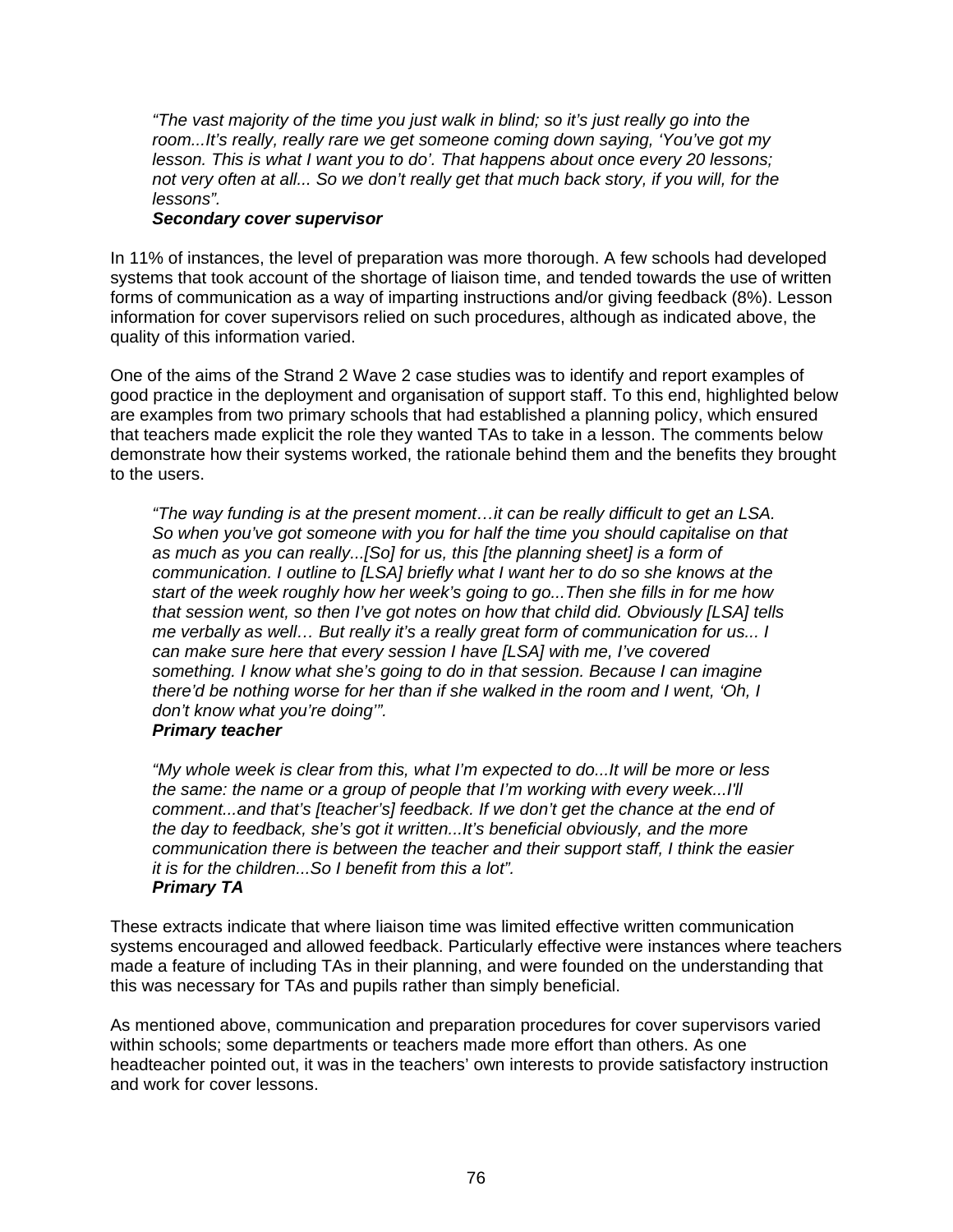*"Because in the end, when they come back, they have to pick up the pieces, don't they. So they need to get it right in order to make it easier for them". Secondary headteacher* 

The school led by the headteacher above had implemented a monitoring system in an attempt to establish consistency. Cover supervisors rated aspects of the preparation, the material left by the teacher, and the lesson itself.

*"[Teachers] don't get to see the grading sheets...They are given to [cover supervisor's manager] and she puts those away and collates them later on. So they don't get to see how I thought their lesson plan was on a scale of one to five". Secondary cover supervisor* 

*"The cover supervisors are very good now of informing us if they don't get good quality work or things like that...Nine out of ten times it is because the teacher didn't think and didn't leave the work. So they're given that friendly warning; if it happens again the warning might be a bit more severe". Secondary headteacher* 

The cover supervisor explained that the worst offending departments were 'named and shamed' among the staff team. Cover supervisors were then withdrawn from covering lessons in these departments until the situation had resolved. This dramatic action appeared to result in teachers almost immediately providing full plans in order to have the cover service reinstated.

## *Issue B.2 - Important pupil information provided by support staff is underused in teachers' planning, assessment and classroom interactions*

Seventeen percent of instances within this dimension concerned the extent of support staff's role in lesson planning and teachers' use of the feedback they gave. Almost as many support staff mainly primary TAs - were involved in planning lessons (33% of instances) as those that were not (34%). This is likely to be due to the different type of relationship primary teachers have, and the amount of time they spent, with the TAs they work with in the classroom compared to their colleagues at secondary level.

One primary teacher had a class-based TA who "isn't involved in planning, because she's there to support a [SEN] child". She argued that there was no need for this kind of involvement as the TA supported the pupil's attitude, rather than his ability.

As shown above, many TAs were solely responsible for planning the learning intervention sessions they delivered to low ability / SEN pupils. The teachers of the pupils involved in these programmes were detached from this day-to-day planning, delivery and assessment process. A few primary TAs planned lessons that they led when class teachers took their PPA time (see Issue E.3). Overall, joint planning with teachers was rare.

The teacher referred to in the comment above had a second TA who was responsible for leading literacy and numeracy intervention sessions away from the classroom, which involved the aforementioned SEN pupil and several other low ability / SEN pupils in her class. The TA planned lessons and assessed pupils' work independently of the teacher.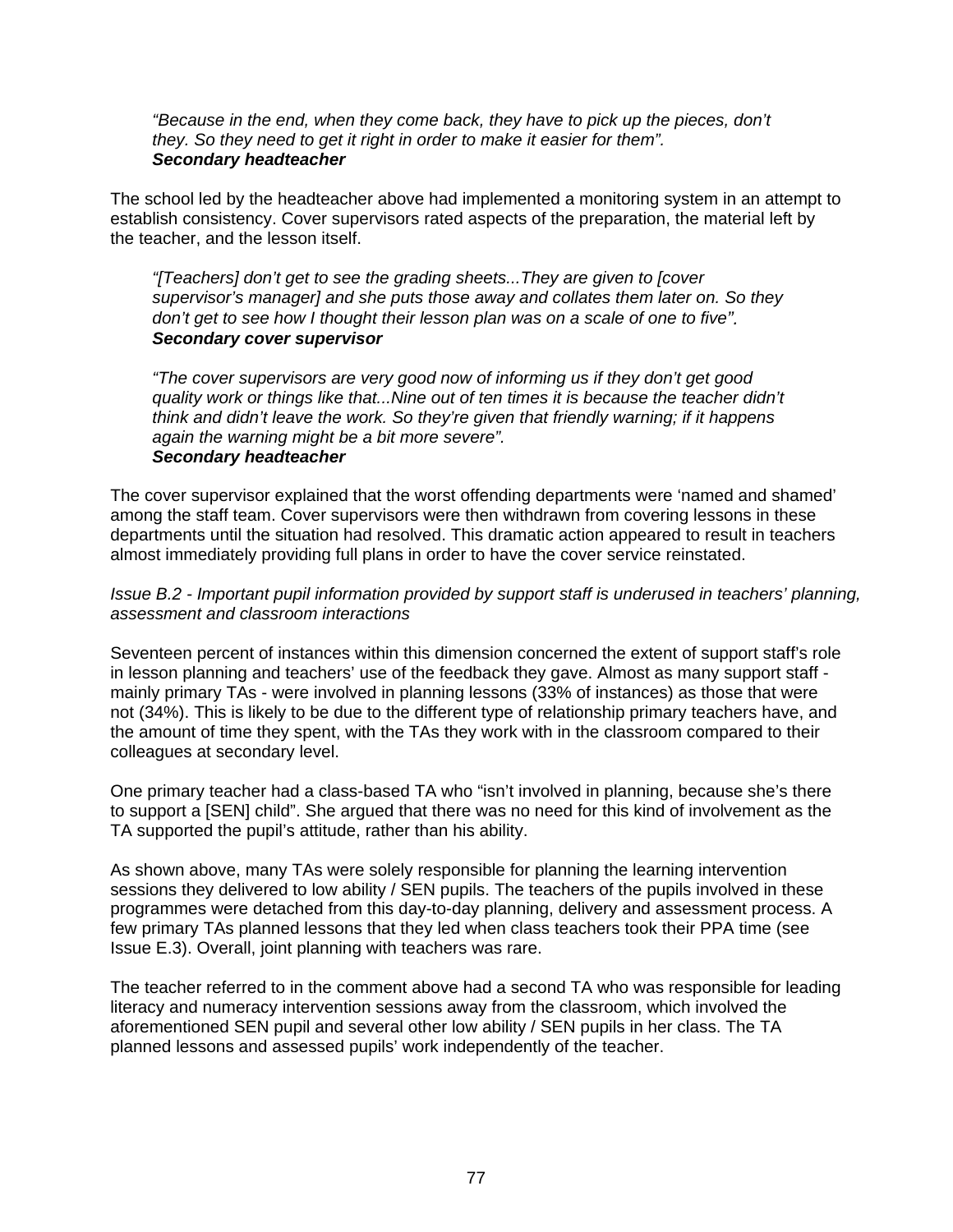*"[Tasks for literacy intervention] doesn't really go along with the teacher's plans. It's sort of more my own". Primary TA*

*"You get advice on how to do it [Springboard numeracy intervention] and I imagine [TA] is following that". Primary teacher* 

Reporting back to teachers was one of support staff's key duties, but views regarding the extent to which this information was put to use varied by role. All teachers who were asked  $(n=14)$ claimed that feedback from support staff on pupils' learning, progress and behaviour (both in and away from the class/teacher) informed their further lesson planning. However, only 13 out of 24 support staff who answered the same question agreed. Eleven claimed that their feedback to teachers was not used.

To refer once again to the teacher and TA above, the teacher said that she did not ask for information on the pupils that took part in these sessions nor, according to the TA, did she review the work they did.

*"It's [pupil work] all in a folder and probably someone will look at it at the end". [Researcher: Where does it go after it's done?] "In a box in the cupboard...I've been doing it [intervention programmes] last year and a little bit of the year before...and to be honest with you, I could have anything in them folders sometimes. Because...sometimes it gets looked at, other times it's taken out of the folder, put in an elastic band and it's put in a box with the books...I've never really known them to look at it to be truthful...It is bad, isn't it?". Primary TA* 

Many teachers failed to feed vital information about low ability/SEN pupils – their progress, weaknesses, engagement with concepts and tasks, etc – from interventions and other learning contexts into their wider curriculum planning and assessment, or used it to inform interactions with such pupils in classroom situations.

In such cases, there was a risk that this would lead to a lack of integration between teacher-led and TA-led learning. As the TA above explained, this disconnection meant that it was difficult for her to assess whether pupils were making any progress in class, and she found herself reinforcing the same concepts (e.g. number bonds) week in, week out. Moreover, as Issue B.1 shows, there was very little evidence in teachers' lesson plans and/or instructions for support staff to suggest that they had given particular consideration to these pupils' specific needs.

A number of TAs found it frustrating that teachers did not tap in to their detailed knowledge of the pupils they supported, as they believed they had a lot to offer. One secondary TA felt that many teachers in the school did not access the SEN information which was available to all staff.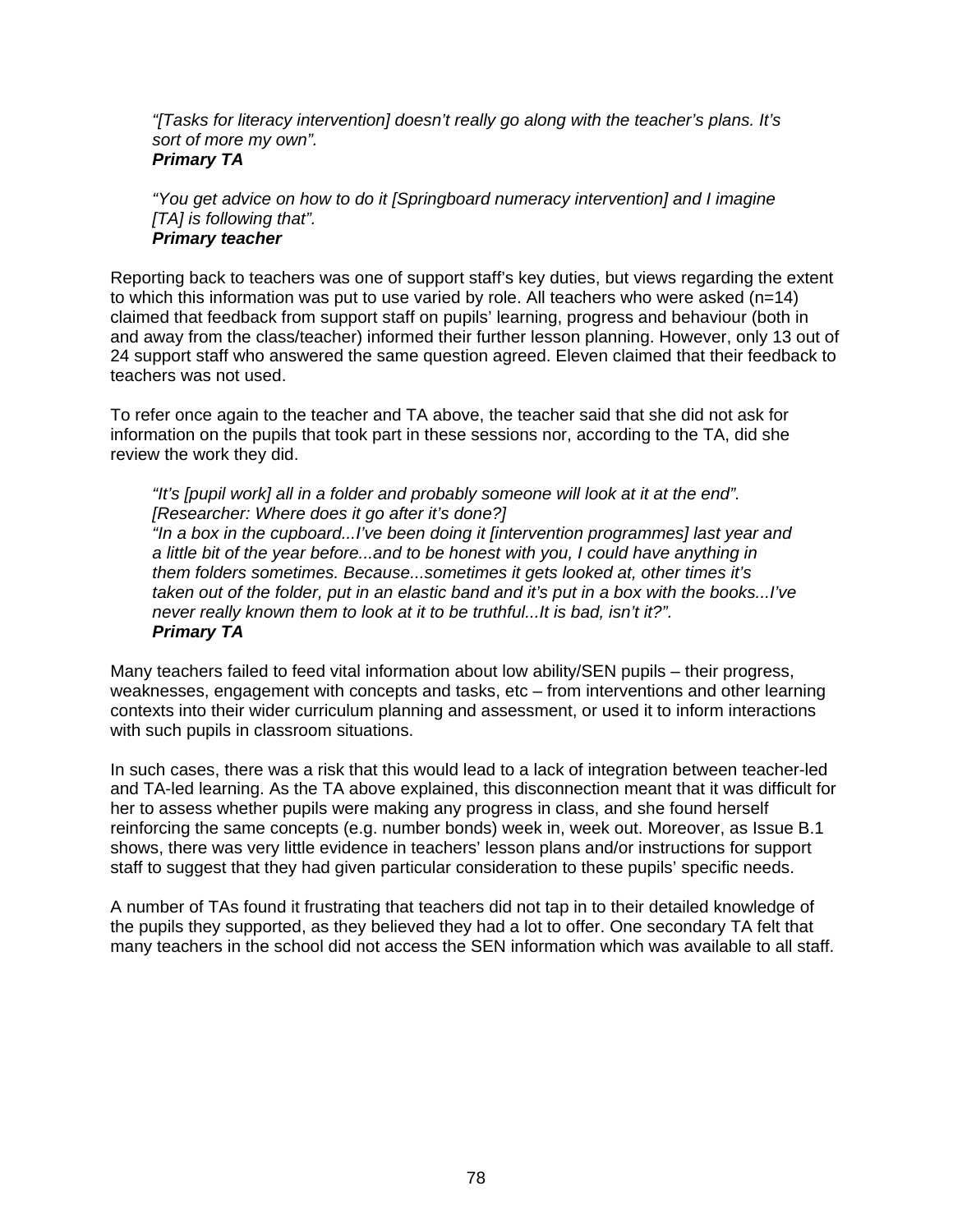*"We know the pupils we work with better than the teachers do. Because we're grass roots with them…what they can and can't spell; what their reading is like. So you know they're not going to be able to access something...We're told the needs of all the pupils before they start - the background from primary school - so we all know. But whether people choose to look at the lists…One of them's got a toilet problem…the teacher wasn't aware of that, but he was given the same information as me. So it's whether they choose to look at it or not". Secondary TA* 

In general, support staff in secondary schools were much less involved in lesson planning and their feedback used less, compared with those in primary schools, although there were variations within schools in the same phase.

In contrast to the teacher disengagement and detachment described above, there was evidence that teachers in secondary schools - who historically had taken longer to adjust to the introduction of support staff - were now more receptive to feedback.

*"I think it's this attitude that some teachers have of 'us and them'. Those that do embrace it…they do listen to the LSA and then that will affect future planning of that group. And then you have some who actually do the lip service and they don't see any change. Because it's a case of, 'What do you know?', kind of attitude. But that is in the minority".* 

#### *Secondary headteacher*

*"Over the last two or three years, particularly in secondary schools, I think there is more of a general realisation of the fact that [TAs] are around and that they can be rather more useful than some people might have thought three or four years ago". Secondary TA* 

The following comments from a teacher and TA who worked together provide an example of useful practice. They illustrate how, even though communication is often brief, the specific and detailed information TAs have can be vital in helping teachers make decisions about future lessons, and furthermore, give nuanced meaning and understanding to particular events.

*"That's usually done very quickly at the end of the lesson, because obviously we're moving straight on to another lesson most of the time. The discussion I had at the end of the science lesson was one of the boys had done a project - they'd all been set projects - and we'd done work in personal study on this project, but the work he brought in was nothing to do with what we'd done. He'd literally copied it off the computer. So I then went to the teacher and said, 'Look, I don't feel that's right. I don't feel he should be given a good mark'. Yes, it looks fantastic, but it's not his work! I've asked him four sentences out of his project - just simple sentences - what they meant, and he didn't know. Now, that says to me he didn't even read what he cut and pasted, never mind understood it. And so I discussed that because that was work that was handed in in the lesson...[Feedback is] very important. You can't do another lesson without feedback".* 

## *Secondary TA*

*"[TA will] let me know if they struggle with a particular aspect of it, so I can think, 'Well, next time round, let's see if I can do it in a different way". Secondary teacher*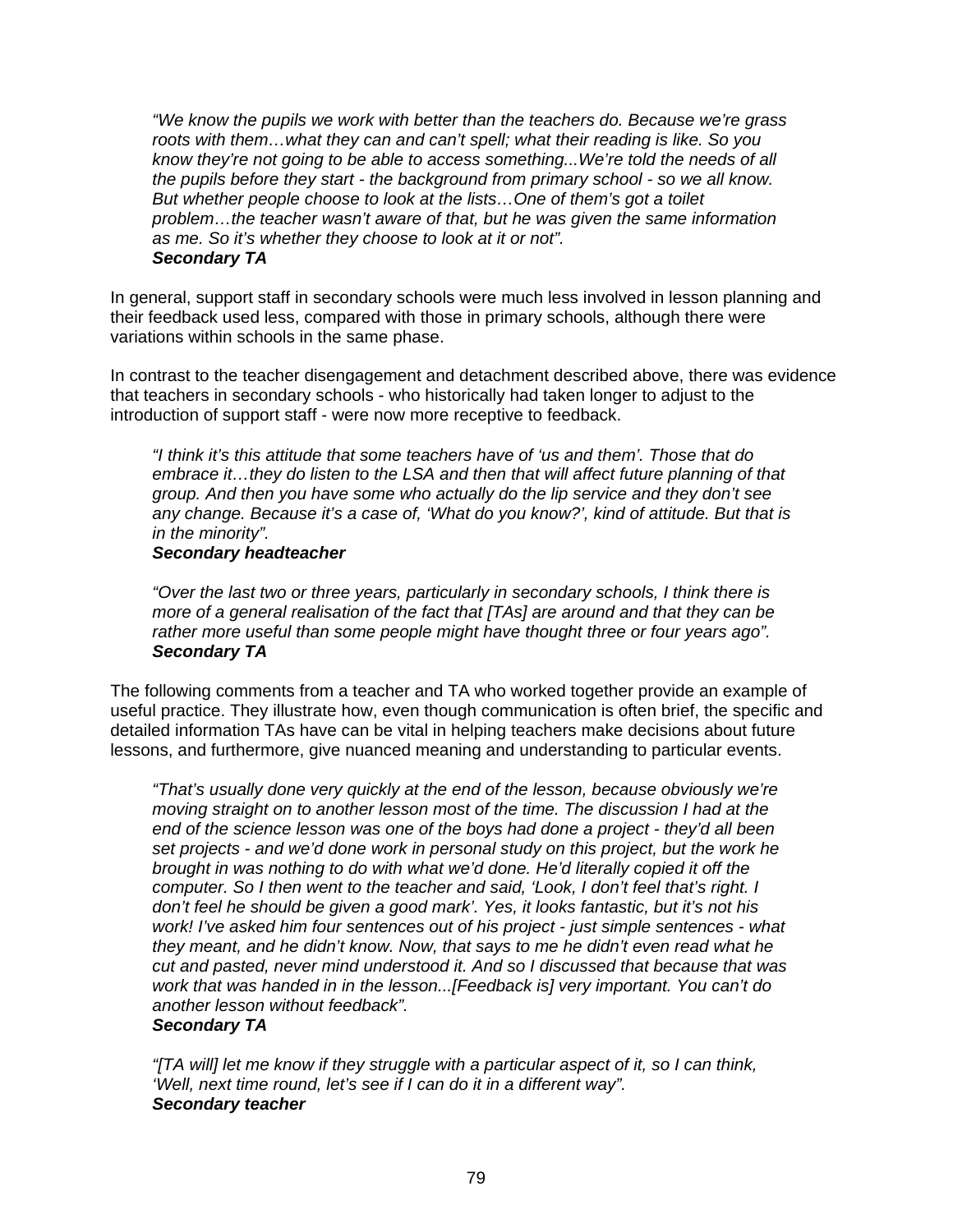Feeding back to teachers had a slightly different emphasis for teachers whose lessons were led by cover supervisors. During classroom observations, cover supervisors were seen writing notes, mostly in relation to pupil behaviour and their engagement with the tasks set. Some also informed teachers about the quality or quantity of the work they had provided, which again some teachers were able to use to inform further planning.

*"I'd normally get the lesson plan with a little comment on the bottom as to how it went: so-and-so did this; this many got on to the extension tasks; that kind of thing. So there's that kind of feedback...The following day we don't necessarily have time for a catch-up because she's teaching other classes, and I'm teaching my classes. But you get a feedback on the progress that was made and any kind of behavioural issues that need additional support...You just adapt if for the next time. I trust [cover supervisor] that if she says, 'This was too easy for them', or whatever". Secondary teacher* 

Once more the extent to which teachers sought and used this information varied between and within secondary schools. One teacher - although he received notes about cover lessons explained why he did not follow up feedback from cover supervisors.

*"You've got the best people to tell you, in that the next day you've got the kids there and you say to them, 'OK, what did you achieve? What did you do?' Regardless of what someone has told you or what their perception of it is…you just say, 'What did you actually learn? Did you watch a video or did you do that worksheet? Let me have a look at it'. And then once you've judged what they've actually got from the lesson from your point of view - [you can decide to] go over it or carry on". Secondary teacher* 

*Issue B.3 Support staff gain subject and pedagogical knowledge via on-the-job experience* 

Instances relating to how support staff obtained subject and pedagogical knowledge, and the extent of this knowledge, comprised 28% of instances for this dimension. The lack of opportunity for pre-lesson preparation meant that TAs very often picked up important information on learning tasks via teachers' whole class input (49%; 14% for the dimension overall).

*"I think it's [pedagogical knowledge] just instinctive to be honest. I think it is [experiential]. Yes, Totally. It's not a specifically, 'Go out and learn how to do this'; it's, 'Watch what everybody does and do it our way'". Primary headteacher* 

Support staff gaining subject and pedagogical knowledge via formal and informal training (21%) or through pre-lesson instruction from teachers (18%) accounted for fewer instances. TAs in post for several years were thought to need less teacher guidance as they were able to draw on their experience.

*"There's usually an objective on the board anyway, so the children know, support staff also know what the objective is, you know. And [TA is] very in-tune as well. Because she's been here for many years, she knows...I wouldn't say they need a great deal of subject knowledge. They just need to observe what you're doing and carry that through....If you're taking mathematics, there's many ways to do subtraction or multiplication…So it's important that the teacher communicates to the support staff which method we're looking at today, or this week". Primary deputy headteacher*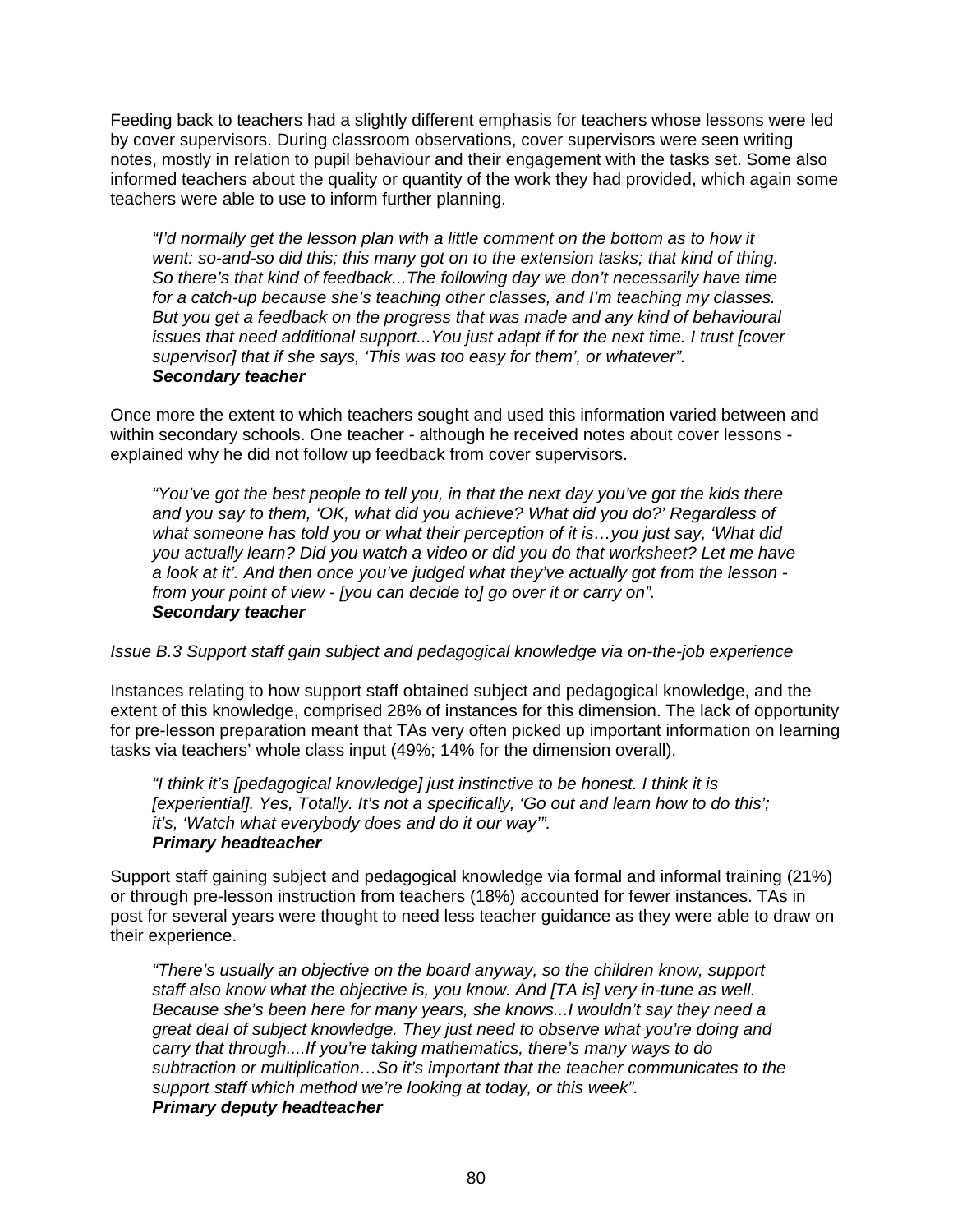For specific aspects of support, TAs were often expected to rely on prescribed materials.

*"How I plan for it [delivering ALS literacy intervention] is that there's a scheme of work that's just there for me, and all I have to do is read it. And it has the resources that I need, all of which are able to be photocopied and some put on card or laminated.* So everything is there for me and I don't actually have to deviate from the *content at all". Primary TA* 

In comparison with teachers, support staff's greater knowledge of supported pupils' abilities, needs and character - something frequently mentioned by interviewees (see Issue B.2) - was also believed to reduce the need for communication with the teacher. The shortcomings of this 'on the hoof' and experiential means of preparation was reflected in support staff's views on preparedness reported in Issue B.1.

Some comments from interviewees echoed findings from the transcripts of TA-pupil interaction and exposed a lack of basic subject knowledge which should be assumed essential for supporting low ability / SEN pupils (12%).

*"Some of them [TAs] are excellent, but they are not teachers and do not have that curriculum knowledge...Some of them don't have a level of basic skills - literacy and numeracy - that would enable them to be teachers". Primary headteacher* 

A number of TAs believed that they could turn their knowledge deficiency to their advantage, using it to raise the confidence and facilitate the participation of the pupils they supported.

*"If they know that you don't know how to do it as well, they quite like that. Because you're sort of more on their level then and you're learning with them". Secondary TA*

The need for subject and pedagogical knowledge had different implications for cover supervisors. Headteachers, following the national guidance, said that cover supervisors were not expected to teach, yet like TAs, many said that their role encompassed a pedagogic element. Again, as for TAs, this was not supported by training.

*"[Training for cover supervisors] is very much ad hoc…and it is something that we would benefit from nationally. Because if cover supervisors are here to stay - and I think most schools use them - we need to look and see if there's some way we can support them".* 

#### *Secondary headteacher*

In terms of subject knowledge, cover supervisors struggled to support pupil learning in subjects with which they were unfamiliar. There was, however, evidence that schools were attempting to capitalise on cover supervisors' skills and knowledge when assigning cover duties.

*"It gets harder in certain subjects like languages. Subjects like English and maths and science, I find it quite easy to help them if they don't know the answers. But in languages and stuff, it's hard to advise them, because if you don't know the language, you're a bit powerless really to help them out. So I try and help them as much as I can...Certain [cover supervisors]...have got specialisms: [X] is very fluent*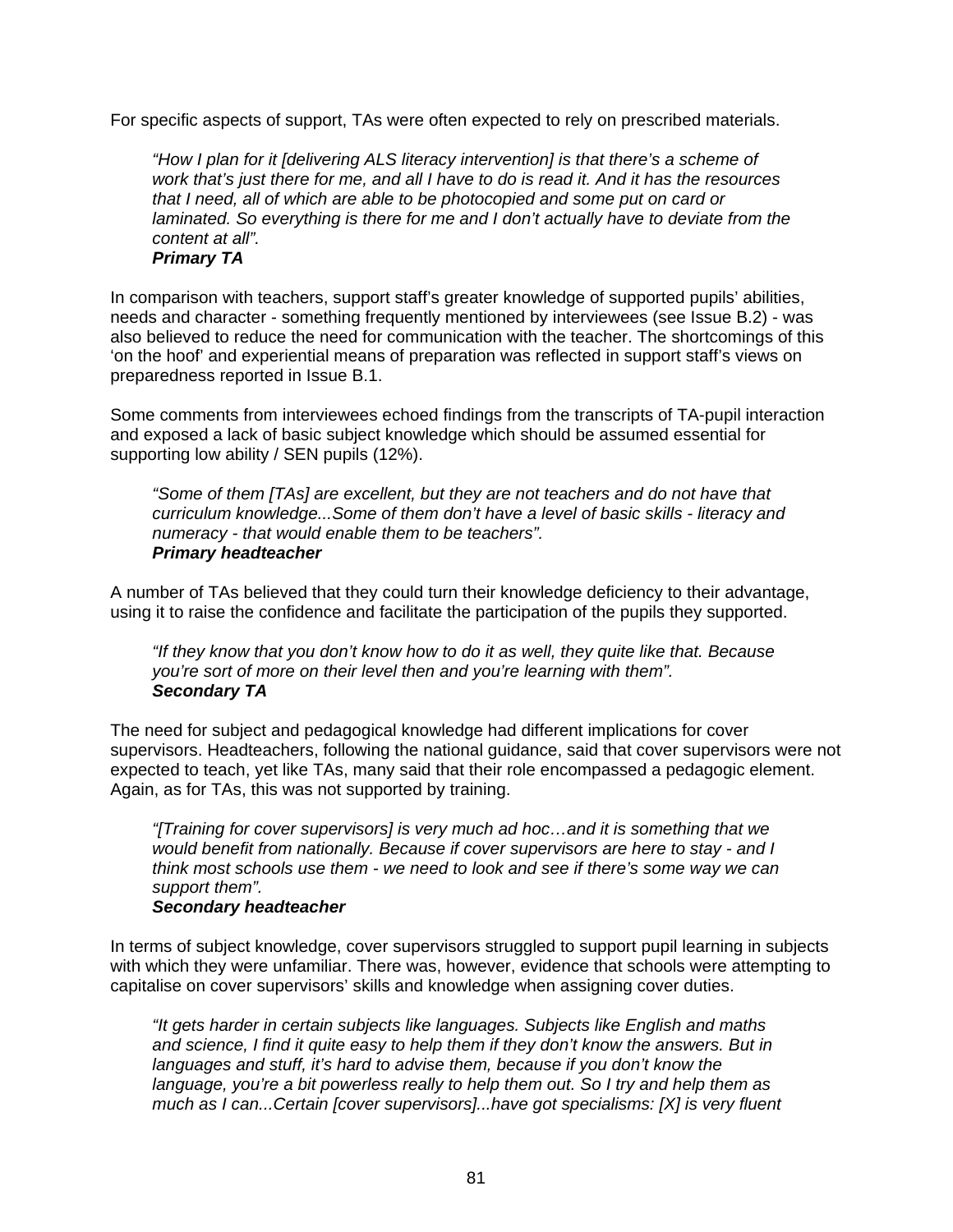*in German; and I'm quite good at art and English; and [Y] is good at performing arts and stuff. And I think that is taken into account when assigning the cover". Secondary cover supervisor* 

## **5.2.3 Dimension C: Support staff deployment**

Deployment covers the choices made by headteachers and teachers about use of support staff in schools and classrooms. This dimension adds depth to the structured observation data by addressing the intentions behind deployment choices and the outcomes -– intended and unintended - they produced. Three issues emerged from the case study data (see Table 5.18).

**Table 5.18 - Issues in relation to support staff deployment (individual respondent level data)** 

|                                                                                                                                                          | Primary |     | Secondary |     |              | Total |
|----------------------------------------------------------------------------------------------------------------------------------------------------------|---------|-----|-----------|-----|--------------|-------|
|                                                                                                                                                          | n       | %   | n         | %   | $\mathsf{n}$ | $\%$  |
| <b>Issue C.1 Support staff are deployed to affect</b><br>pupil learning indirectly, but have a direct impact<br>through differentiation                  |         |     |           |     |              |       |
| Pupil engagement and management (indirect<br>impact)                                                                                                     | 59      | 61% | 85        | 72% | 144          | 67%   |
| Enhancing pupil learning (direct impact)                                                                                                                 | 37      | 39% | 33        | 28% | 70           | 33%   |
| Total for Issue C.1                                                                                                                                      | 96      | 45% | 118       | 55% | 214          | 25%   |
| Issue C.2 Role clarity can be affected by the<br>responsibilities given to or taken on by support staff<br>Teacher and support staff roles are different | 44      | 20% | 58        | 34% | 102          | 26%   |
| Teacher and support staff roles are similar                                                                                                              | 34      | 15% | 21        | 12% | 55           | 14%   |
| Support staff autonomy                                                                                                                                   | 37      | 17% | 22        | 13% | 59           | 15%   |
| Support staff role / responsibility regarding<br>marking and assessment                                                                                  | 70      | 31% | 34        | 20% | 104          | 26%   |
| Deployment policy and practice; and perceptions<br>of support staff                                                                                      | 38      | 17% | 36        | 21% | 74           | 19%   |
| Total for Issue C.2                                                                                                                                      | 223     | 57% | 171       | 43% | 394          | 46%   |
| Issue C.3 Pupils supported by support staff - specifically<br>TAs - are at risk of being cut off from the teacher, the<br>curriculum and their peers     |         |     |           |     |              |       |
| Pupil separation from teacher, curriculum<br>and / or peers                                                                                              | 47      | 78% | 55        | 86% | 102          | 82%   |
| Teacher interaction with low ability / SEN pupils                                                                                                        | 13      | 22% | 9         | 14% | 22           | 18%   |
| Total for Issue C.3                                                                                                                                      | 60      | 48% | 64        | 52% | 124          | 14%   |
| Other instances                                                                                                                                          | 81      | 61% | 52        | 39% | 133          | 15%   |
| <b>Total for Dimension C issues</b>                                                                                                                      | 460     | 53% | 405       | 47% | 865          | 100%  |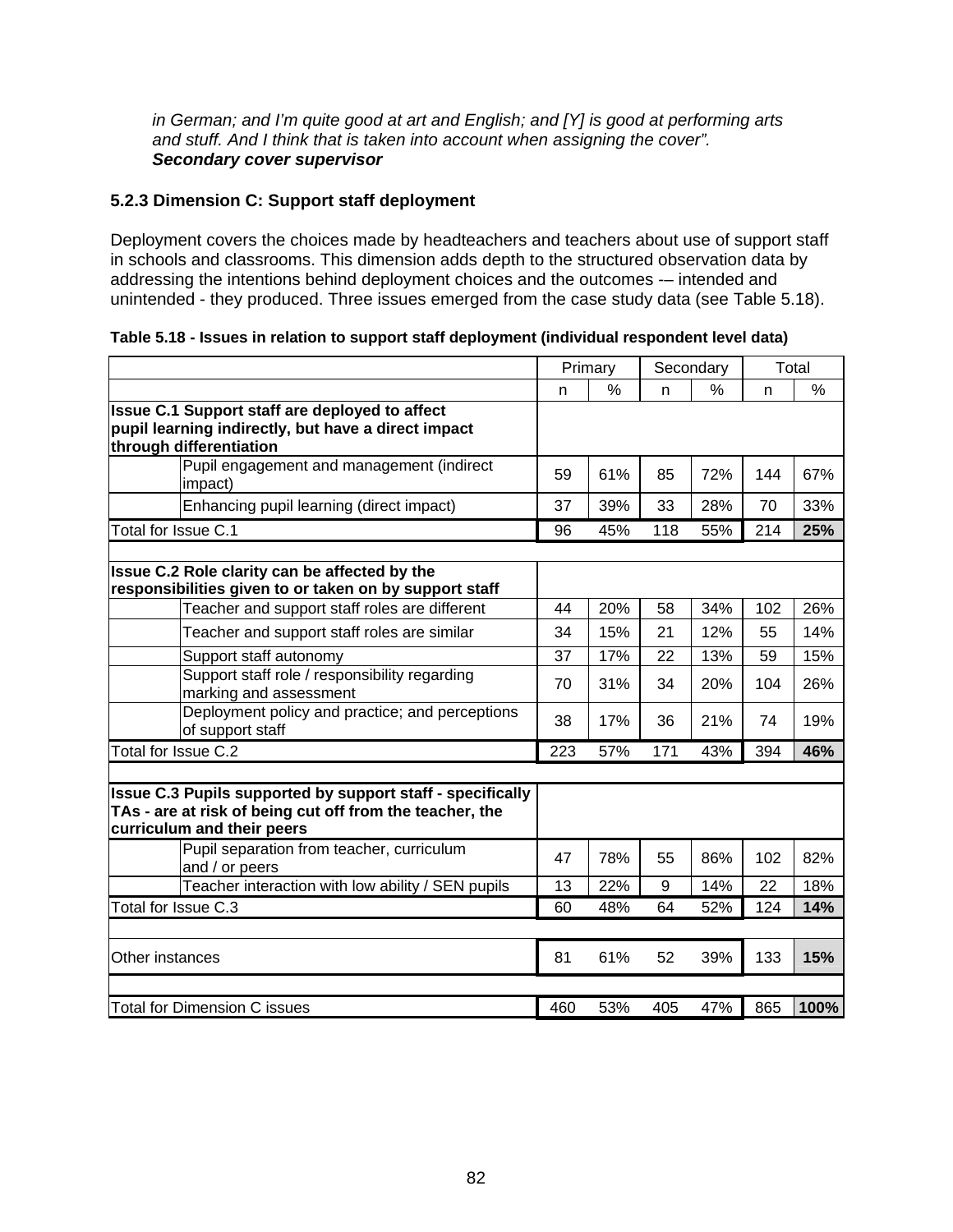## *Issue C.1 - Support staff are deployed to affect pupil learning indirectly, but have a direct impact through differentiation*

Descriptions of the models and purposes of support staff deployment comprised 40% of all instances for this dimension. The majority of these (62%; 25% of all instances for this dimension) can be categorised as factors that have either a direct or indirect impact on pupil learning. For all schools, two-thirds of these instances (17% for the dimension overall) related to pupil engagement and management (indirect impact), whilst the remaining third (8% for the dimension overall) related to enhancing pupil learning (direct impact).

It is necessary at this point to clarify how these terms - 'direct' and 'indirect' - are used in this report as they slightly differ to how they have been applied elsewhere in this study. The timelog analysis (see Blatchford et al., 2008) grouped 91 support staff tasks into six general categories, according to who was supported and in which way. Broadly, tasks performed by TAs and cover supervisors that featured in the following timelog categories - 'support for teachers and / or the curriculum' (e.g. feedback, administration, resources); 'direct pastoral support for pupils' (e.g. mentoring, personal care needs); and 'indirect support for pupils' (e.g. record keeping) - are described here in the Strand 2 Wave 2 case study analysis as having an *indirect* impact on pupil learning. Most of the tasks grouped in the timelog category 'direct learning support for pupils' (e.g. delivering lessons / learning activities, helping pupils to understand instructions) are those that have a *direct* impact on pupil learning. This categorisation reflects the extent to which the role of pupil-based support staff has developed to that of having a distinct pedagogical function.

The analysis of the Wave 2 case study data focuses on the direct and indirect nature of TA and cover supervisor roles in, and their impact on, pupil learning. In this sense, by performing clerical tasks for the teacher, for example, the TA has an indirect effect on pupil learning as the teacher is able to spend more time on lesson planning. The following comment provides a typical example of the way in which TAs were deployed to have an indirect impact.

*"We need them [pupils] on task. So that's one: keeping them on task. Two, is to build confidence. All six of those [supported] children are, 'I can't do maths. I'm rubbish at maths. I can't do it'. So very much to get them to work independently, confidently, and actually using and applying. And that's the biggest thing that I would hope that any adult in here was doing...support to make the children use and apply the skills they've already got. Because it's all there, it's just making them think as well. It's to keep behaviour down as well; and it's to support basically and encourage and enthuse…What more can you ask for if they're enthusing the children about education? It's probably the most important thing". Primary teacher* 

Ensuring pupils remained on task, focused and listened to the teacher, and dealing swiftly with off-task activity, were mentioned more by secondary school staff. Secondary TAs were more likely to be deployed to act as 'an extra pair of eyes'. In this sense, the purpose of support for pupils had become conflated with the support TAs provided for teachers. In many ways, this did not present a conflict as both were seen as having a positive indirect effect on learning. As we have found before (see Blatchford et al., 2008) the presence of a TA in the classroom was seen to lead to improved behaviour and, by micro-managing the behaviour of supported pupils in particular, minimised disruption to the lesson, allowing teachers to focus on teaching the rest of the class.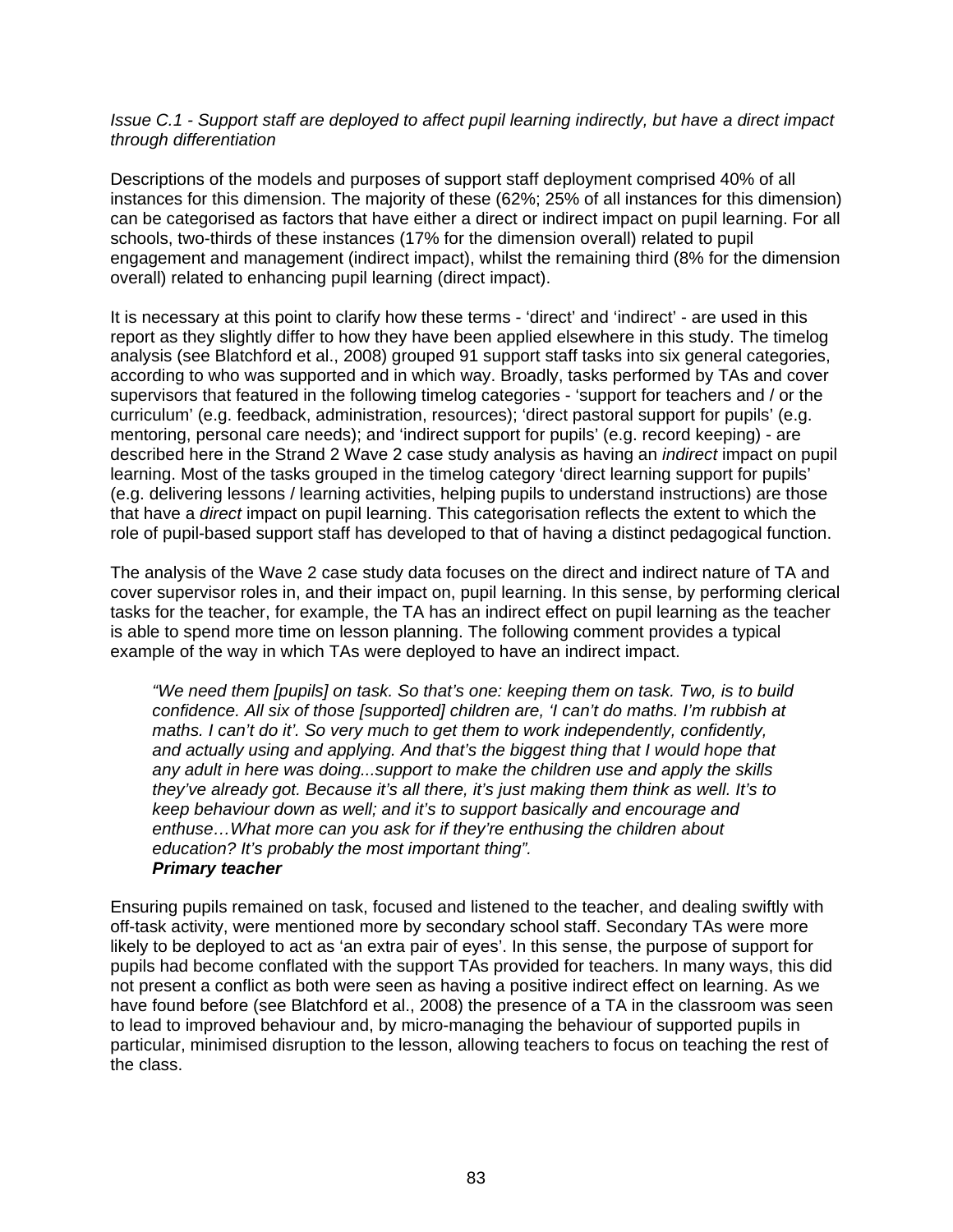*"I have many staff [teachers] coming on to me [asking], 'Can I have support?' 'Why do you need support with eight children?' 'Because the behaviour improves when the*  LSA is in the room'. And then their children make more progress because they're *better behaved. But is that a justification for having an extra LSA? They're not in there to support the teacher with the behaviour; they're in there to support the children, learning. But it's a grey area, because sometimes – because the LSA is in there – they are adding to the progress of the child because their behaviour is modified. So they are progressing educationally. Without them in the class, they'd mess around".* 

## *Secondary SENCO*

In a similar way, and as found in the analysis of teacher questionnaire data in Strand 1 Waves 1- 3 (Blatchford et al., 2009), some teachers felt that the presence of a TA in the classroom allowed them to meet the needs of pupils with SEN/behavioural needs, and a policy of inclusion, whilst again, they could focus on the majority of the class.

*"[TAs are] seen as kind of an inclusion resource basically, so we're able to keep those kids in class and move other kids on". Primary teacher* 

*"I think having support staff in the classroom undoubtedly helps. There's no doubt about that...Ten years ago, some of the children that I'm teaching now, I didn't teach. They didn't come to this type of environment…Some of the children with some of the learning needs…were just excluded from mainstream schooling, and it was a case of, 'Their needs are so specific, we can't possibly meet them'. And now those children are in mainstream classrooms being supported in mainstream classrooms by a separate member of staff".* 

#### *Secondary teacher*

Some TAs and other support staff had a wider role connected with pupil wellbeing, supporting aspects of development (e.g. social and emotional) that could indirectly affect pupils' classroom performance. This was seen by secondary schools in particular as a way of allowing teachers to give increased focus to the activities that had a direct impact on learning.

*"The school has dramatically changed in terms of support staff since the teaching and learning responsibilities - TLRs - changed. And with that we took the opportunity to take some work, which had been traditionally done by teachers and employ support staff...[We] did away with heads of year, who were teachers, and the basic reason for that is because their role as the head of year often interfered with their role in the classroom; made them less efficient in the classroom". Secondary headteacher* 

Almost all of the schools in the sample used TAs to deliver learning interventions, which had a direct impact on pupil learning. TAs were also the means by which teachers ensured that pupils received differentiated input, typically repeating and reframing material and instructions, often done 'on your feet'' [see also Dimension D: support staff practice].

*"The direction becomes much more pinpointed to their needs, whereas the teacher is talking generally. So the differentiation there comes much more from me than from the teacher". Secondary TA*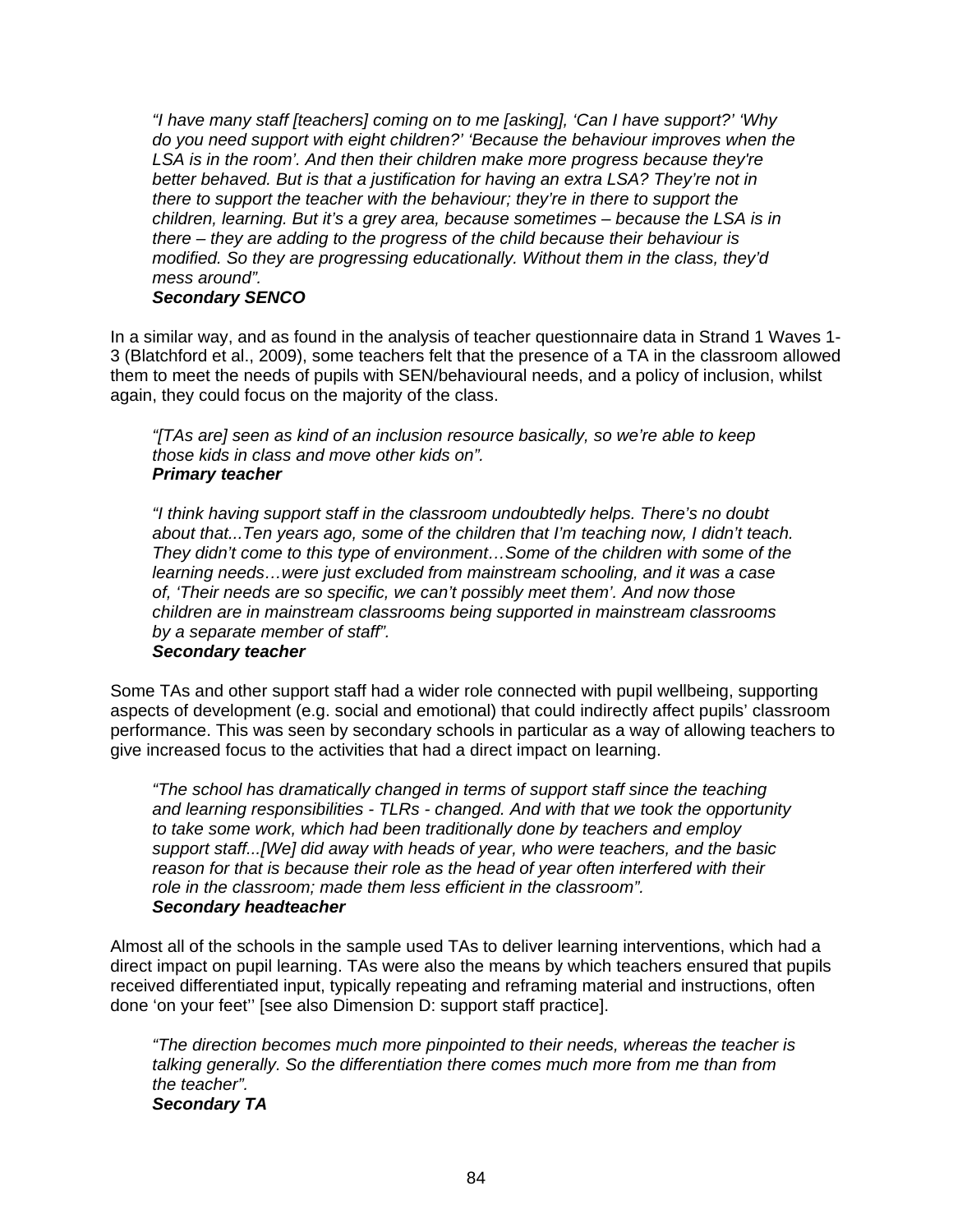*"...if they're [TAs] kind of within a group, working within a group, they should be looking to differentiate for the teacher". Secondary headteacher* 

*"It's normally done on your feet and in a classroom, it's not usually planned beforehand...That's really difficult; it's really difficult". Secondary TA* 

The structured observations revealed that low ability/SEN pupils supported by TAs were more likely to be given a differentiated task when working away from the classroom compared to in class. It is interesting to note, however, that a few secondary schools deployed TAs to prepare differentiated material for use in the classroom by the teacher.

*"[If] I were the head of history and I had somebody [LSA] for an hour a week, and I've got this child or a couple of children in the class, I may say, 'Could you look at some of these videos and do me some guidance notes?'...What's happening is, the LSA is using their time to write guidance notes that will impact the child...They're still supporting the child...we're just intending to put a portion of their time into preparation. It is not going to be that they disappear from the classroom. What is important is that some work is done, which pre-empts your [teacher's] role with the child".*

#### *Secondary SENCO*

Many TAs, mostly in primary schools, undertook low level clerical tasks for teachers (photocopying, collecting money, etc), but issues connected with this were much less of a talking point among staff compared with the Strand 2 Wave 1 case studies, indicating that this aspect of workload reform, certainly in relation to TAs, had become embedded.

Such workload reform was the basis of the National Agreement, which sought to deploy support staff in roles that would indirectly help to raise standards. Yet it is worth noting that in the development of this policy, consideration was also given to the direct impact support staff can have on pupil attainment, through overtly pedagogical input, in the 'kinds of teaching activity [that] could be delegated to trained, high-level teaching assistants and...those with further and higher education experience' (DfES, 2002, p22). These tasks and functions were later defined in the National Agreement as 'specified work', which support staff could undertake 'in order to assist or support the work of a qualified teacher in the school' (DfES, 2003b, p9). This, in effect, suggests that support staff deployment will have only an indirect, not a direct, impact on pupil learning.

In practice - and as reported in Wave 1 - the extent to which support staff, and TAs in particular, might have these types of impact varied between and within schools, depending on the ethos of the school and the will of individual teachers in whose classes they were deployed.

*"I could take you to a classroom where the teacher, in effect, really expects the teaching assistant to sit down, not move round the room too much, and operate in a very formal manner. I could take you to another classroom where the style is of two adults working in the lesson together. And on some occasions - it might only be for a couple of minutes - the teaching assistant might be leading the lesson". Secondary headteacher*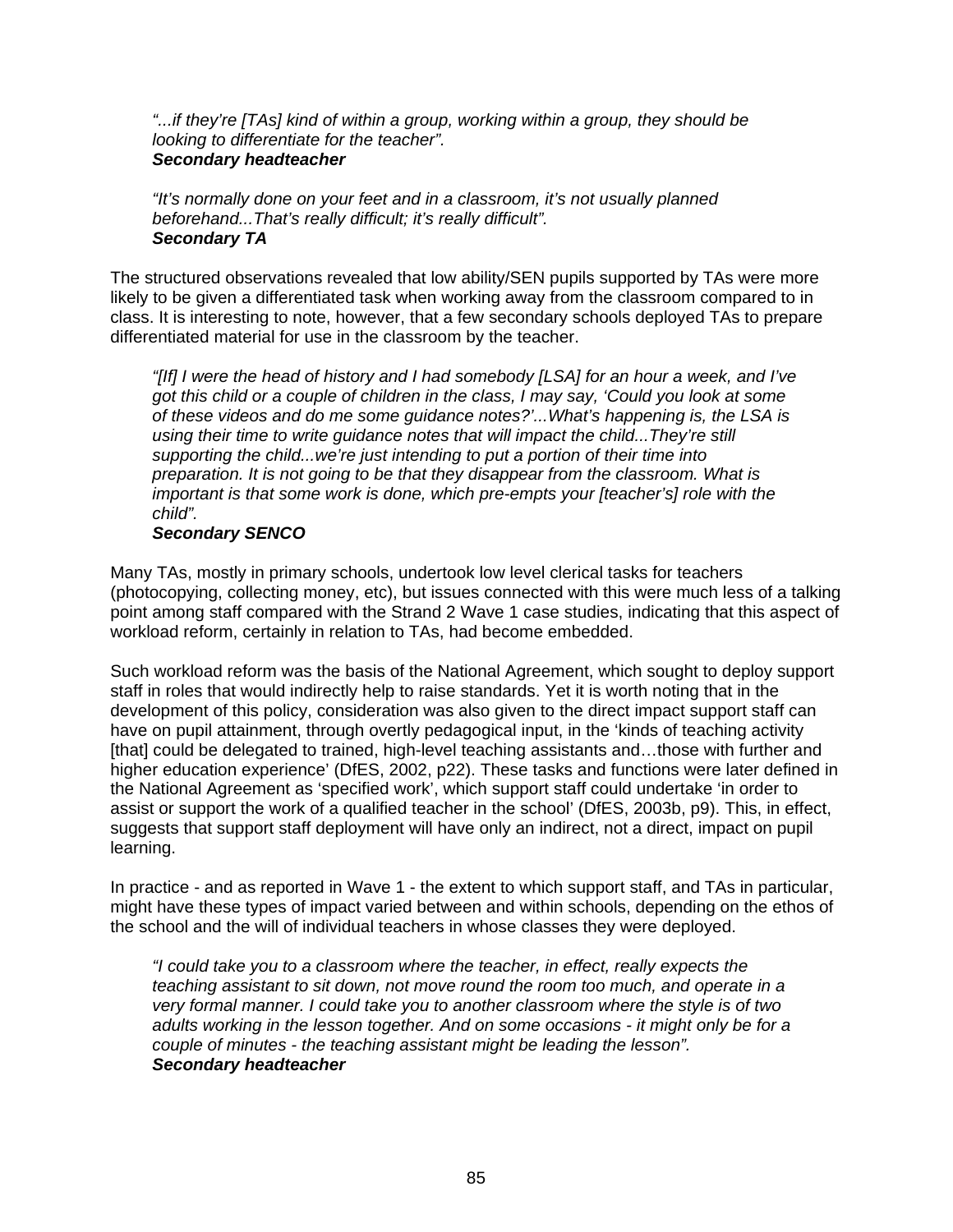## *Issue C.2 - Role clarity can be affected by the responsibilities given to or taken on by support staff*

The bulk of instances (46%) within this dimension concerned aspects that defined teaching and support roles. Overall the roles were more often described as different (26% of instances for this issue) than as similar (14%), particularly by secondary school staff.

*"Ultimately it's my responsibility for the learning and progress of these children. Whereas, obviously they [TAs] have a role within that, I think the buck stops here...My role I think is: I'm in charge; this is my space and I organise what goes on. Whereas I think [TA] is waiting much more for direction...[TA] has more time to talk individually with children because I'm looking at the whole picture about what's going on; she's picking up on individual work...So whereas I might be saying [to pupils], 'I want you to include this in your writing: the adjectives, etc', [the TA is] actually sitting down and might find that the child isn't using capital letters, for instance. So then they might just stop and say, 'Well, let's just go over this as well as what's going on in the lesson'. And they have the discretion to do that".* 

#### *Secondary teacher*

*"Our role stands as cover supervisors, not cover teachers…We shouldn't really be responsible, or the work shouldn't determine that, we teach, in inverted commas. We're supposed to supervise and facilitate their learning rather than actually directing the lessons...I suppose it's kind of like the missing link between being a babysitter and a teacher".* 

#### *Secondary cover supervisor*

Teachers were responsible for class level factors over which support staff had little control (e.g. lesson planning and delivery), whereas the work of support staff was characterised by spending more time and giving greater attention to individuals or group of pupils - something the structured observations showed they did much more often than teachers. The following comments are typical of the many teachers who described how the pressure of getting the class through the curriculum and ensuring that lesson objectives were met prevented them from having the kind of interaction with pupils that TAs had.

*"The two [School Action Plus] boys she [LSA] took out for reading, they do benefit from having that time with her. And I'd rather give it to those two sometimes because she'll have a laugh, she'll have a joke with them, which sometimes as a teacher you don't have time to do…sometimes it's the gentler, perhaps less demanding approach of the LSA, that will put it across in a different way...they [boys] need a bit more tender loving care. So [LSA] perhaps has more of a motherly approach as well...I'm like tunnel vision".* 

#### *Primary teacher*

*"A class teacher wouldn't have that amount of time to spend with an individual pupil because of everything else going on in the class…Yes, he or she can walk round and tick and praise, but they still haven't got time to have a bit of a conversation as well…I would say it's a totally different relationship because you're not worrying all the time so much about what everybody else is doing or how to push the lesson forward".* 

#### *Secondary TA*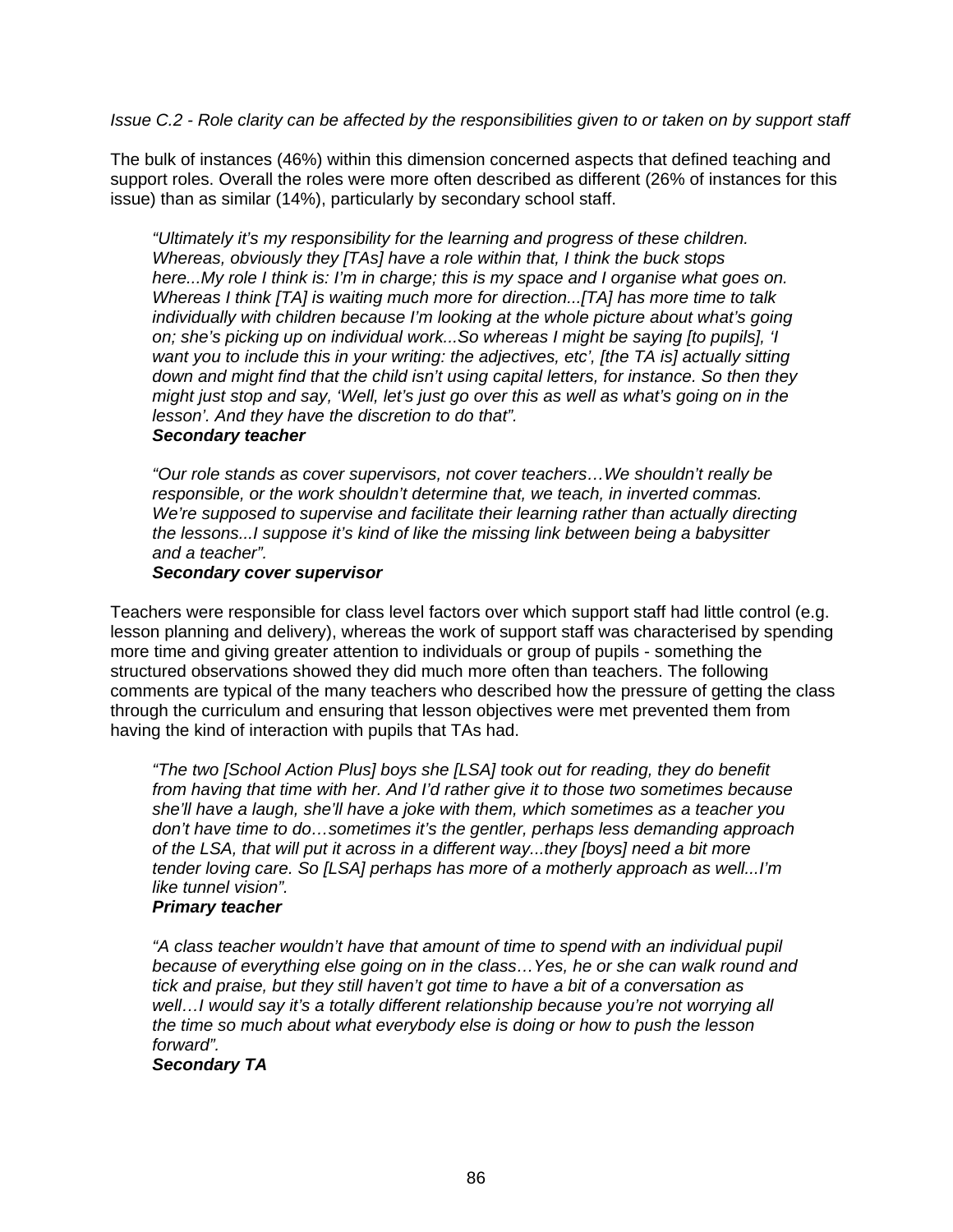As a result of the large degree of autonomy many support staff were given when working with pupils both in and away from the class (15%), they were taking on greater responsibility for class level factors. One such area was pupil assessment and marking (26%), which was most evident in primary schools. Levels of responsibility ranged from ticking answers to simple mathematics questions in class to assessing and reviewing pupil progress in intervention programmes. In a number of cases this TA-administered marking and assessment seemed to go unchecked by teachers.

*"What's typical is she [TA] will look over a child's shoulder and she will tick. If she's checked a sum with somebody, she'll tick it if it's right. We have a code in the books...she writes 'OF' for oral feedback...She marks the homework sometimes for me and she marks the spellings...just to keep my marking down a little bit;...The other week she'd worked with a group and…she marked the books like a teacher would. She wrote down the comments for the children; areas for them to work on. And I'm quite happy for her to do that".* 

*[Researcher: Do you check those marks?]* 

*"I don't check it, no. I'm quite confident...she's very thorough...but she's also very positive, so I know that she's given them positive feedback in any comments she's going to make".* 

## *Primary teacher*

A TA in another primary school was responsible for all aspects of literacy and numeracy interventions, which were held away from the Year 5 classes. She worked solely out of class. She planned and delivered tasks, assessed progress and made decisions about how long pupils should spend learning particular concepts and when to move individuals on to the next level of a programme, as well as marking pupils' work "just like a teacher would". The TA was responsible for all record keeping and made notes after each session on each pupil's engagement, their success or difficulty with a task, and behaviour. Yet her notes, marking and assessment records, despite being accessible, were rarely viewed or referred to by the class teachers.

In contrast, one primary headteacher acknowledged the implications of allowing TAs with weak literacy skills to mark and assess, and had established a clear marking policy.

*"With one assistant we've asked her not to put anything on the bottom…just to tick and to put their initials, but not to make a comment and not to think about the way forward. With one other assistant, we've asked them to make a comment about it. Now that's to do with things like spelling ability...They're not in a position to mark...[It's] about the abilities of different ...The roles are quite carefully boundaried...[TAs] are not asked to do anything above what they're able to". Primary headteacher* 

Few schools were found to have a clear policy on overall support staff deployment. Many headteachers suggested that a continual state of flux inhibited them from setting down solid guidelines on paper; they spoke of organic development or having to react pragmatically within the dynamic school environment. More so than for TAs, the work of cover supervisors was under constant review.

Others had given different degrees of thought to the issue, although only primary headteachers and teachers made reference to the fact that, where functions and tasks edged towards, or were overtly, pedagogical (e.g. 'specified work'), the work of support staff must be carried out under the supervision of a teacher.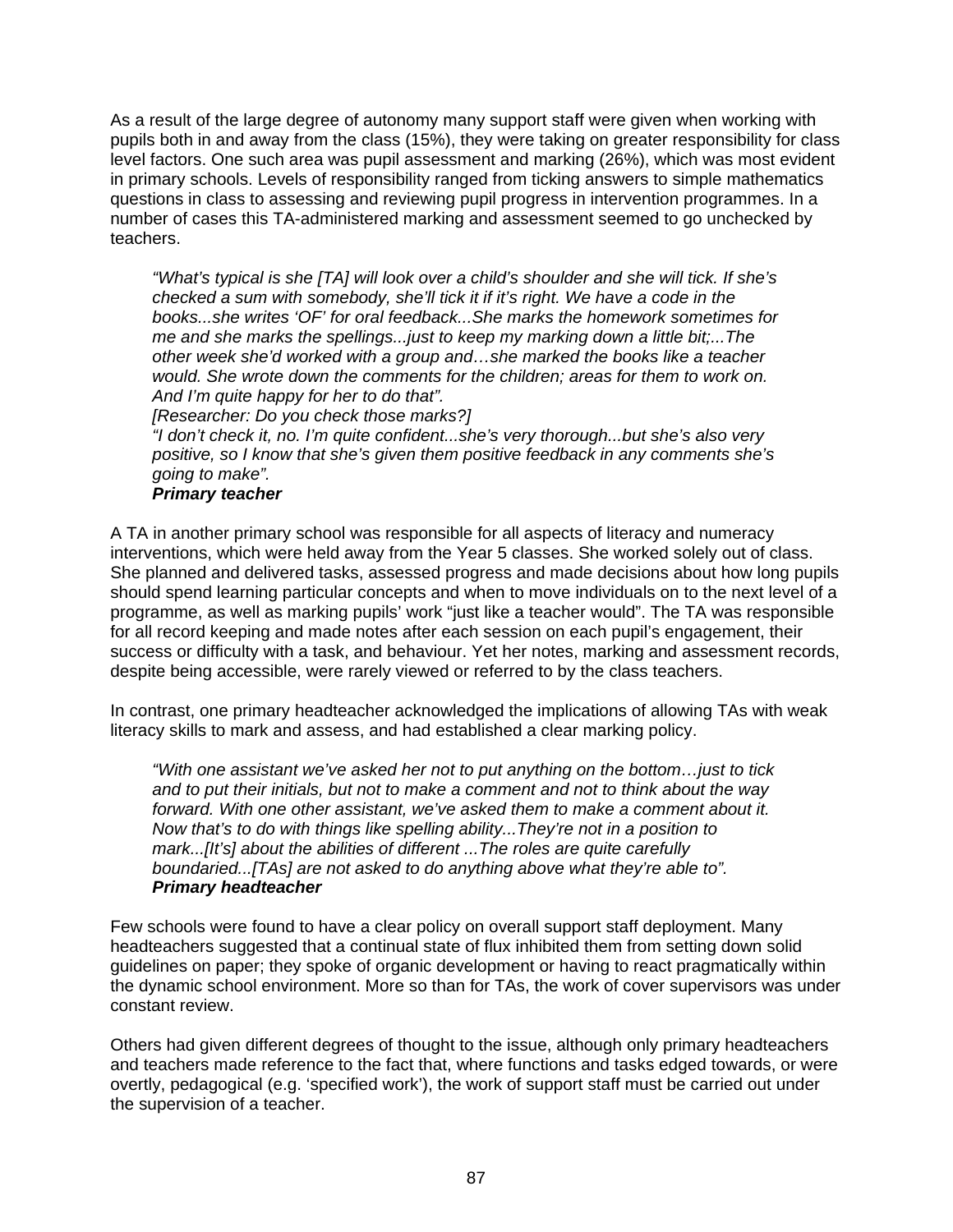*"[Learning support officers] are usually attached to either an individual child on a oneto-one basis, or groups of children who have special educational needs…very much a general purpose worker...but this person will be with children who need some additional help…she'll be generally helping in the classroom…she'll be preparing things…and she's not expected to do as much or to be able to report on the progress of the children within her care...An HLTA is the only support member of staff who is able to look after a class and provide preparation, planning and assessment time for a class teacher".* 

#### *Primary headteacher*

*"I never really thought about it [how deployment decisions are made], and I'm not sure. No…we haven't got a specific policy for that. I think generally, if funds are there, I think we work under their job descriptions and that sort of thing". Primary headteacher* 

Deployment - supported or unsupported by a formal school policy - and the perceptions that stemmed from it (19%) reinforced the differences between teachers and support staff, sometimes to the detriment of support staff's status and potential. This had slightly different implications in each phase.

*"I think they [pupils] kind of view you as more of a helper, and to them helper encompasses everything. It's helping them with their snotty nose and helping them with their tummy-ache…I don't know if it's in all schools. In that respect it's quite difficult when you then get out in the playground and you've got to have this authoritarian head on you...They regard you in a different way". Primary TA* 

*"The pupils don't show you the respect that they would a real teacher...There is a sort of philosophy within learning support that that [being disciplinarian] is not what we're here for. We want the kids to come in to us willingly...[But] if we're meant to be the nice, friendly face of support, then we can't suddenly change and become the hard-line, 'put you in detention' people...And I feel at times quite powerless because the children will answer you back and you think, 'Well, where can I go now?' And that is difficult".* 

#### *Secondary TA*

The comments above reveal that having a less formal relationship with pupils has implications for enforcing discipline. Not only is it difficult to switch from 'friendly face' to 'disciplinarian', but as the secondary TA suggests, pupils respond differently to members of support staff depending on which role they are working in. For example, TAs found it harder to control pupil behaviour in the playground when working as a lunchtime supervisor than when working in the class.

As far as teachers themselves were concerned, the issue of role 'creep' and the threat it posed to their professional role and status, as reported in Wave 1, was still much in evidence.

*"We've spent four years at university training to be a teacher, and I think if you start saying it's OK for a teaching assistant to teach for ten percent of the week, and then a teacher's off for a week and it's OK for them to do it for a week, you're cheapening what teachers have done. And I think [the idea that], 'Oh, it's OK to do it in the infants'...well, it's not, because…I think a class needs a teacher…obviously there's*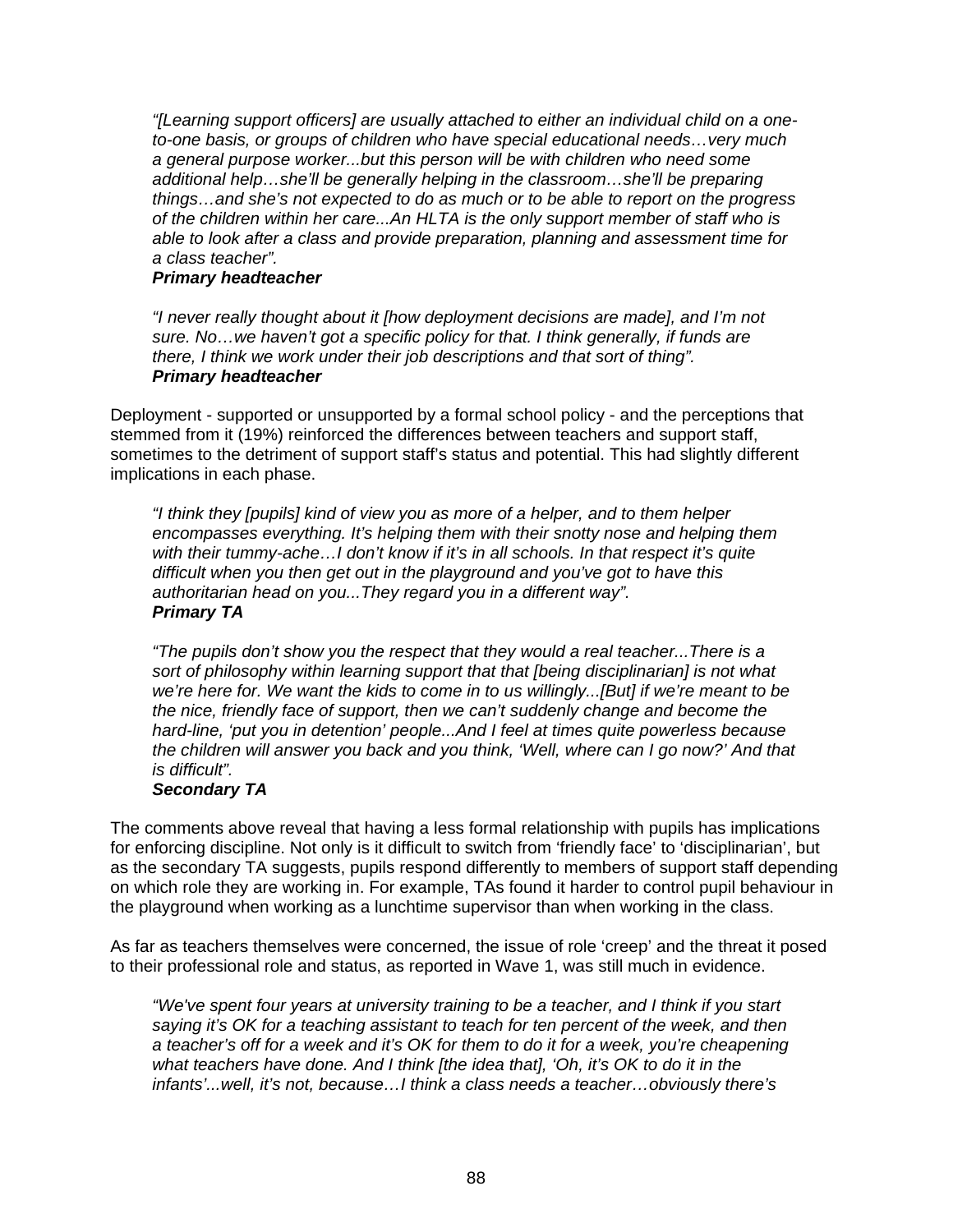*exceptional circumstances where somebody might step in for half an hour, but it's just a cheap way of doing it; getting people who haven't had the training in to cover". Primary teacher* 

*"They're not qualified teachers and you can't expect them to deliver in the way a qualified teacher would. I'm not knocking them; they're very good…but I don't agree with having teaching assistants covering classes...In Year 6 we're dealing with fairly challenging stuff, actually, for me to get my head round, let alone an unqualified teaching assistant. Or, I should say an unqualified teacher, because that's what they're doing when they're covering a class... the thought that I could just be replaced by somebody unqualified worries me...The government have spent years and years promoting teaching as a graduate profession…get the best of the best in to do this job. And then all of a sudden through the back door: 'It's too expensive now; let's get in cheaper cover'".* 

## *Primary teacher*

Yet it was clear, among support staff in secondary schools in particular, that teachers did not always fully understand or appreciate the roles and remits of support staff, and this could influence their deployment decisions in the classroom.

*"There isn't that wide vision perhaps, of the teacher realising the support that's there. They don't totally understand what a learning support assistant is about". Secondary headteacher* 

*"[The covering teacher] had no idea at all how to set up the lesson to get the pupils started. In effect I set up the lesson, got them started, and then she turned round to me and said, 'I don't need you now.' And so as far as she was concerned, I'd done my job. That was as far as my job went; getting the books out basically". Secondary TA* 

*Issue C.3 - Pupils supported by support staff are at risk of being cut off from the teacher, the curriculum and their peers* 

Support staff deployment could have the effect of separating pupils from the teacher, the curriculum and their peers. Instances relating to this accounted for 14% of this dimension. As the structured observations showed, TAs were most often observed supporting low ability pupils and those with SEN. In many cases, TAs were given or adopted responsibility for facilitating the learning and engagement of these pupils. Part of this was in the shape of intervention programmes, and again, the structured observations revealed that 91% of these took place away from the class.

In a reflection of different views held by teachers on 'role creep', one primary school teacher had given one TA the "main responsibility for moving [SEN] children on". With a large mixed ability class to manage, she felt that she had neither the "time to plan as widely" for these children, nor could she "afford to be going over number bonds when I need to be teaching the rest of them". These pupils had daily literacy and numeracy sessions, away from the classroom, led by the TA, who had also been given monitor and assessment duties.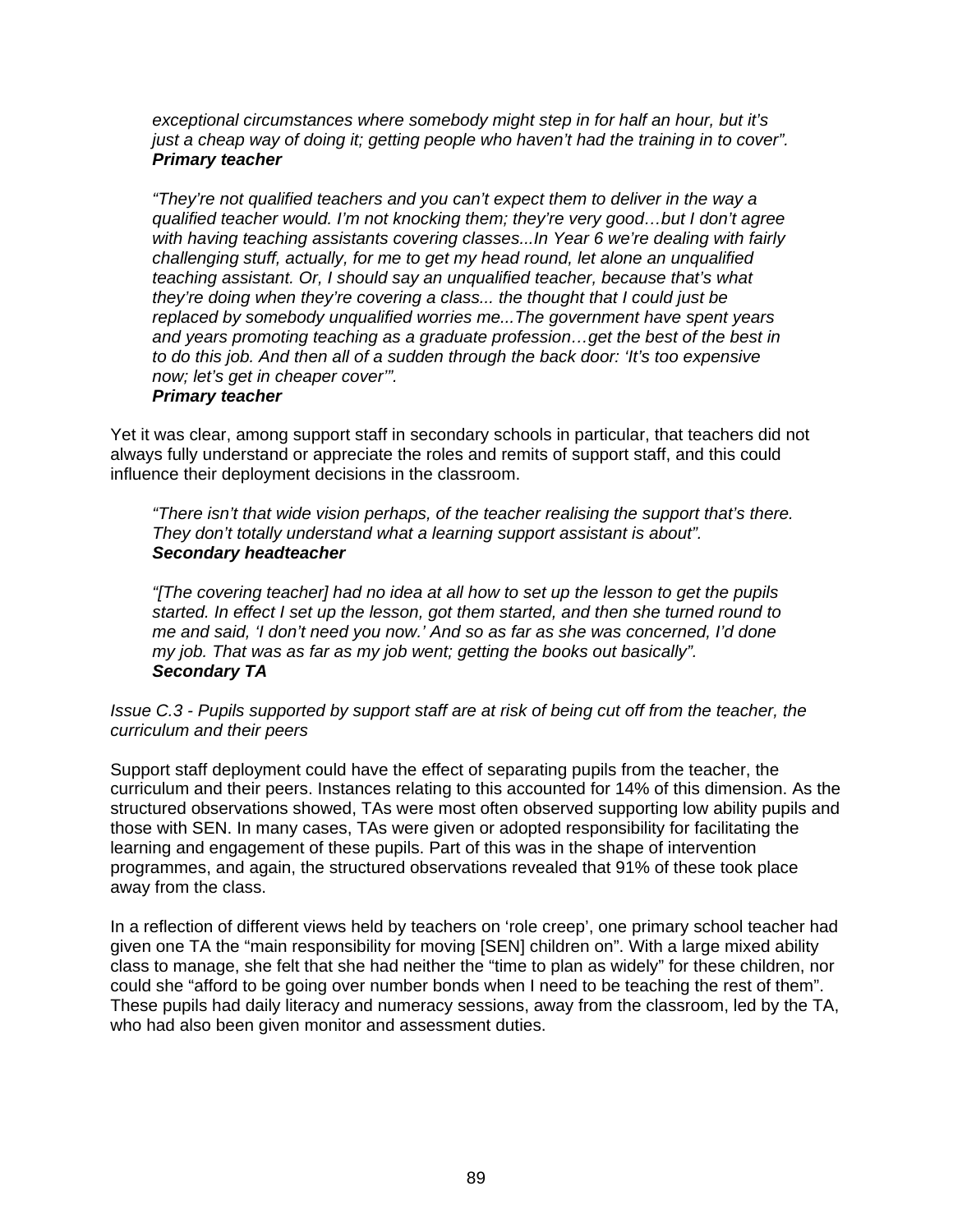*"[TA's] teaching the basics and they come back to me and get the extras...I just don't have time to go and sit down and analyse and do gap analysis of what they haven't learnt and stuff. I really rely on [TA] and trust her and know that she'll be doing the right thing with them".* 

## *Primary teacher*

The structured observations show that primary and secondary school TAs spent around a third of their time supporting low ability/SEN pupils in contexts away from the classroom and teacher. It is worth noting that some - mostly primary - TAs said that pupils preferred to work with them away from the classroom.

*"When I first started doing it - bringing the groups out - we just asked the children what did they prefer: going out with [TA] or do you like staying in class and working with the whole class. And most of them did say they want to go out...They love coming out and…some of them say, 'We work better when we're outside, Miss'...Some children, especially lower ones…find it more easier coming out because they get very distracted inside, in class. Looking around and not focusing. But when they are outside, all they've got is there work here. They don't even look up at who's coming through the doors". Primary TA* 

The structured observations showed that teachers spent the vast majority of their time working at the whole class level, while TA-pupil interactions took place on an individual or small group level. It seemed that teachers' responsibility for the rest of the class and the need to get through the curriculum drove their deployment decisions that put TAs in closer contact with pupils with learning and/or behavioural needs, but there was a risk that in so doing, the needier pupils became detached from the teacher.

*"As a teacher you can think, 'OK. You're my problem child; I'm going to focus on you'...but then you've got 28 other kids who would progress even more if you gave them the attention...Sometimes she [TA] doesn't work with either of those [pupils] and I will work with them, because they're quite draining, as you can imagine. But I think if she wasn't there, [X] would have been away with the fairies". Primary teacher* 

In both phases, instances of teachers' interactions with TA-supported pupils in whole class contexts (18%) were significantly exceeded by those where pupils were either withdrawn from the classroom or had far less in-class interaction with their teacher, compared with their peers (82%). The structured observations support this, as we have seen.

During many in-class observations, it was noticeable how little teachers interacted with pupils supported by TAs. Very often, when roving the class, teachers would not visit the area where pupils and TAs were working and, when they did, the duration of the interactions tended to be equal or shorter than those they had with other, unsupported pupils.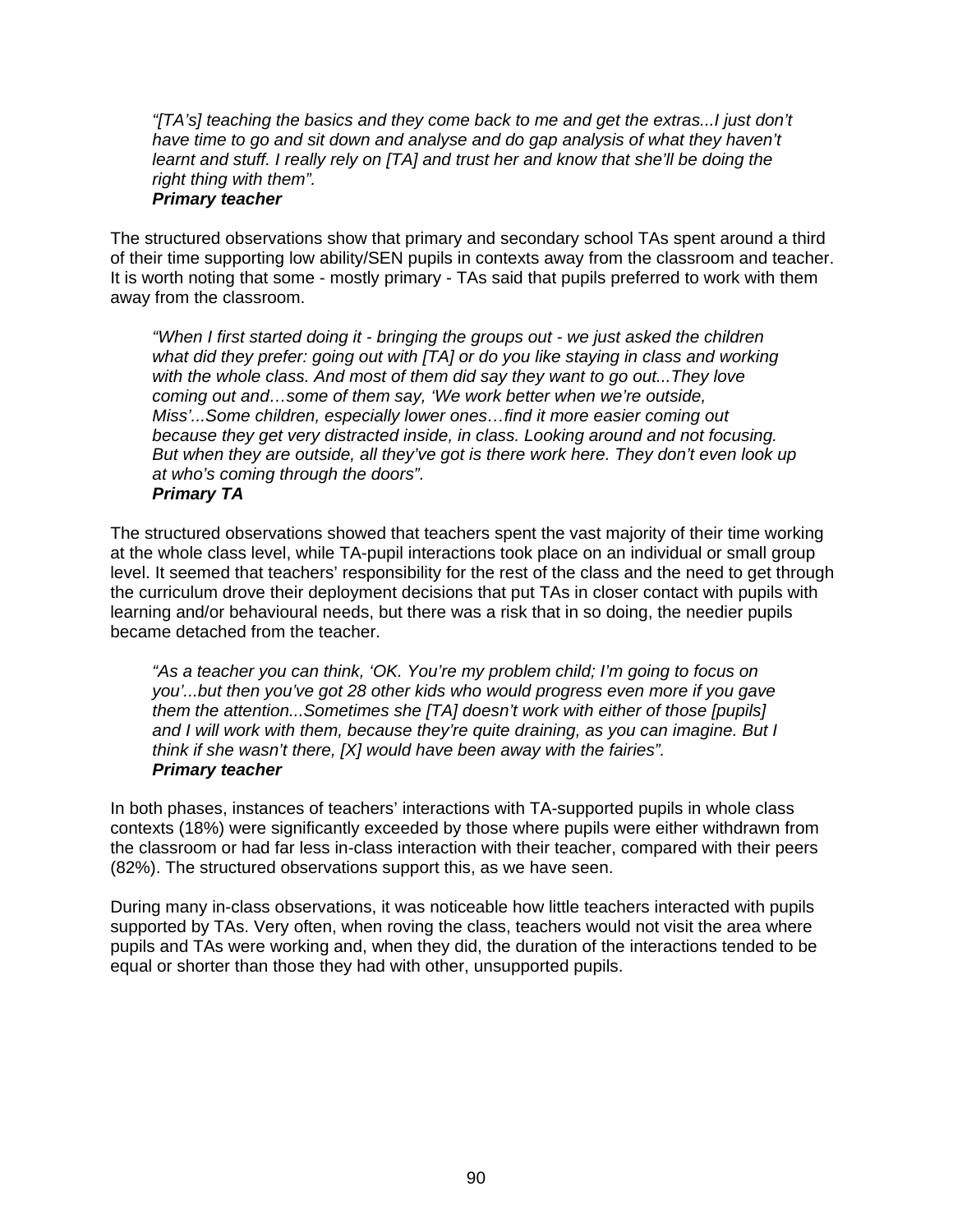<span id="page-95-0"></span>Furthermore, when primary pupils were withdrawn by TAs, they often worked in an area just outside the classroom, yet in almost all such instances, the teacher did not leave the classroom to check on these pupils. One reason for this is likely to be that teachers are unwilling to leave the class unsupervised. As a result in most cases the pupils who required the greatest professional input received it the least. However, again, practice varied between and within schools.

*"Some of them [teachers] will actually heavily involve them [TAs] in the lesson, and some are quite content to ignore them and have them sitting at the back with a child who is statemented, who they're looking after". Secondary SENCO* 

In one secondary classroom, however, the teacher was responsive to a situation where a pupil was not cooperating with the TA supporting him. The teacher made several timely interventions, giving the TA respite (she was beginning to show frustration) and the pupil necessary and sustained one-to-one attention. During these periods, the TA roved the classroom, making sure other pupils were on task and responding to their queries, in the same manner as the teacher. The result was an effective interchange of roles.

Secondary pupils were at more at risk from these forms of separation in several ways. Firstly, withdrawal for TA-led intervention programmes came at the expense of attending typically noncore subjects.

*"[Pupils] come out of French, English or geography…DT[23](#page-95-0) don't like them coming out; Welsh don't; and obviously maths and science they can't come out of anyway". Secondary TA* 

As the TA explained, this was often at the reluctance of teachers, who "don't see literacy as that important. Certainly not as important as their lesson". Her response to this was shared by many of her colleagues and TAs in other schools. While the SENCO at the school reflected on the advantages for the teachers of low ability classes, it is arguable that any advantages that teaching smaller classes might bring may be offset by the fact that it could take longer to get through the curriculum.

*"Take for instance Welsh. If they can't read or write properly in English, then I don't think they should be trying to teach them Welsh and French. They need to concentrate on their own language". Secondary TA* 

*"If they come out of geography - again if a small group are taken out to do literacy work - then the teacher then has got a smaller number which she can focus on with them, and then the next geography lesson they'll rotate, so they're not missing out on their subject work". Secondary SENCO* 

 $\overline{a}$ 

<sup>&</sup>lt;sup>23</sup> Design and Technology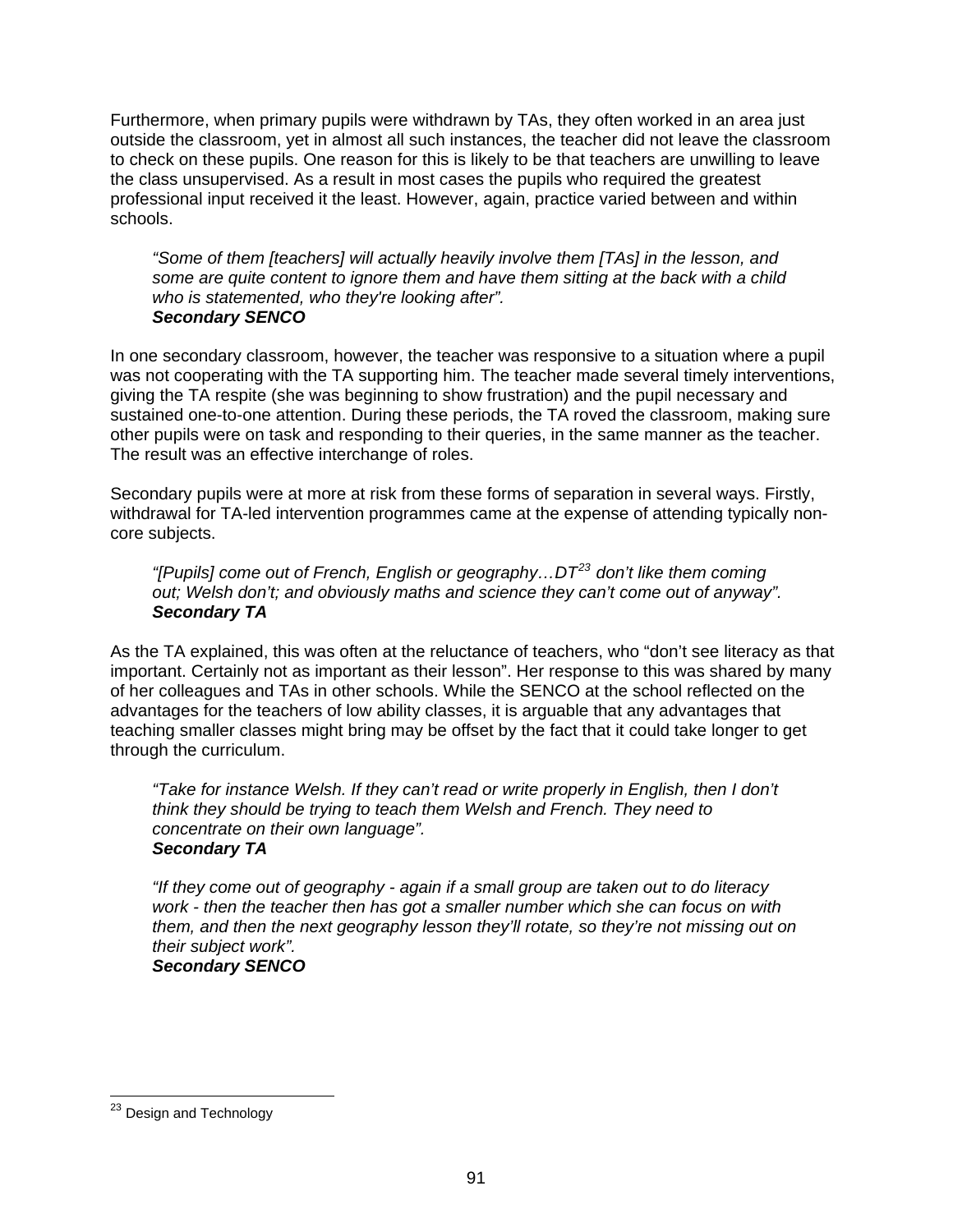This raised the question of how pupils caught up with the work they missed while away from the class. Even on the rare occasions where pupils were given time to complete missed tasks, it was inevitably at the expense of missing something else. In one primary class, a pupil with SEN was absent from a non-core lesson whilst she caught up with work from a core lesson she had missed. One secondary school TA claimed that the onus was on the pupils to catch up.

## *"That's their responsibility then. A lot of the classes, they don't". Secondary TA*

Primary school pupils, on the other hand, were very often withdrawn from whole class English and mathematics lessons for TA-led input away from the classroom. One teacher, who like many of her colleagues echoed the views of the secondary SENCO above, went further, suggesting that in effect, the separation should increase. She felt that TAs were undervalued and that schools could get more out of them by deploying them to work with pupils away from the class.

*"More independence; give them more independence. So like we have got - if you have got these classes of 30 plus - if you give the TAs the weak ones or the strong ones...so we've got control of the classroom, and to have a TA taking out whichever end it is - top or bottom".* 

## *Primary teacher*

The second way in which secondary pupils were at risk of separation as a result of support staff deployment concerned behaviour management. TAs were used in some instances to alleviate the pressure on teachers of low ability classes or where there was a volatile mix of pupils in the class. This was the case in one school, which at the time of the visit had a high number of supply teachers covering for various absences. Predicting that one supply-led French lesson might be disrupted by pupils who became unsettled when the class teacher was absent, the TA, together with the supply teacher and the head of department, discussed at the beginning of the lesson how to split the class to avoid such a situation. As such, the TA withdrew four boys to the learning support room, where he supported them with the set classwork.

*"A supply teacher will immediately spark off the disruption from the worst offenders. It immediately makes the non-offenders…very unsettled…In those circumstances, I would very often suggest to the supply teacher that I take a group out. And then it's entirely their decision". Secondary TA* 

The TA was concerned that teachers passed the responsibility of supervising the most disruptive pupils on to support staff too readily, and his approach to the situation above revealed how he minimised the risk to himself. Yet at the same time, he suggested that withdrawing pupils in this way often led to better outcomes.

*"Why should I be the one who takes the three or four most horrendous offenders in the class for disruption, bad language, whatever? I don't see that as my role…Far better to take out two of them with a couple of others…a different mix where the work will get done...The head of French took the decision that…there was a supply teacher in who was not going to be able to handle that class. And she took the decision to split that class up into three. She took two, I took four and the rest stayed with that class… on many occasions, I have got more work out of a small group like that than if they'd been left in the class…in certain subjects". Secondary TA*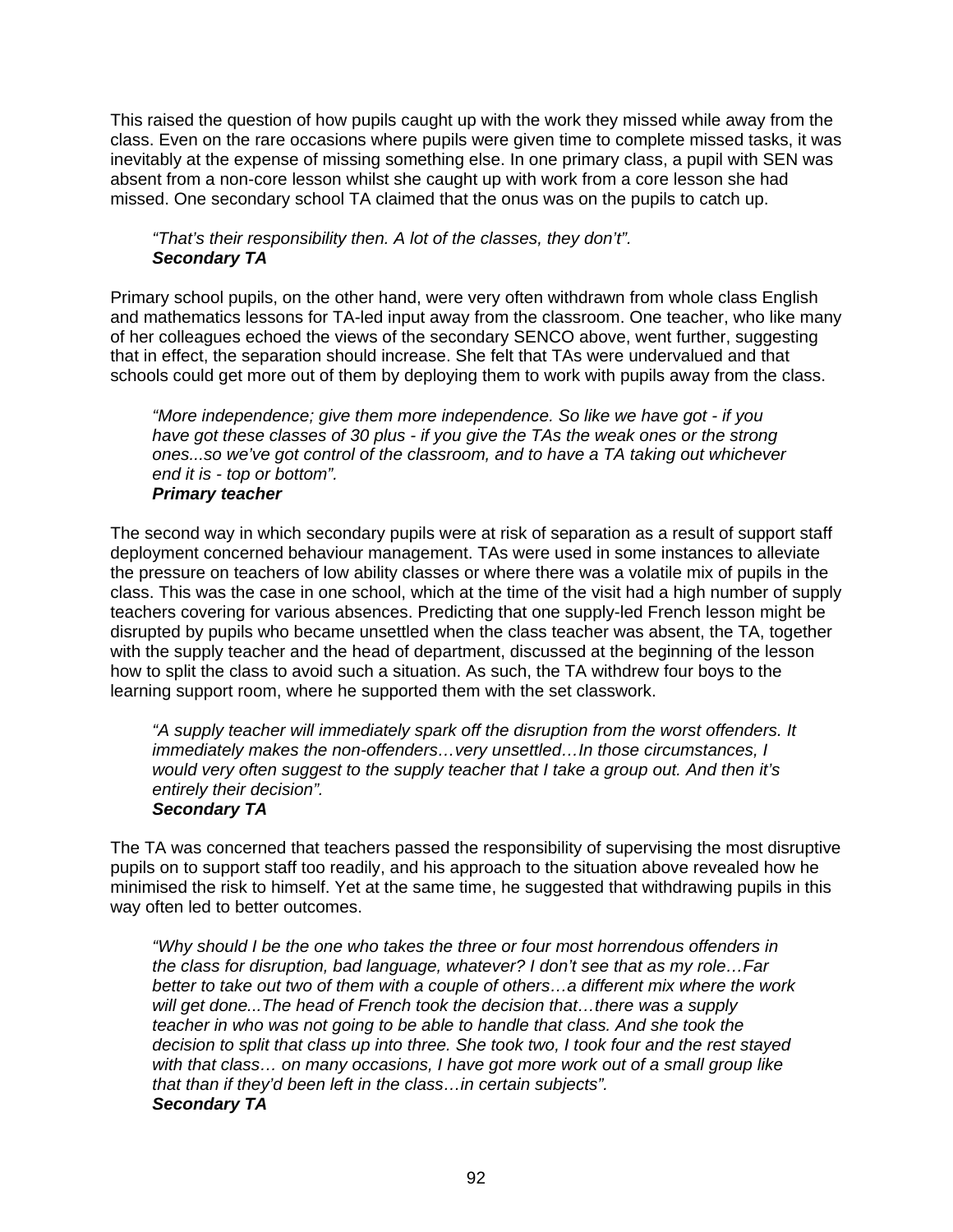<span id="page-97-0"></span>Teachers, on occasions, deployed TAs to remove pupils and work with them elsewhere because they were either disrupting the class or the pupil had requested so. The TA above had to do as the teacher directed even if he felt the pupil should remain in class.

*"If a pupil is known to be possibly a physical danger when they blow, and they're aware of that, and they take themselves out of the classroom, then that's…doing the right thing. But that's not the same as saying, 'Oh, I'll work better if I go into the learning centre'...because behind everybody's back, you'll be on a computer and within seconds be on BeBo[24](#page-97-0). It wouldn't be for me to step in and say to the teacher, 'Hey, hang on! They're swinging the lead!' I mean, if the teacher says, 'Yes you can', that's fine by me. But like I say, that's not removal; that's opting out...What you saw with that French lesson was definitely removal". Secondary TA* 

The third way in which pupils experienced separation was where support staff were deployed to lead lessons in place of a teacher. There was evidence of pupil separation from professional teacher input, with twice as many instances of support staff being deployed to lead classes in the teacher's absence  $(n=20)$  as not  $(n=9)$ . These findings are roughly in keeping with those from the Wave 1 case studies, which reported that twice as many support staff as teachers did lesson cover due to absence.

Some primary schools remained ideologically opposed to using support staff to lead classes, but financial restrictions were forcing them to reconsider existing practice.

*"We've always advocated that we should have a teacher in front of the class. But with the constraints on the budget as well, it's becoming harder and the schools have put support staff in front of classes". Primary deputy headteacher* 

Almost all secondary schools had progressed some way down this path, employing small teams of cover supervisors. The advantages of deploying known support staff rather than unknown supply teachers were reported in Strand 2 Wave 1, and these views were again expressed in interviews for Strand 2 Wave 2, as were the effects of deploying support staff in place of teachers.

Some interviewees felt that as these new roles were bedding in, cover supervisors who had developed subject specialisms were adding value. Their work took them beyond 'supervision' and what was originally expected from those in such roles, and into 'teaching'.

*"I would say that [cover supervisor] teaches them. I think the idea of saying to any class in any school, your cover supervisor will go in and will say, 'Turn to page 33; do that', and the class will sit and do it for an hour, isn't realistic in any school. And that's not what they do. I think they do above and beyond that, definitely. [Cover supervisor] actually wants to talk to students and get involved. She doesn't just issue the work and sit back; she actually teaches it actively...She's a very positive example".* 

*Secondary teacher* 

 $\overline{a}$ 

 $^{24}$  BeBo is a social networking website like Facebook and MySpace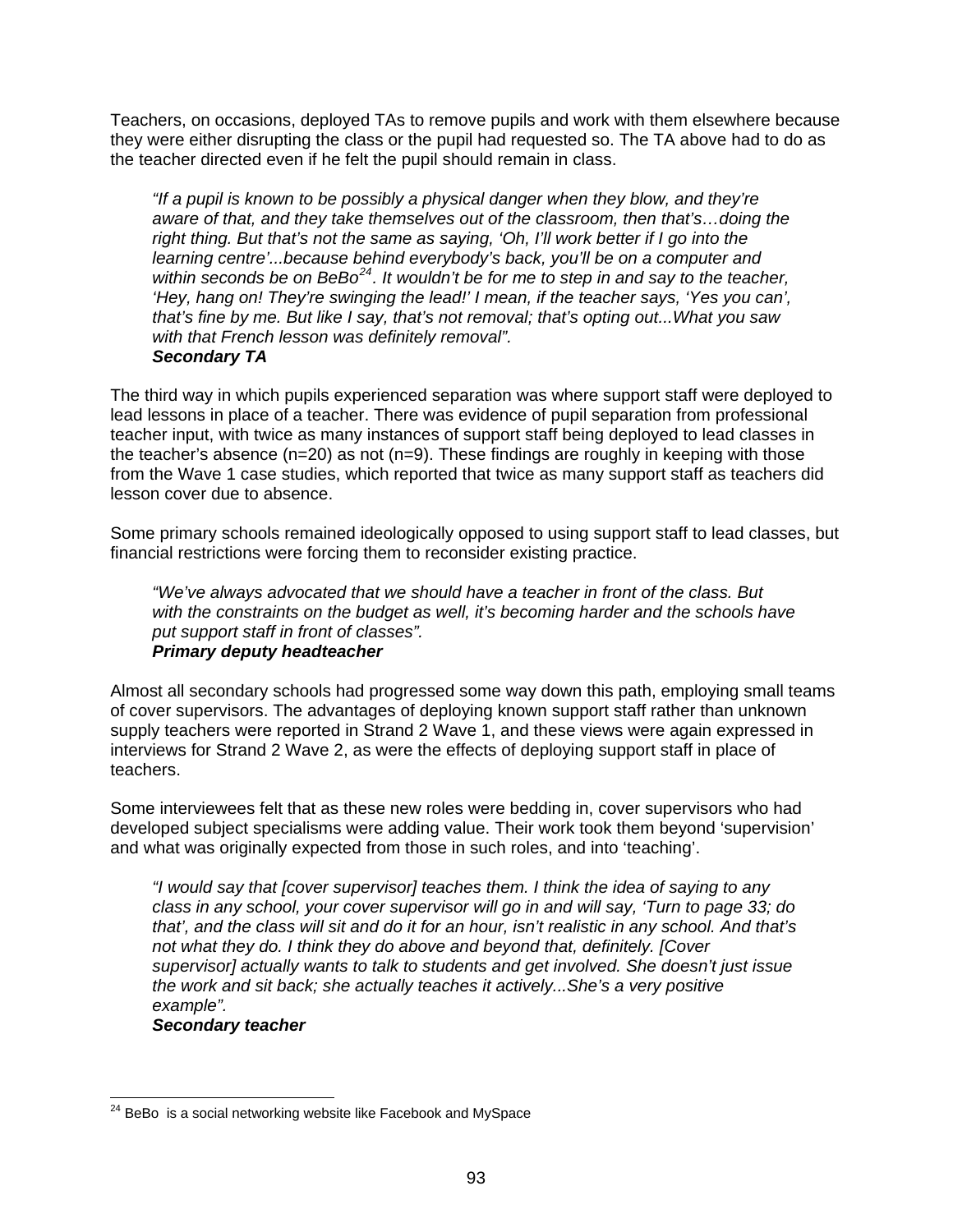*"I do a bit above and beyond because I don't see the point in just going in there, getting them on task and then sitting back. I don't like that...I like to be proactive...I will adapt a lesson if I'm finding that they're just not coping with it, or it hadn't been explained to them before".* 

#### *Secondary cover supervisor*

## **5.2.4 Dimension D: Support staff practice**

This dimension aimed to capture and describe in detail what it was that support staff did when working with pupils. It provides context for the analysis of teacher and support staff dialogue (see section 5.3). Three issues emerged (see Table 5.19).

|  |  | Table 5.19 - Issues in relation to support staff practice (individual respondent level data) |  |
|--|--|----------------------------------------------------------------------------------------------|--|
|  |  |                                                                                              |  |

|                                                                                                                 | Primary        |     | Secondary      |     | Total |      |
|-----------------------------------------------------------------------------------------------------------------|----------------|-----|----------------|-----|-------|------|
|                                                                                                                 | n              | %   | n              | %   | n     | %    |
| Issue D.1 Support staff's practice / interactions can be<br>defined as 'reactive'. They operate 'in the moment' | 123            | 54% | 104            | 46% | 227   | 39%  |
|                                                                                                                 |                |     |                |     |       |      |
| Issue D.2 There are unintended effects of local support<br>for pupils that can lead to dependency and isolation |                |     |                |     |       |      |
| Support staff role / interactions enable inclusion of<br>pupils with SEN                                        | 64             | 60% | 86             | 63% | 150   | 62%  |
| Pupils' dependency on support/support staff                                                                     | 19             | 18% | 43             | 32% | 62    | 26%  |
| Pupils' separated from teacher, teaching and peers<br>as a result of support staff interaction                  | 23             | 22% | $\overline{7}$ | 5%  | 30    | 12%  |
| Total for Issue D.2                                                                                             | 106            | 44% | 136            | 56% | 242   | 42%  |
|                                                                                                                 |                |     |                |     |       |      |
| Issue D.3 Despite their inclusion in behaviour<br>management systems, pupil behaviour can be worse for          |                |     |                |     |       |      |
| support staff                                                                                                   |                |     |                |     |       |      |
| The inclusion of support staff in behaviour<br>management systems                                               | 33             | 92% | 38             | 64% | 71    | 75%  |
| Views regarding pupil behaviour when working<br>with support staff                                              | 3              | 8%  | 21             | 36% | 24    | 25%  |
| Total for Issue D.3                                                                                             | 36             | 38% | 59             | 62% | 95    | 16%  |
|                                                                                                                 |                |     |                |     |       |      |
| Other instances                                                                                                 | $\overline{7}$ | 44% | 9              | 56% | 16    | 3%   |
|                                                                                                                 |                |     |                |     |       |      |
| Total for Dimension D issues                                                                                    | 272            | 47% | 308            | 54% | 580   | 100% |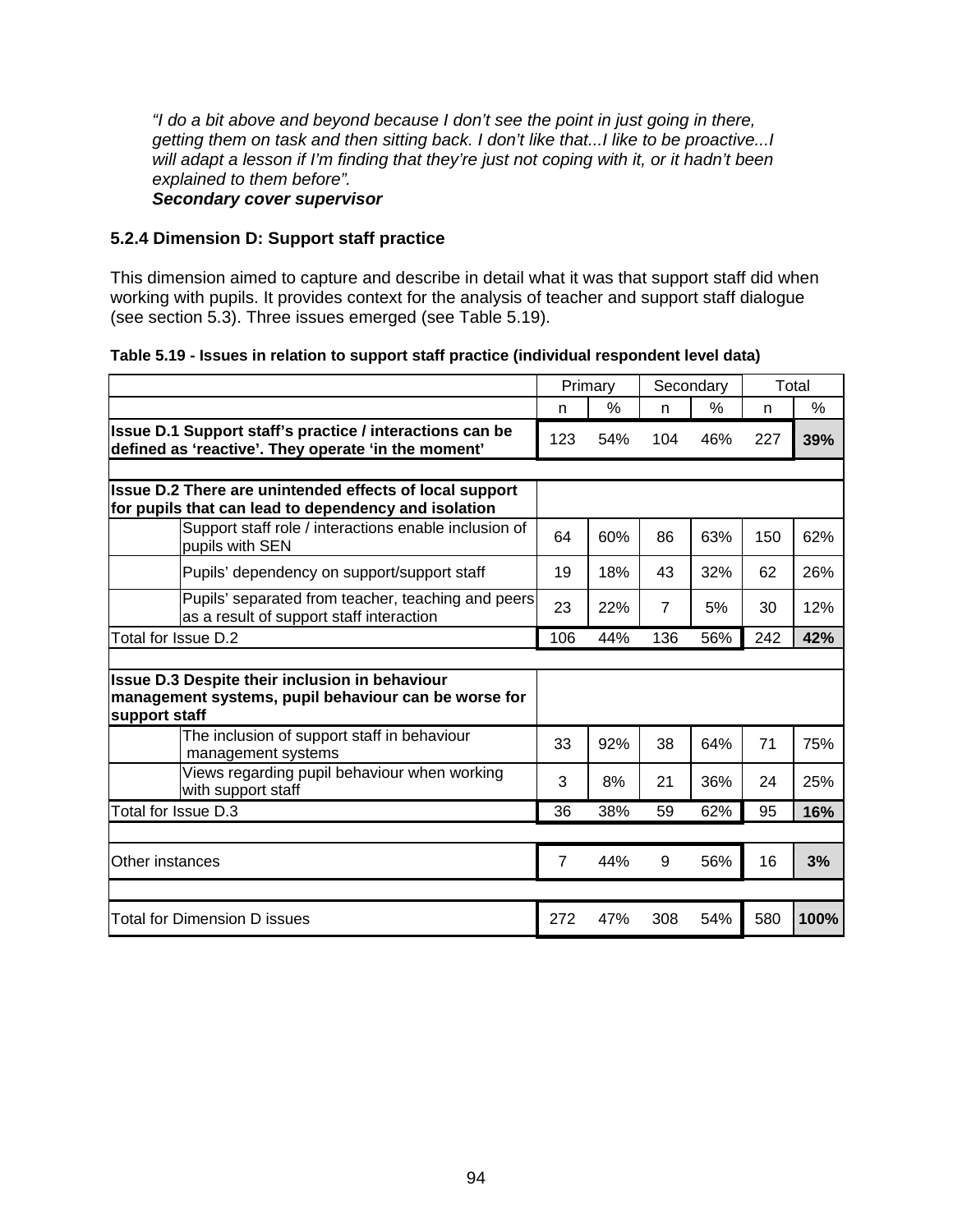*Issue D.1 - Support staff's practice/interactions can be defined as 'reactive'. They operate 'in the moment'* 

The majority of instances within the dimension of practice (57%) described the facets of support staff-pupil interaction in 'local', intimate contexts. The bulk of instances within this (69%; 39% of all dimension instances) characterised the support role and interactions as 'reactive', as opposed to the 'proactive' role of teachers. Support staff responded to the needs of pupils 'on the hoof', providing personalised and immediate support in the shape of differentiation and scaffolding. This picture is consistent with the analysis of TA to pupil talk (see Section 5.3).

TAs were essential to the differentiation of tasks for supported pupils. This was most evident in those instances when there were comments on engaging in practices that changed the pace of the task, deconstructing concepts or instructions, prompting or questioning pupils so that they might arrive at an answer for themselves, and rephrasing or augmenting the teacher's talk.

*"That particular [low ability/SEN] group...if you try to just read the question and say, 'This is what we want you to do; carry on with it', they wouldn't have a clue. They'd just be sitting looking at each other. So we really do have to do what we call scaffolding. That's where we do it in stages, broken down...I often think that with [X], because eight times out of ten I would say, if he's in a classroom situation, he's not really grasping the work, unless it's broken down for him and I'm sitting with him". Primary TA* 

*"Explaining things to them; giving them small examples; guiding them to the answer without giving them the answer...and trying to re-word things so that they will understand it".* 

## *Secondary TA*

*"It's like the percentages and things like that. I explained that to [a pupil] completely different as to how the teacher probably would have explained it. And she kind of went, 'Oh, I get that', because it was just how I do it, you know. I stand there thinking 10%: right, ten pence in every one pound. And I explained it all like this and she was*  like, 'Yes, I understand that'. It might be a long way around but you still get to the *answer. And does it matter as long as you get to the answer?". Secondary TA* 

This reactive, improvised practice of TAs could engage pupils in constructive ways. Another effective way in which this was achieved was by personalising the context in which questions and investigations took place, appealing to a pupil's interests.

*"Sometimes, with things like numeracy, making it as visual as you can; like getting things like pencils or cubes, so they can actually see things practically, and sort of take things away. That often helps in particular with the lower ability". Primary TA* 

*"I pick up on their likes and dislikes and their interests, and I home in on that…[Referring to a money task] I will choose apples and bananas, but with [X] I chose Claire's Accessories [jewellery]…because at the end of the day she's a Year 6 child; she is going to be interested in these things… She is picturing what she is buying. She is not in the shop buying apples and bananas. She doesn't really care about apples and bananas". Primary TA*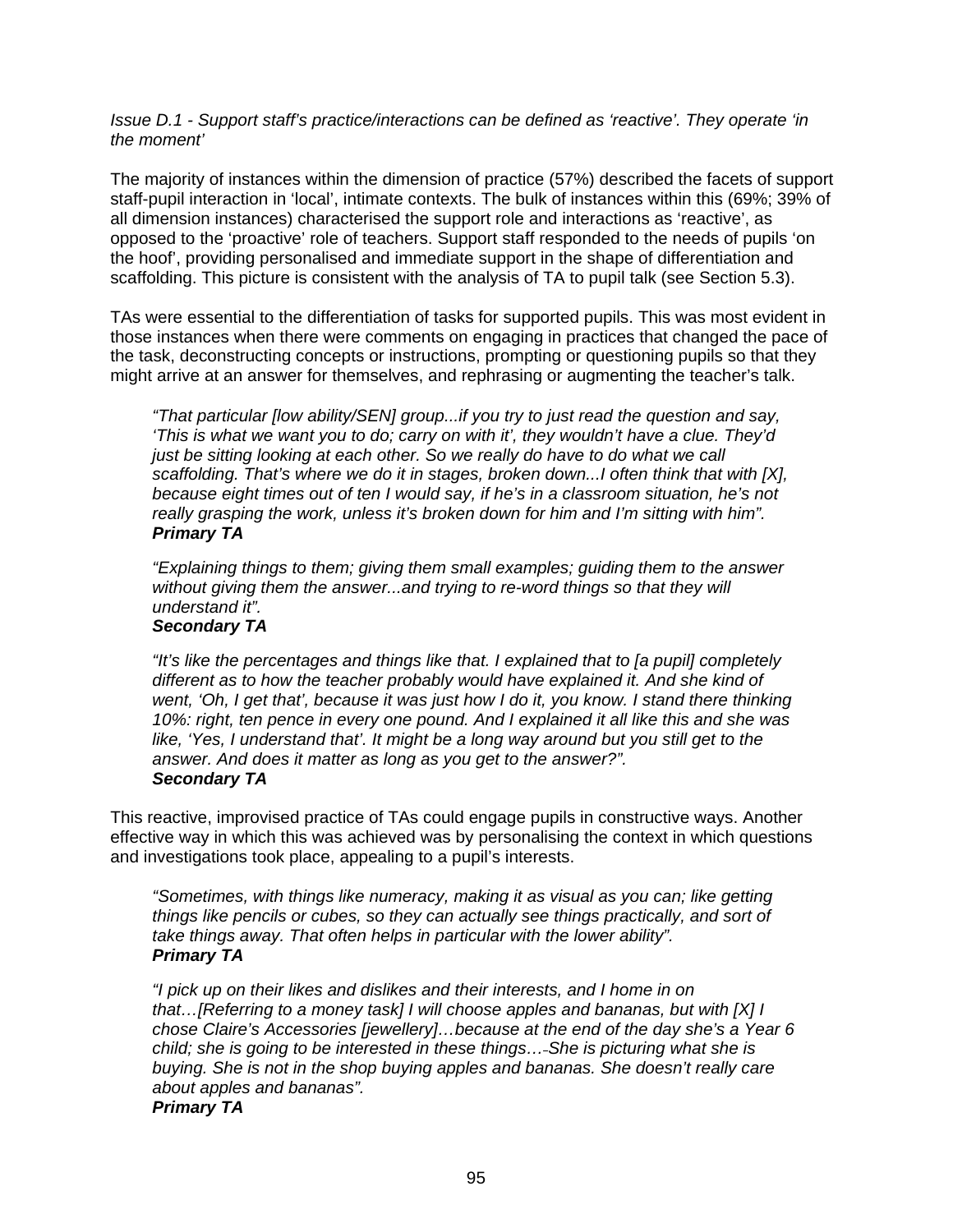These comments on productive practice need to be set alongside evidence from the transcripts of TA-pupil interaction (see Section 5.3) which showed in a more detailed way just how TAs interacted with pupils, not always effectively. The case study observations showed types of TA practice that removed a task from a pupil, e.g., 'scribing' and 'spoon-feeding'. These were also seen in the transcript analysis, though here it is possible to learn more about why this occurs. At times it seemed driven by the need for the supported pupil to keep pace with the activity and/or the rest of the class.

*"When [X] was reading [aloud]…I was actually telling him the next word so that he didn't stumble on it, which would make the others make fun of him. His reading ability is very low, so to pre-empt that I actually whispered very, very lightly. But of course, it seemed as though he read fluently, and that sort of thing works really well. But then I have to go to [teacher] and say, 'Well, actually, he struggled'". Secondary TA* 

In one primary classroom observation, the TA supporting a low ability pupil reused large chunks of the pupil's output from a previous piece of work in the writing for the task she was observed supporting. Such practices that prioritise the end product of a task over learning or understanding remove ownership from the pupil and could have a detrimental effect on learning and the pupil's identity as a learner (see Issue C.2).

#### *Issue D.2 - There are unintended effects of local support for pupils that can lead to dependency and isolation*

Support staff - specifically TAs - have, over recent years, become a key feature of enabling the inclusion of pupils with SEN in mainstream classes. This issue, representing 42% of all dimension instances, addressed the advantages and disadvantages of the practice associated with this. Aspects of TA practice and interaction with SEN pupils (e.g. ensuring they can access the curriculum and participate in lessons / activities; maintaining on-task behaviour; and dealing with off-task behaviour) formed 62% for this issue (26% of all instances for this dimension).

*"When they are on the carpet and there is a child that doesn't concentrate, there is someone just tapping them on the shoulder and re-focusing them the whole time. And they know there is another pair of eyes in the class". Primary headteacher* 

*"I had to direct them in because, of course generally with the lower ability students, any excuse when they should be working independently, they will do everything but what they are supposed to be asked to do. So my main task really was to focus them in so that they could get the information that the teacher had asked them to do". Secondary TA* 

Teachers valued how TAs ensured that supported pupils were focused and on task, as this benefited not only supported pupils, but also the class as a whole. They could focus more on teaching and less on behaviour management (see Issue C.3).

*"[Supported pupils] tend to be those who would be away with the fairies if nobody sits next to them. And worse than that, they'll be disruptive to the rest of the class. So therefore, my role is to sit and make sure that they tune in". Primary TA*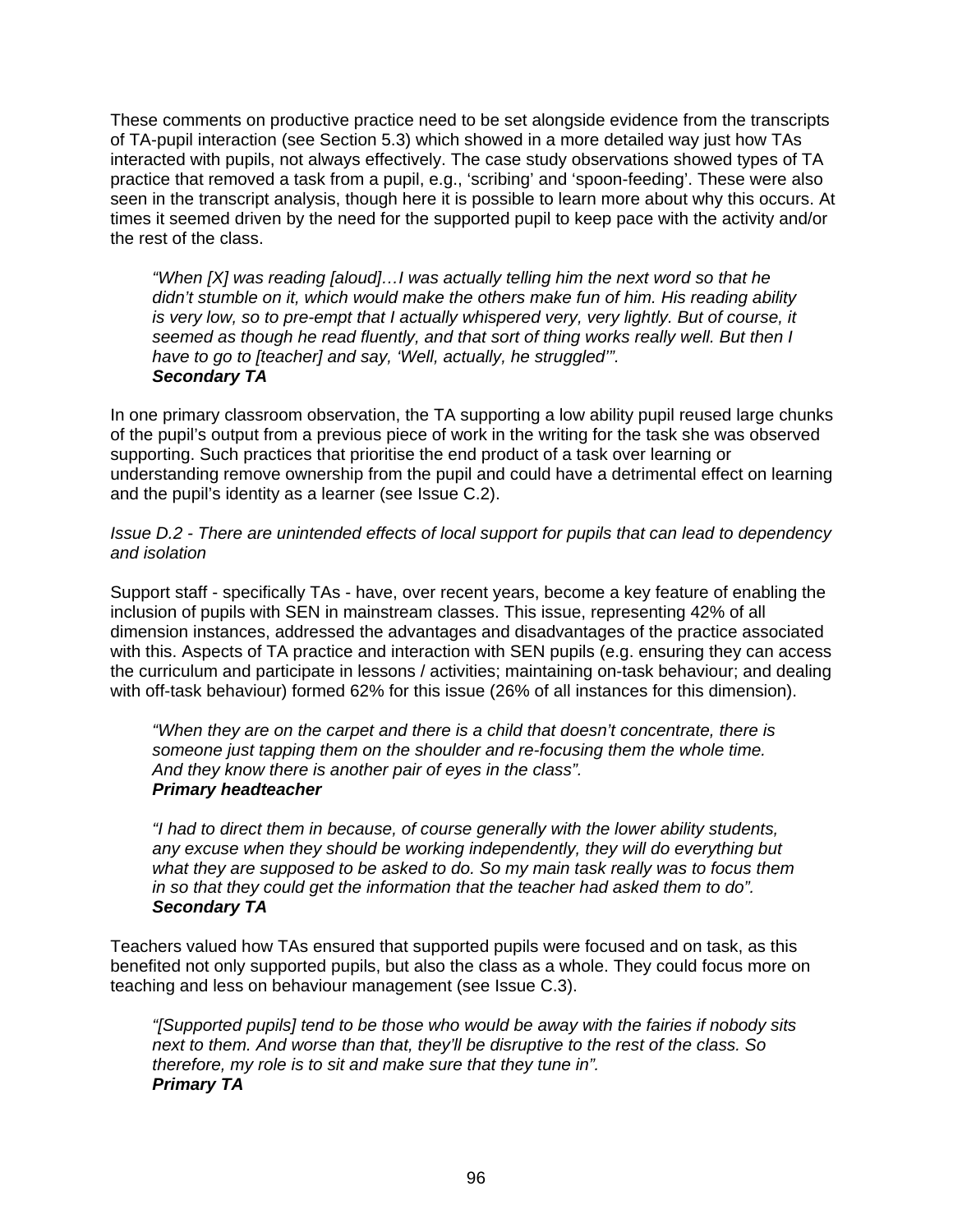The types of local support described above could have unintended effects or consequences. This analysis extends data from the transcripts because it addresses some of the consequences of TA to pupil interactions. Instances of unintended consequences comprised 38% for this issue (16% of all those for this dimension). Two-thirds of these instances concerned pupils' dependency on support staff and practices that helped them to develop their identity as learners. This was a greater issue in secondary schools.

*"Sometimes…you have to be careful, because where they need adult support, they get to rely on it. And sometimes they can do a bit by their self". Primary TA* 

Dependency can lead to pupils taking fewer risks with their work. In observations, it was noticeable how pupils repeatedly sought validation from the TA. In many instances they appeared to refer to the TA simply because she was so close.

*"He kind of has to look at me for reassurance: 'Am I right here in what I'm saying?' And I say, 'Yes. Just put your hand up'. You have to do that with him". Secondary TA* 

Some TAs described the effects of dependency, although it is worth noting that dependency does not necessarily imply laziness or 'learned helplessness', on the pupil's part, but may reflect genuine need.

*"A lot of them can do what they do out there with me fine [intervention work away from the class], and they get into a test and they can't do it". Primary TA* 

*"[X's] reading levels are really, really poor. So by reading the questions I'm also picking out the information that he has to do. But in an exam, I can't do that. I can read the question, but I can't then say to him, 'Well, it's saying to you, 'Five people went to the cinema. Tickets cost £3.10. What do we have to do with that £3.10 and them five people?' You know, you can't simplify it. So that makes it difficult for them in an exam...If it says multiply and [X] says to me, 'What does multiply mean?' I can't tell him that. He should know".* 

#### *Secondary TA*

The difficulty in finding the balance between providing the right type and amount of support without nurturing dependence was recognised by far fewer teachers than TAs. Those that did comment on such learned helplessness did not offer any suggestion of how this might be handled more effectively, leaving TAs to arrive at their own judgements about, for example, when and how often they should withdraw from the pupil completely.

*"Where possible, if the lower ability group can get on with it, then they work independently. Because what they tend to do is become so used to an adult helping them, that they never become independent". Primary teacher* 

*"There is a fine line between giving help and actually doing the work for them, which some of the students will try…[TA's role] is to get them to work by themselves". Secondary TA*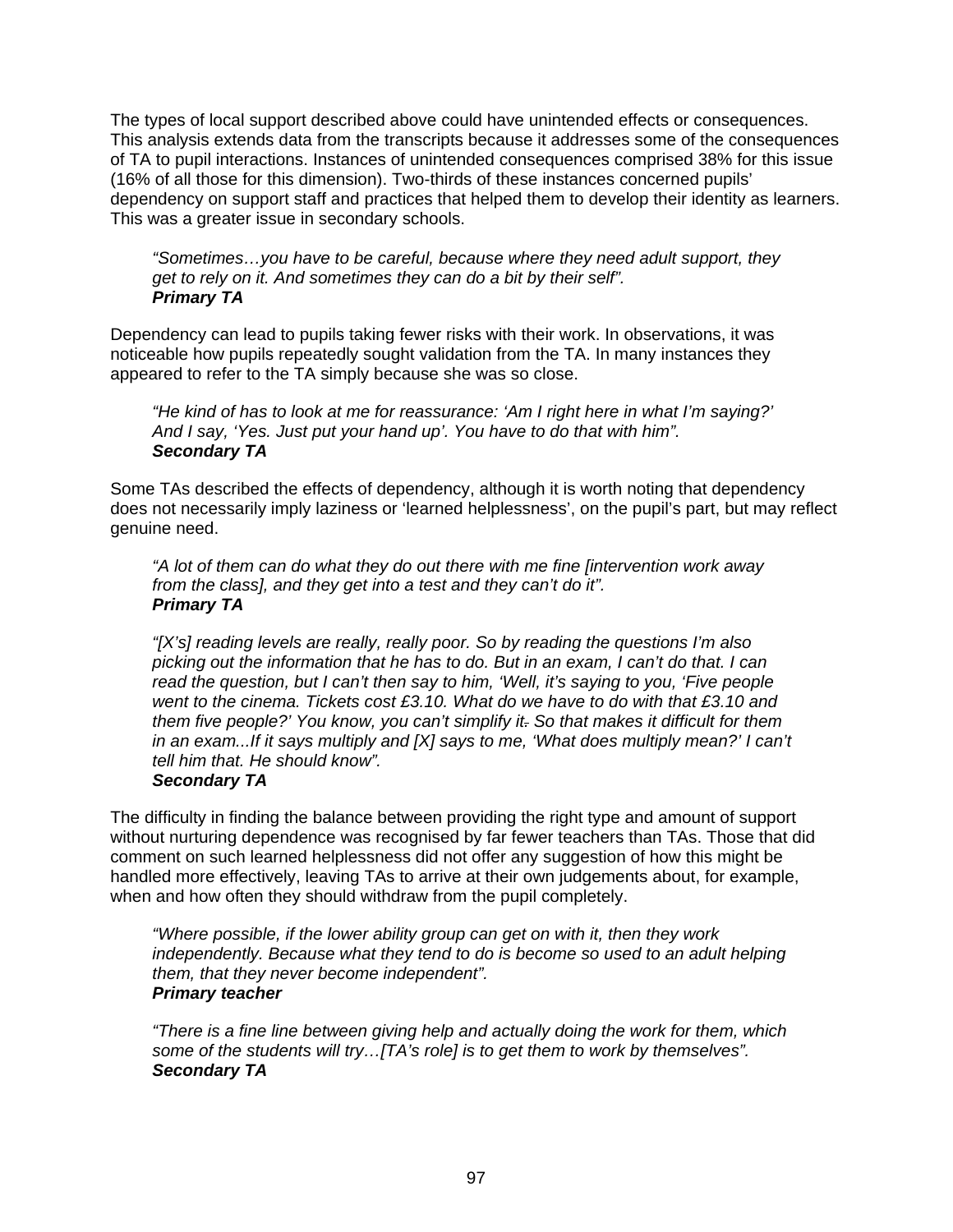*"The advantage for the pupil is that the pressure is taken off. They know that if they miss a little bit [of teacher talk]… he can then ask, 'I don't understand any more', and then you can tell him. So the pupil then gets reliant on you,...That's up to you to be able to stop the dependency...I don't sit with just one. …If they've started work and I know they understand what they're doing, I'll just get myself up and I'll go and sit next to [X], or I'll go and sit next to [Y]. Although they know you're still in the class, or you're still in a safety zone, it still promotes independence". Secondary TA* 

Some teachers recognised the issue of pupil dependence, but were uncertain about how to plan work that prevented this or fostered independence. TAs made 'on the hoof' decisions about when and how to intervene. The need to provide support had to be carefully balanced against practices that took the task away from the pupil or allowed them to disengage. The more effective TAs were alive to opportunities that let them speak less or to physically withdraw and allow pupils to work independently.

TAs described how some of the pupils they supported - predominantly those in secondary schools - felt that there was a stigma attached to having support. It is therefore worth noting that TAs' decisions to withdraw from these pupils were at times influenced by this factor.

*"You try to be as invisible as possible in the class, if the child warrants that. But again, with someone like [X], you can't stick to one particular child because it has an adverse effect on their behaviour anyway. If you are helping a group it makes it easier for him to interact with the other children as well…Because he doesn't want to be different from his peers, and if I am sitting there next to him, it's as if he's got a minder and the children don't like that". Secondary TA* 

The second unintended effect of in-class support staff-pupil interaction was the way in which pupils were cut off - at times completely (see Issue C.3) and on other occasions, intermittently  $\cdot$ from the teacher, teaching and their peers. Furthermore, drawing on data from the transcripts of TA-pupil interaction (see Section 5.3), it is difficult to escape the conclusion that some pupils may receive lower quality teaching within this context. This was a greater issue in primary schools.

Being intermittently cut off typically occurred during teacher-led whole class delivery when the TA interacted with the pupil or pupils they were supporting. The Strand 2 Wave 2 structured observations showed that TAs spent much of their time supporting pupils while listening to the teacher teach, particularly in secondary schools. Such TA-pupil interaction includes the verbal differentiation practice described above (see Issue D.1), that is, providing additional explanatory information when the teacher was addressing the whole class. Some teachers and TAs considered the effects of what could be called 'stereo teaching'; that is, both adults talking at once.

*"You're teaching and...the TA needs to be...speaking to the child when you are teaching - sort of re-emphasising or behaviour management - really quietly so it doesn't interfere with the lesson. That's really good; that's skilled. When the TA might actually tell a child off across the classroom, or in a loud voice - if you're teaching that can be distracting and make the lesson go a bit bumpy". Primary teacher*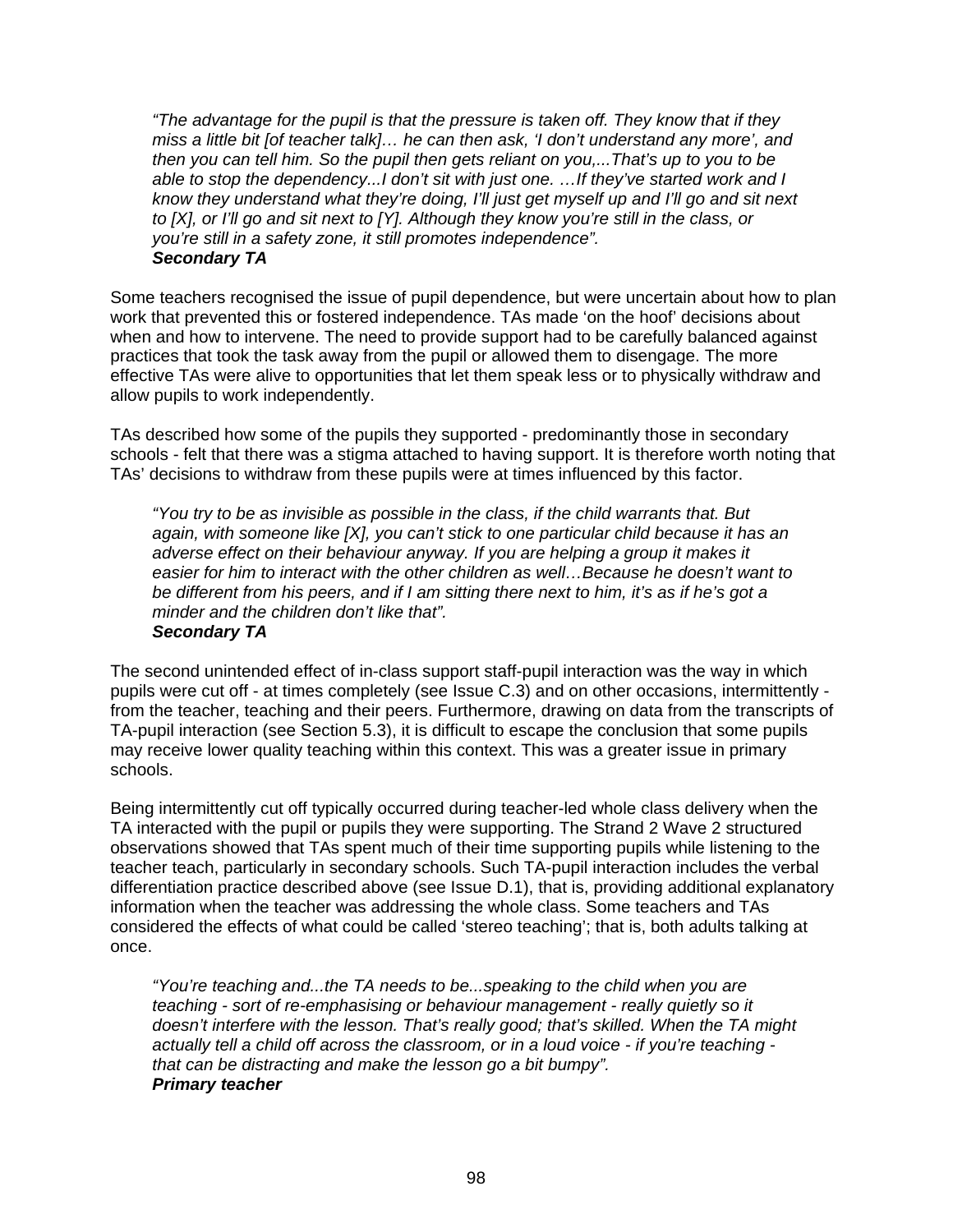*"I won't talk if the teacher's talking - talking and teaching - and I don't tend to move about if the teacher is talking, because that could distract students as well". Secondary TA* 

*Issue D.3 - Despite their inclusion in behaviour management systems, pupil behaviour can be worse for support staff* 

Support staff practice regarding pupil behaviour comprised 16% of all instances for this dimension. Just over half of these instances (53%) concerned their inclusion in behaviour management systems, including the use of sanctions and rewards. By and large, support staff used systems and procedures established at the whole school and classroom level (75% of instances for this issue).

*"[TA] has to have a big role in behaviour and attitude...for example when I was out yesterday - if she didn't have control of their behaviour, she wouldn't have been able to control it. We do the same techniques in behaviour strategies. Because obviously, it would confuse the children to have two adults doing completely different things, so we do things together".* 

# *Primary teacher*

*"You can hand out detentions or you can send a slip…In our own experiences you can send somebody out to stand outside the classroom; you can tell them off; you can have them sitting on their own…Or remove them to get them to work in another classroom".* 

#### *Secondary cover supervisor*

One particular aspect of TAs' behaviour management practice that was frequently mentioned was the way in which they acted swiftly and discreetly - 'having a quiet word' - and thus minimising disruption and not affecting the teacher's delivery.

*"We say to staff that if a child goes to amber, to get them back to green as quickly as possible, so that they don't then go on to red...And very much you find that teachers rely on their TAs to get the children back down". Primary headteacher* 

*"I would never undermine the teacher, but often I will just lean across and say, 'Sit still', in a very low tone...Or what will often happen is, I will make eye contact with the teacher, so she knows what's happening, and then it's up to her to do the disciplining".* 

# *Secondary TA*

By and large, teaching and support roles were clear with regard to behaviour management, challenging misbehaviour and following up incidents. Support staff knew their limits when working in class with the teacher, but some tended to take on arguably too much responsibility in other contexts.

Views regarding behaviour (25%) revealed that secondary school pupils in particular were more likely to be poorly behaved when working with support staff than when working with teachers. As reported in Strand 2 Wave 1, pupils were sensitive towards the different roles of teachers and support staff, and responded differently to both. When asked, all secondary teachers and all but one cover supervisor said that behaviour was worse when a cover supervisor led a class compared with a teacher.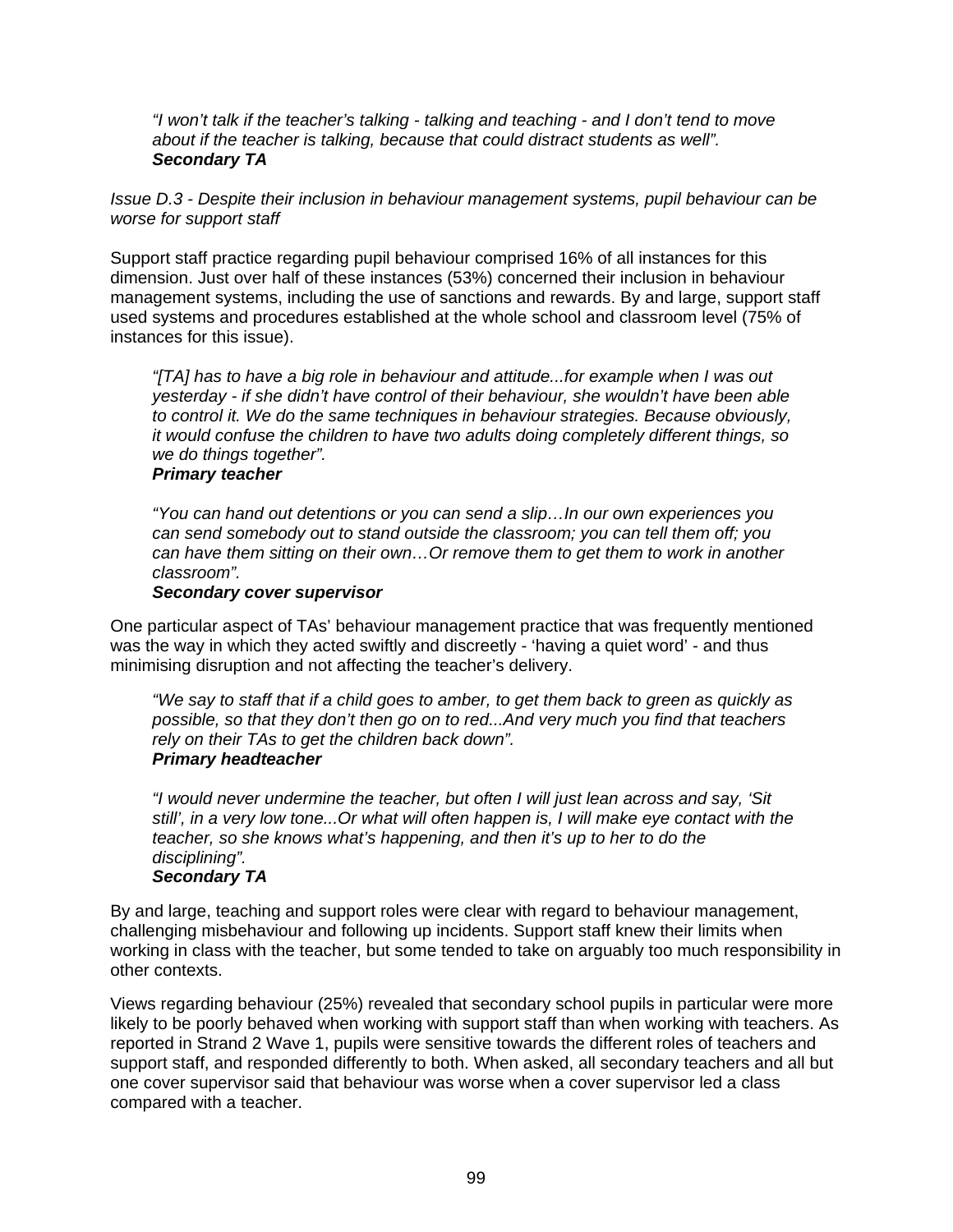*"The children don't regard them as being high enough in the pecking order and the LSAs do get a problem with it. A child tends to…will be rude to LSAs far more than teachers. Not all LSAs, but the vast majority of them. And it depends on the age of the child of course".* 

## *Secondary teacher*

*"[Support staff] don't have the same respect, no. They don't have the same respect or effect".* 

#### *Secondary teacher*

# **5.2.5 Dimension E: Conceptualisations of pupil progress in relation to support staff**

Headteachers, teachers and support staff all described the impact of support staff on pupils' academic, behavioural and social development. Three issues for this dimension emerged from the case study data (see Table 5.20).

#### **Table 5.20 - Issues in relation to conceptualisations of pupil progress in relation to support staff (individual respondent level data)**

|                                                                                                                                                                               | Primary        |     | Secondary      |      |     | Total |
|-------------------------------------------------------------------------------------------------------------------------------------------------------------------------------|----------------|-----|----------------|------|-----|-------|
|                                                                                                                                                                               | n              | %   | n              | $\%$ | n   | $\%$  |
| Issue E.1 Support staff have a positive effect on pupil<br>learning, but there is a lack of hard evidence to support<br>such claims                                           |                |     |                |      |     |       |
| Impressionistic views of direct positive impact of<br>support staff on pupil attainment                                                                                       | 33             | 46% | 27             | 44%  | 60  | 45%   |
| Indirect impact on learning: pupil engagement and<br>on-task behaviour                                                                                                        | 24             | 33% | 22             | 35%  | 46  | 34%   |
| Indirect impact on learning: improving teacher<br>performance via reducing class size                                                                                         | 15             | 21% | 13             | 21%  | 28  | 21%   |
| Total for Issue E.1                                                                                                                                                           | 72             | 54% | 62             | 46%  | 134 | 53%   |
| Issue E.2 Alternative views of pupil progress may<br>provide a more reliable and valid means of measuring<br>support staff impact on attainment                               |                |     |                |      |     |       |
| Use of formal measures to assess support staff<br>impact on pupils                                                                                                            | 15             | 43% | 13             | 37%  | 28  | 40%   |
| Alternative conceptualisations of progress                                                                                                                                    | 20             | 57% | 22             | 63%  | 42  | 60%   |
| Total for Issue E.2                                                                                                                                                           | 35             | 50% | 35             | 50%  | 70  | 27%   |
| Issue E.3 There are mitigating factors that may explain<br>the limited impact support staff have on pupils' learning<br>and behaviour, most of which are beyond their control |                |     |                |      |     |       |
| Mitigating factors: school / teacher-based                                                                                                                                    | 8              | 35% | 22             | 88%  | 30  | 63%   |
| TAs responsible for planning lessons; working in<br>place of teachers                                                                                                         | 8              | 35% | $\Omega$       | 0%   | 8   | 17%   |
| Developmental factors intrinsic to pupils with SEN                                                                                                                            | $\overline{7}$ | 30% | 3              | 12%  | 10  | 21%   |
| Total for Issue E.3                                                                                                                                                           | 23             | 48% | 25             | 52%  | 48  | 19%   |
|                                                                                                                                                                               |                |     |                |      |     |       |
| Other instances                                                                                                                                                               | $\mathbf{1}$   | 33% | $\overline{2}$ | 67%  | 3   | 1%    |
| <b>Total for Dimension E issues</b>                                                                                                                                           | 131            | 51% | 124            | 49%  | 255 | 100%  |
|                                                                                                                                                                               |                |     |                |      |     |       |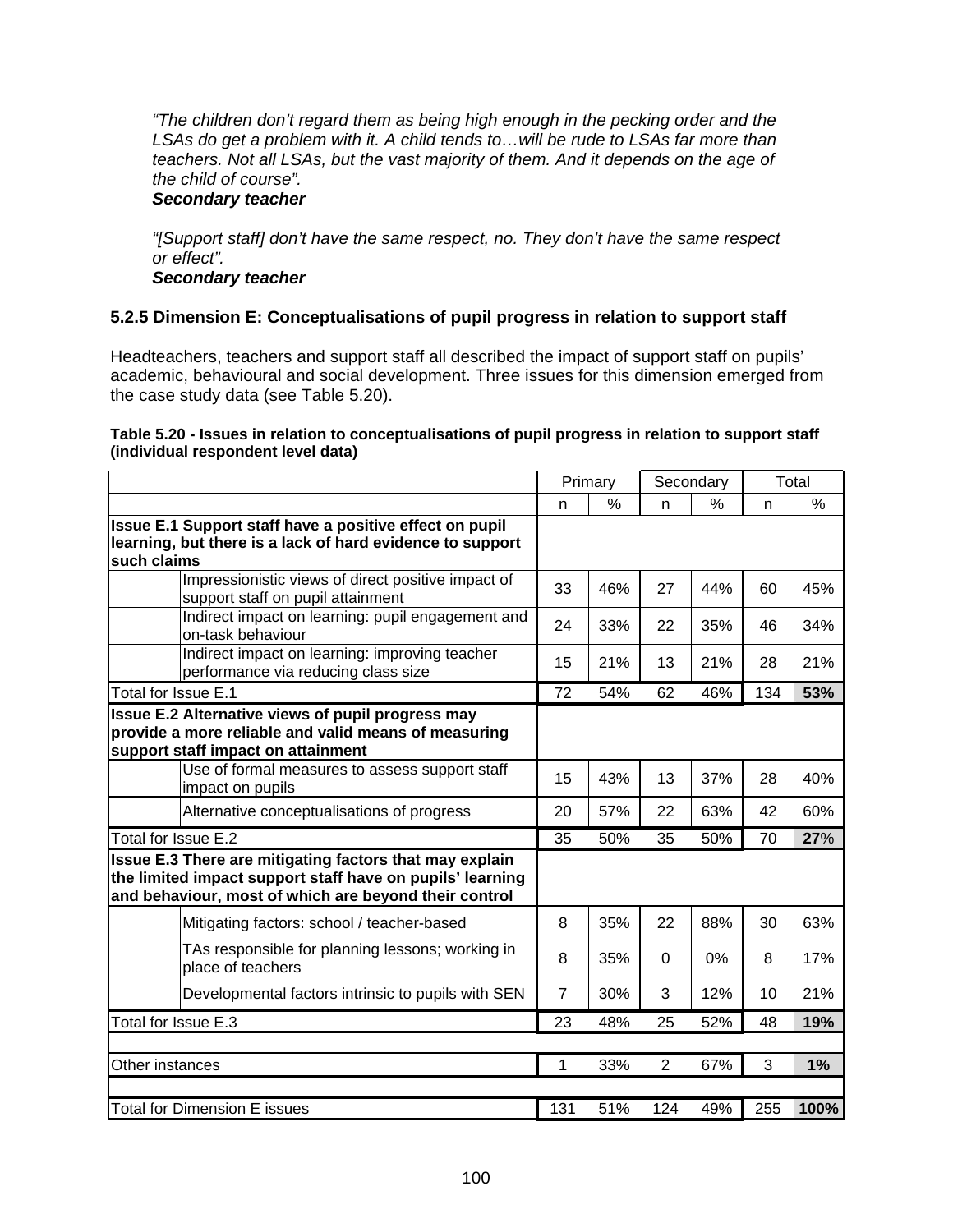*Issue E.1 - Support staff have a positive effect on pupil learning, but there is a lack of hard evidence to support such claims* 

The majority of instances in this dimension (53%) described the impact of support staff on pupils. Many headteachers and teachers claimed that support both in and away from the classroom had a direct and positive impact on pupil attainment, but such assertions - as they were in Strand 2 Wave 1 - were almost always based on impressionistic views rather than hard evidence (45%; 24% of all instances for the dimension).

*"With those [low ability/SEN] children, we're relatively sure that if they didn't have that support then they would have made less progress". Primary assistant headteacher* 

It was notable that TAs (25%) mostly believed that supporting pupils away from the classroom had a beneficial impact. This view was shared by headteachers, but was mentioned less by teachers.

*"Our expectation is that if you're taking children out to do a particular intervention like that [Early Literacy Support], they should make twice the progress that the other children in the class are making. And sometimes the children make more than twice the progress that the other children in the class are making. Because that's what it's got to be: if they make the same progress then they might as well have stayed in the class...and there isn't absolutely any doubt at all that if we didn't have the teaching assistants, the children would not make that progress that they make at the moment". Primary headteacher* 

Interviewees claimed that support from TAs in particular had an indirect effect on learning in two ways: firstly, by facilitating pupil engagement and ensuring on-task behaviour (34%); and secondly, by improving teacher performance as a result of reducing class size and improving the adult:pupil ratio (21%). These indirect effects were mentioned by more TAs (25%) than senior leaders (10%) and teachers (12%) in secondary schools.

The impact of TAs was broadly described by headteachers and teachers in terms of reducing the class size and ensuring the neediest pupils in particular were engaged. Teachers said that it was difficult for them to continually ensure that low ability/SEN pupils were paying attention or were on-task.

*"Some of the really special needs children with LSAs, if they didn't have an LSA they wouldn't do anything at all". Primary assistant headteacher* 

*"If [TA] wasn't there, I can't teach to [the level of pupils with low ability/SEN] at the board, because I'm going to lose 25 other kids. But if [TA] is there, I know that those five kids who are really struggling, they are there with me. And it's because she's keeping them engaged; and they wouldn't be engaged if they were struggling all the time. So she's bringing it down to their level. And without her I'd be losing either my five School Action kids every lesson, or I'd be losing the 25 rest of the class while I'm engaging them. So it's really important".* 

## *Primary teacher*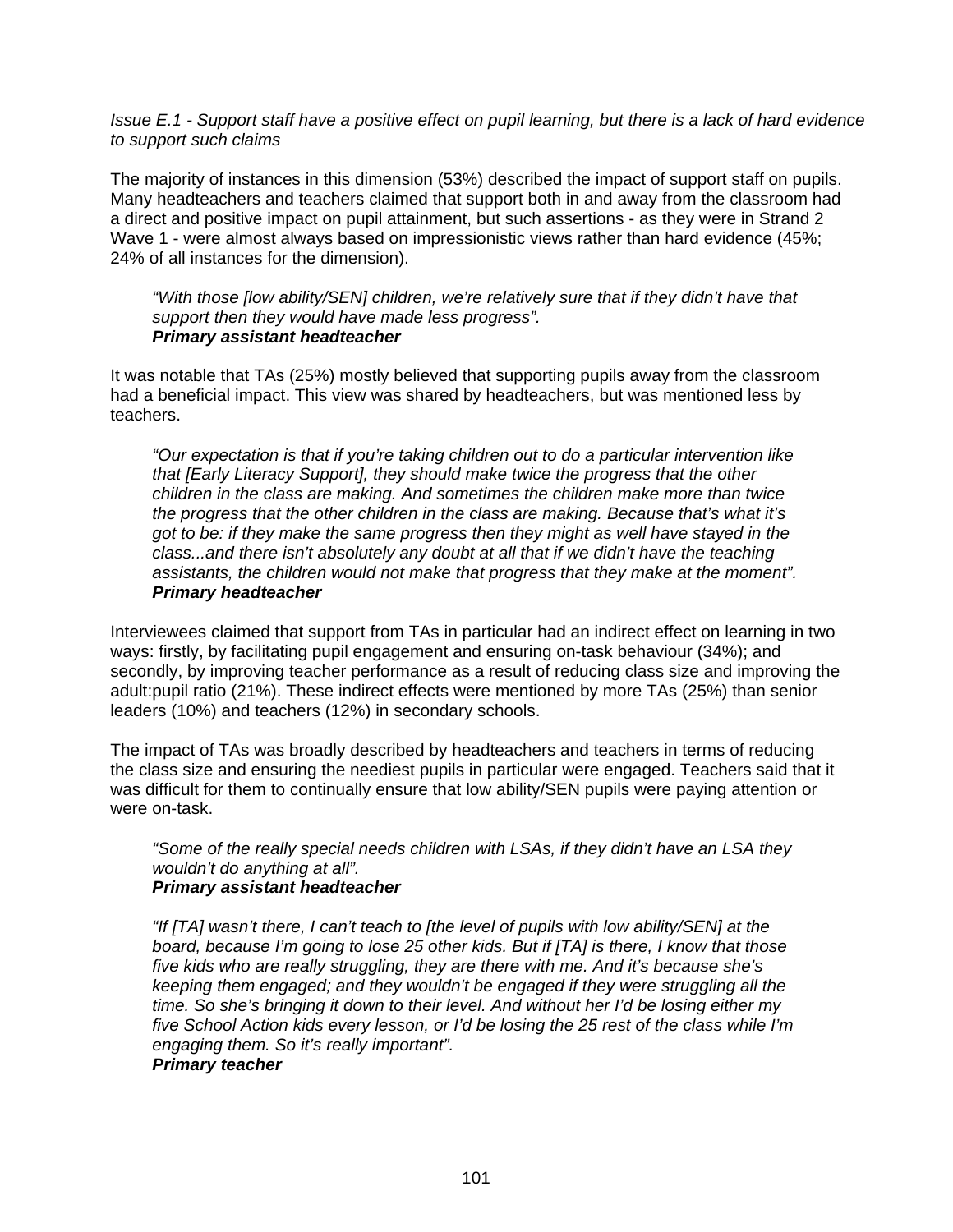One comment in particular highlights how inclusion has made the presence of additional adults in the classroom essential for teachers whose classes comprise pupils with a wide range of needs.

*"You only have to look in the Year 3 class particularly to see how the teacher can teach the whole class when she's got a child with Downs Syndrome, a child with autism, a child with Moebius Syndrome, another autistic child who's not severe [and] a child with speech and learning difficulties, who are all being supported to access the curriculum that she's delivering to the so-called normal children in the class. It's [the effect of the TA] just major". Primary headteacher* 

There was an assumption among some interviewees that having a TA in the classroom would result in academic progress via improved behaviour.

*"But it's a grey area, because sometimes, because the LSA is in there, they are adding to the progress of the child because their behaviour is modified. So they are progressing educationally. Without them in the class, they'd mess around". Secondary SENCO* 

*Issue E.2 - Alternative views of pupil progress may provide a more reliable and valid means of measuring support staff impact on attainment* 

A further 27% of instances in this dimension reflected the difficulty schools faced in measuring the effect of staff support in a reliable way, thereby proving their positive impact on pupil progress (as reported in Issue E.1 above). Some formal measures were adopted by schools (e.g., national test scores, Ofsted inspections and performance reviews). Separating out the influence of support staff from the other factors that affected progress was regarded a complex exercise (40%).

*"It's hard to measure, but it's happening...It's a success...In terms of our Ofsted inspection in May, it was commented on very, very favourably. And that's because the kids told the inspectors it was making a difference. So if they feel it, in some senses, it must be....Teaching assistants, cover supervisors, all make an impact - but it's harder to show whether that's made a one percent difference or ten...I wish it would make a ten percent difference!...We can but hope". Secondary headteacher* 

*"That [measuring the impact of TAs on academic progress] requires us to start to measure the impact of where the teaching assistant is in comparison with where one has not been,...We get the data through now on children's performance at Key Stage 3 and Key Stage 4, and what we're seeing is that SEN [pupils] are not performing any better than similar types of children in other schools, but then they're not performing any worse. So I would have to say, the data shows me that my support staff are making some difference, but they could be making more...Ofsted will collect the data on the outcomes, but they will deal with some data on individual children at the end of each Key Stage. What we should be doing, I think - is being rather more discerning about how we're using our resources [support staff]. Are we using the resources because the teacher can't cope in the classroom, or are we using that resource actually to impact particularly on learning? And I have to say I'm optimistic, because I think we're going down those types of routes". Secondary headteacher*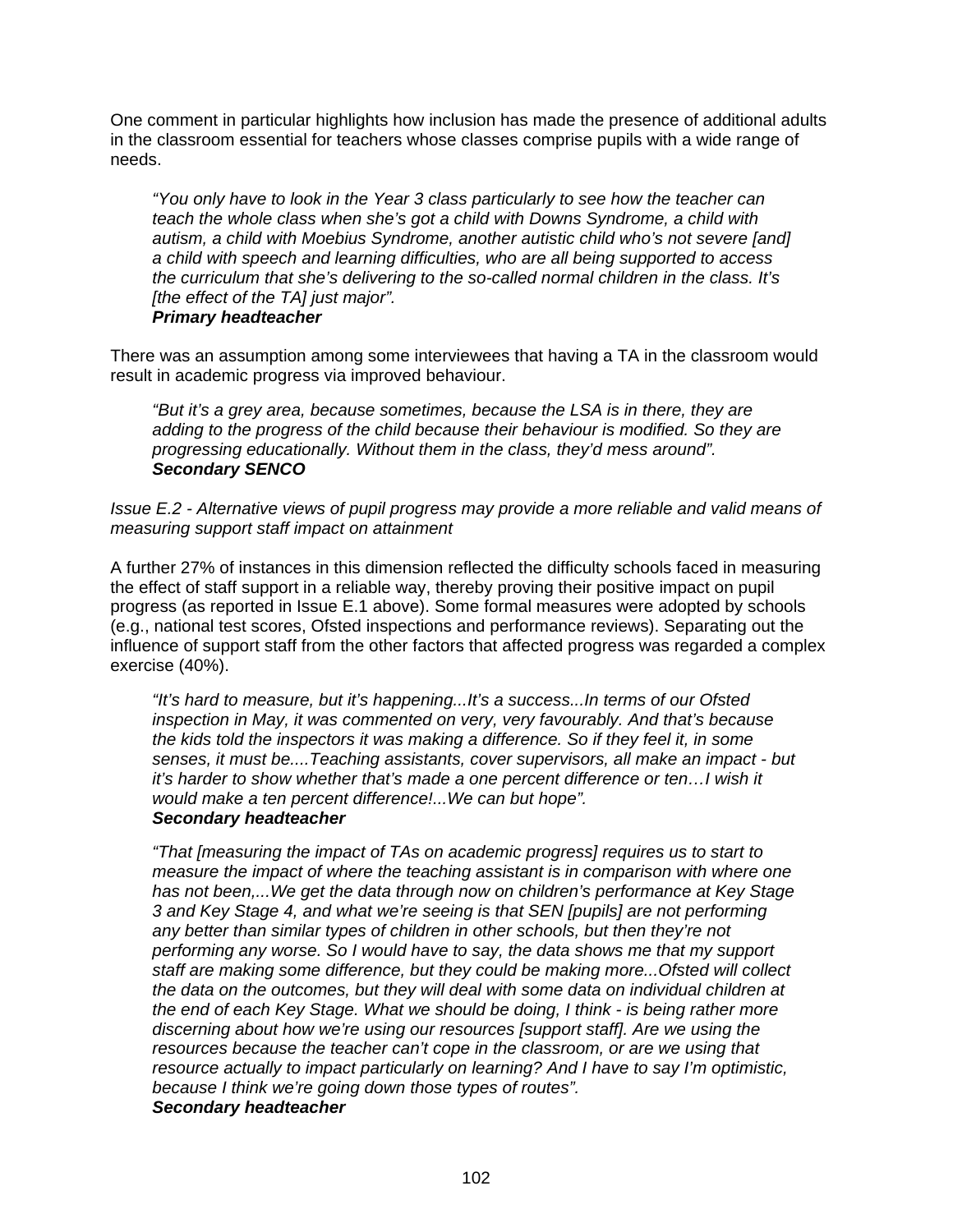The comments above are particularly noteworthy as they get to the heart of the problem of identifying and measuring TA impact. The use of high-profile measures - Ofsted reports and end-of-year test data - as a reliable and valid means of evaluating support staff impact are problematic as they are not able to provide systematic and reliable data on cause and effect. Similarly, the use of end-of-Key Stage test data may not reveal evidence of impact unless there is careful control of other confounding factors, yet some headteachers seemed to rely on such data.

A number of interviewees (60%) suggested that conceptualising progress in smaller units more appropriately captured the impact of support staff on attainment. For example, termly reviews of specific pupil targets, perhaps linked to an intervention programme, or teacher assessment of particular lesson or task objectives.

*"If we track pupil progress in terms of attainment levels on a termly basis, which is what we do with the teachers...We are looking at children who are underachieving*  [and] looking at the role of support staff in supporting those children, and then *reviewing them in the next term to see if it has a positive impact". Primary headteacher* 

*"You see very small steps by yourself: they ask less questions; spell better; starting a sentence with a capital letter...and you're not needed to remind them. And it may only be a small step - say like starting a sentence with a capital letter - but that's something that was a problem, but they are now doing it. So in a way, yes, that is progress. You may not think it's much, but it is still progress. It's still going in the right direction, so it means that you can then work on something else". Secondary TA* 

This conceptualisation of pupil progress in relation to the lesson-to-lesson or term-to-term deployment of TAs is a useful way of thinking about their impact on attainment and achievement. Whilst conceiving of impact in such ways is helpful, none of the schools in the case study sample had applied this thinking in service of reliable measures of TA impact, which fed into existing assessment or tracking tools.

*Issue E.3 - There are mitigating factors that may explain the limited impact support staff have on pupils' learning and behaviour, most of which are beyond their control* 

The organisational factors that determined support staff employment and deployment, and the processes that surrounded their work, could affect the potential for them to work to their maximum efficiency. Such instances comprised 19% for the dimension overall, the majority of which (63%) reflected how tasks for some lessons - notably those led by support staff in the absence of a teacher - were of a lower cognitive demand. Secondary school staff in particular described the knock-on effect in terms of managing behaviour.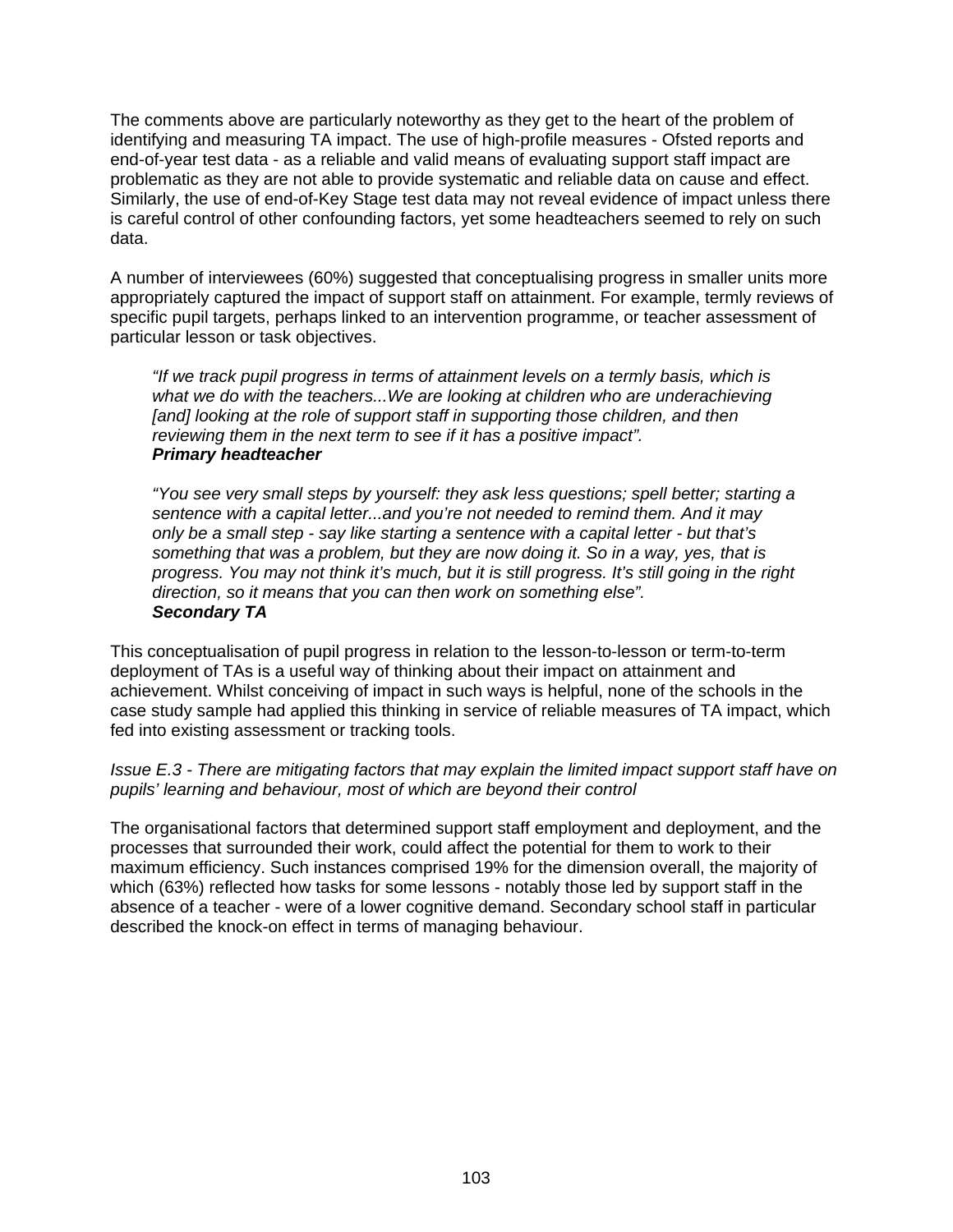*"Originally it [cover lesson] would have been a practical. But because it's science, and because of health and safety issues, if we have a cover [lesson], we're not allowed to do a practical... the only other tasks that we can set are sheets or things that don't involve any practical, any physical, or even a lot of stretch. Because the cover teacher usually isn't a scientist, and can't answer questions....You're not going to set them fantastic challenging stuff, because the minute they get stuck, you know there'll be no help for them and they'll just get frustrated and won't be able to do it...I won't say [a cover lesson] is a missed lesson, but it's not a satisfactory lesson....You have to accept that you're not going to get the same learning, if you like, in that lesson...So it [lesson task] has to be not as demanding, shall we say". Secondary teacher* 

*"I felt there were quite a few days when it was just, 'Well, here's a whole load of word-searches', or 'Here's a whole load of quiz sheets to fill in'. And the children know that they're just being given something to fill in the time. This isn't a proper lesson; you're just filling in something because we've nothing else to give you. So I felt that wasn't fair on the children".* 

# *Secondary cover supervisor*

Several teachers felt that they had to set less demanding work as cover lessons were frequently led by a non-subject specialist. Practical lessons in science and technology could not be delivered by cover supervisors. Less demanding or poorly planned tasks could unsettle pupils, and coupled with the presence of a cover supervisor rather than a teacher, could precipitate disruptive behaviour. Observations in lessons led by cover supervisors showed that pupils could spend time off-task, although not in a disruptive manner.

Comments from some TAs suggested that the separation between supported pupils and some teachers (as described in Issue C.3) could result in work not being properly targeted.

*"Being with them [SEN pupils] for the past three years, I know their abilities and I know how far to push. And I sometimes feel that the teachers don't push them enough because they're statemented". Secondary TA* 

A further 17% of these instances revealed how a number of primary TAs were fully responsible for planning such lessons, the tasks for which were also often inappropriate. TAs who planned intervention sessions often chose procedural activities at the expense of tasks that developed pupils' conceptual knowledge. For example, two TAs who jointly led Key Stage 2 classes when teachers' took their PPA time, planned tasks that involved drawing and colouring

*"[The lesson is] an hour...It's trying to find things to keep them entertained, to keep them on task and thinking it is a good lesson". Primary TA* 

A TA who planned and led intervention sessions away from the classroom said that she did not always target tasks appropriately. This occurred during one observed session.

*"It was nice. They [SEN pupils] thought it was fun, but I don't really think they got a lot out of it. There probably was a different worksheet that would have stretched them a little bit more".* 

*Primary TA*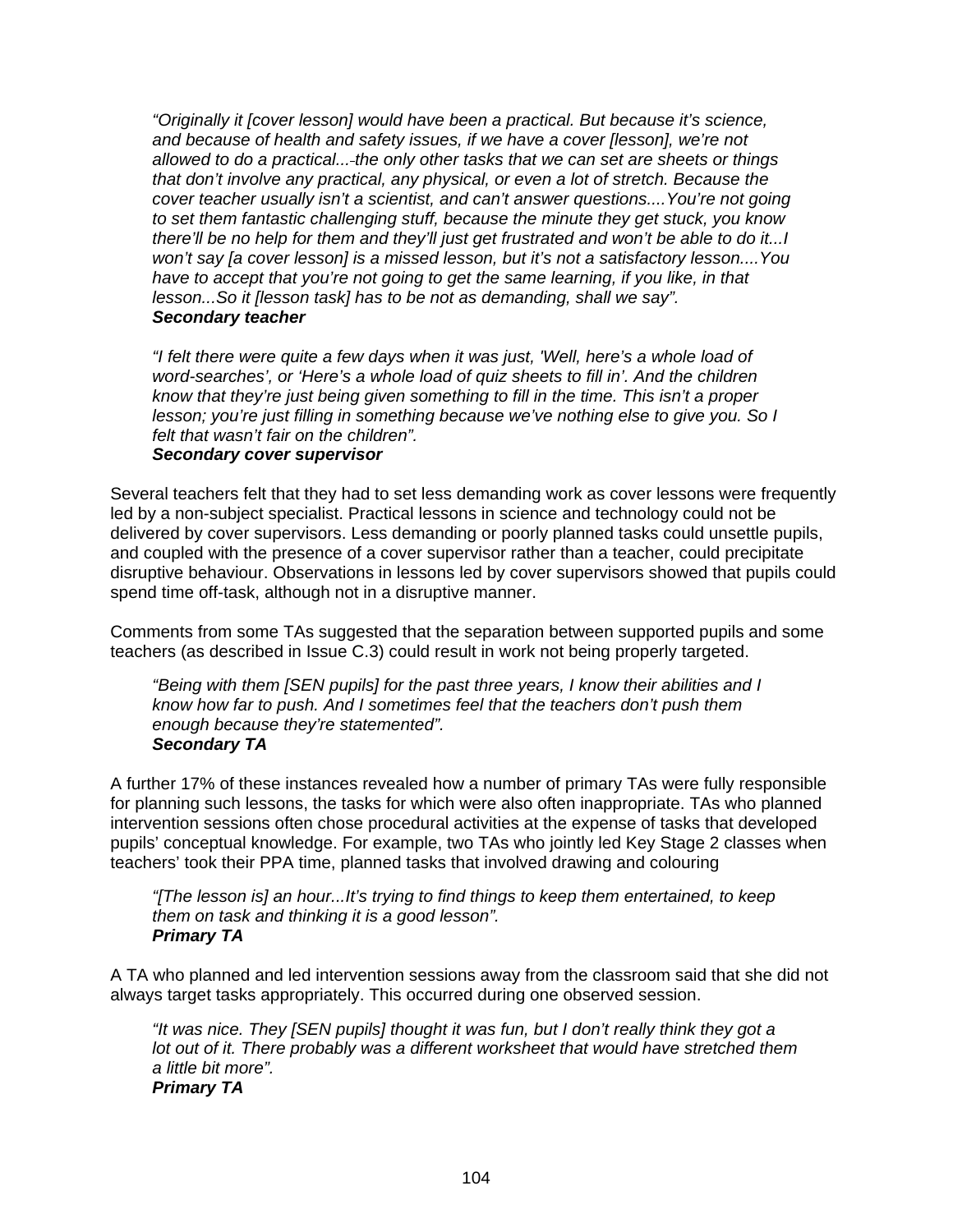The Strand 2 Wave 1 case studies concluded that there was little evidence of any theoretical considerations playing a part in deployment decisions that cast support staff in pedagogical roles. Instead, decisions were largely pragmatic and made in reaction to the need to implement the National Agreement. Whilst the role of remodelling policy was less evident in the Wave 2 case studies, there was no further evidence offered to support the conceptual or theoretical case for this use of support staff.

A third mitigating factor concerned developmental factors intrinsic to pupils with SEN, which made up 21% of instances relating to this issue. Some interviewees argued that pupils with low ability made less progress or made progress more slowly.

*"If a child has got a special need for example then because of their level of ability then their progress will always be limited. They'll never ever reach the same level as a child with average ability the same age in their class. So their progress is always going to be slower".* 

#### *Primary headteacher*

# **5.3 Analysis of transcripts of TA-pupil and teacher-pupil interactions**

The purpose of this part of the study was to get a detailed account of the nature of talk between classroom based support staff and pupils and to compare this with talk between teachers and pupils. In order to conduct a meaningful comparison the aim was to chose situations roughly similar for teachers and TAs and so they were restricted to English and mathematics and to class based talk. As described in the Methodology section, this resulted in coding of 32 lessons in all, 16 involving teachers' talk with pupils and 16 involving TAs' talk with pupils. The lessons were ones in which teachers and teaching assistants participated concurrently.

There are a number of challenges when analysing data at this level of detail. There have been many different types of approaches to the analysis of classroom talk, stemming from very different paradigms of research, e.g., extremely detailed linguistic analyses (e.g., Sinclair and Coulthard, 1975), sociolinguistics (Edwards and Westgate, 1987), detailed systematic observation approaches (e.g., Dunkin and Biddle, 1974; Galton, Simon and Croll, 1980), approaches influenced by socio-cultural traditions (e.g., Barnes, Britton and Torbe, 1986) and more contemporary approaches to 'dialogic' teaching (Alexander, 2000). The aim of the analysis here was to provide a general comparison of main forms of talk as they related to everyday educationally relevant interactions with pupils. We drew on more informal observations as part of the Strand 2 case studies and also the systematic observation data for Strand 2 Wave 1, to identify key components. We also drew on a model of effective teaching (Berliner, 1987) as we wanted a general approach, for teachers and TAs, able to describe talk with an instructional purpose, covering explanations, questions, prompts and feedback, and planning and classroom management. We wanted to describe talk at the individual utterance level, but also the teacher and TA role in the lesson, types of relationships with pupils, and styles of delivery, and the degree to which teachers and TAs were proactive vs. reactive in the lesson as a whole. For the talk level categories, the level of categorisation needed to allow units meaningful in terms of educational and linguistic form, and frequent enough to be subjected to numerical analysis.

In order to develop a coding framework of main types of talk, one of the team first read through several of the transcripts to gain a sense of the structure of the lessons and the types of interactions that were occurring. On the basis of this initial familiarisation with the material the researcher developed a coding framework partly based on Berliner's model of effective teaching. This was then discussed with others on the team, who had also read through transcripts, and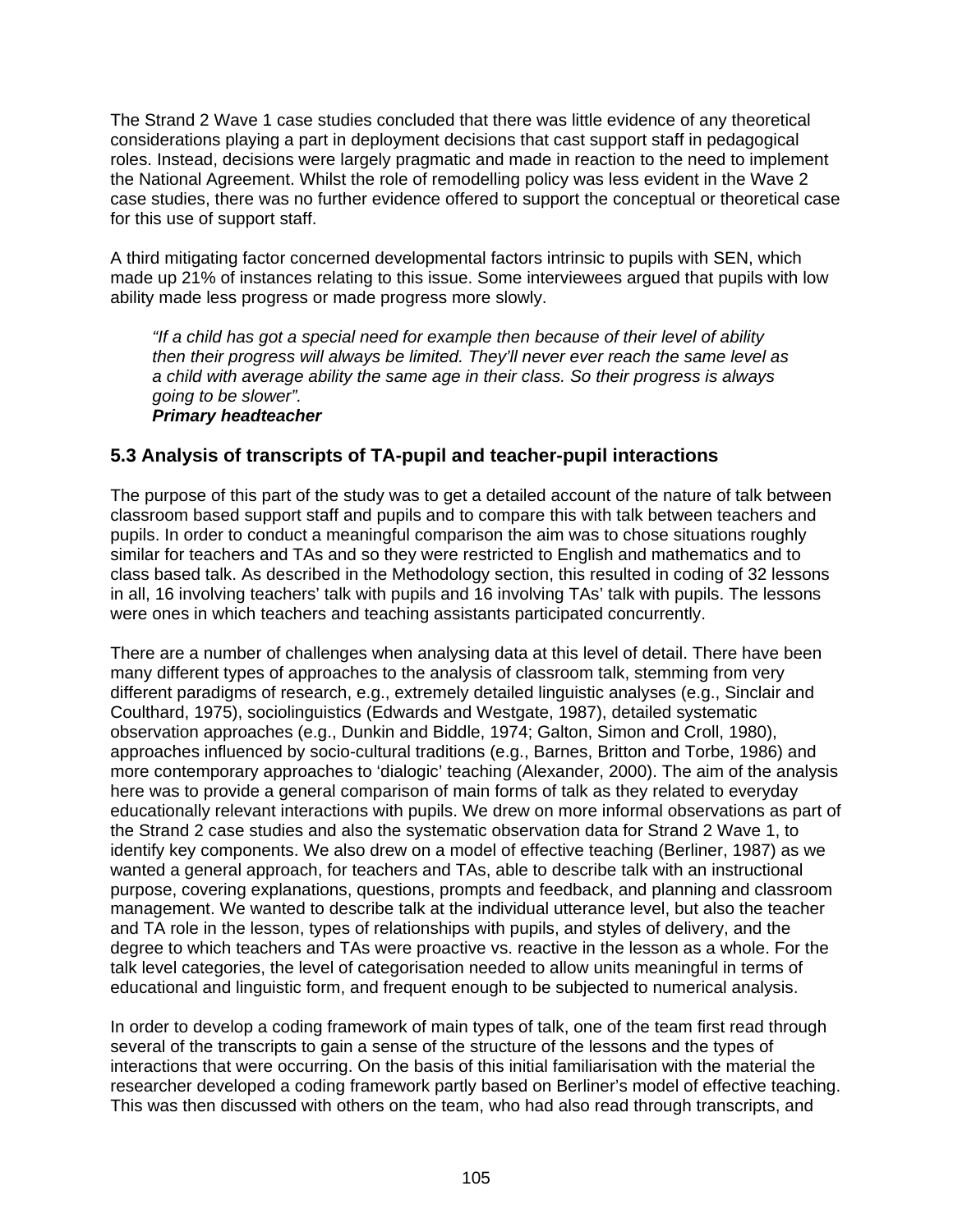differences and similarities in interpretations were discussed. Then through an iterative process whereby various drafts of the coding framework were developed, trialled with the transcripts, and discussed, the research team developed the coding framework used in the analysis reported here. All references to teachers and teaching assistants had been removed from the transcripts for coding. However the differences between the respective transcripts were striking and hence it was impossible for the researcher not to be aware of whether the transcript related to a teacher or to a teaching assistant.

There were two main types of coding categories: those applied at the utterance level ('talk level codes'), and those applied to the overall lesson or session ('lesson level codes'). Within the talk level codes, categories were further split into talk referring to the task or substantive content of the topic ('task/content talk') and those relating to the purpose of the lesson ('lesson purpose talk'). The lesson level codes were further divided into talk about the lesson ('lesson talk') covering the structure of the lesson and style of delivery and talk concerning 'relationships' covering the adult role, relationships with pupils and the role of pupils.

The full coding frame with definitions is shown in Appendix 5. A summary of the codes is given here.

*Codes for analysis of teacher to pupil and TA to pupil talk* 

- *1. Talk level codes*
- *A. Task / content talk* 
	- 1. Organisation
		- a. Organisation of pupils
		- b. Organisation of materials
	- 2. Language use: concepts
		- a. Explanation of concept
		- b. Statements as prompts
	- 3. Language use: questions
		- a. Types of questions
		- b. Response to student answers
	- 4. Feedback
		- a. Feedback is about learning / task completion
		- b. Use of praise / rewards / criticism
	- 5. Behaviour management
		- a. Preventive: positive / negative
		- b. Reactive: positive / negative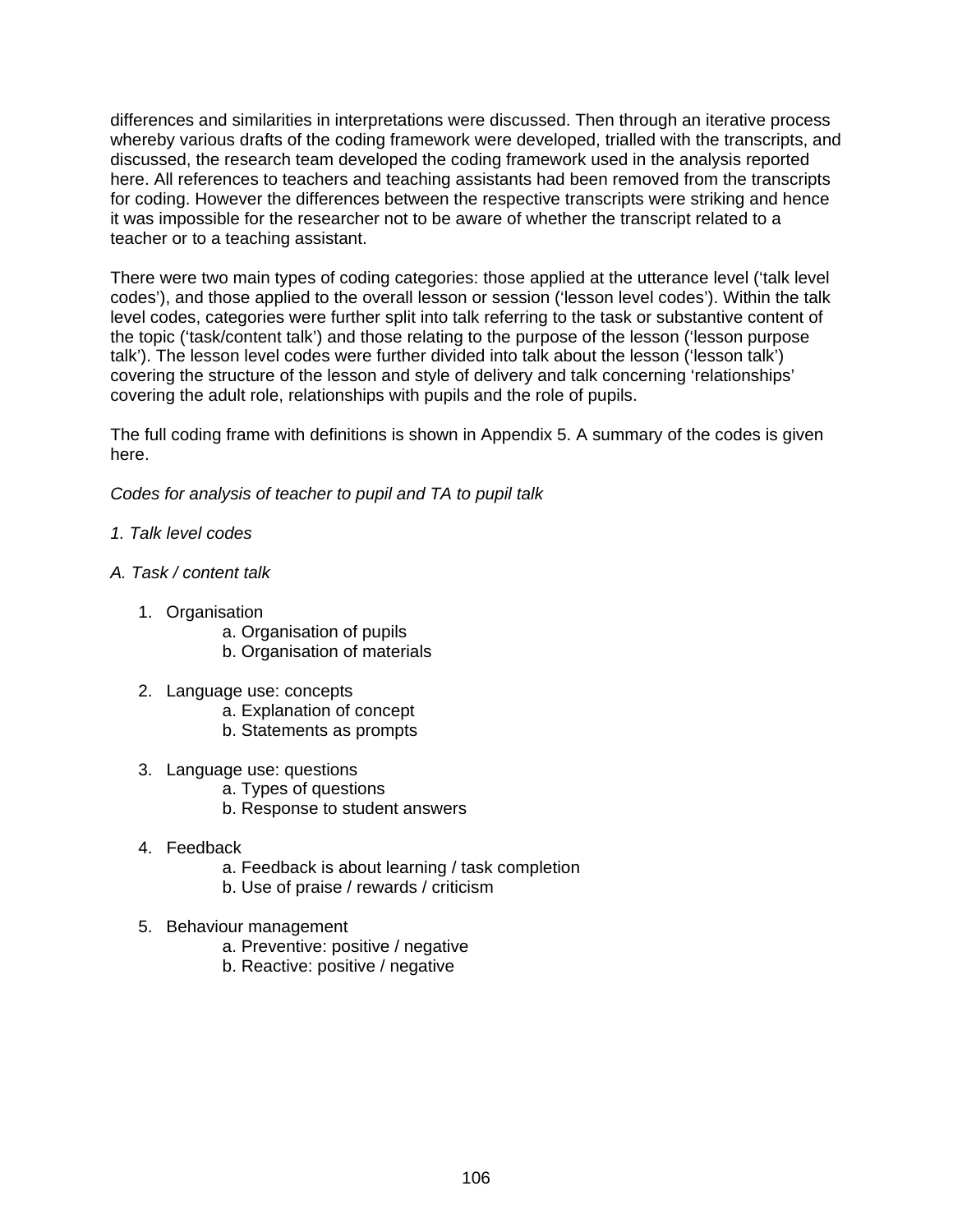#### *B. Lesson purpose talk*

- 6 Orientation
	- a. Introduction to lesson objective/focus
	- b. Links to previous / future lesson / prior knowledge
- 7 Promoting engagement / motivation
	- a. Cognitive focus
	- b. Task focus
- *2. Lesson level codes*
- *C. Lesson Talk* 
	- 8 Structure of the lesson
		- a. Lesson is planned
		- b. Motivation is task / behaviour focused
	- 9 Style of delivery
		- a. Type of language used: formal / informal
		- b. Subject / task knowledge
		- c. Focus: task completion / understanding concepts
		- d. Cohesion of explanations
		- e. Cohesion of questions
		- f. Cohesion of organisational statements and demands
		- g. Effectiveness of orientation in focusing students on learning
		- h. Effectiveness of engagement / motivation in promoting student learning
		- i. Effectiveness of feedback in promoting student learning
		- j. Effectiveness of behaviour management statements
		- k. Talk is planned

# *D. Relationships*

- 10 Adult role
	- a. Pro-active/reactive
	- b. Public / private
- 11 Relationships with pupils a. Formal / informal
- 12 Role of pupils
	- a. Active / passive
	- b. Attitude to adults

With regard to talk level codes, each lesson transcript for teachers and TAs was divided into utterances and appropriate codes applied (more than one code could be used). Lengths of utterances varied from single lines to extended sequences of (usually) teacher talk to pupils (usually the class).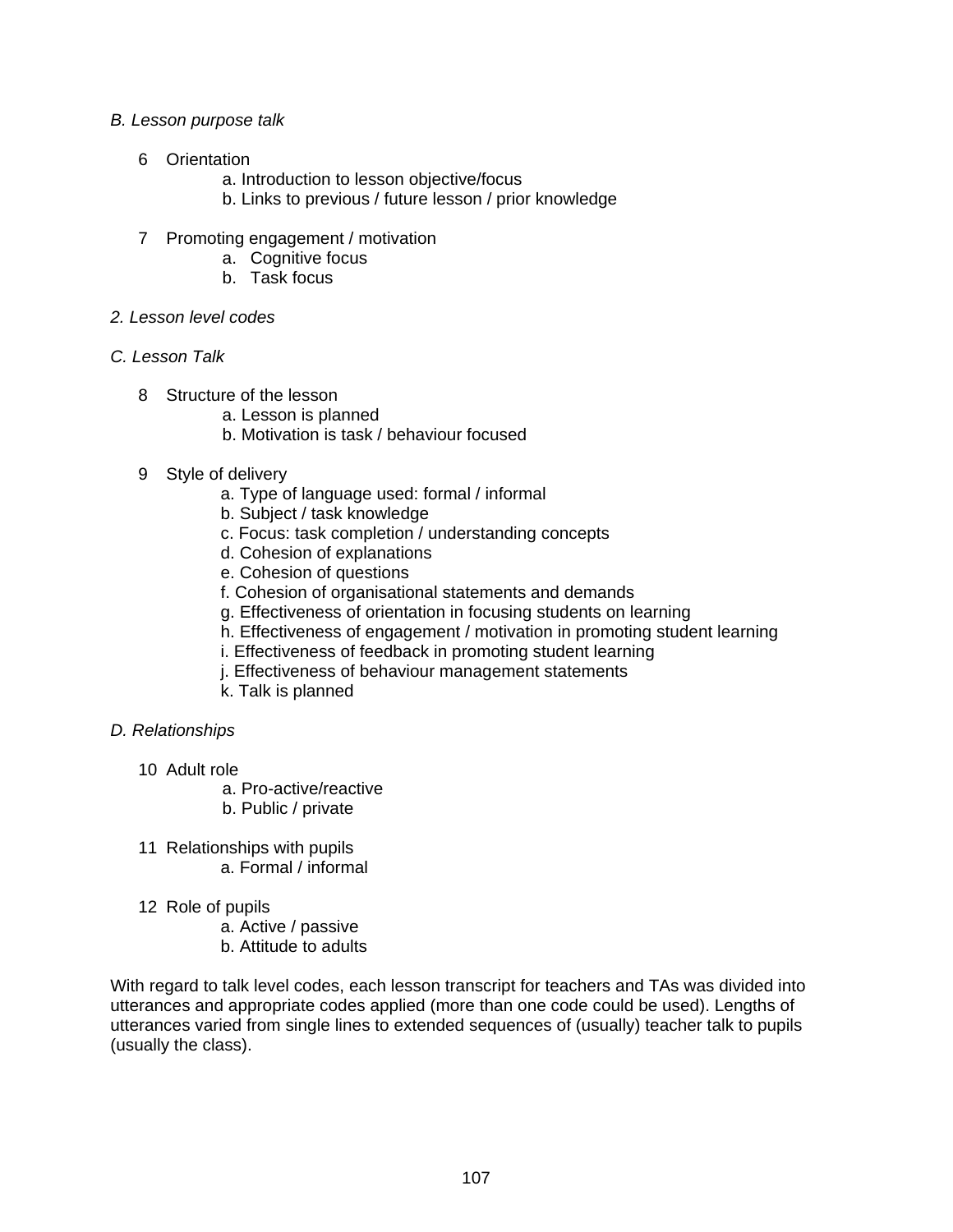In order to ascertain the reliability of the coding, another experienced researcher independently coded 6 transcripts, three of teacher talk and three of TA talk. The first pair of scripts were used for training purposes, with the remaining four being used for analysis of reliability. Reliability was calculated by taking each utterance as the unit of analysis and examining the extent of agreement over the codes within. As utterance lengths varied one/zero coding was used for the purpose of the reliability analysis, i.e., codes were counted once only for each utterance. The number of times the coders agreed and disagreed on the presence of codes were then calculated. These figures were then used to obtain a percentage agreement score (agree /(agree + disagree) X 100) - see Table 5.21. The mean reliability between the two coders was satisfactory at 73%.

| Transcript | % Coder Agreement |  |  |
|------------|-------------------|--|--|
|            | 73.4              |  |  |
|            | 74.4              |  |  |
|            | 66.3              |  |  |
|            | 80.0              |  |  |
| Mean       | 73.5              |  |  |

| Table 5.21 - Inter-rater agreement of transcripts coding |  |
|----------------------------------------------------------|--|
|                                                          |  |

For the purposes of the main analyses, codes were summed for each session for teachers and TAs, and results are shown in Table 5.22. Pupils' talk was not coded. There were a large number of codes - for the within class sessions, teachers had 5226 and TAs 2295 (it was possible for more than one code to be applied to an utterance so these frequencies exceed the number of utterances). Comparisons of frequencies of each code for teachers and TAs are helpful but to a degree misleading because differences might simply reflect the fact that teachers speak more than twice as much as TAs overall. This does not then accurately reflect proportionate differences in types of talk between the two types of adults. To address this, and provide a stricter test of differences between teachers and TAs, the percentage each type of talk occurred relative to the total number of codes for each session for each adult was also calculated, along with the standard deviations of these means (SD) (see Table 5.22). Note that relative proportions may not exactly reflect overall frequencies because session lengths varied, as did the number of times other codes occurred within the session.

It should be noted that within each talk level category there were a number of qualitatively different kinds of behaviours, e.g., different types of explanation, statements, and questions. These were often as revealing as the overall frequency of occurrence and we refer to these below, along with numerical information, and illustrative extracts from the transcripts. All pupil names are fictitious.

Lesson level codes were not directed at utterances but at the overall lesson. As such, analysis was not couched in terms of frequencies but in terms of an overall description of the session from the perspective of each code. Accordingly, statistical analysis was not appropriate.

The first set of analyses were on the talk level codes and examined differences between teachers and TAs in the same class. Statistically this gives rise to 'paired' data, and so an appropriate paired statistical test was used. An examination of the differences between teachers and TAs for each class indicated that these values were generally normally distributed, and so the paired t-test was used to compare between teachers and TAs.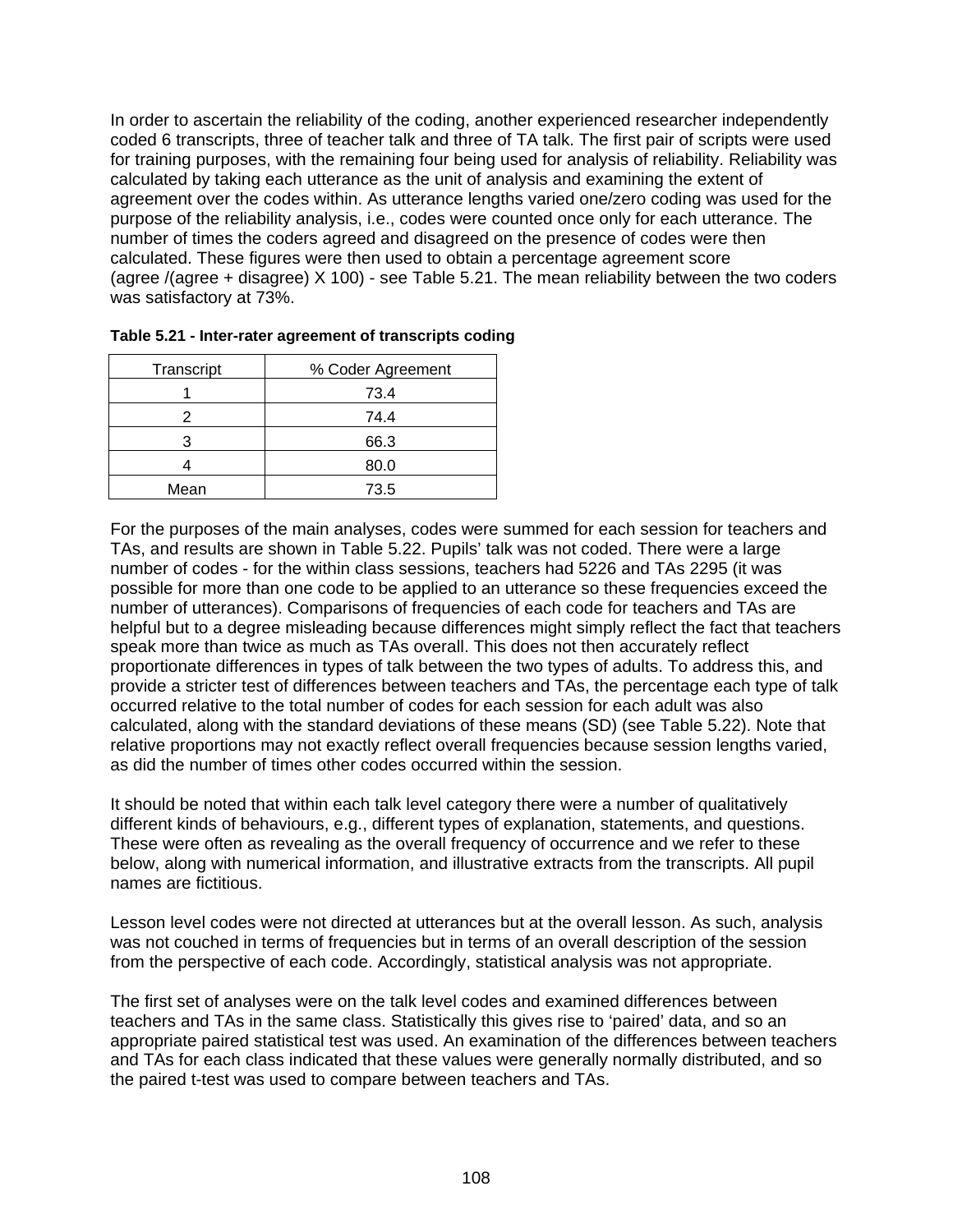A second set of analyses examined differences between primary and secondary schools for the 32 within class sessions. Differences between TAs and teachers in each talk level code were analysed through two sample t-tests, to see if these varied between primary and secondary schools (see Table 5.23).

# *Results*

A summary of the differences between teachers and TAs for talk level codes is given in Table 5.22.

| Outcome                                      | Teacher  |               | TA       |               | P-value      |
|----------------------------------------------|----------|---------------|----------|---------------|--------------|
|                                              | Frequenc | Mean%<br>(SD) | Frequenc | Mean%<br>(SD) |              |
| 1a. Organisation of pupils                   | 683      | 16(9)         | 302      | 15(9)         | 0.73         |
| 1b. Organisation of materials                | 75       | 2(2)          | 13       | 1(2)          | 0.06         |
| 2a. Explanation of concept                   | 421      | 7(5)          | 116      | 4(4)          | $0.01**$     |
| 2b. Statements as prompts                    | 254      | 4(2)          | 339      | 16(13)        | $0.002**$    |
| 3a. Types of questions                       | 912      | 16(8)         | 542      | 24 (11)       | $0.02*$      |
| 3b. Response to student answers              | 541      | 9(5)          | 222      | 7(6)          | 0.22         |
| 4a. Feedback re: learning / task completion  | 275      | 5(3)          | 84       | 3(3)          | $0.03*$      |
| 4b. Use of praise / rewards / criticism      | 272      | 5(3)          | 99       | 4(4)          | 0.47         |
| 5a. Behaviour management: preventive         | 53       | 1.1(1.4)      | 10       | 0.4(1.1)      | 0.12         |
| 5b. Behaviour management: reactive           | 347      | 7(5)          | 60       | 5(11)         | 0.40         |
| 6a. Introduction to lesson focus             | 69       | 1.5(1.3)      | 2        | 0.1(0.4)      | $0.001***$   |
| 6b. Linking to prior / future lesson         | 130      | 3(2)          | 23       | 1(1)          | $0.001***$   |
| 7a. Motivation / engagement: cognitive focus | 409      | 8(5)          | 63       | 3(5)          | $< 0.001***$ |
| 7b. Motivation / engagement: task focus      | 785      | 15(6)         | 420      | 15(10)        | 0.94         |
| Total                                        | 5226     |               | 2295     |               |              |

\* p significant, less than 0.05

\*\* p significant, less than 0.01

\*\*\* p significant, less than 0.001

The results showed that the most frequent types of talk for teachers were: types of questions (3a), promoting engagement/motivation - task focus (7b); organisation of pupils (1a); responding to students' answers (3b); promoting engagement / motivation: cognitive focus (7a); and behaviour management - reactive (5b). The most frequent types of talk for TAs were: types of questions (3a); promoting engagement / motivation - task focus (7b); statements as prompts (2b); organisation of pupils (1a); and responding to students' answers (3b). Overall, therefore, the two most common types of talk were similar for teachers and TAs.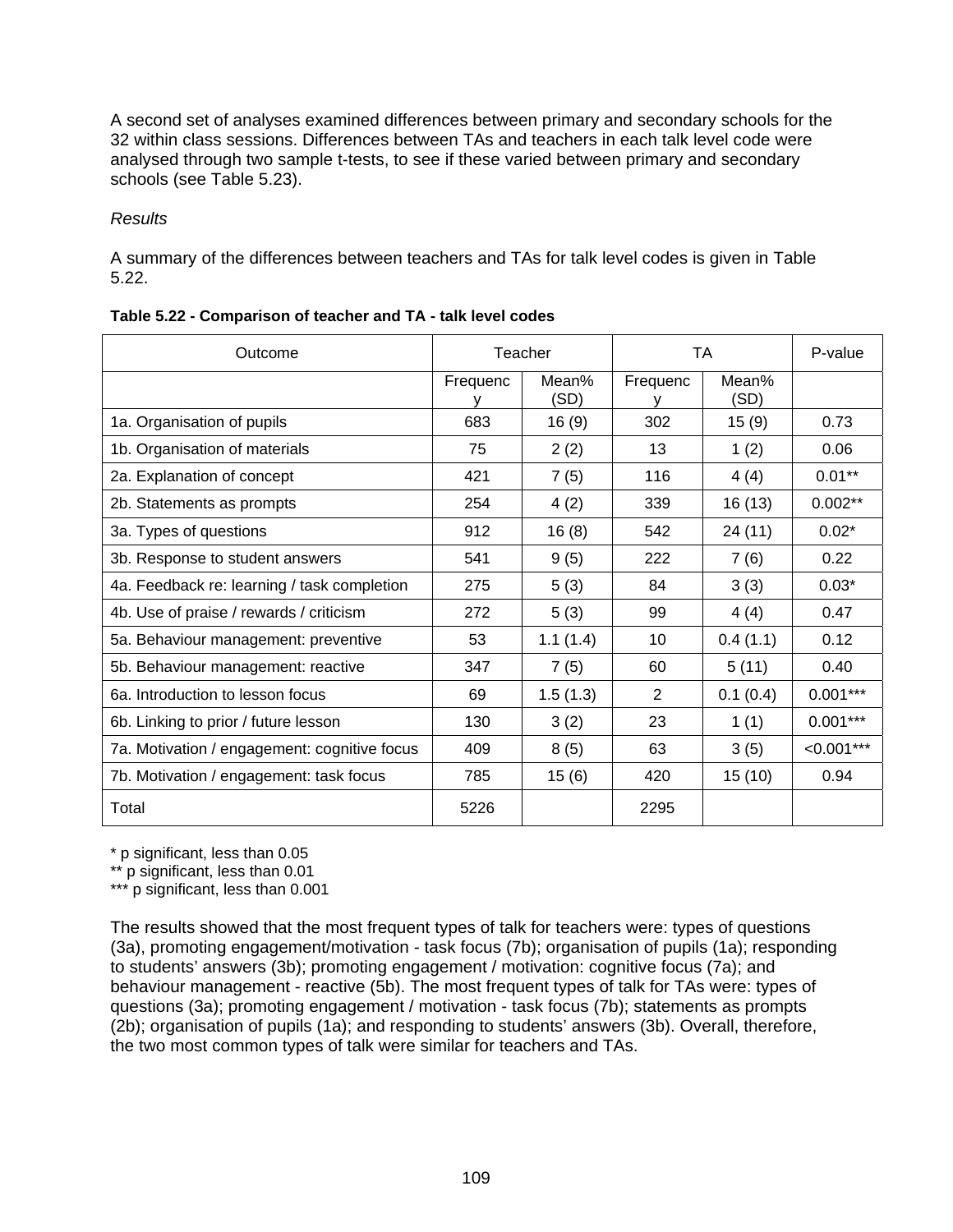The results indicated a statistically significant difference between teachers and TAs for codes 2a, 2b, 3a, 4a, 6a, 6b and 7a. There were no differences between the two sets of results for the other outcomes, although differences approached significance for 1b. Teachers tended to engage in: proportionately more explanation of concepts (2a); feedback about learning/task completion (4a); introduction to lesson objective/focus (6a); links to previous / future lesson / prior knowledge (6b); and promoting engagement / motivation - cognitive focus (7a). Conversely, TAs engaged in proportionately more statements as prompts (2b) and types of questions (3a). Observations in category 2b made up 16% of responses for TAs, but only 4% for teachers, while 24% of all TA observations fell into category 3a, with the equivalent figure being 16% for teachers.

Subsequent analyses examined how the difference between teachers and TAs varied between primary and secondary schools (see Table 5.23). The figures are the mean difference between teachers and TAs for each school phase (along with the standard deviations). The differences are reported as value for teacher minus value for TA, a positive figure implying a higher value for teachers than for TAs.

| Outcome                                | Primary<br>Mean (SD) | Secondary<br>Mean (SD) | P-value |
|----------------------------------------|----------------------|------------------------|---------|
|                                        |                      |                        |         |
| 1a. Organisation of pupils             | $-3(8)$              | 2(11)                  | 0.36    |
| 1b. Organisation of materials          | 0(1)                 | 1(1)                   | 0.23    |
| 2a. Explanation of concept             | 2(2)                 | 3(4)                   | 0.79    |
| 2b. Statements as prompts              | $-9(6)$              | $-13(15)$              | 0.45    |
| 3a. Types of questions                 | 2(6)                 | $-11(12)$              | 0.02    |
| 3b. Response to student answers        | 8(4)                 | 0(6)                   | 0.03    |
| 4a. Feedback is about                  | 1(2)                 | 2(4)                   | 0.71    |
| learning/task completion               |                      |                        |         |
| 4b. Use of praise / rewards /          | $-1(6)$              | 1 $(4)$                | 0.38    |
| criticism                              |                      |                        |         |
| 5a. Behaviour management:              | 2(4)                 | 0(2)                   | 0.002   |
| preventive                             |                      |                        |         |
| 5b. Behaviour management:              | $-8(20)$             | 6(5)                   | 0.26    |
| reactive                               |                      |                        |         |
| 6a. Introduction to lesson focus       | 1(1)                 | 2(2)                   | 0.67    |
| 6b. Linking to prior learning / future | 3(1)                 | 2(2)                   | 0.45    |
| learning                               |                      |                        |         |
| 7a. Motivation / engagement:           | 5(4)                 | 5(5)                   | 0.99    |
| cognitive focus                        |                      |                        |         |
| 7b. Motivation / engagement: task      | $-2(9)$              | 1(8)                   | 0.58    |
| focus                                  |                      |                        |         |
|                                        |                      |                        |         |

| Table 5.23 - Mean differences between teachers and TAs for talk level codes for each school phase |  |  |
|---------------------------------------------------------------------------------------------------|--|--|
|---------------------------------------------------------------------------------------------------|--|--|

The results indicated that for the majority of talk codes the difference between teachers and TAs did not vary between primary and secondary schools. It should be noted that there were only 4 primary classes represented in the analysis, so some caution should be exercised when interpreting the results. The exception was for codes 3a, 3b and 5a. For 3a the difference between TAs and teachers was more pronounced at secondary school than at primary schools, with this outcome making up a lower proportion of observations for TAs at secondary schools. For outcomes 3b and 5a, the difference between TAs and teachers was greater at primary schools than at secondary schools, with this outcome more popular for teachers than TAs in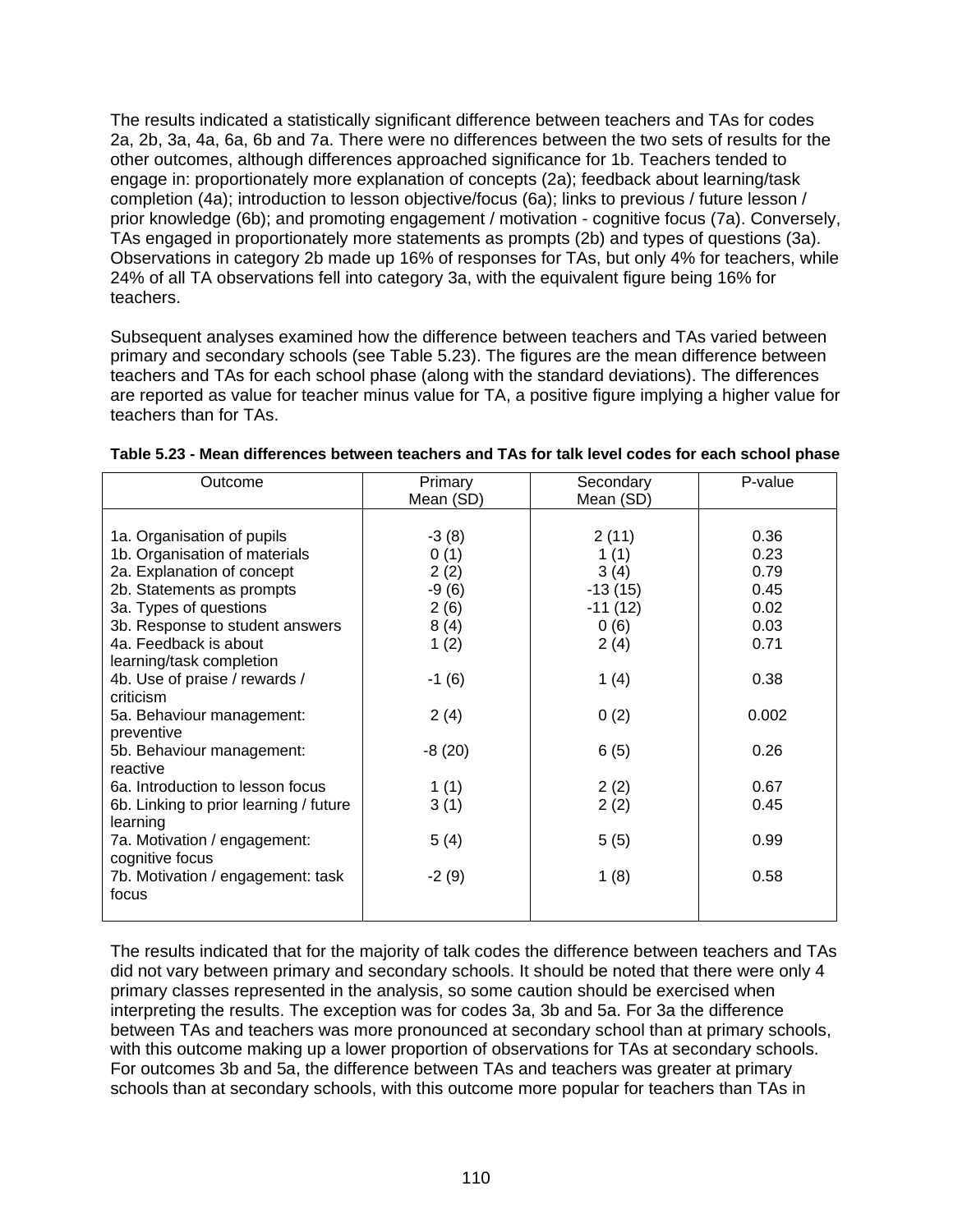primary schools, but there being little difference between TAs and teachers for secondary schools.

Although there are therefore some differences between primary and secondary schools, these are relatively small in comparison to those between teachers and TAs more generally. We comment now on the overall categories and also the types of talk within the categories.

*Talk level codes* 

- *A Task / Content talk*
- *1. Organisation*
- *1a. Organising pupil*

In terms of overall frequencies this was the third most common type of talk for teachers and the fourth most common for TAs. There were similar proportions for teachers and TAs. Generally both teachers and teaching assistants organised pupils effectively and efficiently for lessons and during the lessons for tasks. Due to the teacher role, teacher organisational comments frequently related to groups of pupils (420 of 683 organisational statements directed to groups). For example:

*"Now if you've not finished I want you to carry on and write your poem. For those of you who have finished I want you to do the next one". Teacher H1* 

*"Early finishers - you can move on to the questions. Just move on to part two please". Teacher I2* 

On the other hand TAs' comments were almost exclusively at the individual level (27 of 302 statements directed to groups). For example:

*"Put the date in the margin - which is the 9th. So zero nine, forward slash ten, forward slash zero seven". Teaching Assistant C1* 

These results are in line with those from the Strand 2 Wave 2 structured observation results.

#### *1b. Organising materials*

Overall, comments relating to organising materials were rare for both teachers and TAs. However, there was a tendency (not quite statistically significant  $p=0.06$ ) for proportionately fewer such comments to come from TAs compared to teachers. This was mostly because teachers took responsibility for organising the distribution and collection of materials. For example:

*"Dice go in this bag, books, the worksheets on here. Pens and pencils need to go away up on the shelf. Chairs need to be stacked behind the benches. Tables need to be stacked where they go". Teacher B2*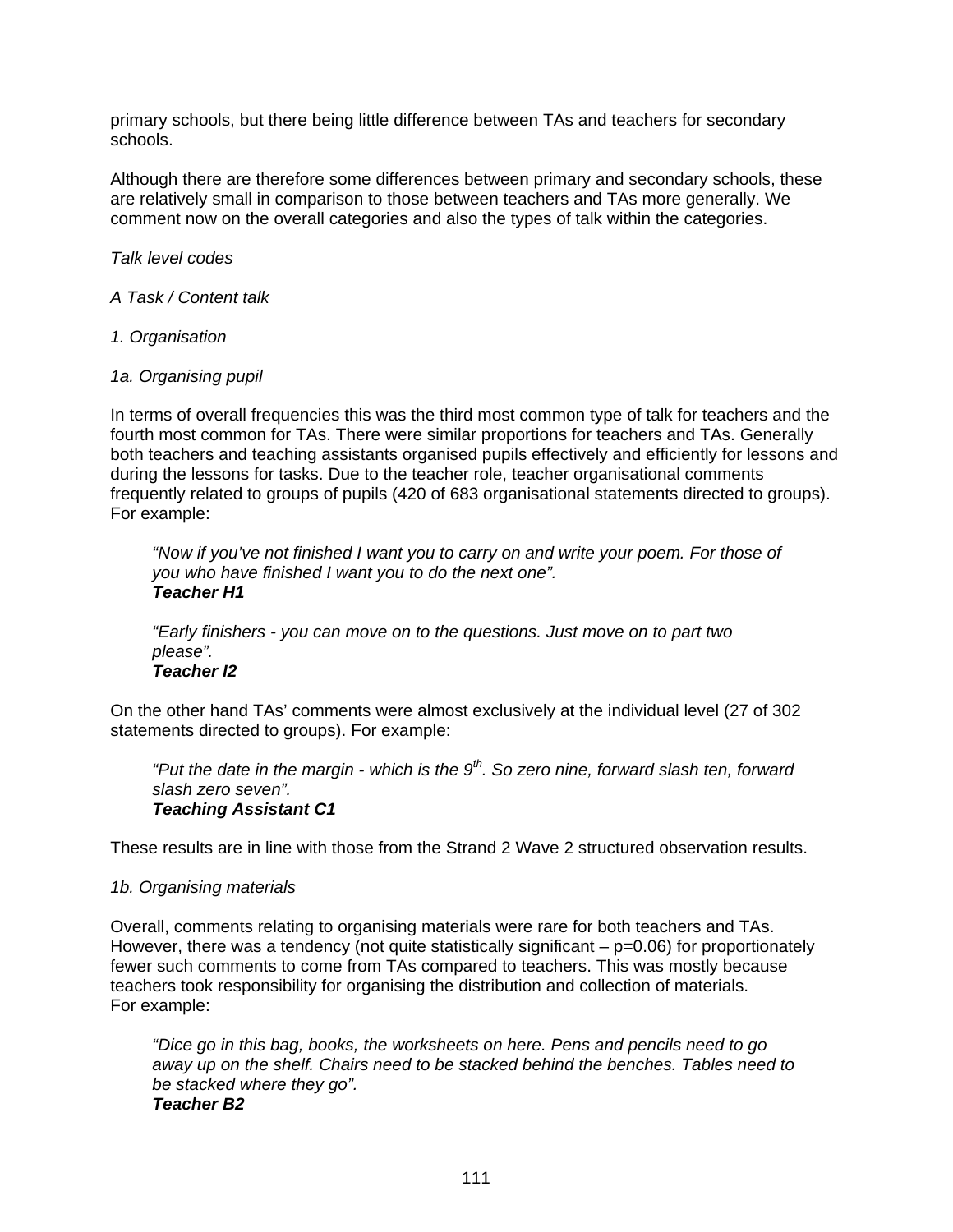#### *2. Language use: concepts*

#### *2a. Explaining concepts*

Teachers spent proportionately more time explaining concepts than did TAs (7% vs 4%). Overall, teachers were able to adjust explanations to student level, and explain and re-explain concepts so they were at a suitable level for pupils. Generally, explanations were clear and designed to assist and develop student thinking. For example, one teacher explained a student's response to a question for the benefit of the other pupils:

*"Seven times three is 21, 0.2 times three is 0.6. 0.01, because that 1 is one hundredth times three, is 0.03 – giving an answer of 21.63". Teacher A2* 

Another teacher explained the meaning of a poem as it was being read through with the pupils:

*"The steady breaking and wombing of the waves. So the waves breaking - that sound - you know, if you're on a nice island that must be lovely to wake up to, mustn't it? So you wake up, and instead of hearing the noise of the traffic, you listen to the breaking of the waves". Teacher F* 

On the other hand, explanations by TAs were less common. They generally appeared more concerned with completing tasks than with developing understanding. There were several instances in which there was no concept development or explanation throughout the lesson. Sometimes the explanations were incorrect. Of the 16 lessons involving TAs analysed in this study, there were 9 in which the teaching assistants explained concepts to pupils; of these 9 lessons there were 5 in which at least some of the concept explanations were inaccurate. For example:

*"Well look - a whole number - you know if you have seven, well that would be closer to ten, wouldn't it? Because ten is a whole number. Near to seven. Do you understand? Yes? Do you think? So, we think that whole numbers are like tens and things like that - yes?" Teaching Assistant C1* 

*"The perimeter of a rectangle with width - W - and length twice the width. So it's got to have a twice… So perimeter is twice the width". Teaching Assistant E1* 

Other explanations by teaching assistants seemed confusing for pupils:

*"Three from nothing you can't do, can you? So you have to borrow one, don't you?... So three from ten is seven... Then you have to give one back, don't you, here? Or do you do it the opposite way?... There's two ways to do it, you see. I don't know which way you do it. Right. So if you give one back that would be a one, wouldn't it? So cross that out and that'd be a one. One from nothing you can't do, so we have to borrow another one, don't we?".* 

*Teaching Assistant D1*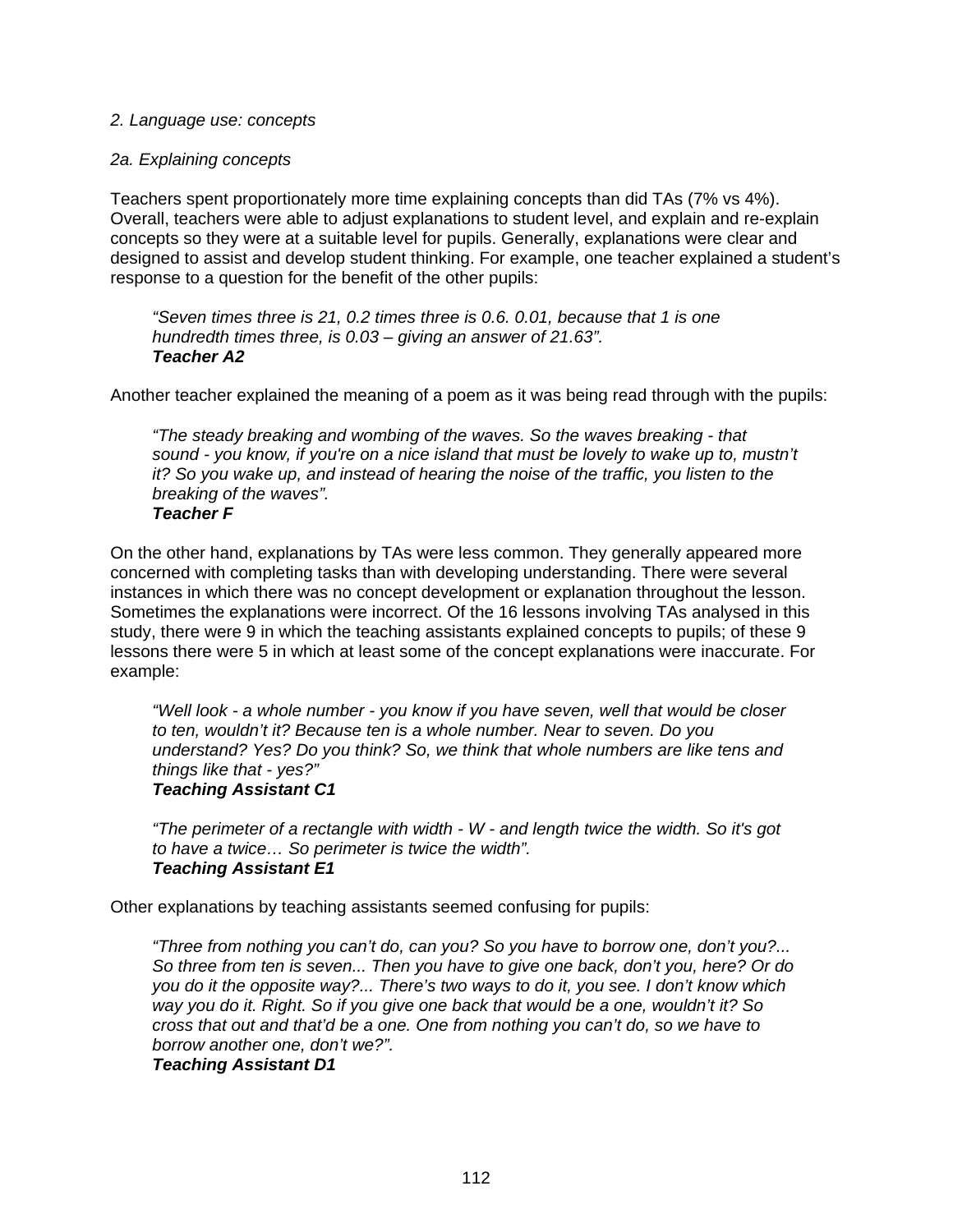#### *2b. Statements as prompts*

TAs were significantly more likely than teachers to provide pupils with prompts (16% vs 4%). Moreover, the structure of prompts appeared to vary. Prompts from teachers were mostly designed to enhance student thinking. For example:

*"Round it up to the nearest ten, please. To the nearest ten... So think about how many zeros you need to have". Teacher C2* 

In contrast, prompts from TAs frequently supplied pupils with the answer. This meant that the TAs were in a sense doing the work for the pupils and pupils did not therefore need to engage in thinking. In the example below, the TA answers comprehension questions the pupils have been given and later dictates what they should write.

*"Grandma was knitting when the Martian knocked at the door. How's that? When Peter opened the door and found a Martian there, he acted…normally?". Teaching Assistant G1* 

At times TAs asked pupils to engage in thinking but would then supply pupils with an answer. For example:

*"You need to explain what that phrase is telling you, Veronica. Does it make you feel that she's angry for him, or she's upset for him, or…? Use whatever word you feel. You need to say that Grace Nichols feels upset…because he's upset because he's now living in London".* 

# *Teaching Assistant F*

Overall, of 254 prompts by teachers, there were 29 in which the teacher supplied the students with the answer whereas for TAs, of 339 prompts, 208 provided students with the answer and only 131 encouraged student independence and thinking. Where student thinking was not encouraged as part of the prompt the TAs supplied students with answers, told them what to write for answers, provided them with ideas, wrote answers for them, read out questions and spelt words out for students without encouraging independence. On the other hand, teachers supplied answers having previously provided prompts that had not led to a suitable student response.

#### *3. Language use: questions*

# *3a. Types of questions*

This was the single most frequent type of talk for teachers and TAs. Both teachers and TAs therefore asked pupils lots of questions though there were proportionately more of these from TAs compared to teachers (24% vs 16%). Closed questions were the most common form of questions used by both groups. However, whereas teachers used a variety of open and closed questions, TAs almost exclusively used closed questions of their pupils. TAs asked a total of 37 open questions whereas teachers asked 194. It was rare for teachers to supply pupils with answers to questions. Generally teachers would re-phrase questions or provide additional information so pupils did the thinking and could answer the questions. For example: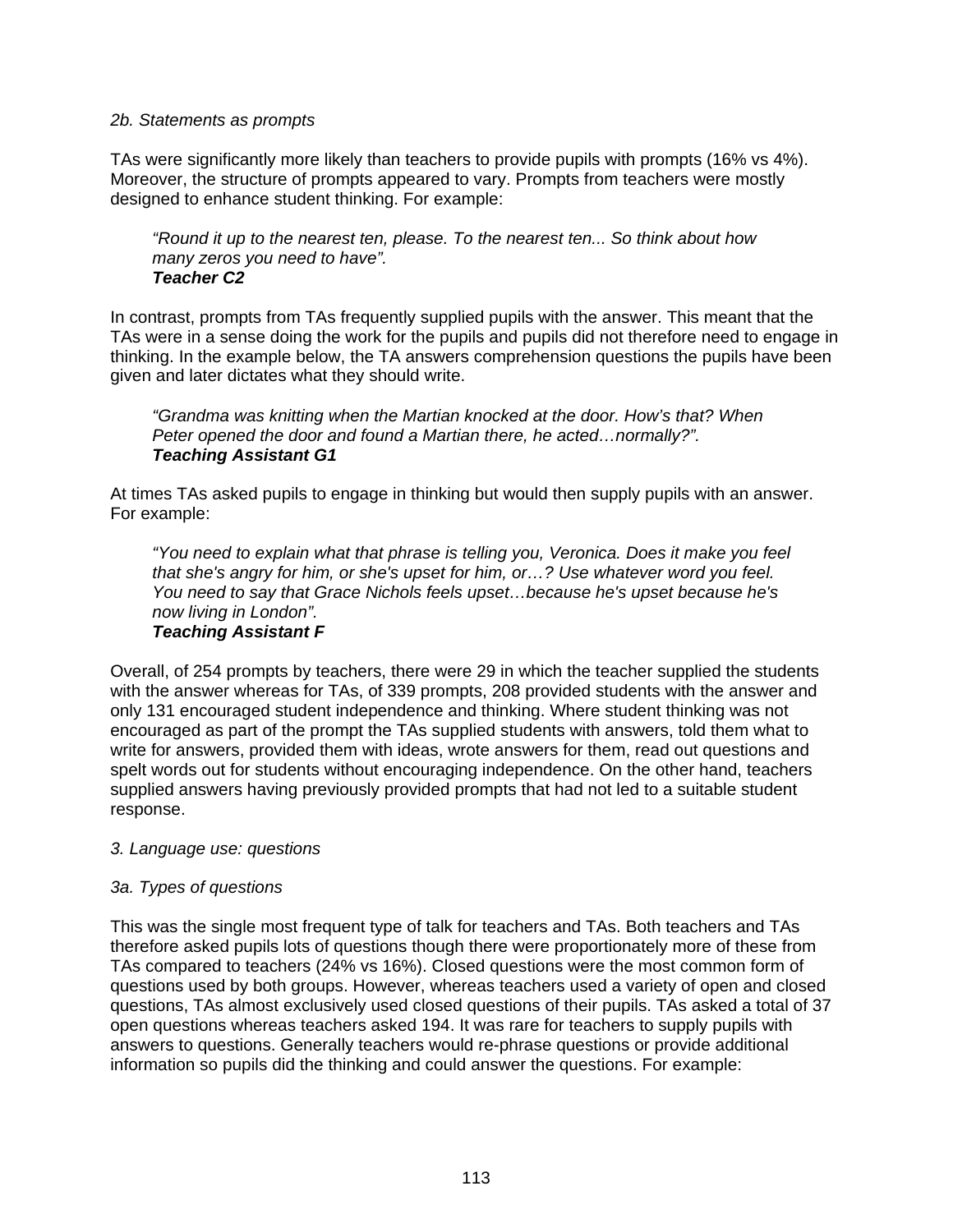*"Why is it a square? …why do we say that's a square and that's not a square? That's a rectangle - OK? It's got four sides - but it's not a square, it's called a rectangle. Now - can you tell me why that's called a square and that's called a rectangle? What's different? What do you see different?" Teacher E2* 

In contrast, TAs often asked pupils a question and then answered it for them:

*"OK - what are we up to? This one - 111 - a hundred and eleven. So the nearest ten would be…? No, no - that's hundreds. A hundred and eleven. Just take off the hundred and look at the eleven - so what number are you going to take it to?... Ten, isn't it?... If you've got to take it to the nearest ten - you've got ten or twenty. Eleven is closer to ten, isn't it?... So it's a hundred and ten. Yes?" Teaching Assistant C1* 

Questions could also be used as prompts. Again the differences between teacher and TA prompts were evident. From a teacher:

*"Can you think of one more (word)? Come on. I mean, why do you…talk to me…you drive to your granddad's across the fields in your tractor on your own, yes? OK, how do you feel about that?" Teacher J2* 

From a TA (students have been set a task to write about their life as a glass):

*"What sort of glass would you like to be? It might be nice to be a champagne glass; or perhaps you…a sort of wine glass; you know, the ones with the long stems? Or a short, dumpy one. Perhaps a nice one with a piece of silver round the top... Right, what kind of glass are you going to be? A long thin glass?". Teaching Assistant H2* 

Teachers often used questions to check student understanding of a concept or idea whereas when TAs checked student understanding they tended to simply ask if pupils understood without further checks. For example, when checking student understanding of facts the teacher asks the question at the end of the sequence below to confirm student knowledge. Closed questions such as this were common with teachers when checking student understanding. The final question in the sequence below is used to check student understanding of types of fats:

*"What were the names of the two different kinds of fats that you can actually get in food? One began with S… Right. Good. Saturated and unsaturated fats. Right. What sort of foods do you get saturated fats in?" Teacher N2* 

Conversely, the example below shows a TA providing an explanation for rounding of numbers; she then simply asks if the pupil understands, and when the pupil indicates she does the TA moves on to something else.

*"It's four hundred - because that's below five, isn't it - the thirty-two? Like three is below five - so it would be one thousand, four hundred, wouldn't it? Do you understand that?" Teaching Assistant C1*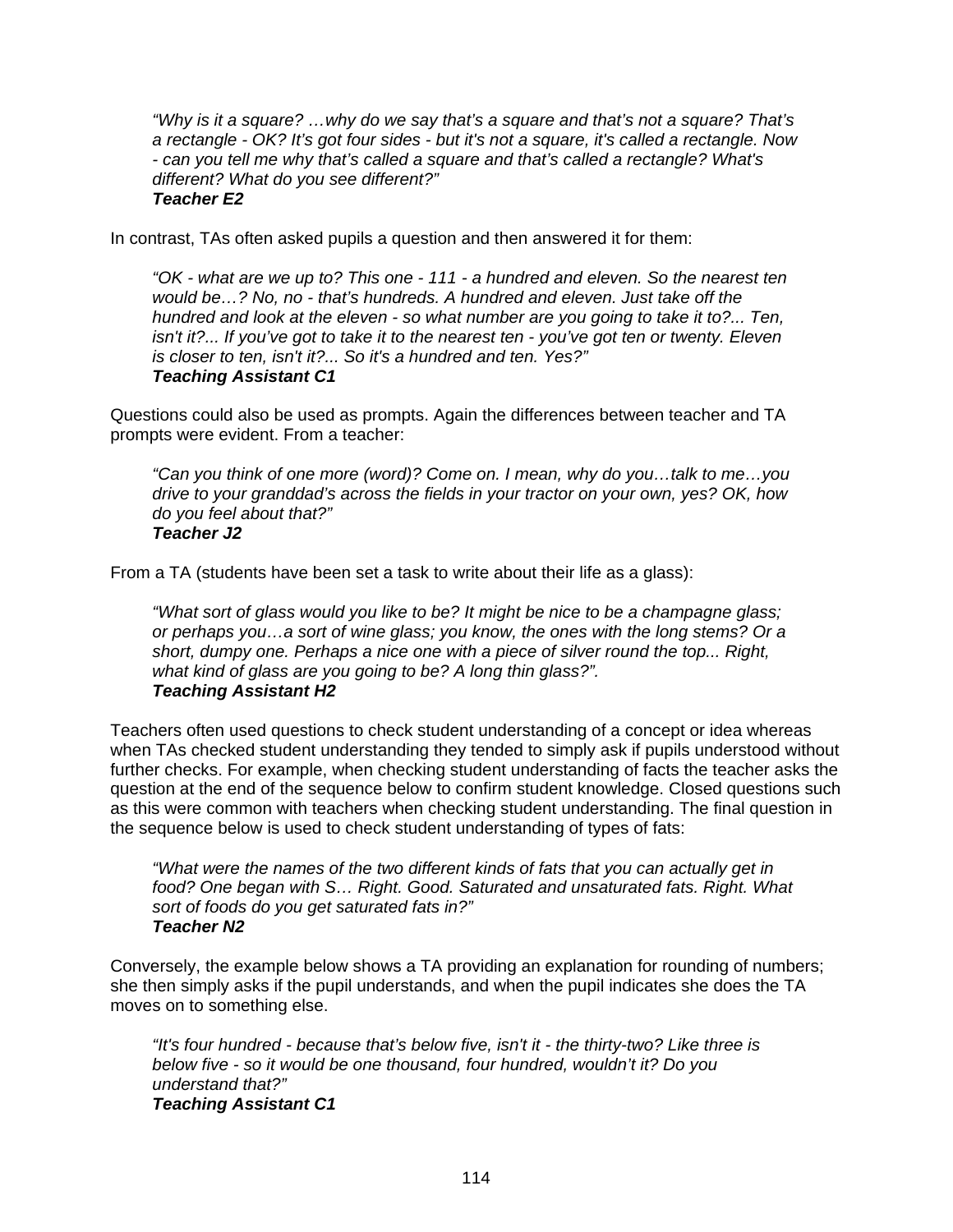Later in the lesson she discovers the pupil does not understand but still does not check further:

*"If you tell me you understand if you don't, I won't be able to help you sweetheart". Teaching Assistant C1* 

And later still:

*"If you've got a hundred and fifty - fifty…anything above that, you go upwards. So if you've got a hundred and fifty here, it's going to go upwards, isn't it? Because it's five or more. So two hundred. Do you understand?" Teaching Assistant C1* 

#### *3b. Response to student answers*

Both teachers and TA responded similarly to student responses to answers. They praised the student for a correct answer, they repeated correct and incorrect responses, they rephrased questions when responses were incorrect, or they asked another student. However, one difference between teachers and TAs was that teachers frequently used student responses as a springboard to promote additional student thinking. This was much less common for teaching assistants. For example, from a teacher discussing a poem about apartheid:

*"The sign's gone, but Vaughan's right - he said he knows that even though there's no sign there any more, that they still wouldn't be allowed in; that they would be stopped. All right? What do you think, then, the poet might actually be saying?". Teacher K2* 

# *4. Feedback*

# *4a. Feedback about learning or task completion*

Teachers tended to provide more of this kind of talk than TAs. All teachers provided students with feedback whereas only 11 TAs did so. Moreover teachers provided pupils with feedback about their learning more frequently than they did about the task or student behaviour and, with the exception of one teacher, all provided several instances of feedback about learning in each lesson. For example:

*"When marking your stories, your genres, I was really pleased. I looked at them and I think probably just about everybody had views on the genre they were writing. Some of you need to be really careful because the comedy genres - some of them were getting a bit on the nonsense, silly side; so you've got to think about how you can use comedy without being silly and writing nonsense". Teacher G2* 

However, fewer instances of feedback related to learning could be found for TAs (4 TAs provided at least one instance). In the example below, the TA is speaking about an answer to a comprehension question:

*"You haven't written a whole sentence there. When Peter opened the door…". Teaching Assistant G1*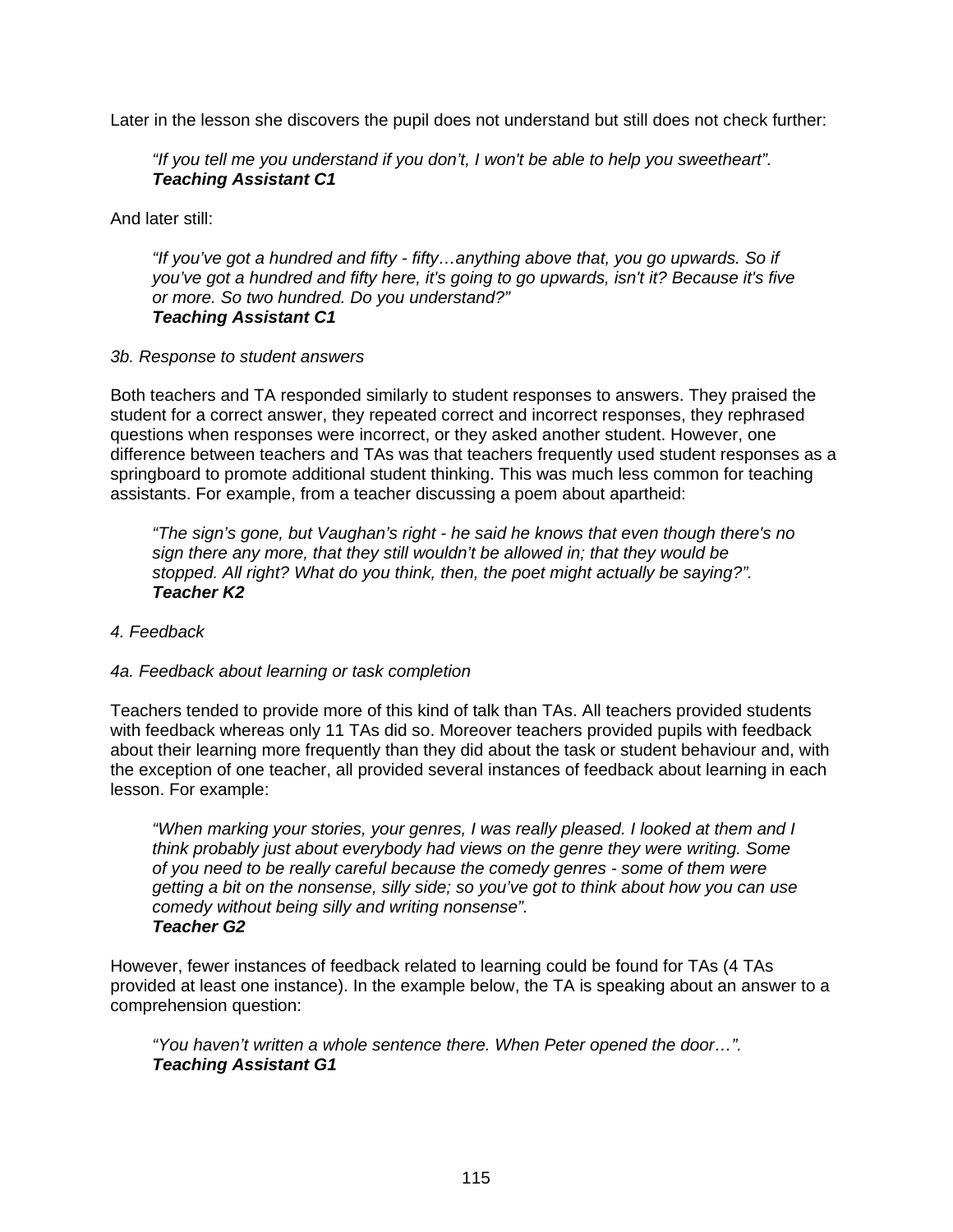More frequently, feedback from TAs related to task completion. For example:

*"Try not to do it so fast and you might do it a bit neater. (And later) Oh, that's looking super now".* 

#### *Teaching Assistant N1*

There were also times when some teachers provided feedback related to task completion. For example:

*"I've set your sums for you, because they start off not needing so much carrying and things and I hope you will be able to go quite quickly with the first few". Teacher B*

Overall, of the total of 275 instances of feedback by teachers, 192 statements were feedback related to student learning and 83 were in connection with either task completion or task-related student behaviour. In contrast, of the total of 84 feedback statements by TAs, only 54 concerned student learning while 30 were related to task completion or task-related behaviour.

# *4b. Use of praise and criticism*

There was little difference in the proportion of praise and criticism. Pupils were praised for understanding, task completion, behaviour, and responses to questions. Often, praise comprised expressions such as, 'well done', 'excellent' or 'very good', and pupils would not always have been sure what they were being praised for. The examples given below show praise that would have been meaningful to pupils:

*"Powerful - good, OK. What else? That's a super word - it's an excellent word". Teacher J2* 

And in relation to a word find:

*"You've found 'orphan'. Well done. Good lad". Teaching Assistant I1* 

Criticism was very uncommon among both teachers and TAs. Very occasionally a student was criticised or given negative feedback. From a teacher:

*"You think they're off for a walk (rephrased pupil response). Frank - I think you may need to go to the opticians. Let's have somebody else help us out". Teacher K2* 

In the following interaction the TA criticises a pupil's idea for a story:

*"An egg comes out of the egg? No, something's got to come out of it Leona - it can't just be another egg. You've got to think what comes out of the egg - not another egg. You're not putting much of a story to that, are you?" Teaching Assistant A1*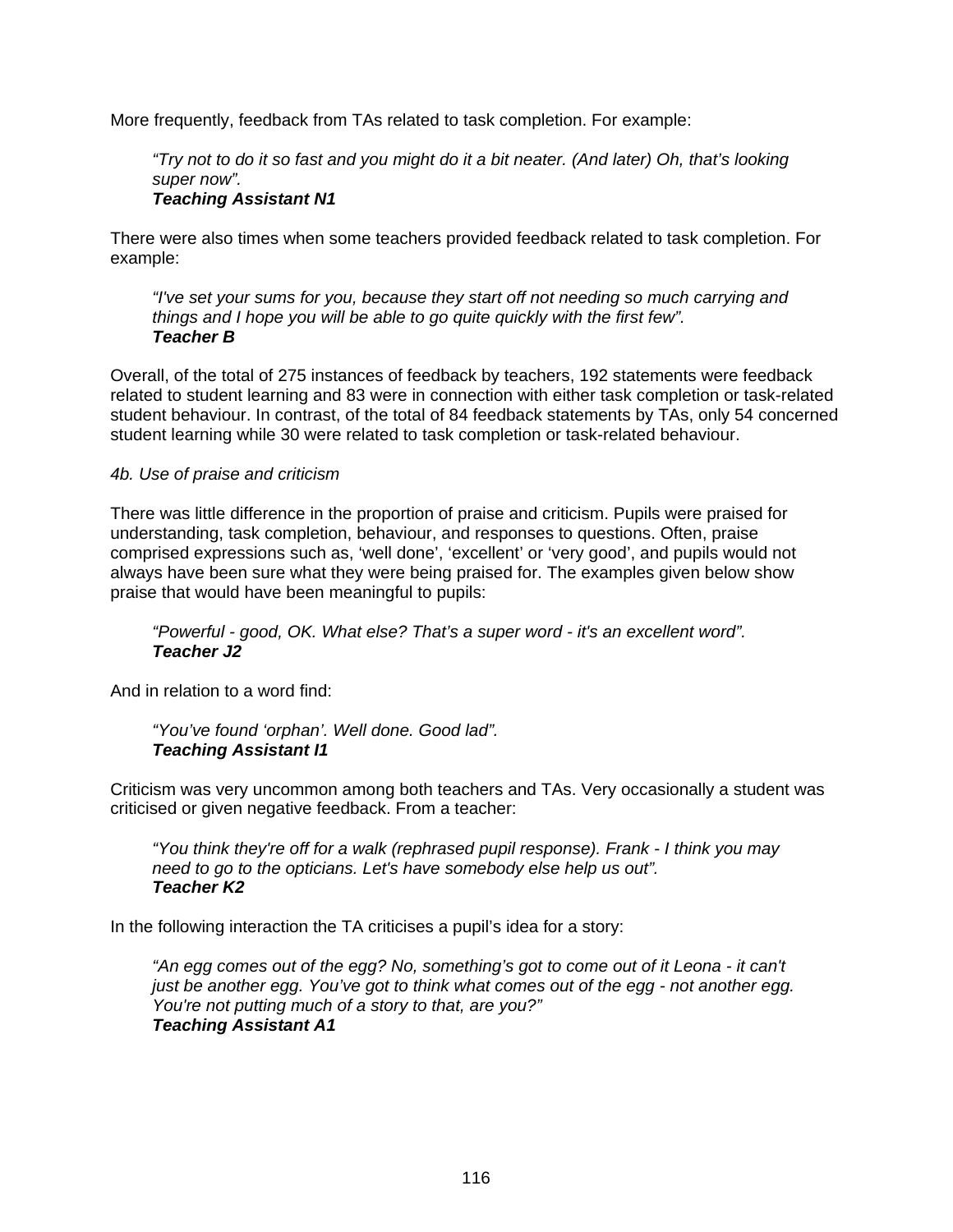#### *5. Behaviour management*

#### *5a. Preventive: positive and negative*

Although there were some exceptions, generally adults had only a small number of behaviour management incidents to deal with in any lesson. Overall teachers made more comments related to behaviour management than did TAs, though statistical analysis showed no significant differences in the percentages. Differences largely reflected their respective roles within the classroom. Teachers managed the behaviour of the whole class whereas teaching assistants only had responsibility for a small group of pupils. Moreover, whereas teachers would reprimand pupils who were the responsibility of TAs, the reverse was rarely the case.

Preventive behaviour management statements were less common for TAs than for teachers. Whereas 11 teachers made such comments, only 4 TAs used preventive statements to manage behaviour. Almost all preventive behaviour management statements were positive as illustrated below:

*"And if we can do this lovely work in this level of noise, it will be a smiley face point soon".* 

#### *Teacher G2*

And from a TA:

*"If you keep being good I'll give you a nice shiny one (merit certificate) in maths. A special one. This afternoon. Maths is straight after dinner, so I'll bring that nice shiny one with me".* 

*Teaching Assistant I1* 

#### *5b. Reactive: positive and negative*

Both teachers and TAs mostly reacted to student behaviour when necessary. At times the response was positive (i.e. they might focus on pupils doing the right thing rather than those who were not) but mostly the reaction was neutral but firm, or negative. Both teachers and TAs used a variety of methods to deal with inappropriate behaviour. These included threats; questions (e.g. 'what are you doing?'); requests for compliance (e.g. phrased with 'please' or 'can you'); punishment for non-compliance (at times in response to previous threats); clear consequences for behaviour; engaging in debate with a student; providing pupils with clear expectations for behaviour; and using a clear, assertive statement. Often just the use of a student's name was enough to gain compliance. Every teacher made reactive behavioural statements during each lesson. However, only 11 TAs made such comments. Teachers were more likely to respond to student behaviour by providing clear expectations for student behaviour or strong statements that left little doubt about what was expected. On the other hand, TAs mostly responded to student behaviour with requests for compliance; they tended to make what might be regarded as weaker statements. For example, note the contrast in style shown below:

*"Fraser - if you write on your board you're not listening. That tells me you're not doing the right thing. So wipe your whiteboard, put it away, and then you won't be tempted". Teacher C2* 

*"David - go and sit down please. David - go and sit down please. Thank you. Put that piece of paper away please. And the sweet. And the sweet" Teaching Assistant F*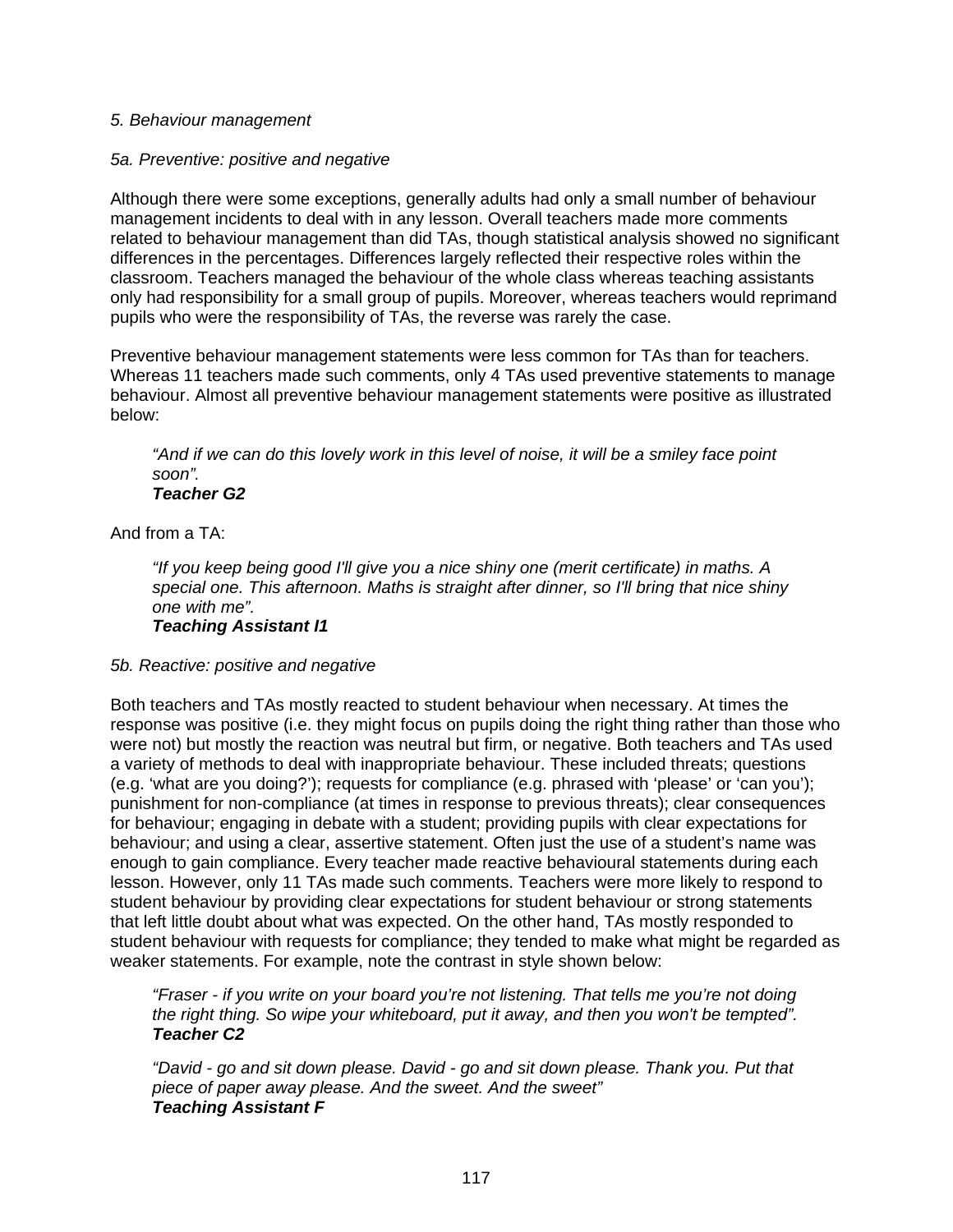As a way of further categorising statements, reactive statements were categorised as either 'pedagogically appropriate' (i.e., defined as clear, assertive statements; providing clear expectations; positive reactions; questions about behaviour, e.g., what are you doing?) or as 'pedagogically inappropriate' (defined as threats; requests for compliance; punishment; arguing with a student; sarcastic comments; 'shh' when not specifically targeted). Overall teachers made 209 'appropriate' and 138 'inappropriate' statements while TAs made 24 appropriate and 36 inappropriate statements.

#### *B. Lesson Purpose*

*6. Orientation* 

#### *6a. Introduction to the lesson objective / focus*

Introducing the lesson or ensuring pupils were aware of the lesson's objective or focus did not make up a major proportion of any lesson. However, there were clear differences between teachers and TAs. Whereas 13 teachers at some stage during the lesson informed pupils of the focus, no TA did this. An example of a teacher's introduction appears below:

*"Now, what you're doing today is you are going to start producing imaginative writing. You're going to write a poem. You're going to be given a topic. A silly topic, like imagine you're a glass. Imagine you're a tree. Imagine you're hiding from someone. And you've got to produce an imaginative piece of writing. The reason we do this is because, when you are asked (as you were asked in the last half term) to write about celebrities, you have to produce one page of writing at least in paragraphs. And writing like this, this type of imaginative, creative writing helps you to practise expressing your thoughts. Not just in a boring way, but in a creative way, in a very interesting way".* 

# *Teacher H1*

There is one example of a response by a TA who is asked by a student what they will be learning. Her reply shows she is unsure of the lesson objective, instead she focuses on a task the pupils will complete. The first two sentences in this sequence were the only two instances in all lessons coded as talk by a TA about the lesson focus:

*"I don't know what we're doing today. I know we're going to start with a game on the board. So that will be quite good". Teaching Assistant L2* 

#### *6b. Links to prior knowledge, previous lessons, future learning*

Teachers engaged in proportionately more of this type of talk than TAs (3% vs 1%). Without exception all the 16 teachers linked the current lesson to knowledge they knew pupils already possessed, to previous lessons (usually the previous day or week), or to future learning. Several TAs did make similar links (9) but their statements were in relation to prior learning (at times within-lesson links) or on completing work for a forthcoming examination. Typical teacher and TA statements are below:

*"Remember last lesson. What did we make last lesson? We were building, weren't we? Well we need to be able to do these (2-dimensional shapes) so we can construct accurately". Teacher L1*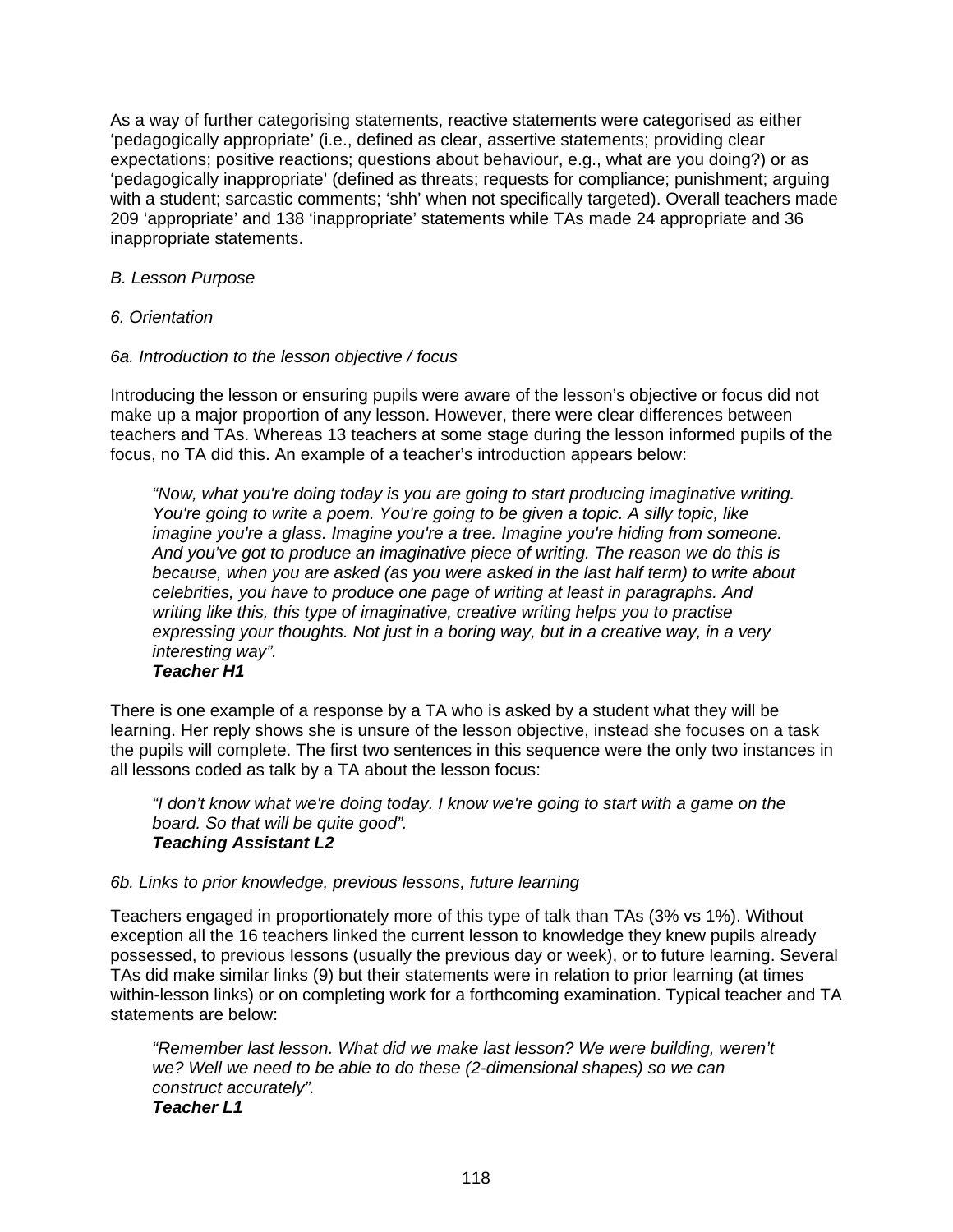#### *"What did we say 25% was yesterday? When we was doing fractions?". Teaching Assistant D1*

# *7. Promoting engagement and / or motivation*

#### *7a. Promoting cognitive engagement*

Teachers also engaged in more of this type of talk than TAs (8% vs. 3%). Teachers frequently attempted to promote student thinking and cognitive engagement. While 10 TAs did try to foster student thinking, this was a much less common practice than it was for teachers. For many teachers there was constant reference to student thinking. For example:

*"You need to go back and you need to think about the words that you can use in your story. They need to be creative words; they need to be fairly important, significant words. Words like when we discussed symbolism – that make up layers of meaning". Teacher O1* 

The following excerpt is from a TA who encourages student thinking throughout her lesson:

*"When the problem arises, how are you going to solve the problem? You've got to think about how the problem will be solved and then what happens at the end. A good ending to your story, OK?". Teaching Assistant A1* 

#### *7b. Task focus*

This was the second most common type of talk for teachers and TAs. For teachers, there was a balance between the focus on cognitive engagement and on the task. There were large numbers of statements for all teachers in both categories (a total of 409 for 7a and 785 for 7b). However for teaching assistants, the major focus was on the task, rather than in promoting engagement (420 vs 63). Even TAs who did try to promote student thinking also spent more time concentrating on the task. Partially this is a function of their role in that in most lessons they are given one or more tasks to complete with pupils. As a consequence, TAs tend to focus more on completing the task than on promoting student thinking about the task. The examples below are of teachers and TAs focusing pupils on the task.

*"So I'd like you to practise exercise 1.1B, but I'd only like you to do for me questions five, six and seven now please". Teacher D2* 

*"So we have to put the chemical in and then measure the temperature. Add one spatula of the chemical... One spatula of copper…is that copper sulphate? One spatula of copper sulphate and then take the temperature". Teaching Assistant P2* 

This category included not only talk that was focused on the task but when teachers or TAs engaged in off-task talk with pupils this was also recorded in this category. It should be noted that 'off-task' is a general term used here to refer to all talk not specifically about the substantive topic of the lesson. There were six teachers who engaged in off-task talk defined in such a way. In both cases the distraction was short-lived and the teacher quickly re-focused. In contrast, 11 TAs had off-task conversations with their pupils, some of which were extended. This is illustrated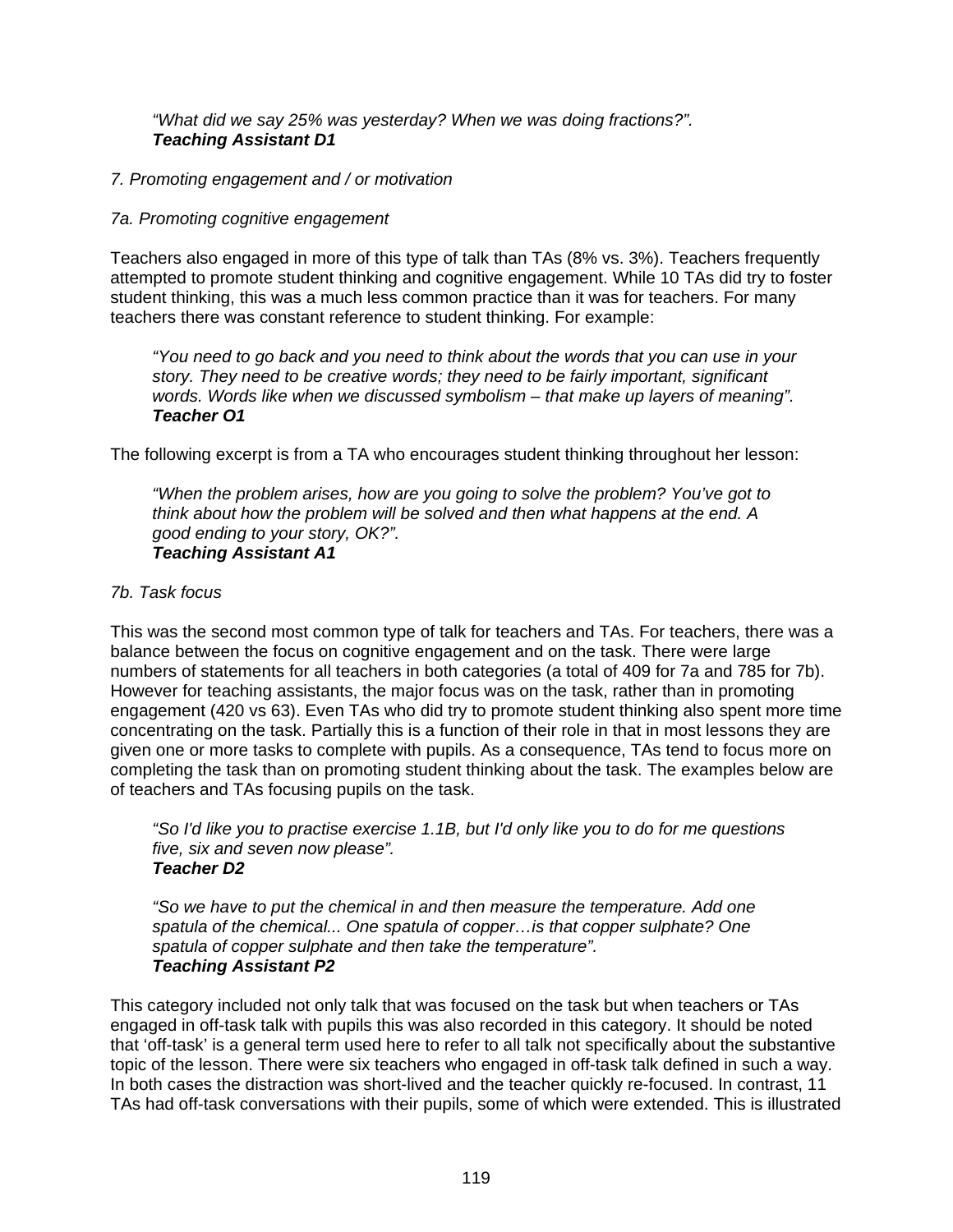by the numbers of off-task statements. There were 21 teacher statements that were off-task and 83 TA statements that were off task. The first example below is the longest period of off-task talk recorded for any teacher. In this example a student has asked about adding items to her uniform:

*Teacher: "You're allowed to accessorise your uniform, but not wear… Student: Shoes. Teacher: It wouldn't be a uniform, would it? Do you know what I mean? Student: I might dye my hair pink. Teacher: Now. Is it relevant to discuss it in my maths lesson? Student: I was thinking… Can we not wear leg warmers, or is it just something…? Teacher: Veronica – that's at another appropriate time - not now. Thank you very much. OK. Focus please, and work". Teacher E2* 

The second example of a TA talking with a student is not unusual in terms of length of time within a lesson. This particular TA (but also others) had several off-task conversations with her pupils during the lesson.

*TA: "BBC1. I don't know why they think people watch BBC1, do you? Student: They might watch Eastenders or something like that. TA: But this is in between ten and midnight. Is there anybody awake in the world between ten and midnight? Student: Probably somebody like…um…somewhere…like the clock's two hours in front. TA: It could be somebody…it could be somebody that works late, couldn't it? I'm not awake at that time of night. Student: Are you not? TA: No. I go to bed at nine o'clock. I'm a good girl. Student: I go somewhere round…(unclear) TA: Yeah, well you should do because you need your sleep". Teaching Assistant N1* 

#### *TA interactions in and out of the classroom*

So far in this analysis of teacher and TA talk to pupils we have compared the teacher and the TA in the same context, i.e., in the classroom. This is the most appropriate way of conducting the analysis because the educational environment (the classroom, the task etc.) within which teachers and TAs work is the same, and, moreover, they are contemporaneous in time. Any differences found are therefore likely to be attributable to the teacher or TA themselves rather than the nature of the context. Though TAs tended to work more in the classroom (about two thirds of times), as we saw earlier there were times when TAs worked with pupils out of the classroom. Informal observations suggested that these could be different occasions with TAs more likely to be conducting an educational intervention, and therefore possibly likely to behave more like teachers, with more freedom to set up activities, control the group (or individual), and work more on understanding than on procedures. It was not possible to obtain as many tapes of TA talk outside the classroom (n=8 sessions) and, moreover, these were a disparate group of occasions, with some TA-led literacy and numeracy interventions, but also three sessions involving support for homework and an out of class group session within which the TA supported a teacher (essentially a small class led by the teacher). There were also several tapes from the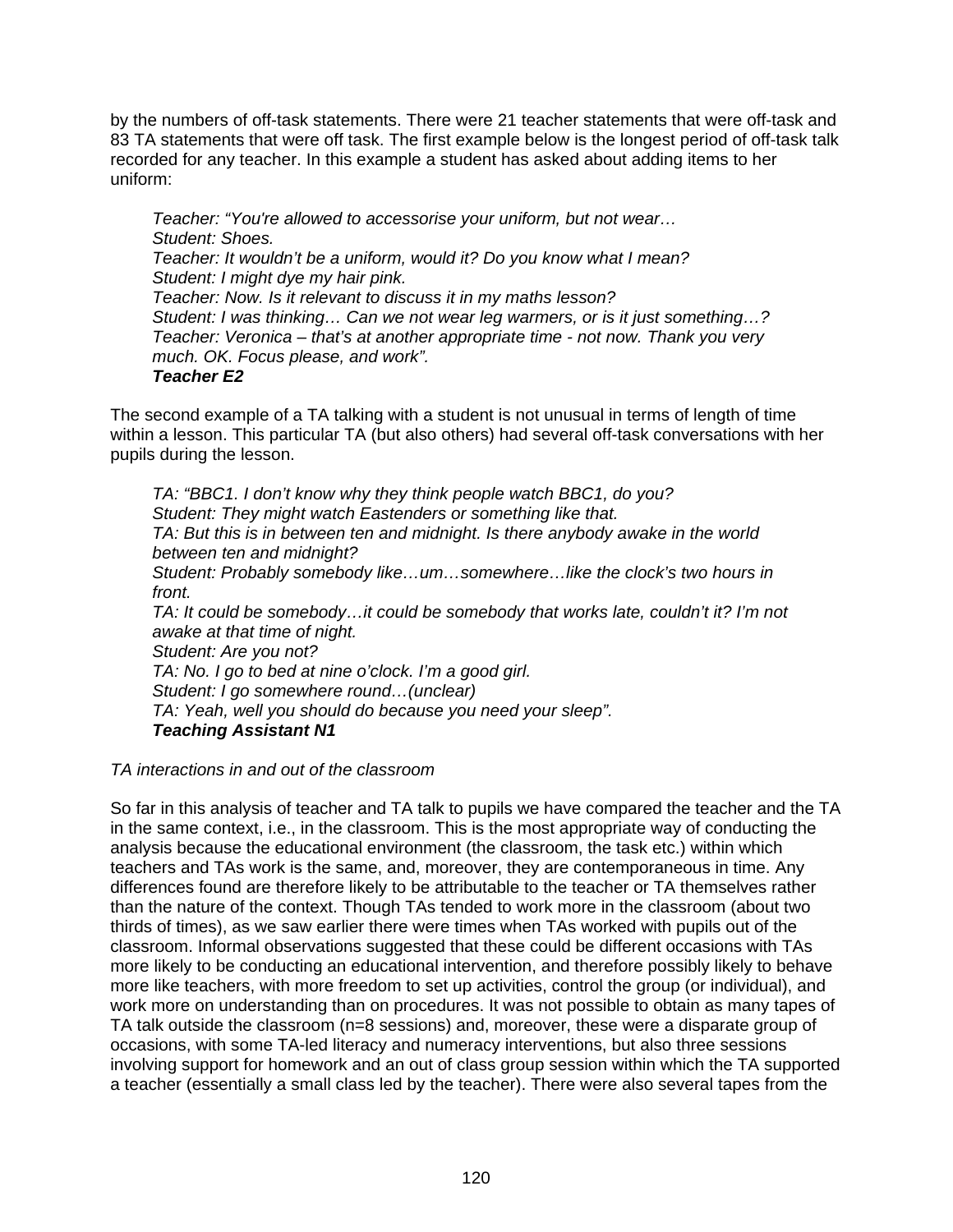same TA. Given the eclectic nature of these sessions, a formal statistical comparison with teacher and TA in-class talk would not be advisable.

However, analysis of out of classroom utterances from TAs, conducted using the same coding frame as that for in-class teachers and TAs showed that, in contrast to teachers and in-class TAs, TAs out of the classroom were more likely to engage in statements as prompts (3a). They also engaged in more responses to student answers (3b) and use of praise/rewards/criticism (4b), while they engaged in less organisation of pupils (1a), motivation/engagement/task focus (7b) and explanations of concepts (2a). The comments made above, when contrasting teachers and in-class TAs, are therefore even more marked for out of class TAs. If anything, they behave even less like teachers in the sense of being less likely to organise pupils, more likely to give prompts and feedback, and less likely to explain concepts.

These results on out of class TAs need to be treated cautiously, as just mentioned, but they do indicate the possible situational influences on TA talk. It was the impression of field workers, at the time of the case studies, that TAs out of the classroom tended to go over work that had already been covered in class, and did not cover new material. Pupils were working on different things, had different difficulties and needed different kinds of help. There were relatively few opportunities for whole group talk. TAs understandably tended to personalise the work with pupils, often individually in turn, and often prompted pupils (e.g., when hearing readers, comprehension work, timetables). Pupils often had problems focussing on the task and so much talk was geared to maintaining attention through prompts. There appeared to be less talk about concepts, partly because pupils were practicing and going over work with which they were (or should have been) familiar. In this sense the talk was more obviously 'supportive' and less like 'teaching', though as we have seen the definitions of these terms can be problematic. Many of the TAs seemed to have a lot of experience with this kind of support and the observers commented on the good organisation of pupils and materials.

# *Lesson level codes*

# *C. Lesson Talk*

# *8. Structure of the lesson*

All lessons appeared planned by the teacher. The one possible exception was one TA who was working through a text book with pupils at their individual pace following on from the previous day's work. It seemed that teachers were clear about the lesson structure and the lesson content while this was far less evident for TAs. In line with what has been said above, TAs appeared mostly reactive to whatever the teacher had planned. There were instances of TAs arriving late to lessons because they had come from another class, and, conversely of them leaving early to go to another class. Consequently, many seemed under prepared for the lessons.

#### *9. Style of delivery*

Generally teachers were more formal and business-like in their approach to pupils. They appeared to have a clear agenda and they worked hard to complete their lessons. Mostly lessons had a clear structure. On the other hand, TAs (because they worked with individuals and small groups) were more personable and chatty with pupils; they were far more informal. Many teaching assistants (more often than teachers) used endearments (e.g. 'darling', 'sweetheart') when speaking to their pupils. They also engaged in informal chats with their pupils where they shared personal experiences and preferences. There were a large number of instances of TAs using incorrect grammar when speaking to pupils.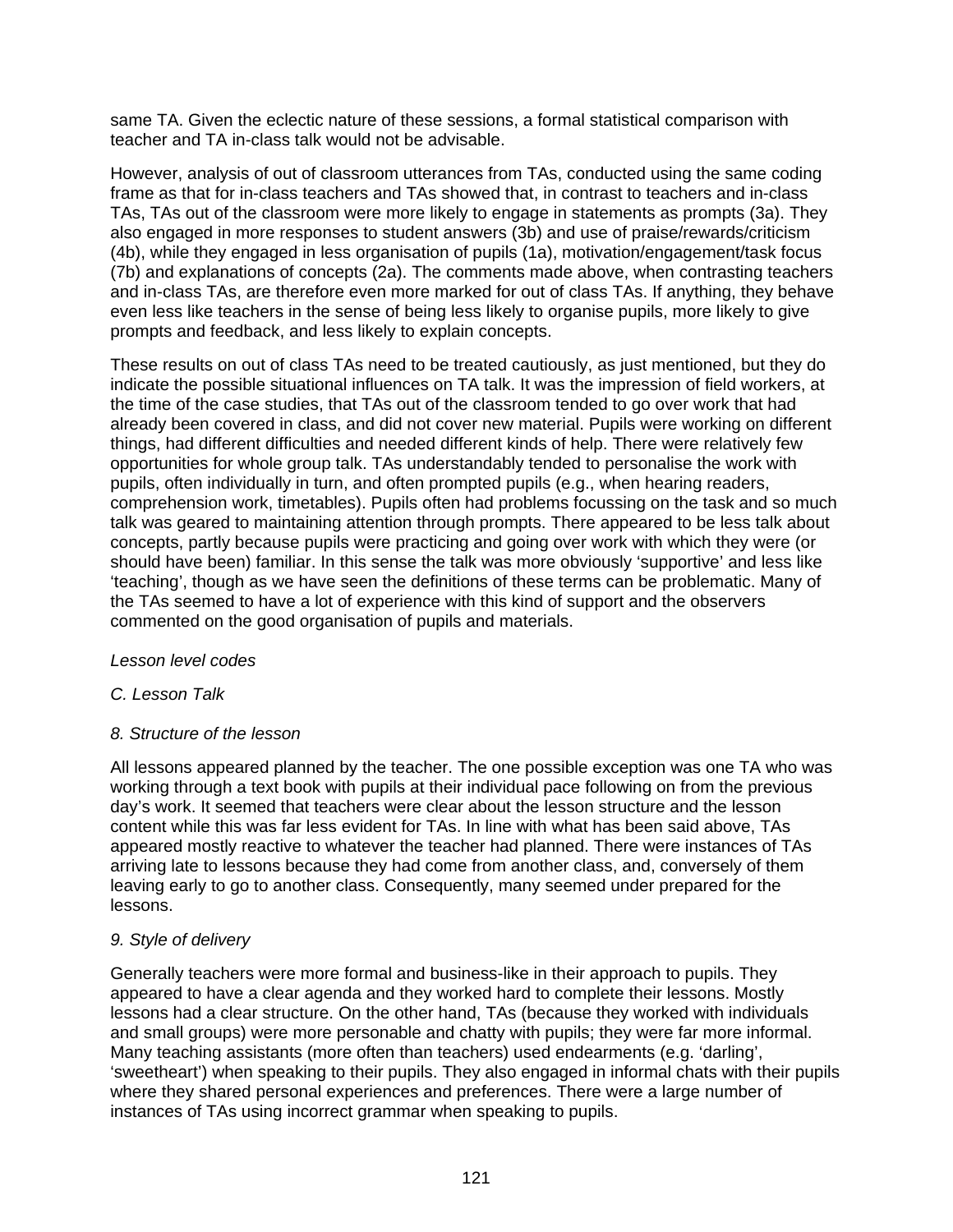# *D. Relationships*

#### *10. Adult role*

Because of their respective roles in the classroom and in planning, teachers were pro-active in the classroom. They led the lesson; they took responsibility for all pupils; they worked with individuals, small groups and the whole class; they planned; and they ensured the lesson agenda was completed. On the other hand, because TAs played no role in planning and worked with only small groups and individuals, they had a reactive role in the classroom. They mostly only interacted with the pupils they had been asked to work with and they completed the tasks teachers asked them to do with pupils. They did not have a decision-making role.

#### *11. Relationships with pupils*

Teachers were mostly business-like in their approach to pupils. The majority appeared relaxed and confident in their role and related positively to their pupils. Some joked with pupils, some showed a personal interest in pupils, some showed warmth but teachers were clearly in control and learning was their focus. Similarly, TAs mostly appeared relaxed with their pupils and related positively to them. However, a few interacted quite formally with their pupils (in a similar way to teachers) while others were very informal and treated pupils almost as peers. The main focus of TAs appeared to be on completing the tasks the pupils had been given rather than on developing learning. Again, this is a function of the reactive role into which they are placed.

# *12. Role of pupils*

In almost all lessons, students working with teachers were actively involved. Student thinking was frequently being promoted and there was a high level of participation by a wide range of students. The picture was quite different with TAs. When students worked with them they mostly took a passive role where the TA told them what to do and often supplied them with answers (see sections above related to prompting), at times completing some of the work for them. Although there are a few exceptions, on the whole TAs did not develop student thinking and independence.

Generally students were respectful towards both teachers and TAs. They responded to requests and off-task behaviour appeared minimal. However, although students clearly had good relationships with their teachers, the interactions tended to be more formal than they were with the TAs. With TAs, students appeared relaxed and happy to engage in personal and friendly conversations. Occasionally they were overly-familiar with the TA. Overall, TAs did not enjoy the same level of respect as did teachers.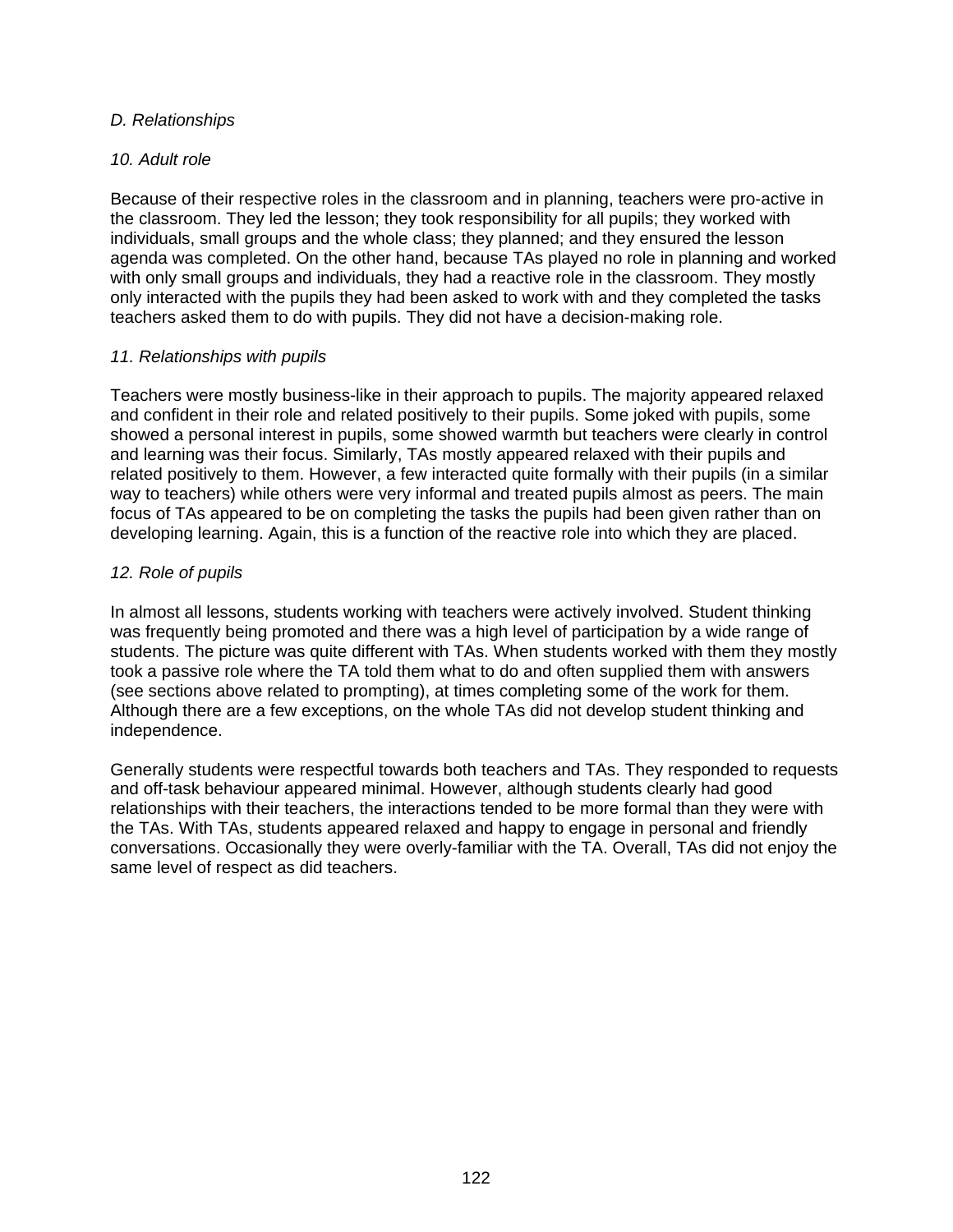# **Chapter 6: Discussion**

In this report we have addressed the impact of support on 1. teachers and teaching, i.e., teacher job satisfaction, stress and workloads; activities passed from teachers to support staff; and teacher views on effects of support staff on their teaching; and 2. on pupils in terms of the effect of support staff on pupil learning and behaviour (from teacher views), positive approaches to learning in terms of confidence, motivation and ability to work independently and complete assigned work (from teacher ratings); and pupils' academic attainment in terms of the effect of the amount of support they receive on end of year attainment, controlling for other factors likely to confound this relationship, e.g., prior attainment and SEN status. We have also situated the results in a wider context, through detailed case studies involving interviews, documentation and audio recordings of teacher and TA talk to pupils, in order to help contextualise and explain findings on the impact of support staff.

# **6.1 Effect of support staff on teachers**

One of the most notable results from the DISS study has been the positive effect of support staff on teachers. This was evident in several ways. There was a positive effect on teachers' workloads, as seen in the TQ data on the transfer of routine and clerical tasks to support staff. While at Wave 1 most of the 26 tasks listed in Table 3.1 were conducted by teachers, by Wave 2 there had been a marked transfer to support staff, a trend which continued through to Wave 3. Tasks now largely performed by support staff at Wave 3 were collecting money, chasing absences, bulk photocopying, copy typing, producing standard letters, producing class lists, analysing attendance figures, processing exam results, administering work experience, administering teacher cover, ICT trouble shooting, commissioning new ICT equipment, stocktaking, preparing/maintaining equipment, and inputting pupil data. We found that administrative staff were far more likely than any other support staff category to perform those tasks previously undertaken by teachers. By Wave 3 they had largely taken main responsibility for 13 of the 26 tasks. These findings are also consistent with results from case studies in Strand 2 Waves 1 and 2.

The positive effect of support staff on teachers' workloads was also seen in responses to two different closed questions. In the TQ, teachers were asked about the extent to which support staff they worked with in the last week had affected their workload. This showed that half of teachers at Waves 2 and 3 judged that support staff had led to a decrease in their workload. Administrative staff, technicians, as well as TA equivalent staff, had had most effect on workloads. It was not just teachers who felt that they had benefited from support staff. In the third MSQ, in Wave 3, headteachers were asked about the extent to which remodelling had affected the workload of teachers, headteachers, the leadership team and support staff in the school. Of the four groups it was only teachers who were said to have experienced a decrease in workloads (three quarters said teachers' workloads had decreased). Results are shown in full in Blatchford et al. (2009).

Teachers' answers to an open-ended question in the Strand 1 Waves 2 and 3 TQ gave further details on ways in which support staff had helped reduce workloads. For many the presence of support staff had a positive impact on their workload. In line with the transfer of routine activities, teachers often listed the tasks they no longer had to perform or carried out less frequently because support staff were doing them instead. This helped give teachers more time for other areas of their work, particularly teaching and attending to pupils. For others it brought about the pleasure of a good working relationship, making the job easier and a reduction in pressure.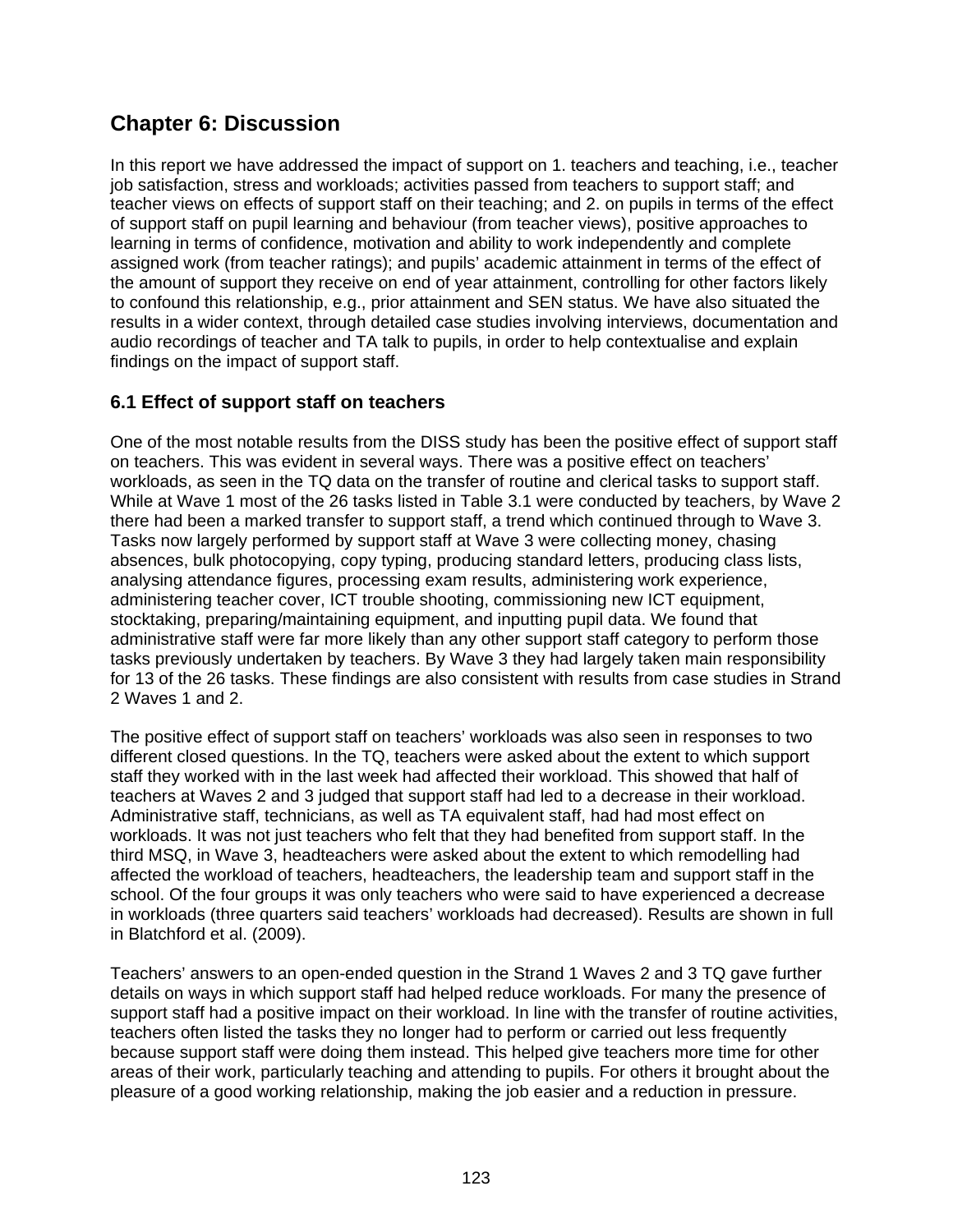At each wave there were a minority of teachers who said that some aspects of their workload had increased as a result of having support staff carry out work for them. The reason was usually due to the increased amount of planning and preparation which was required in order for the support staff to be able to carry out their work. However, the time taken up with this extra work was still considered by some to be worthwhile in terms of it helping support staff to work more effectively.

There were two other areas where teachers felt that support staff had had a positive influence on them. Teachers at all three waves were quite clear that their job satisfaction was positively affected by support staff. Two thirds of teachers in Wave 2 and 3 said that the member of support staff they worked with in the last week had led to a large or slight increase in job satisfaction, with only 7% at both waves saying that the support staff had decreased their job satisfaction. TA equivalent staff and technicians at Waves 2 and 3 were most likely to be associated with an increase in job satisfaction. Answers to an open-ended question in the Wave 3 TQ gave more detail on why teacher's job satisfaction was affected. The four main reasons were:

- support staff helped meet more of the individual needs of their pupils;
- pupils' learning and achievement were enhanced;
- because of the personal qualities and skills of the support staff;
- time available for teaching was increased and its quality improved.

The results from the TQ also showed that support staff had a positive impact on teachers' stress levels, with about two thirds of teachers saying that support staff led to a decrease in stress in Wave 3 and only 8% leading to an increase in stress. This was similar to Waves 1 and 2. In Wave 3, TA equivalent, pupil welfare, technicians and administrative support staff were most likely to cause a decrease in teacher stress. Not only classroom based support staff had helped; ICT Technicians also had a positive effect. It was a general observation from case studies that technical problems can cause a lot of stress but that this is reduced if the problems can be resolved. Answers to the TQ open question showed that the impact on teachers' stress levels was because:

- classroom based support staff led to teachers' workload being reduced since certain tasks such as paperwork and resources could be delegated to others;
- teaching had changed due to working with support staff;
- more pupils were being supported or were able to take part due to the extra help in the classroom;
- the behaviour of supported pupils improved.

That administrative staff did not have a larger effect on teacher job satisfaction and levels of stress is perhaps surprising given the way they have taken on many of the teachers' clerical and routine and tasks. Teachers seem to have their satisfaction affected more by staff who have a direct role with pupils although it seems to be administrative staff who had the biggest contribution to their reduced workload.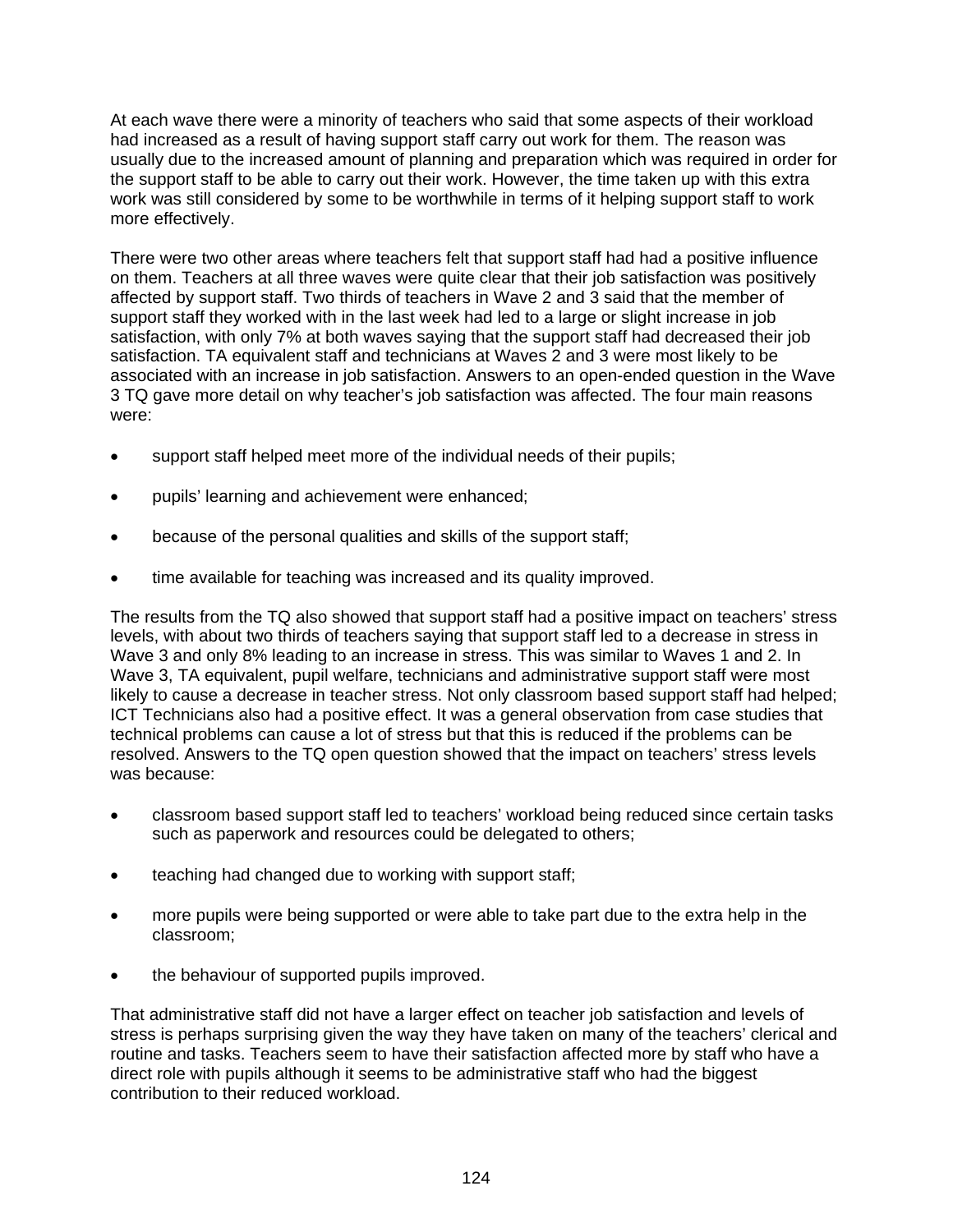Once again, as with workloads, in a minority of cases support staff had resulted in decreases in satisfaction and increased levels of stress, e.g., because teachers felt they have to do more planning and preparation. Some teachers also said that personal qualities of support staff, such as a reluctance to do tasks and a lack of initiative, could cause problems for the teacher. However, whilst an increase in workload may have a negative impact for a minority on job satisfaction and stress, the positive effects of support staff seem from a teacher's perspective to far outweigh this.

# **6.2 Effect of support staff on teaching**

The effect of support staff on teachers in terms of workloads, job satisfaction and levels of stress can be distinguished from effects of support staff on teaching more directly. This was addressed in two different ways in the study - through teachers' experiences as expressed in answers to open-ended questions in the TQ asking them to say how support staff had affected their own teaching and in Strand 2 Wave 1 systematic observations.

Analysis of open-ended answers at Wave 2 showed that teachers felt that the main benefits of support staff for their own teaching were because they brought specialist help to the classroom, they allowed more teaching; they had a positive effect on the curriculum and tasks and activities offered; and because they could take on specific pupils. There were similar reasons given at Wave 3: bringing specialist help, allowing more teaching, removing administrative and routine tasks, and allowing more time for planning and preparation. One can see that the benefits of support staff, from a teacher's point of view, stem largely from providing specialist skills, extending the curriculum and their function of taking on particular pupils, usually those who have difficulties, thus allowing more individual attention. The benefits of support staff to teaching are therefore not in terms of enhancing teachers' own interactions with pupils in need of support, but rather in terms of allowing more time with the rest of the class. This interpretation is clearly supported by the systematic observation results from Strand 2 Wave 1, which we comment on now.

# **6.3 Effect of support staff on teaching: systematic observation results**

The results describing teachers' experience of the impact of support staff on teaching were systematically collected and analysed but still rely on the reports of teachers. While there is no reason to think the reports are unreliable they are still based on open-ended, subjective judgements. In Strand 2 Wave 1 we were also able to address the impact of support staff on teaching through the use of detailed systematic observations, using an observations schedule of proven reliability and set time intervals within which observations were coded (Blatchford et al., 2008; Blatchford, Bassett, Brown and Webster, 2009). These results indicated that the presence of support staff had two general beneficial effects on teaching. First, support staff seem to allow more *individualisation of attention from adults*, as seen in the greater amount of individual attention ('focus') and the reduced amount of whole class teaching. Second, there seemed to be benefits in terms of *classroom control*, with the presence of support staff leading to reductions in the amount of talk from adults (teachers or support staff) dealing with negative behaviour. These benefits are similar to those found in studies of the effect of class size reductions on pupil behaviour (Blatchford, Bassett and Brown, 2005).

Underlying this general effect there were several differences between primary and secondary schools and differences between pupils with and without SEN. In primary schools all pupils seemed to benefit from support staff presence in terms of more individualised attention for pupils, and better classroom control. At secondary level all pupils benefitted again in terms of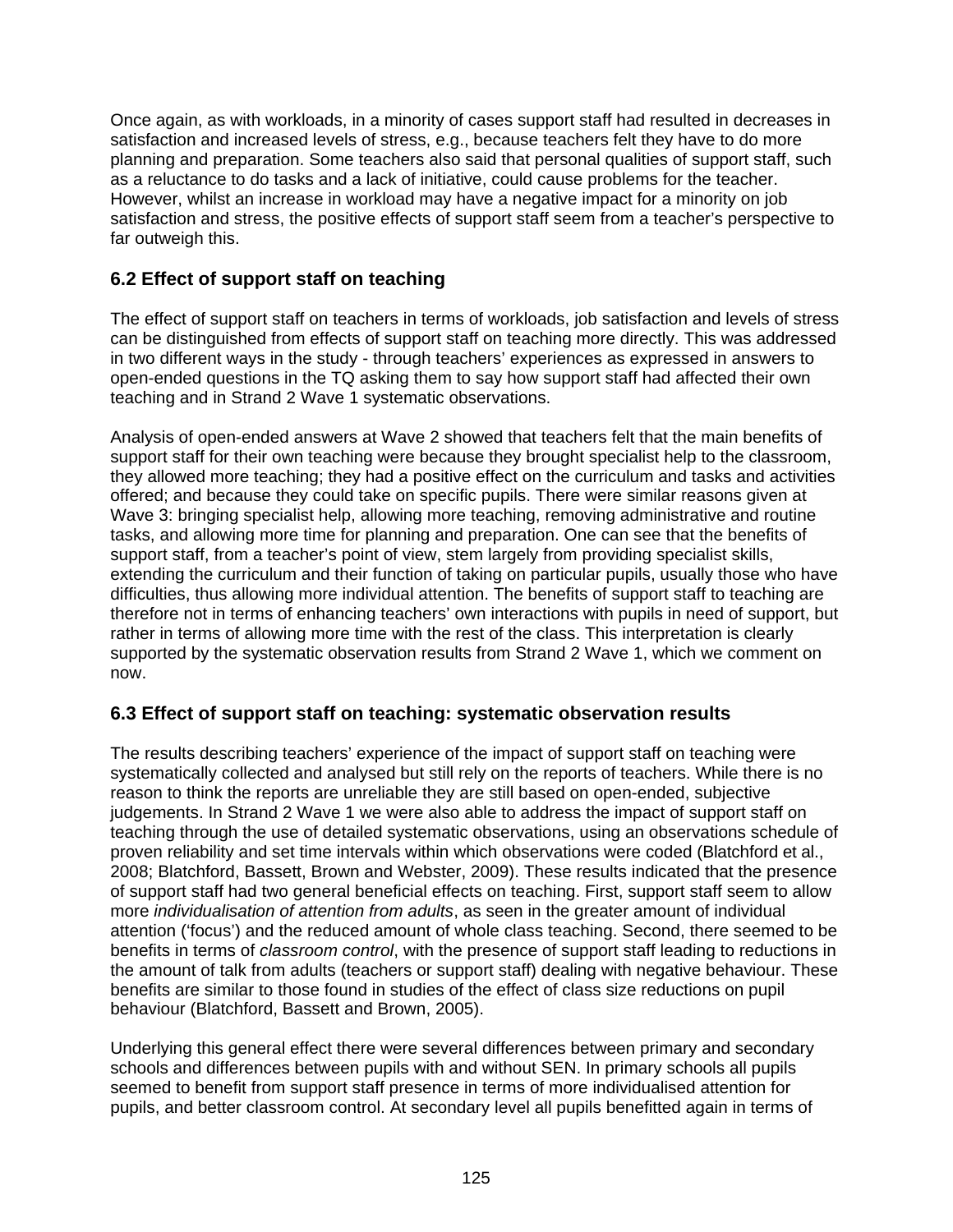better classroom control and also more overall teaching. But it was pupils at secondary on School Action or with SEN in particular who received more individualised attention. This last finding reflects other results from the study which indicated that the deployment of classroom based support staff varied between the two sectors. While support staff in primary schools were more likely to be classroom based and interact with other pupils in a group, as well as those they were supporting, in secondary schools support staff tended to interact more exclusively with the pupil they were supporting. In such circumstances it is no surprise if the supported pupils showed most marked effects of individual attention. We return to this finding later when considering results on pupils' 'Positive Approaches to Learning'.

But perhaps the most notable result from the systematic observation study was that the overall increase in individual attention as a result of the presence of support staff is explained by the increase in individual interactions with support staff themselves and not the teacher. When we looked separately just at teacher to pupil interactions we found that overall teacher-pupil interactions decreased at both primary and secondary and at secondary level the presence of support staff led to less individual attention from them. In this sense support staff provided alternative, rather than additional, support.

# **6.4 The effect of support staff on pupil behaviour and learning**

We now turn to impact of support staff on pupils. We analysed around 4000 teacher questionnaires over the three waves and they were mostly positive about the impact of support staff on pupil behaviour and learning. At Wave 2 the four most common ways that pupils were seen to benefit were in terms of: taking on specific pupils; bringing specialist help to the teacher & classroom: e.g., technology skills, counselling, careers advice; having a positive impact on the pupils' behaviour, discipline, social skills or behaviour; and allowing individualisation and differentiation. At Wave 3 the main ways support staff benefited pupils was in terms of improving pupils' attitudes and motivation to work; encouraging a general positive effect on learning and behaviour; having an indirect effect on learning and behaviour; and allowing more individualisation and differentiation. There was therefore a good deal of similarity across the two waves. One can see again that the benefits of support staff, from a teacher's point of view, stem largely from their function of taking on particular pupils and therefore allowing individualisation and differentiation, and therefore allowing the teacher to spend more time with the rest of the class and devote more time to teaching, and also in terms of having a general positive effect on behaviour, attitudes, social skills and motivation.

As we said in the Strand 2 Wave 1 report (Blatchford et al., 2008), it was noticeable that teachers tended not to refer to pupil attainment and learning when addressing the benefits and effects of support staff, even when they are considering classroom based support staff and were specifically asked to consider effects on pupil behaviour and learning. Instead we found that most of the main factors identified by teachers concerning effects on pupils were more about effects on teachers and teaching than pupil outcomes. When teachers did mention effects on pupils the main benefits were not so much on learning or attainment but on motivation, social skills and behaviour. This trend was confirmed in the Strand 2 Wave 2 case studies. This is not to argue that these aspects are unimportant but we have found in this study, and in previous research (Blatchford et al., 2007b), that there is a general tendency for heads and teachers to voice a generally positive but largely impressionistic view of the benefits of support staff for pupil learning and attainment, rather than one based on hard evidence. This may be a part of a wider phenomenon, in line with that identified by Moyles and Suschitsky (1997), who argue that teachers often hold 'tacit' rather than 'explicit' knowledge. They view teachers as 'experts' who, however, 'often do not recognise their own skills and rarely articulate this higher level of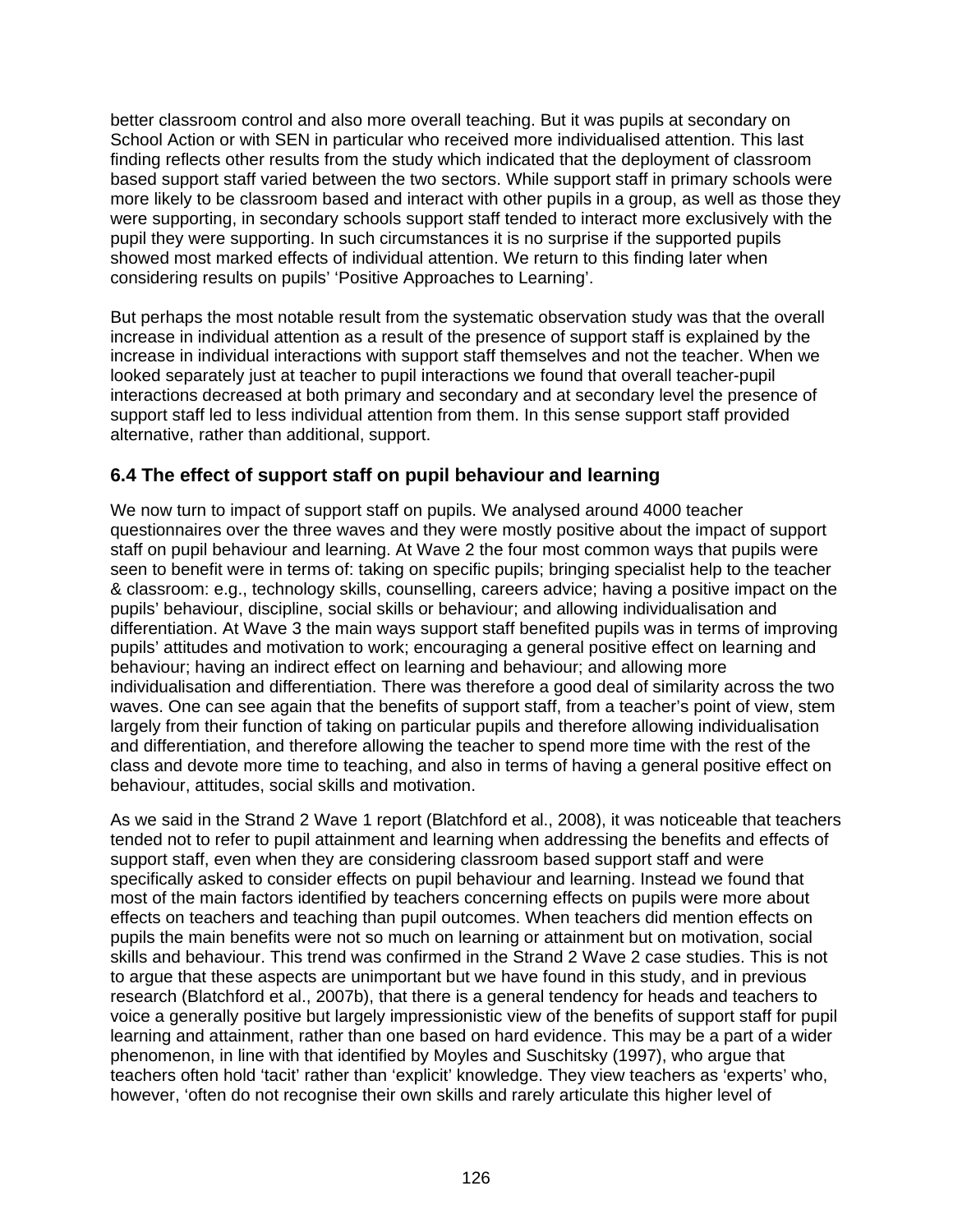understanding' (p99). But it looks as if there is an additional lack of awareness, or at least articulation, when it comes to the impact of support staff on academic outcomes.

# **6.5 Impact of support staff on pupil engagement and active interaction with adults: systematic observations**

Results from teacher views, as discussed above, are relevant but it is also important to systematically study in other more objective ways the effects of support staff on classroom behaviour, approaches to learning and academic outcomes.

In the same systematic observation study as reported above we also examined effects of the presence of support staff on pupil behaviour (rather than effects on teaching interactions). These results indicated that the presence of support staff had a seemingly beneficial effect on pupils in terms of: 1.increasing the amount of *classroom engagement*, as seen in the increase in pupil on task, and the reduction in off task, behaviour. 2. allowing pupils to have a more *active role in interactions with adults*, as seen in the extent of beginning interactions, responding to adults and sustaining interactions. However, as with results on individual attention, when we looked separately just at teacher to pupil interactions we found that at secondary level the presence of support staff led to less active interactions with teachers, which, in line with what was said in Section 6.3, suggests that the active interactions are with support staff but this is instead of active interactions with teachers. The results are shown in full in Blatchford, Bassett, Brown and Webster (2009).

As in the analysis of systematic observation results on adult pupil interaction, there were several differences between primary and secondary schools and differences between pupils with and without SEN. In primary schools all pupils seem to benefit from support staff presence in terms of a more active pupil role in interaction with adults. Pupils with non-SEN showed more classroom engagement. For secondary schools there was more total on task behaviour for School Action and SEN groups, and less total off task behaviour for the SEN group only. There is therefore a strong suggestion that the presence of support staff at secondary school in particular is of benefit in improving the attention of pupils in most need.

# **6.6 Impact of support staff on pupils' 'positive approaches to learning' (PAL)**

Some research has indicated that one consequence of TA support may be that pupils become reliant on the TA and less willing to engage in independent work (Giangreco, Edelman, Luiselli and MacFarland, 1997; Moyles and Suschitsky, 1997). Ofsted (2004) have suggested that TA individual attention can help pupil engagement but adversely affect independent work. In the DISS study we addressed the impact of support staff on pupils' approaches to learning at both Strand 2 Wave 1 and Strand 2 Wave 2 through analysis of teacher ratings on eight dimensions: distractibility; task confidence; motivation; disruptiveness; independence; relationships with other pupils; completion of assigned work; and following instructions from adults. Teachers were asked near the end of the school year to say for each dimension whether the pupils had improved over the year, stayed the same or deteriorated over the year. Results for Wave 1 were presented in the Strand 2 Wave 1 report (Blatchford et al., 2008).

As explained in the results section (4.2), we decided to change the way the analysis was done during Wave 2, in particular by including a measure of prior attainment in the statistical models, thus bringing the PAL analysis in line with the analyses of support in relation to attainment outcomes. As a result of this, the generally positive effect of support on improvements in pupils' behaviour for the youngest age group (Year 1) in Wave 1 disappeared. Although there were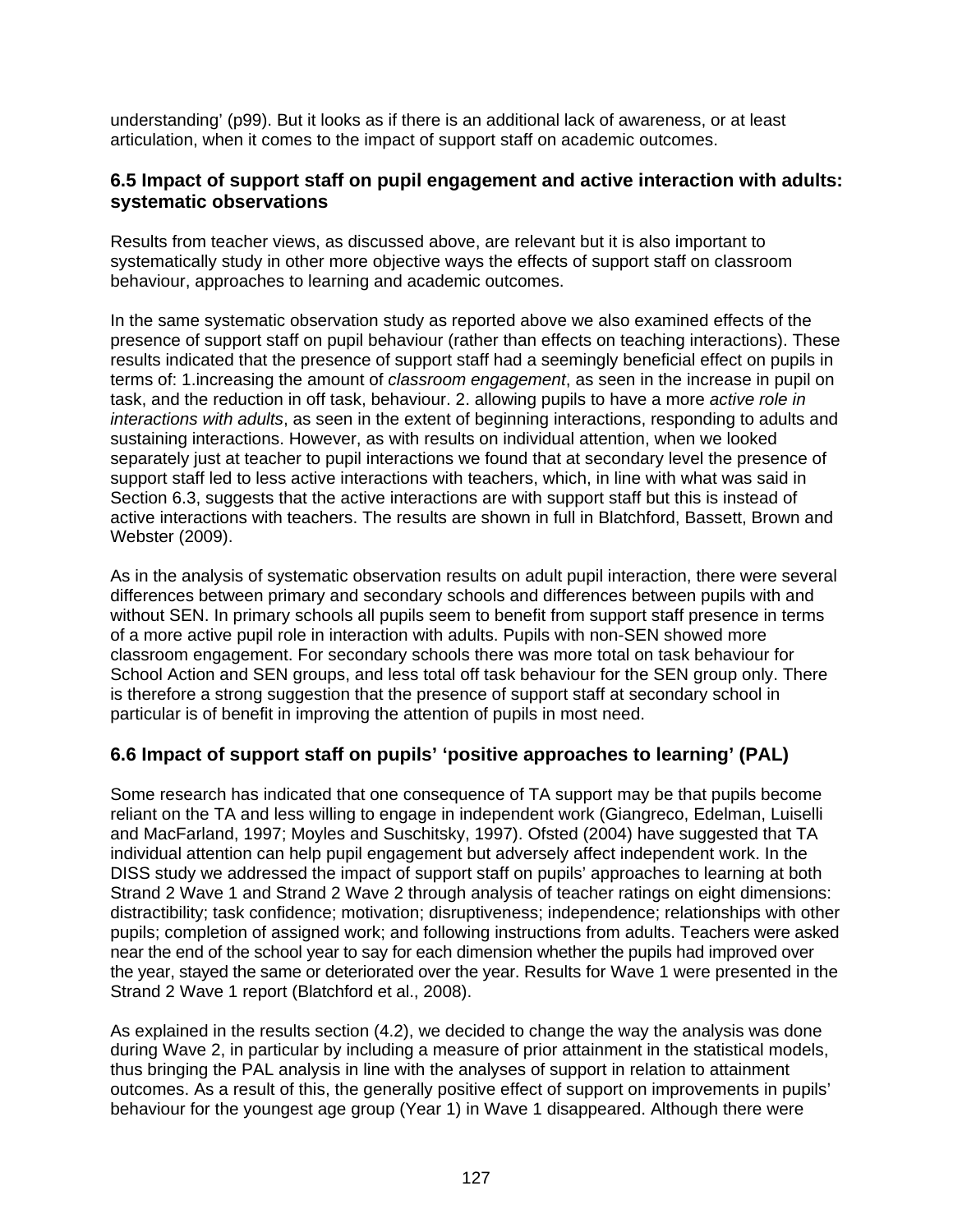several other changes to the analyses it looks as if the main reason for the change in Year 1 results is that it is prior attainment that is accounting for the earlier results. Results for the later years (Years 3, 7 and 10) were similar to those reported in the Strand 2 Wave 1 report.

The study was repeated with a larger sample of pupils at Strand 2 Wave 2 and showed no statistically significant effects at Year 2 or Year 6. In contrast, at secondary age level there were highly significant effects of the level of 'additional' support on all eight of the positive approaches to learning outcomes in Year 9 (the end of Key Stage 3). These results were found even when potentially confounding factors like prior attainment, SEN status and gender were accounted for. The main effects were between the pupils with a high level of support and those with a low level of support. The largest effect was an increase in good relationships with peers which was ten times more likely with high levels additional support compared to low amounts of support. High levels of additional support also lead to pupils being eight times more likely to be less distracted, not disruptive and be independent. Pupils were six times more likely to improve in following instructions when they received high levels of support, five times more likely to become more confident and four times more likely to become motivated and complete work.

It therefore seems that at secondary level, at the end of Key Stage 3, the support provided by support staff is having a positive effect, consistent with teachers' views, on supported pupils' motivation, independence, etc. That this effect is found in Wave 2 at secondary only, suggests that the explanatory processes at work differ between primary and secondary sectors. In one respect these results are unexpected because in Wave 1 we found little evidence of any effect on the nearest equivalent age level - Year 10. The disparity in results between Year 10 and Year 9 between Wave 1 and 2 is not easy to explain, but may be connected to differences between the two waves, the main one being the larger sample in Wave 2, and hence a greater likelihood of showing effects of support, should they be there.

The strong positive result for Year 9 in Wave 2 may be connected to other findings from the study. As we have said above, other results indicate differences in the deployment of classroom based support staff between primary and secondary sectors. While support staff in primary schools were more likely to be classroom based and interact with other pupils in a group, as well as those they were supporting, in secondary schools support staff tended to interact more exclusively with the pupil they were supporting.

As with the increased individual attention found at secondary level in the systematic observation study, it may therefore come as no surprise if the supported pupils showed most effects in terms of the PAL dimensions. Though we cannot be sure, it may be also be that our results are picking up something connected to Year 9 being the end of Key Stage 3 and the first year in the secondary years when pupils have to take end of Key Stage tests. It is possible that targeted support in this year is conducted with a clear aim in mind (to help the students do well in their end of year tests) and this may be having a beneficial effect, in terms of teachers' judgements about pupils' attitudes to learning. The aims of the support may be different to that offered at primary level; e.g., in Year 9 it is more specifically directed at ensuring that each pupil learns to work independently, with confidence and motivation.

The positive effect on PAL scores at Year 9 does not appear to be consistent with some suggestions from the Strand 2 Wave 1 and 2 case studies which indicated that pupils who have high levels of support may become too reliant on close, frequent TA support, which has become increasingly personalised over time. In the case study visits, instances of pupils disengaging during whole-class teacher input were noted, with pupils perhaps assuming that the TA would repeat it later. It is difficult to exactly compare the individual observations from the case studies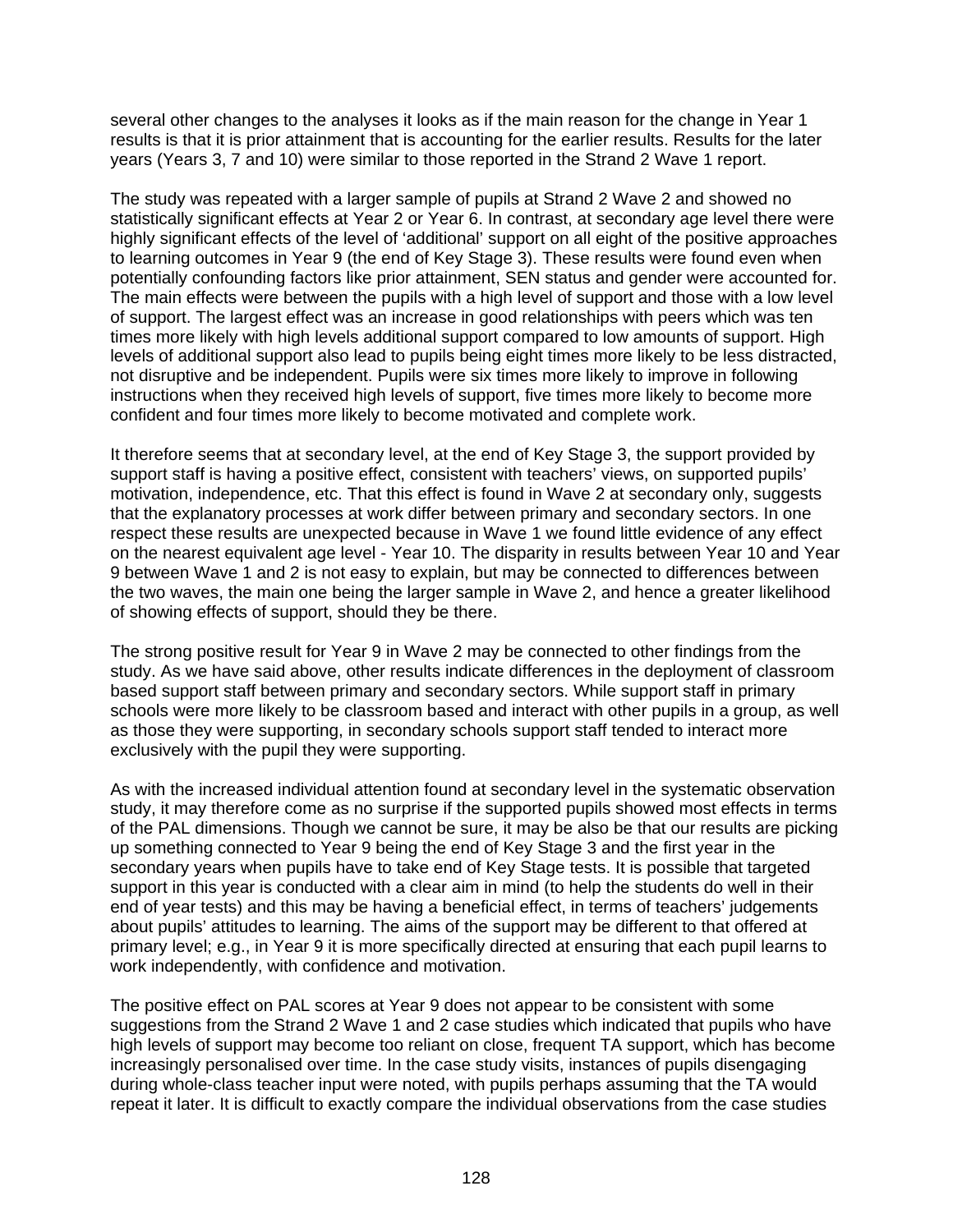with the pooled ratings from multiple teachers in the PAL analysis. The two sources of data may also be assessing somewhat different things. It is possible that although teachers may have a positive view of pupils' growing confidence, as reflected in the PAL ratings, pupils may still fail to develop the independent learning skills necessary to perform effectively in exams, where all adult support is withdrawn.

# **6.7 Impact of support staff on pupil attainment**

We found a negative relationship between the amount of additional support provided by support staff and the academic progress of pupils in Years 1, 3 and 7 (English and mathematics) and 10 (English) in Wave 1, and Years 2, 6 and 9 (English, mathematics and science) for Wave 2. This result still stood after having controlled for 6-8 main pupil characteristics which might potentially confound the relationship. The inclusion of prior attainment in both Wave 1 and 2 means that in practice we can conclude that the negative effect was on progress over the school year as well as end of year attainment.

For Wave 1 the strongest effect was found for the overall measure of support covering the whole school year. This was the estimate, given by teachers, SENCOs and support staff, of the amount of additional support, that is, that provided by support staff, in the core subjects of English, mathematics and science. In Years 1, 3 and 7 in English and mathematics there was a consistent negative relationship between the amount of such support a pupil received and the progress they made; the more support, the less progress made, even when the other potentially confounding factors were taken into account.

Given the important nature of these findings on attainment, the study was repeated on a separate and larger sample (Wave 2). This was conducted at the end of Key Stages 1, 2 and 3, with end of year assessments in Year 2, 6 and 9, and this again showed a negative relationship between the amount of support and pupils' academic progress in English and mathematics, and this time for science as well, even after carefully controlling for other eight potentially confounding factors like SEN status (i.e., School Action Plus and statemented). The negative relationship between support and academic progress was therefore replicated across two different studies (Waves 1 and 2) and seven different year groups altogether. The finding therefore seems to be a clear one. There was some evidence that the effect was more marked for pupils with a higher level of SEN - this was evident in Wave 2 Year 2 for mathematics, and Wave 2 Year 6 for English and mathematics - but the effect was still generally evident for non-SEN pupils.

The other four measures of support used at Wave 1 were drawn from the systematic observation study. These had the advantage of being a more precise account of the contact between pupils and support staff but stemmed from the relatively short amount of time spent in each school from two to four days. Though the aim was for the observations to provide a representative picture, and we have no reason to conclude that they were in any way unusual, it was still only a relatively small window on pupils' classroom experiences over a school year. Once again we found a general trend towards a negative relationship between support staff contact and pupils' academic progress over the year.

The four observation measures used at Wave 1 were conceptualised in terms of levels with each getting closer to the pupil. Measures described the support staff role in relation to the target pupil in terms of just being in the classroom at the same time ('presence'), being physically close to the pupil ('proximity'), interacting in some form with the pupil ('interaction'), and interacting with the pupil when they are the focus of attention ('attention'). At Wave 1 the effects were most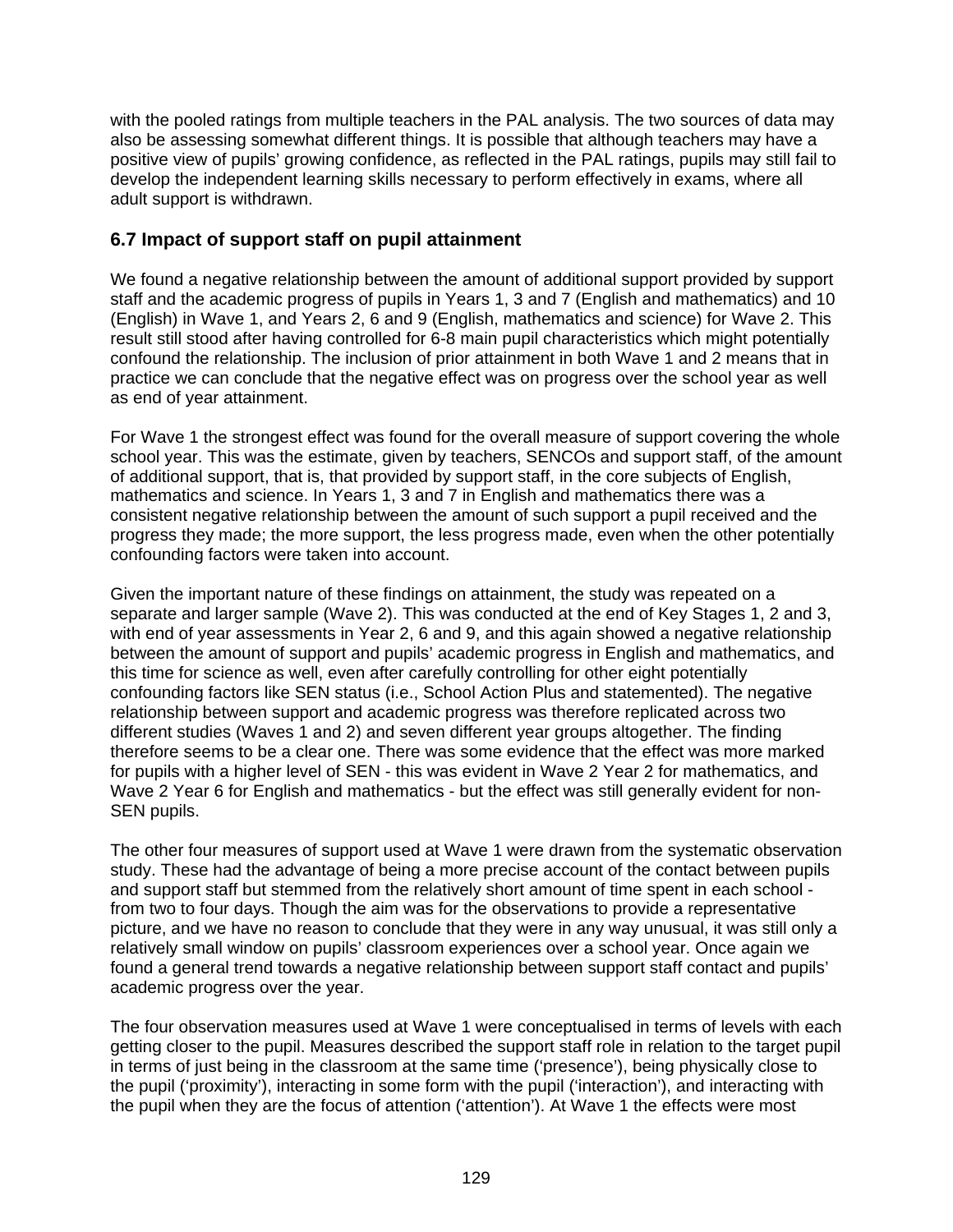marked for the support staff 'presence' measure for English in Years 1 and 7 and for science in Years 1 and 3; for the 'proximity' measure in English for Years 3 and 10, and for mathematics and science in Year 3; for the 'interaction' measure for English in Year 3, Year 7 and Year 10, for mathematics in Year 3 and for science in Year 1 and Year 3; and for the 'attention' variable for English in Year 3, though effects were sometimes stronger for pupils with and without SEN. Generally speaking the effects were less marked for the variable closest to the pupil, i.e., the 'attention' variable, though it may not be wise to read too much into this finding because it is also the case that the numbers of observations are less frequent and there are less available for analysis.

Shortly we will discuss possible explanations for these findings, but first we address the effect on the rest of the class of support allocated to some pupils.

# **6.8 Benefits for non-supported pupils?**

A consistent view of teachers, when they considered the benefits of support staff for their own teaching and pupils' learning and behaviour, is that the TA's presence allows more teacher attention to the rest of the class and therefore better progress for the rest of the class. It was not possible to analyse this fully in Wave 1 because we did not have data on the whole class. But analyses of Wave 2 data examined the difference in attainment between low supported pupils in classes where the rest of the class received little support and low supported pupils in classes where the rest of the class received more support. Results were markedly different at the three age levels studied (i.e., Years 2, 6 and 9).

The results at Year 2 indicated differing results for the three subjects. In English, support for other pupils in the class has little impact upon the unsupported pupils. In science, the effect was positive in the sense that low supported pupils in classes where a lot of pupils received support obtained higher attainment scores that low supported pupils in classes where a lower number of pupils received support. However the opposite result was observed for mathematics, where it was found that if other pupils in the class received additional support this had a detrimental effect on attainment for pupils who receive little support. At the end of the primary school stage – in Year 6 - there was no effect at all on the non or low supported pupils.

However in Year 9, by the end of Key Stage 3, unsupported pupils or those with little support made less progress in mathematics, English and science when a larger proportion of pupils in the class were supported compared to when fewer pupils in the class were supported. It therefore seems that increased support does not, as might have been expected, have a positive effect on other, unsupported pupils; indeed, it seems to have a detrimental effect on the progress of non or low supported pupils in all three school subjects.

These results therefore suggest that there is a change between primary and secondary stages in the effects on unsupported pupils, in classes where other pupils receive support. At Year 2 (the end of Key Stage 1) effects are positive for science and negative for mathematics, while for Year 9 (end of Key Stage 3) effects are negative for all three subjects. It is difficult on the basis of data collected in the DISS project to account for these results. It is also difficult to know what part setting of pupils (i.e., when pupils are allocated to classes based on attainment), which might be expected in mathematics and science at Year 9, might have played on the results. Further exploration of effects on non- supported pupils is needed. Overall, though, there is little sign of a positive effect on non-supported pupils, contrary to teachers' views.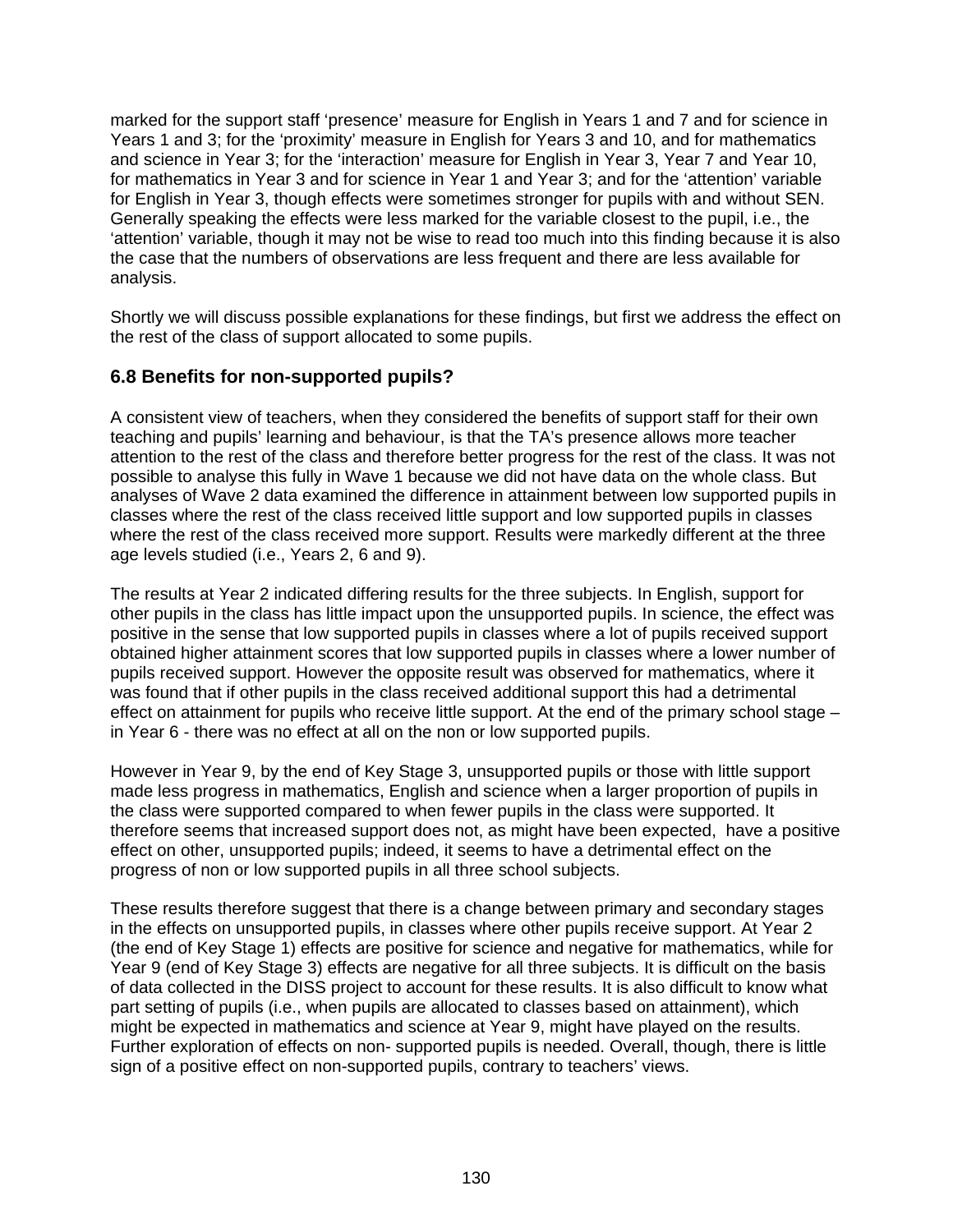# **6.9 Explanations of the findings on pupil academic progress**

We now return to the negative relationship between the amount of extra support and pupils' academic progress. What might explain this result? Given that the effect appears across different measures of support and different year groups the explanation would need to include systemic and general reasons. In this section we examine several possible alternative explanations.

The study was longitudinal and not just cross sectional, and we can therefore say that the statistical analysis examined relationships between the amount of support and pupils' educational *progress* (rather than just attainment at the end of year) which might be expected to be connected to difficulties shown by pupils, but we still found an independent effect of the amount of support.

# **6.9.1 Pupil explanations**

The important question to address is whether the negative relationship means that there is something about additional support which is having an effect on pupil progress or whether the relationship is explained by some other factor. It is a basic tenet of research design that only a randomised experimental design can provide absolute proof that a given variable has a causal effect on an outcome, in this case, that the amount of support causes poorer progress. In this study the aim was not to isolate and manipulate aspects of support in order to assess their consequences, but, rather, to adopt an alternative naturalistic longitudinal design within which the key explanatory variable of interest (the amount of support) was examined as it occurred under natural conditions and then assess it in relation to the main outcome variable of interest (attainment), while controlling for other factors likely to confound or explain this relationship. Such an approach is valuable because it more precisely captures processes and factors connected to the everyday world of support in schools, but the results cannot be taken as complete proof of causality.

A limitation of the DISS research is that the measure of support used is rather general. The main measure was an estimate given by staff of the amount of additional support received by each pupil over the school year. This measure therefore accounts for the amount of support, but does not address the type of support or its quality. Nevertheless, even this relatively general measure of support was implicated in very clear, consistent and statistically significant results. Furthermore the observation measures of support, which were closer to the moment by moment support given to pupils, produced results that were in the same direction.

Perhaps the most obvious explanation is that they are attributable to the pupil rather than the support they receive; that is, pupils are likely to receive support because they are performing less well or have a particular learning or behavioural problem, and it is this that explains the relationship between support and attainment. The extra support therefore reflects the underlying correlation between pupil characteristics and progress, but may not itself affect progress. Unsurprisingly, the data do suggest that pupils with lower attainment or SEN tended to have more support than those with higher baseline attainment. This was expected, as both the case studies and questionnaires have previously indicated that the allocation of support is not at random but usually on the basis of how well the pupil is doing academically or because they have an SEN. However, it is unlikely that this explanation fully accounts for the relationship between support and pupil attainment because the pupil characteristics that are likely to be the basis for the provision of extra support were included in the statistical analysis. The following variables were included: prior attainment (collected at the beginning of the year), SEN status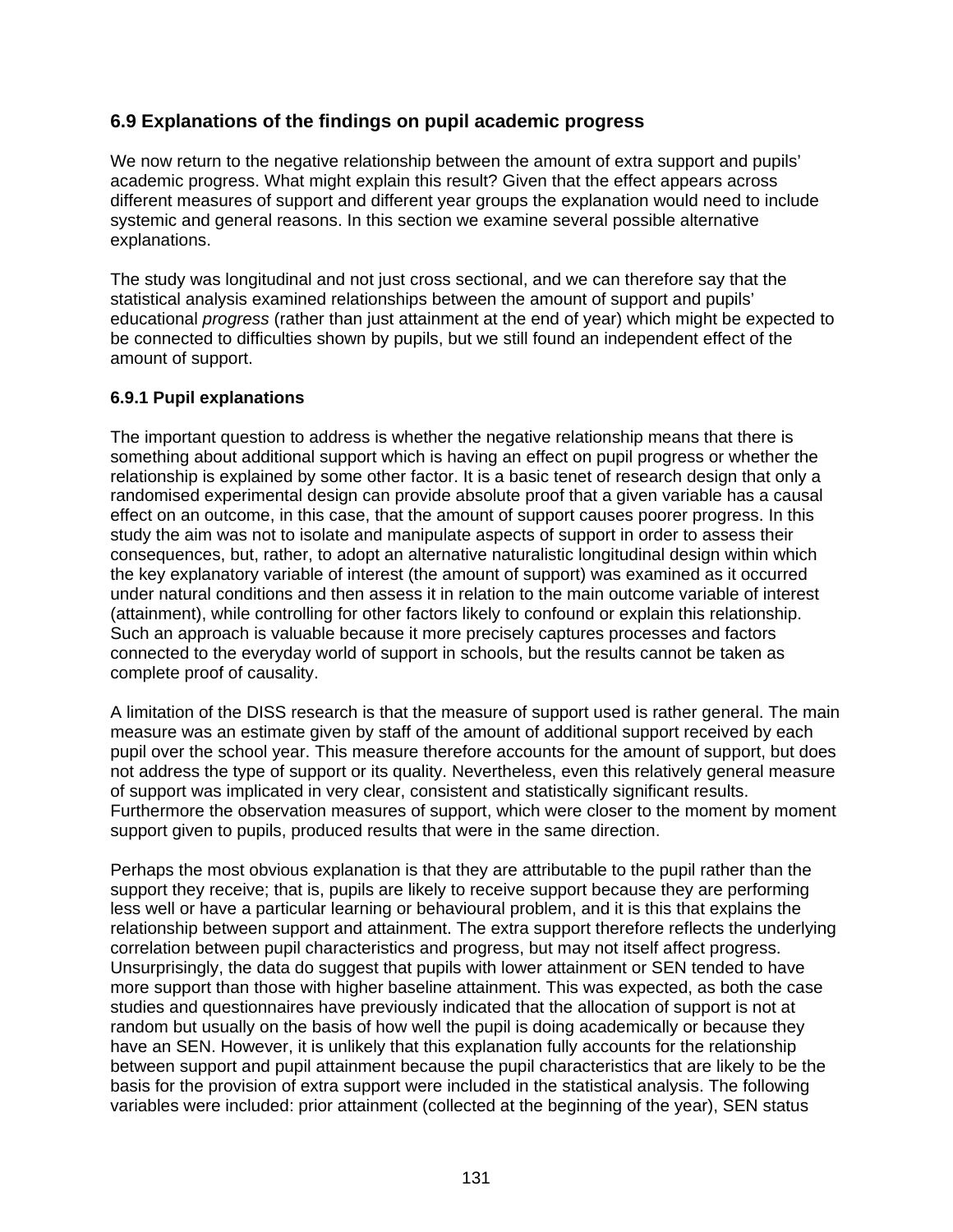(statemented, School Action, School Action Plus), gender, pupil family income (indexed by eligibility for free school meals), income deprivation, ethnic group, pupil age, and English as an additional language. We therefore examined as far as possible the *independent* effect of additional support over and above these pupil characteristics.

It might be argued that there will be other information on pupils available to a teacher, extra to those described above, and not captured numerically, which might be related to academic progress, and which might therefore bias the results. Teachers experience a pupil on an everyday basis and gain a more rounded picture of a pupil beyond the eight variables cited above. These extra factors could include pupil behaviour and attitudes, parental support or attitudes, or family cohesion. It is important to realise that in order to explain the relationship between support and attainment found in this study these additional characteristics would need to be related not only to progress but also to extra support; they would need, therefore, to inform the decision to give additional support and this would need to be over and above anything captured by the eight included measures. However, evidence from the case studies and reports on the reasons for support for individual pupils, completed by teachers and SENCOs during the course of the systematic study, indicated that support was allocated because of learning difficulties, problems with literacy or numeracy, behaviour and communication difficulties, low attainment or SEN status, which would have been captured in the variables included in the statistical analysis. It might also be noted that parallel results on the effect of support on the Positive Approaches to Learning (PAL) measures showed quite different kinds of results. Though the importance of unmeasured variables cannot be ruled out it therefore seems unlikely that any unmeasured pupil factors are biasing the relationship between the level of support and progress in attainment. Overall, it is worrying that extra support does not have a positive relationship with pupil progress.

There are a number of other technical issues connected to the possible role of pupil characteristics in results on academic progress, and interested readers can find a fuller discussion of these in Appendix 6.

# **6.9.2 Support staff characteristics: qualifications and experience**

One other possible explanation is that it may owe something to the varying levels of experience and qualifications of support staff. Some support staff are less well qualified than teachers and this might be expected to be related to the educational progress of pupils that are supported. It is not possible to examine this possible explanation directly in the DISS study, because pupils may be supported by several TAs and although we have measures of overall support received we do not have complete information on the experience and qualifications of individual support staff who supported pupils over the course of a school year, which we could then relate to educational progress. It might be noted, however, that where we have in previous studies been able to conduct such an analysis, background staff characteristics have not been found to have an impact on pupil progress (Blatchford, Russell, Bassett, Brown, and Martin, 2004). Further research is therefore required.

# **6.9.3 Other possible explanations of relationships between support and pupil educational progress**

Whilst theoretically possible, it therefore seems unlikely that endogenous characteristics of pupils are the main explanation of the negative relationship between support and educational progress. It is also not possible to judge the role support staff experience and qualifications plays in pupil progress. In any case, we argue that the effectiveness of classroom based support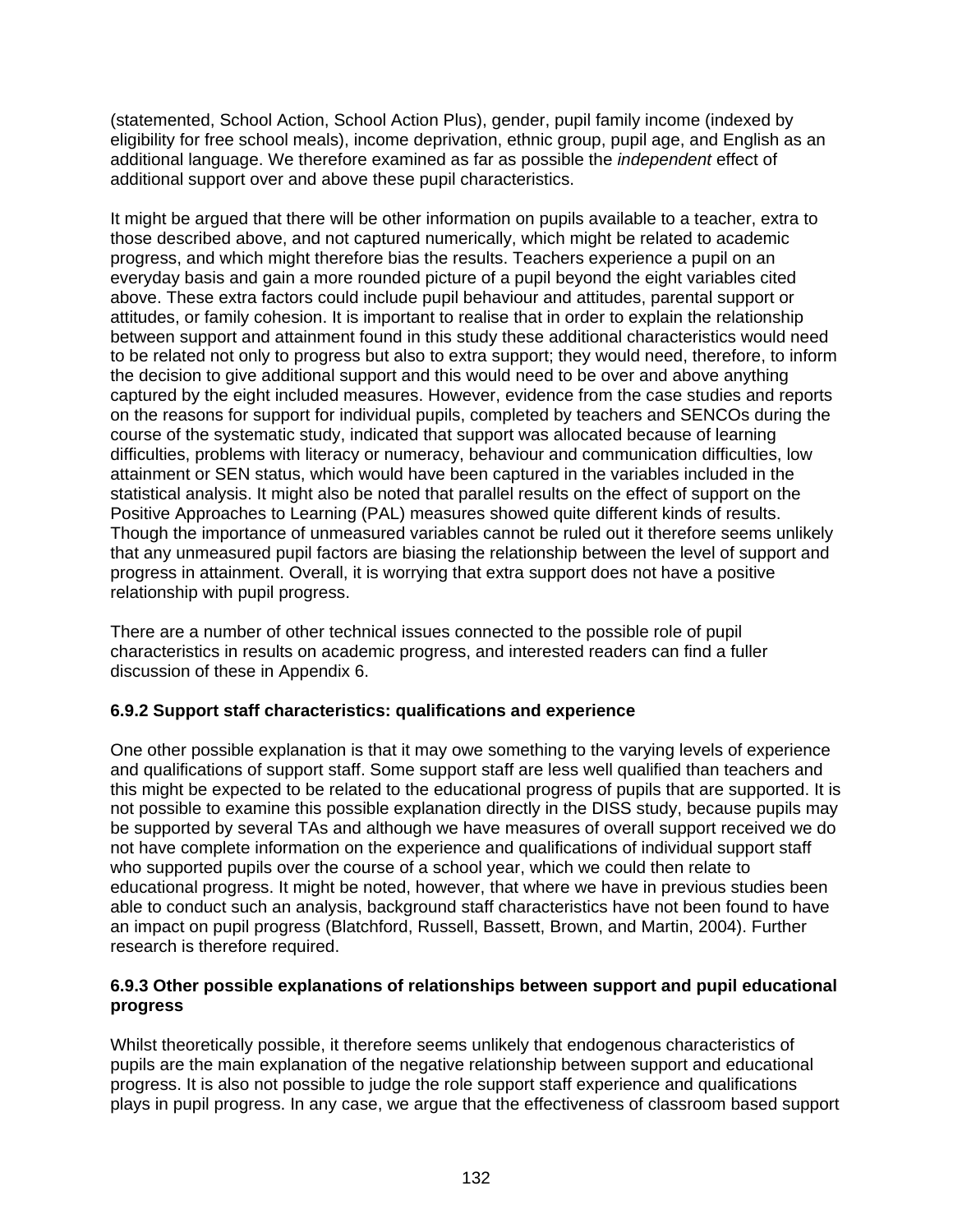staff, in relation to pupil educational progress, is unlikely to be just about individual properties of pupils or support staff but is likely to be connected to wider factors within which support staff operate and over which they may have very little control. While it is not possible on the basis of the DISS data to test statistically possible alternative explanations, in the following sections of this discussion we draw on all findings from the project - Strand 1 Waves 1-3 and also Strand 2 Waves 1 and 2 - in order to examine several possible ways this wider role of support staff might play a part in explaining the relationship found between the amount of support and educational progress.

# **6.9.4 Preparation of support staff**

One key facet of this wider context is the extent and quality of the preparation of support staff and also the preparation of teachers for whom they work. Drawing on information from Strands 1 and 2 what we call 'preparedness' takes several forms.

#### *a. Communication between teachers and TAs*

A constant theme of the DISS project, reflected in Strand 1 and Strand 2 findings, has been the lack of meaningful time for joint planning and preparation before, and for feedback and reflection after, lessons (see Blatchford et al., 2007a). Scheduled slots in which support staff could meet with teachers were limited; instead, lesson preparation and feedback were commonly brief and ad hoc. A number of support staff met with teachers in their own unpaid time. Findings from the case studies showed some support staff going into lessons 'blind', and not surprisingly, there was a knock-on effect for them in terms of managing pupils who were aware of cover supervisors' lack of preparedness and uncertainty about the lesson. There was a tendency towards the use of written forms of communication between support staff and teachers, in order to impart instructions and/or give feedback, in lieu of having timetabled face-to-face liaison. All this means that classroom based support staff can be less prepared than they might be and the potential for effective pedagogical involvement reduced.

# *b. Training of teachers for working with TAs*

Another possible explanation is related to the training of teachers in regard to their contacts with support staff. We know from Strand 1 that the majority of teachers had not had training to help them work with support staff in classrooms. Though we cannot exactly test the relationship with educational outcomes on the basis of the DISS data it seems reasonable – given the ubiquitous presence of support staff in classrooms, and the fact that the number of teachers involved in training support staff themselves had increased over the three waves of Strand 1 - to suggest that a substantial component of all teacher training courses should involve ways of working successfully with support staff. This should recognise the reality that TAs are working in a pedagogical way with pupils, and consider in a systematic way the management of TA deployment in relation to managerial, pedagogical and curriculum concerns.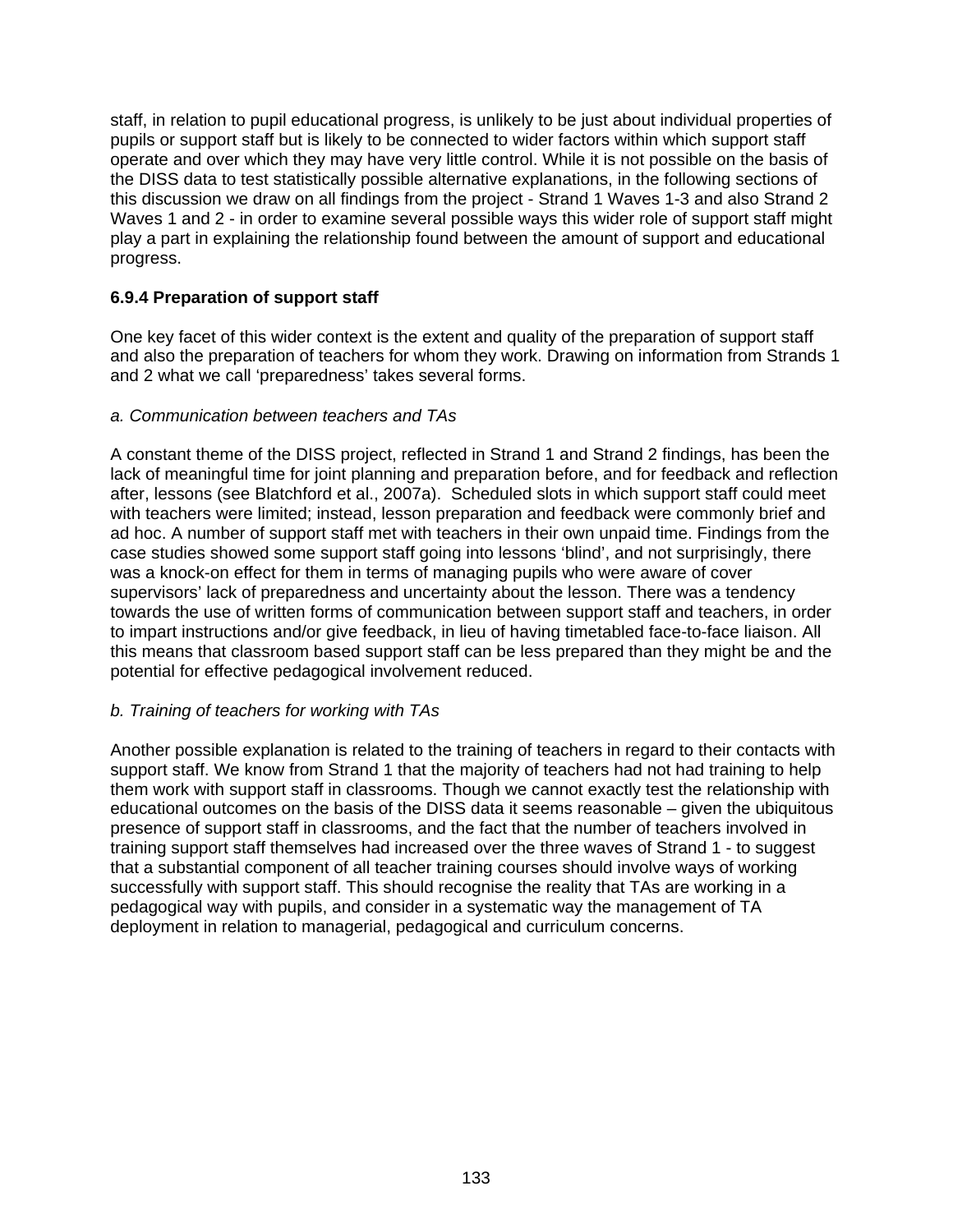# *c. Support staff pedagogical and subject knowledge*

Differences between teachers and support staff in their interactions with pupils are likely to be underpinned by two concepts: subject knowledge and pedagogical knowledge.

#### *Subject knowledge.*

The DISS findings suggest that support staff deployment is influenced by teachers' (and headteachers') perceptions of TAs' subject knowledge. TAs are likely to have a less advanced subject knowledge in comparison to teachers and so it seems commonsensical for them to be deployed with the lower attaining pupils, where the level of work is at a more rudimentary level. We have seen that teachers like this because it then allows them to then work with the rest of the class where the level of work is generally at a higher level. But it also means that the pupils in most need are often supported by staff with lower levels of subject knowledge, compared to teachers. This is a problem if it is thought that pupils with difficulties in learning require an advanced level of subject knowledge, involving a high level of conceptual understanding and the experience to break tasks down and design them in order to build up skill and understanding.

Though we cannot be sure on the basis of the DISS findings, it seems likely that level of subject knowledge will be connected to the quality of TA support and interactions with pupils. Greater confidence, e.g., in science and mathematics, is likely to inform the interactions one has with pupils, and their effectiveness. We have sometimes found that TAs have a level of expertise or a specialism that is equal to or ahead of teachers, e.g., in ICT and additional languages. In such cases teachers and pupils obviously benefit from support staff input. This was one of the main ways in which teachers valued TAs. But, more often, TAs subject knowledge did not match that of teachers.

# *Pedagogical knowledge*

Calder (2003) has argued that: "To carry out …tasks well, an assistant requires skill in listening and talking; in using appropriate vocabulary; in being alert to the possibility that a child might appear to be understanding when in fact this is not the case. Effective support for individual children requires an understanding of how children learn, why some children fail to learn and what strategies might be useful in particular cases… This body of knowledge is core knowledge in I.T.T and its importance for assistants should not be underestimated" (p33). It might be argued that dealing with the lowest attaining or most needy pupils might mean that staff need *more*  advanced or perhaps different pedagogical knowledge than in the case of other pupils. One effect of TAs taking on a few individuals or a small group is that teachers' pedagogical expertise can be applied to the rest of the class but not include the pupils supported by TAs. There is a danger that providing support for such pupils through delegation to support staff means the teacher does not feel such a need to consider pedagogical approaches that might benefit the whole class.

Overall, we argue that there needs to be careful attention given to the levels of subject and pedagogical knowledge of staff who work with lower attaining pupils and those in most need.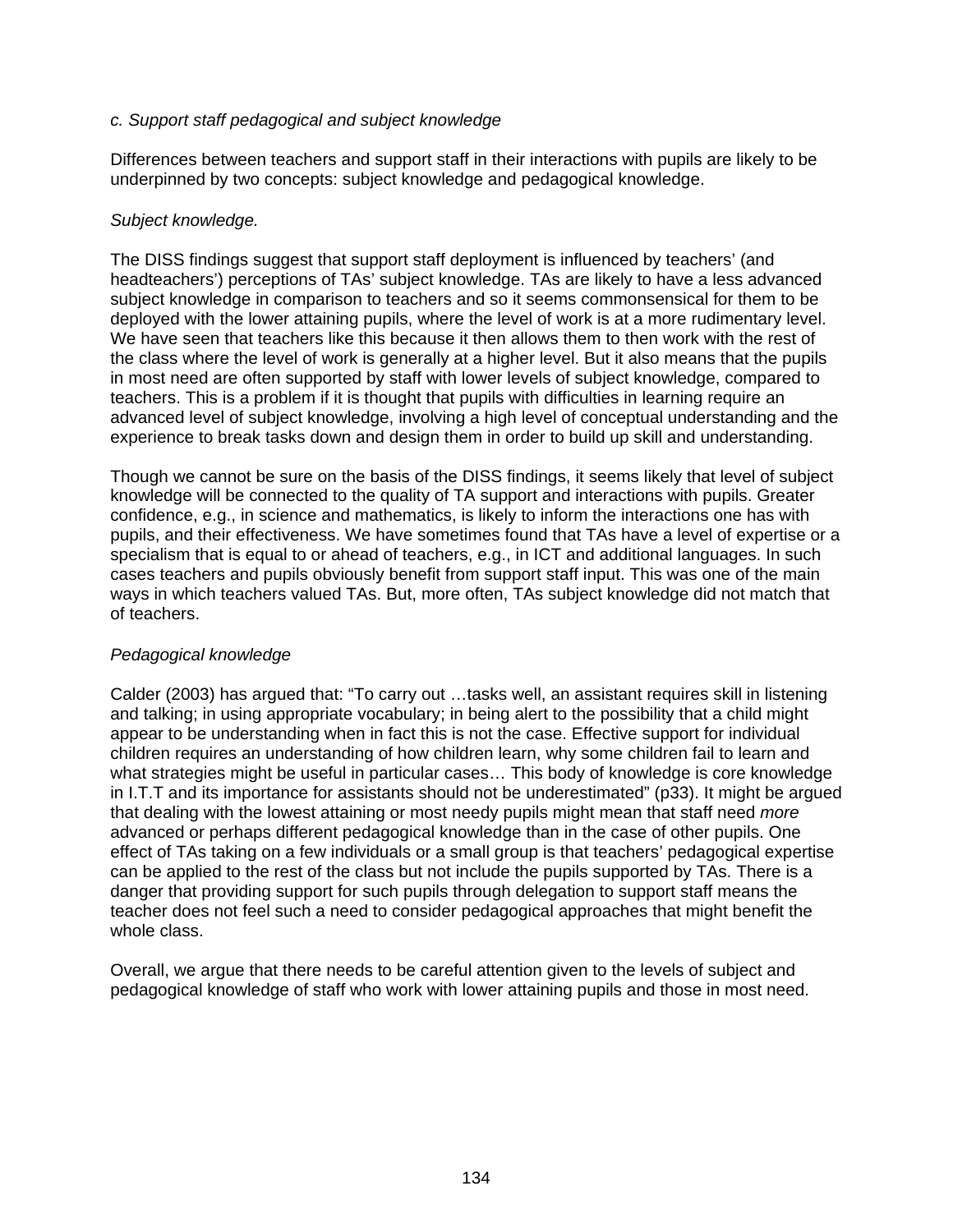# **6.9.5 Deployment of support staff**

As well as the preparation of support staff and teachers, the effectiveness of support staff also needs to be considered in relation to decisions about their deployment in classrooms and schools. The findings from the DISS project make it clear that this needs to be grounded in the reality that classroom based support staff mainly have a direct pedagogical role in the classroom, and that they are routinely deployed to work with lower attaining and SEN pupils, especially in mathematics and English. A number of interviewees in case studies from Strand 2 Wave 1 and 2 commented that without support staff, schools would have struggled to maintain this provision.

Whilst there are clear advantages to localised and, very often, personalised support, and there is little doubt this has been a main part of inclusion policies in schools, there are broader consequences in terms of pupil separation. The effect of what are now established models of support staff deployment - working in place of teachers and delivering intervention sessions - is that pupils can be cut off from their teachers, the curriculum and their peers.

The DISS findings show there are two main forms of separation:

#### *a. Separation from interactions with teachers*

We know from the systematic observation results and other sources of data that support staff tend to be deployed with support lower attaining pupils and those in most need. We have found that the presence of support staff has benefits in terms of more individualised attention and a more active and sustained role for pupils in interactions with adults. However, pupils with more classroom support have less interaction with the teacher and at secondary level there is less individual interaction between teachers and pupils and less active contributions from pupils to teachers. As said above, this seems to mean that, as a consequence of being supported by TAs, pupils can miss out on everyday mainstream teacher to pupil interactions. This can occur in the context of within class support and also occasions when support staff take pupils out of the classroom, e.g., for literacy catch up programmes.

In some cases we found that teachers deliberately spent less time with these pupils, handing over moment by moment responsibility to the TA. Whatever the role of this kind of separation in explaining effects on academic progress, overall we query the way in which lower attaining pupils can now get *less* of the teacher's attention. It would seem appropriate to argue that all pupils should get at least the same amount of a teacher's time, and, indeed, that those in most need are most likely to benefit from more, not less.

# *b. Separation in curriculum coverage and planning*

A second form of separation for supported pupils is in terms of the curriculum. The explanation here, as intimated above, would be that supported pupils spend less time in mainstream curriculum coverage, and coverage is interrupted. This may then have a negative effect on academic progress, particularly when couched in terms of tests / ratings of national curriculum levels achieved, as in the DISS project. Ofsted (2004) have commented on how pupils with learning and behavioural difficulties can be deprived of access to a broad curriculum.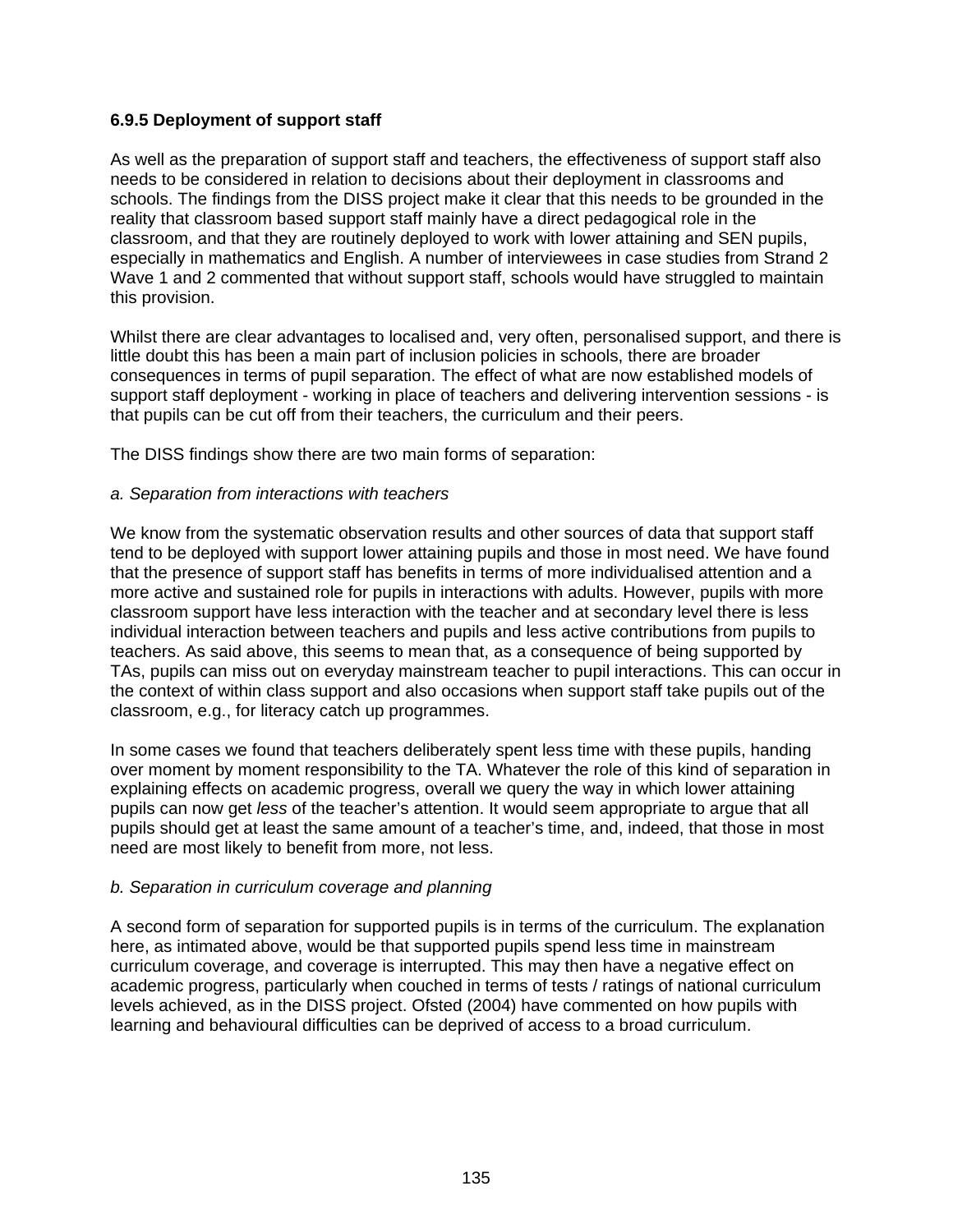Strand 2 Waves 1 and 2 visits showed that pupils who receive among the highest levels of support can be withdrawn from classes for pastoral-type support, literacy or numeracy intervention, or 'catch up'/personal study sessions led by support staff, all of which reduce the amount of teacher-led learning each week. There are potential difficulties regarding pupils' withdrawal from, and assimilation back into, lessons and connecting with class work. Strand 2 Wave 2 structured observations showed a high degree of differentiation in the tasks of supported pupils when being supported out of the classroom. At primary level, 61% worked on a different task and 21% on a related but differentiated task, and at secondary level, 87% worked on a different task (with no instances of pupils working on related but differentiated task). Though understandable as a pedagogical strategy, the effect is to separate supported pupils from coverage of mainstream curriculum topics experienced by the rest of the class.

There are also questions about the type of activities engaged in when supported by support staff. Tasks that attend to pupils' stronger functions, or build confidence by practising and overpractising basic skills, can occur at the expense of tasks which can help pupils make more significant progress. Support staff were sometimes put into contexts where repetitive low level tasks could be a feature of some sessions they lead. In Strand 2 Wave 2 case studies, for example, it was found that some teachers deliberately planned lower order tasks for cover lessons and science teachers postponed practical lessons as TAs or cover supervisors were not qualified to conduct experiments - so lessons consisted instead of book work or videos.

Teachers can rightly say they have responsibility for curriculum planning for the whole class, but we have seen that in practice the lesson by lesson curriculum planning and implementation for some pupils can be delegated to support staff. This then reduces the amount of teacher planning for tasks set to supported pupils, e.g., in terms of tasks that they can complete successfully (Ofsted, 2004). It therefore seems appropriate to suggest that teachers need to take effective responsibility for the curriculum and pedagogical planning for all pupils in the class. This would not necessarily mean involvement of teachers in direct face-to-face interactions; it might involve the use of pedagogical ideas separate from teacher input, for example, teachers could consider ways in which pupils can be involved in collaborative work in mixed ability groups or peer learning or tutoring. It seems that supported pupils can be excluded from these alternative approaches, especially in the core subjects.

# **6.9.6 Practice of support staff**

The explanation here would be that support staff are less educationally effective than teachers in their face-to-face interactions with pupils and more time with them would lead to less progress. Case study results from Strand 2 Wave 1 showed that teachers sometimes valued support staff because they understood pupils better, e.g., because they are more likely to live locally, and because they worked so closely with them, but it was also found that TA interactions with pupils could be less academically demanding and focused on learning. Across the Strand 2 case studies it was widely noted that interactions between support staff and pupils were often less formal and more intimate than those between teachers and pupils. There may be advantages to this type of talk in terms of pupil behaviour, engagement, participation and socialisation. However, it was concluded on the basis of these school visits that the register used by some TAs with particular individuals in some learning contexts, together with the language they used (e.g. primary TAs addressing pupils as 'darling' and 'my love'), would not create conditions suitable to advancing learning.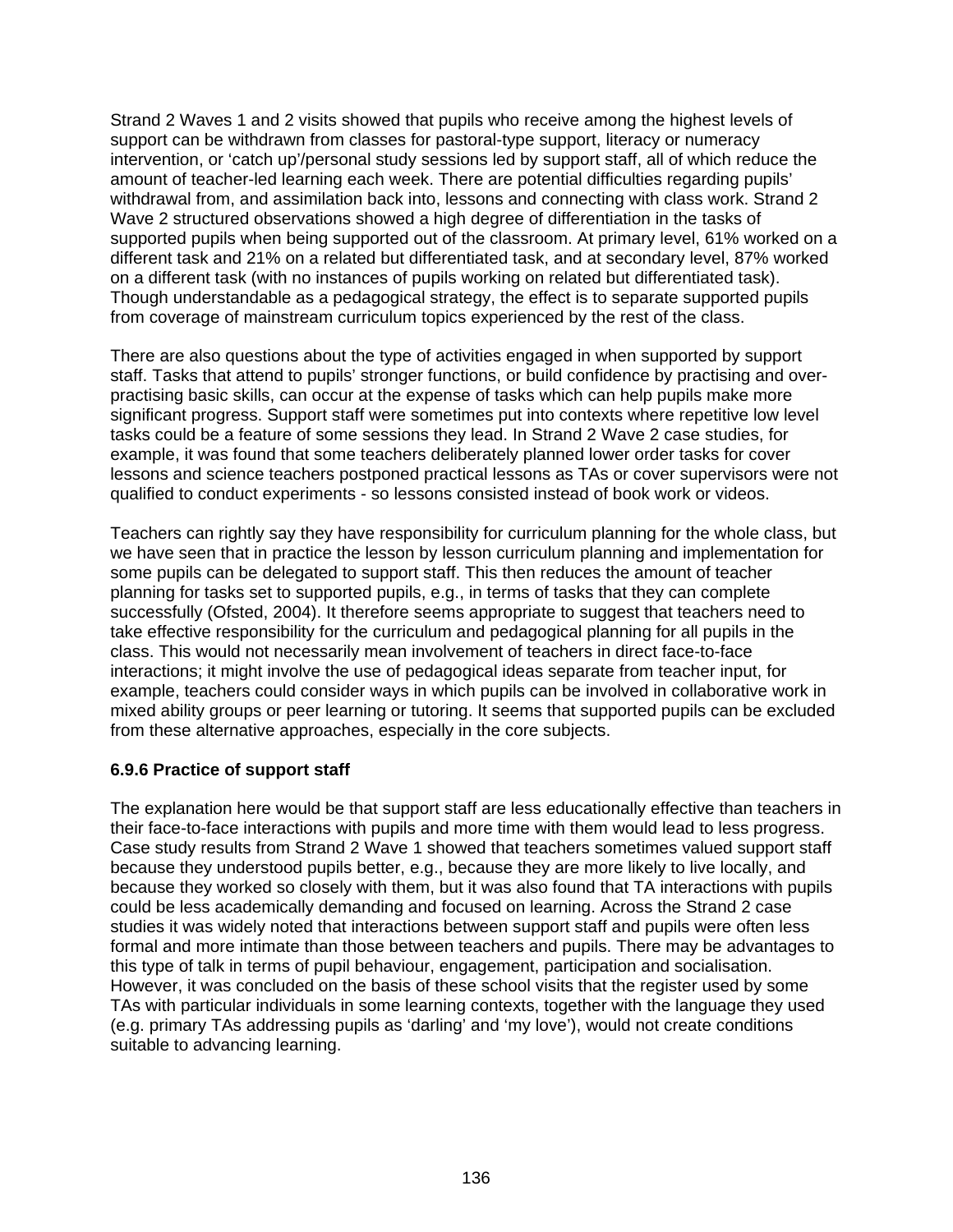Moyles and Suschitsky (1997) found that TAs could encourage dependency because they could prioritise the outcomes of activities or procedural matters rather than encouraging pupils to think for themselves. It has also been suggested by Ofsted (2004) that TAs may be less able to break tasks down and may be more inclined to keep pupils on-task rather than on what pupils need in order to complete tasks. There may be less stress on improving understanding and skills. "This was a common reason why a significant number of pupils with SEN made too little progress, despite good teaching to the majority of the class" (2004, p16).

Results from the Strand 2 Wave 1 systematic observations provided systematic data on the effects of support staff on pupil behaviour and interactions, but results were at a general level, e.g., in terms of the level of description of support staff and pupil interaction. This is why as part of Strand 2 Wave 2 we conducted a close analysis of transcripts of teacher and TA talk to pupils. This showed a number of differences between the talk of TAs and teachers in the same classroom. Two key dimensions suggested by this analysis on which teachers and TAs differed were an emphasis on learning vs. completing task/procedures; and a proactive vs. a reactive role in classroom interactions. TAs tended to be more concerned with the completion of tasks rather than learning and understanding and they tended to be reactive rather than proactive (possibly because they had little time to prepare for, or input into, the session).

In more detail, we found that teachers had a formal style of delivery while TAs were more informal, chatty and more likely to use colloquial talk with pupils. Both teachers and TAs were usually relaxed and positive with pupils but some TAs were very informal and familiar with pupils, and TAs could provide them with answers and complete work for them. Teachers spent more time explaining concepts than TAs and TA explanations were sometimes inaccurate or confusing; teachers used prompts and questions to encourage thinking and check understanding while TAs more frequently supplied pupils with answers; teachers tended to use feedback to encourage learning while TAs more often were concerned with task completion. There were differences as well in dealing with the purpose of lesson talk: teachers but not TAs informed pupils about the focus of the lesson; teachers more than TAs linked the current lesson to student prior knowledge, attempted to promote student thinking and cognitive engagement in a task, while more TA talk was about non-task matters.

These differences between TAs and teachers were based for the most part on data collected on the interactions of TAs and pupils when working in the classroom at the same time as teachers. Although the structured observations showed that this constitutes the most prevalent form of deployment of TAs, it might be thought that the differences found would not be so marked when interactions between TAs and pupils are examined out of the classroom, e.g., in targeted curriculum interventions. In the classroom, the TA often has to respond to lessons planned by the teacher and this may explain why they appeared to be a more 'reactive' rather than 'proactive' mode. Situations out of the classroom may be different, with TAs in more direct control of the material covered. Studies of the effectiveness of specific curriculum interventions given by support staff with appropriate training (e.g., Savage and Carless, 2008) appear to show more positive results.

Although results on differences between in class vs. out of class TA support for pupils need to be treated cautiously, due to the small numbers of out of class sessions included, they showed that differences between teachers and TAs were more marked out of the classroom, e.g., they involved a lot of prompting and little explaining or focus on understanding by TAs. This appeared to owe much to situational factors, with the work out of class involving TAs supporting individuals in a personalised way, practising work already done in class and prompting them to keep on task and complete the work.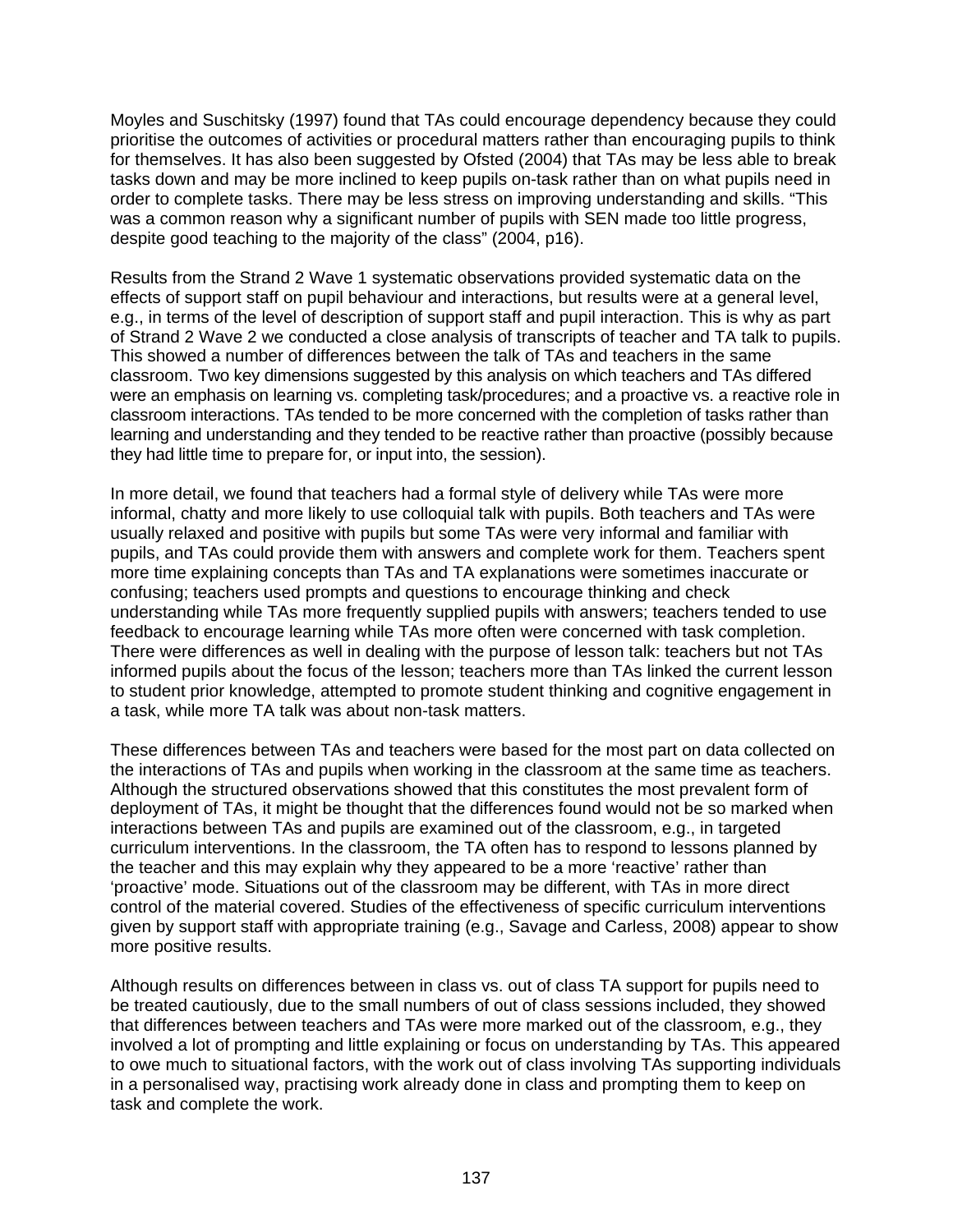# <span id="page-142-0"></span>**6.9.7 Summing up explanations for effect on attainment**

The discussion so far suggests five main explanations for the findings on amount of support and pupil academic progress:

- 1. Characteristics of the pupils themselves not captured in the pupil measures used so far, such as prior attainment and SEN status, which account for both the extra support and the lower progress.
- 2. Characteristics of support staff in terms of e.g., experience and qualifications, and pedagogical and subject knowledge.
- 3. Preparation of support staff in terms of time for planning with teachers and training.
- 4. Deployment in terms of pupil separation from teachers and the curriculum.
- 5. Practice of support staff in terms of face-to-face interactions with pupils.

We have seen that the first explanation does not seem to account fully for the effect, because care was taken to control for important pupil characteristics that are likely to be related to progress and allocation of support. It is not possible on the basis of the DISS data to exactly test through statistical analysis the other explanations. It seems unlikely that there is a single cause. In line with what we have called the 'Wider Pedagogical Role' (WPR) of classroom based support staff, we argue that a consideration of the effectiveness of support should not be personalised or individualised just to characteristics of individual classroom based support staff. This would be to seriously underplay the situational and structural factors within which TAs have to work. The *practice* of support staff needs to be seen in the context of decisions made about their *deployment* by teachers and headteachers, which are outside their control, and also in the context of their '*preparedness*' e.g., in terms of their training for the role (which will influence pedagogical and subject understanding) and the amount of planning, preparation and debriefing/feedback time with teachers. To these might also be added the *conditions of employment* of support staff, e.g., concerning the working of extra hours (Dimension A of the Strand 2 Wave 2 case study analysis). The point here is that this is not the responsibility of the support staff only, or even mainly, but their actions will be in the context of the school's expectations and traditions about deployment.

To these explanations might be added one more point concerning *conceptualisations of progress:* we have seen in Strand 2 Waves 1 and 2 case studies that the academic benefits for supported pupils are not easily or commonly articulated by schools. Ofsted (2006) have concluded that few schools had clearly determined and agreed what they considered to be satisfactory progress for supported pupils. There is general agreement amongst many commentators that schools need to explicitly and rigorously set out the quality of provision and support in relation to anticipated academic outcomes.

In reality it is therefore likely that individual characteristics and situational and structural factors will be important and that there will be a complex interplay of relationships between the various  $components<sup>25</sup>$  $components<sup>25</sup>$  $components<sup>25</sup>$ .

 $\overline{a}$ 

<sup>&</sup>lt;sup>25</sup> We say more about the WPR model in Webster, Russell, Blatchford, Bassett, Brown and Martin (in preparation).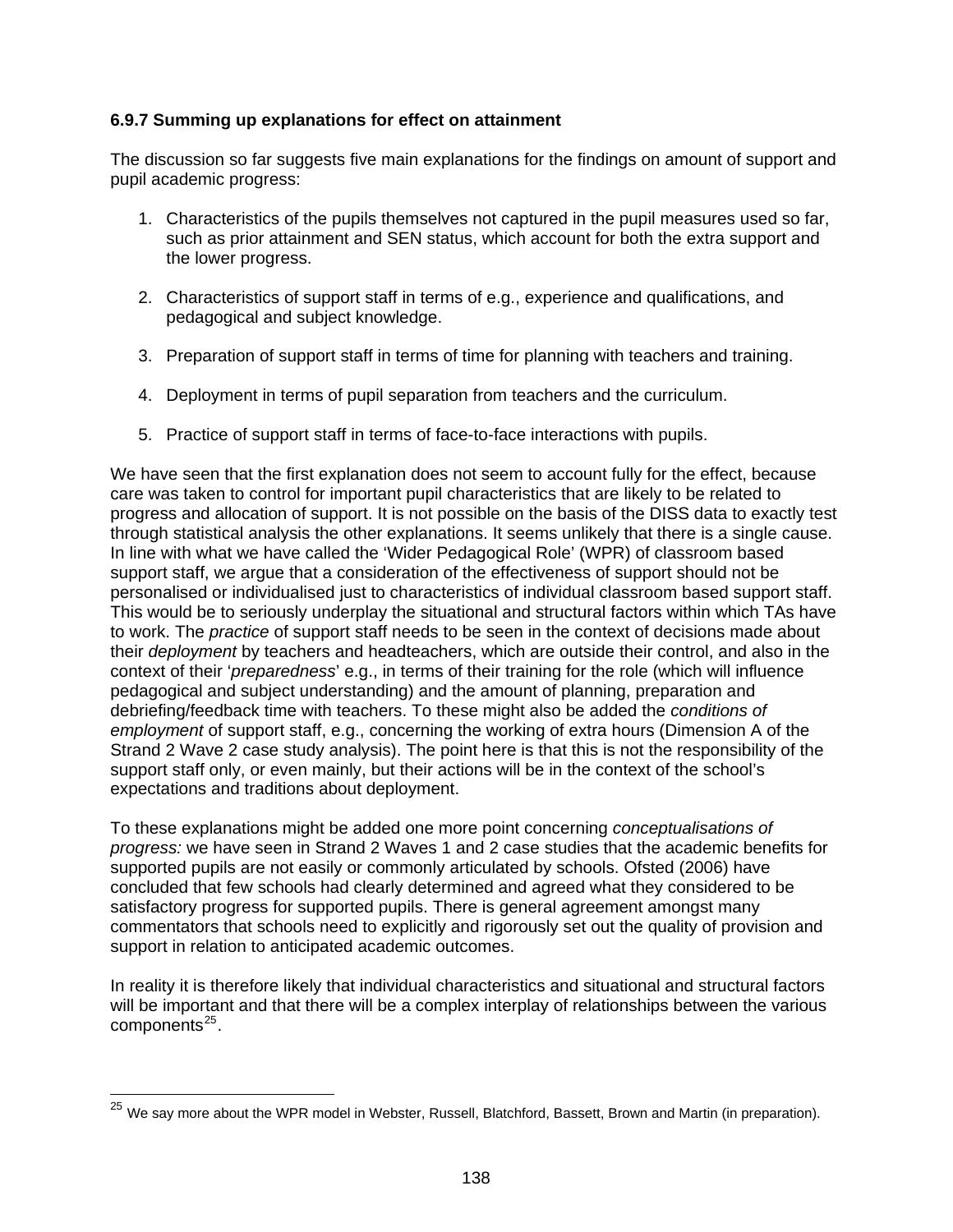These negative results on academic progress are troubling but they are consistent with some other studies of support staff generally (Gerber, Finn, Achilles and Boyd-Zacharias, 2001) and support provided for pupils with SEN, e.g., Werts, Zigmond and Leeper (2001) and Loos, Williams and Bailey (1977) found that classroom engagement and on-task behaviour increased when support staff were close to pupils (with disabilities), but Loos et al. also found that this but this did not translate into better pupil learning. Giangreco et al. (1997) found that close continuous proximity of adult support was not beneficial for a pupil's learning identity, e.g., in terms of interference with ownership and responsibility, separation from classmates, impact on peer interactions, limitations on receiving competent instruction, loss of personal control, and interference with instruction of other students. Ofsted (2006) were clear in their conclusion that the provision of additional resources for pupils (they were specifically concerned with pupils with learning difficulties and disabilities) - such as support from teaching assistants - did not ensure good quality intervention or adequate progress for pupils. They conclude that "There was a misconception that provision of additional resources (such as teaching assistants) was the key requirement for individual pupils…" (p2). But the present results go further than these studies and conclusions because they show extension of this unintended negative effect on academic outcomes to other students, not just those with SEN.

However, a recent systematic review by Alborz, Pearson, Farrell and Howes (2009) shows that studies that have examined the effect of support staff when they are prepared and trained for specific curricular interventions (most studies have been in the area of literacy), with support and guidance from the teacher and school about practice, tend to show positive effects on pupil progress. In contrast, the DISS project examined the effect of the amount of support as it occurred under everyday conditions and, as we have seen, there are concerns about their lack of preparedness and the way pupils can be separated from the teacher and the curriculum as a result of being supported by support staff. The DISS study is therefore assessing the effect of support staff under different conditions. The DISS results suggest that this is the way support staff are usually deployed in schools, but the research on targeted interventions also suggest that with appropriate training and guidance support staff can have a positive role to play in pupils' academic progress.

# **6.9.8 Summing up the impact of support staff**

The DISS study has been the first in the UK to address the impact of support staff in a systematic way across multiple outcomes. The results were mixed. We found positive effects of support staff on teachers and teaching, in terms of teacher job satisfaction, stress and workloads; activities passed from teachers to support staff; and teacher views on effects of support staff on their teaching. To these we should add the positive effect of classroom based support staff on classroom control, as shown in the Strand 2 Wave 1 report (Blatchford et al., 2007). This was found in the systematic observation findings and also the case studies, and should not be underestimated as a main contribution to schools, sometimes working under challenging conditions.

Support staff also had beneficial effects on pupils in terms of the effect of support staff on pupil learning and behaviour (from teacher views), and 8 positive approaches to learning (PAL) for example confidence, motivation and ability to work independently and complete assigned work (from teacher ratings in Year 9). We know that teachers like having support staff in the classroom because support staff can give individual attention to children, often, but not always, those in most need. It seems a sensible solution because the teacher can then attend to the rest of the class without interruption. It also allows relatively easy and non-disruptive differentiation in the class. Results from the systematic observation study also showed positive effects of the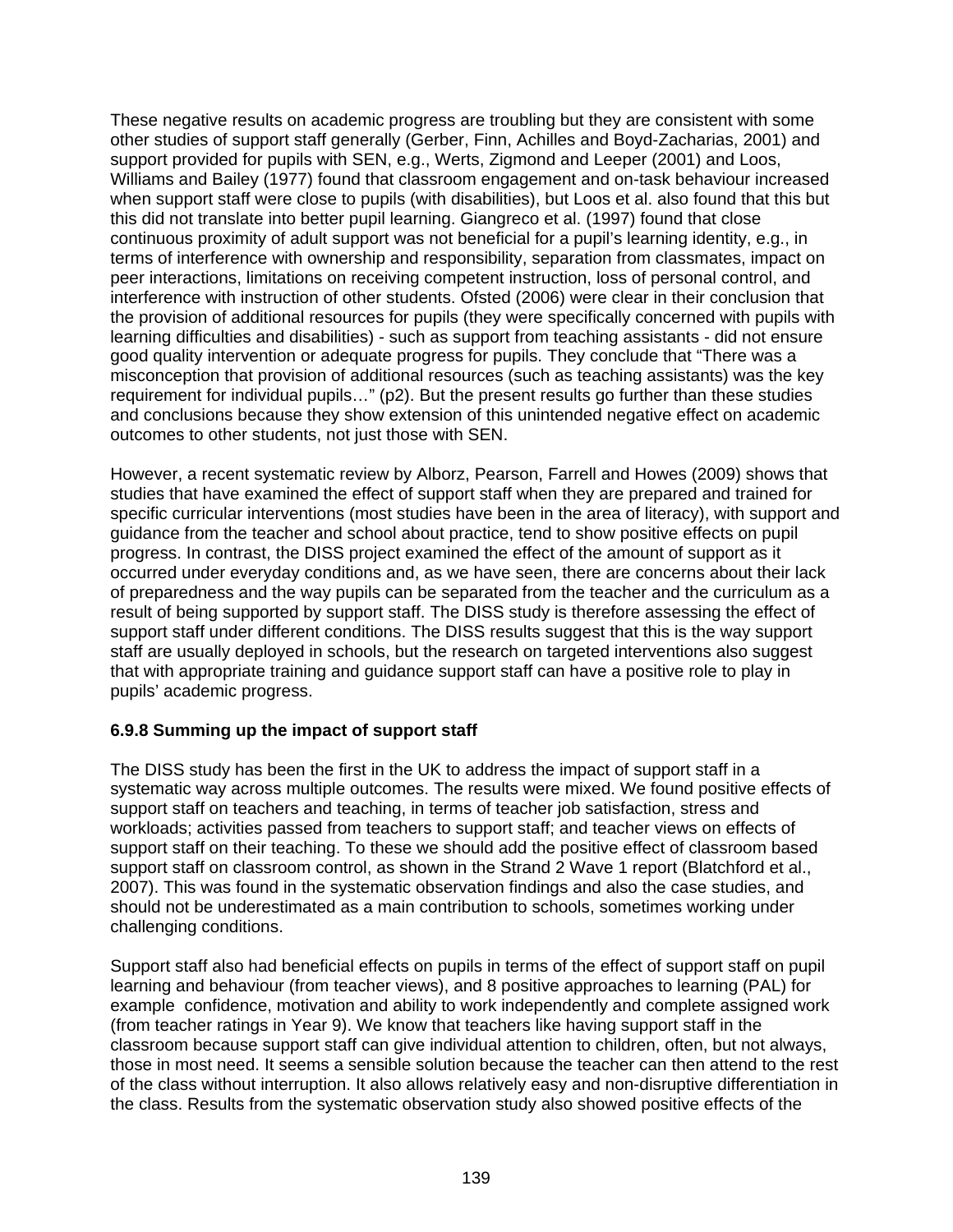presence of support staff on pupil classroom engagement. On the other hand, as we have seen, the negative results concerning pupils' academic progress are worrying.

One possible way of reconciling the positive picture that emerges, particularly from the teachers' positive experience of the effect of support staff, with the PAL and attainment results, is that from the teacher's point of view extra support can free them up to devote more attention to the rest of the class. This is a productive arrangement for them and seems also to be having a positive effect in terms of pupil engagement, classroom control and (at secondary level) in terms of the PAL measures of confidence, motivation, independence, and good relationships with other pupils. On the other hand it seems that this may be at some cost to supported pupils' academic progress, perhaps through the resulting reduction of teacher input.

The picture concerning impact is therefore a mixed one. Though some of the results presented here have identified problems in current deployment and practice we would not want to give the impression that support staff do not have an important role to play. Our general view is that problems may have arisen from assuming that extra support will lead to positive outcomes for pupils without first establishing a clear understanding and view of the role of support staff and how it affects pupils. Classroom based support staff have huge potential in helping teachers and pupils but there are questions raised in this report concerning the way they are currently deployed in schools and this may be one reason why supported pupils may not make as much progress as expected. The findings have wide significance in the context of concern with the lack of progress made by some pupils in school. Given that lower attaining pupils are more likely to be given extra support in schools it is vital that this support is well organised, prepared and effective.

#### **6.9.9 Future research**

Four main areas of future research are suggested:

- 1. Possible explanations for the relationship between the amount of support and pupils' educational progress have been discussed. One task is to articulate these components into a model of support staff work in schools. In line with what has been said above, main components would be characteristics of support staff and their conditions of employment, the preparedness of support staff, e.g., in terms of training and allocated time to plan with teachers, their deployment and their practice, e.g. in terms of face-to-face interactions with pupils. We have called this the 'Wider Pedagogical Role' of support staff.
- 2. The second main area of research would be to conduct a more fine-grained analysis of impact of support staff, based on the model of the WPR of support staff. The DISS project addressed impact on pupils but we have seen that this was done in a general way using measures of the amount of support in relation to teacher end of year assessments and Government set Key Stage tests, controlling for potentially confounding factors. Though results were clear they now need to be followed up with further research on more qualitative aspects of the support provided for pupils. We propose that there is a strong case for research which seeks to examine effects not just of the amount of support (as in DISS) but particular facets of the Wider Pedagogical Role of support staff on pupil learning, behaviour and attitudes to learning. This study could also attend to alternative forms of assessment, which perhaps provide more detail and address smaller periods of learning (in comparison to beginning and end of year attainment measures). As in the DISS study, one would need to control for a range of factors, including level of pupil need, which might be expected to affect the relationship between WPR and pupil outcomes.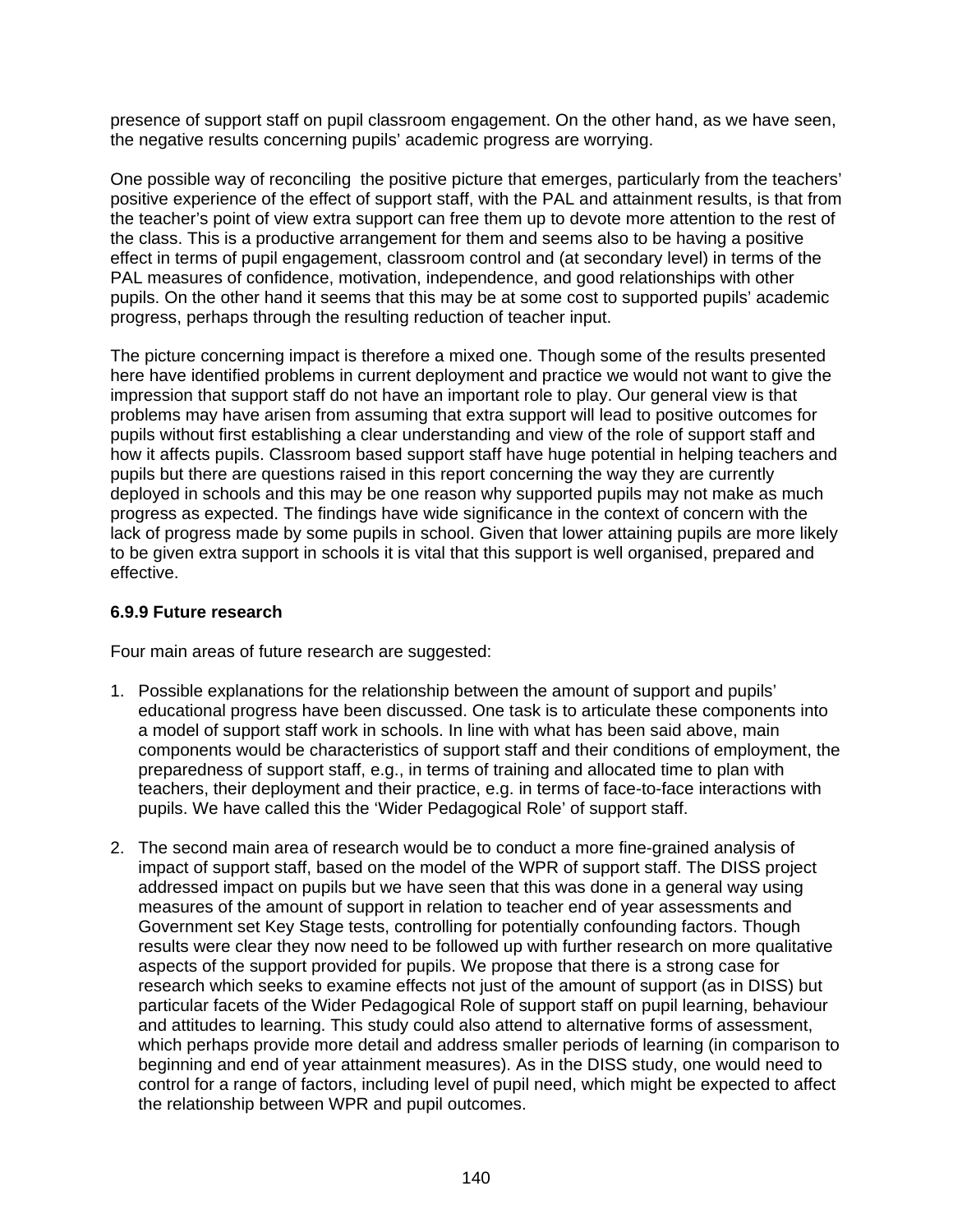- 3. But enough is known from the DISS project to help explain the troubling results concerning effects of the amount of support on academic outcomes, and enough is known to be able to develop recommendations on preparedness, deployment and practice, and other dimensions. Recommendations would follow from main findings, e.g., concerning the routine deployment of classroom based support staff to lower attaining pupils and pupils with SEN and the separation of such pupils from teachers and the mainstream curriculum. One strategy would be to now work with a group of schools to develop strong guidance on policy and practice, which could then be used by other schools. Helpful work arising out of other studies could be included (e.g., Vincett, Cremin and Thomas, 2005). This development work would benefit from a careful evaluation in order to inform further policy regarding support staff.
- 4. This is not just a UK issue. Studies in other countries, e.g., the USA, Finland, and Australia have also called the deployment of teacher assistants or 'aides' into question (e.g., Finn et al., 2000; Takala, 2007). One needs to exercise caution, not the least because the situation may differ in different countries, e.g., with regard to the characteristics and educational qualifications of support staff (for example, TAs in Finland train for one year prior to employment), but comparison of preparedness, deployment and practice across different countries with a tradition of teaching assistants/aides would be valuable in identifying effective practice and help inform policy.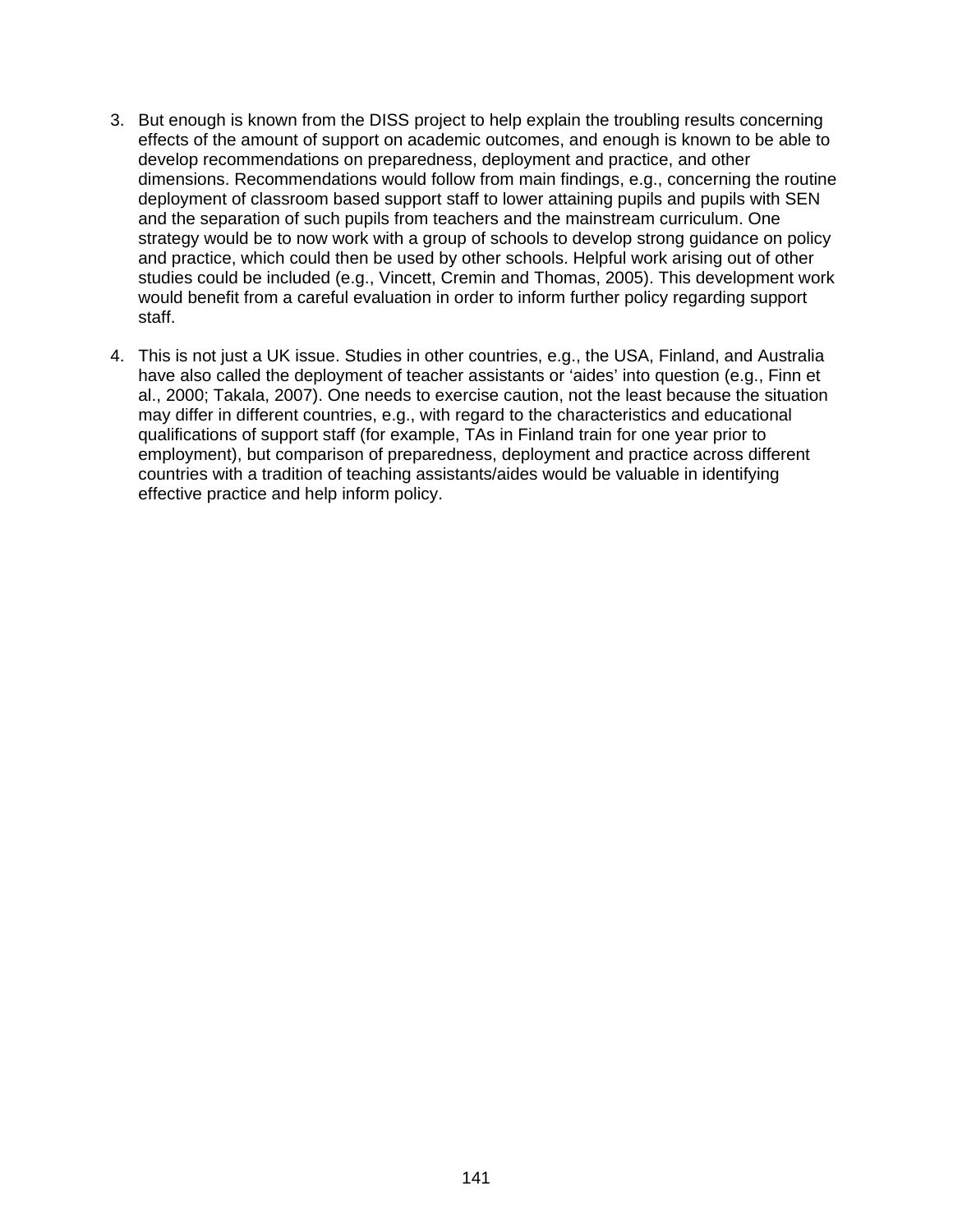# **Appendices**

#### **Appendix 1 - Support staff now performing each task previously carried out by teachers (Wave 3)**

|                | <b>Task</b>                      | <b>TA</b>   | Pupil       | Technic-  | Other                   | <b>Facilities</b> | Admin.       | Site      | Other          |
|----------------|----------------------------------|-------------|-------------|-----------|-------------------------|-------------------|--------------|-----------|----------------|
|                |                                  | equiv       | Welfare     | ians      | pupil                   | N(% )             | N(% )        | N         | N(% )          |
|                |                                  | N(%         | N(%         | N(% )     | support                 |                   |              | (% )      |                |
|                |                                  |             |             |           | N(% )                   |                   |              |           |                |
|                |                                  | 119         |             |           |                         |                   |              |           |                |
| 1              | Collecting money                 | (32%)       | $0(0\%)$    | 4(1%)     | $\overline{2}$<br>(<1%) | $0(0\%)$          | 247<br>(65%) | 0<br>(0%) | 6(2%)          |
| $\overline{2}$ | Chasing absences                 | 26          | 40 (8%)     | $0(0\%)$  | $0(0\%)$                | $0(0\%)$          | 403          | 0         | 30             |
|                |                                  | (5%)        |             |           |                         |                   | (81%)        | (0%)      | (6%)           |
| 3              | Bulk photocopying                | 231         | $1( < 1\%)$ | 18 (4%)   | $0(0\%)$                | $0(0\%)$          | 146          |           | 83             |
|                |                                  | (48%)       |             |           |                         |                   | (30%)        | (1%       | (17%)          |
|                |                                  |             |             |           |                         |                   |              |           |                |
| 4              | Copy typing                      | 42          | $0(0\%)$    | 3(1%)     | $0(0\%)$                | $0(0\%)$          | 257          | 0         | 5(2%)          |
|                |                                  | (14%)       |             |           |                         |                   | (84%)        | (0%)      |                |
| 5              | Producing standard               | 17          | $2$ (<1%)   | $2$ (<1%) | $0(0\%)$                | $0(0\%)$          | 347          | 0         | 45             |
| 6              | letters<br>Producing class lists | (4%)<br>27  | $0(0\%)$    | $1$ (<1%) | 1                       | $0(0\%)$          | (84%)<br>400 | (0%)<br>0 | $(11\%)$<br>21 |
|                |                                  | (6%)        |             |           | (<1%)                   |                   | (89%)        | (0%)      | (5%)           |
| $\overline{7}$ | Record keeping                   | 28          | $0(0\%)$    | $0(0\%)$  | $0(0\%)$                | $0(0\%)$          | 75           | 0         | 4 (4%)         |
|                |                                  | (26%)       |             |           |                         |                   | (61%)        | (0%)      |                |
| 8              | Filing                           | 185         | $0(0\%)$    | 5(2%)     | 1                       | $0(0\%)$          | 108          | 0         | 7(2%)          |
|                |                                  | (61%)       |             |           | $( < 1\%)$              |                   | (35%)        | (0%)      |                |
| 9              | Classroom display                | 282         | $0(0\%)$    | 9(3%)     | 4(1%)                   | $0(0\%)$          | 13           | 0         | 18             |
|                |                                  | (87%)       |             |           |                         |                   | (4%)         | (0%)      | (6%)<br>43     |
| 10             | Analysing attendance<br>data     | 16<br>(3%)  | 27 (5%)     | $0(0\%)$  | $0(0\%)$                | $0(0\%)$          | 415<br>(83%) | 0<br>(0%) | (9%)           |
| 11             | Processing exam                  | 22          | $1$ (<1%)   | 4(2%)     | 3(1%)                   | $0(0\%)$          | 183          | 0         | 48             |
|                | results                          | (8%)        |             |           |                         |                   | (70%)        | (0%)      | (18%)          |
| 12             | Collating pupil reports          | 60          | 5(2%)       | $0(0\%)$  | $0(0\%)$                | $0(0\%)$          | 197          | 0         | 23             |
|                |                                  | (21%)       |             |           |                         |                   | (69%)        | (0%)      | (8%)           |
| 13             | Administering work               | 27          | 18 (9%)     | $1$ (<1%) | $0(0\%)$                | $0(0\%)$          | 53           | 0         | 96             |
|                | experience                       | (14%)       |             |           |                         |                   | (27%)        | (0%)      | (49%)          |
| 14             | Administering exams              | 17          | $0(0\%)$    | $0(0\%)$  | 4(3%)                   | $0(0\%)$          | 113          | 0<br>(0%) | 17<br>(11%)    |
| 15             | Invigilating                     | (11%)<br>29 | $1( < 1\%)$ | $0(0\%)$  | 64                      | $0(0\%)$          | (75%)<br>17  | 0         | 7(6%)          |
|                | examinations                     | (25%)       |             |           | (54%)                   |                   | (14%)        | (0%)      |                |
| 16             | Admin of teacher                 | 27          | $0(0\%)$    | 6(2%)     | 47                      | $0(0\%)$          | 139          | 0         | 119            |
|                | cover                            | (8%)        |             |           | (14%)                   |                   | (41%)        | (0%)      | (35%)          |
| 17             | ICT trouble shooting             | 26          | $0(0\%)$    | 421       | $0(0\%)$                | $0(0\%)$          | 9(2%)        | 0         | 30             |
|                |                                  | (5%)        |             | (87%)     |                         |                   |              | (0%)      | (6%)           |
| 18             | Commissioning ICT                | 9(2%)       | $0(0\%)$    | 327       | $0(0\%)$                | $0(0\%)$          | 15           |           | 85             |
|                | equip.                           |             |             | (75%)     |                         |                   | (3%)         | (1%       | (20%)          |
| 19             | Ordering supplies                | 50          | $1$ (<1%)   | 32 (9%)   | 1                       | $0(0\%)$          | 219          | 9         | 44             |
|                |                                  | (14%)       |             |           | (<1%)                   |                   | (62%)        | (3%)      | (12%)          |
| 20             | Stocktaking                      | 78          | $1$ (<1%)   | 34 (11%)  | $0(0\%)$                | $0(0\%)$          | 160          | 5         | 36             |
|                |                                  | (25%)       |             |           |                         |                   | (51%)        | (2%)      | (12%)          |
| 21             | Maintain equipment               | 81          | $1$ (<1%)   | 37 (14%)  | $0(0\%)$                | $0(0\%)$          | 82           | 11        | 48             |
|                |                                  | (31%)       |             |           |                         |                   | (32%)        | (4% )     | (19%)          |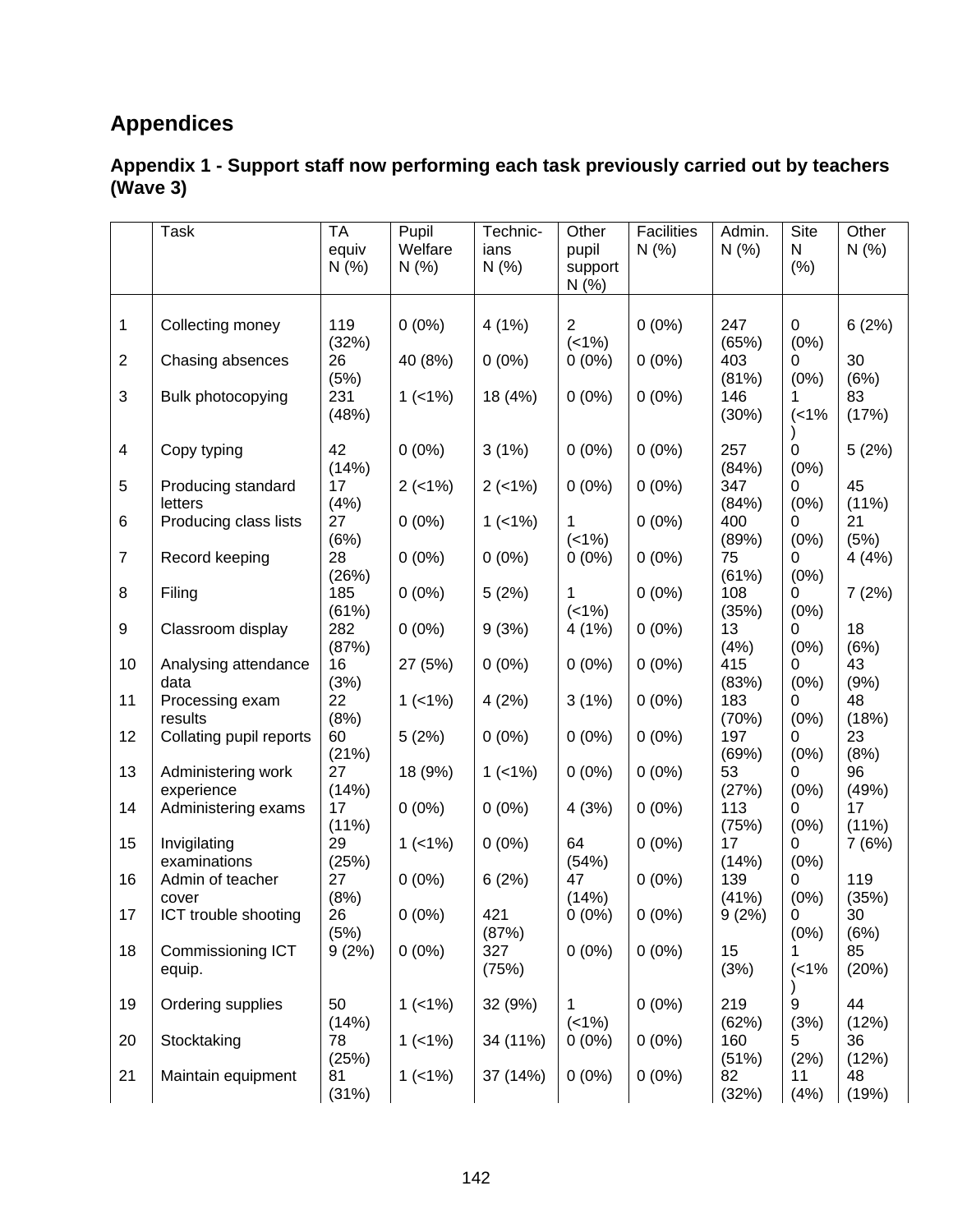| 22 | Minuting meetings             | 22<br>(11%) | 4(2%)     | $0(0\%)$ | $0(0\%)$ | $0(0\%)$ | 104<br>(50%) | 0<br>(0%) | 80<br>(38%)    |
|----|-------------------------------|-------------|-----------|----------|----------|----------|--------------|-----------|----------------|
| 23 | Co-ordinating/ submit<br>bids | 5(3%)       | $0(0\%)$  | 2(1%)    | $0(0\%)$ | $0(0\%)$ | 55<br>(35%)  | (0%)      | 97<br>(61%)    |
| 24 | Giving personnel<br>advice    | 4(3%)       | $1$ (<1%) | $0(0\%)$ | $0(0\%)$ | $0(0\%)$ | 49<br>(39%)  | (0%)      | 71<br>(57%)    |
| 25 | Managing pupil data           | 19<br>(7%)  | $1$ (<1%) | 5(2%)    | $0(0\%)$ | $0(0\%)$ | 184<br>(67%) | 0<br>(0%) | 65<br>(24%)    |
| 26 | Inputting pupil data          | 56<br>(17%) | $0(0\%)$  | 8(2%)    | $0(0\%)$ | $0(0\%)$ | 229<br>(69%) | (0%)      | 37<br>$(11\%)$ |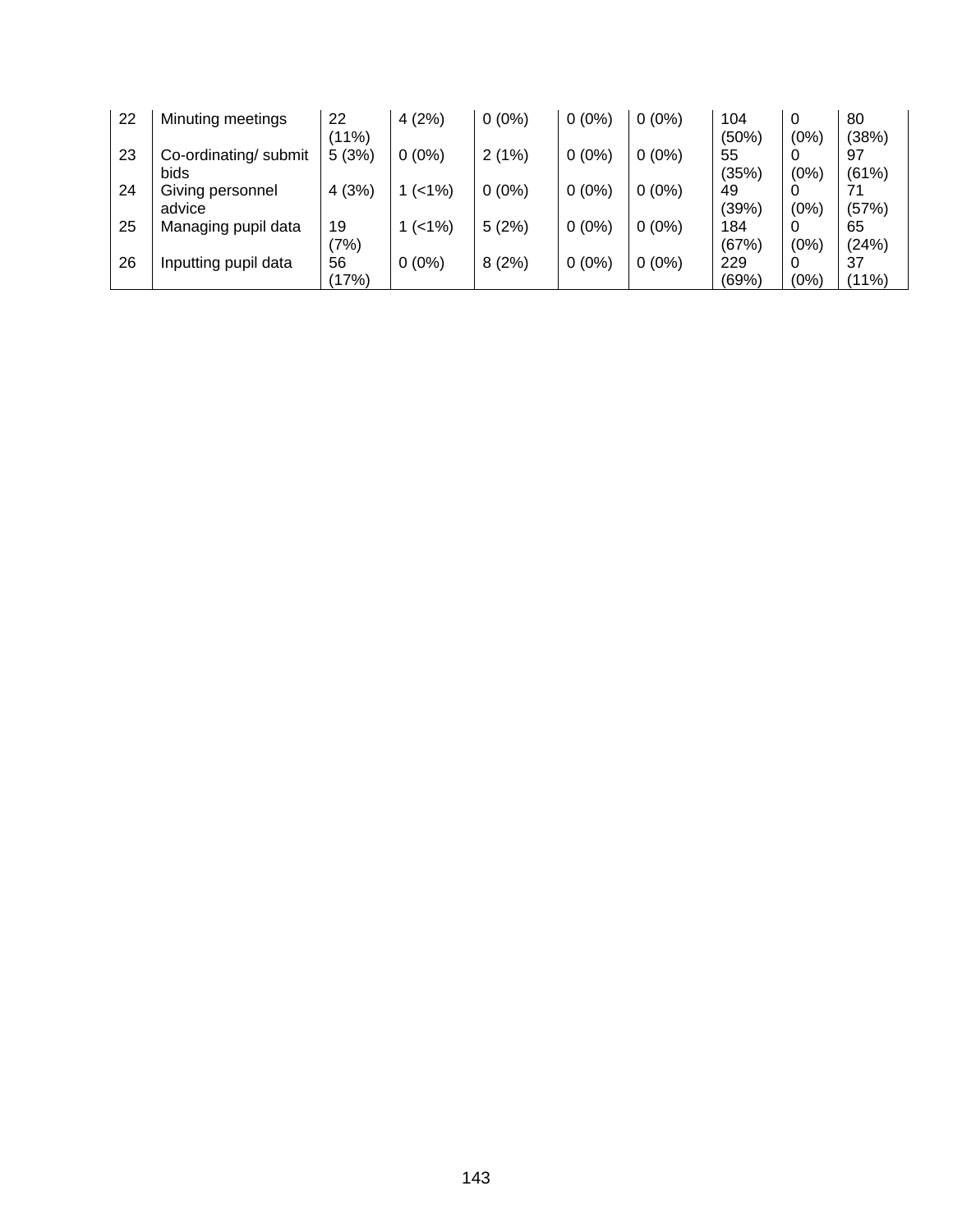| Group     | Wave   | Decrease   | No Change  | Increase  |
|-----------|--------|------------|------------|-----------|
|           |        |            |            |           |
| All staff | Wave 1 | 1791 (57%) | 1000 (32%) | 362 (12%) |
|           | Wave 2 | 1261 (52%) | 915 (38%)  | 243 (10%) |
|           | Wave 3 | 947 (53%)  | 634 (36%)  | 206 (12%) |
| England   | Wave 1 | 1561 (57%) | 850 (31%)  | 326 (12%) |
|           | Wave 2 | 1096 (52%) | 801 (38%)  | 225 (11%) |
|           | Wave 3 | 829 (54%)  | 538 (35%)  | 178 (12%) |
| Wales     | Wave 1 | 216 (56%)  | 137 (36%)  | 32(8%)    |
|           | Wave 2 | 159 (55%)  | 114 (39%)  | 18 (6%)   |
|           | Wave 3 | 118 (49%)  | 96 (40%)   | 28 (12%)  |
| Primary   | Wave 1 | 1134 (58%) | 598 (31%)  | 231 (12%) |
|           | Wave 2 | 819 (54%)  | 560 (37%)  | 146 (10%) |
|           | Wave 3 | 605 (53%)  | 370 (33%)  | 133 (12%) |
| Secondary | Wave 1 | 441 (56%)  | 261 (33%)  | 83 (11%)  |
|           | Wave 2 | 244 (48%)  | 217(42%)   | 53 (10%)  |
|           | Wave 3 | 202 (52%)  | 140 (36%)  | 46 (12%)  |
| Special   | Wave 1 | 202 (54%)  | 128 (34%)  | 44 (12%)  |
|           | Wave 2 | 192 (51%)  | 138 (37%)  | 44 (12%)  |
|           | Wave 3 | 140 (48%)  | 124 (43%)  | 27 (9%)   |
|           |        |            |            |           |

## **Appendix 2a - Impact of support staff on teacher workloads by country and school phase**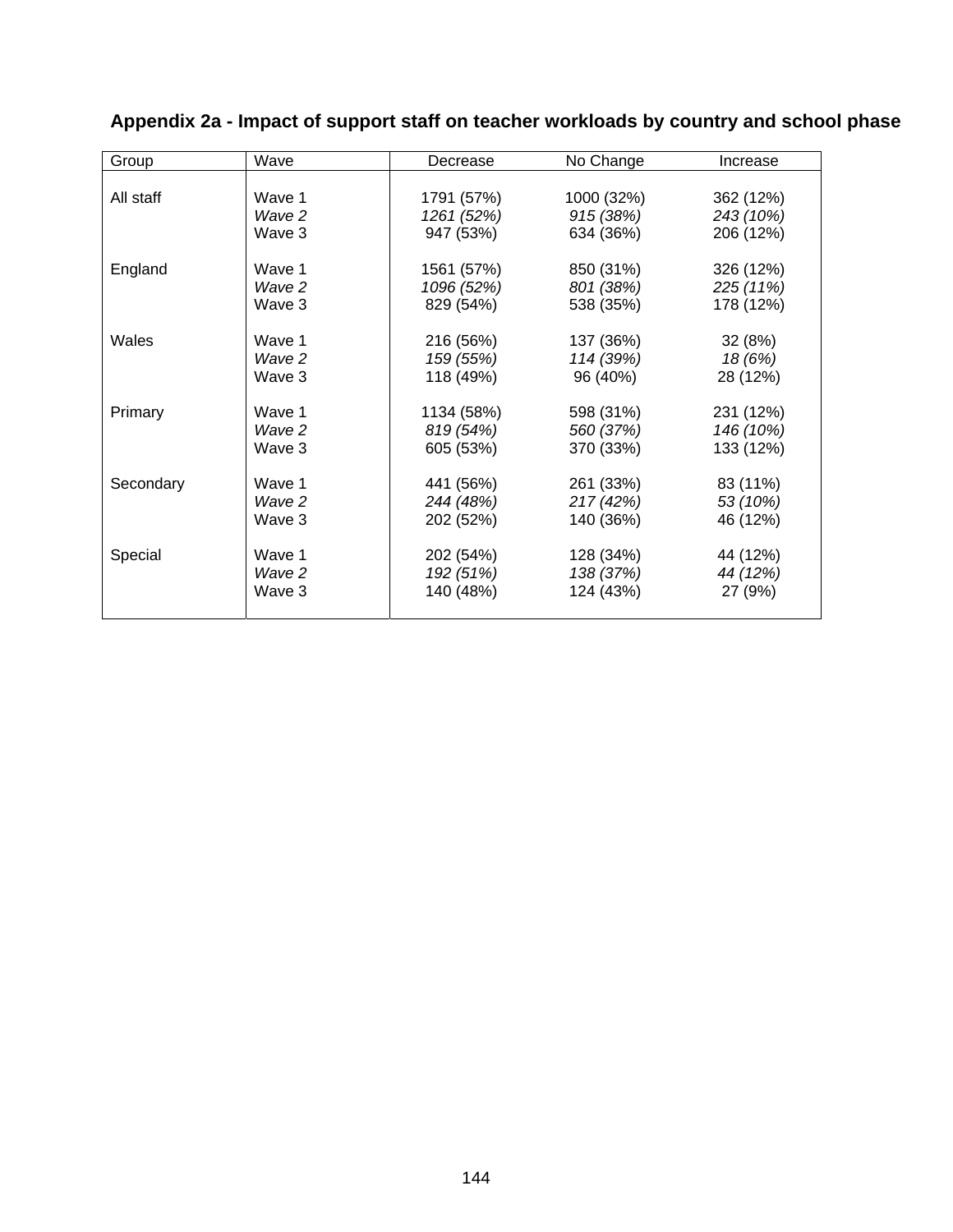| Group                | Wave   | Decrease  | No Change | Increase  |
|----------------------|--------|-----------|-----------|-----------|
|                      |        |           |           |           |
| TA equivalent        | Wave 1 | 979 (57%) | 503 (29%) | 239 (14%) |
|                      | Wave 2 | 435 (53%) | 282 (35%) | 100 (12%) |
|                      | Wave 3 | 598 (58%) | 291 (28%) | 137 (13%) |
| <b>Pupil Welfare</b> | Wave 1 | 24 (46%)  | 21 (40%)  | 7 (14%)   |
|                      | Wave 2 | 30 (37%)  | 44 (54%)  | 8(10%)    |
|                      | Wave 3 | 27 (34%)  | 45 (56%)  | $8(10\%)$ |
| <b>Technicians</b>   | Wave 1 | 117 (62%) | 82 (29%)  | 26 (9%)   |
|                      | Wave 2 | 129 (54%) | 91 (38%)  | 18 (8%)   |
|                      | Wave 3 | 27 (34%)  | 45 (56%)  | 8(10%)    |
| <b>Other Pupil</b>   | Wave 1 | 32 (27%)  | 65 (55%)  | 22 (19%)  |
| Support              | Wave 2 | 384 (53%) | 254 (35%) | 89 (12%)  |
|                      | Wave 3 | 29 (21%)  | 89 (64%)  | 21 (15%)  |
| <b>Facilities</b>    | Wave 1 | 15 (19%)  | 61 (76%)  | 4(5%)     |
|                      | Wave 2 | 5(16%)    | 24 (77%)  | 2(7%)     |
|                      | Wave 3 | 29 (21%)  | 89 (64%)  | 21 (15%)  |
| Administrative       | Wave 1 | 323 (70%) | 115 (25%) | 17 (5%)   |
|                      | Wave 2 | 216 (65%) | 99 (30%)  | 17 (5%)   |
|                      | Wave 3 | 151 (70%) | 47 (22%)  | 19 (9%)   |
| Site                 | Wave 1 | 36 (27%)  | 87 (64%)  | 13 (10%)  |
|                      | Wave 2 | 33(22%)   | 110 (74%) | 6(4%)     |
|                      | Wave 3 | 18 (21%)  | 63 (73%)  | 5(6%)     |
|                      |        |           |           |           |

## **Appendix 2b - Impact of support staff on teacher workloads by support staff category**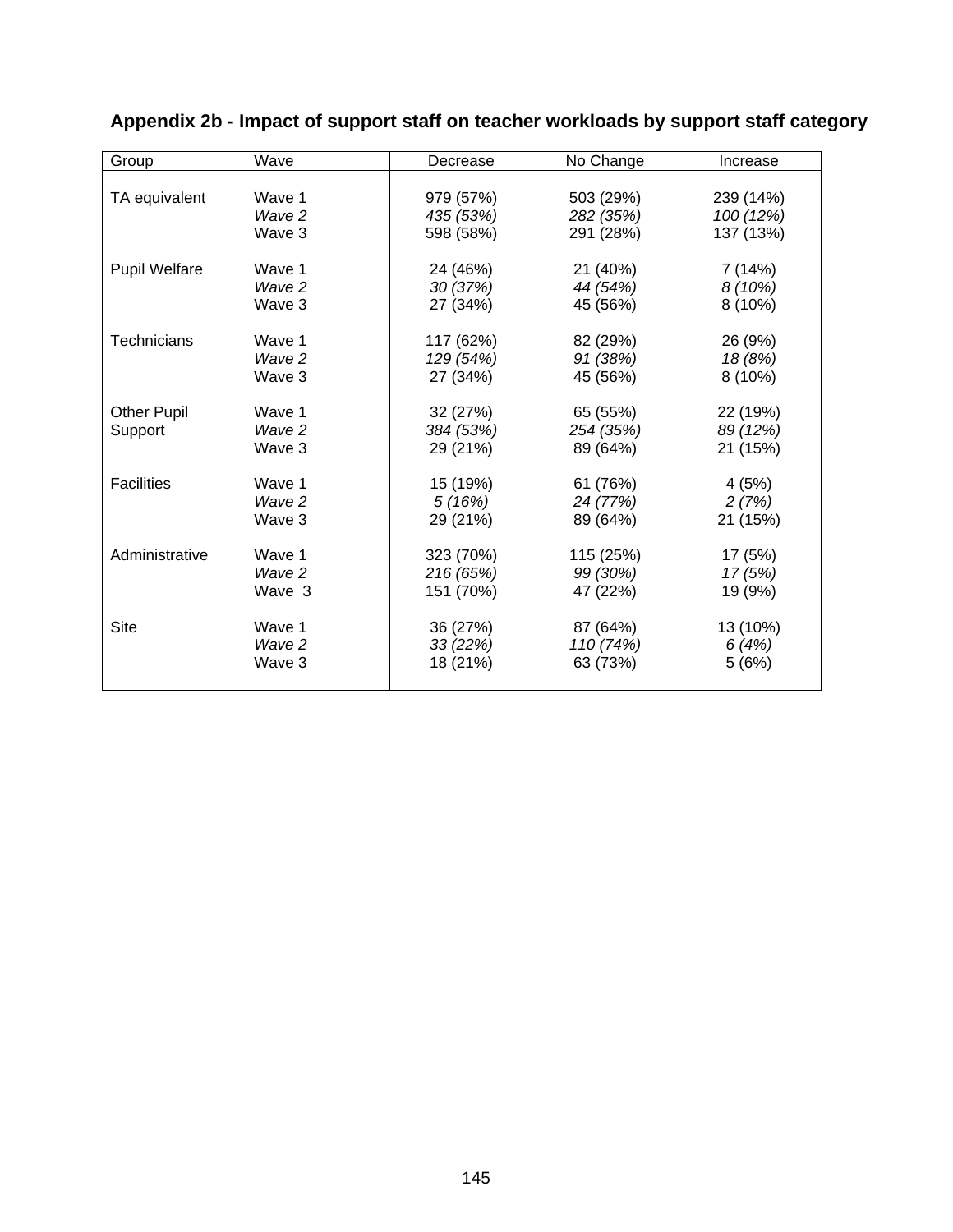| Group     | Wave   | Decrease | No Change | Increase   |
|-----------|--------|----------|-----------|------------|
|           |        |          |           |            |
| All staff | Wave 1 | 213 (7%) | 814 (25%) | 2192(68%)  |
|           | Wave 2 | 123 (5%) | 721 (30%) | 1580 (65%) |
|           | Wave 3 | 124 (7%) | 494 (28%) | 1180 (66%) |
| England   | Wave 1 | 189 (7%) | 680 (24%) | 1932(69%)  |
|           | Wave 2 | 113 (5%) | 630 (30%) | 1387 (65%) |
|           | Wave 3 | 108 (7%) | 415 (27%) | 1030 (66%) |
|           |        |          |           |            |
| Wales     | Wave 1 | 20 (5%)  | 124 (32%) | 242 (63%)  |
|           | Wave 2 | 10(3%)   | 91(32%)   | 187 (65%)  |
|           | Wave 3 | 16 (7%)  | 79 (32%)  | 150 (61%)  |
| Primary   | Wave 1 | 114 (6%) | 516 (26%) | 1380(69%)  |
|           | Wave 2 | 65 (4%)  | 496 (33%) | 962 (63%)  |
|           | Wave 3 | 63 (6%)  | 304 (27%) | 747 (67%)  |
| Secondary | Wave 1 | 67 (8%)  | 205 (26%) | 523 (66%)  |
|           | Wave 2 | 29 (6%)  | 139 (27%) | 352 (68%)  |
|           | Wave 3 | 36 (9%)  | 109 (28%) | 248 (63%)  |
|           |        |          |           |            |
| Special   | Wave 1 | 28 (7%)  | 83 (22%)  | 271 (71%)  |
|           | Wave 2 | 29 (8%)  | 86 (23%)  | 260 (69%)  |
|           | Wave 3 | 25 (9%)  | 81 (28%)  | 185 (64%)  |
|           |        |          |           |            |

#### **Appendix 3a - Impact of support staff on teacher job satisfaction by country and school phase**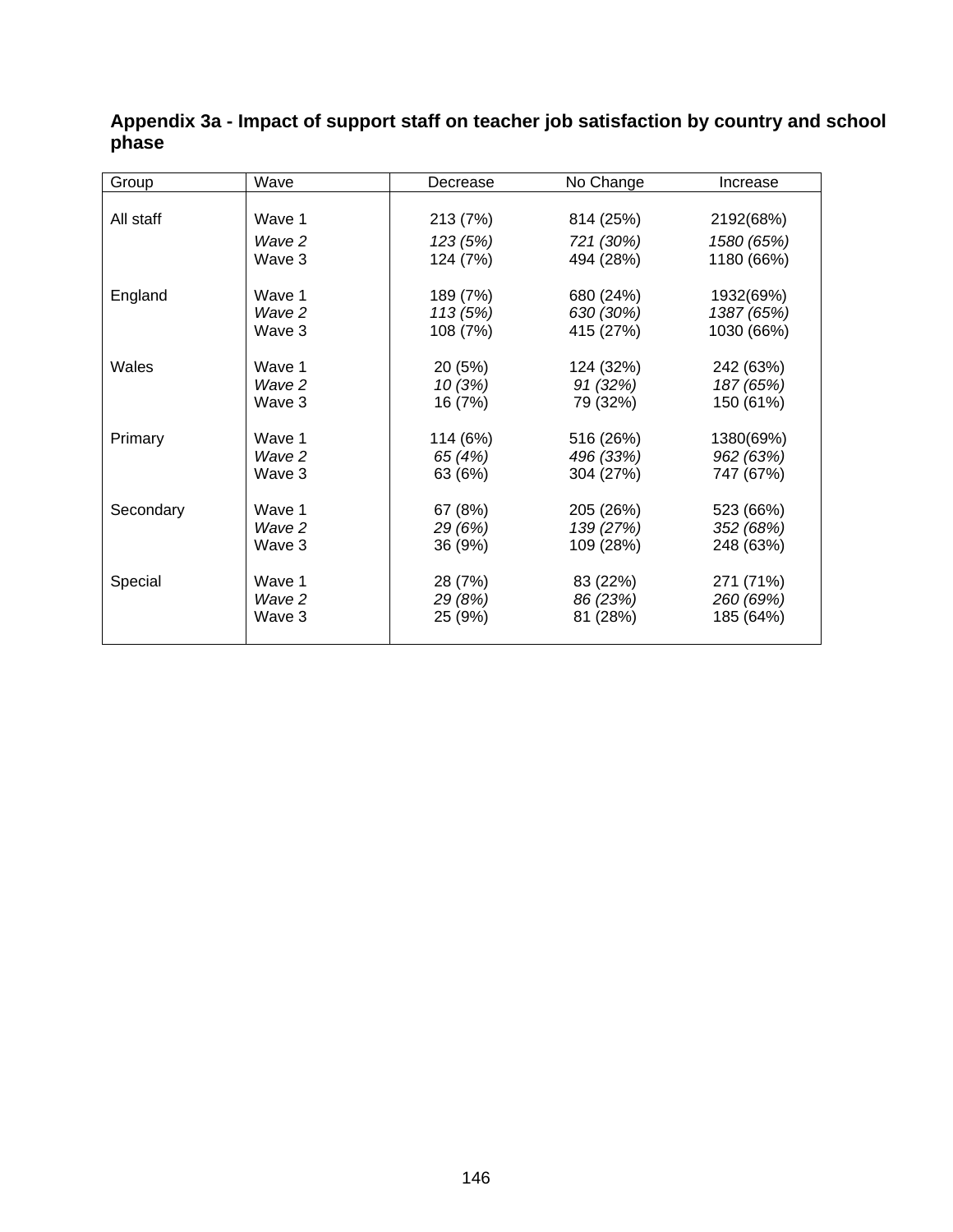| Group                | Wave   | Decrease  | No Change | Increase  |
|----------------------|--------|-----------|-----------|-----------|
|                      |        |           |           |           |
| TA equivalent        | Wave 1 | 113 (6%)  | 273 (15%) | 1389(78%) |
|                      | Wave 2 | 47 (6%)   | 168 (20%) | 605 (74%) |
|                      | Wave 3 | 67 (7%)   | 170 (16%) | 797 (77%) |
|                      |        |           |           |           |
| <b>Pupil Welfare</b> | Wave 1 | 5(10%)    | 15 (29%)  | 32 (61%)  |
|                      | Wave 2 | 6(7%)     | 32 (38%)  | 46 (55%)  |
|                      | Wave 3 | $8(10\%)$ | 24 (30%)  | 49 (61%)  |
|                      |        |           |           |           |
| <b>Technicians</b>   | Wave 1 | 21 (7%)   | 67 (23%)  | 200 (69%) |
|                      | Wave 2 | 18 (8%)   | 58 (24%)  | 164 (68%) |
|                      | Wave 3 | 16 (8%)   | 56 (29%)  | 210 (63%) |
| <b>Other Pupil</b>   | Wave 1 | 7(6%)     | 66 (55%)  | 47 (39%)  |
| Support              | Wave 2 | 32 (4%)   | 190 (26%) | 503 (69%) |
|                      | Wave 3 |           | 74 (54%)  | 52 (38%)  |
|                      |        | 12 (9%)   |           |           |
| <b>Facilities</b>    | Wave 1 | 2(3%)     | 48 (61%)  | 29 (37%)  |
|                      | Wave 2 | 2(7%)     | 18 (60%)  | 10 (33%)  |
|                      | Wave 3 | $0(0\%)$  | 16 (59%)  | 11 (41%)  |
|                      |        |           |           |           |
| Administrative       | Wave 1 | 28 (6%)   | 185 (40%) | 249 (54%) |
|                      | Wave 2 | 13 (4%)   | 162 (49%) | 154 (47%) |
|                      | Wave 3 | 15 (7%)   | 95 (44%)  | 108 (50%) |
| Site                 | Wave 1 |           |           |           |
|                      |        | 11 (8%)   | 71 (52%)  | 55 (40%)  |
|                      | Wave 2 | 4(3%)     | 83 (55%)  | 63 (42%)  |
|                      | Wave 3 | 6(7%)     | 50 (58%)  | 30 (35%)  |
|                      |        |           |           |           |

#### **Appendix 3b - Impact of support staff on teacher job satisfaction by support staff category**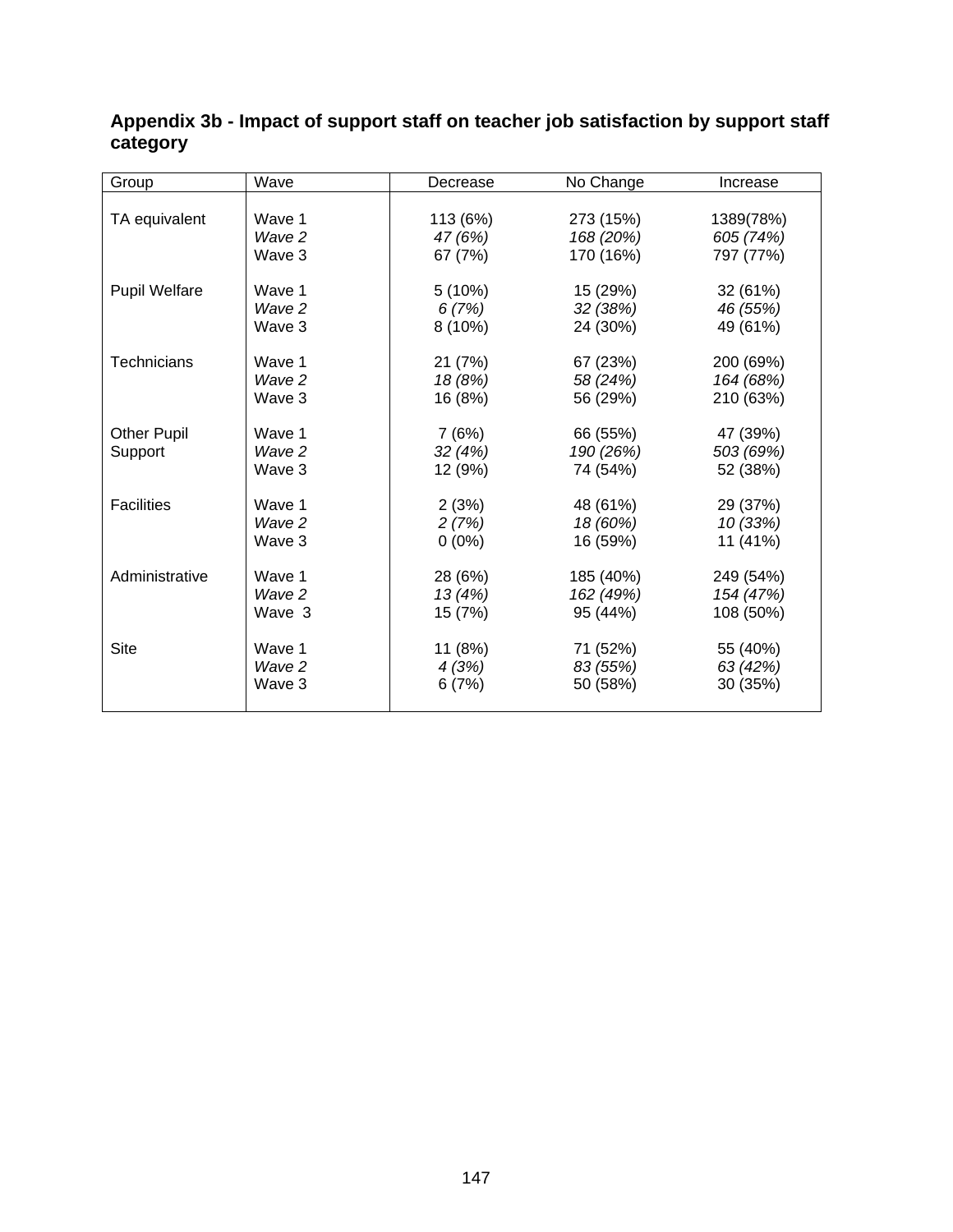| Group     | Wave             | Decrease                 | No Change              | Increase             |
|-----------|------------------|--------------------------|------------------------|----------------------|
|           |                  |                          |                        |                      |
| All staff | Wave 1           | 2131 (66%)               | 857 (27%)              | 231 (7%)             |
|           | Wave 2           | 1500 (62%)               | 725 (30%)              | 200 (8%)             |
|           | Wave 3           | 1165 (65%)               | 487 (27%)              | 141 (8%)             |
|           | Wave 1           |                          |                        |                      |
| England   | Wave 2           | 1877 (67%)<br>1321 (62%) | 714 (26%)<br>629 (30%) | 209 (8%)<br>179 (8%) |
|           | Wave 3           | 1017 (66%)               | 410 (27%)              | 122 (8%)             |
|           |                  |                          |                        |                      |
| Wales     | Wave 1           | 239 (62%)                | 129 (33%)              | 19 (5%)              |
|           | Wave 2           | 176 (61%)                | 94 (32%)               | 20(7%)               |
|           | Wave 3           | 148 (61%)                | 77 (32%)               | 19 (8%)              |
|           |                  |                          |                        |                      |
| Primary   | Wave 1<br>Wave 2 | 1328 (66%)<br>920 (60%)  | 545 (27%)<br>493 (32%) | 138 (7%)<br>113(7%)  |
|           | Wave 3           | 717 (65%)                | 310 (28%)              | 84 (8%)              |
|           |                  |                          |                        |                      |
| Secondary | Wave 1           | 543 (68%)                | 196 (25%)              | 58 (7%)              |
|           | Wave 2           | 341 (66%)                | 136 (26%)              | 42 (8%)              |
|           | Wave 3           | 264 (67%)                | 98 (25%)               | 31 (8%)              |
| Special   | Wave 1           | 245 (65%)                | 102 (27%)              | 32 (8%)              |
|           | Wave 2           | 920 (60%)                | 493 (32%)              | 113(7%)              |
|           | Wave 3           | 184 (64%)                | 79 (27%)               | 26 (9%)              |
|           |                  |                          |                        |                      |

## **Appendix 4a - Impact of support staff on teacher stress by country and school phase**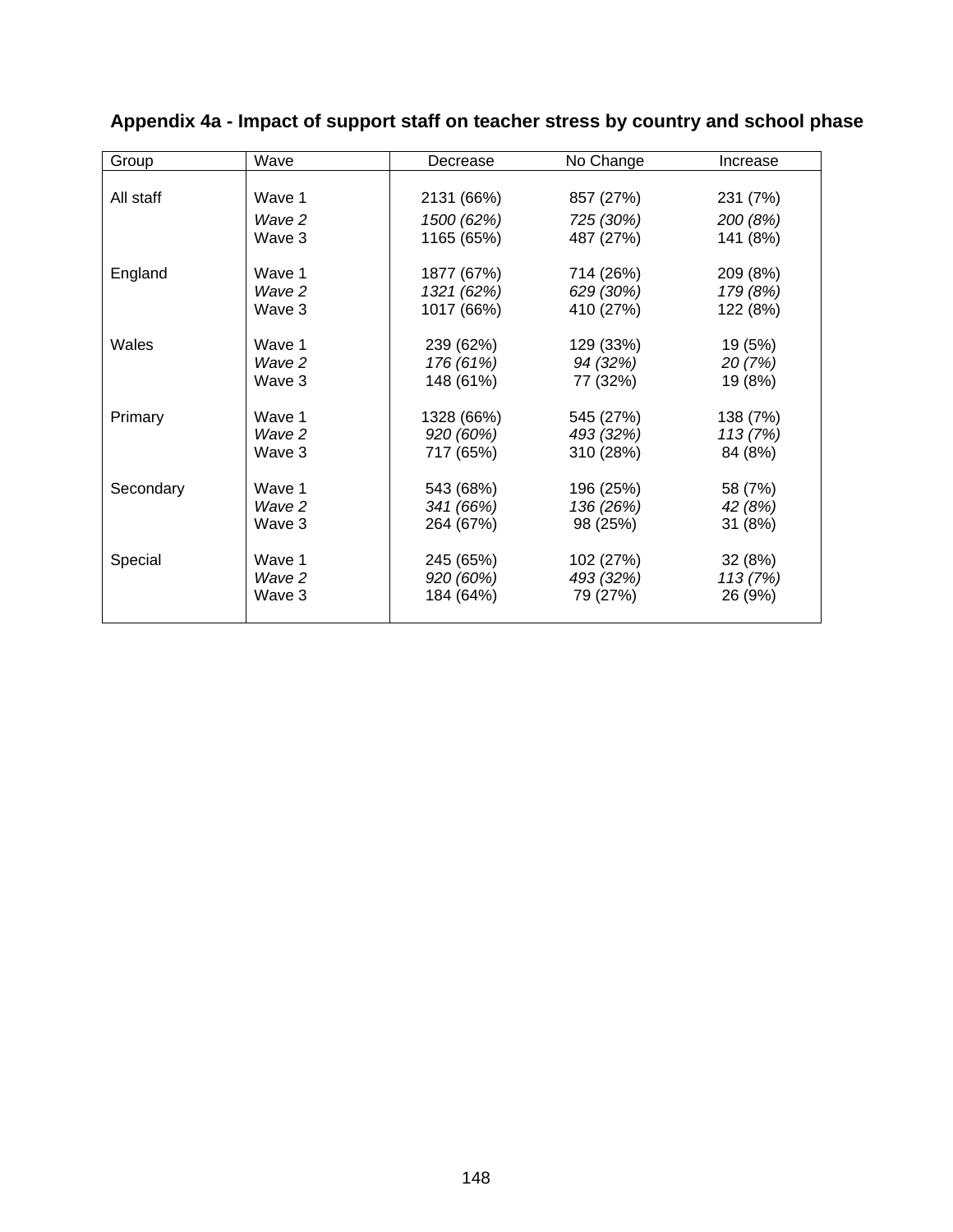| Group                | Wave   | Decrease   | No Change | Increase  |
|----------------------|--------|------------|-----------|-----------|
|                      |        |            |           |           |
| TA equivalent        | Wave 1 | 1276 (72%) | 368 (21%) | 129 (7%)  |
|                      | Wave 2 | 554 (67%)  | 191 (23%) | 77 (9%)   |
|                      | Wave 3 | 732 (71%)  | 213 (21%) | 84 (8%)   |
| <b>Pupil Welfare</b> | Wave 1 | 33 (63%)   | 17 (33%)  |           |
|                      | Wave 2 |            |           | 2(4%)     |
|                      | Wave 3 | 40 (48%)   | 40 (48%)  | 4(5%)     |
|                      |        | 55 (68%)   | 21 (26%)  | 5(6%)     |
| <b>Technicians</b>   | Wave 1 | 204 (71%)  | 60 (21%)  | 23 (8%)   |
|                      | Wave 2 | 164 (69%)  | 58 (24%)  | 17 (7%)   |
|                      | Wave 3 | 134 (70%)  | 46 (24%)  | 12 (6%)   |
|                      |        |            |           |           |
| <b>Other Pupil</b>   | Wave 1 | 47 (39%)   | 58 (49%)  | 14 (12%)  |
| Support              | Wave 2 | 461 (64%)  | 195 (27%) | 69 (9%)   |
|                      | Wave 3 | 58 (41%)   | 66 (47%)  | 16 (11%)  |
| <b>Facilities</b>    | Wave 1 | 20 (25%)   | 51 (65%)  | $8(10\%)$ |
|                      | Wave 2 | 10(33%)    | 17 (57%)  | 3(10%)    |
|                      | Wave 3 | 9(35%)     | 17 (65%)  | $0(0\%)$  |
|                      |        |            |           |           |
| Administrative       | Wave 1 | 289 (62%)  | 147 (32%) | 27 (6%)   |
|                      | Wave 2 | 188 (57%)  | 123 (37%) | 19 (6%)   |
|                      | Wave 3 | 132 (61%)  | 71 (33%)  | 15 (7%)   |
|                      |        |            |           |           |
| Site                 | Wave 1 | 54 (39%)   | 74 (54%)  | 10 (7%)   |
|                      | Wave 2 | 53 (35%)   | 90 (60%)  | 7(5%)     |
|                      | Wave 3 | 33 (39%)   | 47 (55%)  | 5(6%)     |
|                      |        |            |           |           |

## **Appendix 4b - Impact of support staff on teacher stress by support staff category**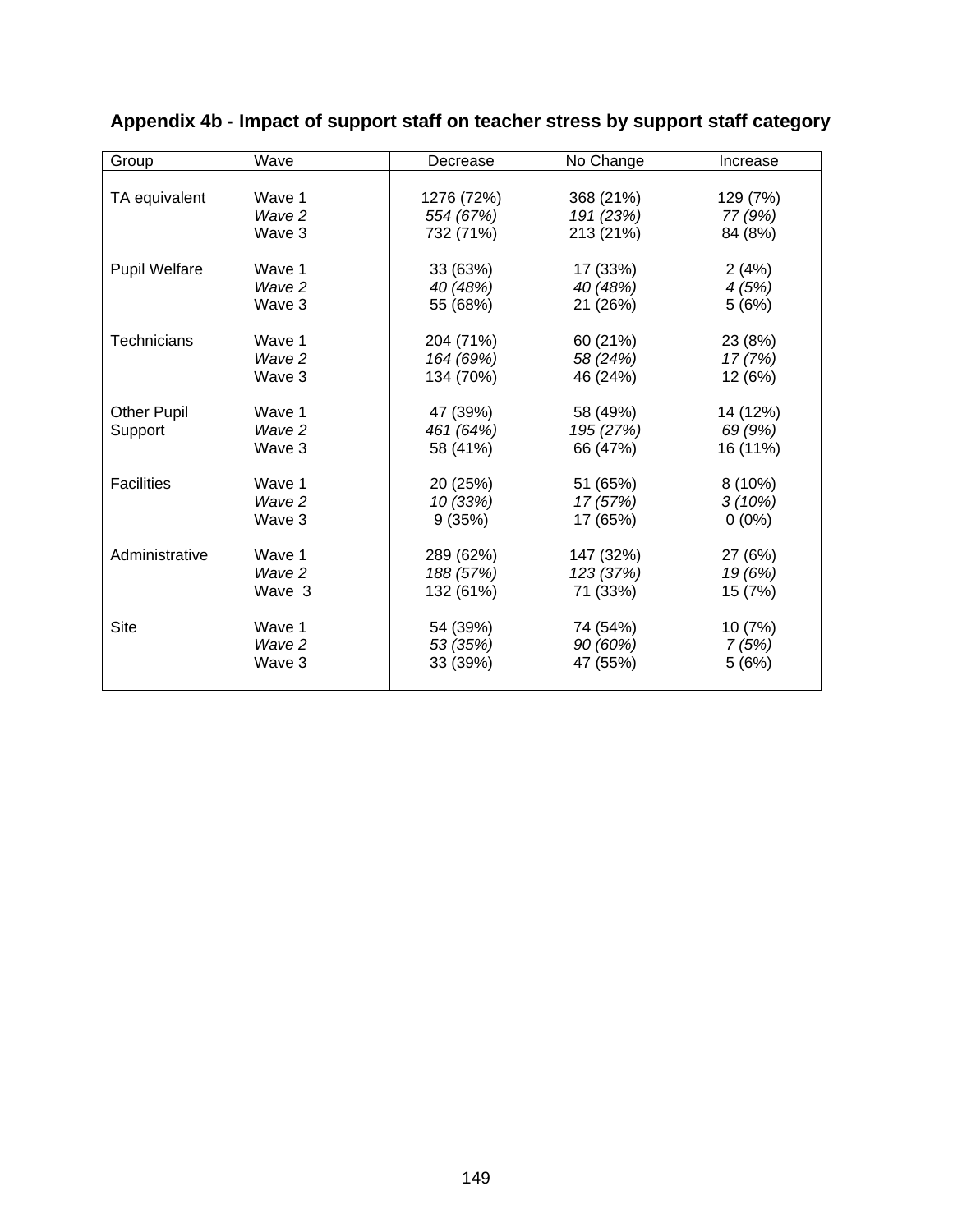| <b>Coding Framework</b>         | <b>Definitions</b>                                                                                                                                                                                                                                                                                                                                                                                                                                                                                                                                                          |
|---------------------------------|-----------------------------------------------------------------------------------------------------------------------------------------------------------------------------------------------------------------------------------------------------------------------------------------------------------------------------------------------------------------------------------------------------------------------------------------------------------------------------------------------------------------------------------------------------------------------------|
| 1. Talk level codes             | Talk level codes were used to identify aspects of talk which could<br>be coded into one of the categories below. The codes were used<br>at the specific talk (utterance) level rather than the lesson level.                                                                                                                                                                                                                                                                                                                                                                |
| A. Task / content talk          | Task / content talk was talk related to the content of the lesson or<br>was about the task                                                                                                                                                                                                                                                                                                                                                                                                                                                                                  |
| 1. Organisation                 | Organisation was talk related to ways in which the adult organised<br>aspects of the lesson to facilitate learning.                                                                                                                                                                                                                                                                                                                                                                                                                                                         |
| a. Organisation of<br>pupils    | Talk was related to organising pupils in preparation for the lesson<br>or task. It could also relate to organisation of pupils during and at<br>the end of a lesson. Organisation could be effective or ineffective.<br>Directions (rather than learning instructions) were placed in this<br>category.                                                                                                                                                                                                                                                                     |
| b. Organisation of<br>materials | Talk was related to organising materials for the lesson or task so<br>pupils could successfully complete what was required. Materials<br>could also be organised during the lesson or towards the end of a<br>lesson. Such talk may be effective or ineffective.                                                                                                                                                                                                                                                                                                            |
| 2. Language use: concepts       | Concepts were defined as the ideas/ concepts that were central to<br>the lesson. They were what pupils were expected to learn in the<br>lesson. Talk could be helpful or unhelpful to student learning.                                                                                                                                                                                                                                                                                                                                                                     |
| a. Explanation of<br>concept    | Talk involved explaining an idea or a concept to a pupil or the<br>class. The explanation could relate to the concept currently being<br>taught but could also be a re-explanation of a concept pupils had<br>previously been taught, or a re-explanation of the concept<br>currently being taught in the lesson. Explanations could be<br>accurate or inaccurate.                                                                                                                                                                                                          |
| b. Statements as<br>prompts     | Talk was designed to promote student thinking, generally without<br>providing pupils with an answer / response. Prompts could<br>encourage student independence. Prompts could also provide the<br>student with the answer or provide so much information that<br>student thinking was not promoted. Hence prompts could be<br>useful for student learning but could also be considered over-<br>prompting to the extent that little thought was asked of the student<br>and certainly not deeper thought that required the student to make<br>links with earlier learning. |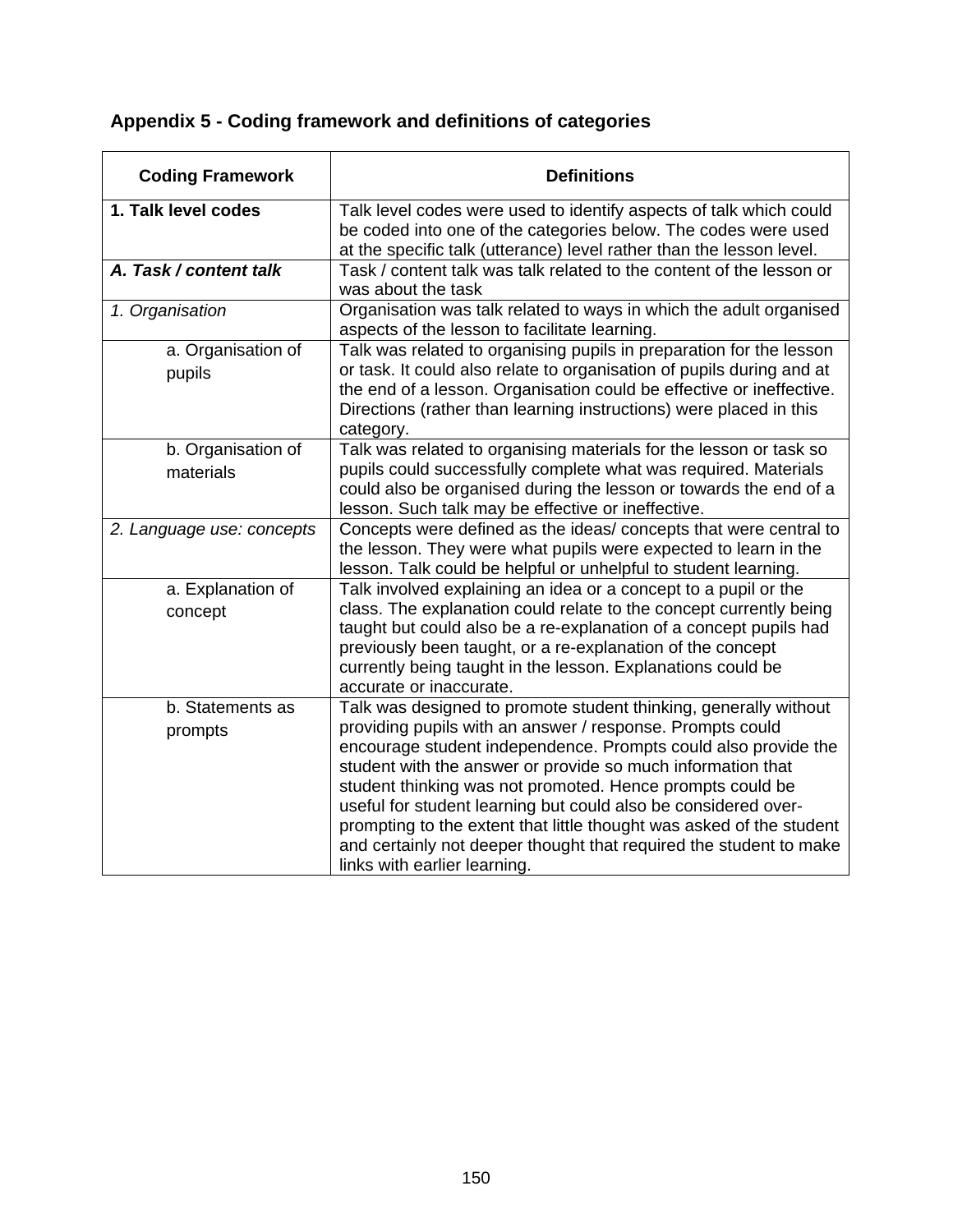| 3. Language use:<br>questions                         | Questions are designed to encourage student thinking as well as<br>to check on student understanding.                                                                                                                                                                                                                                                                                                                                                                                                                                                                                          |
|-------------------------------------------------------|------------------------------------------------------------------------------------------------------------------------------------------------------------------------------------------------------------------------------------------------------------------------------------------------------------------------------------------------------------------------------------------------------------------------------------------------------------------------------------------------------------------------------------------------------------------------------------------------|
| a. Types of<br>questions                              | Questions could be open or closed. They could be designed to<br>promote pupils thinking but could also be used to check on<br>student understanding. They could be useful in promoting thinking<br>but could also be unhelpful for pupils. Questions could be in the<br>form of a prompt designed to stimulate student thinking. Question<br>prompts could be useful to promote student thinking and<br>independence but could also provide the student with the correct<br>answer to a problem, rather than requiring student thought.                                                        |
| b. Response to<br>student answers                     | This talk related to how the adult responded to a student answer<br>which was either correct or incorrect. It did not include feedback,<br>i.e. praise, criticism, which was coded separately. Responses to<br>student answers frequently involved repetition of a student answer<br>or led to further questioning.                                                                                                                                                                                                                                                                            |
| 4. Feedback                                           | Feedback was information the adult provided the pupil(s) that was<br>about their learning or was about their attempt at a task.                                                                                                                                                                                                                                                                                                                                                                                                                                                                |
| a. Feedback is<br>about learning / task<br>completion | Feedback was focused on student learning. It provided<br>information related to the progress the pupil was making on<br>learning and could provide feed-forward information, i.e. what the<br>pupil needs to learn next.                                                                                                                                                                                                                                                                                                                                                                       |
| b. Use of praise /<br>rewards / criticism             | Feedback was related to student effort but was not related to<br>learning. It could be delivered in the form of praising the student<br>with no explanation of what the praise was for; similarly it could be<br>a criticism of the pupil or of his/her attempt.                                                                                                                                                                                                                                                                                                                               |
| 5. Behaviour management                               | Behaviour management talk related to the ways in which the adult<br>attempted to manage student behaviour. It focused on student<br>behaviour and did not relate to the task.                                                                                                                                                                                                                                                                                                                                                                                                                  |
| a. Preventive:<br>positive / negative                 | Preventive statements were designed to prevent poor behaviour.<br>They could be phrased positively in terms of, for example,<br>focusing on pupils doing the right thing. Preventive statements<br>could also be phrased negatively and would often be expressed in<br>the form a threat.                                                                                                                                                                                                                                                                                                      |
| b. Reactive: positive<br>/ negative                   | Reactive statements were those that were in response to<br>inappropriate student behaviour. They could be phrased in terms<br>of a statement that clearly stated what was required. They could<br>also be phrased in the form of a request rather than a demand<br>and hence a weak statement. Reactive statements could be<br>phrased either positively or negatively. With a positive statement<br>the adult was likely to focus on pupils doing the right thing and<br>ignore the 'transgressor(s)'. When the statement was negative it<br>was likely to be centred on the transgressor(s). |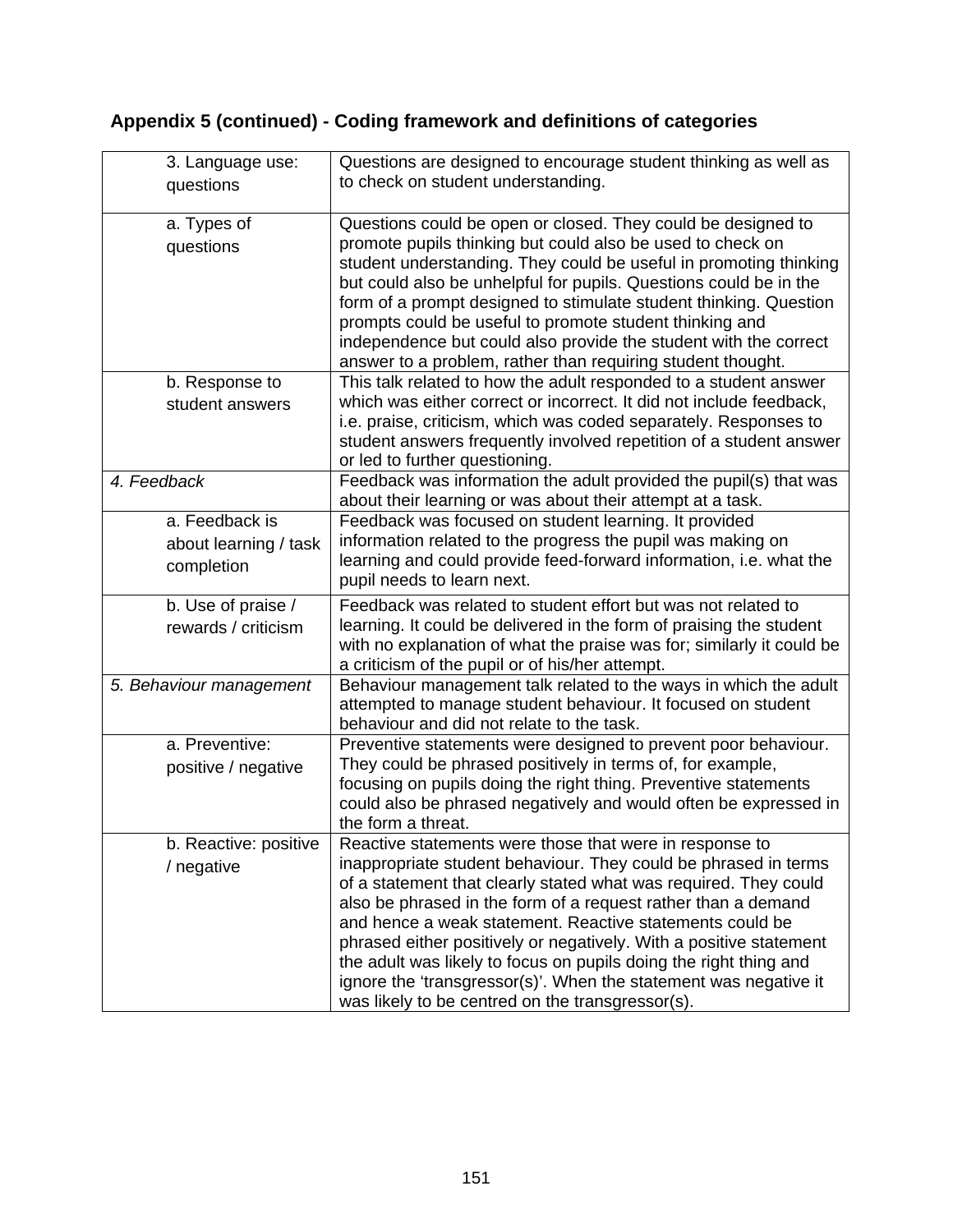| <b>B. Lesson purpose talk</b>                               | Lesson purpose talk was that which related to the purpose of the                                                                                                                                                                                                                                                                                                                                                                          |
|-------------------------------------------------------------|-------------------------------------------------------------------------------------------------------------------------------------------------------------------------------------------------------------------------------------------------------------------------------------------------------------------------------------------------------------------------------------------------------------------------------------------|
|                                                             | lesson, i.e. what the pupils would learn from the lesson.                                                                                                                                                                                                                                                                                                                                                                                 |
| 6. Orientation                                              | The beginning of a lesson is important as it focuses student<br>attention on the concepts being taught and is aimed at cognitively<br>engaging pupils in their learning. However orientation can also<br>come during the lesson when the adult is orienting the student<br>back to the primary concept being taught in the lesson.                                                                                                        |
| a. Introduction to<br>lesson objective /<br>focus           | Mostly this category of talk was found at the beginning of a lesson<br>where the adult highlighted what pupils would learn in the<br>particular lesson. However, this type of talk could also occur later<br>on when the adult re-focused pupils on what was being taught or<br>introduced a new concept.                                                                                                                                 |
| b. Links to previous/<br>future lesson / prior<br>knowledge | For this type of talk the adult made reference to concepts taught<br>the previous day or at a previous time. The aim was to focus<br>pupils on the learning for that lesson by triggering their prior<br>knowledge; this provided a platform for new learning to occur. The<br>adult could also highlight the next steps in the learning, i.e. what<br>pupils may learn in the future or the purpose of learning a<br>particular concept. |
| 7. Promoting engagement/<br>motivation                      | Talk in this category was designed to enhance student focus and<br>attention. It provided motivation for the learning and could relate<br>to cognitive engagement or the task at hand.                                                                                                                                                                                                                                                    |
| a. Cognitive focus                                          | Talk was focused on student thinking. It was designed to<br>cognitively engage pupils, to promote their thinking. Questions<br>specifically designed to enhance cognitive engagement were<br>coded in this category.                                                                                                                                                                                                                      |
| b. Task focus                                               | Talk was designed to enhance student engagement but was<br>focused on the task rather than on student thinking. Talk that was<br>off-task was also included in this category. Such talk detracted<br>from the task focus. At times a clear time frame for completion of<br>work was provided in order to enhance student engagement with<br>the task.                                                                                     |
| 2. Lesson level codes                                       | Lesson level codes provided a summary of each lesson.                                                                                                                                                                                                                                                                                                                                                                                     |
| C. Lesson Talk                                              |                                                                                                                                                                                                                                                                                                                                                                                                                                           |
| 8. Structure of the lesson                                  | A summary of the lesson structure, i.e. the composition of the<br>lesson.                                                                                                                                                                                                                                                                                                                                                                 |
| a. Lesson is<br>planned                                     | A comment on whether the lesson appeared to be planned by the<br>adult, i.e. there was clear, cohesive structure to the lesson.                                                                                                                                                                                                                                                                                                           |
| b. Motivation is task<br>/ behaviour focused                | A comment on the extent to which the adult talk was focused on<br>learning or was focused on task completion and behaviour.                                                                                                                                                                                                                                                                                                               |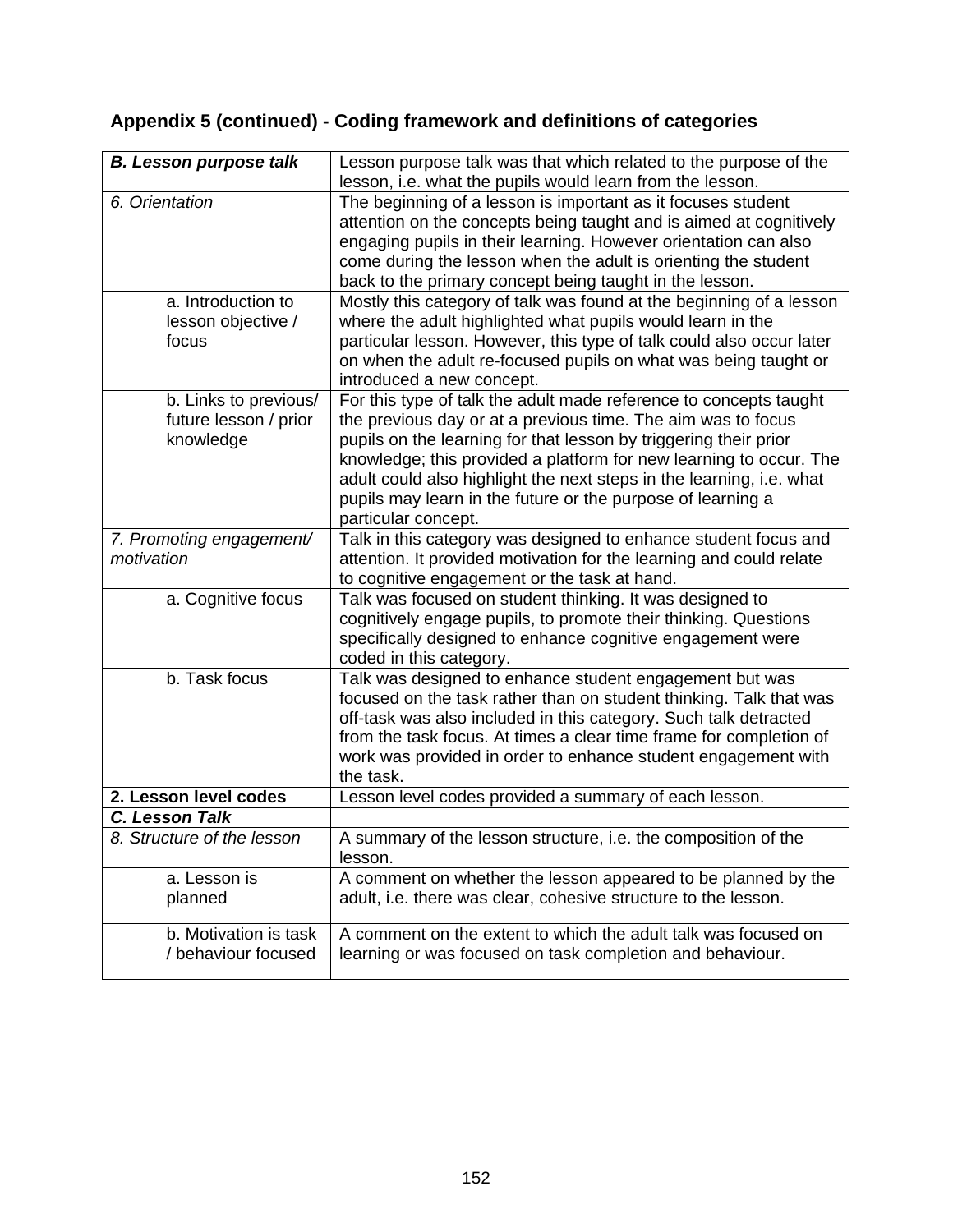| 9. Style of delivery                                                                  | This section related to the ways in which the lesson was delivered<br>and whether or not the delivery was effective in terms of student<br>learning.                                                                                                                    |
|---------------------------------------------------------------------------------------|-------------------------------------------------------------------------------------------------------------------------------------------------------------------------------------------------------------------------------------------------------------------------|
| a. Type of language<br>used: formal /<br>informal                                     | A comment on whether or not the language used was formal and<br>business-like or whether it was more conversational and at a<br>more personal level.                                                                                                                    |
| b. Subject / task<br>knowledge                                                        | A comment on the accuracy of the information the adult provided<br>to the pupils.                                                                                                                                                                                       |
| c. Focus: task<br>completion/<br>understanding<br>concepts                            | A comment on whether the adult focused on developing student<br>learning and thinking or whether the focus appeared to be on<br>completing tasks; about doing rather than thinking.                                                                                     |
| d. Cohesion of<br>explanations                                                        | A comment on whether or not explanations appeared to be<br>planned in that they were delivered clearly and cohesively.                                                                                                                                                  |
| e. Cohesion of<br>questions                                                           | A comment on whether questioning was clear and to what extent<br>questioning promoted student involvement in the lesson and<br>student thinking.                                                                                                                        |
| f. Cohesion of<br>organisational<br>statements and<br>demands                         | A comment on whether organisational statements appeared clear<br>to pupils and on placement of organisational statements within the<br>lesson.                                                                                                                          |
| g. Effectiveness of<br>orientation in<br>focusing pupils on<br>learning               | A comment on how effectively the adult focused pupils on the<br>learning for the lesson. Usefulness of links made to prior<br>knowledge.                                                                                                                                |
| h. Effectiveness of<br>engagement /<br>motivation in<br>promoting student<br>learning | A comment on whether the adult's focus appeared to be on<br>promoting cognitive engagement of pupils or whether it related to<br>completion of tasks. There could also be a comment related to the<br>extent to which the adult remained on-task throughout the lesson. |
| i. Effectiveness of<br>feedback in<br>promoting student<br>learning                   | A comment on the extent to which the adult endeavoured to<br>promote learning through effective feedback. The extent to which<br>praise and criticism were used without any learning-related<br>feedback.                                                               |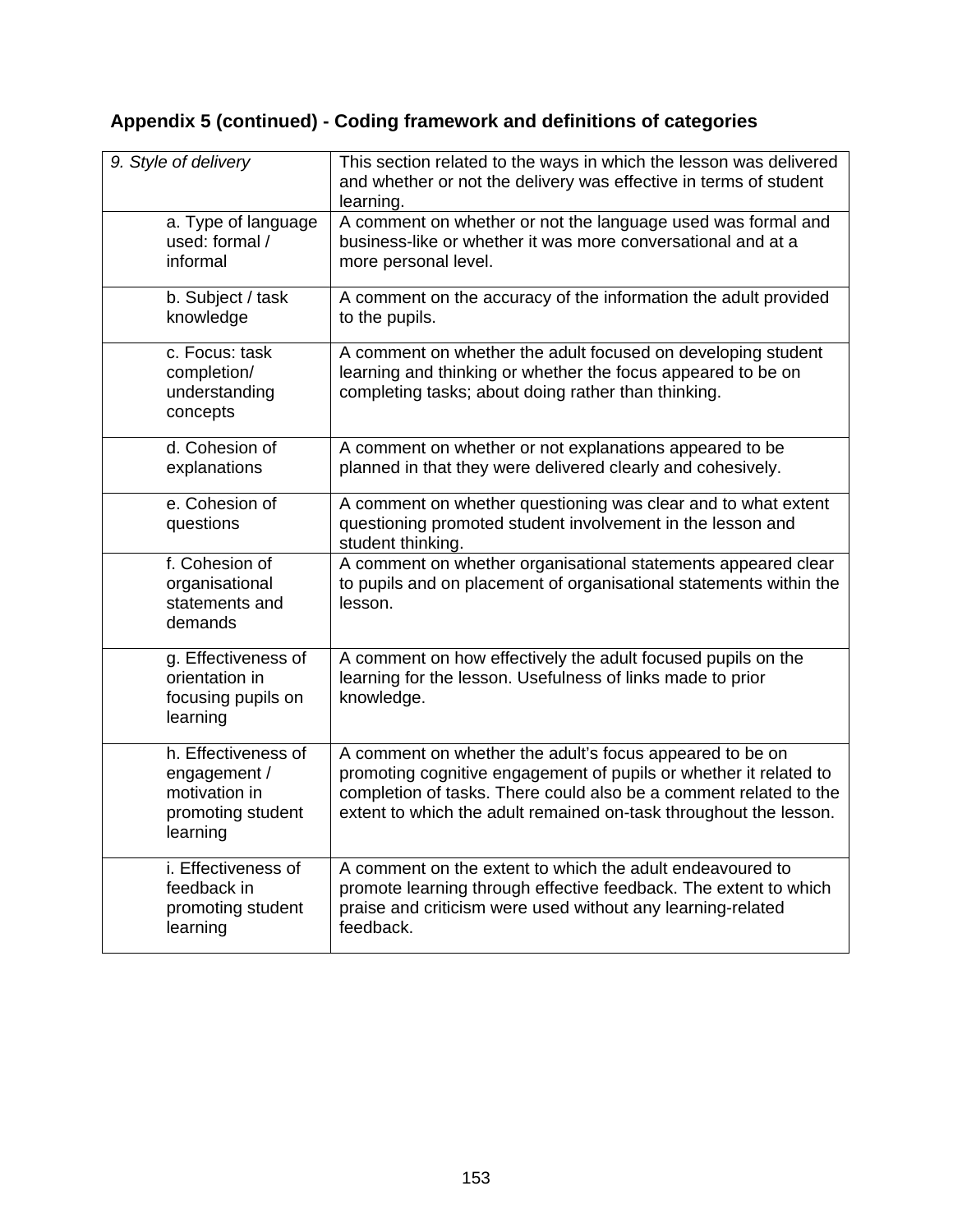| j. Effectiveness of<br>behaviour<br>management<br>statements | A comment on the clarity and effectiveness of behaviour<br>management. A comment on the use of assertive statements or<br>weak requests to manage behaviour.                                                                                                                                                                                                                                                               |
|--------------------------------------------------------------|----------------------------------------------------------------------------------------------------------------------------------------------------------------------------------------------------------------------------------------------------------------------------------------------------------------------------------------------------------------------------------------------------------------------------|
| k. Talk is planned                                           | Talk was structured in such a way that it appeared to have been<br>planned. The adult appeared authoritative and in control.                                                                                                                                                                                                                                                                                               |
| <b>D. Relationships</b>                                      |                                                                                                                                                                                                                                                                                                                                                                                                                            |
| 10. Adult role                                               |                                                                                                                                                                                                                                                                                                                                                                                                                            |
| a. Pro-active/<br>reactive                                   | A comment on the extent to which the adult appeared to take a<br>leading role in the classroom or the adult appeared to react to<br>what was happening.                                                                                                                                                                                                                                                                    |
| b. Public / private                                          | A comment on the extent to which the adult spoke to pupils<br>publicly or privately.                                                                                                                                                                                                                                                                                                                                       |
| 11. Relationships with<br>pupils                             |                                                                                                                                                                                                                                                                                                                                                                                                                            |
| a. Formal/informal                                           | A comment on the extent to which the adult had a formal,<br>business relationship with pupils. This could be a warm<br>relationship with pupils as evidenced by occasional endearments<br>and supportive statements. The adult could also interact with the<br>pupils in a friendly (perhaps over-friendly) manner and engage in<br>personal talk with pupils. Informal talk could include the use of<br>many endearments. |
|                                                              |                                                                                                                                                                                                                                                                                                                                                                                                                            |
| 12. Role of pupils                                           | This section provided a summary related to the primary pupil roles<br>in the lesson.                                                                                                                                                                                                                                                                                                                                       |
| a. Active/Passive                                            | The pupils could be actively engaged in the lesson and in<br>learning; they were required to interact and participate in the<br>lesson. The pupils could be passive recipients of information and<br>simply react to demands by the adult. In this instance they may<br>not be required to cognitively engage independently.                                                                                               |
| b. Attitude to adults                                        | A comment about the extent to which the pupils appeared to<br>respect the adult they were working with; style of interactions;<br>types of interactions.                                                                                                                                                                                                                                                                   |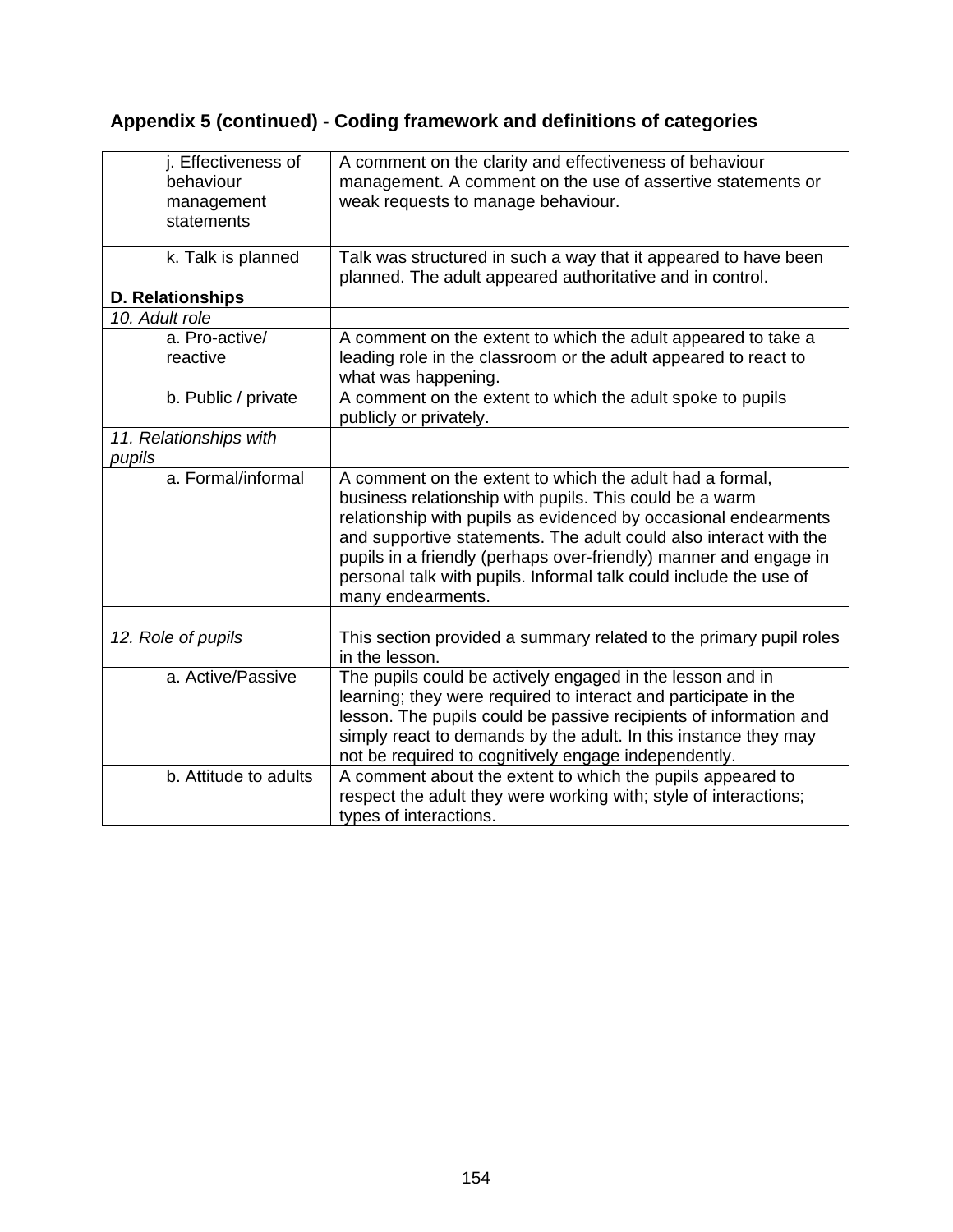#### **Appendix 6 - Possible explanations for findings on pupil academic progress**

As explained in Section 6.9, perhaps the most obvious explanation for the relationship between the amount of support and pupil progress is that it is attributable to the pupil rather than the support they receive; that is, pupils are likely to receive support because they are performing less well or have a particular learning or behavioural problem, and it is this that explains the relationship between support and attainment. The extra support therefore reflects the underlying correlation between pupil characteristics and progress, but does not itself affect progress. This was expected, as both the case studies and questionnaires have previously indicated that the allocation of support is not at random but usually on the basis of how well the pupil is doing academically or because they have an SEN. However, it is unlikely that this explanation fully accounts for the relationship between support and pupil attainment because the pupil characteristics that are likely to be the basis for the provision of extra support were included in the statistical analysis. The following variables were included: prior attainment (collected at the beginning of the year) attainment, SEN status (statemented, School Action, School Action Plus), gender, pupil family income (indexed by eligibility for free school meals), income deprivation, ethnic group, pupil age, and English as an additional language (EAL), We therefore examined the *independent* effect of additional support over and above these child characteristics.

A more formal way of expressing the view that characteristics of the pupils drive the relationship between support and outcomes would be to suggest that there is 'endogeneity' in the statistical model. This would occur if there was another factor or factors, which we have not been able to capture numerically, which might be related to both the allocation of support and attainment progress, and which therefore bias the relationship between the level of support and progress in attainment. It might be argued that teachers experience a pupil on an everyday basis and gain a more rounded picture of a pupil beyond the eight variables cited above. These extra factors could include pupil behaviour and attitudes, parental support or attitudes, or family cohesion as seen through, e.g., eating meals together. Perhaps these extra characteristics influence progress?

However, it is important to realise that in order to explain the relationship between support and attainment these additional characteristics would need to be related not only to progress but also to extra support; they would need, therefore, to inform the decision to give additional support and this would need to be over and above anything captured by the eight included measures. As part of the systematic observation study, SENCOs and teachers filled in a form asking them to indicate the main reason for support. The responses suggested that almost always this was due to learning difficulties, problems with literacy or numeracy, low attainment or SEN status, which would have been captured in the variables included in the statistical analysis. The case studies backed up this point of view, and also suggested that in a large number of cases support was allocated by the school rather than individual teachers. Though possibly connected to progress, it is difficult to see how extra information on pupils will be connected to support beyond that allocated to a pupil because they are experiencing difficulties with learning. Though the importance of unmeasured variables cannot be ruled out it is unlikely that any unmeasured factors are biasing the relationship between the level of support and progress in attainment.

Another potential limitation of the study is that the measures of SEN status (statemented, School Action and School Action Plus) were relatively strict and might have excluded some pupils who had behavioural or learning difficulties, for which they were assigned extra support, not revealed in these categories. As said above, one way to approach this possibility was to ask for staff to identify all the pupils who were allocated support (and why - see above) and then see if the results on the relationship between support and academic progress still held. The resulting list of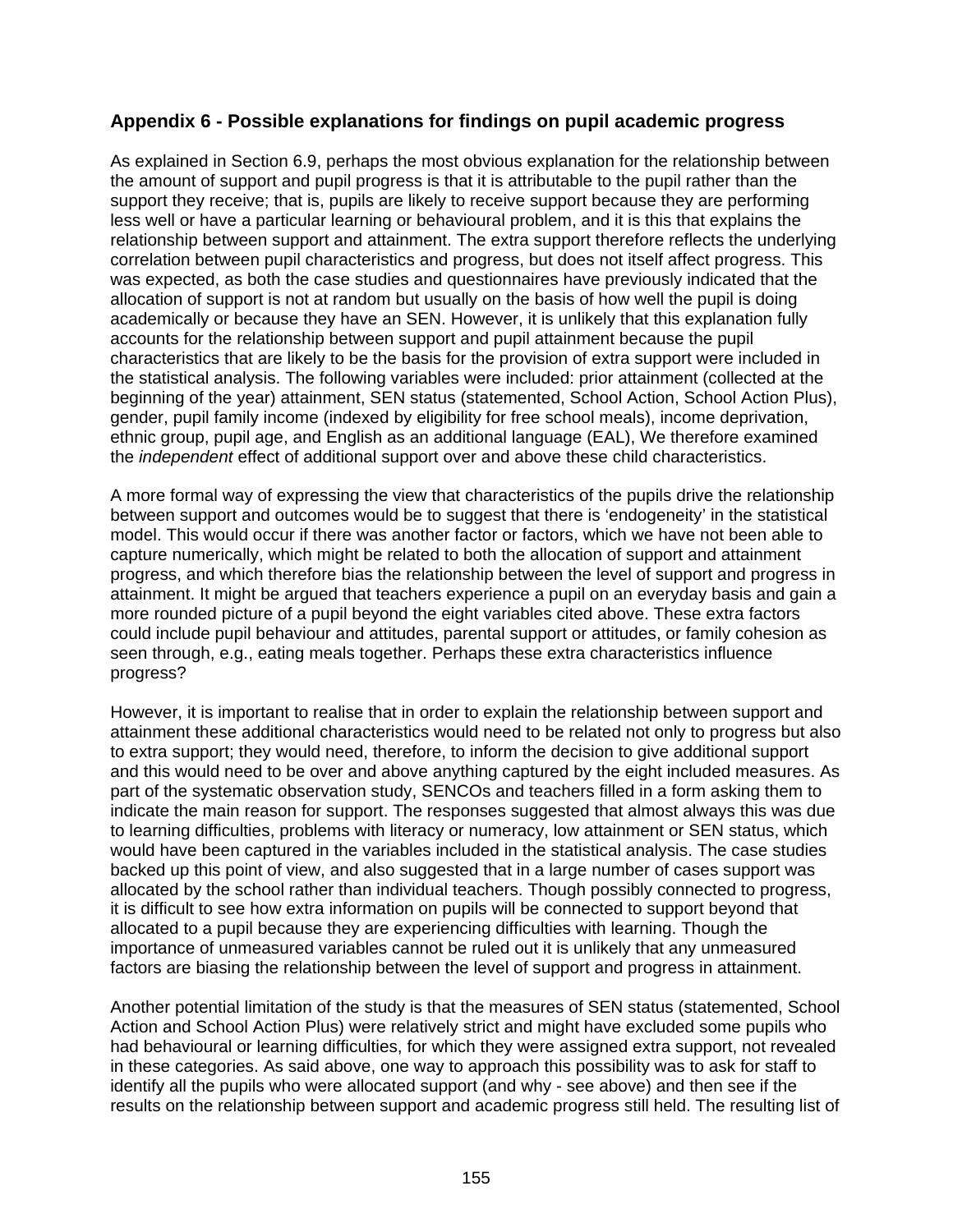pupils was a little more extensive than those identified as having SEN or on School Action or School Action Plus and for the purposes of analysis these extra pupils (there were 50 such pupils across the four age groups) were grouped with the SEN group. But even when the analysis was redone with this larger group replacing the SEN group (i.e., those with SEN and those with additional support not classified as SEN), the relationship between support and attainment was very largely unchanged. The results therefore suggest that the negative effect of support cannot easily be explained by the fact that there are pupils over and above those we have previously identified as making less progress (especially those with SEN) who were picked out for extra support for a particular reason related to their likely progress.

Another feature of the analysis was that the measure of SEN used in the analysis was rather broad. It might be best to distinguish between different forms of SEN but small numbers in subcategories made this type of analysis potentially unreliable. It might be added, however, that negative effects were observed for pupils both with and without SEN (though in some cases more marked for pupils with SEN), and so differences in effects between levels of SEN will not fully account for the results.

Another approach to the possibility that it is pupil characteristics which account for the relationship between support and progress is to see whether the relationship holds for other pupil outcomes. The results of the analyses examining the effect of support upon the Positive Approaches to Learning (PAL) generally showed no effect of support on these measures over the year, and in some cases there was a positive effect of support. If there were underlying constructs which were somehow biasing the results in the direction of less progress for the most supported pupils, then it would be expected that the PAL results would mirror those of the attainment outcomes. The fact that this was not the case, gives further validity to the attainment results.

One last way of viewing the relationship between support and attainment, couched in terms of pupil characteristics, might be that a pupil's difficulties begin in a school year and slow up progress, for reasons we do not know, and which were not shown in previous years (they would then have been picked up in the other measures included), and extra support is then allocated to such pupils. In the study the main measure of support used was an estimate over the school year, but it might be argued that this would miss effects revealed by a change in support over the year, e.g., as staff came to feel a pupil needed more support. But even this does not seem to explain the results. Further statistical analyses, presented in the results section, showed that the introduction of a measure of change in support over the year did not affect the relationship between support received and progress over the year. Moreover, the DISS Strand 2 Wave 1 case studies and the CSPAR study (Blatchford et al., 2004) indicate that change in support over the year tends not to happen with any frequency. This is because resources are rarely available to give to previously untargeted pupils, i.e., there is little spare support staff capacity. In order to explain the negative effect, this mid-year change of support would also need to be happening in a systematic way across all years and school subjects. It also needs to be remembered that for a number of analyses conducted, the effect is not restricted to pupils in need.

The longitudinal design adopted here has therefore gone a long way with a naturalistic, nonexperimental design to establish grounds for the effect of the amount of support on pupil attainment. We have seen that it is possible that there is other information about pupils, used by teachers and schools, which is not captured by the variables listed above, and which explains the systemic relationship between support and attainment, but, as we have said, it is very difficult to think of what these might be.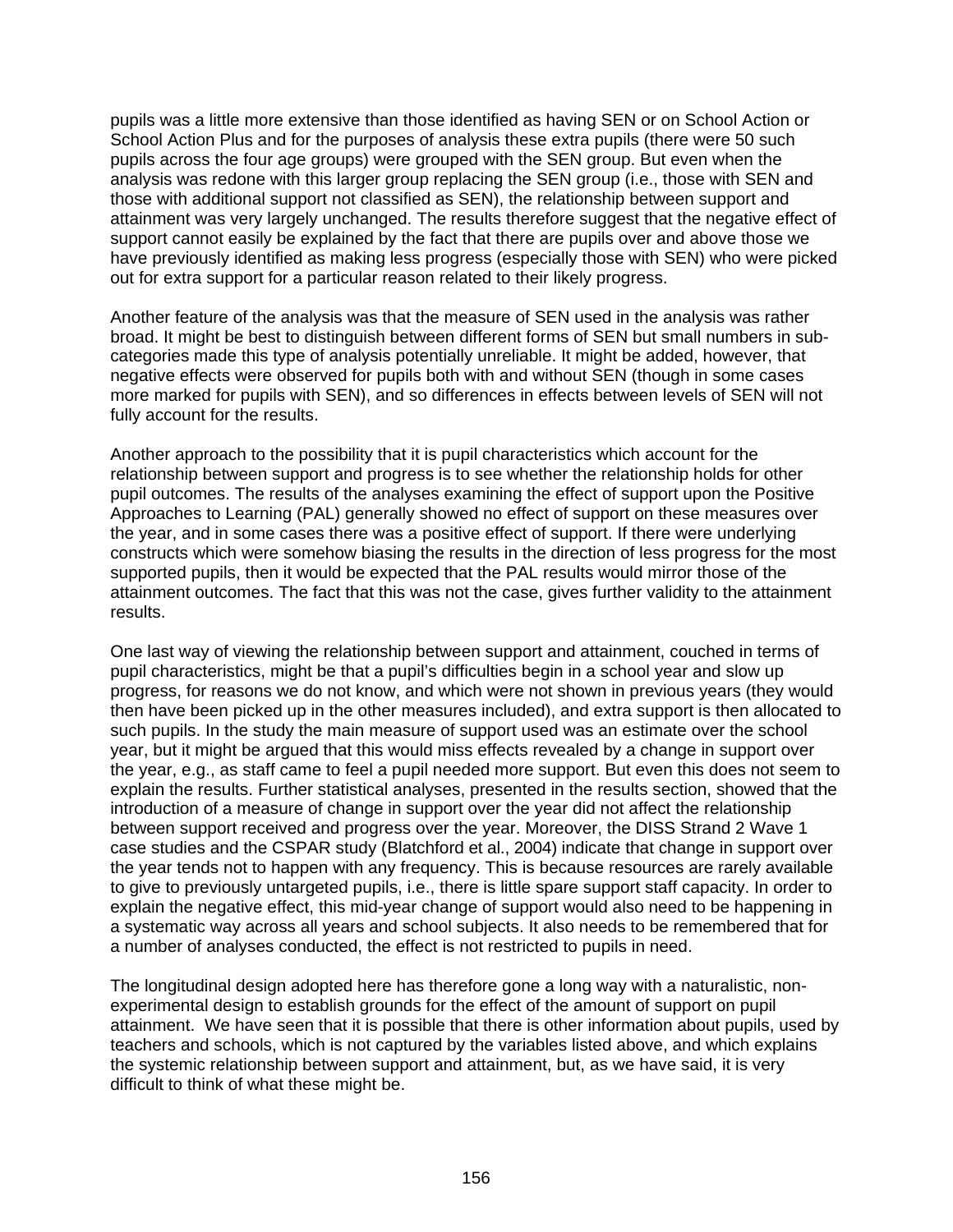It might be added that the possible explanation of effects in terms of an unobserved or unmeasured variable is an issue for any naturalistic, non experimental study, and, as such, most educational research. Without performing a study where pupils are randomly allocated to support levels, such possibilities are always present (though experimental studies also have intrinsic limitations, e.g., because they do not reflect conditions that normally operate in schools).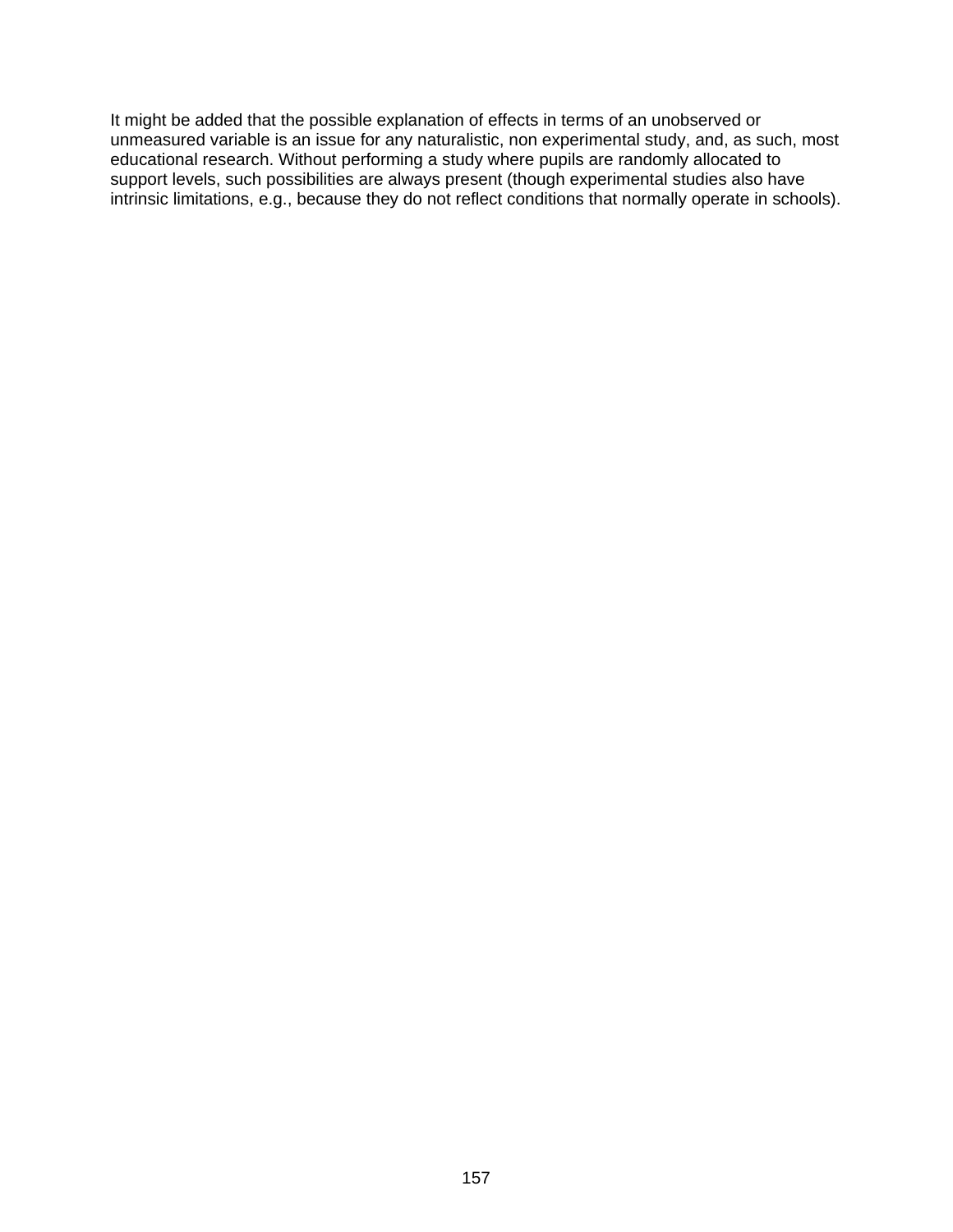#### **Appendix 7 - References**

Alborz, A., Pearson, D., Farrell, P., Howes, A. (2009) 'The Impact of Adult Support Staff on Pupils and Mainstream Schools', DCSF , EPPI-Centre, London, 92, <http://eppi.ioe.ac.uk/cms/Default.aspx?tabid=2438&language=en-US>

Alexander, R. (2000) Culture and Pedagogy: International Comparisons in Primary Education. Oxford: Blackwell

Barnes, D., Britton, J., and Torbe, M. (1986) Language, the Learner and the School. (3rd Edition) Harmondsworth, Middlesex: Penguin

Berliner, D. (1987) Simple views of effective teaching and a simple theory of classroom instruction. In D.C. Berliner and B.V. Rosenshine (Eds.), Talks to teachers (pp. 93-110). New York: Random House.

Blatchford, P., Bassett, P., Brown, P., Martin, C., Russell, A., and Webster, R. (2009). The Deployment and Impact of Support Staff in Schools: Characteristics, working conditions, job satisfaction and impact of workforce remodeling. Report on findings from the three national questionnaire surveys of schools, support staff and teachers. (Strand 1, Waves 1-3, 2004, 2006 and 2008). DCSF

Blatchford, P., Bassett, P., Brown, P. and Webster, R. (2009) The effect of support staff on pupil engagement and individual attention. British Educational Research Journal, iFirst Article, 1-26

Blatchford, P., Bassett, P., Brown, P., Martin, C., Russell, A., & Webster, R., with Babayigit, S & Haywood, N. (2008) The deployment and impact of support staff in schools and the impact of the national agreement: Results from Strand 2 Wave 1 - 2005/6 (DCSF Research Report 027). London: Department for Children, Schools and Families

Blatchford, P., Bassett, P., Brown, P., Martin, C., Russell, A and Webster, R. (2007a) Development and Impact of Support staff in Schools: report on findings from the second national questionnaire survey of schools, support staff and teachers (Strand 1, Wave 2 - 2006) (Research Report DCSF-RR005). London: Department for Children, Schools and Families

Blatchford, P., Russell, A., Bassett, P., Brown, P., & Martin, C. (2007b) The role and effects of teaching assistants in English primary schools (Years 4 to 6) 2000–2003, British Educational Research Journal, 33(1), 5-26

Blatchford, P., Bassett, P., Brown, P., Martin, C., Russell, A., Webster, R. & Heywood, N. (2006) The deployment and impact of support staff in schools: Report on findings from a national questionnaire survey of schools, support staff and teachers (Strand 1, Wave 1 - 2004) (DfES Research Report 776). London: Department for Education and Skills

Blatchford, P., Bassett, P., & Brown, P. (2005) Teachers' and pupils' behaviour in large and small classes: A systematic observation study of pupils aged 10/11 years, Journal of Educational Psychology, 97(3), 454-467

Blatchford, P., Galton, M., Kutnick, P., and Baines, E. (2005) Improving the Effectiveness of Pupil Groups in Classrooms. Final Report to ESRC ( L139 25 1046)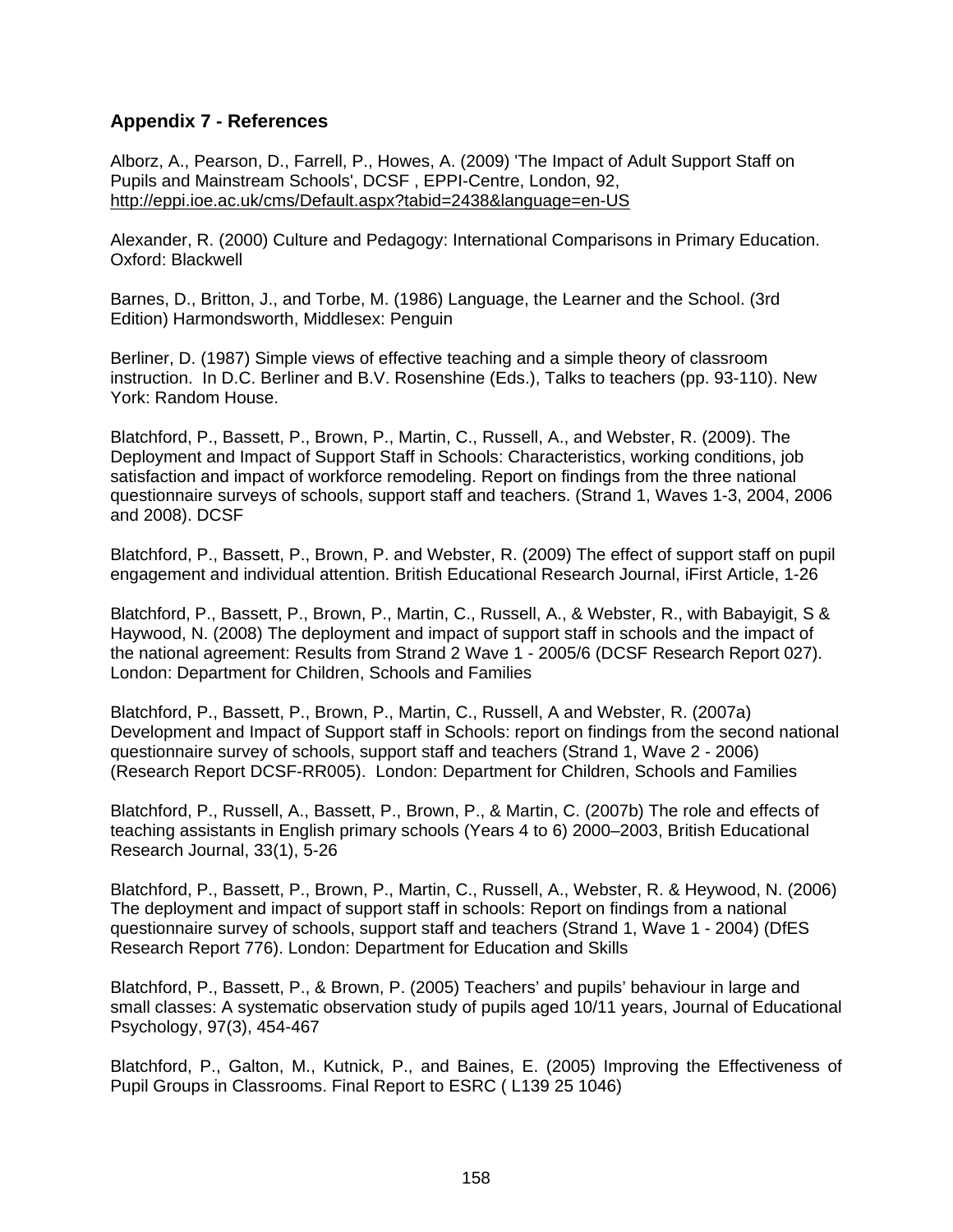Blatchford, P., Russell, A., Bassett, P., Brown, P. and Martin, C. (2004) The effects and role of Teaching Assistants in English Primary schools (Years 4 to 6) 2000-2003: results from the Class size and Pupil-Adult Ratios (CSPAR) Project. Final Report. (Research Report 605) London, **DfES** 

Blatchford, P., Bassett, P., Goldstein, H., & Martin. C. (2003) Are class size differences related to pupils' educational progress and classroom processes? Findings from the Institute of Education class size study of children aged 5-7 years, British Educational Research Journal, 29(5), 709–730.

Blatchford, P., Edmonds, S., and Martin, C. (2003) Class size, pupil attentiveness and peer relations. British Journal of Educational Psychology, 73, 15-36

Calder, I. (2003) Classroom Assistants: how do we know what they do in the classroom? Improving Schools 6(1) 27-38

DfES (2002) Time for Standards; reforming the school workforce. London, DfES

DfES (2003a) Raising standards and tackling workload: A national agreement (London, Department for Education and Skills).

DfES (2003b) Time for Standards: Guidance accompanying the Section 133 Regulations issued under The Education Act 2002. London: DfES.

Dunkin, M.J., and Biddle, B. J. (1974) The Study of Teaching. Lanham, MD: Holt. Rinehart and Winston

Edwards, A.D., and Westgate, D.P.S. (1987) Investigating Classroom Talk. London: Falmer

Finn, J.D., Gerber, S.B., Farber, S.L., & Achilles, C.M. (2000) Teacher aides: An alternative to small classes? In: M.C. Wang & J.D. Finn (Eds) How small classes help teachers do their best (Philadelphia, PA, Temple University Center for Research in Human Development)

Galton, M., Simon, B., and Croll, P. (1980) Inside the Primary Classroom. London: Routledge and Kegan Paul

Gerber, S.B., Finn, J.D., Achilles, C.M. and Boyd-Zacharias, J. (2001) Teacher aides and students' academic achievement. Educational Evaluation and Policy Analysis 23(2) 123-143

Giancreco, M.F., Edelman, S., Luiselli, T.E., & MacFarland, S.Z.C. (1997) Helping or hovering? Effects of instructional assistant proximity on students with disabilities, Exceptional Children, 64, 7–18.

HMI (2001) The National Numeracy Strategy: The Second Year. An Evaluation, HMI (HMI Report 333) London: Ofsted

Howes, A., Farrell, P., Kaplan, I. and Moss, S. (2003) The impact of paid adult support on the participation and learning of pupils in mainstream schools. London, IoE, Evidence for Policy and Practice Information and Co-ordinating Centre (EPPI Centre) [http://eppi.ioe.ac.uk](http://eppi.ioe.ac.uk/)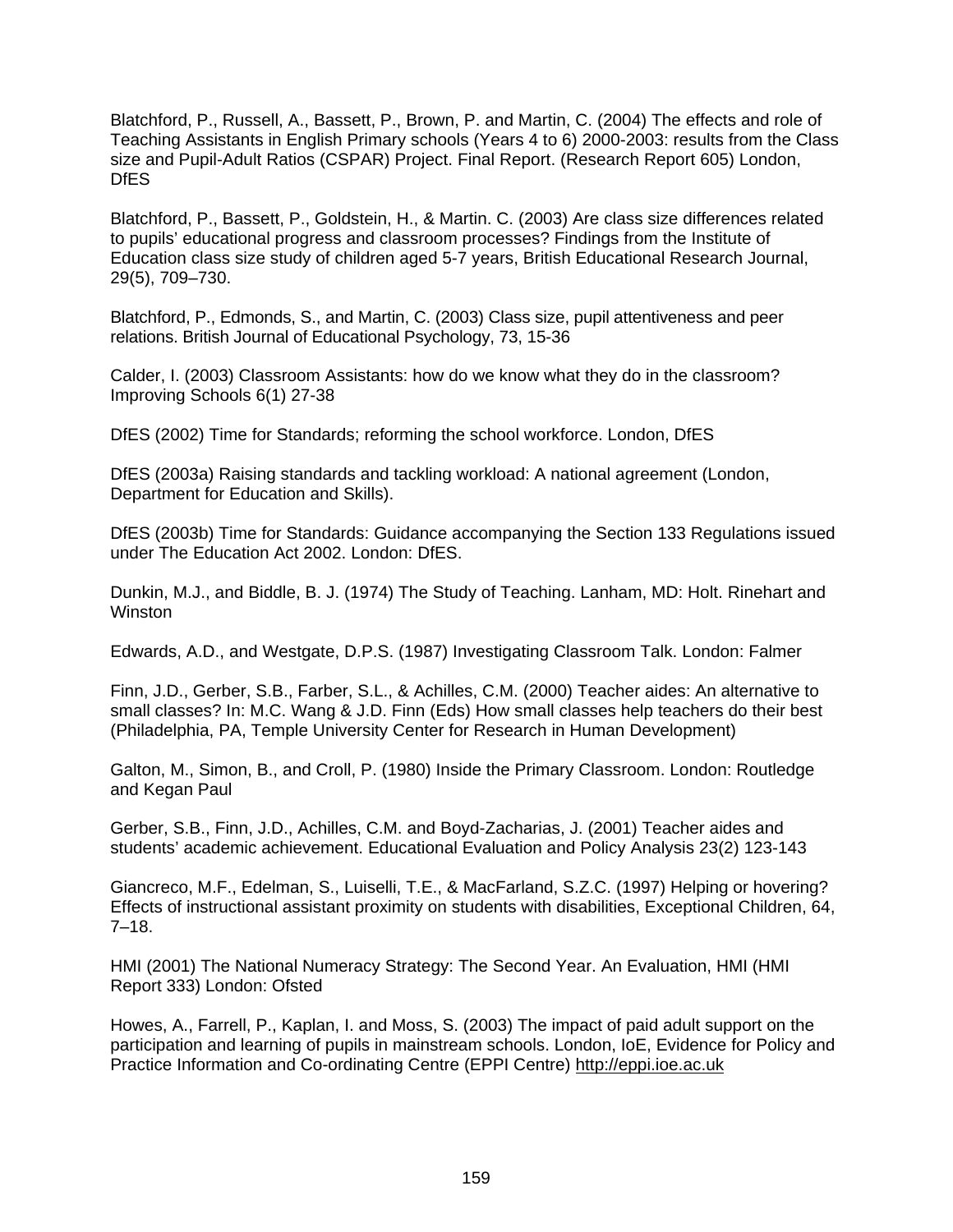Lee, B. (2002) Teaching assistants in schools: the current state of play. (NFER Research summary). Slough: NFER

Loos, F.M., Williams, K.P., & Bailey, J.S. (1977) A multi-element analysis of the effect of teacher aides in an open style classroom, Journal of Applied Behavior Analysis, 10, 437-448

Mortimore, P. & Mortimore, J., with Thomas, H., Cairns, R. & Taggart, B. (1992) The innovative uses of non-teaching staff in primary and secondary schools project: final report. London, Institute of **Education** 

Moyles, J. and Suschitzky, W. (1997) The employment and deployment of classroom support staff: head teachers' perspectives. Research in Education 58(Nov.) 21-34

Ofsted (2004) Remodelling the school workforce: Phase 1. HMI ref.2298. London, Ofsted

Ofsted (2006) Inclusion: does it matter where pupils are taught? HMI Report 2535. London, **Ofsted** 

Ofsted (2002) Teaching assistants in primary schools: An evaluation of the quality and impact of their work. London: Her Majesty's Inspectorate of Education

Reynolds, D. & Muijs, D. (2003). The effectiveness of the use of learning support assistants in improving the mathematics achievement of low achieving pupils in primary school. Educational Research 45 (3), pp219-230

Savage, R. and Carless, S. (2005) LSAs can deliver effective reading interventions for 'at risk' children. Educational Research 47(1) 45-61

Schlapp, U., Davidson, J. & Wilson, V. (2003) An 'extra pair of hands'?: Managing classroom assistants in Scottish primary schools, Educational Management and Administration, 31(2), 189- 205

Sinclair, J. McH., and Coulthard, R.M. (1975) Towards an Analysis of Discourse: the English used by teachers and pupils. London: Oxford University Press

Takala, M. (2007) The work of classroom assistants in special and mainstream education in Finland. British Journal of Special Education 34(1) 50-57

UNISON (2007) School remodelling - the impact on support staff. A report on the roles, deployment, pay and training. London, UNISON

Vincett, K., Cremin, H. & Thomas, G. (2005) Teachers and Assistants Working Together. Berkshire: Open University Press

WAMG (2008) The appropriate deployment of support staff in schools WAMG Note 22, London, WAMG

Werts, M.G., Zigmond, N., & Leeper, D.C. (2001) Paraprofessional proximity and academic engagement: students with disabilities in primary aged classrooms, Education and Training in Mental Retardation and Developmental Disabilities, 36, 424-440